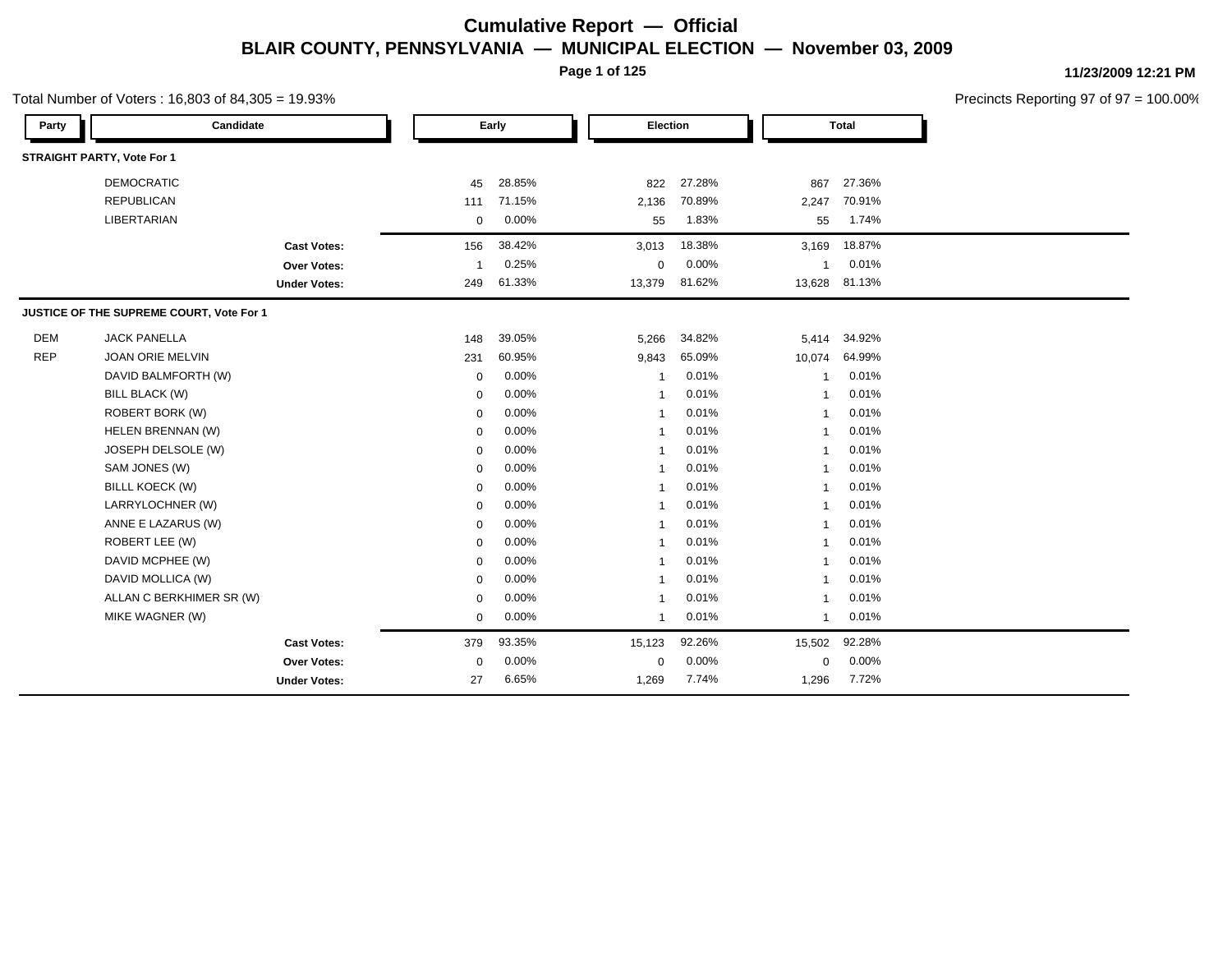**Page 2 of 125**

#### Total Number of Voters : 16,803 of 84,305 = 19.93%

| Party      | Candidate                                   |             | Early  | <b>Election</b> |        |                | <b>Total</b> |
|------------|---------------------------------------------|-------------|--------|-----------------|--------|----------------|--------------|
|            | JUDGE OF THE SUPERIOR COURT, Vote For 4     |             |        |                 |        |                |              |
| DEM        | ROBERT J. COLVILLE                          | 118         | 8.32%  | 3,726           | 7.06%  | 3,844          | 7.09%        |
| DEM        | <b>KEVIN FRANCIS MCCARTHY</b>               | 122         | 8.60%  | 4,105           | 7.78%  | 4,227          | 7.80%        |
| <b>DEM</b> | ANNE E. LAZARUS                             | 125         | 8.81%  | 3,927           | 7.44%  | 4,052          | 7.47%        |
| <b>DEM</b> | <b>TERESA SARMINA</b>                       | 102         | 7.19%  | 3,378           | 6.40%  | 3,480          | 6.42%        |
| <b>REP</b> | <b>JUDY OLSON</b>                           | 247         | 17.41% | 10,353          | 19.61% | 10,600         | 19.55%       |
| <b>REP</b> | <b>SALLIE MUNDY</b>                         | 241         | 16.98% | 9,249           | 17.52% | 9,490          | 17.51%       |
| <b>REP</b> | <b>TEMP SMITH</b>                           | 215         | 15.15% | 7,808           | 14.79% | 8,023          | 14.80%       |
| <b>REP</b> | PAULA OTT                                   | 223         | 15.72% | 8,706           | 16.49% | 8,929          | 16.47%       |
| LIB        | <b>MARAKAY ROGERS</b>                       | 26          | 1.83%  | 1,524           | 2.89%  | 1,550          | 2.86%        |
|            | CHERYL ALLEN (W)                            | 0           | 0.00%  | 4               | 0.01%  | 4              | 0.01%        |
|            | ALAN R CAMPBELL (W)                         | 0           | 0.00%  | $\mathbf{1}$    | 0.00%  | -1             | 0.00%        |
|            | HIRAM CARPENTER (W)                         | $\mathbf 0$ | 0.00%  | $\mathbf{1}$    | 0.00%  | -1             | 0.00%        |
|            | R THOMAS FORR (W)                           | 0           | 0.00%  | $\mathbf{1}$    | 0.00%  | -1             | 0.00%        |
|            | AARON GALLAGHER (W)                         | 0           | 0.00%  | $\mathbf{1}$    | 0.00%  | $\overline{1}$ | 0.00%        |
|            | EDWARD HOLLEY (W)                           | 0           | 0.00%  | $\mathbf{1}$    | 0.00%  | $\overline{1}$ | 0.00%        |
|            | ALAN R KRIER (W)                            | 0           | 0.00%  | $\mathbf{1}$    | 0.00%  | $\overline{1}$ | 0.00%        |
|            | BRIAN MURPHY (W)                            | 0           | 0.00%  | $\mathbf{1}$    | 0.00%  | $\overline{1}$ | 0.00%        |
|            | PAUL MURPHY (W)                             | 0           | 0.00%  | $\mathbf{1}$    | 0.00%  | $\overline{1}$ | 0.00%        |
|            | MIKE WAGNER (W)                             | 0           | 0.00%  | $\mathbf{1}$    | 0.00%  | $\overline{1}$ | 0.00%        |
|            | JEFF LAFFERTY (W)                           | 0           | 0.00%  | $\mathbf{1}$    | 0.00%  | -1             | 0.00%        |
|            | JOE MCDONALDD (W)                           | 0           | 0.00%  | $\mathbf{1}$    | 0.00%  | -1             | 0.00%        |
|            | KARREN DIEHLL (W)                           | 0           | 0.00%  | $\mathbf{1}$    | 0.00%  | $\overline{1}$ | 0.00%        |
|            | MARK HOOVER (W)                             | 0           | 0.00%  | 1               | 0.00%  | -1             | 0.00%        |
|            | <b>Cast Votes:</b>                          | 1,419       | 86.10% | 52,793          | 80.52% | 54,212         | 80.65%       |
|            | Over Votes:                                 | -1          | 0.24%  | 0               | 0.00%  | $\overline{1}$ | 0.01%        |
|            | <b>Under Votes:</b>                         | 225         | 13.65% | 12,775          | 19.48% | 13,000         | 19.34%       |
|            | JUDGE OF THE COMMONWEALTH COURT, Vote For 2 |             |        |                 |        |                |              |
| DEM        | BARBARA BEHREND ERNSBERGER                  | 120         | 16.64% | 4,262           | 15.51% | 4,382          | 15.54%       |
| DEM        | LINDA S. JUDSON                             | 121         | 16.78% | 3,993           | 14.53% | 4,114          | 14.59%       |
| <b>REP</b> | PATRICIA A. MCCULLOUGH                      | 243         | 33.70% | 10,032          | 36.51% | 10,275         | 36.44%       |
| <b>REP</b> | <b>KEVIN BROBSON</b>                        | 237         | 32.87% | 9,184           | 33.43% | 9,421          | 33.41%       |
|            | DAVID MOLLICA (W)                           | 0           | 0.00%  | -1              | 0.00%  | -1             | 0.00%        |
|            | ALLAN C BERKHIMER SR (W)                    | $\mathbf 0$ | 0.00%  | $\mathbf{1}$    | 0.00%  | $\mathbf{1}$   | 0.00%        |
|            | DOUG WISE (W)                               | 0           | 0.00%  | -1              | 0.00%  | $\mathbf 1$    | 0.00%        |
|            | BILL KOECK (W)                              | 0           | 0.00%  |                 | 0.00%  | 1              | 0.00%        |
|            | LARRY LOCHNERR (W)                          | 0           | 0.00%  | $\mathbf{1}$    | 0.00%  | $\mathbf 1$    | 0.00%        |
|            | <b>Cast Votes:</b>                          | 721         | 88.79% | 27,476          | 83.81% | 28,197         | 83.93%       |
|            | Over Votes:                                 | $\mathbf 1$ | 0.25%  | 0               | 0.00%  | $\mathbf{1}$   | 0.01%        |
|            | <b>Under Votes:</b>                         | 89          | 10.96% | 5,308           | 16.19% | 5,397          | 16.06%       |

**11/23/2009 12:21 PM**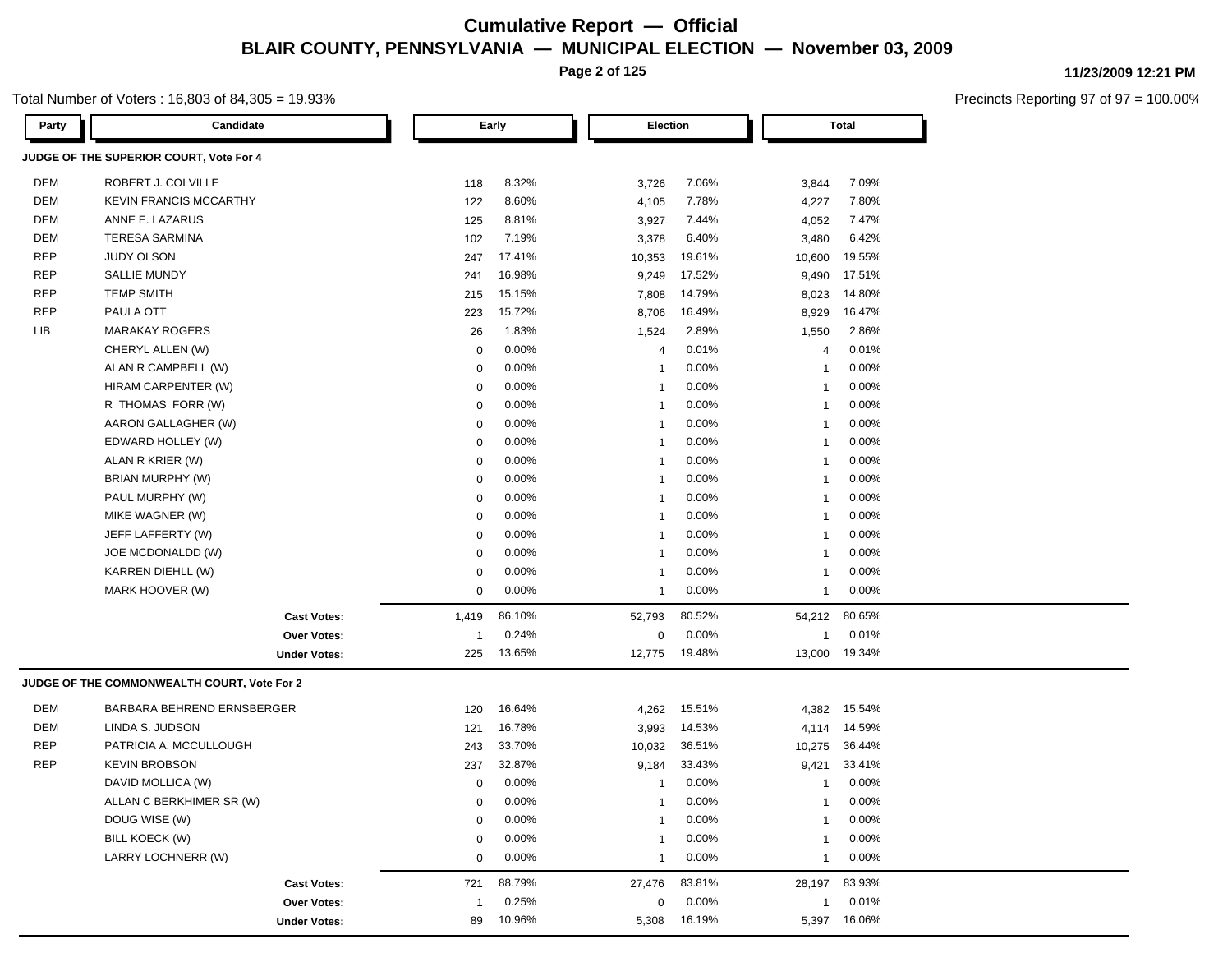**Page 3 of 125**

#### Total Number of Voters : 16,803 of 84,305 = 19.93%

| Party      | Candidate                                  |              | Early  |                | Election |                | Total  |  |
|------------|--------------------------------------------|--------------|--------|----------------|----------|----------------|--------|--|
|            | DISTRICT ATTORNEY, 4 YEAR TERM, Vote For 1 |              |        |                |          |                |        |  |
| <b>REP</b> | RICHARD CONSIGLIO                          | 335          | 99.41% | 13,610         | 99.75%   | 13,945         | 99.74% |  |
|            | MARK ZEARFAUST (W)                         | $\mathbf{1}$ | 0.30%  | $\mathbf{1}$   | 0.01%    | $\overline{2}$ | 0.01%  |  |
|            | THOMAS FORR (W)                            | $\mathbf 0$  | 0.00%  | $\overline{2}$ | 0.01%    | 2              | 0.01%  |  |
|            | BILL HABESTROH (W)                         | $\mathbf{1}$ | 0.30%  | $\mathbf 0$    | 0.00%    | $\overline{1}$ | 0.01%  |  |
|            | THOMAS DICKEY (W)                          | $\mathbf 0$  | 0.00%  | $\overline{1}$ | 0.01%    | $\overline{1}$ | 0.01%  |  |
|            | ROBERT DONALDSON (W)                       | $\mathbf 0$  | 0.00%  | 3              | 0.02%    | 3              | 0.02%  |  |
|            | JAMESON BROWN (W)                          | $\mathbf 0$  | 0.00%  | $\overline{1}$ | 0.01%    | $\overline{1}$ | 0.01%  |  |
|            | DEREK CHUFF (W)                            | $\mathbf 0$  | 0.00%  | $\mathbf{1}$   | 0.01%    | $\mathbf{1}$   | 0.01%  |  |
|            | BRIAN E CLAAR (W)                          | $\mathbf 0$  | 0.00%  | $\overline{1}$ | 0.01%    | $\overline{1}$ | 0.01%  |  |
|            | BILL CLINTON (W)                           | $\mathbf 0$  | 0.00%  | $\overline{1}$ | 0.01%    | $\overline{1}$ | 0.01%  |  |
|            | RANDY FEATHER (W)                          | $\mathbf 0$  | 0.00%  | $\overline{1}$ | 0.01%    | $\overline{1}$ | 0.01%  |  |
|            | ALAN GIBBONEY (W)                          | $\mathbf 0$  | 0.00%  | $\overline{1}$ | 0.01%    | $\overline{1}$ | 0.01%  |  |
|            | <b>CHARLES GORRITY (W)</b>                 | $\mathbf 0$  | 0.00%  | $\overline{1}$ | 0.01%    | $\overline{1}$ | 0.01%  |  |
|            | JOSEPH GRAPPONE (W)                        | $\mathbf 0$  | 0.00%  | $\overline{1}$ | 0.01%    | $\overline{1}$ | 0.01%  |  |
|            | B HABISTROH (W)                            | $\mathbf 0$  | 0.00%  | $\overline{1}$ | 0.01%    | $\overline{1}$ | 0.01%  |  |
|            | TOM IRWIN (W)                              | $\mathbf 0$  | 0.00%  | $\overline{1}$ | 0.01%    | $\overline{1}$ | 0.01%  |  |
|            | DOUG KEATING (W)                           | $\mathbf 0$  | 0.00%  | $\overline{1}$ | 0.01%    | $\overline{1}$ | 0.01%  |  |
|            | RU KIDDING (W)                             | $\mathbf 0$  | 0.00%  | $\overline{1}$ | 0.01%    | $\overline{1}$ | 0.01%  |  |
|            | KIRK KLING (W)                             | $\mathbf 0$  | 0.00%  | $\overline{1}$ | 0.01%    | $\overline{1}$ | 0.01%  |  |
|            | ABRAHAM LINCOLN (W)                        | $\mathbf 0$  | 0.00%  | $\overline{1}$ | 0.01%    | $\overline{1}$ | 0.01%  |  |
|            | RUSSELL MONTGOMERY (W)                     | $\mathbf 0$  | 0.00%  | $\overline{1}$ | 0.01%    | $\overline{1}$ | 0.01%  |  |
|            | JOSH PATT (W)                              | $\mathbf 0$  | 0.00%  | $\overline{1}$ | 0.01%    | $\mathbf{1}$   | 0.01%  |  |
|            | DEE PAUL (W)                               | $\mathbf 0$  | 0.00%  | $\overline{2}$ | 0.01%    | 2              | 0.01%  |  |
|            | PAT PAULSEN (W)                            | $\mathbf 0$  | 0.00%  | $\overline{1}$ | 0.01%    | $\overline{1}$ | 0.01%  |  |
|            | MARYANN PROBST (W)                         | $\mathbf 0$  | 0.00%  | $\overline{1}$ | 0.01%    | $\mathbf{1}$   | 0.01%  |  |
|            | JOHN SISTO (W)                             | $\mathbf 0$  | 0.00%  | $\overline{2}$ | 0.01%    | 2              | 0.01%  |  |
|            | CODY SPEACHT (W)                           | $\mathbf 0$  | 0.00%  | $\overline{1}$ | 0.01%    | $\overline{1}$ | 0.01%  |  |
|            | CHARLES STROBERT (W)                       | $\mathbf 0$  | 0.00%  | $\overline{1}$ | 0.01%    | $\overline{1}$ | 0.01%  |  |
|            | TAMIRA THAYNE (W)                          | $\mathbf 0$  | 0.00%  | $\overline{1}$ | 0.01%    | $\overline{1}$ | 0.01%  |  |
|            | MIKE WAGNER (W)                            | $\mathbf 0$  | 0.00%  | $\overline{1}$ | 0.01%    | $\overline{1}$ | 0.01%  |  |
|            | PAUL ZURAT (W)                             | $\pmb{0}$    | 0.00%  | $\overline{1}$ | 0.01%    | $\overline{1}$ | 0.01%  |  |
|            | <b>Cast Votes:</b>                         | 337          | 83.00% | 13,644         | 83.24%   | 13,981         | 83.23% |  |
|            | <b>Over Votes:</b>                         | $\mathbf 0$  | 0.00%  | $\mathbf 0$    | 0.00%    | 0              | 0.00%  |  |
|            | <b>Under Votes:</b>                        | 69           | 17.00% | 2,748          | 16.76%   | 2,817          | 16.77% |  |

**11/23/2009 12:21 PM**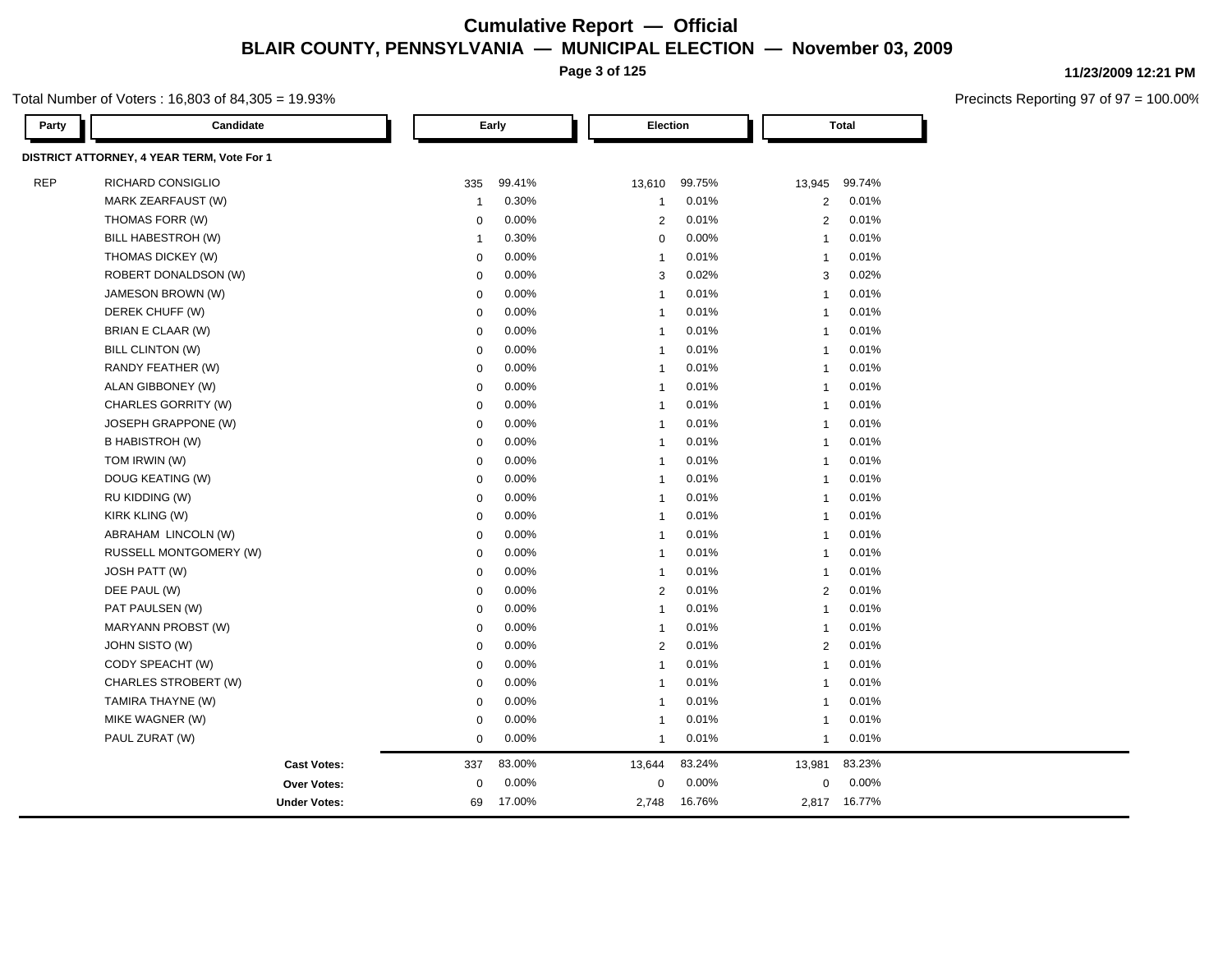**Page 4 of 125**

#### Total Number of Voters : 16,803 of 84,305 = 19.93%

**11/23/2009 12:21 PM**

| Party      | Candidate                             |                | Early       | Election       |        |                | <b>Total</b> |
|------------|---------------------------------------|----------------|-------------|----------------|--------|----------------|--------------|
|            | PROTHONOTARY, 4 YEAR TERM, Vote For 1 |                |             |                |        |                |              |
| <b>REP</b> | CAROL A. NEWMAN                       |                | 333 100.00% | 13,459         | 99.90% | 13,792         | 99.91%       |
|            | SEAN CLAPPER (W)                      | 0              | 0.00%       | $\mathbf{1}$   | 0.01%  | 1              | 0.01%        |
|            | MITCH COOPER (W)                      | $\mathbf 0$    | 0.00%       | $\mathbf{1}$   | 0.01%  | 1              | 0.01%        |
|            | SAM DEAN (W)                          | 0              | 0.00%       | $\mathbf{1}$   | 0.01%  | $\mathbf{1}$   | 0.01%        |
|            | PATRICIA L KRIER (W)                  | 0              | 0.00%       | $\mathbf{1}$   | 0.01%  | $\mathbf{1}$   | 0.01%        |
|            | STEVEN E MYERS (W)                    | 0              | 0.00%       | $\mathbf{1}$   | 0.01%  | -1             | 0.01%        |
|            | MARY ANN NEDIMYER (W)                 | 0              | 0.00%       | $\mathbf{1}$   | 0.01%  | -1             | 0.01%        |
|            | PAUL NUMAN (W)                        | 0              | 0.00%       | $\mathbf{1}$   | 0.01%  | -1             | 0.01%        |
|            | ROBIN PATTON (W)                      | 0              | 0.00%       | $\mathbf{1}$   | 0.01%  | -1             | 0.01%        |
|            | <b>VICTOR RICKER (W)</b>              | $\mathbf 0$    | 0.00%       | $\overline{2}$ | 0.01%  | 2              | 0.01%        |
|            | DAVE SHILDT (W)                       | 0              | 0.00%       | $\mathbf{1}$   | 0.01%  | -1             | 0.01%        |
|            | JOHN W WEIDLICH (W)                   | 0              | 0.00%       | $\mathbf{1}$   | 0.01%  | -1             | 0.01%        |
|            | HARRY WHITE (W)                       | 0              | 0.00%       | $\mathbf{1}$   | 0.01%  | $\mathbf{1}$   | 0.01%        |
|            | <b>Cast Votes:</b>                    | 333            | 82.02%      | 13,472         | 82.19% | 13,805         | 82.18%       |
|            | Over Votes:                           | 0              | 0.00%       | $\mathsf 0$    | 0.00%  | 0              | 0.00%        |
|            | <b>Under Votes:</b>                   | 73             | 17.98%      | 2,920          | 17.81% |                | 2,993 17.82% |
|            | SHERIFF, 4 YEAR TERM, Vote For 1      |                |             |                |        |                |              |
|            | <b>MITCH COOPER</b>                   | 384            | 99.74%      | 15,057         | 99.85% | 15,441         | 99.85%       |
|            | RAY BENTON (W)                        | 0              | 0.00%       | $\overline{7}$ | 0.05%  | $\overline{7}$ | 0.05%        |
|            | DANIEL B BAUER (W)                    | 0              | 0.00%       | $\mathbf{1}$   | 0.01%  | -1             | 0.01%        |
|            | SEAN CLAPPER (W)                      | 0              | 0.00%       | $\mathbf{1}$   | 0.01%  | -1             | 0.01%        |
|            | JAMES FAITH (W)                       | $\mathbf 0$    | 0.00%       | $\mathbf{1}$   | 0.01%  | -1             | 0.01%        |
|            | LARRY FIELDS (W)                      | 0              | 0.00%       | $\mathbf{1}$   | 0.01%  | -1             | 0.01%        |
|            | TOM IRWIN (W)                         | 0              | 0.00%       | $\mathbf{1}$   | 0.01%  | -1             | 0.01%        |
|            | LARRY LOCHNER (W)                     | 0              | 0.00%       | 6              | 0.04%  | 6              | 0.04%        |
|            | BEN JOHNSON (W)                       | 1              | 0.26%       | $\mathbf 0$    | 0.00%  | $\overline{1}$ | 0.01%        |
|            | JEFF LAFFERTY (W)                     | 0              | 0.00%       | $\mathbf{1}$   | 0.01%  | $\mathbf{1}$   | 0.01%        |
|            | RONALD D LYSINGER (W)                 | 0              | 0.00%       | $\mathbf{1}$   | 0.01%  | $\mathbf{1}$   | 0.01%        |
|            | ERIC PRENDERGAST (W)                  | 0              | 0.00%       | $\mathbf{1}$   | 0.01%  | $\overline{1}$ | 0.01%        |
|            | GREG RAY (W)                          | 0              | 0.00%       | $\mathbf{1}$   | 0.01%  | $\mathbf{1}$   | 0.01%        |
|            | <b>Cast Votes:</b>                    | 385            | 94.83%      | 15,079         | 91.99% | 15,464         | 92.06%       |
|            | <b>Over Votes:</b>                    | $\overline{1}$ | 0.25%       | $\mathbf 0$    | 0.00%  | 1              | 0.01%        |
|            | <b>Under Votes:</b>                   | 20             | 4.93%       | 1,313          | 8.01%  | 1,333          | 7.94%        |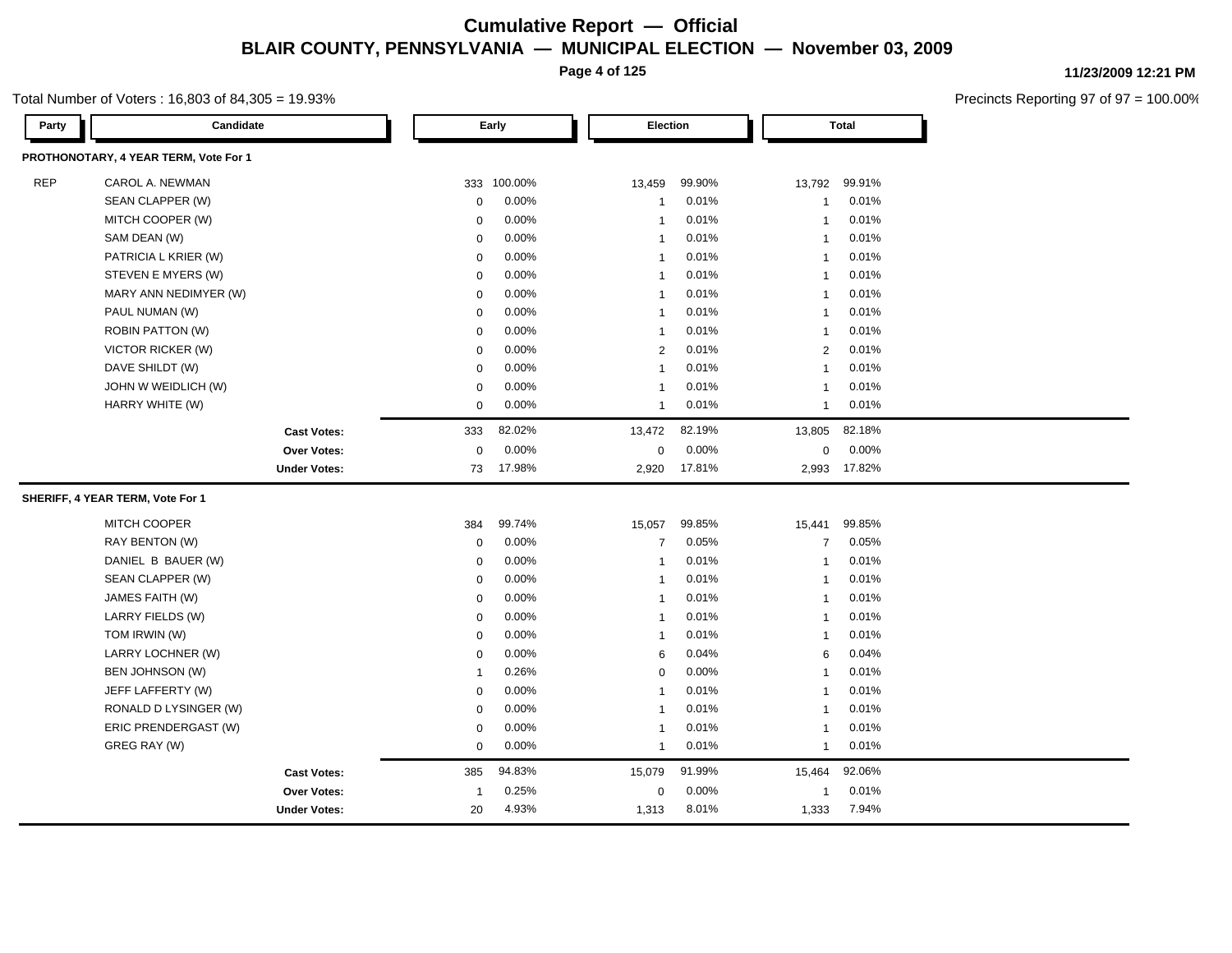**Page 5 of 125**

Total Number of Voters : 16,803 of 84,305 = 19.93%

**11/23/2009 12:21 PM**

| Party      | Candidate                                                            |                     |         | Early |                          |                |         | Election                       |       |                | <b>Total</b>      |                |
|------------|----------------------------------------------------------------------|---------------------|---------|-------|--------------------------|----------------|---------|--------------------------------|-------|----------------|-------------------|----------------|
|            | JURY COMMISSIONER, 4 YEAR TERM, Vote For 1                           |                     |         |       |                          |                |         |                                |       |                |                   |                |
| DEM        | <b>FRANCIS E. KUHN</b>                                               |                     |         |       | 155                      | 40.26%         |         | 5,216                          |       | 34.48%         | 5,371             | 34.62%         |
| <b>REP</b> | JOY A. FOREMAN                                                       |                     |         |       | 230                      | 59.74%         |         | 9,911                          |       | 65.51%         | 10,141            | 65.37%         |
|            | PAUL GOOD (W)                                                        |                     |         |       | 0                        | 0.00%          |         | $\mathbf{1}$                   |       | 0.01%          | $\mathbf{1}$      | 0.01%          |
|            | CHARLES STROBERT (W)                                                 |                     |         |       | 0                        | 0.00%          |         | $\mathbf{1}$                   |       | 0.01%          | $\mathbf{1}$      | 0.01%          |
|            |                                                                      | <b>Cast Votes:</b>  |         |       | 385                      | 94.83%         |         | 15,129                         |       | 92.30%         | 15,514            | 92.36%         |
|            |                                                                      | Over Votes:         |         |       | $\mathbf 0$              | 0.00%          |         | $\boldsymbol{0}$               |       | 0.00%          | $\mathbf 0$       | 0.00%          |
|            |                                                                      | <b>Under Votes:</b> |         |       | 21                       | 5.17%          |         | 1,263                          |       | 7.70%          | 1,284             | 7.64%          |
|            | MAGISTERIAL DISTRICT JUDGE DISTRICT 24-3-01, 6 YEAR TERM, Vote For 1 |                     |         |       |                          |                |         |                                |       |                |                   |                |
|            | FRED B. MILLER                                                       |                     |         |       | 46                       | 100.00%        |         | 2,435                          |       | 99.96%         | 2,481             | 99.96%         |
|            | SONDRA HOOVER (W)                                                    |                     |         |       | 0                        | 0.00%          |         | $\mathbf{1}$                   |       | 0.04%          | $\mathbf{1}$      | 0.04%          |
|            |                                                                      | <b>Cast Votes:</b>  |         |       | 46                       | 90.20%         |         | 2,436                          |       | 92.17%         | 2,482             | 92.13%         |
|            |                                                                      | Over Votes:         |         |       | 0                        | 0.00%          |         | $\boldsymbol{0}$               |       | 0.00%          | $\pmb{0}$         | 0.00%          |
|            |                                                                      | <b>Under Votes:</b> |         |       | 5                        | 9.80%          |         | 207                            |       | 7.83%          | 212               | 7.87%          |
|            |                                                                      |                     |         |       | <b>Precincts</b>         |                |         |                                |       | <b>Voters</b>  |                   |                |
|            |                                                                      |                     |         |       | <b>Total</b>             |                | Percent | <b>Ballots</b><br>Registered   |       |                | Percent           |                |
|            |                                                                      |                     |         | 14    |                          | 14             | 100.00% |                                | 2,694 | 11,729         | 22.97%            |                |
|            |                                                                      |                     |         |       |                          |                |         |                                |       |                |                   |                |
|            | MAYOR, 4 YEAR TERM CITY OF ALTOONA, Vote For 1                       |                     |         |       |                          |                |         |                                |       |                |                   |                |
| DEM        | <b>WILLIAM E. SCHIRF</b>                                             |                     |         |       | 59                       | 54.13%         |         | 2,885                          |       | 54.81%         | 2,944             | 54.79%         |
| <b>REP</b> | JAN D. MILLS, SR                                                     |                     |         |       | 49                       | 44.95%         |         | 2,367                          |       | 44.97%         | 2,416             | 44.97%         |
|            | HEATHER J ECKELS (W)                                                 |                     |         |       | $\mathbf 0$              | 0.00%          |         | 3                              |       | 0.06%          | 3                 | 0.06%          |
|            | RONALD ADELMAN (W)                                                   |                     |         |       | $\mathbf 0$              | 0.00%          |         | $\mathbf{1}$                   |       | 0.02%          | $\mathbf{1}$      | 0.02%          |
|            | KATEY BICKEL (W)                                                     |                     |         |       | $\mathbf 0$              | 0.00%          |         | $\mathbf{1}$                   |       | 0.02%          | $\mathbf{1}$      | 0.02%          |
|            | <b>GALEN GRIMES (W)</b>                                              |                     |         |       | 0                        | 0.00%          |         | $\mathbf{1}$                   |       | 0.02%          | -1                | 0.02%          |
|            | WAYNE HIPPO (W)                                                      |                     |         |       | $\mathbf 0$              | 0.00%          |         | $\mathbf{1}$                   |       | 0.02%          | $\mathbf{1}$      | 0.02%          |
|            | <b>BRUCE KELLEY (W)</b>                                              |                     |         |       | $\mathbf 0$              | 0.00%          |         | $\mathbf{1}$                   |       | 0.02%          | 1                 | 0.02%          |
|            | JAN D MILLS SR (W)                                                   |                     |         |       | $\mathbf 0$              | 0.00%          |         | $\mathbf{1}$                   |       | 0.02%          | $\mathbf{1}$      | 0.02%          |
|            | Nancy Rose Vincent (W)                                               |                     |         |       | $\mathbf{1}$             | 0.92%          |         | $\mathbf 0$                    |       | 0.00%          | $\mathbf{1}$      | 0.02%          |
|            | ERIC WIBLE (W)<br>STEVE WILT (W)                                     |                     |         |       | 0<br>$\mathsf{O}\xspace$ | 0.00%<br>0.00% |         | $\mathbf{1}$<br>$\overline{2}$ |       | 0.02%<br>0.04% | $\mathbf{1}$<br>2 | 0.02%<br>0.04% |
|            |                                                                      |                     |         |       |                          |                |         |                                |       |                |                   |                |
|            |                                                                      | <b>Cast Votes:</b>  |         |       | 109                      | 93.16%         |         | 5,264                          |       | 96.30%         | 5,373             | 96.24%         |
|            |                                                                      | <b>Over Votes:</b>  |         |       | $\mathbf 0$              | 0.00%          |         | $\mathbf 0$                    |       | 0.00%          | $\mathbf 0$       | 0.00%          |
|            |                                                                      | <b>Under Votes:</b> |         |       | 8                        | 6.84%          |         | 202                            |       | 3.70%          | 210               | 3.76%          |
|            |                                                                      |                     |         |       | <b>Precincts</b>         |                |         |                                |       | <b>Voters</b>  |                   |                |
|            |                                                                      |                     | Counted |       | <b>Total</b>             |                | Percent | <b>Ballots</b>                 |       | Registered     | Percent           |                |
|            |                                                                      |                     |         | 40    |                          | 40             | 100.00% |                                | 5,583 | 29,629         | 18.84%            |                |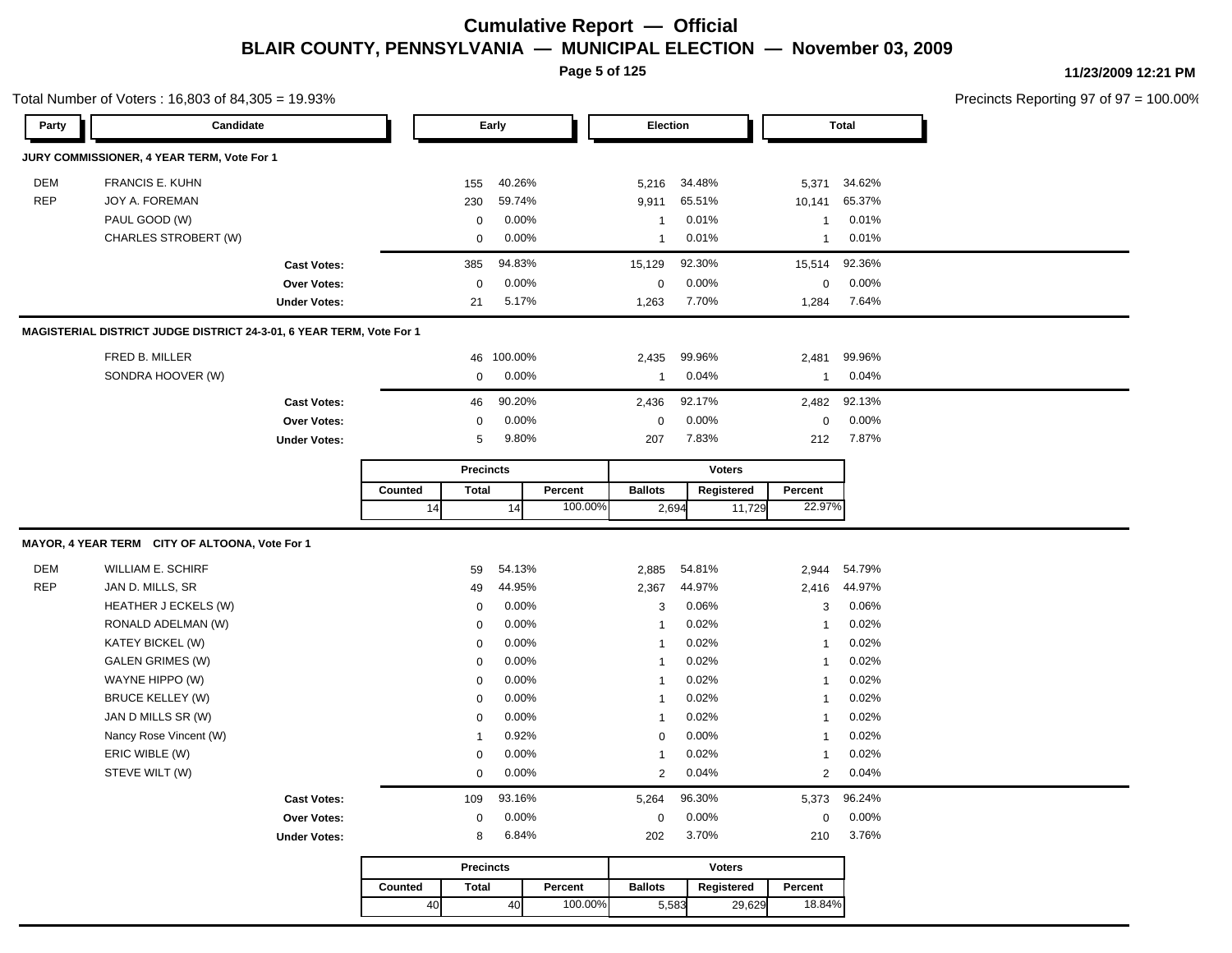**Page 6 of 125**

#### Total Number of Voters : 16,803 of 84,305 = 19.93%

| Party      | Candidate                                               |                     |         | Early            |        |         | <b>Election</b> |        |               | Total          |        |  |
|------------|---------------------------------------------------------|---------------------|---------|------------------|--------|---------|-----------------|--------|---------------|----------------|--------|--|
|            | CITY COUNCIL, 4 YEAR TERM ALTOONA, Vote For 3           |                     |         |                  |        |         |                 |        |               |                |        |  |
| DEM        | MARK E. GEIS                                            |                     |         | 60               | 20.91% |         | 2,837           | 19.82% |               | 2,897          | 19.85% |  |
| <b>DEM</b> | JAMES B. SWAN                                           |                     |         | 30               | 10.45% |         | 1,286           | 8.99%  |               | 1,316          | 9.01%  |  |
| DEM        | <b>JIM PREUSSER</b>                                     |                     |         | 27               | 9.41%  |         | 1,398           | 9.77%  |               | 1,425          | 9.76%  |  |
| <b>REP</b> | DAVID W. BUTTERBAUGH, JR                                |                     |         | 61               | 21.25% |         | 3,181           | 22.23% |               | 3,242          | 22.21% |  |
| <b>REP</b> | <b>JASON M. IBRAHIM</b>                                 |                     |         | 56               | 19.51% |         | 3,074           | 21.48% |               | 3,130          | 21.44% |  |
| <b>REP</b> | MICHAEL C. HAIRE                                        |                     |         | 52               | 18.12% |         | 2,525           | 17.64% |               | 2,577          | 17.65% |  |
|            | WILLIAM D NEUGEBAUER (W)                                |                     |         | $\mathbf 0$      | 0.00%  |         | 2               | 0.01%  |               | 2              | 0.01%  |  |
|            | LORI CRILLEY (W)                                        |                     |         | 0                | 0.00%  |         | $\mathbf{1}$    | 0.01%  |               | $\overline{1}$ | 0.01%  |  |
|            | GEORGETALLEY (W)                                        |                     |         | $\mathbf 0$      | 0.00%  |         | $\mathbf{1}$    | 0.01%  |               | $\mathbf{1}$   | 0.01%  |  |
|            | WILLIAM LIGHTNER (W)                                    |                     |         | $\mathbf 0$      | 0.00%  |         | $\mathbf{1}$    | 0.01%  |               | $\mathbf{1}$   | 0.01%  |  |
|            | MARK MAHAN (W)                                          |                     |         | $\mathbf 0$      | 0.00%  |         | $\mathbf{1}$    | 0.01%  |               | $\mathbf{1}$   | 0.01%  |  |
|            | KATHRINE MULLER (W)                                     |                     |         | 0                | 0.00%  |         | $\mathbf{1}$    | 0.01%  |               | $\mathbf{1}$   | 0.01%  |  |
|            | RYAN MURPHY (W)                                         |                     |         | $\mathbf 0$      | 0.00%  |         | $\mathbf{1}$    | 0.01%  |               | $\mathbf{1}$   | 0.01%  |  |
|            | DWAYNE RAICHLE (W)                                      |                     |         | $\Omega$         | 0.00%  |         | $\mathbf{1}$    | 0.01%  |               | $\overline{1}$ | 0.01%  |  |
|            | WILLIAM SCHIRF (W)                                      |                     |         | $\mathbf 0$      | 0.00%  |         | $\mathbf{1}$    | 0.01%  |               | $\mathbf{1}$   | 0.01%  |  |
|            | Nancy Rose Vincent (W)                                  |                     |         | -1               | 0.35%  |         | $\mathbf 0$     | 0.00%  |               | $\mathbf{1}$   | 0.01%  |  |
|            |                                                         | <b>Cast Votes:</b>  |         | 287              | 81.77% |         | 14,311          | 87.27% |               | 14,598         | 87.16% |  |
|            |                                                         | <b>Over Votes:</b>  |         | 5                | 4.27%  |         | $\mathbf 0$     | 0.00%  |               | 5              | 0.09%  |  |
|            |                                                         | <b>Under Votes:</b> |         | 49               | 13.96% |         | 2,087           | 12.73% |               | 2,136          | 12.75% |  |
|            |                                                         |                     |         | <b>Precincts</b> |        |         | <b>Voters</b>   |        |               |                |        |  |
|            |                                                         |                     | Counted | Total            |        | Percent | <b>Ballots</b>  |        | Registered    | Percent        |        |  |
|            |                                                         |                     | 40      |                  | 40     | 100.00% | 5,583           |        | 29,629        | 18.84%         |        |  |
|            |                                                         |                     |         |                  |        |         |                 |        |               |                |        |  |
|            | CITY COUNCIL, 2 YEAR UNEXPIRED TERM ALTOONA, Vote For 1 |                     |         |                  |        |         |                 |        |               |                |        |  |
| <b>DEM</b> | <b>KATHRINE MULLER</b>                                  |                     |         | 41               | 37.27% |         | 2,007           | 39.08% |               | 2,048          | 39.04% |  |
| <b>REP</b> | WILLIAM D. NEUGEBAUER                                   |                     |         | 68               | 61.82% |         | 3,128           | 60.90% |               | 3,196          | 60.92% |  |
|            | JAMES B SWAN (W)                                        |                     |         | $\mathbf 0$      | 0.00%  |         | $\mathbf{1}$    | 0.02%  |               | $\mathbf{1}$   | 0.02%  |  |
|            |                                                         |                     |         |                  |        |         |                 |        |               |                |        |  |
|            | Nancy Rose Vincent (W)                                  |                     |         | -1               | 0.91%  |         | $\mathbf 0$     | 0.00%  |               | $\mathbf{1}$   | 0.02%  |  |
|            |                                                         | <b>Cast Votes:</b>  |         | 110              | 94.02% |         | 5,136           | 93.96% |               | 5,246          | 93.96% |  |
|            |                                                         | <b>Over Votes:</b>  |         | $\mathbf 0$      | 0.00%  |         | $\mathbf 0$     | 0.00%  |               | 0              | 0.00%  |  |
|            |                                                         | <b>Under Votes:</b> |         | $\overline{7}$   | 5.98%  |         | 330             | 6.04%  |               | 337            | 6.04%  |  |
|            |                                                         |                     |         | <b>Precincts</b> |        |         |                 |        | <b>Voters</b> |                |        |  |
|            |                                                         |                     | Counted | <b>Total</b>     |        | Percent | <b>Ballots</b>  |        | Registered    | Percent        |        |  |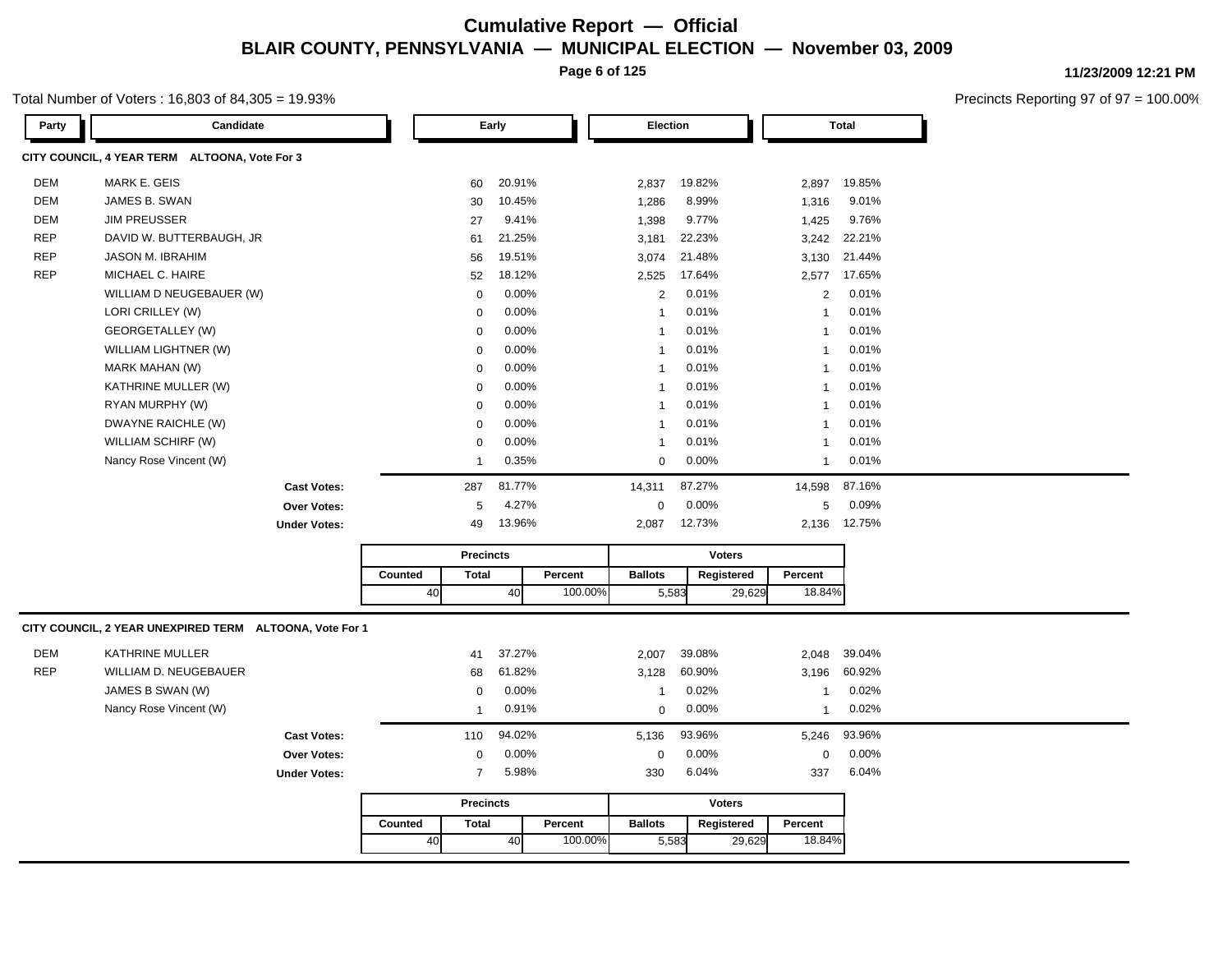**Page 7 of 125**

**11/23/2009 12:21 PM**

|            | Total Number of Voters: 16,803 of 84,305 = 19.93% |                     |              |                  |                |         |                |        |               |              |        | Precincts Reporting 97 of 97 |
|------------|---------------------------------------------------|---------------------|--------------|------------------|----------------|---------|----------------|--------|---------------|--------------|--------|------------------------------|
| Party      | Candidate                                         |                     |              |                  | Early          |         | Election       |        |               |              | Total  |                              |
|            | CITY CONTROLLER, 4 YEAR TERM ALTOONA, Vote For 1  |                     |              |                  |                |         |                |        |               |              |        |                              |
| <b>REP</b> | AUGUST STICKEL, IV                                |                     |              | 96               | 100.00%        |         | 4,235          | 99.93% |               | 4,331        | 99.93% |                              |
|            | JEFFREY LYNN (W)                                  |                     |              | $\mathbf 0$      | 0.00%          |         | $\mathbf{1}$   | 0.02%  |               | $\mathbf{1}$ | 0.02%  |                              |
|            | LESLIE B REED (W)                                 |                     |              | $\mathbf 0$      | 0.00%          |         | $\mathbf{1}$   | 0.02%  |               | $\mathbf{1}$ | 0.02%  |                              |
|            | <b>JOHN SMITH (W)</b>                             |                     |              | $\mathbf 0$      | 0.00%          |         | $\mathbf{1}$   | 0.02%  |               | $\mathbf{1}$ | 0.02%  |                              |
|            |                                                   | <b>Cast Votes:</b>  |              | 96               | 82.05%         |         | 4,238          | 77.53% |               | 4,334        | 77.63% |                              |
|            |                                                   | Over Votes:         |              | 0                | 0.00%          |         | 0              | 0.00%  |               | 0            | 0.00%  |                              |
|            |                                                   | <b>Under Votes:</b> |              | 21               | 17.95%         |         | 1,228          | 22.47% |               | 1,249        | 22.37% |                              |
|            |                                                   |                     |              | <b>Precincts</b> |                |         |                |        | <b>Voters</b> |              |        |                              |
|            |                                                   |                     | Counted      | <b>Total</b>     |                | Percent | <b>Ballots</b> |        | Registered    | Percent      |        |                              |
|            |                                                   |                     | 40           |                  | 40             | 100.00% |                | 5,583  | 29,629        | 18.84%       |        |                              |
|            | CONSTABLE WARD 1, 6 YEAR TERM ALTOONA, Vote For 1 |                     |              |                  |                |         |                |        |               |              |        |                              |
| <b>REP</b> | <b>ROBERT J. FURIO</b>                            |                     |              |                  | 9 100.00%      |         | 84             | 98.82% |               | 93           | 98.94% |                              |
|            | JEREHME DODSON (W)                                |                     |              | $\mathbf 0$      | 0.00%          |         | $\mathbf{1}$   | 1.18%  |               | $\mathbf{1}$ | 1.06%  |                              |
|            |                                                   | <b>Cast Votes:</b>  |              | 9                | 75.00%         |         | 85             | 65.38% |               | 94           | 66.20% |                              |
|            |                                                   | Over Votes:         |              | $\mathbf 0$      | 0.00%          |         | $\mathbf 0$    | 0.00%  |               | 0            | 0.00%  |                              |
|            |                                                   | <b>Under Votes:</b> |              | 3                | 25.00%         |         | 45             | 34.62% |               | 48           | 33.80% |                              |
|            |                                                   |                     |              | <b>Precincts</b> |                |         |                |        | <b>Voters</b> |              |        |                              |
|            |                                                   |                     | Counted      | <b>Total</b>     |                | Percent | <b>Ballots</b> |        | Registered    | Percent      |        |                              |
|            |                                                   |                     | $\mathbf{2}$ |                  | $\overline{2}$ | 100.00% |                | 142    | 1,001         | 14.19%       |        |                              |
|            | CONSTABLE WARD 2, 6 YEAR TERM ALTOONA, Vote For 1 |                     |              |                  |                |         |                |        |               |              |        |                              |
|            | No Candidate Filed (W)                            |                     |              | $\mathbf 0$      | 0.00%          |         | $\mathbf 0$    | 0.00%  |               | 0            | 0.00%  |                              |
|            | THOMAS CHATHAMS (W)                               |                     |              | $\mathbf 0$      | 0.00%          |         | $\mathbf{1}$   | 33.33% |               | $\mathbf{1}$ | 33.33% |                              |
|            | RHONDA HOLLAND (W)                                |                     |              | $\mathbf 0$      | 0.00%          |         | $\mathbf{1}$   | 33.33% |               | $\mathbf{1}$ | 33.33% |                              |
|            | LOUIS ABIMATRE (W)                                |                     |              | $\mathbf 0$      | 0.00%          |         | $\mathbf{1}$   | 33.33% |               | $\mathbf{1}$ | 33.33% |                              |
|            |                                                   | <b>Cast Votes:</b>  |              | $\mathbf 0$      | 0.00%          |         | 3              | 1.49%  |               | 3            | 1.49%  |                              |
|            |                                                   | Over Votes:         |              | $\mathbf 0$      | 0.00%          |         | $\mathbf 0$    | 0.00%  |               | $\mathbf 0$  | 0.00%  |                              |
|            |                                                   | <b>Under Votes:</b> |              |                  | 1 100.00%      |         | 198            | 98.51% |               | 199          | 98.51% |                              |
|            |                                                   |                     |              | <b>Precincts</b> |                |         |                |        | <b>Voters</b> |              |        |                              |
|            |                                                   |                     | Counted      | <b>Total</b>     |                | Percent | <b>Ballots</b> |        | Registered    | Percent      |        |                              |
|            |                                                   |                     |              | $\mathbf{2}$     | $\overline{2}$ | 100.00% |                | 202    | 1,453         | 13.90%       |        |                              |
|            |                                                   |                     |              |                  |                |         |                |        |               |              |        |                              |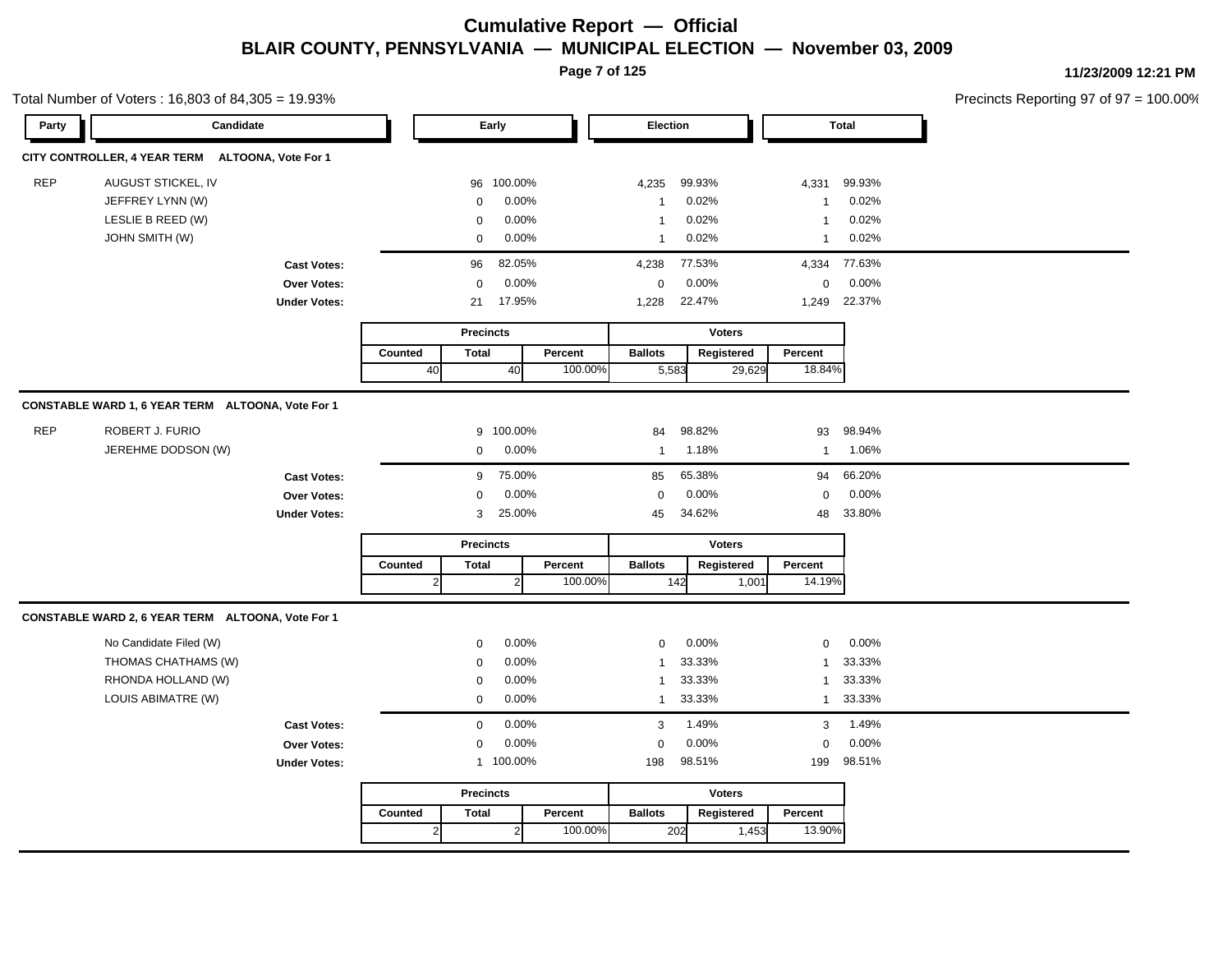**Page 8 of 125**

|            | Total Number of Voters: 16,803 of 84,305 = 19.93% |                     |              |                  |                |         |                |               |                |              | Precincts Reporting 97 of 97 = 100.00% |
|------------|---------------------------------------------------|---------------------|--------------|------------------|----------------|---------|----------------|---------------|----------------|--------------|----------------------------------------|
| Party      | Candidate                                         |                     |              |                  | Early          |         | Election       |               |                | <b>Total</b> |                                        |
|            | CONSTABLE WARD 3, 6 YEAR TERM ALTOONA, Vote For 1 |                     |              |                  |                |         |                |               |                |              |                                        |
| <b>DEM</b> | <b>JOHN PENTLAND</b>                              |                     |              |                  | 4 100.00%      |         | 161 100.00%    |               |                | 165 100.00%  |                                        |
|            |                                                   | <b>Cast Votes:</b>  |              | $\overline{4}$   | 80.00%         |         | 161            | 68.22%        | 165            | 68.46%       |                                        |
|            |                                                   | Over Votes:         |              | $\mathbf 0$      | 0.00%          |         | $\mathbf 0$    | 0.00%         | $\mathbf 0$    | 0.00%        |                                        |
|            |                                                   | <b>Under Votes:</b> |              | -1               | 20.00%         |         | 75             | 31.78%        | 76             | 31.54%       |                                        |
|            |                                                   |                     |              | <b>Precincts</b> |                |         |                | <b>Voters</b> |                |              |                                        |
|            |                                                   |                     | Counted      | <b>Total</b>     |                | Percent | <b>Ballots</b> | Registered    | Percent        |              |                                        |
|            |                                                   |                     | $\mathbf{2}$ |                  | $\overline{2}$ | 100.00% | 241            | 1,432         | 16.83%         |              |                                        |
|            | CONSTABLE WARD 4, 6 YEAR TERM ALTOONA, Vote For 1 |                     |              |                  |                |         |                |               |                |              |                                        |
|            | No Candidate Filed (W)                            |                     |              | 0                | 0.00%          |         | 0              | 0.00%         | $\mathbf 0$    | 0.00%        |                                        |
|            | JOSEPH BEACH (W)                                  |                     |              | 0                | 0.00%          |         | 6              | 85.71%        | 6              | 66.67%       |                                        |
|            | Paul McConnell (W)                                |                     |              | $\mathbf{1}$     | 50.00%         |         | 0              | 0.00%         | $\mathbf{1}$   | 11.11%       |                                        |
|            | RANDY PROBST (W)                                  |                     |              | 0                | 0.00%          |         | -1             | 14.29%        | $\mathbf{1}$   | 11.11%       |                                        |
|            | Nancy Rose Vincent (W)                            |                     |              | 1                | 50.00%         |         | 0              | 0.00%         | $\mathbf{1}$   | 11.11%       |                                        |
|            |                                                   | <b>Cast Votes:</b>  |              | $\overline{2}$   | 22.22%         |         | $\overline{7}$ | 2.73%         | 9              | 3.40%        |                                        |
|            |                                                   | Over Votes:         |              | $\mathbf 0$      | 0.00%          |         | 0              | 0.00%         | $\mathbf 0$    | 0.00%        |                                        |
|            |                                                   | <b>Under Votes:</b> |              |                  | 7 77.78%       |         | 249            | 97.27%        | 256            | 96.60%       |                                        |
|            |                                                   |                     |              | <b>Precincts</b> |                |         |                | <b>Voters</b> |                |              |                                        |
|            |                                                   |                     | Counted      | <b>Total</b>     |                | Percent | <b>Ballots</b> | Registered    | Percent        |              |                                        |
|            |                                                   |                     | $\vert$ 2    |                  | 2              | 100.00% | 265            | 1,502         | 17.64%         |              |                                        |
|            | CONSTABLE WARD 5, 6 YEAR TERM ALTOONA, Vote For 1 |                     |              |                  |                |         |                |               |                |              |                                        |
|            | No Candidate Filed (W)                            |                     |              | 0                | 0.00%          |         | 0              | 0.00%         | $\mathbf 0$    | 0.00%        |                                        |
|            | TERRY SMITH (W)                                   |                     |              | $\mathbf 0$      | 0.00%          |         |                | 12.50%        | $\mathbf{1}$   | 12.50%       |                                        |
|            | BRIAN STARR (W)                                   |                     |              | $\mathbf 0$      | 0.00%          |         |                | 12.50%        | $\mathbf{1}$   | 12.50%       |                                        |
|            | <b>ROBERT SHIRK (W)</b>                           |                     |              | $\mathbf 0$      | 0.00%          |         | $\overline{2}$ | 25.00%        | $\overline{2}$ | 25.00%       |                                        |
|            | TRAVIS EHREDT (W)                                 |                     |              | 0                | 0.00%          |         |                | 12.50%        | $\mathbf{1}$   | 12.50%       |                                        |
|            | MITCH COOPER (W)                                  |                     |              | $\mathbf 0$      | 0.00%          |         |                | 12.50%        | 1              | 12.50%       |                                        |
|            | CHARLES COLEGROVE (W)                             |                     |              | $\mathbf 0$      | 0.00%          |         |                | 12.50%        | $\mathbf{1}$   | 12.50%       |                                        |
|            | JEROME F BUCHNER (W)                              |                     |              | $\mathbf 0$      | 0.00%          |         |                | 1 12.50%      |                | 1 12.50%     |                                        |
|            |                                                   | <b>Cast Votes:</b>  |              | $\mathbf 0$      | 0.00%          |         | 8              | 2.95%         | 8              | 2.86%        |                                        |
|            |                                                   | Over Votes:         |              | $\mathbf 0$      | 0.00%          |         | 0              | 0.00%         | $\mathbf 0$    | 0.00%        |                                        |
|            |                                                   | <b>Under Votes:</b> |              |                  | 9 100.00%      |         | 263            | 97.05%        | 272            | 97.14%       |                                        |
|            |                                                   |                     |              | <b>Precincts</b> |                |         |                | <b>Voters</b> |                |              |                                        |
|            |                                                   |                     | Counted      | <b>Total</b>     |                | Percent | <b>Ballots</b> | Registered    | Percent        |              |                                        |
|            |                                                   |                     | $\vert$ 3    |                  | $\mathbf{3}$   | 100.00% | 280            | 1,546         | 18.11%         |              |                                        |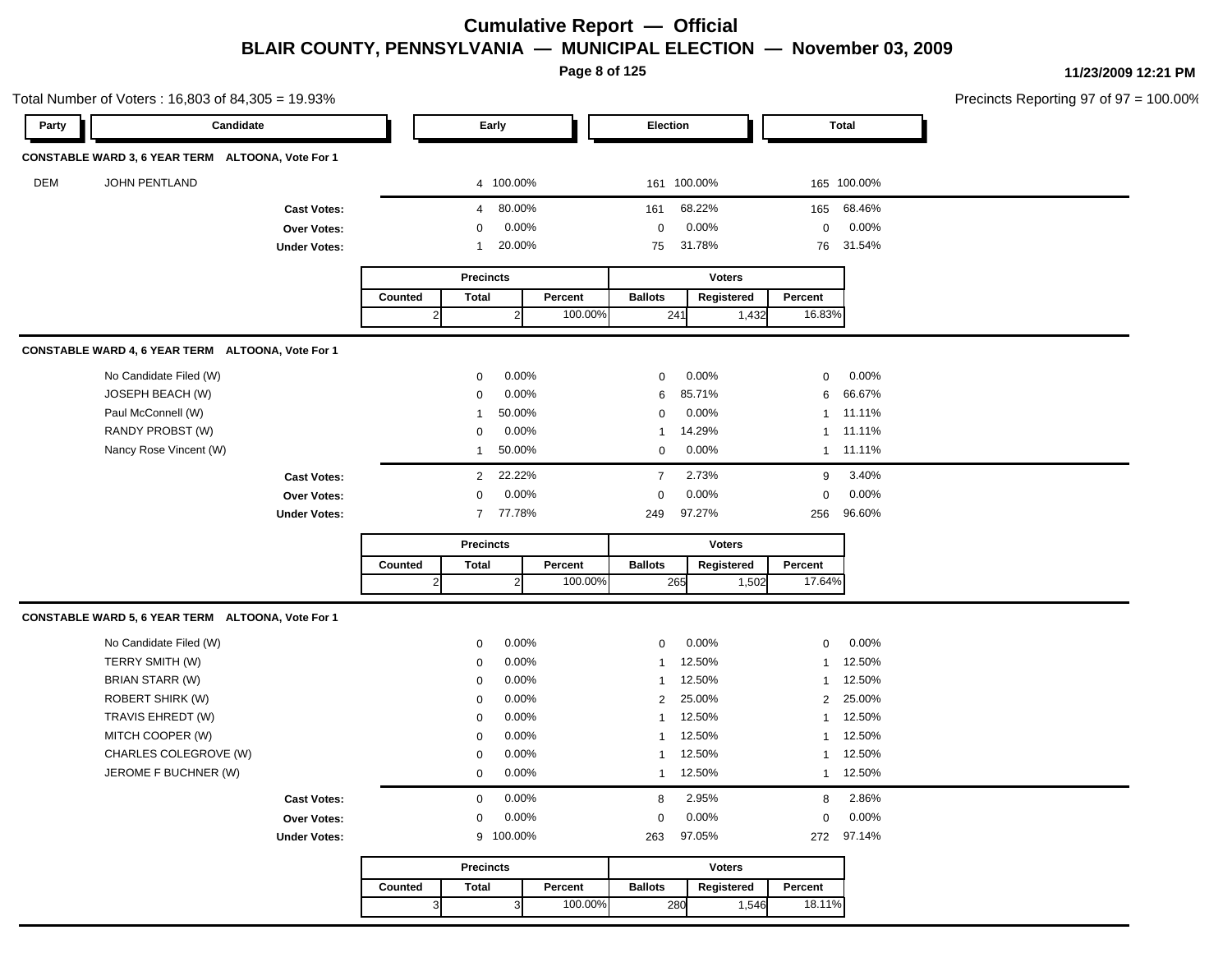**Page 9 of 125**

#### Total Number of Voters : 16,803 of 84,305 = 19.93%

**11/23/2009 12:21 PM**

| Party | Candidate                                         |         |   | Early            |                 |         | Election       |        |               |                | <b>Total</b> |
|-------|---------------------------------------------------|---------|---|------------------|-----------------|---------|----------------|--------|---------------|----------------|--------------|
|       | CONSTABLE WARD 6, 6 YEAR TERM ALTOONA, Vote For 1 |         |   |                  |                 |         |                |        |               |                |              |
|       | No Candidate Filed (W)                            |         |   | 0                | 0.00%           |         | $\mathbf 0$    | 0.00%  |               | $\mathbf 0$    | 0.00%        |
|       | ALEXANDER PETERS (W)                              |         |   | 0                | 0.00%           |         | 10             | 33.33% |               | 10             | 33.33%       |
|       | ROBERT L BECK (W)                                 |         |   | 0                | 0.00%           |         | $\overline{4}$ | 13.33% |               | 4              | 13.33%       |
|       | BRUCEKEL LEY (W)                                  |         |   | 0                | 0.00%           |         | $\overline{1}$ | 3.33%  |               | -1             | 3.33%        |
|       | ROGER WHITE (W)                                   |         |   | 0                | 0.00%           |         | $\overline{1}$ | 3.33%  |               | $\mathbf{1}$   | 3.33%        |
|       | MATTATHIAS VONNOAKER (W)                          |         |   | $\mathbf 0$      | 0.00%           |         | $\overline{1}$ | 3.33%  |               | -1             | 3.33%        |
|       | <b>GARTH RHODES (W)</b>                           |         |   | $\mathbf 0$      | 0.00%           |         | $\overline{1}$ | 3.33%  |               | -1             | 3.33%        |
|       | RICHARD PRINCE (W)                                |         |   | $\mathbf 0$      | 0.00%           |         | 6              | 20.00% |               | 6              | 20.00%       |
|       | COREY MURPHY (W)                                  |         |   | 0                | 0.00%           |         | $\mathbf{1}$   | 3.33%  |               | $\overline{1}$ | 3.33%        |
|       | DANIEL MCNULTY (W)                                |         |   | 0                | 0.00%           |         | $\mathbf{1}$   | 3.33%  |               | $\mathbf{1}$   | 3.33%        |
|       | MONICA MAUS (W)                                   |         |   | $\mathbf 0$      | 0.00%           |         | $\overline{1}$ | 3.33%  |               | -1             | 3.33%        |
|       | MICHAEL HOLZER (W)                                |         |   | $\mathbf 0$      | 0.00%           |         | $\mathbf{1}$   | 3.33%  |               | -1             | 3.33%        |
|       | JAMES HIGH (W)                                    |         |   | 0                | 0.00%           |         | $\mathbf{1}$   | 3.33%  |               | $\mathbf{1}$   | 3.33%        |
|       | AL FRANCO (W)                                     |         |   | 0                | 0.00%           |         | $\overline{1}$ | 3.33%  |               | $\mathbf{1}$   | 3.33%        |
|       | <b>Cast Votes:</b>                                |         |   | $\mathbf 0$      | 0.00%           |         | 30             | 3.83%  |               | 30             | 3.75%        |
|       | Over Votes:                                       |         |   | $\mathbf 0$      | 0.00%           |         | $\mathbf 0$    | 0.00%  |               | $\Omega$       | 0.00%        |
|       | <b>Under Votes:</b>                               |         |   |                  | 18 100.00%      |         | 753            | 96.17% |               | 771            | 96.25%       |
|       |                                                   |         |   | <b>Precincts</b> |                 |         |                |        | <b>Voters</b> |                |              |
|       |                                                   | Counted |   | <b>Total</b>     |                 | Percent | <b>Ballots</b> |        | Registered    | Percent        |              |
|       |                                                   |         | 5 |                  | $5\overline{)}$ | 100.00% |                | 801    | 4,148         | 19.31%         |              |
|       |                                                   |         |   |                  |                 |         |                |        |               |                |              |
|       | CONSTABLE WARD 7, 6 YEAR TERM ALTOONA, Vote For 1 |         |   |                  |                 |         |                |        |               |                |              |
|       | No Candidate Filed (W)                            |         |   | 0                | 0.00%           |         | $\mathbf 0$    | 0.00%  |               | $\mathbf 0$    | 0.00%        |
|       | DONALD CRAIG (W)                                  |         |   | 0                | 0.00%           |         | $\mathbf{1}$   | 25.00% |               | $\mathbf{1}$   | 25.00%       |
|       | GEORGE L KENSINGER JR (W)                         |         |   | 0                | 0.00%           |         | 1              | 25.00% |               | 1              | 25.00%       |
|       | LARRY W WILKES SR (W)                             |         |   | 0                | $0.00\%$        |         | $\mathbf{1}$   | 25.00% |               | 1              | 25.00%       |
|       | TODD SMITH (W)                                    |         |   | $\mathbf 0$      | 0.00%           |         | $\mathbf{1}$   | 25.00% |               | $\mathbf{1}$   | 25.00%       |
|       | <b>Cast Votes:</b>                                |         |   | $\mathbf{0}$     | 0.00%           |         | $\overline{4}$ | 3.54%  |               | 4              | 3.54%        |
|       | <b>Over Votes:</b>                                |         |   | $\mathbf 0$      | 0.00%           |         | $\mathbf 0$    | 0.00%  |               | $\mathbf 0$    | 0.00%        |
|       | <b>Under Votes:</b>                               |         |   | 0                | 0.00%           |         | 109            | 96.46% |               | 109            | 96.46%       |
|       |                                                   |         |   | <b>Precincts</b> |                 |         |                |        | <b>Voters</b> |                |              |
|       |                                                   | Counted |   | <b>Total</b>     |                 | Percent | <b>Ballots</b> |        | Registered    | Percent        |              |
|       |                                                   |         |   |                  | 1               | 100.00% |                | 113    | 935           | 12.09%         |              |
|       |                                                   |         |   |                  |                 |         |                |        |               |                |              |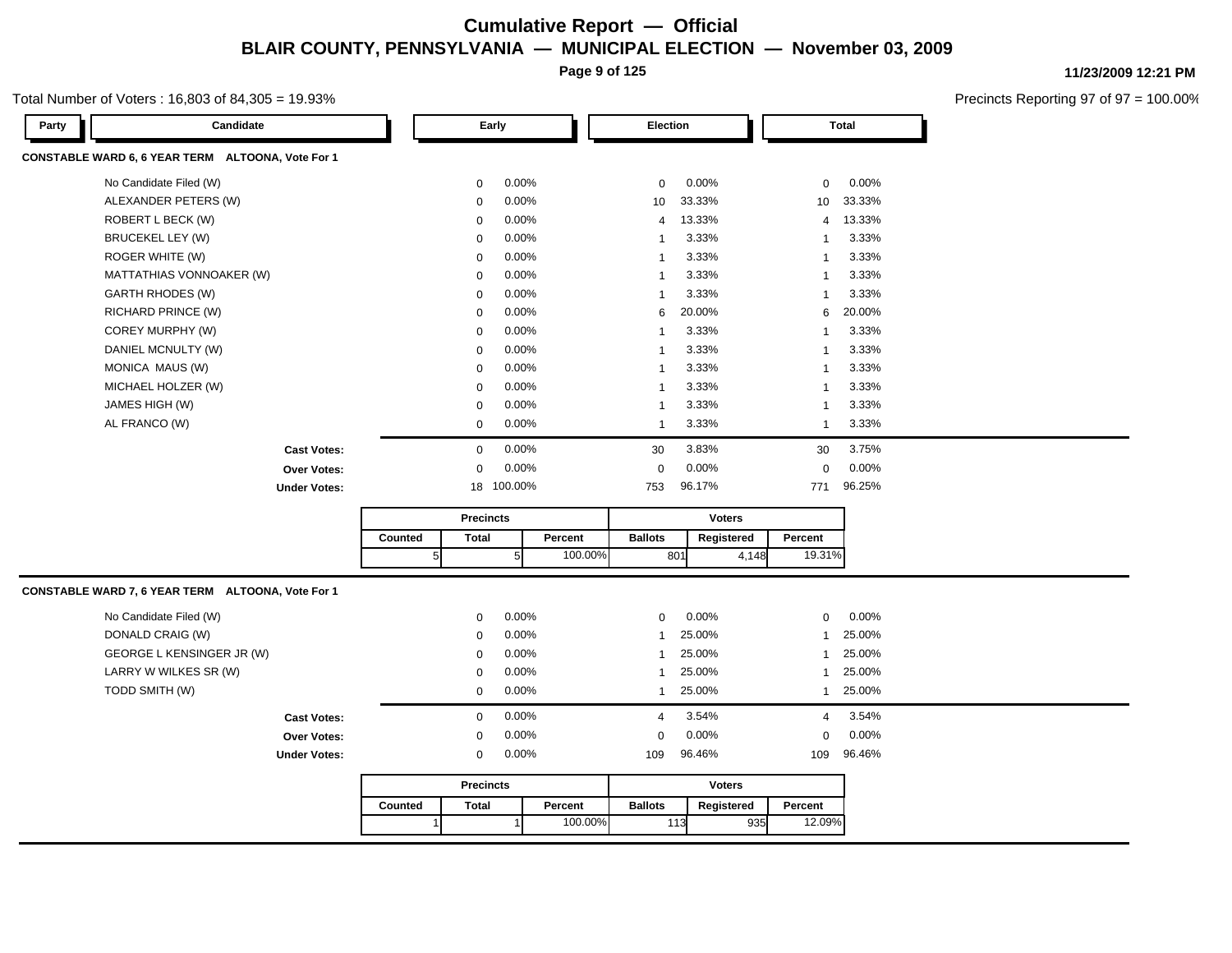**Page 10 of 125**

Total Number of Voters : 16,803 of 84,305 = 19.93%

**11/23/2009 12:21 PM**

| Party      | Candidate                                         |                     |                  |                  | Early         |               | Election       |     |               |              | <b>Total</b> |
|------------|---------------------------------------------------|---------------------|------------------|------------------|---------------|---------------|----------------|-----|---------------|--------------|--------------|
|            | CONSTABLE WARD 8, 6 YEAR TERM ALTOONA, Vote For 1 |                     |                  |                  |               |               |                |     |               |              |              |
| <b>DEM</b> | DAVID W. KERESEY                                  |                     |                  |                  | 7 100.00%     |               | 146            |     | 97.33%        | 153          | 97.45%       |
|            | GEORGE ALLEY SR (W)                               |                     |                  | $\mathbf 0$      | 0.00%         |               | $\mathbf{1}$   |     | 0.67%         | $\mathbf 1$  | 0.64%        |
|            | ERIK R MENTZER (W)                                |                     |                  | $\Omega$         | 0.00%         |               | $\mathbf{1}$   |     | 0.67%         | $\mathbf 1$  | 0.64%        |
|            | DAVE KEAGY (W)                                    |                     |                  | $\Omega$         | 0.00%         |               | $\mathbf{1}$   |     | 0.67%         | $\mathbf 1$  | 0.64%        |
|            | PAUL GOOD (W)                                     |                     |                  | 0                | 0.00%         |               | $\mathbf{1}$   |     | 0.67%         | $\mathbf{1}$ | 0.64%        |
|            |                                                   | <b>Cast Votes:</b>  |                  |                  | 7 77.78%      |               | 150            |     | 70.42%        | 157          | 70.72%       |
|            |                                                   | <b>Over Votes:</b>  |                  | $\mathbf{0}$     | 0.00%         |               | $\mathbf 0$    |     | 0.00%         | $\mathbf 0$  | 0.00%        |
|            |                                                   | <b>Under Votes:</b> |                  | $2^{\circ}$      | 22.22%        |               | 63             |     | 29.58%        | 65           | 29.28%       |
|            |                                                   |                     | <b>Precincts</b> |                  |               | <b>Voters</b> |                |     |               |              |              |
|            |                                                   |                     | Counted          | <b>Total</b>     |               | Percent       | <b>Ballots</b> |     | Registered    | Percent      |              |
|            |                                                   |                     |                  | 2                | $\mathcal{P}$ | 100.00%       |                | 222 | 1,449         | 15.32%       |              |
|            | CONSTABLE WARD 9, 6 YEAR TERM ALTOONA, Vote For 1 |                     |                  |                  |               |               |                |     |               |              |              |
|            | No Candidate Filed (W)                            |                     |                  | $\mathbf{0}$     | 0.00%         |               | $\Omega$       |     | 0.00%         | $\Omega$     | 0.00%        |
|            | ANN MILNER (W)                                    |                     |                  | $\mathbf 0$      | 0.00%         |               | $\mathbf{1}$   |     | 33.33%        | $\mathbf{1}$ | 33.33%       |
|            | MICHELLE CLARK (W)                                |                     |                  | $\Omega$         | 0.00%         |               | $\mathbf{1}$   |     | 33.33%        | $\mathbf{1}$ | 33.33%       |
|            | DAVID BALMFORTH (W)                               |                     |                  | $\mathbf 0$      | 0.00%         |               | $\mathbf{1}$   |     | 33.33%        | $\mathbf{1}$ | 33.33%       |
|            |                                                   | <b>Cast Votes:</b>  |                  | $\mathbf 0$      | 0.00%         |               | 3              |     | 1.84%         | 3            | 1.84%        |
|            |                                                   |                     |                  |                  |               |               |                |     |               |              |              |
|            |                                                   | <b>Over Votes:</b>  |                  | 0                | 0.00%         |               | 0              |     | 0.00%         | $\mathbf 0$  | 0.00%        |
|            |                                                   | <b>Under Votes:</b> |                  | $\mathbf 0$      | 0.00%         |               | 160            |     | 98.16%        | 160          | 98.16%       |
|            |                                                   |                     |                  | <b>Precincts</b> |               |               |                |     | <b>Voters</b> |              |              |
|            |                                                   |                     | Counted          | <b>Total</b>     |               | Percent       | <b>Ballots</b> |     | Registered    | Percent      |              |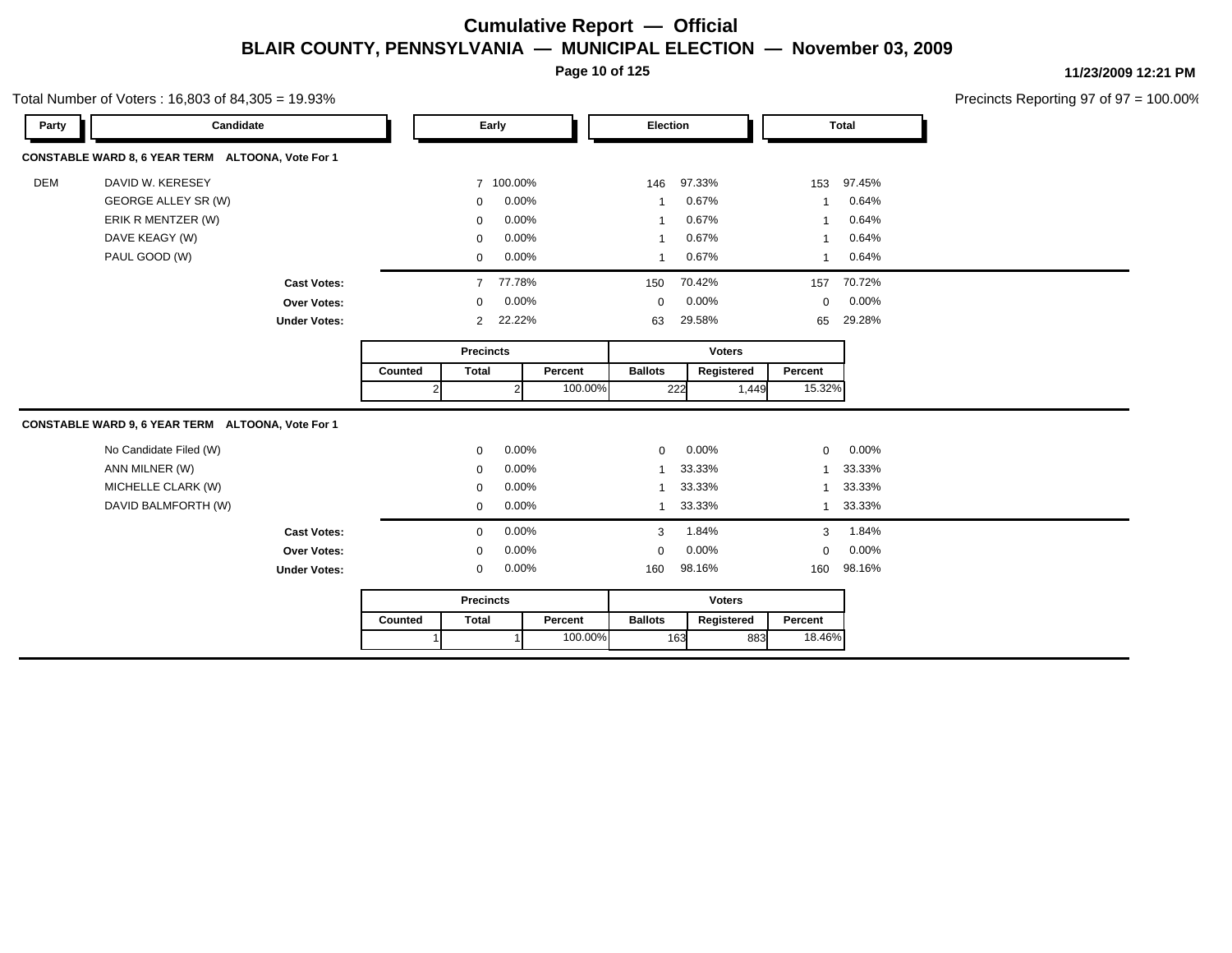**Page 11 of 125**

#### Total Number of Voters : 16,803 of 84,305 = 19.93%

**11/23/2009 12:21 PM**

| Candidate<br>Party                                 |                     |         |                | Early            |         | <b>Election</b> |        |               |                | <b>Total</b> |  |
|----------------------------------------------------|---------------------|---------|----------------|------------------|---------|-----------------|--------|---------------|----------------|--------------|--|
| CONSTABLE WARD 10, 6 YEAR TERM ALTOONA, Vote For 1 |                     |         |                |                  |         |                 |        |               |                |              |  |
| No Candidate Filed (W)                             |                     |         | $\mathbf 0$    | 0.00%            |         | $\mathbf 0$     | 0.00%  |               | $\mathbf 0$    | 0.00%        |  |
| RONALD E GRAY (W)                                  |                     |         | $\mathbf 0$    | 0.00%            |         | 5               | 41.67% |               | 5              | 41.67%       |  |
| DONALD BOWERS (W)                                  |                     |         | $\Omega$       | 0.00%            |         | 2               | 16.67% |               | $\overline{2}$ | 16.67%       |  |
| JOHN WALTER (W)                                    |                     |         | $\Omega$       | 0.00%            |         | $\overline{1}$  | 8.33%  |               | $\mathbf{1}$   | 8.33%        |  |
| WALTER SMITH (W)                                   |                     |         | $\mathbf 0$    | 0.00%            |         | $\overline{2}$  | 16.67% |               | $\overline{2}$ | 16.67%       |  |
| THOMAS CHATHAMS (W)                                |                     |         | $\mathbf 0$    | 0.00%            |         | $\overline{1}$  | 8.33%  |               | $\mathbf{1}$   | 8.33%        |  |
| DANIEL B BAUER (W)                                 |                     |         | $\mathbf 0$    | 0.00%            |         | $\overline{1}$  | 8.33%  |               | $\mathbf{1}$   | 8.33%        |  |
|                                                    | <b>Cast Votes:</b>  |         | $\mathbf 0$    | 0.00%            |         | 12              | 2.99%  |               | 12             | 2.93%        |  |
|                                                    | <b>Over Votes:</b>  |         | $\mathbf 0$    | 0.00%            |         | $\mathbf 0$     | 0.00%  |               | $\mathbf 0$    | 0.00%        |  |
|                                                    | <b>Under Votes:</b> |         |                | 7 100.00%        |         | 390             | 97.01% |               | 397            | 97.07%       |  |
|                                                    |                     |         |                | <b>Precincts</b> |         |                 |        | <b>Voters</b> |                |              |  |
|                                                    |                     | Counted | <b>Total</b>   |                  | Percent | <b>Ballots</b>  |        | Registered    | Percent        |              |  |
|                                                    |                     |         | $\overline{4}$ | $\overline{4}$   | 100.00% |                 | 409    | 2,423         | 16.88%         |              |  |
| CONSTABLE WARD 11, 6 YEAR TERM ALTOONA, Vote For 1 |                     |         |                |                  |         |                 |        |               |                |              |  |
| No Candidate Filed (W)                             |                     |         | $\mathbf 0$    | 0.00%            |         | $\mathbf 0$     | 0.00%  |               | $\mathbf 0$    | 0.00%        |  |
| DAN STUCKEY (W)                                    |                     |         | $\mathbf 0$    | 0.00%            |         | $\overline{1}$  | 14.29% |               | $\mathbf{1}$   | 14.29%       |  |
| ROY SPIERS (W)                                     |                     |         | $\mathbf 0$    | 0.00%            |         | $\overline{1}$  | 14.29% |               |                | 1 14.29%     |  |
| THOMAS SIMENDINGER (W)                             |                     |         | $\Omega$       | 0.00%            |         | $\mathbf{1}$    | 14.29% |               |                | 1 14.29%     |  |
| TERESA MILLER (W)                                  |                     |         | $\mathbf 0$    | 0.00%            |         | $\mathbf 1$     | 14.29% |               | $\mathbf{1}$   | 14.29%       |  |
| ADAM KELLY (W)                                     |                     |         | $\mathbf 0$    | 0.00%            |         | $\mathbf{1}$    | 14.29% |               |                | 1 14.29%     |  |
| MILTON FIELDS (W)                                  |                     |         | $\mathbf 0$    | 0.00%            |         | $\mathbf{1}$    | 14.29% |               | $\mathbf{1}$   | 14.29%       |  |
| CRAIG ENGLAND (W)                                  |                     |         | $\mathbf 0$    | 0.00%            |         | $\mathbf{1}$    | 14.29% |               |                | 1 14.29%     |  |
|                                                    | <b>Cast Votes:</b>  |         | $\Omega$       | 0.00%            |         | $\overline{7}$  | 1.19%  |               | $\overline{7}$ | 1.18%        |  |
|                                                    | Over Votes:         |         | $\mathbf 0$    | 0.00%            |         | $\mathbf 0$     | 0.00%  |               | $\mathbf 0$    | 0.00%        |  |
|                                                    | <b>Under Votes:</b> |         |                |                  |         |                 | 98.81% |               | 587            | 98.82%       |  |
|                                                    |                     |         |                | 7 100.00%        |         | 580             |        |               |                |              |  |
|                                                    |                     |         |                | <b>Precincts</b> |         |                 |        | <b>Voters</b> |                |              |  |
|                                                    |                     | Counted | <b>Total</b>   |                  | Percent | <b>Ballots</b>  |        | Registered    | Percent        |              |  |
|                                                    |                     |         | $\vert$ 3      | $\mathbf{3}$     | 100.00% |                 | 594    | 2,689         | 22.09%         |              |  |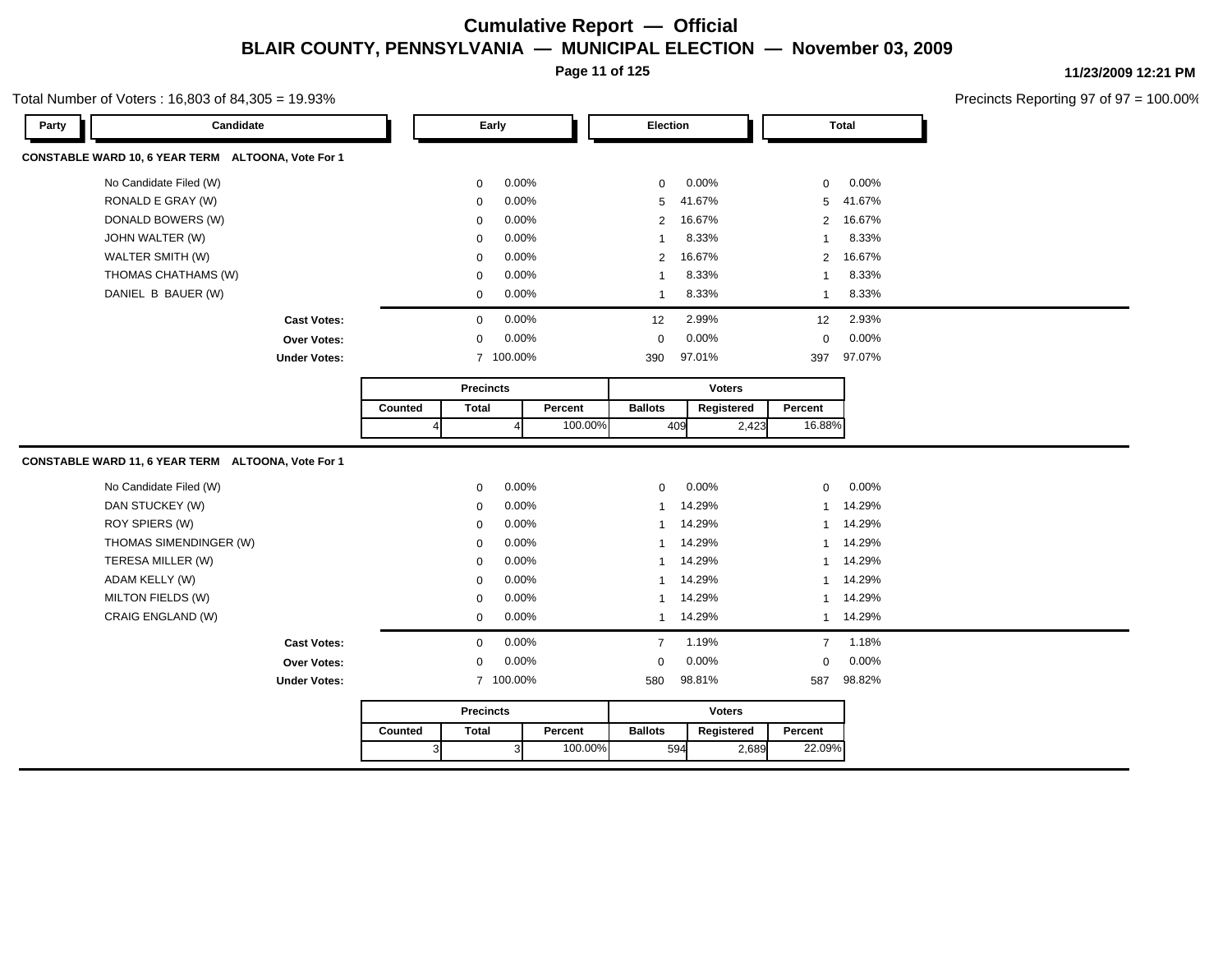**Page 12 of 125**

|            | Total Number of Voters: 16,803 of 84,305 = 19.93%  |                     |                |                  |                |         |                |               |              |             | Precincts Reporting 97 of 97 = 100.00% |
|------------|----------------------------------------------------|---------------------|----------------|------------------|----------------|---------|----------------|---------------|--------------|-------------|----------------------------------------|
| Party      |                                                    | Candidate           |                | Early            |                |         | Election       |               |              | Total       |                                        |
|            | CONSTABLE WARD 12, 6 YEAR TERM ALTOONA, Vote For 1 |                     |                |                  |                |         |                |               |              |             |                                        |
| <b>REP</b> | JEREMY J. DODSON                                   |                     |                | 10 100.00%       |                |         | 444 100.00%    |               |              | 454 100.00% |                                        |
|            |                                                    | <b>Cast Votes:</b>  |                | 10               | 83.33%         |         | 444            | 78.31%        |              | 454 78.41%  |                                        |
|            |                                                    | Over Votes:         |                | 0                | 0.00%          |         | $\mathbf 0$    | 0.00%         | 0            | 0.00%       |                                        |
|            |                                                    | <b>Under Votes:</b> |                |                  | 2 16.67%       |         | 123            | 21.69%        | 125          | 21.59%      |                                        |
|            |                                                    |                     |                | <b>Precincts</b> |                |         |                | <b>Voters</b> |              |             |                                        |
|            |                                                    |                     | Counted        | <b>Total</b>     |                | Percent | <b>Ballots</b> | Registered    | Percent      |             |                                        |
|            |                                                    |                     | 5 <sub>l</sub> |                  | $\sqrt{5}$     | 100.00% | 579            | 2,500         | 23.16%       |             |                                        |
|            | CONSTABLE WARD 13, 6 YEAR TERM ALTOONA, Vote For 1 |                     |                |                  |                |         |                |               |              |             |                                        |
| <b>REP</b> | <b>CRAIG K. ENGLAND</b>                            |                     |                |                  | 8 100.00%      |         | 519 100.00%    |               |              | 527 100.00% |                                        |
|            |                                                    | <b>Cast Votes:</b>  |                | 8                | 80.00%         |         | 519            | 78.52%        | 527          | 78.54%      |                                        |
|            |                                                    | Over Votes:         |                | 0                | 0.00%          |         | $\mathbf 0$    | 0.00%         | $\mathsf 0$  | 0.00%       |                                        |
|            |                                                    | <b>Under Votes:</b> |                | $\overline{2}$   | 20.00%         |         | 142            | 21.48%        | 144          | 21.46%      |                                        |
|            |                                                    |                     |                | <b>Precincts</b> |                |         |                | <b>Voters</b> |              |             |                                        |
|            |                                                    |                     | Counted        | <b>Total</b>     |                | Percent | <b>Ballots</b> | Registered    | Percent      |             |                                        |
|            |                                                    |                     | 4              |                  |                | 100.00% | 671            | 4,019         | 16.70%       |             |                                        |
|            | CONSTABLE WARD 14, 6 YEAR TERM ALTOONA, Vote For 1 |                     |                |                  |                |         |                |               |              |             |                                        |
|            | No Candidate Filed (W)                             |                     |                | 0                | 0.00%          |         | $\mathbf 0$    | 0.00%         | $\mathsf 0$  | 0.00%       |                                        |
|            | LARRY LOCHNER (W)                                  |                     |                | 0                | 0.00%          |         | -1             | 33.33%        | $\mathbf{1}$ | 33.33%      |                                        |
|            | CHRIS DANISON (W)                                  |                     |                | $\mathbf 0$      | 0.00%          |         | $\overline{1}$ | 33.33%        | $\mathbf{1}$ | 33.33%      |                                        |
|            | <b>BILL BLACK (W)</b>                              |                     |                | $\mathbf 0$      | 0.00%          |         | $\overline{1}$ | 33.33%        | $\mathbf{1}$ | 33.33%      |                                        |
|            |                                                    | <b>Cast Votes:</b>  |                | $\mathbf 0$      | 0.00%          |         | 3              | 0.34%         | 3            | 0.33%       |                                        |
|            |                                                    | Over Votes:         |                | $\mathbf 0$      | 0.00%          |         | $\mathbf 0$    | 0.00%         | $\mathbf 0$  | 0.00%       |                                        |
|            |                                                    | <b>Under Votes:</b> |                | 18 100.00%       |                |         | 880            | 99.66%        | 898          | 99.67%      |                                        |
|            |                                                    |                     |                | <b>Precincts</b> |                |         |                | <b>Voters</b> |              |             |                                        |
|            |                                                    |                     | Counted        | <b>Total</b>     |                | Percent | <b>Ballots</b> | Registered    | Percent      |             |                                        |
|            |                                                    |                     | $\vert$        |                  | $\overline{4}$ | 100.00% | 901            | 3,649         | 24.69%       |             |                                        |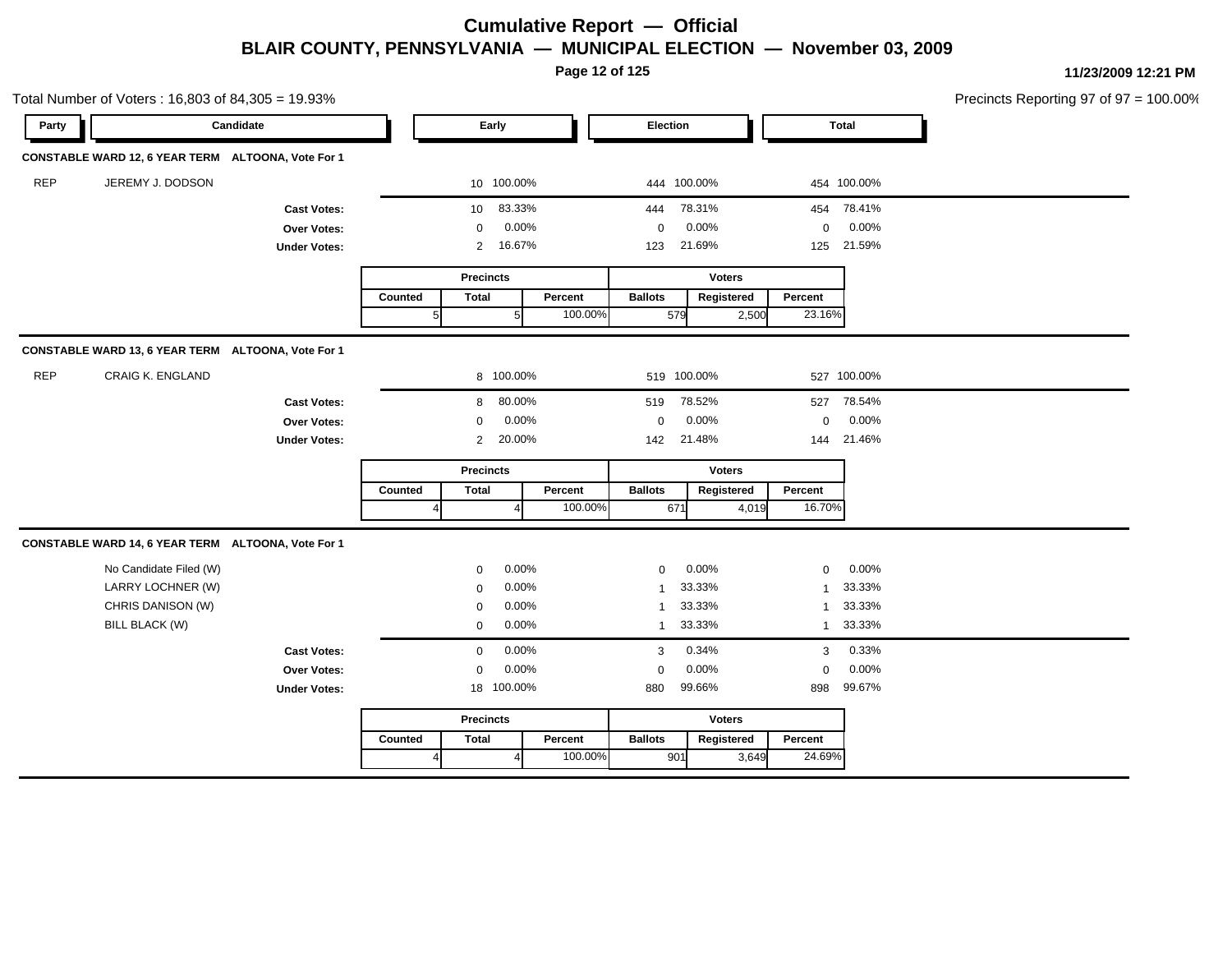**Page 13 of 125**

#### Total Number of Voters : 16,803 of 84,305 = 19.93%

**11/23/2009 12:21 PM**

| Party      | Candidate                                              |                     |         |                         | Early          |                    | Election       |                   |       |                   | Total  |
|------------|--------------------------------------------------------|---------------------|---------|-------------------------|----------------|--------------------|----------------|-------------------|-------|-------------------|--------|
|            | TOWNSHIP SUPERVISOR, 6 YEAR TERM ALLEGHENY, Vote For 1 |                     |         |                         |                |                    |                |                   |       |                   |        |
| <b>REP</b> | DONALD W. FOWKES, JR                                   |                     |         |                         | 28 100.00%     |                    | 675            | 98.97%            |       | 703               | 99.01% |
|            | <b>KEVIN WALTERS (W)</b>                               |                     |         | $\mathbf 0$             | 0.00%          |                    | $\overline{1}$ | 0.15%             |       | $\mathbf{1}$      | 0.14%  |
|            | TODD SPONSLER (W)                                      |                     |         | $\mathbf 0$             | 0.00%          |                    | $\overline{1}$ | 0.15%             |       | $\mathbf{1}$      | 0.14%  |
|            | DAN RUPP (W)                                           |                     |         | 0                       | 0.00%          |                    | $\overline{1}$ | 0.15%             |       | $\mathbf{1}$      | 0.14%  |
|            | LYNN JOHNSTON (W)                                      |                     |         | $\mathbf 0$             | 0.00%          |                    | $\overline{1}$ | 0.15%             |       | $\mathbf{1}$      | 0.14%  |
|            | MIKE ENGLE (W)                                         |                     |         | $\mathbf 0$             | 0.00%          |                    | $\overline{1}$ | 0.15%             |       | $\mathbf{1}$      | 0.14%  |
|            | MARTHA E COTTON (W)                                    |                     |         | $\mathbf 0$             | 0.00%          |                    | $\overline{1}$ | 0.15%             |       | $\mathbf{1}$      | 0.14%  |
|            | CHRISTOPHER COHN (W)                                   |                     |         | $\mathbf 0$             | 0.00%          |                    | $\overline{1}$ | 0.15%             |       | $\mathbf{1}$      | 0.14%  |
|            |                                                        | <b>Cast Votes:</b>  |         | 28                      | 60.87%         |                    | 682            | 85.14%            |       | 710               | 83.83% |
|            |                                                        | <b>Over Votes:</b>  |         | $\mathsf 0$             | 0.00%          |                    | $\mathbf 0$    | 0.00%             |       | $\mathbf 0$       | 0.00%  |
|            |                                                        | <b>Under Votes:</b> |         | 18                      | 39.13%         |                    | 119            | 14.86%            |       | 137               | 16.17% |
|            |                                                        |                     |         | <b>Precincts</b>        |                |                    |                | <b>Voters</b>     |       |                   |        |
|            |                                                        |                     | Counted | <b>Total</b>            |                | Percent            | <b>Ballots</b> | Registered        |       | Percent           |        |
|            |                                                        |                     |         | $\overline{A}$          | $\overline{4}$ | 100.00%            |                | 847               | 4,690 | 18.06%            |        |
|            |                                                        |                     |         |                         |                |                    |                |                   |       |                   |        |
|            | TAX COLLECTOR, 4 YEAR TERM ALLEGHENY, Vote For 1       |                     |         |                         |                |                    |                |                   |       |                   |        |
|            | DONALD A. WAGNER                                       |                     |         |                         | 46 100.00%     |                    | 730            | 99.59%            |       | 776               | 99.61% |
|            | <b>KEVIN WALTERS (W)</b>                               |                     |         | $\mathbf 0$             | 0.00%          |                    | $\overline{1}$ | 0.14%             |       | 1                 | 0.13%  |
|            | JENNIFER EGER (W)                                      |                     |         | $\mathbf 0$             | 0.00%          |                    | $\overline{1}$ | 0.14%             |       | $\mathbf{1}$      | 0.13%  |
|            | CAROL J DECKER (W)                                     |                     |         | $\mathbf 0$             | 0.00%          |                    | $\mathbf{1}$   | 0.14%             |       | $\mathbf{1}$      | 0.13%  |
|            |                                                        | <b>Cast Votes:</b>  |         |                         | 46 100.00%     |                    | 733            | 91.51%            |       | 779               | 91.97% |
|            |                                                        | Over Votes:         |         | $\mathbf 0$             | 0.00%          |                    | $\mathbf 0$    | 0.00%             |       | $\mathbf 0$       | 0.00%  |
|            |                                                        | <b>Under Votes:</b> |         | $\mathbf 0$             | 0.00%          |                    | 68             | 8.49%             |       | 68                | 8.03%  |
|            |                                                        |                     |         |                         |                |                    |                |                   |       |                   |        |
|            |                                                        |                     |         | <b>Precincts</b>        |                |                    |                | <b>Voters</b>     |       |                   |        |
|            |                                                        |                     | Counted | <b>Total</b><br>$\vert$ | $\overline{4}$ | Percent<br>100.00% | <b>Ballots</b> | Registered<br>847 | 4,690 | Percent<br>18.06% |        |
|            |                                                        |                     |         |                         |                |                    |                |                   |       |                   |        |
|            | AUDITOR, 6 YEAR TERM ALLEGHENY, Vote For 1             |                     |         |                         |                |                    |                |                   |       |                   |        |
| <b>DEM</b> | DEBI L. KENAWELL                                       |                     |         | 24                      | 52.17%         |                    | 201            | 26.94%            |       | 225               | 28.41% |
| <b>REP</b> | <b>GLEN A. CLAPPER</b>                                 |                     |         | 22                      | 47.83%         |                    | 545            | 73.06%            |       | 567               | 71.59% |
|            |                                                        | <b>Cast Votes:</b>  |         |                         | 46 100.00%     |                    | 746            | 93.13%            |       | 792               | 93.51% |
|            |                                                        | <b>Over Votes:</b>  |         | $\mathbf 0$             | 0.00%          |                    | $\pmb{0}$      | 0.00%             |       | $\boldsymbol{0}$  | 0.00%  |
|            |                                                        | <b>Under Votes:</b> |         | $\mathsf 0$             | 0.00%          |                    | 55             | 6.87%             |       | 55                | 6.49%  |
|            |                                                        |                     |         | <b>Precincts</b>        |                |                    |                | <b>Voters</b>     |       |                   |        |
|            |                                                        |                     | Counted | <b>Total</b>            |                | Percent            | <b>Ballots</b> | Registered        |       | Percent           |        |
|            |                                                        |                     |         | 4                       | $\overline{4}$ | 100.00%            |                | 847               | 4,690 | 18.06%            |        |
|            |                                                        |                     |         |                         |                |                    |                |                   |       |                   |        |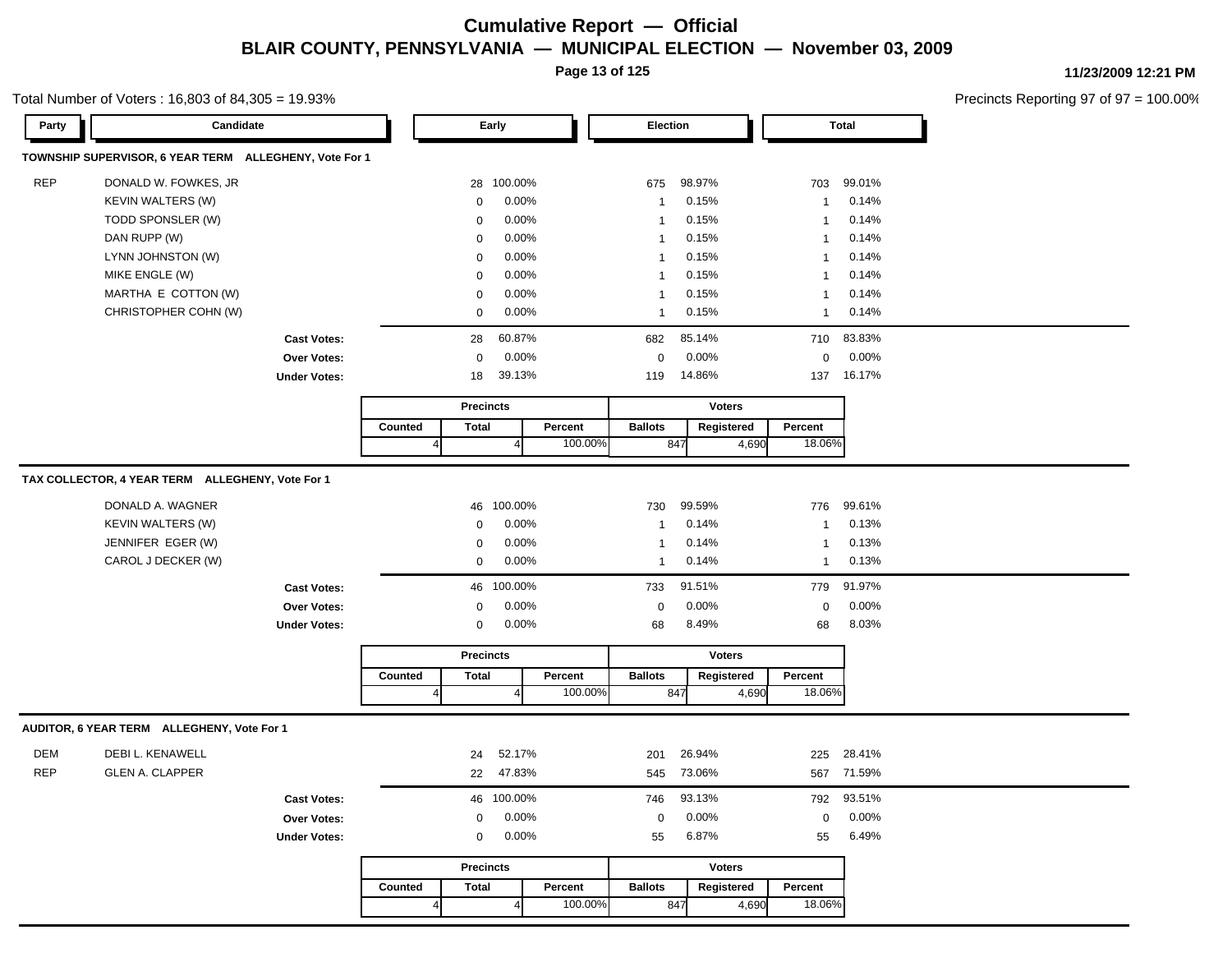**Page 14 of 125**

#### Total Number of Voters : 16,803 of 84,305 = 19.93%

**11/23/2009 12:21 PM**

| AUDITOR, 2 YEAR UNEXPIRED TERM ALLEGHENY, Vote For 1<br>No Candidate Filed (W)<br>0.00%<br>$0.00\%$<br>$\mathbf 0$<br>0<br>$\mathbf 0$<br>DEBI L KENAWELL (W)<br>66.67%<br>33.33%<br>6<br>2<br>4 |        |
|--------------------------------------------------------------------------------------------------------------------------------------------------------------------------------------------------|--------|
|                                                                                                                                                                                                  |        |
|                                                                                                                                                                                                  | 0.00%  |
|                                                                                                                                                                                                  | 40.00% |
| DAVID C TEETER (W)<br>0.00%<br>8.33%<br>$\Omega$<br>1                                                                                                                                            | 6.67%  |
| ARLEN SHOUP (W)<br>8.33%<br>0.00%<br>$\Omega$<br>1                                                                                                                                               | 6.67%  |
| PEARL MCKEE (W)<br>8.33%<br>0.00%<br>$\Omega$<br>1                                                                                                                                               | 6.67%  |
| AMANDA R MCCLAIN (W)<br>0.00%<br>8.33%<br>$\Omega$<br>1                                                                                                                                          | 6.67%  |
| TODD KRAUSE (W)<br>0.00%<br>8.33%<br>$\Omega$<br>1                                                                                                                                               | 6.67%  |
| JOHN ELDER (W)<br>0.00%<br>8.33%<br>$\Omega$<br>-1                                                                                                                                               | 6.67%  |
| DEBIILKENAWELL (W)<br>0.00%<br>8.33%<br>$\Omega$<br>1                                                                                                                                            | 6.67%  |
| <b>GLEN A CLAPPER (W)</b><br>33.33%<br>0.00%<br>0<br>-1                                                                                                                                          | 6.67%  |
| KRISTINE N BROWN (W)<br>0.00%<br>8.33%<br>0<br>1<br>$\mathbf{1}$                                                                                                                                 | 6.67%  |
| 6.52%<br>1.50%<br>12<br>15<br><b>Cast Votes:</b><br>3                                                                                                                                            | 1.77%  |
| 0.00%<br>0.00%<br>$\mathbf 0$<br>Over Votes:<br>$\mathbf 0$<br>$\mathbf 0$                                                                                                                       | 0.00%  |
| 98.50%<br>93.48%<br><b>Under Votes:</b><br>43<br>789<br>832                                                                                                                                      | 98.23% |
| <b>Precincts</b><br>Voters                                                                                                                                                                       |        |
| <b>Total</b><br><b>Ballots</b><br>Counted<br>Percent<br>Registered<br>Percent                                                                                                                    |        |
| 100.00%<br>18.06%<br>847<br>4,690<br>$\overline{4}$<br>4                                                                                                                                         |        |
| CONSTABLE, 6 YEAR TERM ALLEGHENY, Vote For 1                                                                                                                                                     |        |
| <b>REP</b><br>JEFFREY L. SPRANKLE<br>100.00%<br>99.85%<br>28<br>661<br>689                                                                                                                       | 99.86% |
| DANIEL RUPP (W)<br>0.00%<br>0.15%<br>$\mathbf 0$<br>$\mathbf{1}$<br>-1                                                                                                                           | 0.14%  |
| 60.87%<br>82.65%<br>662<br>690<br>28<br><b>Cast Votes:</b>                                                                                                                                       | 81.46% |
| 0.00%<br>0.00%<br>Over Votes:<br>$\mathbf 0$<br>$\mathbf 0$<br>$\mathbf 0$                                                                                                                       | 0.00%  |
| 17.35%<br>39.13%<br>139<br>157<br><b>Under Votes:</b><br>18                                                                                                                                      | 18.54% |
| <b>Voters</b><br><b>Precincts</b>                                                                                                                                                                |        |
| <b>Ballots</b><br>Percent<br>Counted<br><b>Total</b><br>Percent<br>Registered                                                                                                                    |        |
| 100.00%<br>18.06%<br>847<br>4,690<br>$\Delta$                                                                                                                                                    |        |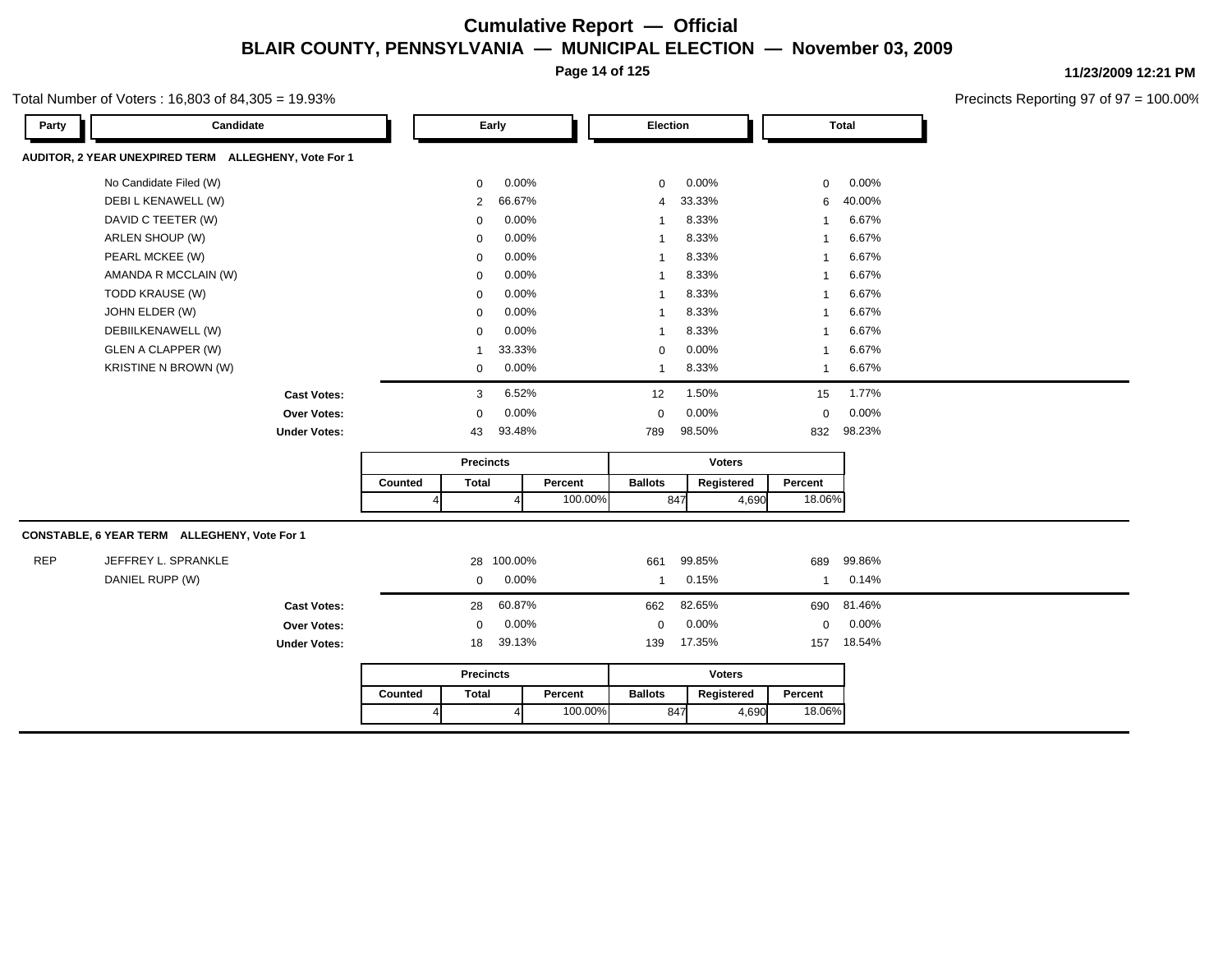**Page 15 of 125**

**11/23/2009 12:21 PM**

|            | Total Number of Voters: 16,803 of 84,305 = 19.93%        |                     |         |                  |       |         |                |    |               |              |              | Precincts Reporting 97 of 97 |
|------------|----------------------------------------------------------|---------------------|---------|------------------|-------|---------|----------------|----|---------------|--------------|--------------|------------------------------|
| Party      | Candidate                                                |                     |         | Early            |       |         | Election       |    |               |              | <b>Total</b> |                              |
|            | MAYOR, 4 YEAR TERM ALLEGHENY 4 THB, Vote For 1           |                     |         |                  |       |         |                |    |               |              |              |                              |
|            | No Candidate Filed (W)                                   |                     |         | 0                | 0.00% |         | 0              |    | 0.00%         | 0            | 0.00%        |                              |
|            | LE ANN HRITZ (W)                                         |                     |         | 0                | 0.00% |         | $\overline{2}$ |    | 50.00%        | 2            | 50.00%       |                              |
|            | LYNN TADDIE (W)                                          |                     |         | 0                | 0.00% |         | 1              |    | 25.00%        | $\mathbf{1}$ | 25.00%       |                              |
|            | TONY TADDEI (W)                                          |                     |         | 0                | 0.00% |         | 1              |    | 25.00%        | 1            | 25.00%       |                              |
|            |                                                          | <b>Cast Votes:</b>  |         | $\mathbf 0$      | 0.00% |         | 4              |    | 26.67%        |              | 4 26.67%     |                              |
|            |                                                          | Over Votes:         |         | 0                | 0.00% |         | $\mathbf 0$    |    | 0.00%         | 0            | 0.00%        |                              |
|            |                                                          | <b>Under Votes:</b> |         | 0                | 0.00% |         | 11             |    | 73.33%        |              | 11 73.33%    |                              |
|            |                                                          |                     |         | <b>Precincts</b> |       |         |                |    | <b>Voters</b> |              |              |                              |
|            |                                                          |                     | Counted | <b>Total</b>     |       | Percent | <b>Ballots</b> |    | Registered    | Percent      |              |                              |
|            |                                                          |                     |         |                  |       | 100.00% |                | 15 |               | 0.00%        |              |                              |
|            | BOROUGH COUNCIL, 4 YEAR TERM ALLEGHENY 4 THB, Vote For 4 |                     |         |                  |       |         |                |    |               |              |              |                              |
| <b>DEM</b> | MICHAEL B. TADDEI                                        |                     |         | 0                | 0.00% |         | 12             |    | 30.77%        | 12           | 30.77%       |                              |
| <b>DEM</b> | <b>THOMAS KROZEL</b>                                     |                     |         | $\mathbf 0$      | 0.00% |         | 13             |    | 33.33%        | 13           | 33.33%       |                              |
| DEM        | ALLEN K. LEGO                                            |                     |         | $\mathbf 0$      | 0.00% |         | 8              |    | 20.51%        | 8            | 20.51%       |                              |
|            | ROBERT JIM WOLESAGLE (W)                                 |                     |         | $\mathbf 0$      | 0.00% |         | $\overline{2}$ |    | 5.13%         | 2            | 5.13%        |                              |
|            | LYNN TADDEI (W)                                          |                     |         | $\mathbf 0$      | 0.00% |         | $\mathbf{1}$   |    | 2.56%         | 1            | 2.56%        |                              |
|            | RITA NAGLE (W)                                           |                     |         | $\mathbf 0$      | 0.00% |         | $\mathbf{1}$   |    | 2.56%         | -1           | 2.56%        |                              |
|            | RICHARD ERCULIANI II (W)                                 |                     |         | $\mathbf 0$      | 0.00% |         | $\mathbf{1}$   |    | 2.56%         | 1            | 2.56%        |                              |
|            | <b>BONNIE FELTENTER (W)</b>                              |                     |         | $\mathbf 0$      | 0.00% |         | $\mathbf{1}$   |    | 2.56%         | $\mathbf{1}$ | 2.56%        |                              |
|            |                                                          | <b>Cast Votes:</b>  |         | $\mathbf 0$      | 0.00% |         | 39             |    | 65.00%        | 39           | 65.00%       |                              |
|            |                                                          | Over Votes:         |         | 0                | 0.00% |         | 0              |    | 0.00%         | 0            | 0.00%        |                              |
|            |                                                          | <b>Under Votes:</b> |         | 0                | 0.00% |         | 21             |    | 35.00%        | 21           | 35.00%       |                              |
|            |                                                          |                     |         | <b>Precincts</b> |       |         |                |    | <b>Voters</b> |              |              |                              |
|            |                                                          |                     | Counted | <b>Total</b>     |       | Percent | <b>Ballots</b> |    | Registered    | Percent      |              |                              |
|            |                                                          |                     |         |                  |       | 100.00% |                | 15 | $\Omega$      | 0.00%        |              |                              |
|            | TAX COLLECTOR, 4 YEAR TERM ALLEGHENY 4 THB, Vote For 1   |                     |         |                  |       |         |                |    |               |              |              |                              |
| <b>DEM</b> | PHYLLIS RESCH                                            |                     |         | 0                | 0.00% |         |                |    | 12 100.00%    |              | 12 100.00%   |                              |
|            |                                                          | <b>Cast Votes:</b>  |         | $\mathsf{O}$     | 0.00% |         |                |    | 12 80.00%     |              | 12 80.00%    |                              |
|            |                                                          | Over Votes:         |         | 0                | 0.00% |         | 0              |    | 0.00%         | 0            | 0.00%        |                              |
|            |                                                          | <b>Under Votes:</b> |         | $\mathbf 0$      | 0.00% |         | 3              |    | 20.00%        | 3            | 20.00%       |                              |
|            |                                                          |                     |         | <b>Precincts</b> |       |         |                |    | <b>Voters</b> |              |              |                              |
|            |                                                          |                     | Counted | <b>Total</b>     |       | Percent | <b>Ballots</b> |    | Registered    | Percent      |              |                              |
|            |                                                          |                     |         | $\mathbf 1$      |       | 100.00% |                | 15 | $\Omega$      | 0.00%        |              |                              |
|            |                                                          |                     |         |                  |       |         |                |    |               |              |              |                              |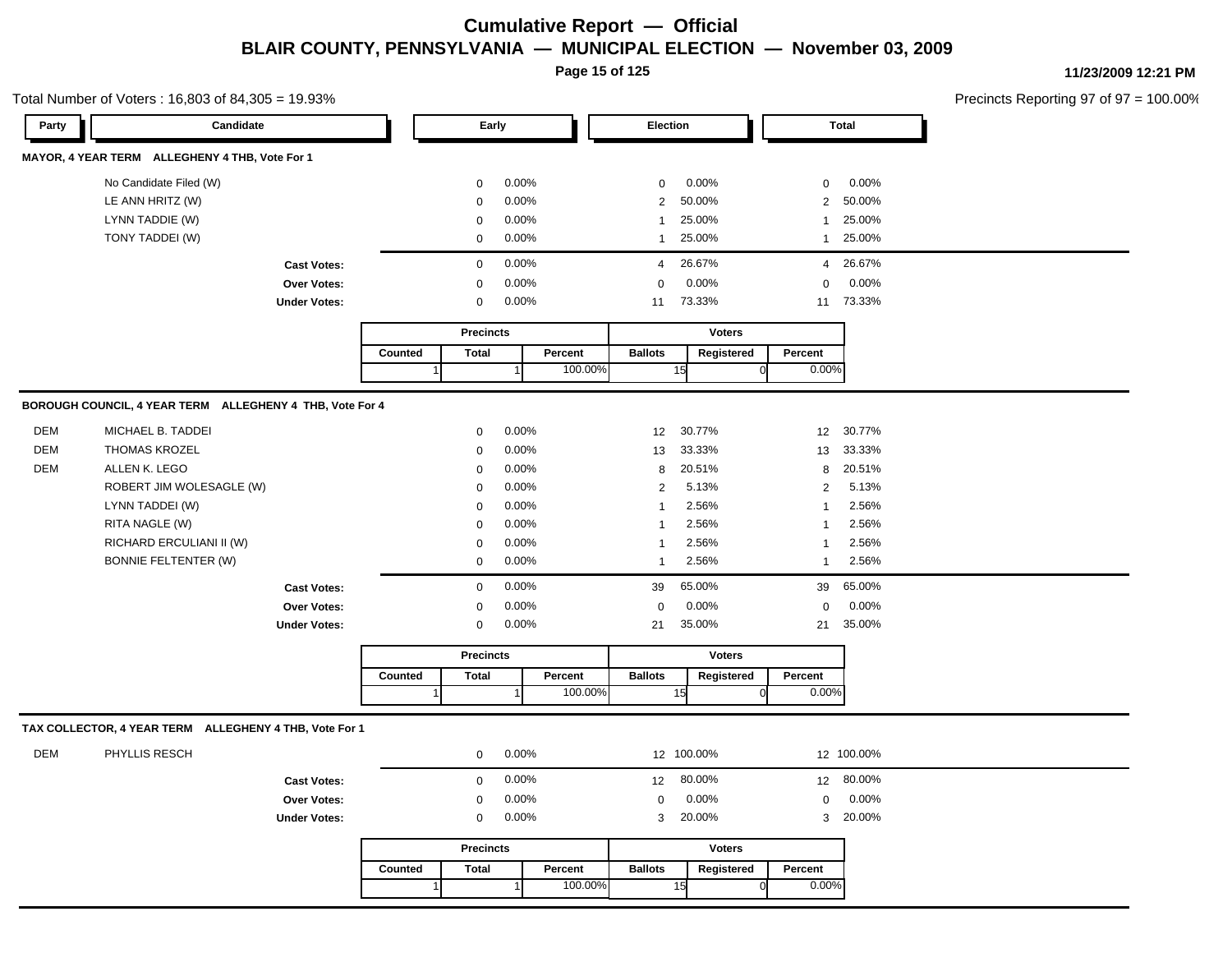**Page 16 of 125**

|                                                   | Total Number of Voters: 16,803 of 84,305 = 19.93%  |         |                  |           |         |                |                |                |           | Precincts Reporting 97 of 97 = 100.00% |
|---------------------------------------------------|----------------------------------------------------|---------|------------------|-----------|---------|----------------|----------------|----------------|-----------|----------------------------------------|
| Party                                             | Candidate                                          |         |                  | Early     |         | Election       |                |                | Total     |                                        |
| ASSESSOR, 2 YEAR TERM ALLEGHENY 4 THB, Vote For 1 |                                                    |         |                  |           |         |                |                |                |           |                                        |
| No Candidate Filed (W)                            |                                                    |         | $\mathbf{0}$     | 0.00%     |         | $\mathbf 0$    | 0.00%          | $\mathbf 0$    | 0.00%     |                                        |
| DON SEKERAK (W)                                   |                                                    |         | $\mathbf 0$      | 0.00%     |         |                | 1 100.00%      |                | 1 100.00% |                                        |
|                                                   | <b>Cast Votes:</b>                                 |         | $\mathbf{0}$     | 0.00%     |         | $\overline{1}$ | 6.67%          | $\mathbf{1}$   | 6.67%     |                                        |
|                                                   | Over Votes:                                        |         | $\Omega$         | 0.00%     |         | $\Omega$       | 0.00%          | $\mathbf 0$    | 0.00%     |                                        |
|                                                   | <b>Under Votes:</b>                                |         | 0                | 0.00%     |         | 14             | 93.33%         | 14             | 93.33%    |                                        |
|                                                   |                                                    |         | <b>Precincts</b> |           |         |                | <b>Voters</b>  |                |           |                                        |
|                                                   |                                                    | Counted | <b>Total</b>     |           | Percent | <b>Ballots</b> | Registered     | Percent        |           |                                        |
|                                                   |                                                    |         |                  |           | 100.00% |                | 15<br>$\Omega$ | 0.00%          |           |                                        |
| CONSTABLE, 6 YEAR TERM ALLEGH 4 THB, Vote For 1   |                                                    |         |                  |           |         |                |                |                |           |                                        |
| No Candidate Filed (W)                            |                                                    |         | $\mathbf 0$      | 0.00%     |         | $\mathbf 0$    | 0.00%          | $\mathbf 0$    | 0.00%     |                                        |
| RJ ERCULIANI II (W)                               |                                                    |         | $\mathbf 0$      | 0.00%     |         |                | 1 100.00%      |                | 1 100.00% |                                        |
|                                                   | <b>Cast Votes:</b>                                 |         | $\mathbf 0$      | 0.00%     |         | $\overline{1}$ | 6.67%          | $\mathbf{1}$   | 6.67%     |                                        |
|                                                   | Over Votes:                                        |         | $\mathbf 0$      | 0.00%     |         | $\mathbf 0$    | 0.00%          | $\mathbf 0$    | 0.00%     |                                        |
|                                                   | <b>Under Votes:</b>                                |         | $\mathbf 0$      | 0.00%     |         | 14             | 93.33%         | 14             | 93.33%    |                                        |
|                                                   |                                                    |         | <b>Precincts</b> |           |         |                | <b>Voters</b>  |                |           |                                        |
|                                                   |                                                    | Counted | <b>Total</b>     |           | Percent | <b>Ballots</b> | Registered     | Percent        |           |                                        |
|                                                   |                                                    |         |                  |           | 100.00% |                | 15             | 0.00%          |           |                                        |
|                                                   | TOWNSHIP SUPERVISOR, 6 YEAR TERM ANTIS, Vote For 1 |         |                  |           |         |                |                |                |           |                                        |
| <b>REP</b><br>KENNETH W. HOSTLER                  |                                                    |         |                  | 9 100.00% |         | 630            | 99.53%         | 639            | 99.53%    |                                        |
| SARAH MILLER (W)                                  |                                                    |         | $\mathbf 0$      | 0.00%     |         | $\overline{2}$ | 0.32%          | $\overline{2}$ | 0.31%     |                                        |
| AMBER BRIGGS (W)                                  |                                                    |         | $\mathbf 0$      | 0.00%     |         | $\overline{1}$ | 0.16%          | $\mathbf{1}$   | 0.16%     |                                        |
|                                                   | <b>Cast Votes:</b>                                 |         | 9                | 75.00%    |         | 633            | 84.18%         | 642            | 84.03%    |                                        |
|                                                   | Over Votes:                                        |         | $\mathbf{0}$     | 0.00%     |         | $\mathbf 0$    | 0.00%          | $\mathbf 0$    | 0.00%     |                                        |
|                                                   | <b>Under Votes:</b>                                |         | 3                | 25.00%    |         | 119            | 15.82%         | 122            | 15.97%    |                                        |
|                                                   |                                                    |         | <b>Precincts</b> |           |         |                | <b>Voters</b>  |                |           |                                        |
|                                                   |                                                    |         |                  |           |         |                |                |                |           |                                        |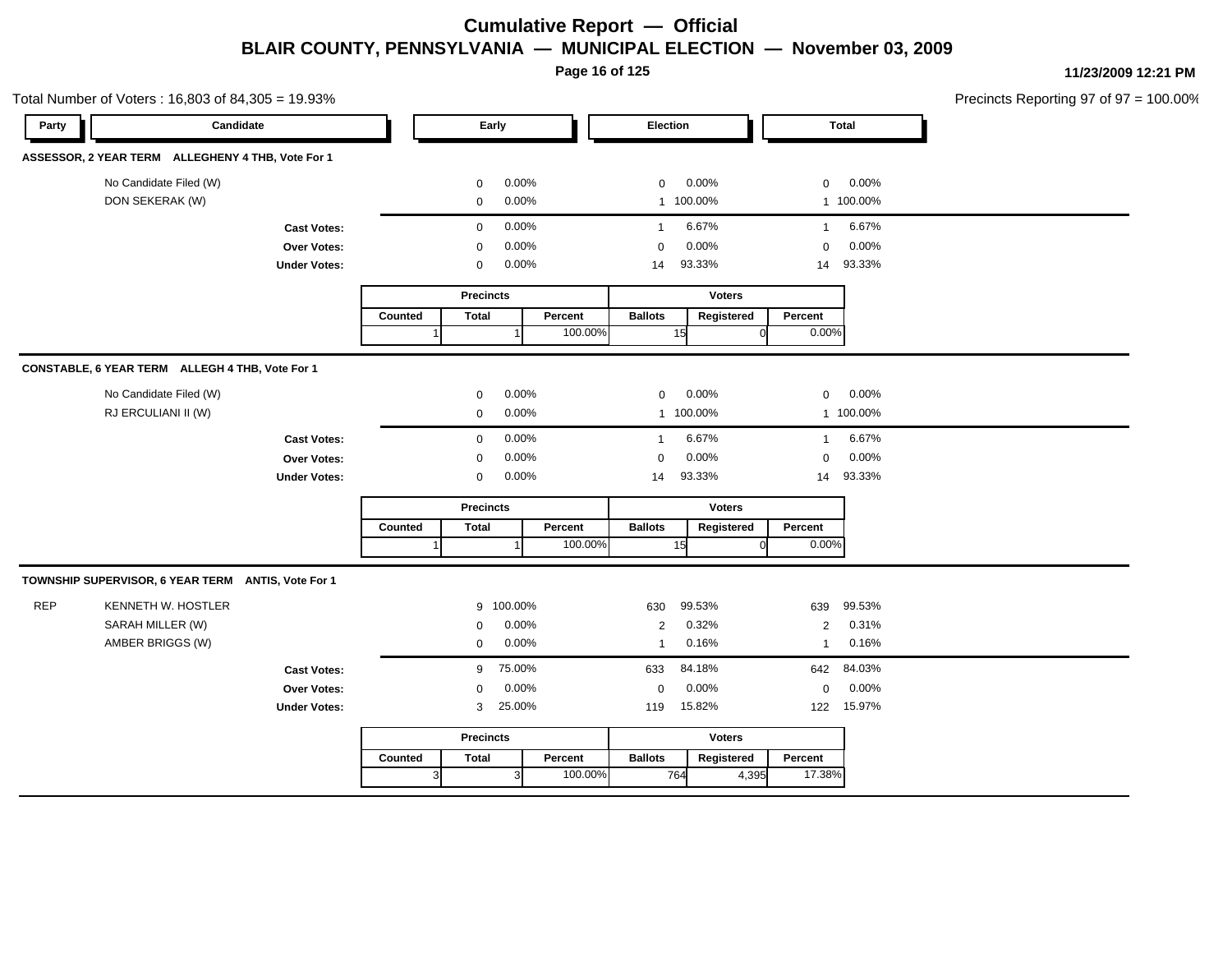**Page 17 of 125**

| Party      | Candidate                                                  |                     |                |                  | Early        |         | Election       |        |               |                | <b>Total</b> |  |
|------------|------------------------------------------------------------|---------------------|----------------|------------------|--------------|---------|----------------|--------|---------------|----------------|--------------|--|
|            | TOWNSHIP SUPERVISOR, 4 YR UNEXPIRED TERM ANTIS, Vote For 1 |                     |                |                  |              |         |                |        |               |                |              |  |
| <b>REP</b> | CHARLES M. CARACCIOLO, II                                  |                     |                | 9                | 100.00%      |         | 639            | 99.69% |               | 648            | 99.69%       |  |
|            | SHERRE JOHANNES (W)                                        |                     |                | $\mathbf 0$      | 0.00%        |         | $\overline{1}$ | 0.16%  |               | $\mathbf{1}$   | 0.15%        |  |
|            | LEO GLINSKIE (W)                                           |                     |                | $\mathbf 0$      | 0.00%        |         | $\mathbf{1}$   | 0.16%  |               | $\mathbf{1}$   | 0.15%        |  |
|            |                                                            | <b>Cast Votes:</b>  |                | 9                | 75.00%       |         | 641            | 85.24% |               | 650            | 85.08%       |  |
|            |                                                            | Over Votes:         |                | $\mathbf 0$      | 0.00%        |         | $\mathbf 0$    | 0.00%  |               | $\mathbf 0$    | 0.00%        |  |
|            |                                                            | <b>Under Votes:</b> |                | 3                | 25.00%       |         | 111            | 14.76% |               | 114            | 14.92%       |  |
|            |                                                            |                     |                | <b>Precincts</b> |              |         |                |        | <b>Voters</b> |                |              |  |
|            |                                                            |                     | Counted        | <b>Total</b>     |              | Percent | <b>Ballots</b> |        | Registered    | Percent        |              |  |
|            |                                                            |                     | 3              |                  |              | 100.00% |                | 764    | 4,395         | 17.38%         |              |  |
|            | TAX COLLECTOR, 4 YEAR TERM ANTIS, Vote For 1               |                     |                |                  |              |         |                |        |               |                |              |  |
| <b>REP</b> | SUSAN E. KENSINGER                                         |                     |                | 11               | 100.00%      |         | 687            | 99.85% |               | 698            | 99.86%       |  |
|            | AMBER BRIGGS (W)                                           |                     |                | $\mathbf 0$      | 0.00%        |         | $\mathbf{1}$   | 0.15%  |               | $\mathbf{1}$   | 0.14%        |  |
|            |                                                            | <b>Cast Votes:</b>  |                | 11               | 91.67%       |         | 688            | 91.49% |               | 699            | 91.49%       |  |
|            |                                                            | Over Votes:         |                | $\mathbf 0$      | 0.00%        |         | $\mathbf 0$    | 0.00%  |               | $\mathbf 0$    | 0.00%        |  |
|            |                                                            | <b>Under Votes:</b> |                | $\mathbf{1}$     | 8.33%        |         | 64             | 8.51%  |               | 65             | 8.51%        |  |
|            |                                                            |                     |                | <b>Precincts</b> |              |         |                |        | <b>Voters</b> |                |              |  |
|            |                                                            |                     | Counted        | <b>Total</b>     |              | Percent | <b>Ballots</b> |        | Registered    | Percent        |              |  |
|            |                                                            |                     | $\overline{3}$ |                  |              | 100.00% |                | 764    | 4,395         | 17.38%         |              |  |
|            | AUDITOR, 6 YEAR TERM ANTIS, Vote For 1                     |                     |                |                  |              |         |                |        |               |                |              |  |
|            | No Candidate Filed (W)                                     |                     |                | 0                | 0.00%        |         | 0              | 0.00%  |               | $\mathbf 0$    | 0.00%        |  |
|            | STANLEY BAKER (W)                                          |                     |                | $\mathbf 0$      | 0.00%        |         | $\overline{2}$ | 50.00% |               | $\overline{2}$ | 50.00%       |  |
|            | TOBIAS NAGLE (W)                                           |                     |                | $\mathbf 0$      | 0.00%        |         | $\mathbf{1}$   | 25.00% |               | $\mathbf{1}$   | 25.00%       |  |
|            | WILLIAM C GREEN (W)                                        |                     |                | 0                | 0.00%        |         | $\mathbf{1}$   | 25.00% |               | $\mathbf{1}$   | 25.00%       |  |
|            |                                                            | <b>Cast Votes:</b>  |                | $\mathbf 0$      | 0.00%        |         | $\overline{4}$ | 0.53%  |               | $\overline{4}$ | 0.52%        |  |
|            |                                                            | Over Votes:         |                | $\mathbf 0$      | 0.00%        |         | $\mathbf 0$    | 0.00%  |               | $\mathbf 0$    | 0.00%        |  |
|            |                                                            | <b>Under Votes:</b> |                |                  | 12 100.00%   |         | 748            | 99.47% |               | 760            | 99.48%       |  |
|            |                                                            |                     |                | <b>Precincts</b> |              |         |                |        | <b>Voters</b> |                |              |  |
|            |                                                            |                     | Counted        | <b>Total</b>     |              | Percent | <b>Ballots</b> |        | Registered    | Percent        |              |  |
|            |                                                            |                     | 3              |                  | $\mathbf{3}$ | 100.00% |                | 764    | 4,395         | 17.38%         |              |  |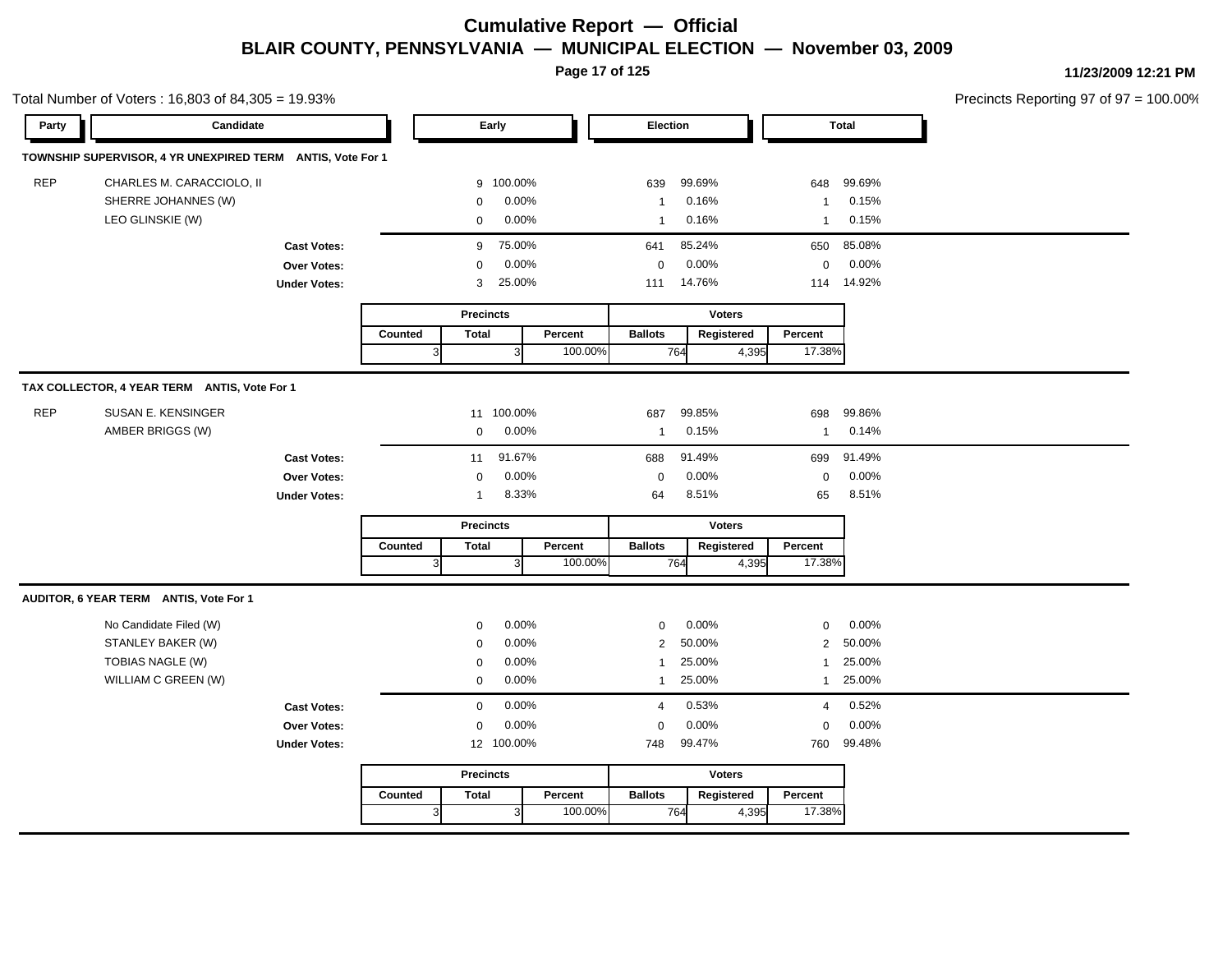**Page 18 of 125**

|            | Total Number of Voters: 16,803 of 84,305 = 19.93% |                     |         |                  |              |         |                |        |               |                |              | Precincts Reporting 97 of 97 = 100.00% |
|------------|---------------------------------------------------|---------------------|---------|------------------|--------------|---------|----------------|--------|---------------|----------------|--------------|----------------------------------------|
| Party      | Candidate                                         |                     |         |                  | Early        |         | Election       |        |               |                | <b>Total</b> |                                        |
|            | CONSTABLE, 6 YEAR TERM ANTIS, Vote For 1          |                     |         |                  |              |         |                |        |               |                |              |                                        |
| <b>REP</b> | SHERMAN G. SCOTT, JR                              |                     |         |                  | 10 100.00%   |         | 640 100.00%    |        |               |                | 650 100.00%  |                                        |
|            |                                                   | <b>Cast Votes:</b>  |         | 10 <sup>°</sup>  | 83.33%       |         | 640            | 85.11% |               | 650            | 85.08%       |                                        |
|            |                                                   | Over Votes:         |         | 0                | 0.00%        |         | $\mathbf 0$    | 0.00%  |               | $\mathbf 0$    | 0.00%        |                                        |
|            |                                                   | <b>Under Votes:</b> |         | 2                | 16.67%       |         | 112            | 14.89% |               | 114            | 14.92%       |                                        |
|            |                                                   |                     |         | <b>Precincts</b> |              |         |                |        | <b>Voters</b> |                |              |                                        |
|            |                                                   |                     | Counted | <b>Total</b>     |              | Percent | <b>Ballots</b> |        | Registered    | Percent        |              |                                        |
|            |                                                   |                     |         | $\mathbf{3}$     | $\mathbf{3}$ | 100.00% |                | 764    | 4,395         | 17.38%         |              |                                        |
|            | MAYOR, 4 YEAR TERM BELLWOOD, Vote For 1           |                     |         |                  |              |         |                |        |               |                |              |                                        |
| <b>REP</b> | JAMES C. BONSELL, JR                              |                     |         |                  | 2 100.00%    |         | 184            | 98.92% |               | 186            | 98.94%       |                                        |
|            | JOHN GUNSALLUS (W)                                |                     |         | 0                | 0.00%        |         | -1             | 0.54%  |               | 1              | 0.53%        |                                        |
|            | SEAN CLAPPER (W)                                  |                     |         | 0                | 0.00%        |         | -1             | 0.54%  |               | $\mathbf{1}$   | 0.53%        |                                        |
|            |                                                   | <b>Cast Votes:</b>  |         |                  | 2 100.00%    |         | 186            | 88.57% |               | 188            | 88.68%       |                                        |
|            |                                                   | Over Votes:         |         | 0                | 0.00%        |         | $\mathbf 0$    | 0.00%  |               | $\mathbf 0$    | 0.00%        |                                        |
|            |                                                   | <b>Under Votes:</b> |         | 0                | 0.00%        |         | 24             | 11.43% |               | 24             | 11.32%       |                                        |
|            |                                                   |                     |         | <b>Precincts</b> |              |         |                |        | <b>Voters</b> |                |              |                                        |
|            |                                                   |                     | Counted | Total            |              | Percent | <b>Ballots</b> |        | Registered    | Percent        |              |                                        |
|            |                                                   |                     |         |                  |              | 100.00% |                | 212    | 1,213         | 17.48%         |              |                                        |
|            | BOROUGH COUNCIL, 4 YEAR TERM BELLWOOD, Vote For 4 |                     |         |                  |              |         |                |        |               |                |              |                                        |
|            | MICHAEL A. WHITEFORD                              |                     |         | $\overline{2}$   | 33.33%       |         | 173            | 35.60% |               | 175            | 35.57%       |                                        |
| <b>REP</b> | PENNY L. BRUNNER                                  |                     |         | 2                | 33.33%       |         | 144            | 29.63% |               | 146            | 29.67%       |                                        |
| <b>REP</b> | MICHAEL S. LANG                                   |                     |         | $\overline{2}$   | 33.33%       |         | 145            | 29.84% |               | 147            | 29.88%       |                                        |
|            | HERB SHELOW (W)                                   |                     |         | 0                | 0.00%        |         | 10             | 2.06%  |               | 10             | 2.03%        |                                        |
|            | JOHN WINESICKLE (W)                               |                     |         | $\mathbf 0$      | 0.00%        |         | $\overline{1}$ | 0.21%  |               | $\mathbf{1}$   | 0.20%        |                                        |
|            | DOUG SLOEY (W)                                    |                     |         | $\mathbf 0$      | 0.00%        |         | $\overline{7}$ | 1.44%  |               | $\overline{7}$ | 1.42%        |                                        |
|            | JOHN KRIEGER (W)                                  |                     |         | 0                | 0.00%        |         | -1             | 0.21%  |               | $\mathbf{1}$   | 0.20%        |                                        |
|            | SUE JOHNSON (W)                                   |                     |         | 0                | 0.00%        |         | -1             | 0.21%  |               | $\mathbf{1}$   | 0.20%        |                                        |
|            | KENNETH CONRAD (W)                                |                     |         | 0                | 0.00%        |         | 3              | 0.62%  |               | 3              | 0.61%        |                                        |
|            | SEAN CLAPPER (W)                                  |                     |         | 0                | 0.00%        |         | -1             | 0.21%  |               | $\mathbf{1}$   | 0.20%        |                                        |
|            |                                                   | <b>Cast Votes:</b>  |         | 6                | 75.00%       |         | 486            | 57.86% |               |                | 492 58.02%   |                                        |
|            |                                                   | <b>Over Votes:</b>  |         | $\mathbf 0$      | 0.00%        |         | 0              | 0.00%  |               | $\mathbf 0$    | 0.00%        |                                        |
|            |                                                   | <b>Under Votes:</b> |         | 2                | 25.00%       |         | 354            | 42.14% |               | 356            | 41.98%       |                                        |
|            |                                                   |                     |         | <b>Precincts</b> |              |         |                |        | <b>Voters</b> |                |              |                                        |
|            |                                                   |                     | Counted | Total            |              | Percent | <b>Ballots</b> |        | Registered    | Percent        |              |                                        |
|            |                                                   |                     |         |                  |              |         |                |        |               | 17.48%         |              |                                        |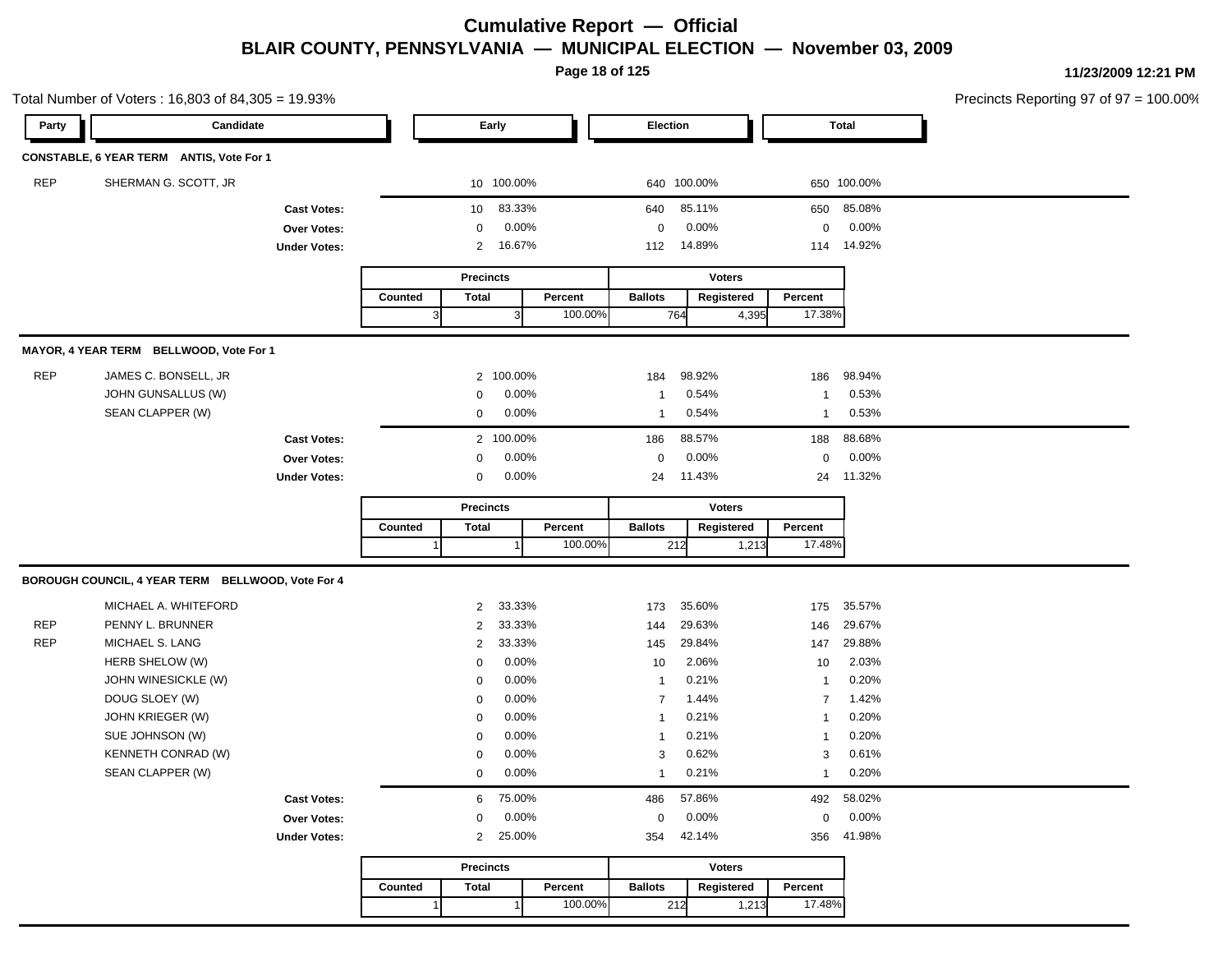**Page 19 of 125**

**11/23/2009 12:21 PM**

Total Number of Voters : 16,803 of 84,305 = 19.93%

| Party                    | Candidate                                                                                                                  |                                                          |         | Early                                                                                  |                                                                                   |                    | Election                                                                                                    |                                                                                     |                             |                                                                                                   | <b>Total</b>                                                                        |  |  |
|--------------------------|----------------------------------------------------------------------------------------------------------------------------|----------------------------------------------------------|---------|----------------------------------------------------------------------------------------|-----------------------------------------------------------------------------------|--------------------|-------------------------------------------------------------------------------------------------------------|-------------------------------------------------------------------------------------|-----------------------------|---------------------------------------------------------------------------------------------------|-------------------------------------------------------------------------------------|--|--|
|                          | TAX COLLECTOR, 4 YEAR TERM BELLWOOD, Vote For 1                                                                            |                                                          |         |                                                                                        |                                                                                   |                    |                                                                                                             |                                                                                     |                             |                                                                                                   |                                                                                     |  |  |
|                          | SHERRY CLABAUGH<br>DOUG SLOEY (W)<br>MINDY HOSTLER (W)                                                                     |                                                          |         | $\Omega$<br>$\Omega$                                                                   | 2 100.00%<br>0.00%<br>0.00%                                                       |                    | 184<br>$\mathbf{1}$<br>3                                                                                    | 97.35%<br>0.53%<br>1.59%                                                            |                             | 186<br>$\mathbf{1}$<br>3                                                                          | 97.38%<br>0.52%<br>1.57%                                                            |  |  |
|                          | SEAN CLAPPER (W)                                                                                                           |                                                          |         | $\mathbf 0$                                                                            | 0.00%                                                                             |                    | $\mathbf{1}$                                                                                                | 0.53%                                                                               |                             | $\mathbf{1}$                                                                                      | 0.52%                                                                               |  |  |
|                          |                                                                                                                            | <b>Cast Votes:</b><br>Over Votes:                        |         | $\Omega$                                                                               | 2 100.00%<br>0.00%                                                                |                    | 189<br>$\mathbf 0$                                                                                          | 90.00%<br>0.00%                                                                     |                             | 191<br>0                                                                                          | 90.09%<br>0.00%                                                                     |  |  |
|                          |                                                                                                                            | <b>Under Votes:</b>                                      |         | 0                                                                                      | 0.00%                                                                             |                    | 21                                                                                                          | 10.00%                                                                              |                             | 21                                                                                                | 9.91%                                                                               |  |  |
|                          |                                                                                                                            |                                                          |         | <b>Precincts</b>                                                                       |                                                                                   |                    |                                                                                                             |                                                                                     | <b>Voters</b>               |                                                                                                   |                                                                                     |  |  |
|                          |                                                                                                                            |                                                          | Counted | <b>Total</b>                                                                           | $\mathbf 1$                                                                       | Percent<br>100.00% | <b>Ballots</b>                                                                                              | 212                                                                                 | Registered<br>1,213         | Percent<br>17.48%                                                                                 |                                                                                     |  |  |
|                          | CONSTABLE, 6 YEAR TERM BELLWOOD, Vote For 1                                                                                |                                                          |         |                                                                                        |                                                                                   |                    |                                                                                                             |                                                                                     |                             |                                                                                                   |                                                                                     |  |  |
|                          | No Candidate Filed (W)<br>RANDY ZITTERBART (W)<br>DOUG SLOEY (W)<br>HERB SHELOW (W)<br>SHERM SCOTT (W)<br>SEAN CLAPPER (W) | <b>Cast Votes:</b><br>Over Votes:<br><b>Under Votes:</b> |         | $\mathbf 0$<br>0<br>0<br>$\mathbf 0$<br>$\mathbf 0$<br>$\mathbf 0$<br>$\mathbf 0$<br>0 | 0.00%<br>0.00%<br>0.00%<br>0.00%<br>0.00%<br>0.00%<br>0.00%<br>0.00%<br>2 100.00% |                    | $\mathbf 0$<br>$\mathbf{1}$<br>1<br>$\mathbf{1}$<br>$\mathbf{1}$<br>$\mathbf{1}$<br>5<br>$\mathbf 0$<br>205 | 0.00%<br>20.00%<br>20.00%<br>20.00%<br>20.00%<br>20.00%<br>2.38%<br>0.00%<br>97.62% |                             | $\mathbf 0$<br>1<br>$\mathbf{1}$<br>$\mathbf{1}$<br>$\mathbf{1}$<br>$\mathbf{1}$<br>5<br>0<br>207 | 0.00%<br>20.00%<br>20.00%<br>20.00%<br>20.00%<br>20.00%<br>2.36%<br>0.00%<br>97.64% |  |  |
|                          |                                                                                                                            |                                                          | Counted | <b>Precincts</b><br><b>Total</b>                                                       |                                                                                   | Percent            | <b>Ballots</b>                                                                                              |                                                                                     | <b>Voters</b><br>Registered | Percent                                                                                           |                                                                                     |  |  |
|                          |                                                                                                                            |                                                          |         |                                                                                        |                                                                                   | 100.00%            |                                                                                                             | 212                                                                                 | 1,213                       | 17.48%                                                                                            |                                                                                     |  |  |
|                          | TOWNSHIP SUPERVISOR, 6 YEAR TERM BLAIR, Vote For 1                                                                         |                                                          |         |                                                                                        |                                                                                   |                    |                                                                                                             |                                                                                     |                             |                                                                                                   |                                                                                     |  |  |
| <b>DEM</b><br><b>REP</b> | WAYNE W. JOHNNIE<br>PATRICIA A. STEWARD<br>CHARLES MAXWELL (W)                                                             |                                                          |         | 2<br>6<br>$\mathbf 0$                                                                  | 25.00%<br>75.00%<br>0.00%                                                         |                    | 127<br>552<br>$\mathbf{1}$                                                                                  | 18.68%<br>81.18%<br>0.15%                                                           |                             | 129<br>558<br>$\mathbf{1}$                                                                        | 18.75%<br>81.10%<br>0.15%                                                           |  |  |
|                          |                                                                                                                            | <b>Cast Votes:</b>                                       |         | 8                                                                                      | 88.89%                                                                            |                    | 680                                                                                                         | 92.64%                                                                              |                             | 688                                                                                               | 92.60%                                                                              |  |  |
|                          |                                                                                                                            | Over Votes:                                              |         | $\mathbf 0$                                                                            | 0.00%                                                                             |                    | $\mathbf 0$                                                                                                 | 0.00%                                                                               |                             | 0                                                                                                 | 0.00%                                                                               |  |  |
|                          |                                                                                                                            | <b>Under Votes:</b>                                      |         | $\mathbf{1}$                                                                           | 11.11%                                                                            |                    | 54                                                                                                          | 7.36%                                                                               |                             | 55                                                                                                | 7.40%                                                                               |  |  |
|                          |                                                                                                                            |                                                          |         | <b>Precincts</b>                                                                       |                                                                                   |                    |                                                                                                             |                                                                                     | <b>Voters</b>               |                                                                                                   |                                                                                     |  |  |
|                          |                                                                                                                            |                                                          | Counted | <b>Total</b><br>$\overline{2}$                                                         | 2 <sup>1</sup>                                                                    | Percent<br>100.00% | <b>Ballots</b>                                                                                              | 743                                                                                 | Registered<br>3,414         | Percent<br>21.76%                                                                                 |                                                                                     |  |  |
|                          |                                                                                                                            |                                                          |         |                                                                                        |                                                                                   |                    |                                                                                                             |                                                                                     |                             |                                                                                                   |                                                                                     |  |  |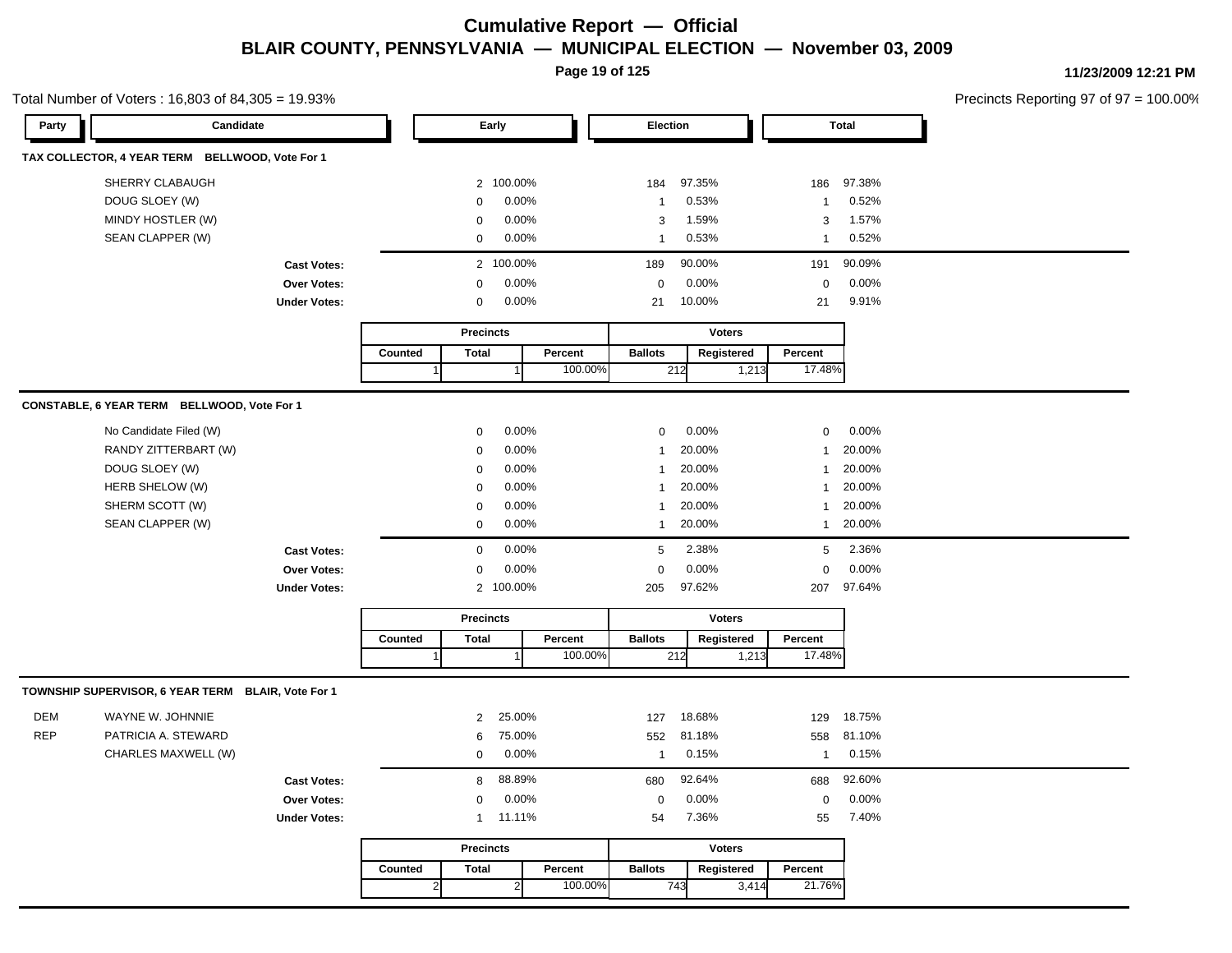**Page 20 of 125**

|       | Total Number of Voters: 16,803 of 84,305 = 19.93% |                     |                |                  |                |                    |                |               |                |              | Precincts Reporting 97 of 97 = 100.00% |
|-------|---------------------------------------------------|---------------------|----------------|------------------|----------------|--------------------|----------------|---------------|----------------|--------------|----------------------------------------|
| Party | Candidate                                         |                     |                |                  | Early          |                    | Election       |               |                | <b>Total</b> |                                        |
|       | TAX COLLECTOR, 4 YEAR TERM BLAIR, Vote For 1      |                     |                |                  |                |                    |                |               |                |              |                                        |
|       | M. MICHELE JENNINGS                               |                     |                |                  | 8 100.00%      |                    | 660            | 99.85%        | 668            | 99.85%       |                                        |
|       | MAUREEN R DODSON (W)                              |                     |                | $\mathbf 0$      | 0.00%          |                    | $\mathbf{1}$   | 0.15%         | $\mathbf{1}$   | 0.15%        |                                        |
|       |                                                   | <b>Cast Votes:</b>  |                | 8                | 88.89%         |                    | 661            | 90.05%        | 669            | 90.04%       |                                        |
|       |                                                   | Over Votes:         |                | $\mathbf 0$      | $0.00\%$       |                    | $\mathbf 0$    | 0.00%         | $\mathbf 0$    | 0.00%        |                                        |
|       |                                                   | <b>Under Votes:</b> |                | $\mathbf{1}$     | 11.11%         |                    | 73             | 9.95%         | 74             | 9.96%        |                                        |
|       |                                                   |                     |                | <b>Precincts</b> |                |                    |                | <b>Voters</b> |                |              |                                        |
|       |                                                   |                     | Counted        | <b>Total</b>     | 2 <sub>l</sub> | Percent<br>100.00% | <b>Ballots</b> | Registered    | Percent        |              |                                        |
|       |                                                   |                     | $\overline{2}$ |                  |                |                    | 743            | 3,414         | 21.76%         |              |                                        |
|       | AUDITOR, 6 YEAR TERM BLAIR, Vote For 1            |                     |                |                  |                |                    |                |               |                |              |                                        |
|       | No Candidate Filed (W)                            |                     |                | $\mathbf 0$      | 0.00%          |                    | 0              | 0.00%         | $\mathsf 0$    | 0.00%        |                                        |
|       | JERRY STRITTMATTER (W)                            |                     |                | $\mathbf 0$      | 0.00%          |                    | $\overline{7}$ | 63.64%        | $\overline{7}$ | 63.64%       |                                        |
|       | JIM BALDWIN (W)                                   |                     |                | $\mathbf 0$      | 0.00%          |                    | -1             | 9.09%         | $\mathbf{1}$   | 9.09%        |                                        |
|       | ARLENE BUSH (W)                                   |                     |                | $\mathbf 0$      | 0.00%          |                    |                | 9.09%         | $\mathbf{1}$   | 9.09%        |                                        |
|       | <b>AUTUMN HOUCK (W)</b>                           |                     |                | $\mathbf 0$      | 0.00%          |                    | -1             | 9.09%         | $\mathbf{1}$   | 9.09%        |                                        |
|       | MARINA MOSES (W)                                  |                     |                | $\mathbf 0$      | 0.00%          |                    | -1             | 9.09%         | $\mathbf{1}$   | 9.09%        |                                        |
|       |                                                   | <b>Cast Votes:</b>  |                | $\mathbf 0$      | 0.00%          |                    | 11             | 1.50%         | 11             | 1.48%        |                                        |
|       |                                                   | <b>Over Votes:</b>  |                | $\mathbf 0$      | 0.00%          |                    | $\mathbf 0$    | 0.00%         | $\mathbf 0$    | 0.00%        |                                        |
|       |                                                   | <b>Under Votes:</b> |                |                  | 9 100.00%      |                    | 723            | 98.50%        | 732            | 98.52%       |                                        |
|       |                                                   |                     |                | <b>Precincts</b> |                |                    |                | <b>Voters</b> |                |              |                                        |
|       |                                                   |                     | Counted        | <b>Total</b>     |                | Percent            | <b>Ballots</b> | Registered    | Percent        |              |                                        |
|       |                                                   |                     | $\overline{2}$ |                  | $\overline{2}$ | 100.00%            | 743            | 3,414         | 21.76%         |              |                                        |
|       | CONSTABLE, 6 YEAR TERM BLAIR TWP, Vote For 1      |                     |                |                  |                |                    |                |               |                |              |                                        |
|       | No Candidate Filed (W)                            |                     |                | $\mathbf 0$      | 0.00%          |                    | $\mathbf 0$    | 0.00%         | $\mathbf 0$    | 0.00%        |                                        |
|       | ERIC PRENDERGAST (W)                              |                     |                | $\mathbf 0$      | 0.00%          |                    |                | 25.00%        | $\mathbf{1}$   | 25.00%       |                                        |
|       | CHUCK MAXWELL (W)                                 |                     |                | 0                | 0.00%          |                    | -1             | 25.00%        | $\mathbf{1}$   | 25.00%       |                                        |
|       | MICHAEL JOHNSTON (W)                              |                     |                | $\mathbf 0$      | 0.00%          |                    | $\mathbf{1}$   | 25.00%        | $\mathbf{1}$   | 25.00%       |                                        |
|       | KEVIN HITE (W)                                    |                     |                | $\mathbf 0$      | 0.00%          |                    | $\mathbf{1}$   | 25.00%        | $\mathbf{1}$   | 25.00%       |                                        |
|       |                                                   | <b>Cast Votes:</b>  |                | $\mathbf 0$      | 0.00%          |                    | $\overline{4}$ | 0.54%         | $\overline{4}$ | 0.54%        |                                        |
|       |                                                   | <b>Over Votes:</b>  |                | $\mathbf 0$      | 0.00%          |                    | $\mathbf 0$    | 0.00%         | $\mathbf 0$    | 0.00%        |                                        |
|       |                                                   | <b>Under Votes:</b> |                |                  | 9 100.00%      |                    | 730            | 99.46%        | 739            | 99.46%       |                                        |
|       |                                                   |                     |                | <b>Precincts</b> |                |                    |                | <b>Voters</b> |                |              |                                        |
|       |                                                   |                     |                |                  |                |                    |                |               |                |              |                                        |
|       |                                                   |                     | Counted        | <b>Total</b>     |                | Percent            | <b>Ballots</b> | Registered    | Percent        |              |                                        |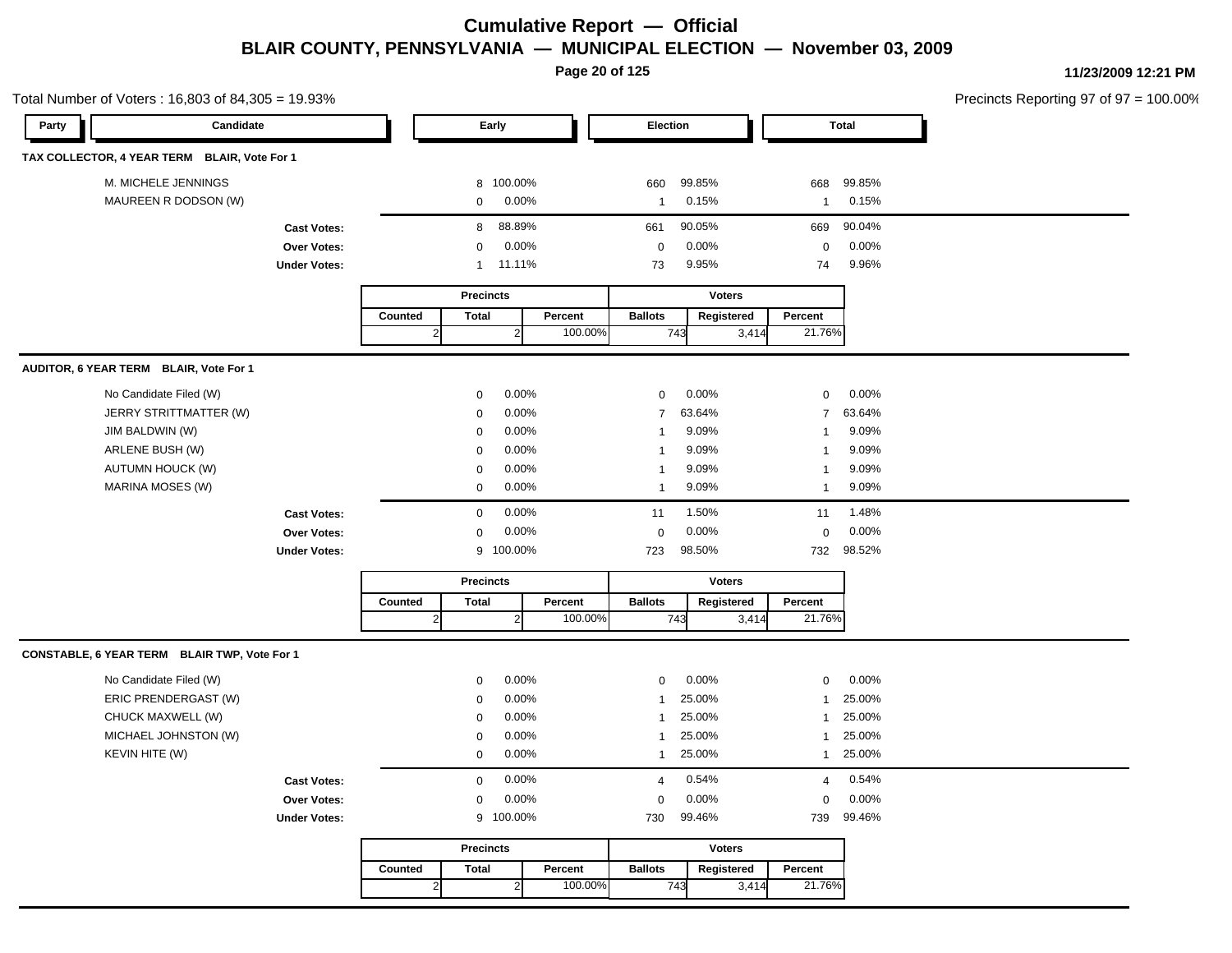**Page 21 of 125**

| Candidate<br><b>Election</b><br><b>Total</b><br>Party<br>Early<br>TOWNSHIP SUPERVISOR, 6 YEAR TERM CATHARINE, Vote For 1<br><b>REP</b><br>DAVID A BIGELOW, SR.<br>2 100.00%<br>125 100.00%<br>127 100.00%<br>2 100.00%<br>88.03%<br>88.19%<br>125<br>127<br><b>Cast Votes:</b><br>0.00%<br>0.00%<br>0.00%<br>$\mathbf 0$<br>0<br>Over Votes:<br>0<br>0.00%<br>11.97%<br>17 11.81%<br><b>Under Votes:</b><br>0<br>17<br><b>Voters</b><br><b>Precincts</b><br><b>Total</b><br>Percent<br><b>Ballots</b><br>Registered<br>Percent<br>Counted<br>100.00%<br>28.86%<br>144<br>499<br>TAX COLLECTOR, 4 YEAR TERM CATHARINE, Vote For 1<br><b>REP</b><br>ROBIN L. TATE<br>2 100.00%<br>120 100.00%<br>122 100.00%<br>2 100.00%<br>84.51%<br>122 84.72%<br>120<br><b>Cast Votes:</b><br>0.00%<br>0.00%<br>0.00%<br>$\mathbf 0$<br>Over Votes:<br>0<br>0<br>0.00%<br>15.49%<br>15.28%<br>$\mathbf 0$<br>22<br><b>Under Votes:</b><br>22<br><b>Precincts</b><br><b>Voters</b><br><b>Total</b><br>Percent<br><b>Ballots</b><br>Percent<br>Counted<br>Registered<br>28.86%<br>100.00%<br>144<br>499 |  |
|-----------------------------------------------------------------------------------------------------------------------------------------------------------------------------------------------------------------------------------------------------------------------------------------------------------------------------------------------------------------------------------------------------------------------------------------------------------------------------------------------------------------------------------------------------------------------------------------------------------------------------------------------------------------------------------------------------------------------------------------------------------------------------------------------------------------------------------------------------------------------------------------------------------------------------------------------------------------------------------------------------------------------------------------------------------------------------------------|--|
|                                                                                                                                                                                                                                                                                                                                                                                                                                                                                                                                                                                                                                                                                                                                                                                                                                                                                                                                                                                                                                                                                         |  |
|                                                                                                                                                                                                                                                                                                                                                                                                                                                                                                                                                                                                                                                                                                                                                                                                                                                                                                                                                                                                                                                                                         |  |
|                                                                                                                                                                                                                                                                                                                                                                                                                                                                                                                                                                                                                                                                                                                                                                                                                                                                                                                                                                                                                                                                                         |  |
|                                                                                                                                                                                                                                                                                                                                                                                                                                                                                                                                                                                                                                                                                                                                                                                                                                                                                                                                                                                                                                                                                         |  |
|                                                                                                                                                                                                                                                                                                                                                                                                                                                                                                                                                                                                                                                                                                                                                                                                                                                                                                                                                                                                                                                                                         |  |
|                                                                                                                                                                                                                                                                                                                                                                                                                                                                                                                                                                                                                                                                                                                                                                                                                                                                                                                                                                                                                                                                                         |  |
|                                                                                                                                                                                                                                                                                                                                                                                                                                                                                                                                                                                                                                                                                                                                                                                                                                                                                                                                                                                                                                                                                         |  |
|                                                                                                                                                                                                                                                                                                                                                                                                                                                                                                                                                                                                                                                                                                                                                                                                                                                                                                                                                                                                                                                                                         |  |
|                                                                                                                                                                                                                                                                                                                                                                                                                                                                                                                                                                                                                                                                                                                                                                                                                                                                                                                                                                                                                                                                                         |  |
|                                                                                                                                                                                                                                                                                                                                                                                                                                                                                                                                                                                                                                                                                                                                                                                                                                                                                                                                                                                                                                                                                         |  |
|                                                                                                                                                                                                                                                                                                                                                                                                                                                                                                                                                                                                                                                                                                                                                                                                                                                                                                                                                                                                                                                                                         |  |
|                                                                                                                                                                                                                                                                                                                                                                                                                                                                                                                                                                                                                                                                                                                                                                                                                                                                                                                                                                                                                                                                                         |  |
|                                                                                                                                                                                                                                                                                                                                                                                                                                                                                                                                                                                                                                                                                                                                                                                                                                                                                                                                                                                                                                                                                         |  |
|                                                                                                                                                                                                                                                                                                                                                                                                                                                                                                                                                                                                                                                                                                                                                                                                                                                                                                                                                                                                                                                                                         |  |
|                                                                                                                                                                                                                                                                                                                                                                                                                                                                                                                                                                                                                                                                                                                                                                                                                                                                                                                                                                                                                                                                                         |  |
|                                                                                                                                                                                                                                                                                                                                                                                                                                                                                                                                                                                                                                                                                                                                                                                                                                                                                                                                                                                                                                                                                         |  |
|                                                                                                                                                                                                                                                                                                                                                                                                                                                                                                                                                                                                                                                                                                                                                                                                                                                                                                                                                                                                                                                                                         |  |
| AUDITOR, 6 YEAR TERM CATHARINE, Vote For 1                                                                                                                                                                                                                                                                                                                                                                                                                                                                                                                                                                                                                                                                                                                                                                                                                                                                                                                                                                                                                                              |  |
| No Candidate Filed (W)<br>0.00%<br>0.00%<br>0.00%<br>$\mathbf 0$<br>$\mathbf 0$<br>$\mathbf 0$                                                                                                                                                                                                                                                                                                                                                                                                                                                                                                                                                                                                                                                                                                                                                                                                                                                                                                                                                                                          |  |
| KRISTA MCDOWELL (W)<br>0.00%<br>1 100.00%<br>1 100.00%<br>$\mathbf 0$                                                                                                                                                                                                                                                                                                                                                                                                                                                                                                                                                                                                                                                                                                                                                                                                                                                                                                                                                                                                                   |  |
| 0.00%<br>0.70%<br>0.69%<br>$\mathbf 0$<br><b>Cast Votes:</b><br>$\mathbf{1}$<br>-1                                                                                                                                                                                                                                                                                                                                                                                                                                                                                                                                                                                                                                                                                                                                                                                                                                                                                                                                                                                                      |  |
| 0.00%<br>0.00%<br>0.00%<br>Over Votes:<br>$\mathbf 0$<br>$\mathbf 0$<br>0                                                                                                                                                                                                                                                                                                                                                                                                                                                                                                                                                                                                                                                                                                                                                                                                                                                                                                                                                                                                               |  |
| 99.30%<br>99.31%<br>2 100.00%<br>143<br><b>Under Votes:</b><br>141                                                                                                                                                                                                                                                                                                                                                                                                                                                                                                                                                                                                                                                                                                                                                                                                                                                                                                                                                                                                                      |  |
| <b>Precincts</b><br><b>Voters</b>                                                                                                                                                                                                                                                                                                                                                                                                                                                                                                                                                                                                                                                                                                                                                                                                                                                                                                                                                                                                                                                       |  |
| <b>Ballots</b><br>Registered<br>Counted<br><b>Total</b><br>Percent<br>Percent                                                                                                                                                                                                                                                                                                                                                                                                                                                                                                                                                                                                                                                                                                                                                                                                                                                                                                                                                                                                           |  |
| 100.00%<br>28.86%<br>144<br>499<br>-1                                                                                                                                                                                                                                                                                                                                                                                                                                                                                                                                                                                                                                                                                                                                                                                                                                                                                                                                                                                                                                                   |  |
| AUDITOR, 4 YEAR UNEXPIRED TERM CATHARINE, Vote For 1                                                                                                                                                                                                                                                                                                                                                                                                                                                                                                                                                                                                                                                                                                                                                                                                                                                                                                                                                                                                                                    |  |
| 0.00%<br>0.00%<br>0.00%<br>No Candidate Filed (W)<br>$\mathbf 0$<br>$\mathbf 0$<br>$\mathbf 0$                                                                                                                                                                                                                                                                                                                                                                                                                                                                                                                                                                                                                                                                                                                                                                                                                                                                                                                                                                                          |  |
| 0.00%<br>0.00%<br>0.00%<br>$\mathsf{O}$<br>$\mathbf 0$<br>$\mathbf 0$<br><b>Cast Votes:</b>                                                                                                                                                                                                                                                                                                                                                                                                                                                                                                                                                                                                                                                                                                                                                                                                                                                                                                                                                                                             |  |
| 0.00%<br>0.00%<br>0.00%<br>$\mathbf 0$<br>Over Votes:<br>$\mathbf 0$<br>$\mathbf 0$                                                                                                                                                                                                                                                                                                                                                                                                                                                                                                                                                                                                                                                                                                                                                                                                                                                                                                                                                                                                     |  |
| 144 100.00%<br>2 100.00%<br>142 100.00%<br><b>Under Votes:</b>                                                                                                                                                                                                                                                                                                                                                                                                                                                                                                                                                                                                                                                                                                                                                                                                                                                                                                                                                                                                                          |  |
| <b>Precincts</b><br><b>Voters</b>                                                                                                                                                                                                                                                                                                                                                                                                                                                                                                                                                                                                                                                                                                                                                                                                                                                                                                                                                                                                                                                       |  |
| <b>Total</b><br>Percent<br><b>Ballots</b><br>Registered<br>Percent<br>Counted                                                                                                                                                                                                                                                                                                                                                                                                                                                                                                                                                                                                                                                                                                                                                                                                                                                                                                                                                                                                           |  |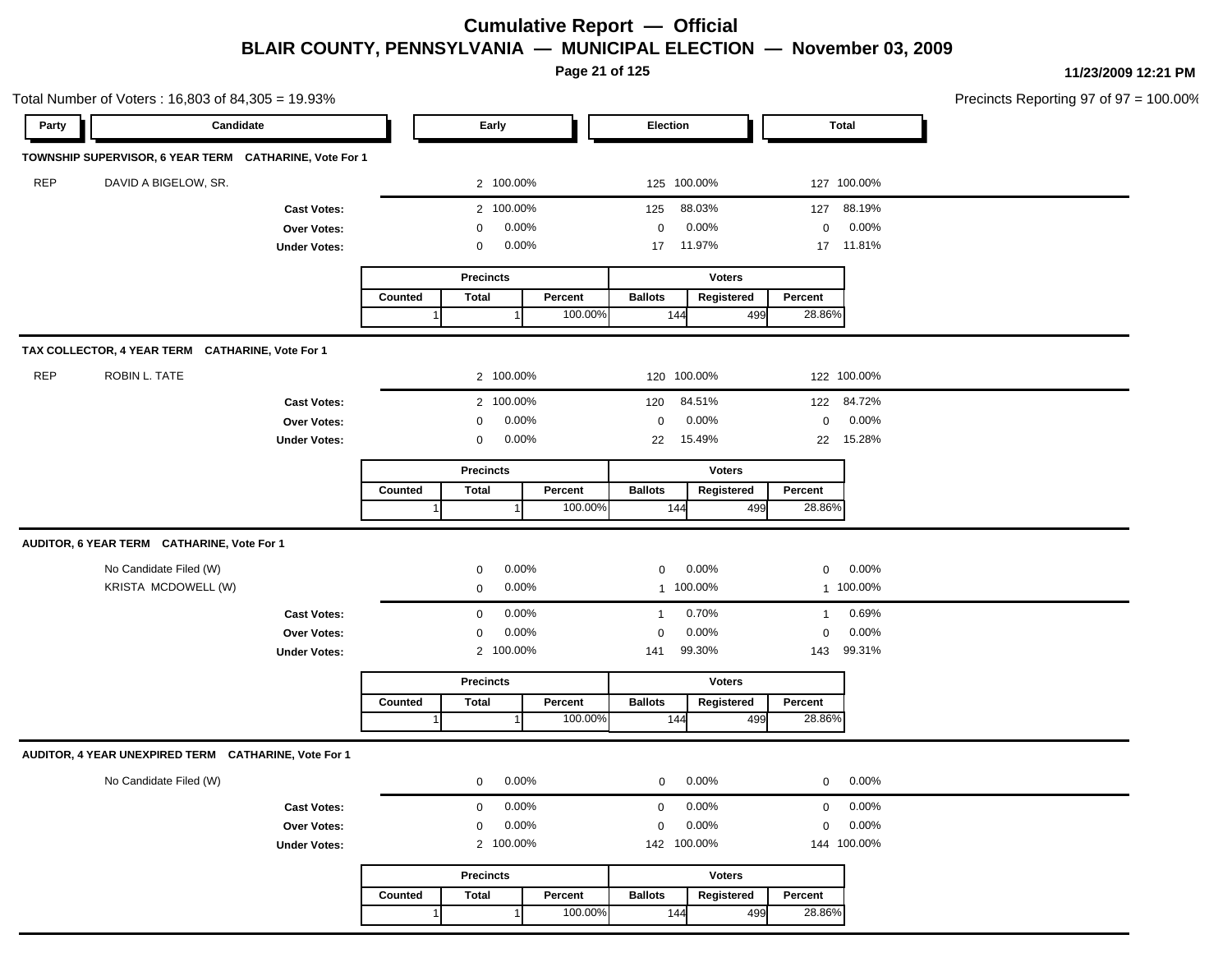**Page 22 of 125**

Total Number of Voters : 16,803 of 84,305 = 19.93% Precincts Reporting 97 of 97 = 100.00% **Party Candidate Early Election Total AUDITOR, 2 YEAR UNEXPIRED TERM CATHARINE, Vote For 1** No Candidate Filed (W)  $0.00\%$  0.00% 0 0.00% 0 0.00% 0 0.00% **Cast Votes:** 0 0.00% 0 0.00% 0 0.00% **Over Votes:** 0 0.00% Under Votes: 2 100.00% 0.00% 0 100.00% 142 144 0.00% 0 0.00% 100.00% 100.00% **Precincts Counted** 1 **Percent** Ballots 1 100.00% **Voters** 144 499 **Ballots Registered Percent** 28.86% **CONSTABLE, 6 YEAR TERM CATHARINE, Vote For 1** REP THEODORE F. MCDOWELL **100.00%** 2 100.00% 108 100.00% 108 100.00% 110 100.00% **Cast Votes:** 2 100.00% 108 76.06% 110 76.39% **Over Votes:** 0 0.00% **Under Votes:** 0 0.00% 0 0.00% 34 34 23.94% 34 23.61% 0.00% 0 0.00% 23.94% 23.61% **Precincts Counted** 1 **Percent** | **Ballots**  1 100.00% **Voters** 144 499 **Ballots Registered Percent** 28.86% **BOROUGH COUNCIL, 4 YEAR TERM DUNCANSVILLE, Vote For 4** DEM LLOYD A. FORSHEY, JR. 0 0.00% 87 24.86% 87 24.86% REP CYNTHIA L. BLONTZ 0 0.00% 123 35.14% 123 35.14% REP BERTHA M. BEYER 0 0.00% 133 38.00% 133 38.00% DAVID SHAW (W) 0 0.00% 1 0.29% 1 0.29% DON RABENSTEIN (W) 0 0.00% 1 0.29% 1 0.29% DONALD A RABENSTEIN (W) 0 0.00% 1 0.29% 1 0.29% CHARLES E JOHNSON (W) 0 0.00% 1 0.29% 1 0.29% LYNN DELOZIER (W) 0 0.00% 1 0.29% 1 0.29% MATT CUTSHALL (W) 80 000 1 0.29% 1 0.29% 1 0.29% 1 0.29% 1 0.29% 1 0.29% 1 0.29% 1 0.29% 1 0.29% 1 0.29% 1 0.29% 1 0.29% 1 0.29% 1 0.29% 1 0.29% 1 0.29% 1 0.29% 1 0.29% 1 0.29% 1 0.29% 1 0.29% 1 0.29% 1 0.29% 1 0.29% 1 0.2 DARLENE CULP (W) 0 0.00% 1 0.29% 1 0.29% **Cast Votes:** 0 0.00% 350 53.03% 350 53.03% **Over Votes:** 0 0.00% **Under Votes:** 0 0.00% 0 0.00% 310 310 0.00% 0 0.00% 46.97% 46.97% **Precincts Counted** 1 **Percent** | **Ballots**  1 100.00% **Voters** 165 878 **Ballots Registered Percent** 878 18.79%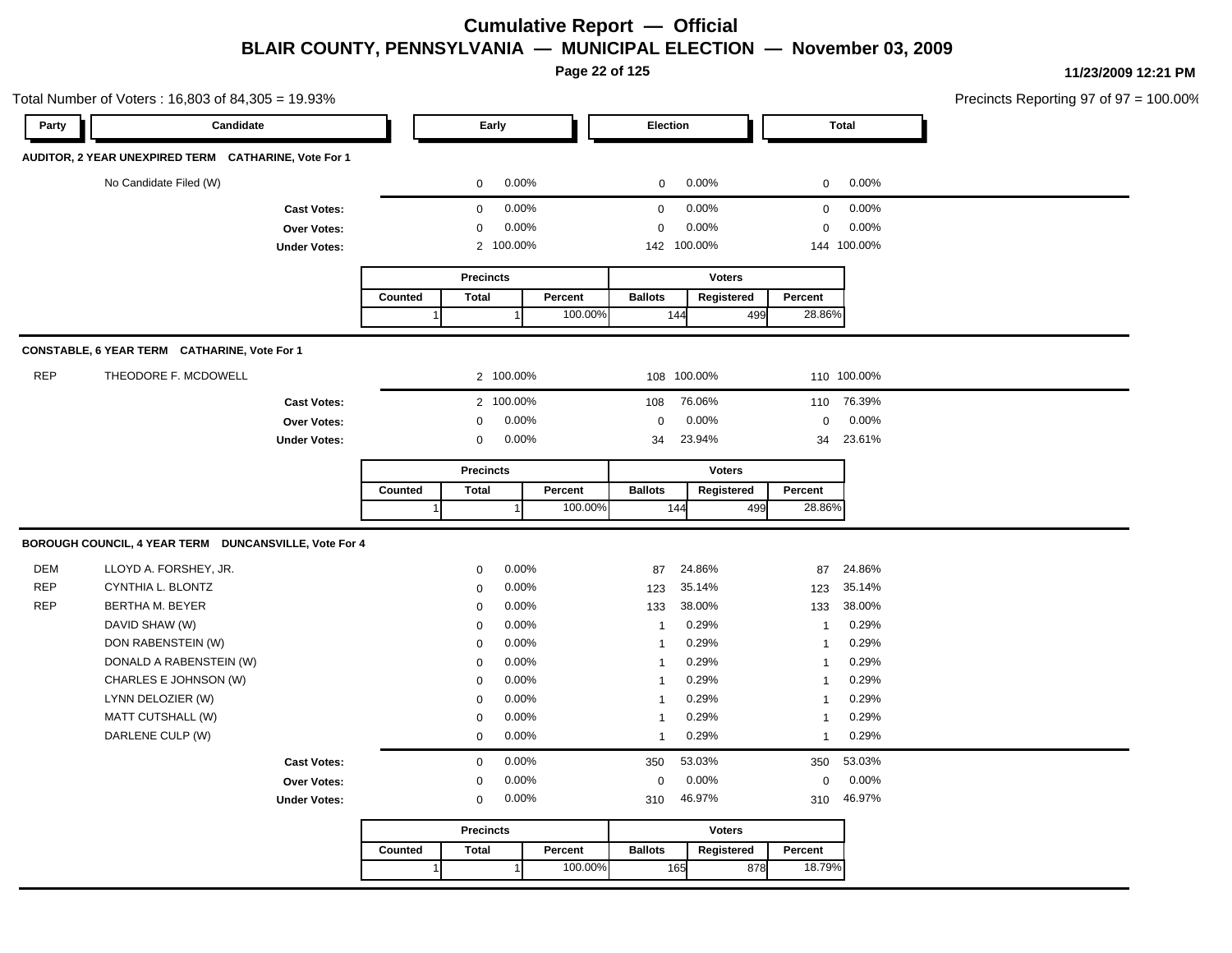**Page 23 of 125**

|       | Total Number of Voters: 16,803 of 84,305 = 19.93%   |                     |         |                       |         |                |               |                |                  | Precincts Reporting 97 of 97 = 100.00% |  |
|-------|-----------------------------------------------------|---------------------|---------|-----------------------|---------|----------------|---------------|----------------|------------------|----------------------------------------|--|
| Party | Candidate                                           |                     |         | Early                 |         | Election       |               | Total          |                  |                                        |  |
|       | TAX COLLECTOR, 4 YEAR TERM DUNCANSVILLE, Vote For 1 |                     |         |                       |         |                |               |                |                  |                                        |  |
|       | No Candidate Filed (W)                              |                     |         | $0.00\%$<br>$\Omega$  |         | $\mathbf 0$    | 0.00%         | $\overline{0}$ | $0.00\%$         |                                        |  |
|       | SHERRY YINGLING (W)                                 |                     |         | 0.00%<br>$\mathbf 0$  |         |                | 80 100.00%    |                | 80 100.00%       |                                        |  |
|       |                                                     | <b>Cast Votes:</b>  |         | $0.00\%$<br>$\Omega$  |         |                | 80 48.48%     |                | 80 48.48%        |                                        |  |
|       |                                                     | Over Votes:         |         | 0.00%                 |         | 0              | 0.00%         | $\mathbf{0}$   | 0.00%            |                                        |  |
|       |                                                     | <b>Under Votes:</b> |         | $0.00\%$<br>0         |         | 85             | 51.52%        |                | 85 51.52%        |                                        |  |
|       |                                                     |                     |         | <b>Precincts</b>      |         |                | <b>Voters</b> |                |                  |                                        |  |
|       |                                                     |                     | Counted | Total                 | Percent | <b>Ballots</b> | Registered    | Percent        |                  |                                        |  |
|       |                                                     |                     |         |                       | 100.00% | 165            | 878           | 18.79%         |                  |                                        |  |
|       | CONSTABLE, 6 YEAR TERM DUNCANSVILLE, Vote For 1     |                     |         |                       |         |                |               |                |                  |                                        |  |
|       | No Candidate Filed (W)                              |                     |         | 0.00%<br>$\Omega$     |         | $\mathbf{0}$   | 0.00%         |                | $0\qquad 0.00\%$ |                                        |  |
|       | <b>JOHN SMITH (W)</b>                               |                     |         | 0.00%<br>$\mathbf{0}$ |         |                | 100.00%       |                | 1 100.00%        |                                        |  |
|       |                                                     | <b>Cast Votes:</b>  |         | 0.00%<br>$\Omega$     |         |                | 0.61%         | $\overline{1}$ | 0.61%            |                                        |  |
|       |                                                     | <b>Over Votes:</b>  |         | 0.00%                 |         | 0              | 0.00%         | $\Omega$       | 0.00%            |                                        |  |
|       |                                                     | <b>Under Votes:</b> |         | 0.00%<br>$\mathbf{0}$ |         | 164            | 99.39%        |                | 164 99.39%       |                                        |  |
|       |                                                     |                     |         | <b>Precincts</b>      |         |                | <b>Voters</b> |                |                  |                                        |  |
|       |                                                     |                     | Counted | Total                 | Percent | <b>Ballots</b> | Registered    | Percent        |                  |                                        |  |
|       |                                                     |                     |         |                       | 100.00% | 165            | 878           | 18.79%         |                  |                                        |  |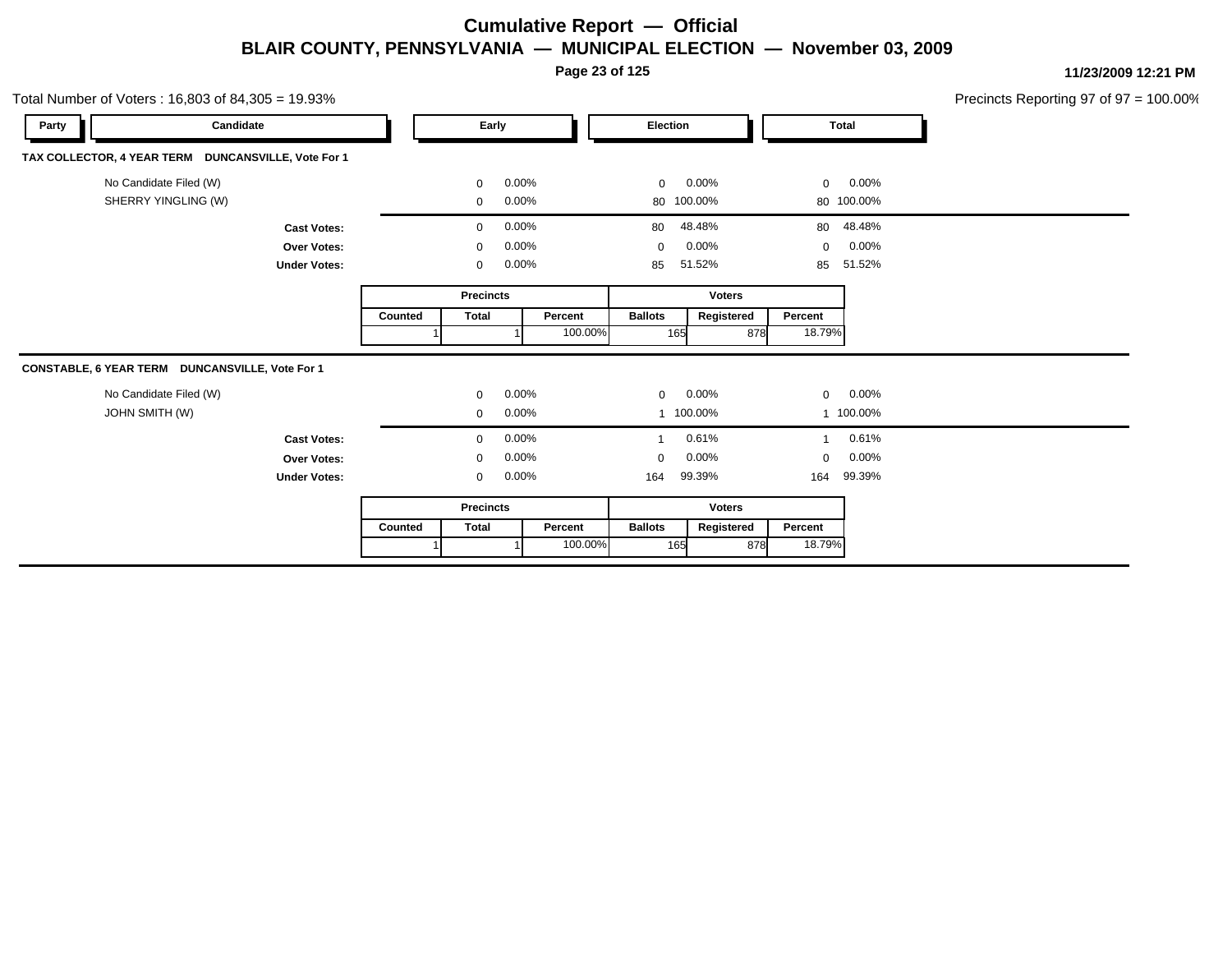**Page 24 of 125**

#### Total Number of Voters : 16,803 of 84,305 = 19.93%

Precincts Reporting 97 of 97 = 100.00%

| Candidate<br>Party                                      |             | Early    | Election                 |        |              | <b>Total</b> |  |
|---------------------------------------------------------|-------------|----------|--------------------------|--------|--------------|--------------|--|
| TOWNSHIP SUPERVISOR, 6 YEAR TERM FRANKSTOWN, Vote For 1 |             |          |                          |        |              |              |  |
| GEORGE W. HENRY, JR.                                    | 20          | 95.24%   | 1,082                    | 97.83% | 1,102        | 97.78%       |  |
| LARRY LOCHNER (W)                                       | $\mathbf 0$ | 0.00%    | 6                        | 0.54%  | 6            | 0.53%        |  |
| ED KLINE (W)                                            | 0           | 0.00%    | 3                        | 0.27%  | 3            | 0.27%        |  |
| LARRY LOCHNER (W)                                       | 0           | 0.00%    | 3                        | 0.27%  | 3            | 0.27%        |  |
| JOHN WESNER (W)                                         | $\mathbf 0$ | 0.00%    | -1                       | 0.09%  | $\mathbf{1}$ | 0.09%        |  |
| JOHN SWOPE (W)                                          | 0           | 0.00%    | -1                       | 0.09%  | $\mathbf{1}$ | 0.09%        |  |
| PAUL SINGER (W)                                         | 0           | 0.00%    | $\overline{\mathbf{1}}$  | 0.09%  | 1            | 0.09%        |  |
| <b>KARP RICK (W)</b>                                    | $\mathbf 0$ | 0.00%    | $\overline{\phantom{a}}$ | 0.09%  | 1            | 0.09%        |  |
| JOE REFFNER (W)                                         | 0           | 0.00%    | $\overline{\phantom{a}}$ | 0.09%  | 1            | 0.09%        |  |
| JOHN REDINE (W)                                         |             | 4.76%    | 0                        | 0.00%  | 1            | 0.09%        |  |
| <b>GEORGE PISANICK (W)</b>                              | 0           | 0.00%    | $\overline{\phantom{a}}$ | 0.09%  | 1            | 0.09%        |  |
| EDWARD KLINE (W)                                        | 0           | 0.00%    | -1                       | 0.09%  | 1            | 0.09%        |  |
| JACKK JONESS (W)                                        | 0           | 0.00%    | $\overline{\phantom{a}}$ | 0.09%  | 1            | 0.09%        |  |
| BRIAN DINGES (W)                                        | $\mathbf 0$ | $0.00\%$ | $\overline{\phantom{a}}$ | 0.09%  | 1            | 0.09%        |  |
| <b>JUSTIN DELBIONDO (W)</b>                             | 0           | 0.00%    |                          | 0.09%  | 1            | 0.09%        |  |
| DAVID DAVIES (W)                                        | $\mathbf 0$ | $0.00\%$ | -1                       | 0.09%  | 1            | 0.09%        |  |
| BARRY ALLEN (W)                                         | 0           | 0.00%    | -1                       | 0.09%  | 1            | 0.09%        |  |
| <b>Cast Votes:</b>                                      | 21          | 65.63%   | 1,106                    | 85.08% | 1,127        | 84.61%       |  |
| Over Votes:                                             | 0           | $0.00\%$ | $\Omega$                 | 0.00%  | $\mathbf 0$  | 0.00%        |  |
| <b>Under Votes:</b>                                     | 11          | 34.38%   | 194                      | 14.92% | 205          | 15.39%       |  |

|         | <b>Precincts</b> |         |                | <b>Voters</b> |         |
|---------|------------------|---------|----------------|---------------|---------|
| Counted | Total            | Percent | <b>Ballots</b> | Reaistered    | Percent |
|         | ادب              | 100.00% | . 332          | 6.084         | 21.89%  |

#### **TAX COLLECTOR, 4 YEAR TERM FRANKSTOWN, Vote For 1**

| <b>REP</b> | KATHRYN L. HILEMAN |                     |         |                  | 28 100.00% |          | 1.185 100.00%  |          | 1.213 100.00% |              |          |
|------------|--------------------|---------------------|---------|------------------|------------|----------|----------------|----------|---------------|--------------|----------|
|            |                    | <b>Cast Votes:</b>  |         | 28               | 87.50%     |          | 1,185          | 91.15%   |               | 1,213 91.07% |          |
|            |                    | <b>Over Votes:</b>  |         | $\mathbf{0}$     |            | $0.00\%$ | $\Omega$       | $0.00\%$ |               | $\Omega$     | $0.00\%$ |
|            |                    | <b>Under Votes:</b> | 4       |                  | 12.50%     |          | 115            | 8.85%    |               | 119          | 8.93%    |
|            |                    |                     |         | <b>Precincts</b> |            |          |                |          | Voters        |              |          |
|            |                    |                     | Counted | <b>Total</b>     |            | Percent  | <b>Ballots</b> |          | Registered    | Percent      |          |
|            |                    |                     |         |                  |            | 100.00%  |                | 1,332    | 6,084         | 21.89%       |          |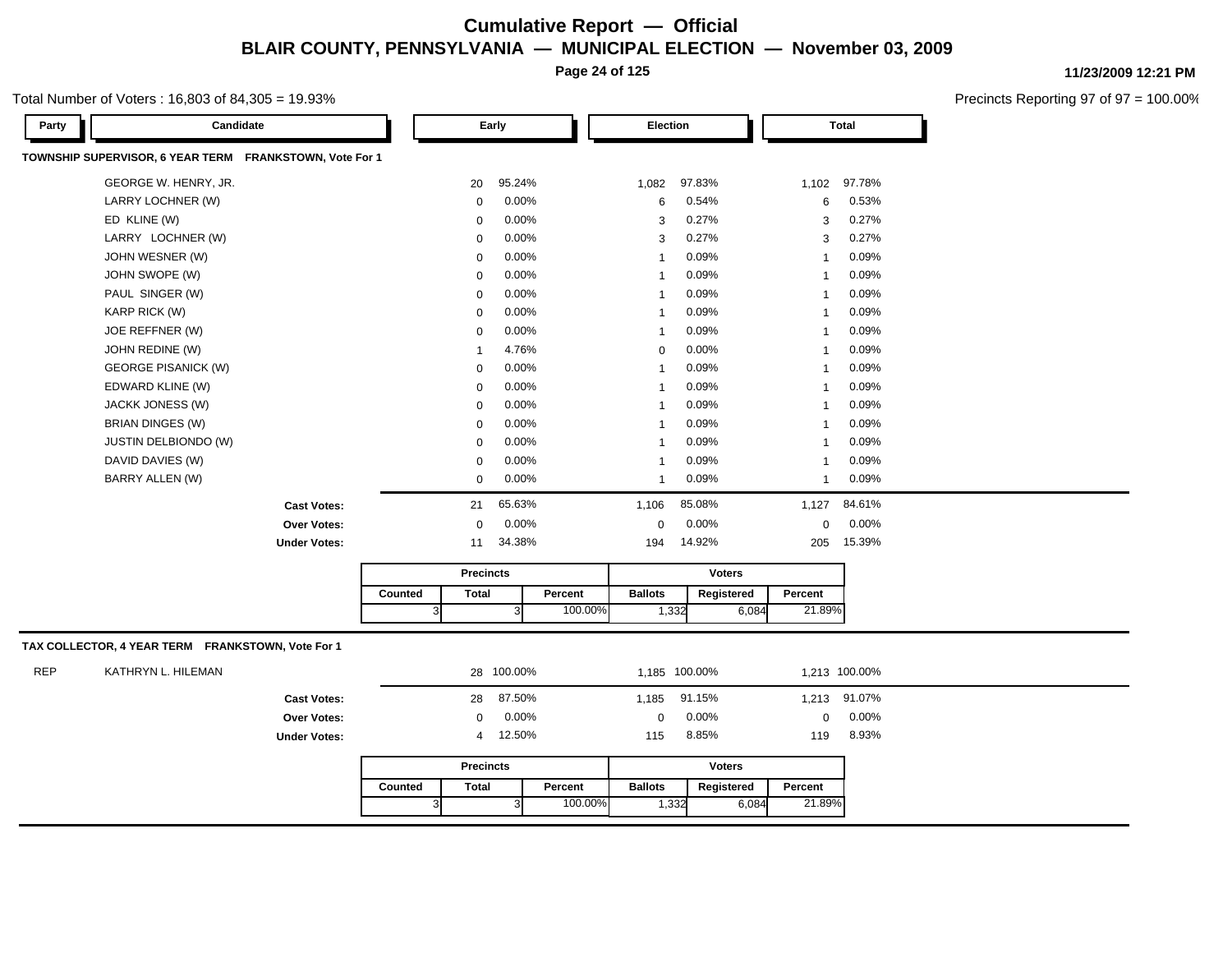Total Number of Voters : 16,803 of 84,305 = 19.93%

**Page 25 of 125**

**11/23/2009 12:21 PM**

| Party      | Candidate                                            |                     |         |                  | Early          |         | Election         |        |               |                | <b>Total</b> |  |
|------------|------------------------------------------------------|---------------------|---------|------------------|----------------|---------|------------------|--------|---------------|----------------|--------------|--|
|            | AUDITOR, 6 YEAR TERM FRANKSTOWN, Vote For 1          |                     |         |                  |                |         |                  |        |               |                |              |  |
| <b>REP</b> | JOHN D. FAULDS, SR.                                  |                     |         | 26               | 100.00%        |         | 1,105            | 99.82% |               | 1,131          | 99.82%       |  |
|            | HESS STEPHEN (W)                                     |                     |         | 0                | 0.00%          |         | $\mathbf{1}$     | 0.09%  |               | -1             | 0.09%        |  |
|            | LARRY LOCHNER (W)                                    |                     |         | $\mathbf 0$      | 0.00%          |         | $\mathbf{1}$     | 0.09%  |               | $\overline{1}$ | 0.09%        |  |
|            |                                                      | <b>Cast Votes:</b>  |         | 26               | 81.25%         |         | 1,107            | 85.15% |               | 1,133          | 85.06%       |  |
|            |                                                      | Over Votes:         |         | $\mathbf 0$      | 0.00%          |         | $\boldsymbol{0}$ | 0.00%  |               | 0              | 0.00%        |  |
|            |                                                      | <b>Under Votes:</b> |         | 6                | 18.75%         |         | 193              | 14.85% |               | 199            | 14.94%       |  |
|            |                                                      |                     |         | <b>Precincts</b> |                |         |                  |        | <b>Voters</b> |                |              |  |
|            |                                                      |                     | Counted | <b>Total</b>     |                | Percent | <b>Ballots</b>   |        | Registered    | Percent        |              |  |
|            |                                                      |                     | 3       |                  | 3I             | 100.00% |                  | 1,332  | 6,084         | 21.89%         |              |  |
|            |                                                      |                     |         |                  |                |         |                  |        |               |                |              |  |
|            | CONSTABLE, 6 YEAR TERM FRANKSTOWN, Vote For 1        |                     |         |                  |                |         |                  |        |               |                |              |  |
| <b>DEM</b> | MICHELLE A. CLARK                                    |                     |         | 13               | 100.00%        |         | 545              | 62.14% |               | 558            | 62.70%       |  |
|            | LARRY LOCHNER (W)                                    |                     |         | $\mathbf 0$      | 0.00%          |         | 330              | 37.63% |               | 330            | 37.08%       |  |
|            | JOHN C MILLER (W)                                    |                     |         | $\Omega$         | 0.00%          |         | $\mathbf{1}$     | 0.11%  |               | -1             | 0.11%        |  |
|            | JOHN MCGINNISS (W)                                   |                     |         | $\mathbf 0$      | 0.00%          |         | $\mathbf{1}$     | 0.11%  |               | $\overline{1}$ | 0.11%        |  |
|            |                                                      | <b>Cast Votes:</b>  |         | 13               | 40.63%         |         | 877              | 67.46% |               | 890            | 66.82%       |  |
|            |                                                      | Over Votes:         |         | 0                | 0.00%          |         | $\mathbf 0$      | 0.00%  |               | $\mathbf 0$    | 0.00%        |  |
|            |                                                      | <b>Under Votes:</b> |         | 19               | 59.38%         |         | 423              | 32.54% |               |                | 442 33.18%   |  |
|            |                                                      |                     |         | <b>Precincts</b> |                |         |                  |        | <b>Voters</b> |                |              |  |
|            |                                                      |                     | Counted | <b>Total</b>     |                | Percent | <b>Ballots</b>   |        | Registered    | Percent        |              |  |
|            |                                                      |                     | 3       |                  | 3 <sup>1</sup> | 100.00% |                  | 1,332  | 6,084         | 21.89%         |              |  |
|            | TOWNSHIP SUPERVISOR, 6 YEAR TERM FREEDOM, Vote For 1 |                     |         |                  |                |         |                  |        |               |                |              |  |
| <b>REP</b> | ED BENDER                                            |                     |         | $\mathbf 0$      | 0.00%          |         | 255              | 98.84% |               | 255            | 98.84%       |  |
|            | JOHN PATTERSON (W)                                   |                     |         | 0                | 0.00%          |         | $\mathbf{1}$     | 0.39%  |               | $\overline{1}$ | 0.39%        |  |
|            | WILLIAM NELSONN (W)                                  |                     |         | 0                | 0.00%          |         | $\mathbf{1}$     | 0.39%  |               | $\overline{1}$ | 0.39%        |  |
|            | JIM DRISDALE (W)                                     |                     |         | $\mathbf 0$      | 0.00%          |         | $\mathbf{1}$     | 0.39%  |               | $\overline{1}$ | 0.39%        |  |
|            |                                                      | <b>Cast Votes:</b>  |         | $\mathbf 0$      | 0.00%          |         | 258              | 87.46% |               | 258            | 87.16%       |  |
|            |                                                      | Over Votes:         |         | 0                | 0.00%          |         | $\pmb{0}$        | 0.00%  |               | $\mathbf 0$    | 0.00%        |  |
|            |                                                      | <b>Under Votes:</b> |         |                  | 1 100.00%      |         | 37               | 12.54% |               | 38             | 12.84%       |  |
|            |                                                      |                     |         |                  |                |         |                  |        |               |                |              |  |
|            |                                                      |                     |         | <b>Precincts</b> |                |         |                  |        | <b>Voters</b> |                |              |  |
|            |                                                      |                     | Counted | <b>Total</b>     |                | Percent | <b>Ballots</b>   |        | Registered    | Percent        |              |  |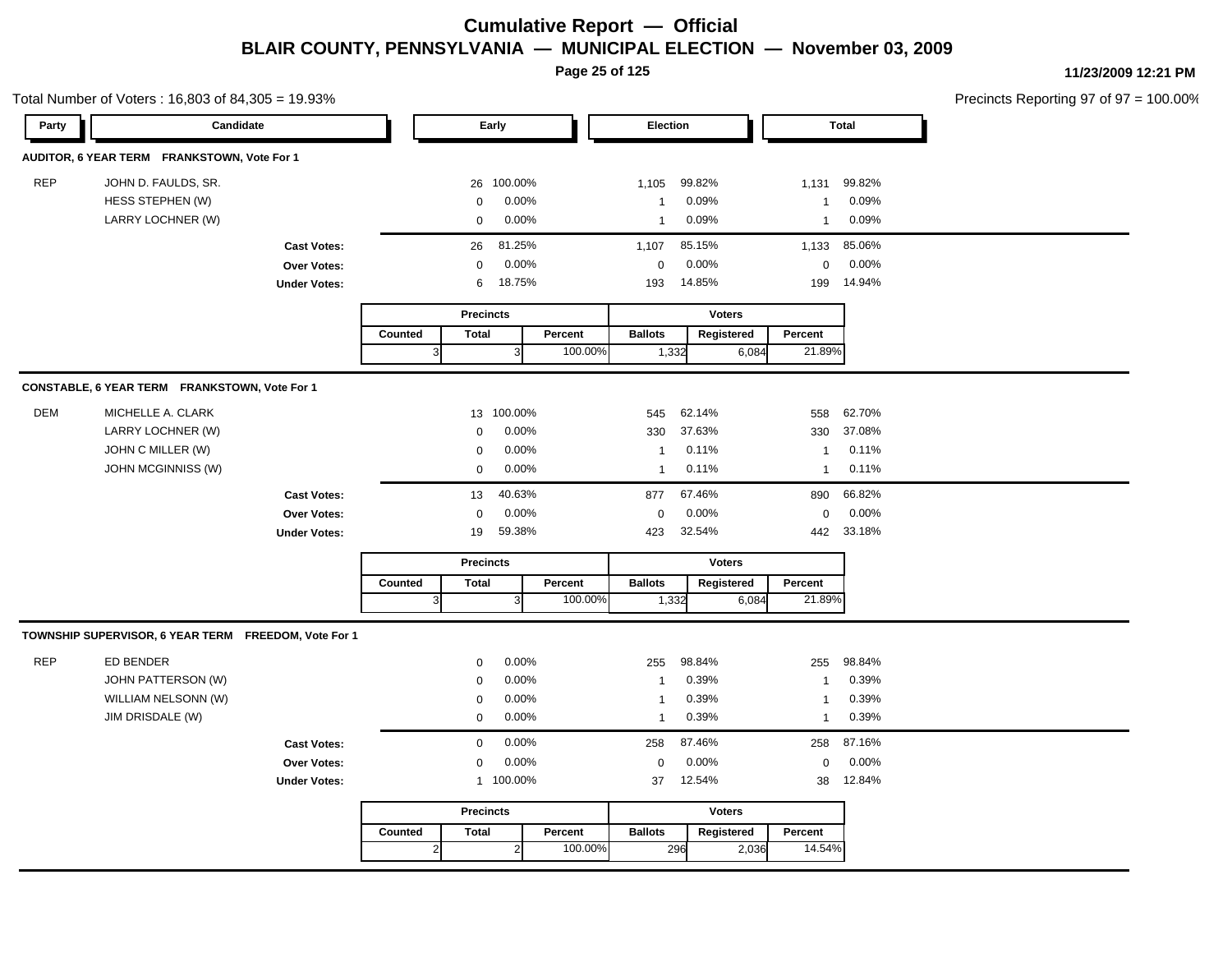**Page 26 of 125**

|            | Total Number of Voters: 16,803 of 84,305 = 19.93% |                     |         |                            |         |                |               |                     |             | Precincts Reporting 97 of 97 = 100.00% |  |
|------------|---------------------------------------------------|---------------------|---------|----------------------------|---------|----------------|---------------|---------------------|-------------|----------------------------------------|--|
| Party      | Candidate                                         |                     |         | Early                      |         | Election       |               | <b>Total</b>        |             |                                        |  |
|            | TAX COLLECTOR, 4 YEAR TERM FREEDOM, Vote For 1    |                     |         |                            |         |                |               |                     |             |                                        |  |
| <b>DEM</b> | SANDRA A. HODGE                                   |                     |         | 1 100.00%                  |         | 96             | 33.92%        | 97                  | 34.15%      |                                        |  |
| <b>REP</b> | HOLLY J. LINK                                     |                     |         | $0.00\%$<br>$\overline{0}$ |         | 187            | 66.08%        |                     | 187 65.85%  |                                        |  |
|            |                                                   | <b>Cast Votes:</b>  |         | 1 100.00%                  |         | 283            | 95.93%        | 284                 | 95.95%      |                                        |  |
|            |                                                   | Over Votes:         |         | 0.00%<br>$\Omega$          |         | $\mathbf 0$    | 0.00%         | $\mathsf{O}\xspace$ | 0.00%       |                                        |  |
|            |                                                   | <b>Under Votes:</b> |         | $0.00\%$<br>$\mathbf 0$    |         | 12             | 4.07%         | 12                  | 4.05%       |                                        |  |
|            |                                                   |                     |         | <b>Precincts</b>           |         |                | <b>Voters</b> |                     |             |                                        |  |
|            |                                                   |                     | Counted | <b>Total</b>               | Percent | <b>Ballots</b> | Registered    | Percent             |             |                                        |  |
|            |                                                   |                     |         | $\overline{2}$             | 100.00% | 296            | 2,036         | 14.54%              |             |                                        |  |
|            |                                                   |                     |         |                            |         |                |               |                     |             |                                        |  |
|            | AUDITOR, 6 YEAR TERM FREEDOM, Vote For 1          |                     |         |                            |         |                |               |                     |             |                                        |  |
| REP        | NANCY REPLOGLE                                    |                     |         | 1 100.00%                  |         |                | 255 100.00%   |                     | 256 100.00% |                                        |  |
|            |                                                   | <b>Cast Votes:</b>  |         | 1 100.00%                  |         | 255            | 86.44%        |                     | 256 86.49%  |                                        |  |
|            |                                                   | Over Votes:         |         | 0.00%<br>$\mathbf 0$       |         | $\Omega$       | 0.00%         | $\mathbf 0$         | 0.00%       |                                        |  |
|            |                                                   | <b>Under Votes:</b> |         | $0.00\%$<br>$\mathbf 0$    |         | 40             | 13.56%        |                     | 40 13.51%   |                                        |  |
|            |                                                   |                     |         | <b>Precincts</b>           |         |                | <b>Voters</b> |                     |             |                                        |  |
|            |                                                   |                     | Counted | <b>Total</b>               | Percent | <b>Ballots</b> | Registered    | Percent             |             |                                        |  |
|            |                                                   |                     |         | $\overline{2}$             | 100.00% | 296            | 2,036         | 14.54%              |             |                                        |  |
|            | CONSTABLE, 6 YEAR TERM FREEDOM, Vote For 1        |                     |         |                            |         |                |               |                     |             |                                        |  |
|            | No Candidate Filed (W)                            |                     |         | 0.00%<br>$\mathbf 0$       |         | $\mathbf 0$    | $0.00\%$      | $\overline{0}$      | $0.00\%$    |                                        |  |
|            | RON WAY (W)                                       |                     |         | 0.00%<br>$\Omega$          |         | 1              | 12.50%        |                     | 1 12.50%    |                                        |  |
|            | RICK WAGGLE (W)                                   |                     |         | 0.00%<br>$\Omega$          |         |                | 1 12.50%      |                     | 1 12.50%    |                                        |  |
|            | JOHN SMILEY (W)                                   |                     |         | 0.00%<br>$\mathbf 0$       |         |                | 1 12.50%      |                     | 1 12.50%    |                                        |  |
|            | KENNETH CLAIR MUSSELMAN R (W)                     |                     |         | 0.00%<br>0                 |         |                | 1 12.50%      |                     | 1 12.50%    |                                        |  |
|            | RONALD HENRY (W)                                  |                     |         | 0.00%<br>$\Omega$          |         | $\mathbf{1}$   | 12.50%        |                     | 1 12.50%    |                                        |  |
|            | SCOTT CALDWELL (W)                                |                     |         | 0.00%<br>$\mathbf 0$       |         |                | 1 12.50%      |                     | 1 12.50%    |                                        |  |
|            | RAY BENTON (W)                                    |                     |         | 0.00%<br>$\mathbf 0$       |         |                | 1 12.50%      |                     | 1 12.50%    |                                        |  |
|            | ED BEENDER (W)                                    |                     |         | 0.00%<br>$\mathbf{0}$      |         |                | 1 12.50%      |                     | 1 12.50%    |                                        |  |
|            |                                                   | <b>Cast Votes:</b>  |         | 0.00%<br>$\mathbf{0}$      |         | 8              | 2.71%         |                     | 8 2.70%     |                                        |  |
|            |                                                   | Over Votes:         |         | $0.00\%$<br>$\mathbf 0$    |         | 0              | $0.00\%$      | $\mathbf 0$         | $0.00\%$    |                                        |  |
|            |                                                   | <b>Under Votes:</b> |         | 1 100.00%                  |         | 287            | 97.29%        |                     | 288 97.30%  |                                        |  |
|            |                                                   |                     |         | <b>Precincts</b>           |         |                | <b>Voters</b> |                     |             |                                        |  |
|            |                                                   |                     |         |                            |         |                |               |                     |             |                                        |  |
|            |                                                   |                     | Counted | <b>Total</b>               | Percent | <b>Ballots</b> | Registered    | Percent             |             |                                        |  |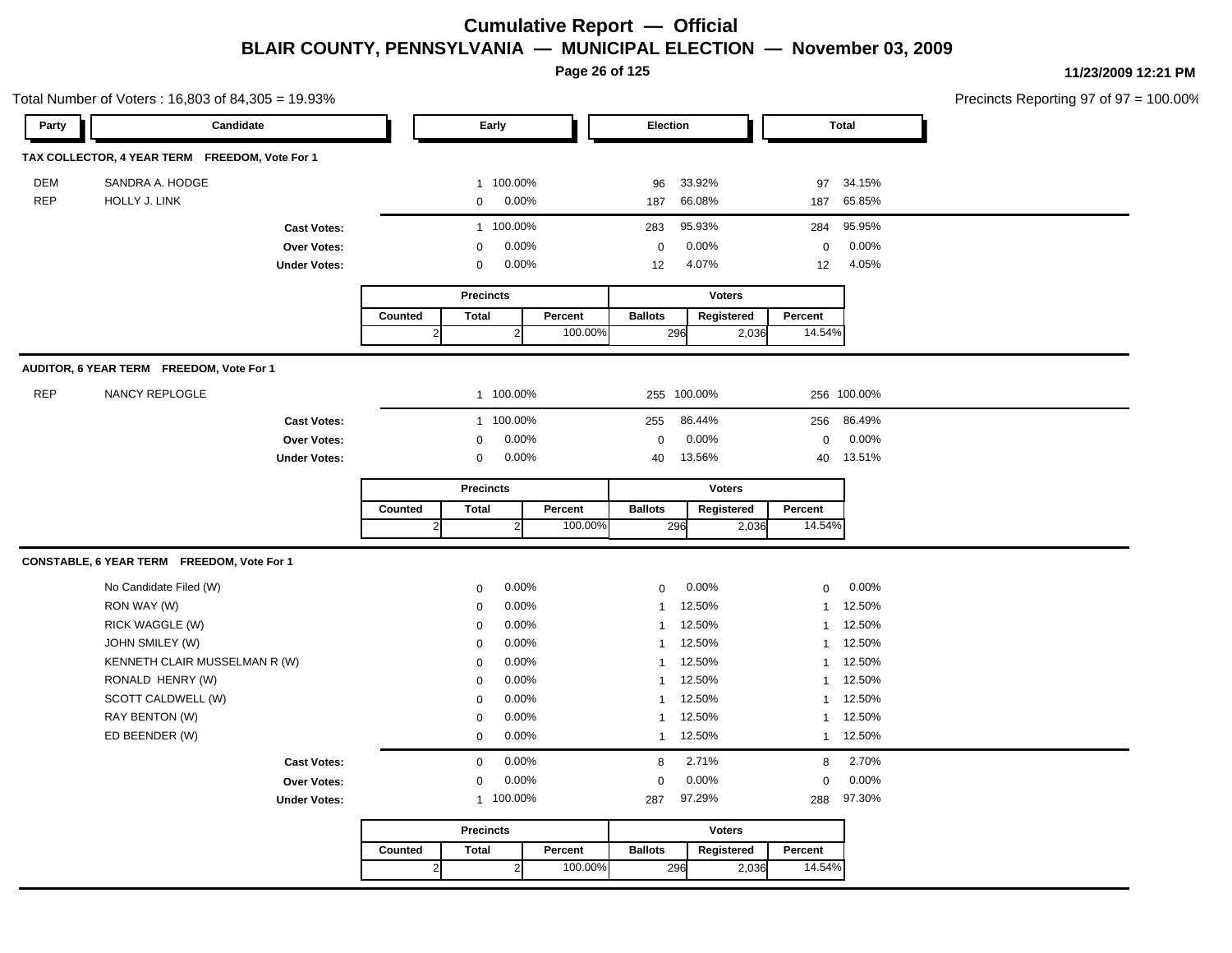**Page 27 of 125**

Total Number of Voters : 16,803 of 84,305 = 19.93%

**11/23/2009 12:21 PM**

| Party      | Candidate                                               |                     |         |                |                  | Early          |         | Election       |        |               |              | <b>Total</b> |  |  |
|------------|---------------------------------------------------------|---------------------|---------|----------------|------------------|----------------|---------|----------------|--------|---------------|--------------|--------------|--|--|
|            | TOWNSHIP SUPERVISOR, 6 YEAR TERM GREENFIELD, Vote For 1 |                     |         |                |                  |                |         |                |        |               |              |              |  |  |
| <b>DEM</b> | JOSEPH D. CLAAR                                         |                     |         |                | $\mathbf{2}$     | 66.67%         |         | 145            | 46.47% |               | 147          | 46.67%       |  |  |
| <b>REP</b> | ALTON G. EBERSOLE                                       |                     |         |                | 1                | 33.33%         |         | 165            | 52.88% |               | 166          | 52.70%       |  |  |
|            | VERNON WALTER (W)                                       |                     |         |                | 0                | 0.00%          |         | $\overline{1}$ | 0.32%  |               | $\mathbf{1}$ | 0.32%        |  |  |
|            | JAMES SEXTON (W)                                        |                     |         |                | $\mathbf{0}$     | 0.00%          |         | $\overline{1}$ | 0.32%  |               | $\mathbf{1}$ | 0.32%        |  |  |
|            |                                                         | <b>Cast Votes:</b>  |         |                |                  | 3 100.00%      |         | 312            | 95.41% |               | 315          | 95.45%       |  |  |
|            |                                                         | <b>Over Votes:</b>  |         |                | $\mathbf 0$      | 0.00%          |         | $\mathbf 0$    | 0.00%  |               | $\mathbf 0$  | 0.00%        |  |  |
|            |                                                         | <b>Under Votes:</b> |         |                | 0                | 0.00%          |         | 15             | 4.59%  |               | 15           | 4.55%        |  |  |
|            |                                                         |                     |         |                | <b>Precincts</b> |                |         |                |        | <b>Voters</b> |              |              |  |  |
|            |                                                         |                     | Counted |                | <b>Total</b>     |                | Percent | <b>Ballots</b> |        | Registered    | Percent      |              |  |  |
|            |                                                         |                     |         | 3 <sup>1</sup> |                  | $\overline{3}$ | 100.00% |                | 330    | 2,153         | 15.33%       |              |  |  |
|            | TAX COLLECTOR, 4 YEAR TERM GREENFIELD, Vote For 1       |                     |         |                |                  |                |         |                |        |               |              |              |  |  |
| <b>REP</b> | JANICE L. CRIST                                         |                     |         |                |                  | 3 100.00%      |         | 293            | 99.66% |               | 296          | 99.66%       |  |  |
|            | ERLA DIEHL (W)                                          |                     |         |                | 0                | 0.00%          |         | $\overline{1}$ | 0.34%  |               | $\mathbf{1}$ | 0.34%        |  |  |
|            |                                                         | <b>Cast Votes:</b>  |         |                |                  | 3 100.00%      |         | 294            | 89.91% |               | 297          | 90.00%       |  |  |
|            |                                                         | <b>Over Votes:</b>  |         |                | 0                | 0.00%          |         | $\mathbf 0$    | 0.00%  |               | $\pmb{0}$    | 0.00%        |  |  |
|            |                                                         | <b>Under Votes:</b> |         |                | $\mathbf 0$      | 0.00%          |         | 33             | 10.09% |               | 33           | 10.00%       |  |  |
|            |                                                         |                     |         |                | <b>Precincts</b> |                |         |                |        | <b>Voters</b> |              |              |  |  |
|            |                                                         |                     | Counted |                | <b>Total</b>     |                | Percent | <b>Ballots</b> |        | Registered    | Percent      |              |  |  |
|            |                                                         |                     |         | 3 <sub>o</sub> |                  | 3              | 100.00% |                | 330    | 2,153         | 15.33%       |              |  |  |
|            | AUDITOR, 6 YEAR TERM GREENFIELD, Vote For 1             |                     |         |                |                  |                |         |                |        |               |              |              |  |  |
|            | No Candidate Filed (W)                                  |                     |         |                | 0                | 0.00%          |         | $\mathbf 0$    | 0.00%  |               | $\mathbf 0$  | 0.00%        |  |  |
|            | FLORENCE VAHEY (W)                                      |                     |         |                | 0                | 0.00%          |         | $\mathbf{1}$   | 20.00% |               | 1            | 20.00%       |  |  |
|            | MARK SEILER (W)                                         |                     |         |                | $\mathbf 0$      | 0.00%          |         | $\overline{1}$ | 20.00% |               | $\mathbf{1}$ | 20.00%       |  |  |
|            | JAMES OHARROW (W)                                       |                     |         |                | 0                | 0.00%          |         | $\overline{1}$ | 20.00% |               | $\mathbf{1}$ | 20.00%       |  |  |
|            | ANITA EMIGH (W)                                         |                     |         |                | 0                | 0.00%          |         | $\overline{1}$ | 20.00% |               | $\mathbf{1}$ | 20.00%       |  |  |
|            | DOUGLAS BURKET (W)                                      |                     |         |                | 0                | 0.00%          |         | $\mathbf{1}$   | 20.00% |               | $\mathbf{1}$ | 20.00%       |  |  |
|            |                                                         | <b>Cast Votes:</b>  |         |                | $\mathbf 0$      | 0.00%          |         | 5              | 1.53%  |               | 5            | 1.52%        |  |  |
|            |                                                         | Over Votes:         |         |                | 0                | 0.00%          |         | $\mathbf 0$    | 0.00%  |               | $\mathbf 0$  | 0.00%        |  |  |
|            |                                                         | <b>Under Votes:</b> |         |                |                  | 3 100.00%      |         | 322            | 98.47% |               | 325          | 98.48%       |  |  |
|            |                                                         |                     |         |                | <b>Precincts</b> |                |         |                |        | <b>Voters</b> |              |              |  |  |
|            |                                                         |                     | Counted |                | <b>Total</b>     |                | Percent | <b>Ballots</b> |        | Registered    | Percent      |              |  |  |
|            |                                                         |                     |         | 3 <sup>l</sup> |                  | $\overline{3}$ | 100.00% |                | 330    | 2,153         | 15.33%       |              |  |  |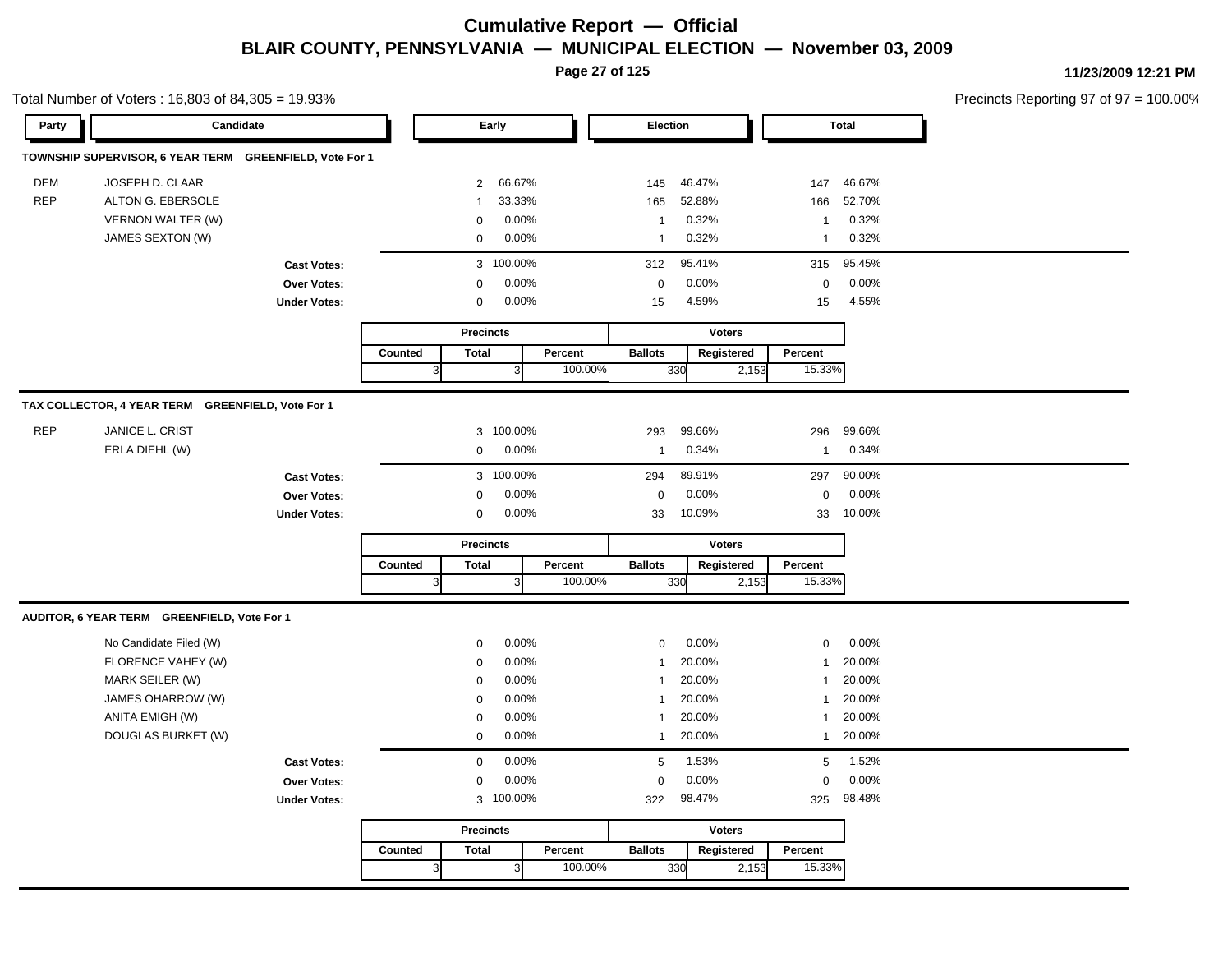**Page 28 of 125**

| Party      | Candidate                                     |                     |                | Early                    |         | Election       |                             |                | <b>Total</b> |  |
|------------|-----------------------------------------------|---------------------|----------------|--------------------------|---------|----------------|-----------------------------|----------------|--------------|--|
|            | CONSTABLE, 6 YEAR TERM GREENFIELD, Vote For 1 |                     |                |                          |         |                |                             |                |              |  |
| <b>REP</b> |                                               |                     |                |                          |         |                |                             |                |              |  |
|            | KIMBERLY J. BENTON                            |                     |                | 2 100.00%                |         | 237            | 99.58%                      | 239            | 99.58%       |  |
|            | RICHARD LINGENFELTER (W)                      |                     |                | 0.00%<br>0               |         | $\overline{1}$ | 0.42%                       | $\mathbf{1}$   | 0.42%        |  |
|            |                                               | <b>Cast Votes:</b>  |                | 66.67%<br>$\overline{2}$ |         | 238            | 72.78%                      | 240            | 72.73%       |  |
|            |                                               | Over Votes:         |                | 0.00%<br>$\mathbf 0$     |         | $\Omega$       | 0.00%                       | $\mathbf 0$    | 0.00%        |  |
|            |                                               | <b>Under Votes:</b> |                | 33.33%<br>$\mathbf{1}$   |         | 89             | 27.22%                      | 90             | 27.27%       |  |
|            |                                               |                     |                | <b>Precincts</b>         |         |                | <b>Voters</b>               |                |              |  |
|            |                                               |                     | Counted        | <b>Total</b>             | Percent | <b>Ballots</b> | Registered                  | Percent        |              |  |
|            |                                               |                     | 3 <sup>l</sup> | 3                        | 100.00% |                | 330<br>2,153                | 15.33%         |              |  |
|            | MAYOR, 4 YEAR TERM HOLLIDAYSBURG, Vote For 1  |                     |                |                          |         |                |                             |                |              |  |
|            |                                               |                     |                |                          |         |                |                             |                |              |  |
|            | JOE DODSON                                    |                     |                | 94.29%<br>33             |         | 787            | 97.40%                      | 820            | 97.27%       |  |
|            | CHARLES STROBERT (W)                          |                     |                | 0.00%<br>$\mathbf 0$     |         | -1             | 0.12%                       | $\mathbf{1}$   | 0.12%        |  |
|            | JIM SHOEMAKER (W)                             |                     |                | 0.00%<br>$\mathbf 0$     |         | $\overline{1}$ | 0.12%                       | $\mathbf{1}$   | 0.12%        |  |
|            | FRANK ROSENHOOVER (W)                         |                     |                | 2.86%<br>$\overline{1}$  |         | 0              | 0.00%                       | $\mathbf{1}$   | 0.12%        |  |
|            | BRENT OTTAWAY (W)                             |                     |                | 0.00%<br>$\mathbf 0$     |         | $\mathbf{1}$   | 0.12%                       | $\mathbf{1}$   | 0.12%        |  |
|            | DAVID MOLLICA (W)                             |                     |                | 0.00%<br>$\mathbf 0$     |         | $\mathbf{1}$   | 0.12%                       | $\mathbf{1}$   | 0.12%        |  |
|            | JOEL KOSS (W)                                 |                     |                | 0.00%<br>$\mathbf 0$     |         | $\overline{2}$ | 0.25%                       | $\overline{2}$ | 0.24%        |  |
|            | ETHAN IMHOFF (W)                              |                     |                | 0.00%<br>$\mathbf 0$     |         | $\overline{1}$ | 0.12%                       | $\overline{1}$ | 0.12%        |  |
|            | ANDREW HAINES (W)                             |                     |                | $\mathbf 0$<br>0.00%     |         | 1              | 0.12%                       | $\mathbf{1}$   | 0.12%        |  |
|            | <b>GREG GRIFFITH (W)</b>                      |                     |                | 2.86%<br>$\mathbf{1}$    |         | 0              | 0.00%                       | $\mathbf{1}$   | 0.12%        |  |
|            | JOHN DOE (W)                                  |                     |                | 0.00%<br>$\mathbf 0$     |         | -1             | 0.12%                       | $\mathbf{1}$   | 0.12%        |  |
|            | MARY CLAIRE CURTIS (W)                        |                     |                | 0.00%<br>$\mathbf 0$     |         | $\mathbf{1}$   | 0.12%                       | $\mathbf{1}$   | 0.12%        |  |
|            | BRIAN E CLAAR (W)                             |                     |                | 0.00%<br>$\mathbf 0$     |         | $\mathbf{1}$   | 0.12%                       | $\mathbf{1}$   | 0.12%        |  |
|            | JOE CASSIDY (W)                               |                     |                | 0.00%<br>$\mathbf 0$     |         | $\mathbf{1}$   | 0.12%                       | $\mathbf{1}$   | 0.12%        |  |
|            | DONNA CARSON (W)                              |                     |                | 0.00%<br>$\mathbf 0$     |         | $\mathbf{1}$   | 0.12%                       | $\mathbf{1}$   | 0.12%        |  |
|            | JAMES MCGOUGH (W)                             |                     |                | $\mathbf 0$<br>0.00%     |         | 3              | 0.37%                       | 3              | 0.36%        |  |
|            | RANDY MANNING (W)                             |                     |                | 0.00%<br>$\mathbf 0$     |         | $\overline{1}$ | 0.12%                       | $\overline{1}$ | 0.12%        |  |
|            | JOEL KOSS (W)                                 |                     |                | 0.00%<br>$\mathbf 0$     |         | 1              | 0.12%                       | $\mathbf{1}$   | 0.12%        |  |
|            | JACK WATTERS (W)                              |                     |                | 0.00%<br>$\mathbf 0$     |         | $\mathbf{1}$   | 0.12%                       | $\mathbf{1}$   | 0.12%        |  |
|            | MIKE HARRIS (W)                               |                     |                | 0.00%<br>$\mathbf 0$     |         | $\overline{1}$ | 0.12%                       | $\mathbf{1}$   | 0.12%        |  |
|            | DIANNE MELING (W)                             |                     |                | 0.00%<br>$\mathbf 0$     |         | $\mathbf{1}$   | 0.12%                       | $\mathbf{1}$   | 0.12%        |  |
|            |                                               | <b>Cast Votes:</b>  |                | 92.11%<br>35             |         | 808            | 83.99%                      | 843            | 84.30%       |  |
|            |                                               | <b>Over Votes:</b>  |                | 0.00%<br>$\mathbf 0$     |         | $\mathbf 0$    | 0.00%                       | 0              | 0.00%        |  |
|            |                                               | <b>Under Votes:</b> |                | 7.89%<br>3               |         | 154            | 16.01%                      | 157            | 15.70%       |  |
|            |                                               |                     |                |                          |         |                |                             |                |              |  |
|            |                                               |                     |                | <b>Dracincts</b>         |         |                | <b><i><u>Motore</u></i></b> |                |              |  |

|         | <b>Precincts</b> |         |                | <b>Voters</b> |         |
|---------|------------------|---------|----------------|---------------|---------|
| Counted | Total            | Percent | <b>Ballots</b> | Registered    | Percent |
|         |                  | 100.00% | 000            | 3,986         | 25.09%  |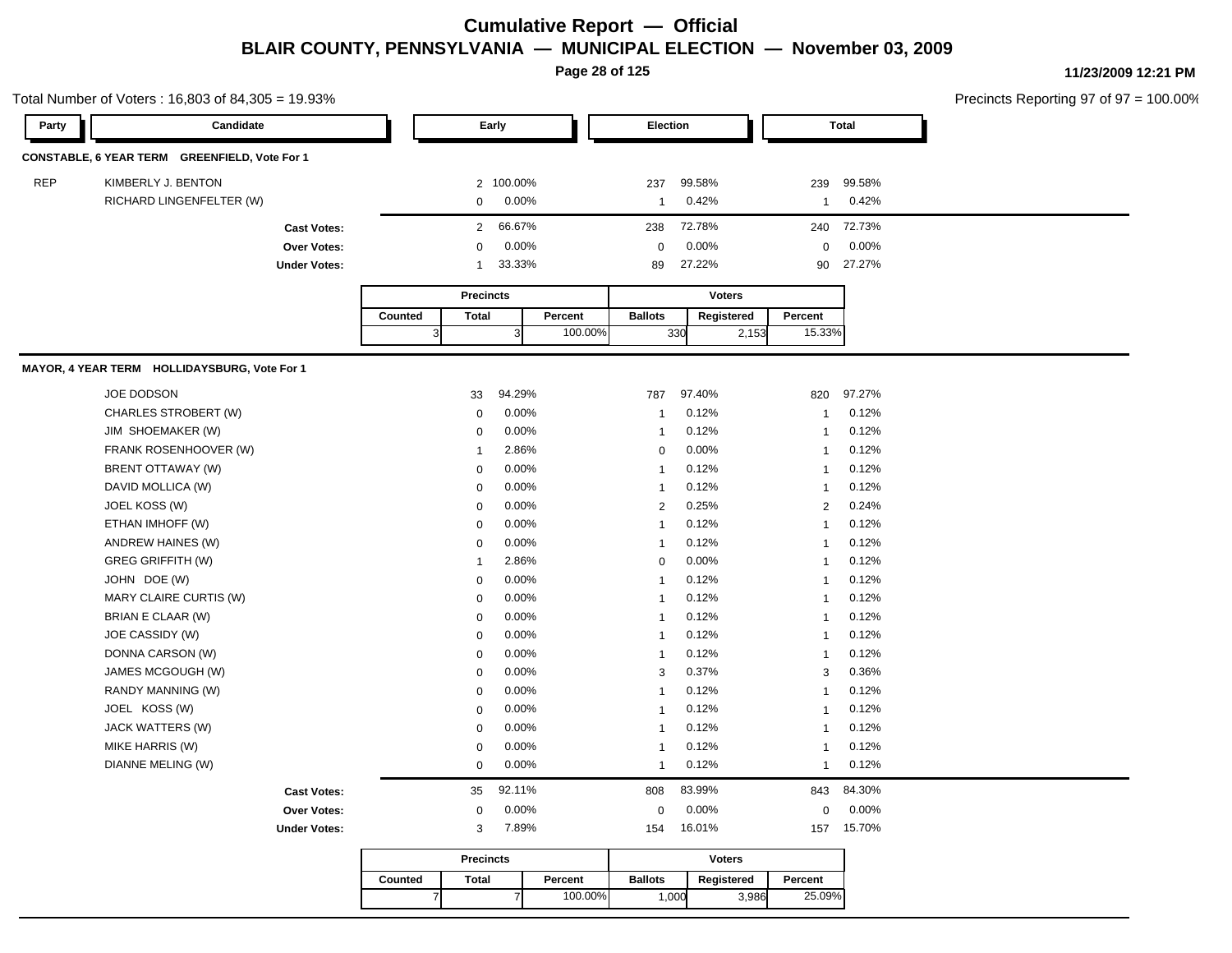**Page 29 of 125**

| Party | Candidate                                                     |                     |         | Early                    |         | Election       |               |              | <b>Total</b> |  |
|-------|---------------------------------------------------------------|---------------------|---------|--------------------------|---------|----------------|---------------|--------------|--------------|--|
|       | BOROUGH COUNCIL, 4 YEAR TERM HOLLIDAYSBURG WARD 2, Vote For 1 |                     |         |                          |         |                |               |              |              |  |
| REP   | HAROLD D. BURKET                                              |                     |         | 2 100.00%                |         | 130            | 98.48%        |              | 132 98.51%   |  |
|       | <b>BRIAN BLACK (W)</b>                                        |                     |         | 0.00%<br>$\Omega$        |         | $\mathbf{1}$   | 0.76%         |              | 1 0.75%      |  |
|       | JULIE ANSLEY (W)                                              |                     |         | $0.00\%$<br>$\mathbf 0$  |         | $\mathbf{1}$   | 0.76%         |              | 1 0.75%      |  |
|       |                                                               | <b>Cast Votes:</b>  |         | 50.00%<br>$\overline{2}$ |         | 132            | 75.00%        |              | 134 74.44%   |  |
|       |                                                               | Over Votes:         |         | 0.00%<br>$\Omega$        |         | $\Omega$       | 0.00%         | $\mathbf 0$  | $0.00\%$     |  |
|       |                                                               | <b>Under Votes:</b> |         | 50.00%<br>$2^{\circ}$    |         | 44             | 25.00%        | 46           | 25.56%       |  |
|       |                                                               |                     |         | <b>Precincts</b>         |         |                | <b>Voters</b> |              |              |  |
|       |                                                               |                     | Counted | Total                    | Percent | <b>Ballots</b> | Registered    | Percent      |              |  |
|       |                                                               |                     |         |                          | 100.00% |                | 180<br>592    | 30.41%       |              |  |
|       | BOROUGH COUNCIL, 4 YEAR TERM HOLLIDAYSBURG WARD 4, Vote For 1 |                     |         |                          |         |                |               |              |              |  |
| REP   | JOHN P. STULTZ, JR.                                           |                     |         | 2 100.00%                |         | 122            | 99.19%        |              | 124 99.20%   |  |
|       | JENNIFER HUFF (W)                                             |                     |         | $0.00\%$<br>$\mathbf 0$  |         | $\mathbf{1}$   | 0.81%         | $\mathbf{1}$ | 0.80%        |  |
|       |                                                               | <b>Cast Votes:</b>  |         | 2 100.00%                |         | 123            | 81.46%        |              | 125 81.70%   |  |
|       |                                                               | Over Votes:         |         | $0.00\%$<br>$\mathbf 0$  |         | $\mathbf 0$    | 0.00%         | $\mathbf 0$  | 0.00%        |  |
|       |                                                               | <b>Under Votes:</b> |         | $0.00\%$<br>$\mathbf 0$  |         | 28             | 18.54%        | 28           | 18.30%       |  |
|       |                                                               |                     |         | <b>Precincts</b>         |         |                | <b>Voters</b> |              |              |  |
|       |                                                               |                     | Counted | Total                    | Percent | <b>Ballots</b> | Registered    | Percent      |              |  |
|       |                                                               |                     |         |                          | 100.00% |                | 153<br>611    | 25.04%       |              |  |
|       |                                                               |                     |         |                          |         |                |               |              |              |  |
|       | BOROUGH COUNCIL, 4 YEAR TERM HOLLIDAYSBURG WARD 6, Vote For 1 |                     |         |                          |         |                |               |              |              |  |
| REP   | TIMOTHY M. BARANIK                                            |                     |         | 18 100.00%               |         | 163            | 99.39%        | 181          | 99.45%       |  |
|       | WILLIAM MCGUNIGAL (W)                                         |                     |         | 0.00%<br>$\mathbf 0$     |         | $\mathbf{1}$   | 0.61%         | $\mathbf{1}$ | 0.55%        |  |
|       |                                                               | <b>Cast Votes:</b>  |         | 85.71%<br>18             |         | 164            | 84.10%        |              | 182 84.26%   |  |
|       |                                                               | Over Votes:         |         | 0.00%<br>$\mathbf 0$     |         | $\mathbf 0$    | 0.00%         | $\mathbf 0$  | 0.00%        |  |
|       |                                                               | <b>Under Votes:</b> |         | 14.29%<br>3 <sup>1</sup> |         | 31             | 15.90%        |              | 34 15.74%    |  |
|       |                                                               |                     |         | <b>Precincts</b>         |         |                | <b>Voters</b> |              |              |  |
|       |                                                               |                     | Counted | <b>Total</b>             | Percent | <b>Ballots</b> | Registered    | Percent      |              |  |
|       |                                                               |                     |         |                          | 100.00% |                | 216           | 26.57%       |              |  |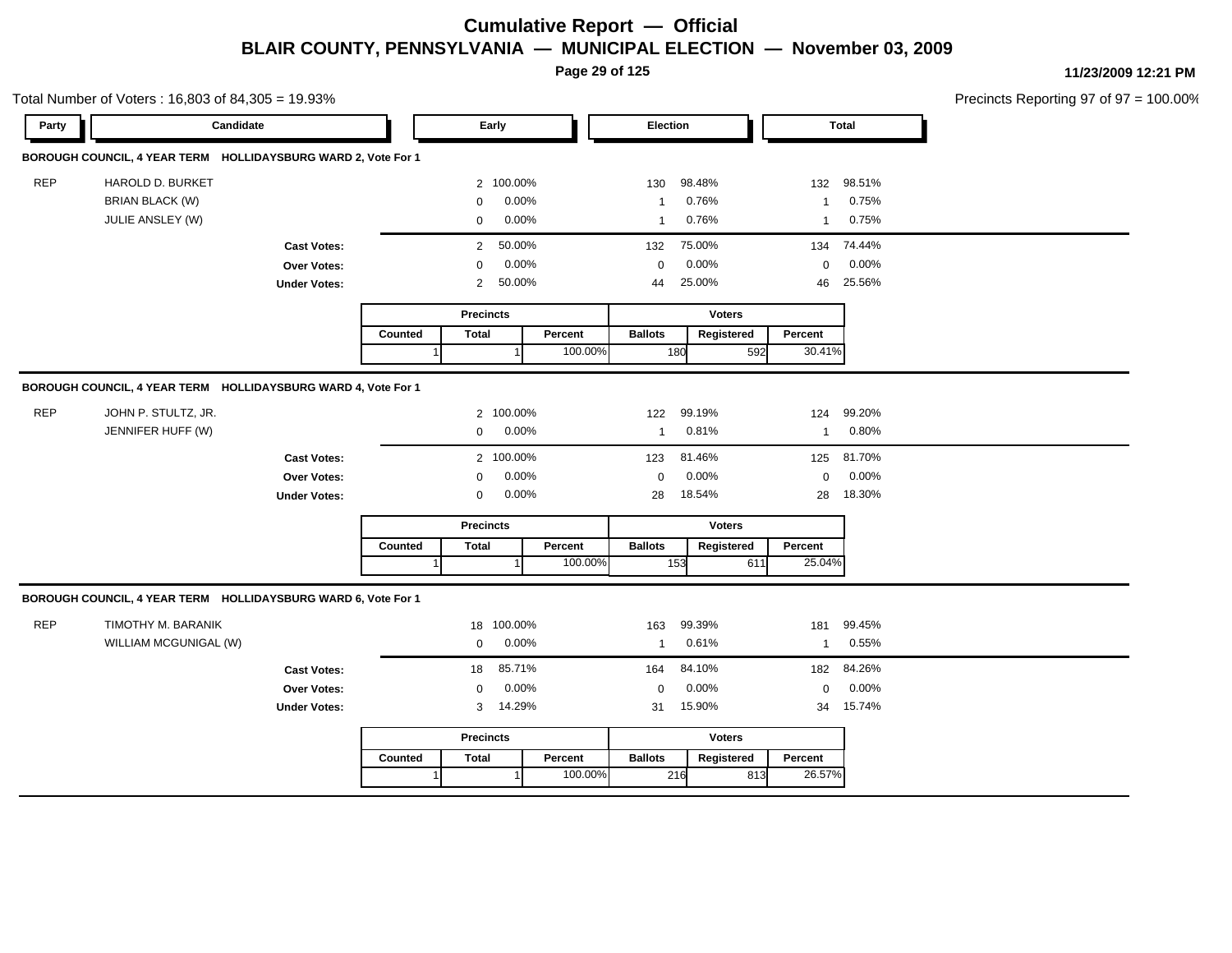**Page 30 of 125**

#### Total Number of Voters : 16,803 of 84,305 = 19.93%

| Candidate<br>Party                                   |         |                  | Early  |         | Election                 |               |                | <b>Total</b> |
|------------------------------------------------------|---------|------------------|--------|---------|--------------------------|---------------|----------------|--------------|
| TAX COLLECTOR, 4 YEAR TERM HOLLIDAYSBURG, Vote For 1 |         |                  |        |         |                          |               |                |              |
| No Candidate Filed (W)                               |         | $\mathbf 0$      | 0.00%  |         | $\mathbf 0$              | 0.00%         | $\mathbf 0$    | 0.00%        |
| POLLY BENTON KLOCK (W)                               |         | 0                | 0.00%  |         | 60                       | 24.00%        | 60             | 23.81%       |
| DONNA CARSON (W)                                     |         | 1                | 50.00% |         | 135                      | 54.00%        | 136            | 53.97%       |
| KAREN DIEHL (W)                                      |         | $\mathbf 0$      | 0.00%  |         | 33                       | 13.20%        | 33             | 13.10%       |
| MARY ANN EICHER (W)                                  |         | 0                | 0.00%  |         | $\overline{2}$           | 0.80%         | $\overline{2}$ | 0.79%        |
| DON SMITH (W)                                        |         | $\mathbf 0$      | 0.00%  |         | 3                        | 1.20%         | 3              | 1.19%        |
| DONNA CARTER (W)                                     |         | $\mathbf 0$      | 0.00%  |         | 3                        | 1.20%         | 3              | 1.19%        |
| <b>RICK RITCHEY (W)</b>                              |         | -1               | 50.00% |         | $\mathbf 0$              | 0.00%         | -1             | 0.40%        |
| <b>GREG MIELNIK (W)</b>                              |         | $\mathbf 0$      | 0.00%  |         | -1                       | 0.40%         | -1             | 0.40%        |
| ELLEN FISHER (W)                                     |         | $\mathbf 0$      | 0.00%  |         | $\overline{4}$           | 1.60%         | 4              | 1.59%        |
| JACK WATTERS (W)                                     |         | $\mathbf 0$      | 0.00%  |         | $\overline{1}$           | 0.40%         | $\overline{1}$ | 0.40%        |
| BARBARA HUFF (W)                                     |         | $\mathbf 0$      | 0.00%  |         | -1                       | 0.40%         | $\overline{1}$ | 0.40%        |
| ELLEN MATTEW (W)                                     |         | $\mathbf 0$      | 0.00%  |         | -1                       | 0.40%         | $\overline{1}$ | 0.40%        |
| <b>BENSON KLONICK (W)</b>                            |         | $\mathbf 0$      | 0.00%  |         | -1                       | 0.40%         | $\overline{1}$ | 0.40%        |
| JAMES HUFF (W)                                       |         | $\mathbf 0$      | 0.00%  |         | -1                       | 0.40%         | $\overline{1}$ | 0.40%        |
| JAMES FABER (W)                                      |         | 0                | 0.00%  |         | 1                        | 0.40%         | $\overline{1}$ | 0.40%        |
| LUCY DODSON (W)                                      |         | $\mathbf 0$      | 0.00%  |         | -1                       | 0.40%         | -1             | 0.40%        |
| SCOTT BUCHANAN (W)                                   |         | $\mathbf 0$      | 0.00%  |         | $\overline{\phantom{a}}$ | 0.40%         | $\overline{1}$ | 0.40%        |
| CARSON BONNIE (W)                                    |         | $\mathbf 0$      | 0.00%  |         | 1                        | 0.40%         | 1              | 0.40%        |
| <b>Cast Votes:</b>                                   |         | $\overline{2}$   | 5.26%  |         | 250                      | 25.99%        | 252            | 25.20%       |
| Over Votes:                                          |         | $\mathbf 0$      | 0.00%  |         | $\mathbf 0$              | 0.00%         | 0              | 0.00%        |
| <b>Under Votes:</b>                                  |         | 36               | 94.74% |         | 712                      | 74.01%        | 748            | 74.80%       |
|                                                      |         | <b>Precincts</b> |        |         |                          | <b>Voters</b> |                |              |
|                                                      | Counted | <b>Total</b>     |        | Percent | <b>Ballots</b>           | Registered    | Percent        |              |
|                                                      | 7       |                  |        | 100.00% | 1,000                    | 3,986         | 25.09%         |              |

**11/23/2009 12:21 PM**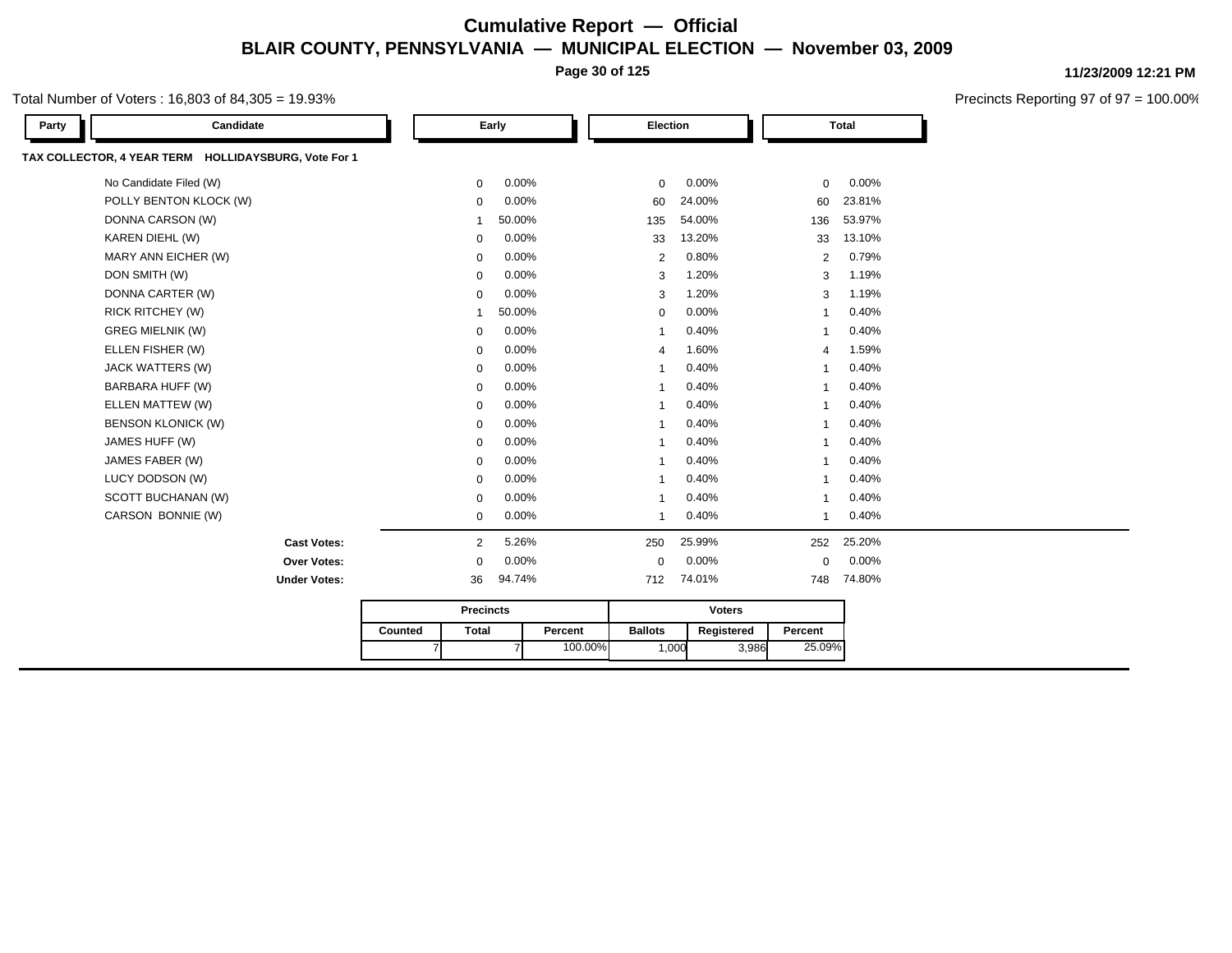**Page 31 of 125**

Total Number of Voters : 16,803 of 84,305 = 19.93%

**11/23/2009 12:21 PM**

| Party      | Candidate                                           |                     |         |                | Early            |                |         | Election       |        |               |                         | <b>Total</b> |
|------------|-----------------------------------------------------|---------------------|---------|----------------|------------------|----------------|---------|----------------|--------|---------------|-------------------------|--------------|
|            | CONSTABLE, 6 YEAR TERM HOLLIDAYSBURG, Vote For 1    |                     |         |                |                  |                |         |                |        |               |                         |              |
| <b>REP</b> | <b>GREG MIELNIK</b>                                 |                     |         |                |                  | 32 100.00%     |         | 736            | 98.79% |               | 768                     | 98.84%       |
|            | DON SMITH (W)                                       |                     |         |                | $\mathsf 0$      | 0.00%          |         | $\mathbf{1}$   | 0.13%  |               | $\overline{1}$          | 0.13%        |
|            | ADANA HOOTEN (W)                                    |                     |         |                | 0                | 0.00%          |         | $\mathbf{1}$   | 0.13%  |               | $\overline{1}$          | 0.13%        |
|            | DONNACARSON (W)                                     |                     |         |                | $\mathbf 0$      | 0.00%          |         | $\mathbf{1}$   | 0.13%  |               | $\overline{\mathbf{1}}$ | 0.13%        |
|            | KAREN DIEHL (W)                                     |                     |         |                | 0                | 0.00%          |         | 3              | 0.40%  |               | 3                       | 0.39%        |
|            | DONNA CARSON (W)                                    |                     |         |                | $\mathbf 0$      | 0.00%          |         | $\mathbf{1}$   | 0.13%  |               | -1                      | 0.13%        |
|            | <b>BRIAN BLACK (W)</b>                              |                     |         |                | $\mathbf 0$      | 0.00%          |         | $\mathbf{1}$   | 0.13%  |               | $\mathbf 1$             | 0.13%        |
|            | RAY BENTON (W)                                      |                     |         |                | $\mathbf 0$      | 0.00%          |         | $\mathbf{1}$   | 0.13%  |               | $\overline{1}$          | 0.13%        |
|            |                                                     | <b>Cast Votes:</b>  |         |                | 32               | 84.21%         |         | 745            | 77.44% |               | 777                     | 77.70%       |
|            |                                                     | Over Votes:         |         |                | $\mathbf 0$      | 0.00%          |         | $\mathbf 0$    | 0.00%  |               | $\mathbf 0$             | 0.00%        |
|            |                                                     | <b>Under Votes:</b> |         |                | 6                | 15.79%         |         | 217            | 22.56% |               | 223                     | 22.30%       |
|            |                                                     |                     |         |                | <b>Precincts</b> |                |         |                |        | <b>Voters</b> |                         |              |
|            |                                                     |                     | Counted |                | <b>Total</b>     |                | Percent | <b>Ballots</b> |        | Registered    | Percent                 |              |
|            |                                                     |                     |         | $\overline{7}$ |                  | $\overline{7}$ | 100.00% | 1,000          |        | 3,986         | 25.09%                  |              |
|            | TOWNSHIP SUPERVISOR, 6 YEAR TERM HUSTON, Vote For 1 |                     |         |                |                  |                |         |                |        |               |                         |              |
| <b>DEM</b> | <b>GERALD A. BURKET</b>                             |                     |         |                | $\mathbf 0$      | 0.00%          |         | 95             | 97.94% |               | 95                      | 97.94%       |
|            | DARRELL SNARE (W)                                   |                     |         |                | 0                | 0.00%          |         | $\mathbf{1}$   | 1.03%  |               | $\overline{1}$          | 1.03%        |
|            | BYRON DAUGHENBAUGH (W)                              |                     |         |                | 0                | 0.00%          |         | $\mathbf{1}$   | 1.03%  |               | $\overline{1}$          | 1.03%        |
|            |                                                     | <b>Cast Votes:</b>  |         |                | $\mathbf 0$      | 0.00%          |         | 97             | 72.93% |               | 97                      | 72.93%       |
|            |                                                     | Over Votes:         |         |                | $\mathbf 0$      | 0.00%          |         | $\mathbf 0$    | 0.00%  |               | $\mathbf 0$             | 0.00%        |
|            |                                                     | <b>Under Votes:</b> |         |                | $\mathbf 0$      | 0.00%          |         | 36             | 27.07% |               | 36                      | 27.07%       |
|            |                                                     |                     |         |                | <b>Precincts</b> |                |         |                |        | <b>Voters</b> |                         |              |
|            |                                                     |                     | Counted |                | <b>Total</b>     |                | Percent | <b>Ballots</b> |        | Registered    | Percent                 |              |
|            |                                                     |                     |         |                |                  |                | 100.00% |                | 133    | 760           | 17.50%                  |              |
|            | TAX COLLECTOR, 4 YEAR TERM HUSTON, Vote For 1       |                     |         |                |                  |                |         |                |        |               |                         |              |
| <b>REP</b> | NICOLE STOLTZFUS                                    |                     |         |                | 0                | 0.00%          |         | 121            | 99.18% |               | 121                     | 99.18%       |
|            | STEVEN MYERS (W)                                    |                     |         |                | 0                | 0.00%          |         | $\mathbf{1}$   | 0.82%  |               | $\overline{1}$          | 0.82%        |
|            |                                                     | <b>Cast Votes:</b>  |         |                | $\mathbf 0$      | 0.00%          |         | 122            | 91.73% |               | 122                     | 91.73%       |
|            |                                                     | Over Votes:         |         |                | $\mathbf 0$      | 0.00%          |         | $\mathbf 0$    | 0.00%  |               | $\mathbf 0$             | 0.00%        |
|            |                                                     | <b>Under Votes:</b> |         |                | 0                | 0.00%          |         | 11             | 8.27%  |               | 11                      | 8.27%        |
|            |                                                     |                     |         |                | <b>Precincts</b> |                |         |                |        | <b>Voters</b> |                         |              |
|            |                                                     |                     | Counted |                | <b>Total</b>     |                | Percent | <b>Ballots</b> |        | Registered    | Percent                 |              |
|            |                                                     |                     |         |                |                  |                | 100.00% |                | 133    | 760           | 17.50%                  |              |
|            |                                                     |                     |         |                |                  |                |         |                |        |               |                         |              |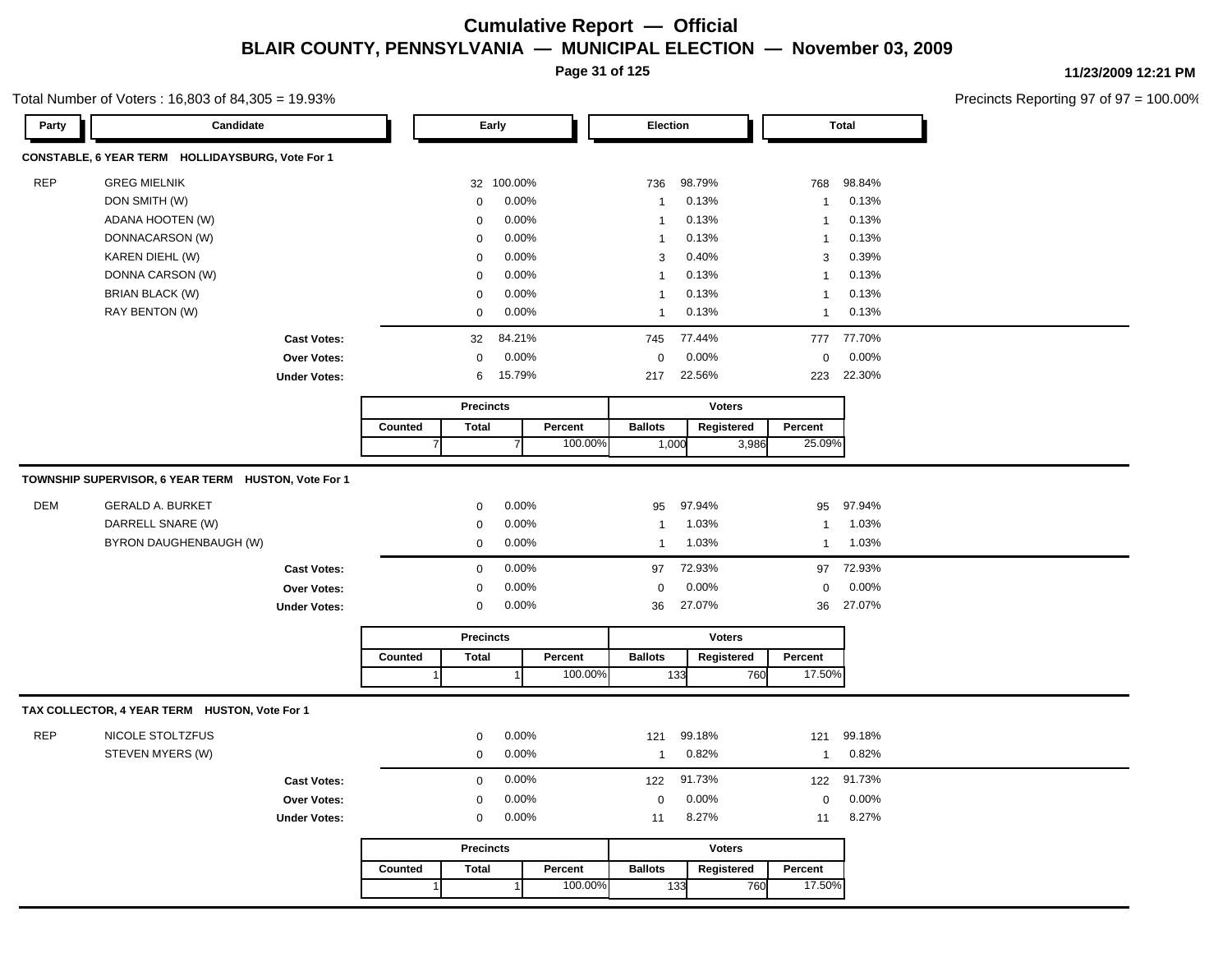**Page 32 of 125**

|            | Total Number of Voters: 16,803 of 84,305 = 19.93%    |                     |                |                  |           |         |                |               |                |              | Precincts Reporting 97 of 97 = 100.00% |
|------------|------------------------------------------------------|---------------------|----------------|------------------|-----------|---------|----------------|---------------|----------------|--------------|----------------------------------------|
| Party      | Candidate                                            |                     |                |                  | Early     |         | Election       |               |                | <b>Total</b> |                                        |
|            | AUDITOR, 6 YEAR TERM HUSTON, Vote For 1              |                     |                |                  |           |         |                |               |                |              |                                        |
| <b>REP</b> | DONNA G. GIBSON                                      |                     |                | 0                | 0.00%     |         |                | 120 100.00%   |                | 120 100.00%  |                                        |
|            |                                                      | <b>Cast Votes:</b>  |                | 0                | 0.00%     |         | 120            | 90.23%        |                | 120 90.23%   |                                        |
|            |                                                      | Over Votes:         |                | 0                | 0.00%     |         | $\mathbf 0$    | 0.00%         | $\mathbf 0$    | 0.00%        |                                        |
|            |                                                      | <b>Under Votes:</b> |                | 0                | 0.00%     |         | 13             | 9.77%         | 13             | 9.77%        |                                        |
|            |                                                      |                     |                | <b>Precincts</b> |           |         |                | <b>Voters</b> |                |              |                                        |
|            |                                                      |                     | Counted        | <b>Total</b>     |           | Percent | <b>Ballots</b> | Registered    | Percent        |              |                                        |
|            |                                                      |                     |                |                  |           | 100.00% | 133            | 760           | 17.50%         |              |                                        |
|            | CONSTABLE, 6 YEAR TERM HUSTON, Vote For 1            |                     |                |                  |           |         |                |               |                |              |                                        |
|            | No Candidate Filed (W)                               |                     |                | 0                | 0.00%     |         | 0              | 0.00%         | $\mathbf 0$    | 0.00%        |                                        |
|            | DARRELL SNARE (W)                                    |                     |                | 0                | 0.00%     |         | 2              | 66.67%        | $\overline{2}$ | 66.67%       |                                        |
|            | SAM DEAN (W)                                         |                     |                | $\mathbf 0$      | 0.00%     |         | $\mathbf{1}$   | 33.33%        | $\mathbf{1}$   | 33.33%       |                                        |
|            |                                                      | <b>Cast Votes:</b>  |                | $\mathbf 0$      | 0.00%     |         | 3              | 2.26%         | 3              | 2.26%        |                                        |
|            |                                                      | Over Votes:         |                | $\mathbf 0$      | 0.00%     |         | $\mathbf 0$    | 0.00%         | $\mathbf 0$    | 0.00%        |                                        |
|            |                                                      | <b>Under Votes:</b> |                | $\mathbf 0$      | 0.00%     |         | 130            | 97.74%        | 130            | 97.74%       |                                        |
|            |                                                      |                     |                | <b>Precincts</b> |           |         |                | <b>Voters</b> |                |              |                                        |
|            |                                                      |                     | Counted        | <b>Total</b>     |           | Percent | <b>Ballots</b> | Registered    | Percent        |              |                                        |
|            |                                                      |                     | $\overline{1}$ |                  | $\vert$ 1 | 100.00% | 133            | 760           | 17.50%         |              |                                        |
|            | TOWNSHIP SUPERVISOR, 6 YEAR TERM JUNIATA, Vote For 1 |                     |                |                  |           |         |                |               |                |              |                                        |
| <b>REP</b> | <b>DAVID RIMBECK</b>                                 |                     |                | 0                | 0.00%     |         | 132            | 99.25%        | 132            | 99.25%       |                                        |
|            | MIKE CHIRDON (W)                                     |                     |                | 0                | 0.00%     |         | $\overline{1}$ | 0.75%         | $\mathbf{1}$   | 0.75%        |                                        |
|            |                                                      | <b>Cast Votes:</b>  |                | $\mathbf{0}$     | 0.00%     |         | 133            | 90.48%        | 133            | 90.48%       |                                        |
|            |                                                      | Over Votes:         |                | 0                | 0.00%     |         | $\mathbf 0$    | 0.00%         | $\mathbf 0$    | 0.00%        |                                        |
|            |                                                      | <b>Under Votes:</b> |                | 0                | 0.00%     |         | 14             | 9.52%         | 14             | 9.52%        |                                        |
|            |                                                      |                     |                | <b>Precincts</b> |           |         |                | Voters        |                |              |                                        |
|            |                                                      |                     | Counted        | <b>Total</b>     |           | Percent | <b>Ballots</b> | Registered    | Percent        |              |                                        |
|            |                                                      |                     | $\mathbf{1}$   |                  | -1        | 100.00% | 147            | 748           | 19.65%         |              |                                        |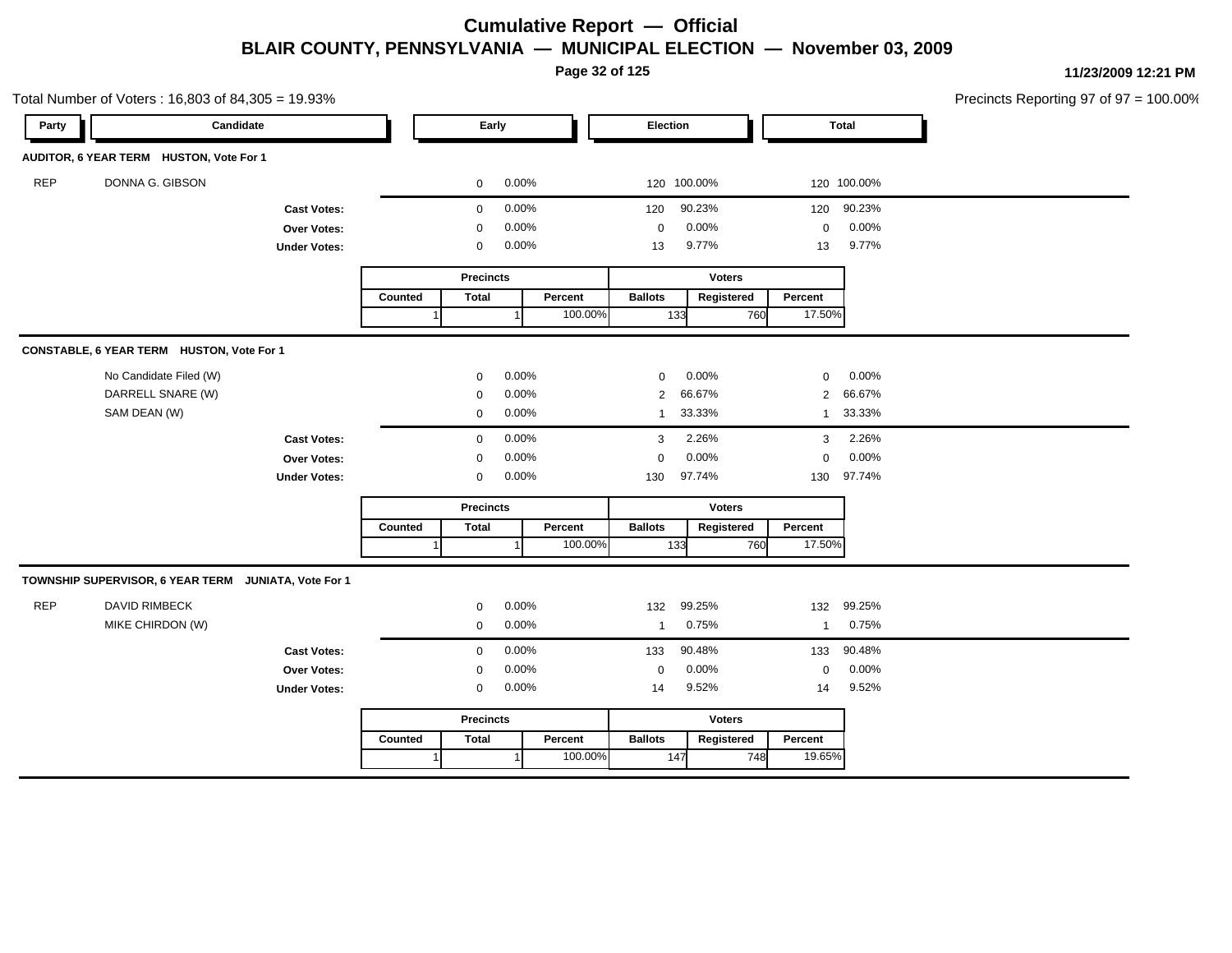**Page 33 of 125**

|            | Total Number of Voters: 16,803 of 84,305 = 19.93%  |                     |         |                  |       |         |                |               |                |              | Precincts Reporting 97 of 97 = 100.00% |
|------------|----------------------------------------------------|---------------------|---------|------------------|-------|---------|----------------|---------------|----------------|--------------|----------------------------------------|
| Party      | Candidate                                          |                     |         | Early            |       |         | Election       |               |                | <b>Total</b> |                                        |
|            | TAX COLLECTOR, 4 YEAR TERM JUNIATA, Vote For 1     |                     |         |                  |       |         |                |               |                |              |                                        |
| <b>REP</b> | CONNIE JACKSON                                     |                     |         | 0                | 0.00% |         |                | 134 100.00%   |                | 134 100.00%  |                                        |
|            |                                                    | <b>Cast Votes:</b>  |         | $\mathbf 0$      | 0.00% |         | 134            | 91.16%        |                | 134 91.16%   |                                        |
|            |                                                    | Over Votes:         |         | $\mathbf 0$      | 0.00% |         | 0              | 0.00%         | $\mathbf 0$    | 0.00%        |                                        |
|            |                                                    | <b>Under Votes:</b> |         | $\mathbf 0$      | 0.00% |         | 13             | 8.84%         | 13             | 8.84%        |                                        |
|            |                                                    |                     |         | <b>Precincts</b> |       |         |                | <b>Voters</b> |                |              |                                        |
|            |                                                    |                     | Counted | <b>Total</b>     |       | Percent | <b>Ballots</b> | Registered    | Percent        |              |                                        |
|            |                                                    |                     |         |                  |       | 100.00% | 147            | 748           | 19.65%         |              |                                        |
|            | AUDITOR, 6 YEAR TERM JUNIATA, Vote For 1           |                     |         |                  |       |         |                |               |                |              |                                        |
| <b>REP</b> | CLAIR CHAPPELL                                     |                     |         | 0                | 0.00% |         | 122            | 99.19%        | 122            | 99.19%       |                                        |
|            | CAROL DAUGHERY (W)                                 |                     |         | $\mathbf 0$      | 0.00% |         | $\overline{1}$ | 0.81%         | $\mathbf{1}$   | 0.81%        |                                        |
|            |                                                    | <b>Cast Votes:</b>  |         | 0                | 0.00% |         | 123            | 83.67%        | 123            | 83.67%       |                                        |
|            |                                                    | Over Votes:         |         | $\mathbf 0$      | 0.00% |         | $\pmb{0}$      | 0.00%         | $\mathbf 0$    | 0.00%        |                                        |
|            |                                                    | <b>Under Votes:</b> |         | 0                | 0.00% |         | 24             | 16.33%        | 24             | 16.33%       |                                        |
|            |                                                    |                     |         | <b>Precincts</b> |       |         |                | <b>Voters</b> |                |              |                                        |
|            |                                                    |                     | Counted | <b>Total</b>     |       | Percent | <b>Ballots</b> | Registered    | Percent        |              |                                        |
|            |                                                    |                     |         |                  |       | 100.00% | 147            |               | 19.65%<br>748  |              |                                        |
|            | AUDITOR, 2 YEAR UNEXPIRED TERM JUNIATA, Vote For 1 |                     |         |                  |       |         |                |               |                |              |                                        |
|            | No Candidate Filed (W)                             |                     |         | $\mathbf 0$      | 0.00% |         | 0              | 0.00%         | $\mathbf 0$    | 0.00%        |                                        |
|            | CAROL DAUGHERTY (W)                                |                     |         | $\mathbf 0$      | 0.00% |         | 4              | 80.00%        | $\overline{4}$ | 80.00%       |                                        |
|            | ALAN R CAMPBELL (W)                                |                     |         | 0                | 0.00% |         | -1             | 20.00%        | $\mathbf{1}$   | 20.00%       |                                        |
|            |                                                    | <b>Cast Votes:</b>  |         | $\mathbf 0$      | 0.00% |         | 5              | 3.40%         | 5              | 3.40%        |                                        |
|            |                                                    | Over Votes:         |         | 0                | 0.00% |         | $\mathbf 0$    | 0.00%         | $\mathbf 0$    | 0.00%        |                                        |
|            |                                                    | <b>Under Votes:</b> |         | 0                | 0.00% |         | 142            | 96.60%        | 142            | 96.60%       |                                        |
|            |                                                    |                     |         | <b>Precincts</b> |       |         |                | Voters        |                |              |                                        |
|            |                                                    |                     | Counted | <b>Total</b>     |       | Percent | <b>Ballots</b> | Registered    | Percent        |              |                                        |
|            |                                                    |                     |         |                  |       | 100.00% | 147            |               | 19.65%<br>748  |              |                                        |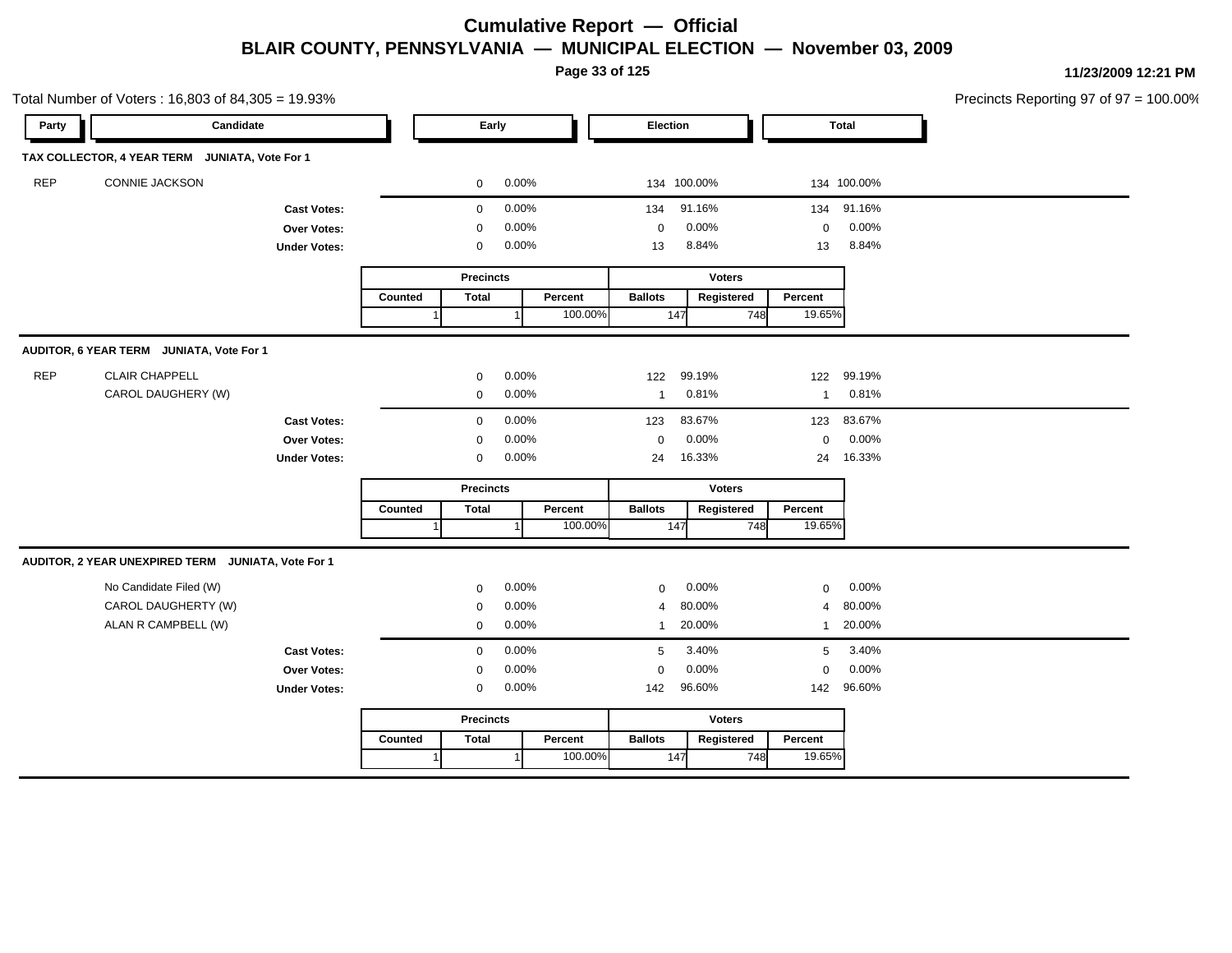**Page 34 of 125**

#### Total Number of Voters : 16,803 of 84,305 = 19.93%

**11/23/2009 12:21 PM**

| Party | Candidate                                                    |                     |                |                  | Early      |         | <b>Election</b> |               |                 | <b>Total</b> |  |  |
|-------|--------------------------------------------------------------|---------------------|----------------|------------------|------------|---------|-----------------|---------------|-----------------|--------------|--|--|
|       | CONSTABLE, 6 YEAR TERM JUNIATA, Vote For 1                   |                     |                |                  |            |         |                 |               |                 |              |  |  |
|       | No Candidate Filed (W)                                       |                     |                | $\mathbf 0$      | 0.00%      |         | $\mathbf 0$     | 0.00%         | $\mathbf 0$     | 0.00%        |  |  |
|       | ADAM MCGINNIS (W)                                            |                     |                | $\mathbf 0$      | 0.00%      |         | $\overline{2}$  | 50.00%        | $\overline{2}$  | 50.00%       |  |  |
|       | MARC MOBLEY (W)                                              |                     |                | $\mathbf 0$      | 0.00%      |         | $\mathbf{1}$    | 25.00%        | $\mathbf{1}$    | 25.00%       |  |  |
|       | RAY BENTON (W)                                               |                     |                | $\pmb{0}$        | 0.00%      |         | $\mathbf{1}$    | 25.00%        | $\mathbf{1}$    | 25.00%       |  |  |
|       |                                                              | <b>Cast Votes:</b>  |                | $\pmb{0}$        | 0.00%      |         | $\overline{4}$  | 2.72%         | 4               | 2.72%        |  |  |
|       |                                                              | Over Votes:         |                | $\mathbf 0$      | 0.00%      |         | 0               | 0.00%         | $\mathbf 0$     | 0.00%        |  |  |
|       |                                                              | <b>Under Votes:</b> |                | $\mathbf 0$      | 0.00%      |         | 143             | 97.28%        | 143             | 97.28%       |  |  |
|       |                                                              |                     |                | <b>Precincts</b> |            |         |                 | <b>Voters</b> |                 |              |  |  |
|       |                                                              |                     | Counted        | <b>Total</b>     |            | Percent | <b>Ballots</b>  | Registered    | Percent         |              |  |  |
|       |                                                              |                     |                |                  |            | 100.00% |                 | 147           | 19.65%<br>748   |              |  |  |
|       | TOWNSHIP SUPERVISOR, 6 YEAR TERM LOGAN, Vote For 1           |                     |                |                  |            |         |                 |               |                 |              |  |  |
|       | ED FRONTINO                                                  |                     |                |                  | 39 100.00% |         | 1,298           | 99.24%        | 1,337           | 99.26%       |  |  |
|       | ALBRIGHT ART (W)                                             |                     |                | $\mathbf 0$      | 0.00%      |         | 3               | 0.23%         | 3               | 0.22%        |  |  |
|       | DAVID HOOVER (W)                                             |                     |                | $\mathbf 0$      | 0.00%      |         | $\overline{2}$  | 0.15%         | $\overline{2}$  | 0.15%        |  |  |
|       | CATHERINE KNUPP (W)                                          |                     |                | $\mathbf 0$      | 0.00%      |         | $\mathbf{1}$    | 0.08%         | $\overline{1}$  | 0.07%        |  |  |
|       | ERIC SRAL (W)                                                |                     |                | 0                | 0.00%      |         | 3               | 0.23%         | 3               | 0.22%        |  |  |
|       | <b>GERALD NEDIMYER (W)</b>                                   |                     |                | 0                | 0.00%      |         | $\mathbf{1}$    | 0.08%         | $\mathbf{1}$    | 0.07%        |  |  |
|       |                                                              | <b>Cast Votes:</b>  |                | 39               | 86.67%     |         | 1,308           | 92.24%        | 1,347           | 92.07%       |  |  |
|       |                                                              | Over Votes:         |                | $\mathbf 0$      | 0.00%      |         | $\mathbf 0$     | 0.00%         | $\mathbf 0$     | 0.00%        |  |  |
|       |                                                              | <b>Under Votes:</b> |                | 6                | 13.33%     |         | 110             | 7.76%         | 116             | 7.93%        |  |  |
|       |                                                              |                     |                | <b>Precincts</b> |            |         |                 | <b>Voters</b> |                 |              |  |  |
|       |                                                              |                     | Counted        | <b>Total</b>     |            | Percent | <b>Ballots</b>  | Registered    | Percent         |              |  |  |
|       |                                                              |                     |                |                  |            | 100.00% | 1,463           |               | 16.46%<br>8,889 |              |  |  |
|       | TOWNSHIP SUPERVISOR, 2 YEAR UNEXPIRED TERM LOGAN, Vote For 1 |                     |                |                  |            |         |                 |               |                 |              |  |  |
|       | DAVID A. RHOA                                                |                     |                | 39               | 100.00%    |         | 1,307           | 99.69%        | 1,346           | 99.70%       |  |  |
|       | DAVE HOOVFR (W)                                              |                     |                | $\mathbf 0$      | 0.00%      |         | $\mathbf{1}$    | 0.08%         | $\mathbf{1}$    | 0.07%        |  |  |
|       | ERIC SRAL (W)                                                |                     |                | $\pmb{0}$        | 0.00%      |         | 3               | 0.23%         | $\sqrt{3}$      | 0.22%        |  |  |
|       |                                                              | <b>Cast Votes:</b>  |                | 39               | 86.67%     |         | 1,311           | 92.45%        | 1,350           | 92.28%       |  |  |
|       |                                                              | Over Votes:         |                | $\mathbf 0$      | 0.00%      |         | 0               | 0.00%         | $\mathbf 0$     | 0.00%        |  |  |
|       |                                                              | <b>Under Votes:</b> |                | 6                | 13.33%     |         | 107             | 7.55%         | 113             | 7.72%        |  |  |
|       |                                                              |                     |                | <b>Precincts</b> |            |         |                 | <b>Voters</b> |                 |              |  |  |
|       |                                                              |                     | Counted        | <b>Total</b>     |            | Percent | <b>Ballots</b>  | Registered    | Percent         |              |  |  |
|       |                                                              |                     | $\overline{7}$ |                  |            | 100.00% | 1,463           |               | 8,889<br>16.46% |              |  |  |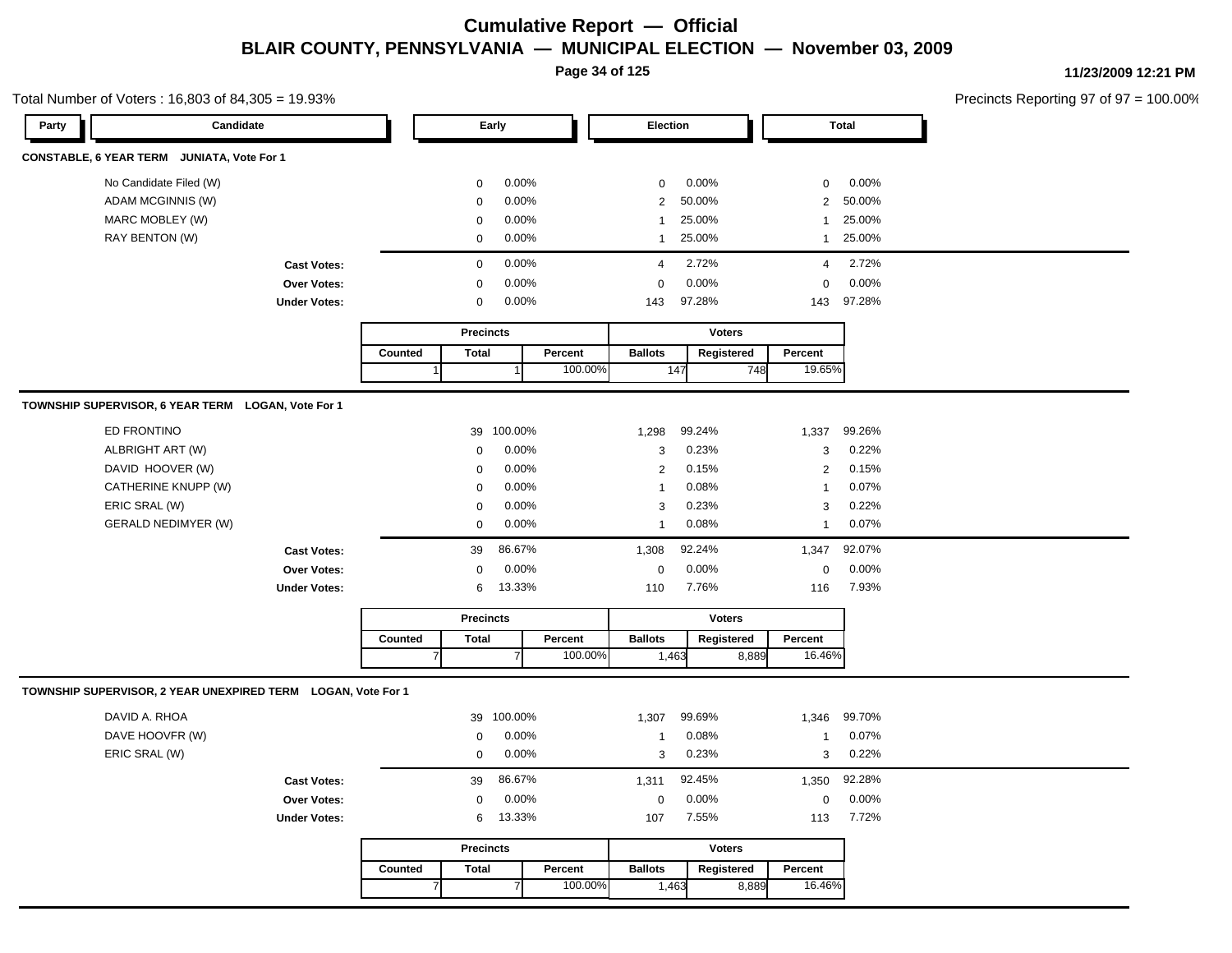**Page 35 of 125**

**11/23/2009 12:21 PM**

| Total Number of Voters: 16,803 of 84,305 = 19.93% |                     |         |                  |                |         |                |               |               |                         |        | Precincts Reporting 97 of 97 = |
|---------------------------------------------------|---------------------|---------|------------------|----------------|---------|----------------|---------------|---------------|-------------------------|--------|--------------------------------|
| Party                                             | Candidate           |         |                  | Early          |         | Election       |               |               |                         | Total  |                                |
| TAX COLLECTOR, 4 YEAR TERM LOGAN, Vote For 1      |                     |         |                  |                |         |                |               |               |                         |        |                                |
| KATHLEEN MITTERMEIER                              |                     |         | 40               | 97.56%         |         |                | 1,311 100.00% |               | 1,351                   | 99.93% |                                |
| DAVE HOOVER (W)                                   |                     |         | $\mathbf{1}$     | 2.44%          |         | 0              | 0.00%         |               | $\overline{\mathbf{1}}$ | 0.07%  |                                |
|                                                   | <b>Cast Votes:</b>  |         | 41               | 91.11%         |         | 1,311          | 92.45%        |               | 1,352                   | 92.41% |                                |
|                                                   | Over Votes:         |         | $\mathbf 0$      | 0.00%          |         | $\mathbf 0$    | 0.00%         |               | $\mathbf 0$             | 0.00%  |                                |
|                                                   | <b>Under Votes:</b> |         | 4                | 8.89%          |         | 107            | 7.55%         |               | 111                     | 7.59%  |                                |
|                                                   |                     |         | <b>Precincts</b> |                |         |                |               | <b>Voters</b> |                         |        |                                |
|                                                   |                     | Counted | <b>Total</b>     |                | Percent | <b>Ballots</b> |               | Registered    | Percent                 |        |                                |
|                                                   |                     |         |                  | $\overline{7}$ | 100.00% | 1,463          |               | 8,889         | 16.46%                  |        |                                |
| AUDITOR, 6 YEAR TERM LOGAN, Vote For 1            |                     |         |                  |                |         |                |               |               |                         |        |                                |
| No Candidate Filed (W)                            |                     |         | 0                | 0.00%          |         | $\mathbf 0$    | 0.00%         |               | $\mathbf 0$             | 0.00%  |                                |
| ART ALBRIGHT (W)                                  |                     |         | $\mathbf 0$      | 0.00%          |         | 45             | 67.16%        |               | 45                      | 67.16% |                                |
| AC STICKEL (W)                                    |                     |         | 0                | 0.00%          |         | $\mathbf{1}$   | 1.49%         |               | $\overline{1}$          | 1.49%  |                                |
| DAVE HOOVER (W)                                   |                     |         | 0                | 0.00%          |         | 10             | 14.93%        |               | 10                      | 14.93% |                                |
| BERNIE MILLER (W)                                 |                     |         | 0                | 0.00%          |         | 1              | 1.49%         |               | $\overline{1}$          | 1.49%  |                                |
| CARL LONG (W)                                     |                     |         | 0                | 0.00%          |         | 1              | 1.49%         |               | $\overline{1}$          | 1.49%  |                                |
| DAVE MASONN (W)                                   |                     |         | $\mathbf 0$      | 0.00%          |         | 1              | 1.49%         |               | $\overline{\mathbf{1}}$ | 1.49%  |                                |
| DAVE METZGER (W)                                  |                     |         | $\mathbf 0$      | 0.00%          |         | 1              | 1.49%         |               | $\overline{1}$          | 1.49%  |                                |
| ERIC SRAL (W)                                     |                     |         | $\mathbf 0$      | 0.00%          |         | $\overline{2}$ | 2.99%         |               | $\overline{2}$          | 2.99%  |                                |
| GARY RHODES (W)                                   |                     |         | $\mathbf 0$      | 0.00%          |         | 1              | 1.49%         |               | $\overline{1}$          | 1.49%  |                                |
| JACK ALBRIGHT (W)                                 |                     |         | 0                | 0.00%          |         | 1              | 1.49%         |               | $\overline{1}$          | 1.49%  |                                |
| PATRICK LABRIOLA (W)                              |                     |         | 0                | 0.00%          |         | 1              | 1.49%         |               | $\overline{1}$          | 1.49%  |                                |
| ROBERT HORST HESS (W)                             |                     |         | 0                | 0.00%          |         | 1              | 1.49%         |               | $\overline{1}$          | 1.49%  |                                |
| THOMAS TRIFORO (W)                                |                     |         | 0                | 0.00%          |         | $\mathbf{1}$   | 1.49%         |               | $\overline{\mathbf{1}}$ | 1.49%  |                                |
|                                                   | <b>Cast Votes:</b>  |         | $\mathbf 0$      | 0.00%          |         | 67             | 4.72%         |               | 67                      | 4.58%  |                                |
|                                                   | <b>Over Votes:</b>  |         | $\mathbf 0$      | 0.00%          |         | $\mathbf 0$    | 0.00%         |               | $\mathbf 0$             | 0.00%  |                                |
|                                                   | <b>Under Votes:</b> |         |                  | 45 100.00%     |         | 1,351          | 95.28%        |               | 1,396                   | 95.42% |                                |
|                                                   |                     |         | <b>Precincts</b> |                |         |                |               | Voters        |                         |        |                                |
|                                                   |                     | Counted | Total            |                | Percent | <b>Ballots</b> |               | Registered    | Percent                 |        |                                |
|                                                   |                     |         |                  | $\overline{7}$ | 100.00% | 1,463          |               | 8,889         | 16.46%                  |        |                                |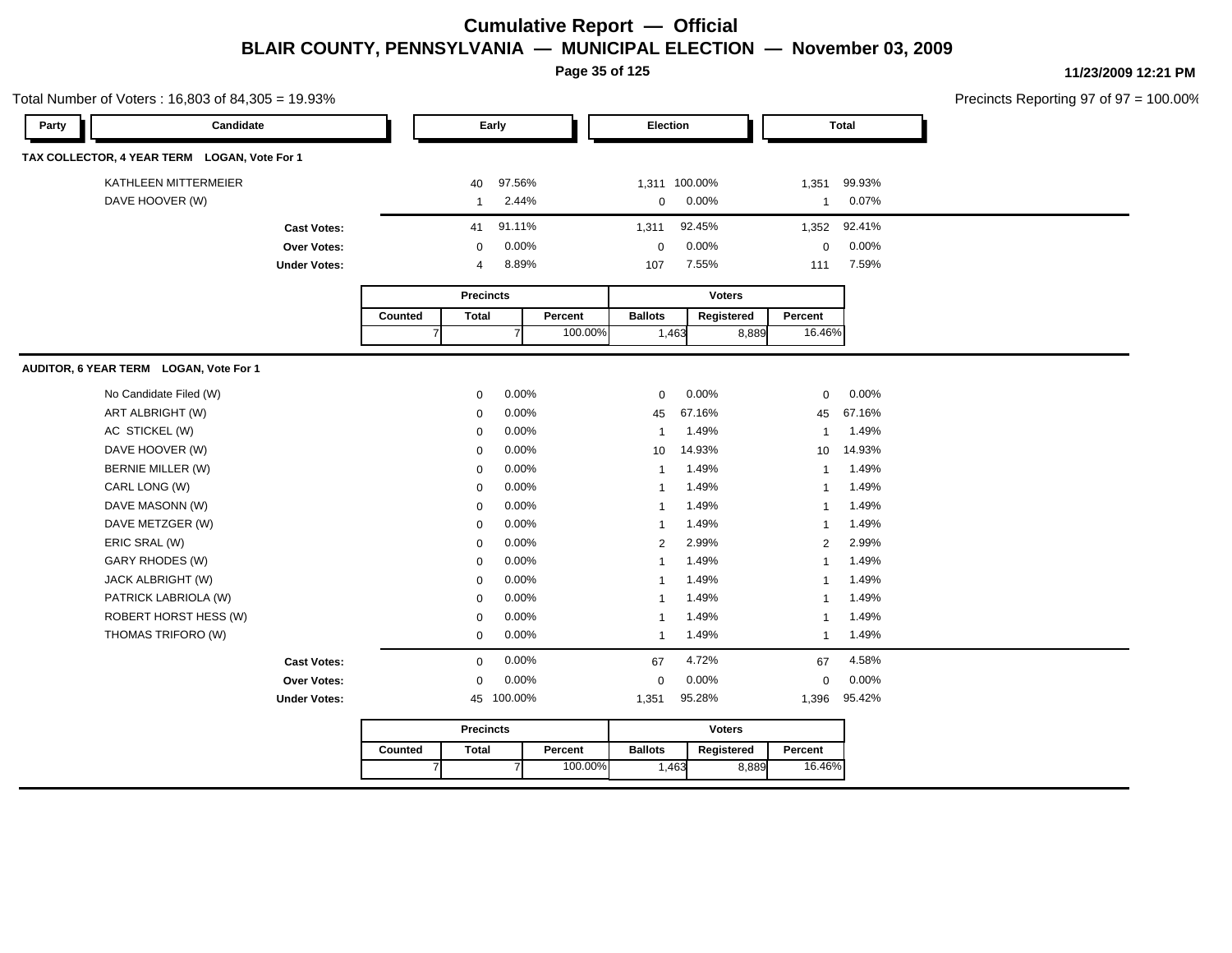**Page 36 of 125**

#### Total Number of Voters : 16,803 of 84,305 = 19.93%

**11/23/2009 12:21 PM**

| Candidate<br>Party                               |         |                  | Early   |         | Election       |        |               |              | <b>Total</b> |
|--------------------------------------------------|---------|------------------|---------|---------|----------------|--------|---------------|--------------|--------------|
| AUDITOR, 2 YEAR UNEXPIRED TERM LOGAN, Vote For 1 |         |                  |         |         |                |        |               |              |              |
| No Candidate Filed (W)                           |         | $\mathbf 0$      | 0.00%   |         | $\mathbf 0$    | 0.00%  |               | 0            | 0.00%        |
| ART ALBRIGHT (W)                                 |         | $\mathbf 0$      | 0.00%   |         | 10             | 31.25% |               | 10           | 30.30%       |
| BERNARD MILLER (W)                               |         | $\mathbf 0$      | 0.00%   |         | $\mathbf{1}$   | 3.13%  |               | $\mathbf{1}$ | 3.03%        |
| DAVE HOOVER (W)                                  |         | $\mathbf{1}$     | 100.00% |         | 10             | 31.25% |               | 11           | 33.33%       |
| RON HOOVER (W)                                   |         | $\mathbf 0$      | 0.00%   |         | $\mathbf{1}$   | 3.13%  |               | $\mathbf{1}$ | 3.03%        |
| CARL LONG (W)                                    |         | $\mathbf 0$      | 0.00%   |         | $\mathbf{1}$   | 3.13%  |               | $\mathbf{1}$ | 3.03%        |
| DANIELL ANL (W)                                  |         | $\mathbf 0$      | 0.00%   |         | $\mathbf{1}$   | 3.13%  |               | $\mathbf{1}$ | 3.03%        |
| DAVE KELL (W)                                    |         | $\mathbf 0$      | 0.00%   |         | $\mathbf{1}$   | 3.13%  |               | $\mathbf{1}$ | 3.03%        |
| DAVE METZGER (W)                                 |         | $\mathbf 0$      | 0.00%   |         | $\mathbf{1}$   | 3.13%  |               | $\mathbf{1}$ | 3.03%        |
| ERIC SRAL (W)                                    |         | $\mathbf 0$      | 0.00%   |         | $\mathbf{1}$   | 3.13%  |               | 1            | 3.03%        |
| JEFF BLAKE (W)                                   |         | $\mathbf 0$      | 0.00%   |         | $\mathbf{1}$   | 3.13%  |               | $\mathbf{1}$ | 3.03%        |
| JOHN ALBRIGHT (W)                                |         | $\mathbf 0$      | 0.00%   |         | $\mathbf{1}$   | 3.13%  |               | $\mathbf{1}$ | 3.03%        |
| ROBERT HORST HESS (W)                            |         | $\mathbf 0$      | 0.00%   |         | $\mathbf{1}$   | 3.13%  |               | $\mathbf{1}$ | 3.03%        |
| ROBERT MILLER (W)                                |         | $\mathbf 0$      | 0.00%   |         | $\mathbf{1}$   | 3.13%  |               | $\mathbf{1}$ | 3.03%        |
| SCOTT HENCK (W)                                  |         | $\mathbf 0$      | 0.00%   |         | $\mathbf{1}$   | 3.13%  |               | $\mathbf{1}$ | 3.03%        |
| <b>Cast Votes:</b>                               |         | $\mathbf{1}$     | 2.22%   |         | 32             | 2.26%  |               | 33           | 2.26%        |
| Over Votes:                                      |         | $\Omega$         | 0.00%   |         | $\mathbf 0$    | 0.00%  |               | $\mathbf 0$  | 0.00%        |
| <b>Under Votes:</b>                              |         | 44               | 97.78%  |         | 1,386          | 97.74% |               |              | 1,430 97.74% |
|                                                  |         | <b>Precincts</b> |         |         |                |        | <b>Voters</b> |              |              |
|                                                  | Counted | <b>Total</b>     |         | Percent | <b>Ballots</b> |        | Registered    | Percent      |              |
|                                                  |         | $\overline{7}$   |         | 100.00% |                | 1,463  | 8,889         | 16.46%       |              |
| CONSTABLE, 6 YEAR TERM LOGAN, Vote For 1         |         |                  |         |         |                |        |               |              |              |
| <b>SCOTT HENCK</b>                               |         | 39               | 100.00% |         | 1,273          | 99.84% |               | 1,312        | 99.85%       |
| DAVE METZGER (W)                                 |         | 0                | 0.00%   |         | $\mathbf{1}$   | 0.08%  |               | 1            | 0.08%        |
| ERIC SRAL (W)                                    |         | $\mathbf 0$      | 0.00%   |         | $\mathbf{1}$   | 0.08%  |               | $\mathbf{1}$ | 0.08%        |
| <b>Cast Votes:</b>                               |         | 39               | 86.67%  |         | 1,275          | 89.92% |               | 1,314        | 89.82%       |
| Over Votes:                                      |         | $\mathbf 0$      | 0.00%   |         | 0              | 0.00%  |               | 0            | 0.00%        |
| <b>Under Votes:</b>                              |         | 6                | 13.33%  |         | 143            | 10.08% |               | 149          | 10.18%       |
|                                                  |         | <b>Precincts</b> |         |         |                |        | Voters        |              |              |
|                                                  | Counted | <b>Total</b>     |         | Percent | <b>Ballots</b> |        | Registered    | Percent      |              |
|                                                  |         | $\overline{7}$   |         | 100.00% |                | 1,463  | 8,889         | 16.46%       |              |
|                                                  |         |                  |         |         |                |        |               |              |              |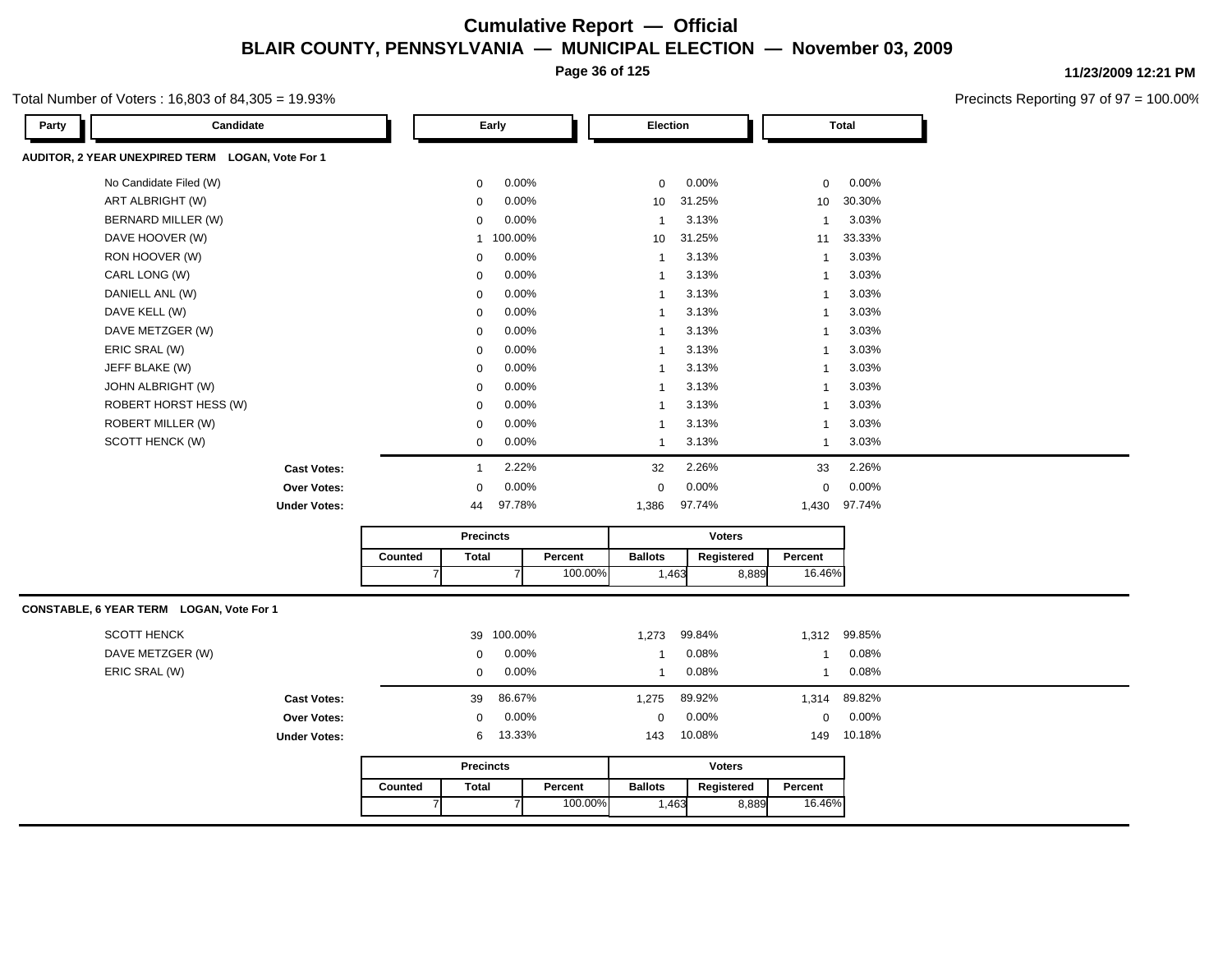**Page 37 of 125**

#### Total Number of Voters : 16,803 of 84,305 = 19.93%

**11/23/2009 12:21 PM**

| Party      | Candidate                                            |                |                         | Early          |         | Election       |        |               |                | <b>Total</b> |
|------------|------------------------------------------------------|----------------|-------------------------|----------------|---------|----------------|--------|---------------|----------------|--------------|
|            | MAYOR, 4 YEAR TERM MARTINSBURG, Vote For 1           |                |                         |                |         |                |        |               |                |              |
| <b>REP</b> | <b>REX L. HARTMAN</b>                                |                | 10                      | 90.91%         |         | 262            | 98.87% |               | 272            | 98.55%       |
|            | <b>BOB CARPER (W)</b>                                |                | 0                       | 0.00%          |         | $\mathbf{1}$   | 0.38%  |               | $\mathbf{1}$   | 0.36%        |
|            | DONALD GREENLEAF (W)                                 |                | $\overline{1}$          | 9.09%          |         | $\mathbf{1}$   | 0.38%  |               | $\overline{2}$ | 0.72%        |
|            | NATE ORMSBY (W)                                      |                | $\mathbf 0$             | 0.00%          |         | $\mathbf{1}$   | 0.38%  |               | $\mathbf{1}$   | 0.36%        |
|            | <b>Cast Votes:</b>                                   |                | 11                      | 100.00%        |         | 265            | 91.07% |               | 276            | 91.39%       |
|            | Over Votes:                                          |                | $\mathbf 0$             | 0.00%          |         | $\mathbf 0$    | 0.00%  |               | 0              | 0.00%        |
|            | <b>Under Votes:</b>                                  |                | $\mathbf 0$             | 0.00%          |         | 26             | 8.93%  |               | 26             | 8.61%        |
|            |                                                      |                |                         |                |         |                |        |               |                |              |
|            |                                                      |                | <b>Precincts</b>        |                |         |                |        | <b>Voters</b> |                |              |
|            |                                                      | Counted        | <b>Total</b>            |                | Percent | <b>Ballots</b> |        | Registered    | Percent        |              |
|            |                                                      | $\overline{2}$ |                         | $\overline{2}$ | 100.00% |                | 302    | 1,337         | 22.59%         |              |
|            | BOROUGH COUNCIL, 4 YEAR TERM MARTINSBURG, Vote For 4 |                |                         |                |         |                |        |               |                |              |
| <b>REP</b> | LINDA K. SMITH                                       |                | 9                       | 42.86%         |         | 245            | 44.14% |               | 254            | 44.10%       |
| <b>REP</b> | DOREEN K. EASLY                                      |                | 10                      | 47.62%         |         | 236            | 42.52% |               | 246            | 42.71%       |
|            | DURBAN METZLER (W)                                   |                | $\mathbf 0$             | 0.00%          |         | 26             | 4.68%  |               | 26             | 4.51%        |
|            | DAN SMOUSE (W)                                       |                | $\mathbf 0$             | 0.00%          |         | 14             | 2.52%  |               | 14             | 2.43%        |
|            | EDWARD BENNETT SR (W)                                |                | $\mathbf 0$             | 0.00%          |         | 21             | 3.78%  |               | 21             | 3.65%        |
|            | CHRISTOPHER BROOKS (W)                               |                | $\mathbf 0$             | 0.00%          |         | 2              | 0.36%  |               | $\overline{2}$ | 0.35%        |
|            | ANNA MARIE BECHTEL (W)                               |                | $\mathbf 0$             | 0.00%          |         | $\mathbf{1}$   | 0.18%  |               | $\mathbf{1}$   | 0.17%        |
|            | <b>BRIAN GAHAGAN (W)</b>                             |                | $\mathbf 0$             | 0.00%          |         | $\mathbf{1}$   | 0.18%  |               | $\mathbf{1}$   | 0.17%        |
|            | CINDY MYERS (W)                                      |                | $\mathbf 0$             | 0.00%          |         | $\mathbf{1}$   | 0.18%  |               | $\mathbf{1}$   | 0.17%        |
|            | CONNIE LAMBORN (W)                                   |                | $\mathbf 0$             | 0.00%          |         | $\mathbf{1}$   | 0.18%  |               | $\mathbf{1}$   | 0.17%        |
|            | EDWARD KENNEDY (W)                                   |                | $\mathbf 0$             | 0.00%          |         | $\mathbf{1}$   | 0.18%  |               | $\mathbf{1}$   | 0.17%        |
|            | HENRY A LAMBORN (W)                                  |                | $\mathbf 0$             | 0.00%          |         | $\mathbf{1}$   | 0.18%  |               | $\mathbf{1}$   | 0.17%        |
|            | KENNETH BLATTENBERGER (W)                            |                | $\overline{\mathbf{1}}$ | 4.76%          |         | 0              | 0.00%  |               | $\mathbf{1}$   | 0.17%        |
|            | MICHAEL HORTON (W)                                   |                | $\mathbf 0$             | 0.00%          |         | $\mathbf{1}$   | 0.18%  |               | $\mathbf{1}$   | 0.17%        |
|            | NATHAN ORMSBY (W)                                    |                | $\mathbf 0$             | 0.00%          |         | 2              | 0.36%  |               | $\overline{2}$ | 0.35%        |
|            | RICHARD BICE (W)                                     |                | -1                      | 4.76%          |         | $\mathbf 0$    | 0.00%  |               | $\mathbf{1}$   | 0.17%        |
|            | SAM DEAN (W)                                         |                | $\mathbf 0$             | 0.00%          |         | $\mathbf{1}$   | 0.18%  |               | 1              | 0.17%        |
|            | SANDRA BRUMBAUGH (W)                                 |                | $\mathbf 0$             | 0.00%          |         | $\mathbf{1}$   | 0.18%  |               | $\mathbf{1}$   | 0.17%        |
|            | <b>Cast Votes:</b>                                   |                | 21                      | 47.73%         |         | 555            | 47.68% |               | 576            | 47.68%       |
|            | Over Votes:                                          |                | $\mathbf 0$             | 0.00%          |         | 0              | 0.00%  |               | $\mathbf 0$    | 0.00%        |
|            | <b>Under Votes:</b>                                  |                | 23                      | 52.27%         |         | 609            | 52.32% |               | 632            | 52.32%       |
|            |                                                      |                | <b>Precincts</b>        |                |         |                |        | <b>Voters</b> |                |              |
|            |                                                      | Counted        | <b>Total</b>            |                | Percent | <b>Ballots</b> |        | Registered    | Percent        |              |
|            |                                                      | 2 <sub>l</sub> |                         | 2              | 100.00% |                | 302    | 1,337         | 22.59%         |              |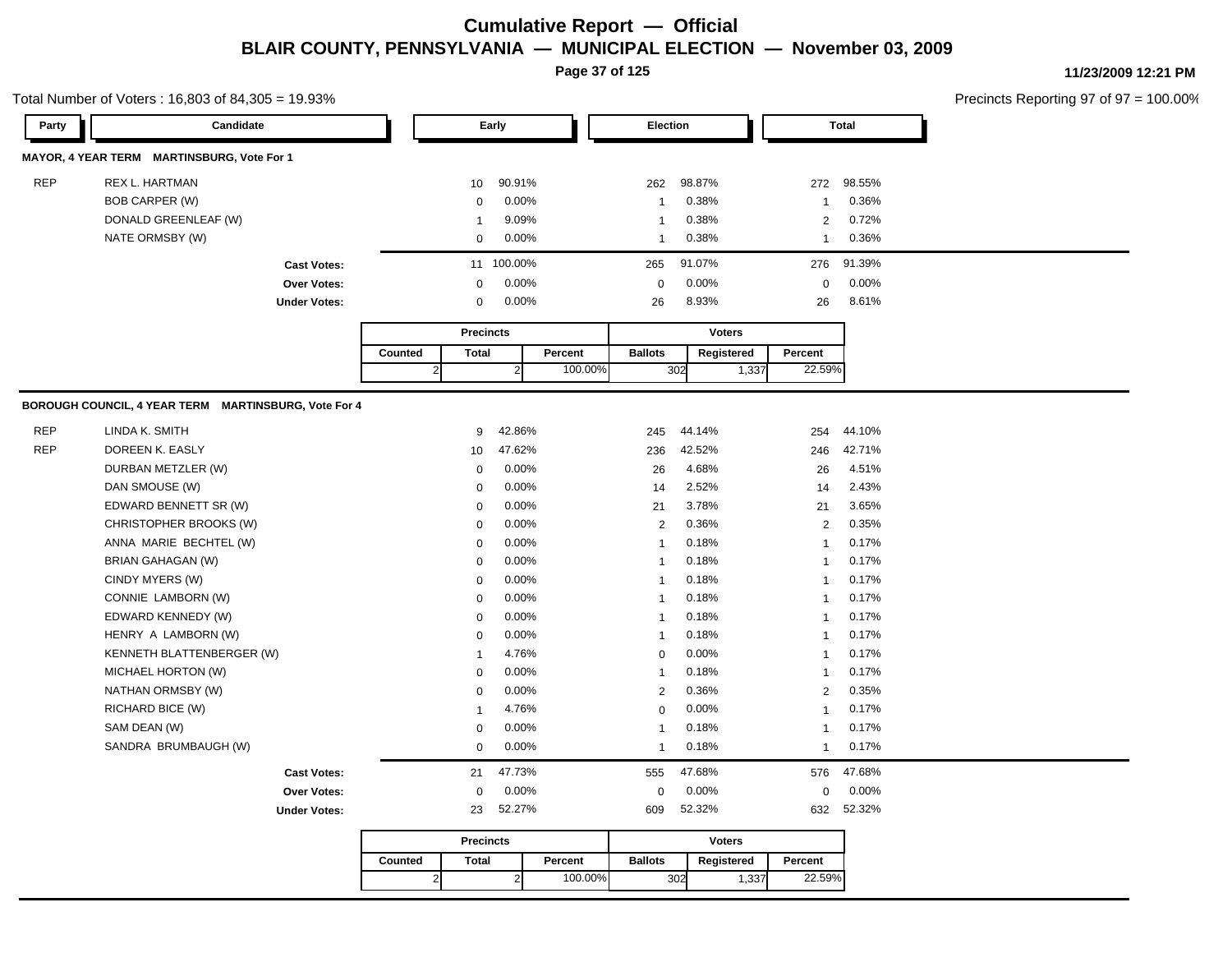**Page 38 of 125**

|            | Total Number of Voters: 16,803 of 84,305 = 19.93%      |                     |              |                  |                |         |                |               |       |                |              | Precincts Reporting 97 of 97 = 100.00% |
|------------|--------------------------------------------------------|---------------------|--------------|------------------|----------------|---------|----------------|---------------|-------|----------------|--------------|----------------------------------------|
| Party      | Candidate                                              |                     |              |                  | Early          |         | Election       |               |       |                | <b>Total</b> |                                        |
|            | TAX COLLECTOR, 4 YEAR TERM MARTINSBURG, Vote For 1     |                     |              |                  |                |         |                |               |       |                |              |                                        |
| <b>REP</b> | PHYLLIS I. KEIM                                        |                     |              |                  | 10 100.00%     |         | 265 100.00%    |               |       |                | 275 100.00%  |                                        |
|            |                                                        | <b>Cast Votes:</b>  |              | 10               | 90.91%         |         | 265            | 91.07%        |       | 275            | 91.06%       |                                        |
|            |                                                        | Over Votes:         |              | 0                | 0.00%          |         | $\mathbf 0$    | 0.00%         |       | $\mathbf 0$    | 0.00%        |                                        |
|            |                                                        | <b>Under Votes:</b> |              | 1                | 9.09%          |         | 26             | 8.93%         |       | 27             | 8.94%        |                                        |
|            |                                                        |                     |              | <b>Precincts</b> |                |         |                | <b>Voters</b> |       |                |              |                                        |
|            |                                                        |                     | Counted      | <b>Total</b>     |                | Percent | <b>Ballots</b> | Registered    |       | Percent        |              |                                        |
|            |                                                        |                     | $\mathbf{2}$ |                  | $\overline{2}$ | 100.00% | 302            |               | 1,337 | 22.59%         |              |                                        |
|            | AUDITOR, 6 YEAR TERM MARTINSBURG, Vote For 1           |                     |              |                  |                |         |                |               |       |                |              |                                        |
|            | No Candidate Filed (W)                                 |                     |              | $\mathbf 0$      | 0.00%          |         | $\mathbf 0$    | 0.00%         |       | $\mathbf 0$    | 0.00%        |                                        |
|            | JOSEPH A HINISH (W)                                    |                     |              | 0                | 0.00%          |         | 5              | 50.00%        |       | 5              | 50.00%       |                                        |
|            | BRIAN MOORE (W)                                        |                     |              | $\mathbf 0$      | 0.00%          |         | 1              | 10.00%        |       | $\mathbf{1}$   | 10.00%       |                                        |
|            | JAMES MYERS (W)                                        |                     |              | $\mathbf 0$      | 0.00%          |         |                | 10.00%        |       | -1             | 10.00%       |                                        |
|            | LUCINDA MECK (W)                                       |                     |              | 0                | 0.00%          |         | 2              | 20.00%        |       | $\overline{2}$ | 20.00%       |                                        |
|            | STEPHEN AYERS (W)                                      |                     |              | 0                | 0.00%          |         | 1              | 10.00%        |       | $\mathbf{1}$   | 10.00%       |                                        |
|            |                                                        | <b>Cast Votes:</b>  |              | $\mathbf 0$      | 0.00%          |         | 10             | 3.44%         |       | 10             | 3.31%        |                                        |
|            |                                                        | Over Votes:         |              | $\mathbf 0$      | 0.00%          |         | 0              | 0.00%         |       | $\mathbf 0$    | 0.00%        |                                        |
|            |                                                        | <b>Under Votes:</b> |              |                  | 11 100.00%     |         | 281            | 96.56%        |       | 292            | 96.69%       |                                        |
|            |                                                        |                     |              | <b>Precincts</b> |                |         |                | <b>Voters</b> |       |                |              |                                        |
|            |                                                        |                     | Counted      | <b>Total</b>     |                | Percent | <b>Ballots</b> | Registered    |       | Percent        |              |                                        |
|            |                                                        |                     | $\mathbf{2}$ |                  | $\overline{2}$ | 100.00% | 302            |               | 1,337 | 22.59%         |              |                                        |
|            | AUDITOR, 4 YEAR UNEXPIRED TERM MARTINSBURG, Vote For 1 |                     |              |                  |                |         |                |               |       |                |              |                                        |
|            | No Candidate Filed (W)                                 |                     |              | 0                | 0.00%          |         | 0              | 0.00%         |       | $\mathbf 0$    | 0.00%        |                                        |
|            | FREDERICK RAINIER (W)                                  |                     |              | 0                | 0.00%          |         | 3              | 42.86%        |       | 3              | 42.86%       |                                        |
|            | GREGORY MYERS (W)                                      |                     |              | $\mathbf 0$      | 0.00%          |         | -1             | 14.29%        |       | $\mathbf{1}$   | 14.29%       |                                        |
|            | JOHN BOLGER (W)                                        |                     |              | $\mathbf 0$      | 0.00%          |         | 1              | 14.29%        |       | $\mathbf{1}$   | 14.29%       |                                        |
|            | JOSEPH HINISH (W)                                      |                     |              | 0                | 0.00%          |         | 1              | 14.29%        |       | $\mathbf{1}$   | 14.29%       |                                        |
|            | SAM DEAN (W)                                           |                     |              | $\mathbf 0$      | 0.00%          |         |                | 1 14.29%      |       |                | 1 14.29%     |                                        |
|            |                                                        | <b>Cast Votes:</b>  |              | $\Omega$         | $0.00\%$       |         | $7^{\circ}$    | 2.41%         |       | 7              | 2.32%        |                                        |
|            |                                                        | Over Votes:         |              |                  | $0 0.00\%$     |         | $\overline{0}$ | $0.00\%$      |       | $\mathbf{0}$   | $0.00\%$     |                                        |
|            |                                                        | <b>Under Votes:</b> |              |                  | 11 100.00%     |         | 284            | 97.59%        |       | 295            | 97.68%       |                                        |
|            |                                                        |                     |              | <b>Precincts</b> |                |         |                | Voters        |       |                |              |                                        |
|            |                                                        |                     | Counted      | Total            |                | Percent | <b>Ballots</b> | Registered    |       | Percent        |              |                                        |
|            |                                                        |                     |              |                  |                |         |                | 302           | 1,337 |                |              |                                        |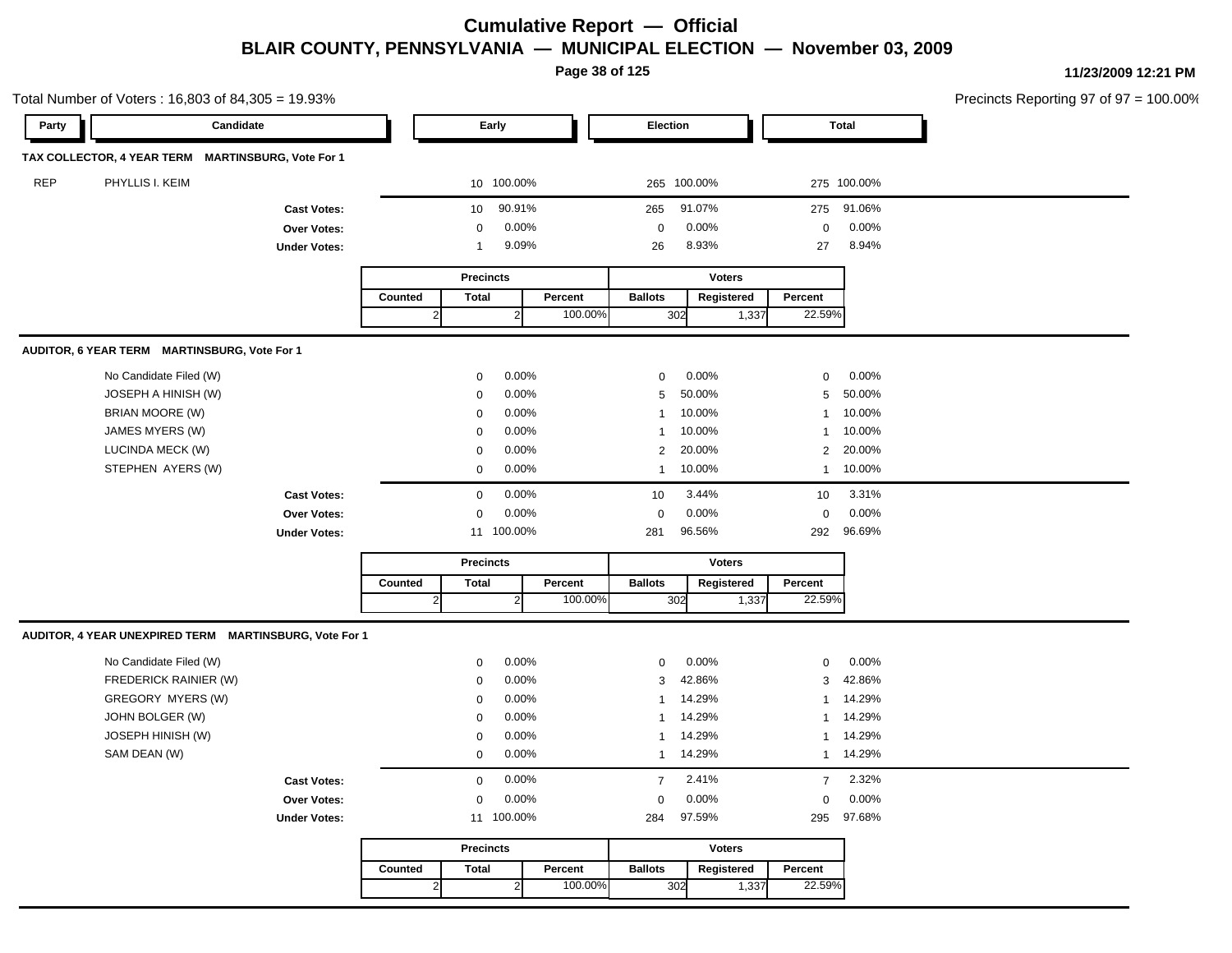**Page 39 of 125**

|            | Total Number of Voters: 16,803 of 84,305 = 19.93%      |                     |              |                  |                |         |                |               |                |             | Precincts Reporting 97 of 97 = 100.00% |
|------------|--------------------------------------------------------|---------------------|--------------|------------------|----------------|---------|----------------|---------------|----------------|-------------|----------------------------------------|
| Party      | Candidate                                              |                     |              |                  | Early          |         | Election       |               |                | Total       |                                        |
|            | AUDITOR, 2 YEAR UNEXPIRED TERM MARTINSBURG, Vote For 1 |                     |              |                  |                |         |                |               |                |             |                                        |
| <b>REP</b> | LUCINDA R. MECK                                        |                     |              |                  | 11 100.00%     |         | 249 100.00%    |               |                | 260 100.00% |                                        |
|            |                                                        | <b>Cast Votes:</b>  |              |                  | 11 100.00%     |         | 249            | 85.57%        |                | 260 86.09%  |                                        |
|            |                                                        | Over Votes:         |              | 0                | 0.00%          |         | $\mathbf 0$    | $0.00\%$      | $\mathbf 0$    | 0.00%       |                                        |
|            |                                                        | <b>Under Votes:</b> |              | 0                | 0.00%          |         | 42             | 14.43%        |                | 42 13.91%   |                                        |
|            |                                                        |                     |              | <b>Precincts</b> |                |         |                | <b>Voters</b> |                |             |                                        |
|            |                                                        |                     | Counted      | <b>Total</b>     |                | Percent | <b>Ballots</b> | Registered    | Percent        |             |                                        |
|            |                                                        |                     | $\mathbf{2}$ |                  | $\overline{2}$ | 100.00% | 302            | 1,337         | 22.59%         |             |                                        |
|            | CONSTABLE, 6 YEAR TERM MARTINSBURG, Vote For 1         |                     |              |                  |                |         |                |               |                |             |                                        |
| <b>REP</b> | ROBERT C. RITCHEY                                      |                     |              |                  | 10 100.00%     |         | 254            | 99.22%        | 264            | 99.25%      |                                        |
|            | KERRY HOOVER (W)                                       |                     |              | 0                | 0.00%          |         | $\overline{2}$ | 0.78%         | $\overline{2}$ | 0.75%       |                                        |
|            |                                                        | <b>Cast Votes:</b>  |              | 10               | 90.91%         |         | 256            | 87.97%        | 266            | 88.08%      |                                        |
|            |                                                        | Over Votes:         |              | $\mathbf 0$      | 0.00%          |         | $\mathbf 0$    | 0.00%         | $\mathbf 0$    | 0.00%       |                                        |
|            |                                                        | <b>Under Votes:</b> |              | $\overline{1}$   | 9.09%          |         | 35             | 12.03%        |                | 36 11.92%   |                                        |
|            |                                                        |                     |              | <b>Precincts</b> |                |         |                | <b>Voters</b> |                |             |                                        |
|            |                                                        |                     | Counted      | <b>Total</b>     |                | Percent | <b>Ballots</b> | Registered    | Percent        |             |                                        |
|            |                                                        |                     | 2            |                  | $\overline{2}$ | 100.00% | 302            | 1,337         | 22.59%         |             |                                        |
|            | MAYOR, 4 YEAR TERM NEWRY, Vote For 1                   |                     |              |                  |                |         |                |               |                |             |                                        |
|            | No Candidate Filed (W)                                 |                     |              | 0                | 0.00%          |         | $\mathbf 0$    | 0.00%         | $\mathbf 0$    | 0.00%       |                                        |
|            | FRED REYNOLDS (W)                                      |                     |              | $\mathbf 0$      | 0.00%          |         | 8              | 72.73%        | 8              | 72.73%      |                                        |
|            | E JAMES BEIGLE (W)                                     |                     |              | $\mathbf 0$      | 0.00%          |         | -1             | 9.09%         | $\mathbf{1}$   | 9.09%       |                                        |
|            | MARY SMITH (W)                                         |                     |              | 0                | 0.00%          |         | -1             | 9.09%         | $\mathbf{1}$   | 9.09%       |                                        |
|            | STEPHAN G JANOSIK (W)                                  |                     |              | $\mathbf 0$      | 0.00%          |         | $\overline{1}$ | 9.09%         | $\mathbf{1}$   | 9.09%       |                                        |
|            |                                                        | <b>Cast Votes:</b>  |              | $\mathbf 0$      | 0.00%          |         | 11             | 26.19%        | 11             | 26.19%      |                                        |
|            |                                                        | Over Votes:         |              | 0                | 0.00%          |         | $\mathbf 0$    | 0.00%         | $\mathbf 0$    | 0.00%       |                                        |
|            |                                                        | <b>Under Votes:</b> |              | 0                | 0.00%          |         | 31             | 73.81%        |                | 31 73.81%   |                                        |
|            |                                                        |                     |              | <b>Precincts</b> |                |         |                | <b>Voters</b> |                |             |                                        |
|            |                                                        |                     | Counted      | <b>Total</b>     |                | Percent | <b>Ballots</b> | Registered    | Percent        |             |                                        |
|            |                                                        |                     | 1            |                  | $\overline{1}$ | 100.00% | 42             | 174           | 24.14%         |             |                                        |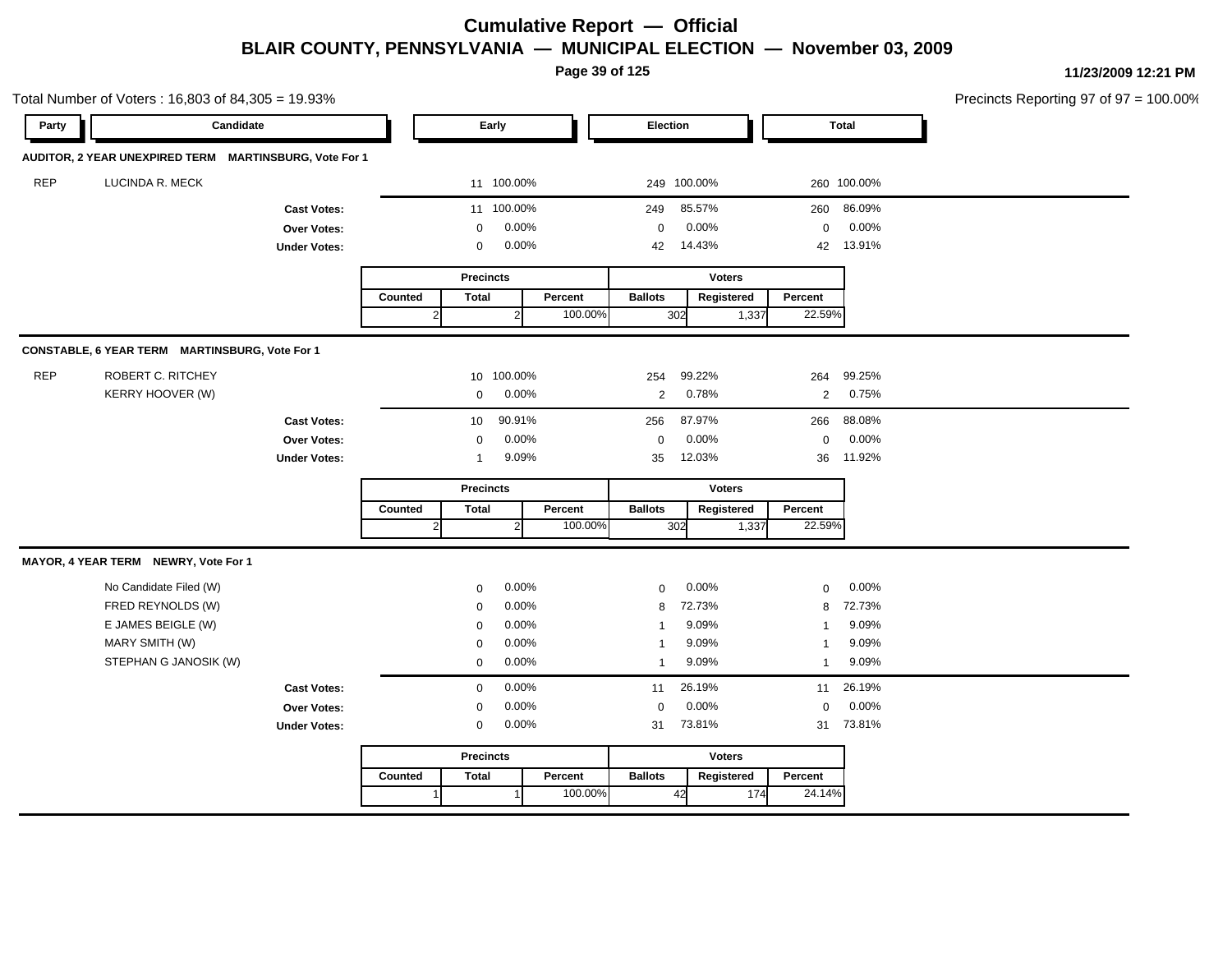**Page 40 of 125**

| Precincts Reporting 97 of $97 = 100.00\%$ |
|-------------------------------------------|
|-------------------------------------------|

|            | Total Number of Voters: 16,803 of 84,305 = 19.93%        |                     |         |                  |       |         |                |               |              |              | Precincts Reporting 97 of 97 : |
|------------|----------------------------------------------------------|---------------------|---------|------------------|-------|---------|----------------|---------------|--------------|--------------|--------------------------------|
| Party      | Candidate                                                |                     |         | Early            |       |         | Election       |               |              | <b>Total</b> |                                |
|            | BOROUGH COUNCIL, 4 YEAR TERM NEWRY, Vote For 2           |                     |         |                  |       |         |                |               |              |              |                                |
| <b>DEM</b> | DONALD GONSMAN                                           |                     |         | $\mathbf 0$      | 0.00% |         | 29             | 63.04%        | 29           | 63.04%       |                                |
|            | MARY SMITH (W)                                           |                     |         | 0                | 0.00% |         | 16             | 34.78%        | 16           | 34.78%       |                                |
|            | BILL GLUNT (W)                                           |                     |         | $\mathbf 0$      | 0.00% |         | $\mathbf{1}$   | 2.17%         | $\mathbf{1}$ | 2.17%        |                                |
|            |                                                          | <b>Cast Votes:</b>  |         | $\mathbf 0$      | 0.00% |         | 46             | 54.76%        | 46           | 54.76%       |                                |
|            |                                                          | Over Votes:         |         | 0                | 0.00% |         | $\mathbf 0$    | 0.00%         | $\mathbf 0$  | 0.00%        |                                |
|            |                                                          | <b>Under Votes:</b> |         | $\mathbf 0$      | 0.00% |         | 38             | 45.24%        | 38           | 45.24%       |                                |
|            |                                                          |                     |         | Precincts        |       |         |                | <b>Voters</b> |              |              |                                |
|            |                                                          |                     | Counted | <b>Total</b>     |       | Percent | <b>Ballots</b> | Registered    | Percent      |              |                                |
|            |                                                          |                     | -1      |                  |       | 100.00% |                | 42<br>174     | 24.14%       |              |                                |
|            | BOROUGH COUNCIL, 2 YEAR UNEXPIRED TERM NEWRY, Vote For 1 |                     |         |                  |       |         |                |               |              |              |                                |
|            | No Candidate Filed (W)                                   |                     |         | $\mathbf 0$      | 0.00% |         | $\mathbf 0$    | 0.00%         | $\mathbf 0$  | 0.00%        |                                |
|            | JAMES BEIGLE (W)                                         |                     |         | $\mathbf 0$      | 0.00% |         | $\mathbf{1}$   | 7.14%         | $\mathbf{1}$ | 7.14%        |                                |
|            | MIKE SENO (W)                                            |                     |         | $\mathbf 0$      | 0.00% |         | 12             | 85.71%        | 12           | 85.71%       |                                |
|            | JIM BIEGLE (W)                                           |                     |         | $\mathbf 0$      | 0.00% |         | $\mathbf{1}$   | 7.14%         | $\mathbf{1}$ | 7.14%        |                                |
|            |                                                          | <b>Cast Votes:</b>  |         | $\mathsf 0$      | 0.00% |         | 14             | 33.33%        | 14           | 33.33%       |                                |
|            |                                                          | Over Votes:         |         | $\mathbf 0$      | 0.00% |         | $\mathbf 0$    | 0.00%         | $\mathbf 0$  | 0.00%        |                                |
|            |                                                          | <b>Under Votes:</b> |         | 0                | 0.00% |         | 28             | 66.67%        | 28           | 66.67%       |                                |
|            |                                                          |                     |         | <b>Precincts</b> |       |         |                | <b>Voters</b> |              |              |                                |
|            |                                                          |                     | Counted | <b>Total</b>     |       | Percent | <b>Ballots</b> | Registered    | Percent      |              |                                |
|            |                                                          |                     |         |                  |       | 100.00% |                | 42<br>174     | 24.14%       |              |                                |
|            | TAX COLLECTOR, 4 YEAR TERM NEWRY, Vote For 1             |                     |         |                  |       |         |                |               |              |              |                                |
| <b>DEM</b> | <b>GLAYDS T. GLUNT</b>                                   |                     |         | $\mathbf 0$      | 0.00% |         |                | 36 100.00%    |              | 36 100.00%   |                                |
|            |                                                          | <b>Cast Votes:</b>  |         | $\mathbf 0$      | 0.00% |         | 36             | 85.71%        | 36           | 85.71%       |                                |
|            |                                                          | Over Votes:         |         | $\mathbf 0$      | 0.00% |         | $\mathbf 0$    | 0.00%         | $\pmb{0}$    | 0.00%        |                                |
|            |                                                          | <b>Under Votes:</b> |         | 0                | 0.00% |         | 6              | 14.29%        | 6            | 14.29%       |                                |
|            |                                                          |                     |         | <b>Precincts</b> |       |         |                | <b>Voters</b> |              |              |                                |
|            |                                                          |                     | Counted | <b>Total</b>     |       | Percent | <b>Ballots</b> | Registered    | Percent      |              |                                |
|            |                                                          |                     |         |                  |       | 100.00% |                | 42<br>174     | 24.14%       |              |                                |
|            |                                                          |                     |         |                  |       |         |                |               |              |              |                                |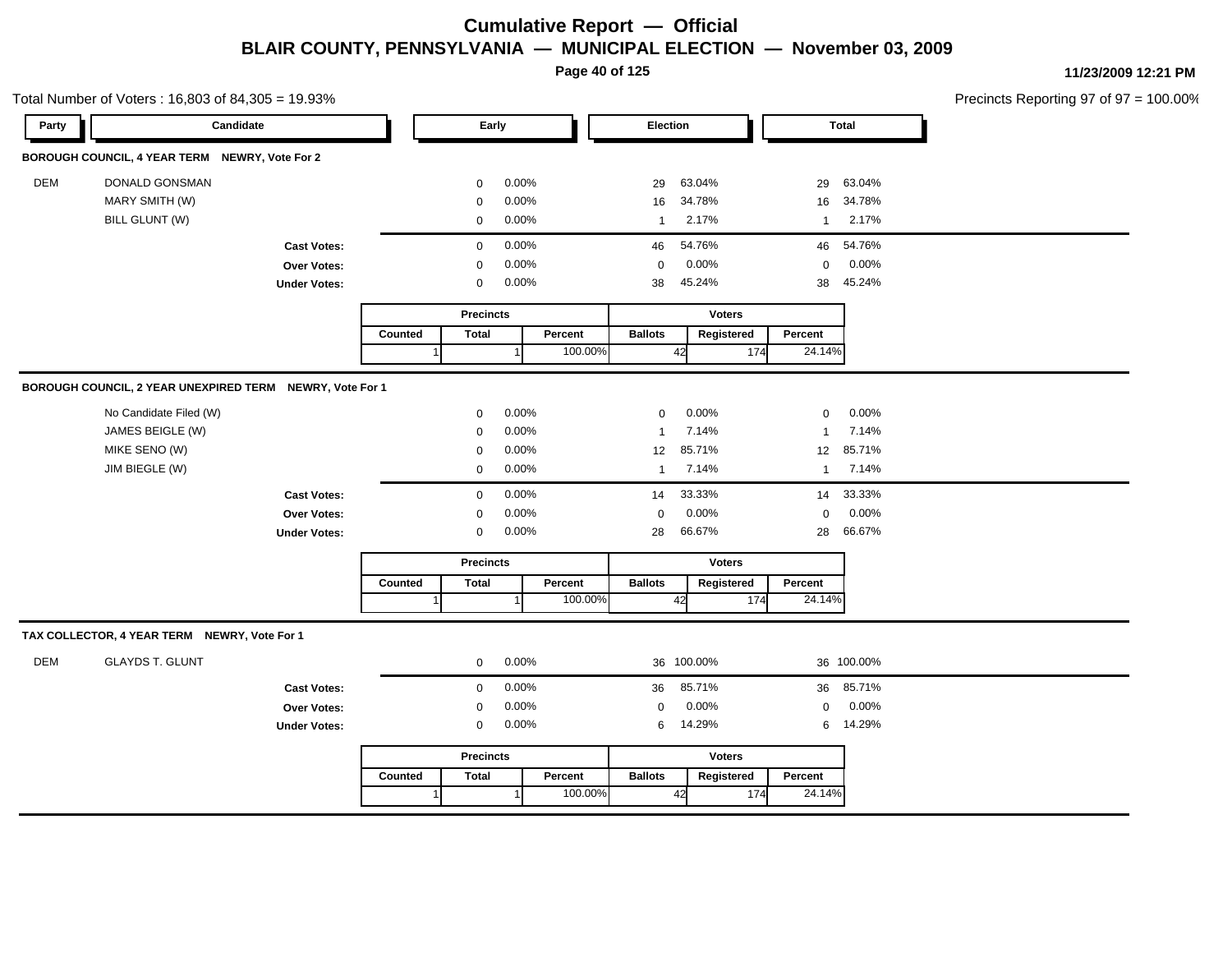**Page 41 of 125**

Precincts Reporting 97 of 97 = 100.00% **Party Candidate Early Election Total** No Candidate Filed (W)  $0.00\%$  0.00% 0 0.00% 0 0.00% 0 0.00% LARRY FIELD (W) 0 0.00% 1 100.00% 1 100.00% **Cast Votes:** 0 0.00% 1 2.38% 1 2.38% **Over Votes:** 0 0.00% **Under Votes:** 0 0.00% 0 41 97.62% 41 41 97.62% 97.62% 0.00% 0 0.00% **Precincts** Counted | Total 1 **Percent** Ballots 1 100.00% **Voters** 42 **Ballots Registered Percent** 24.14% **TOWNSHIP SUPERVISOR, 6 YEAR TERM NORTH WOODBURY, Vote For 1** DEM MARGARET NUSS 16 48.48% 140 31.60% 156 32.77% REP RANDALL B. HUNTSMAN 17 51.52% 303 68.40% 320 67.23% **Cast Votes:** 33 100.00% 443 98.01% 476 98.14% **Over Votes:** 0 0.00% **Under Votes:** 0 0.00% 0 g 1.99% 9 9 1.99% 1.86% 0.00% 0 0.00%

|         |       | <b>Precincts</b> |         |                | <b>Voters</b> |         |
|---------|-------|------------------|---------|----------------|---------------|---------|
| Counted | Total |                  | Percent | <b>Ballots</b> | Registered    | Percent |
|         |       |                  | 100.00% | 485            | 1.666         | 29.11%  |

#### **TAX COLLECTOR, 4 YEAR TERM NORTH WOODBURY, Vote For 1**

| SHARON L. BROWER<br>BETTY BLATTENBERGER (W)<br>NANCY BARNETT (W) | 33 100.00%<br>$0.00\%$<br>$\Omega$<br>$0.00\%$<br>$\Omega$ | 99.52%<br>414<br>0.24%<br>0.24% | 99.55%<br>447<br>0.22%<br>0.22% |  |
|------------------------------------------------------------------|------------------------------------------------------------|---------------------------------|---------------------------------|--|
| <b>Cast Votes:</b>                                               | 33 100.00%                                                 | 92.04%<br>416                   | 449 92.58%                      |  |
| <b>Over Votes:</b>                                               | $0.00\%$<br>$\Omega$                                       | 0.00%<br>$\Omega$               | $0.00\%$<br>$\Omega$            |  |
| <b>Under Votes:</b>                                              | $0.00\%$<br>0                                              | 7.96%<br>36                     | 7.42%<br>36                     |  |

|         | <b>Precincts</b> |          | <b>Voters</b>  |            |         |  |  |  |  |  |  |
|---------|------------------|----------|----------------|------------|---------|--|--|--|--|--|--|
| Counted | Total            | Percent  | <b>Ballots</b> | Registered | Percent |  |  |  |  |  |  |
|         |                  | 100.00%I | 485            | 1.666l     | 29.11%  |  |  |  |  |  |  |

**11/23/2009 12:21 PM**

Total Number of Voters : 16,803 of 84,305 = 19.93%

**CONSTABLE, 6 YEAR TERM NEWRY, Vote For 1**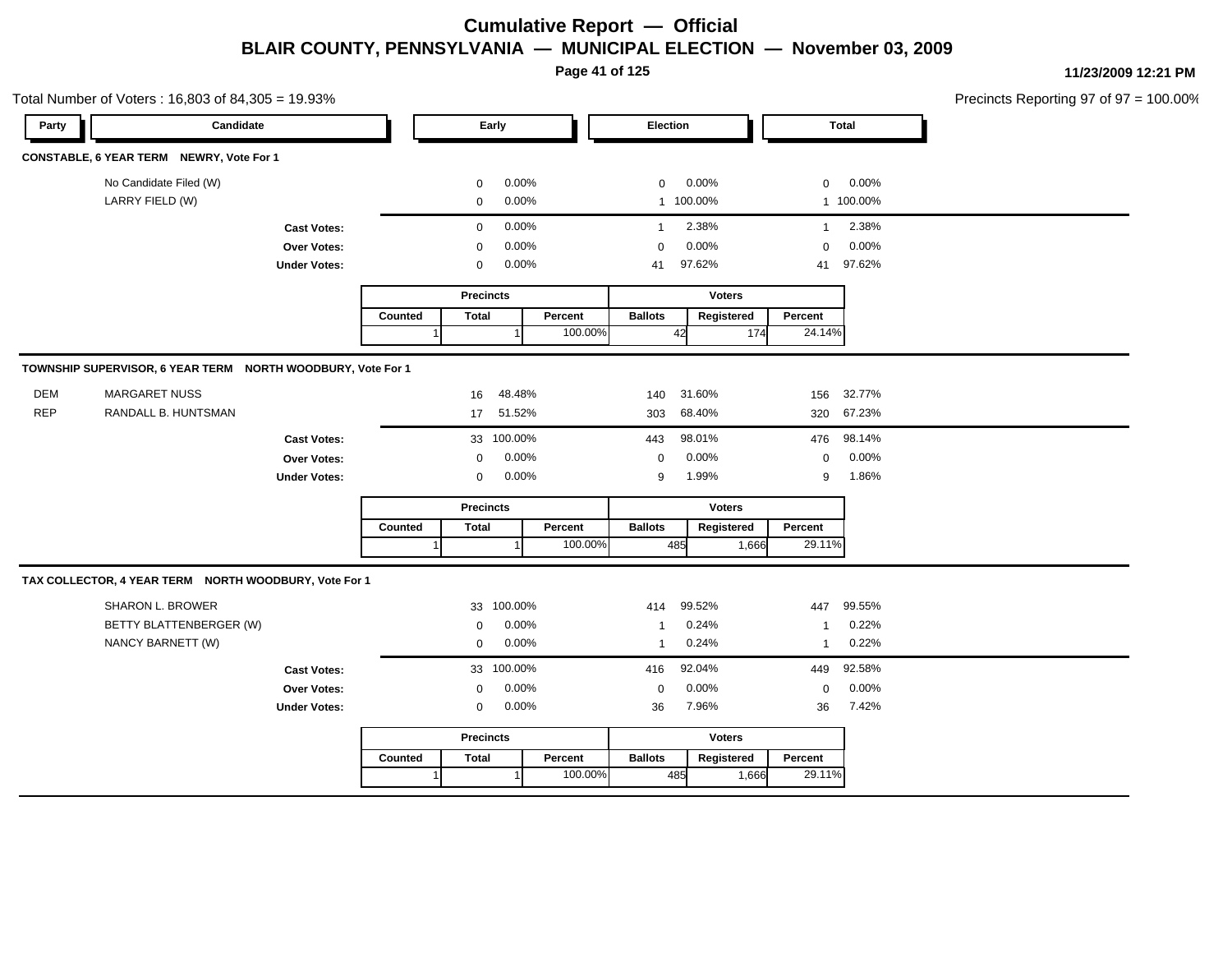**Page 42 of 125**

#### Total Number of Voters : 16,803 of 84,305 = 19.93%

**11/23/2009 12:21 PM**

| Party      | Candidate                                         |                     |         |                  | Early        |         | Election       |               |                | <b>Total</b>   |  |
|------------|---------------------------------------------------|---------------------|---------|------------------|--------------|---------|----------------|---------------|----------------|----------------|--|
|            | AUDITOR, 6 YEAR TERM NORTH WOODBURY, Vote For 1   |                     |         |                  |              |         |                |               |                |                |  |
|            | No Candidate Filed (W)                            |                     |         | 0                | 0.00%        |         | $\mathbf 0$    | 0.00%         | $\mathbf 0$    | 0.00%          |  |
|            | TAMMY DECKER (W)                                  |                     |         | 0                | 0.00%        |         | 11             | 73.33%        | 11             | 73.33%         |  |
|            | <b>BONNIE RISSER (W)</b>                          |                     |         | 0                | 0.00%        |         | $\overline{1}$ | 6.67%         | $\overline{1}$ | 6.67%          |  |
|            | DONALD L BRUMBAUGH (W)                            |                     |         | 0                | 0.00%        |         | $\mathbf{1}$   | 6.67%         | $\mathbf{1}$   | 6.67%          |  |
|            | RONALD BLOUGH (W)                                 |                     |         | 0                | 0.00%        |         | $\overline{1}$ | 6.67%         | $\mathbf{1}$   | 6.67%          |  |
|            | SANDRA LAFFERTY (W)                               |                     |         | $\mathbf 0$      | 0.00%        |         | $\mathbf{1}$   | 6.67%         | $\mathbf{1}$   | 6.67%          |  |
|            |                                                   | <b>Cast Votes:</b>  |         | 0                | 0.00%        |         | 15             | 3.32%         | 15             | 3.09%          |  |
|            |                                                   | <b>Over Votes:</b>  |         | $\mathbf 0$      | 0.00%        |         | $\mathbf 0$    | 0.00%         | $\mathbf 0$    | 0.00%          |  |
|            |                                                   | <b>Under Votes:</b> |         |                  | 33 100.00%   |         | 437            | 96.68%        | 470            | 96.91%         |  |
|            |                                                   |                     |         | <b>Precincts</b> |              |         |                | <b>Voters</b> |                |                |  |
|            |                                                   |                     | Counted | <b>Total</b>     |              | Percent | <b>Ballots</b> | Registered    | Percent        |                |  |
|            |                                                   |                     |         | $\mathbf 1$      | $\mathbf{1}$ | 100.00% | 485            | 1,666         | 29.11%         |                |  |
|            |                                                   |                     |         |                  |              |         |                |               |                |                |  |
|            | CONSTABLE, 6 YEAR TERM NORTH WOODBURY, Vote For 1 |                     |         |                  |              |         |                |               |                |                |  |
|            | No Candidate Filed (W)                            |                     |         | 0                | 0.00%        |         | $\mathbf 0$    | 0.00%         | $\mathbf 0$    | 0.00%          |  |
|            | JEFF LAFFERTY (W)                                 |                     |         | 0                | 0.00%        |         |                | 85 100.00%    |                | 85 100.00%     |  |
|            |                                                   | <b>Cast Votes:</b>  |         | $\mathbf 0$      | 0.00%        |         | 85             | 18.81%        | 85             | 17.53%         |  |
|            |                                                   | Over Votes:         |         | $\mathbf 0$      | 0.00%        |         | $\pmb{0}$      | 0.00%         | $\mathbf 0$    | 0.00%          |  |
|            |                                                   | <b>Under Votes:</b> |         |                  | 33 100.00%   |         | 367            | 81.19%        | 400            | 82.47%         |  |
|            |                                                   |                     |         | <b>Precincts</b> |              |         |                | <b>Voters</b> |                |                |  |
|            |                                                   |                     | Counted | <b>Total</b>     |              | Percent | <b>Ballots</b> | Registered    | Percent        |                |  |
|            |                                                   |                     |         |                  |              | 100.00% | 485            | 1,666         | 29.11%         |                |  |
|            |                                                   |                     |         |                  |              |         |                |               |                |                |  |
|            | MAYOR, 4 YEAR TERM ROARING SPRING, Vote For 1     |                     |         |                  |              |         |                |               |                |                |  |
| <b>REP</b> | RONALD J. GLUNT                                   |                     |         |                  | 7 100.00%    |         | 223            | 98.67%        | 230            | 98.71%         |  |
|            | CRAIG CURFMAN (W)                                 |                     |         | 0                | 0.00%        |         | $\mathbf{1}$   | 0.44%         | $\overline{1}$ | 0.43%          |  |
|            | JOHN BIDDLE (W)                                   |                     |         | 0                | 0.00%        |         | $\mathbf{1}$   | 0.44%         | -1             | 0.43%<br>0.43% |  |
|            | STEVE HAMM (W)                                    |                     |         | 0                | 0.00%        |         | $\mathbf{1}$   | 0.44%         | $\mathbf{1}$   |                |  |
|            |                                                   | <b>Cast Votes:</b>  |         | $\overline{7}$   | 87.50%       |         | 226            | 84.33%        | 233            | 84.42%         |  |
|            |                                                   | <b>Over Votes:</b>  |         | $\mathbf 0$      | 0.00%        |         | $\mathbf 0$    | 0.00%         | $\mathbf 0$    | 0.00%          |  |
|            |                                                   | <b>Under Votes:</b> |         | $\mathbf{1}$     | 12.50%       |         | 42             | 15.67%        | 43             | 15.58%         |  |
|            |                                                   |                     |         |                  |              |         |                |               |                |                |  |
|            |                                                   |                     |         | <b>Precincts</b> |              |         |                | <b>Voters</b> |                |                |  |
|            |                                                   |                     | Counted | <b>Total</b>     |              | Percent | <b>Ballots</b> | Registered    | Percent        |                |  |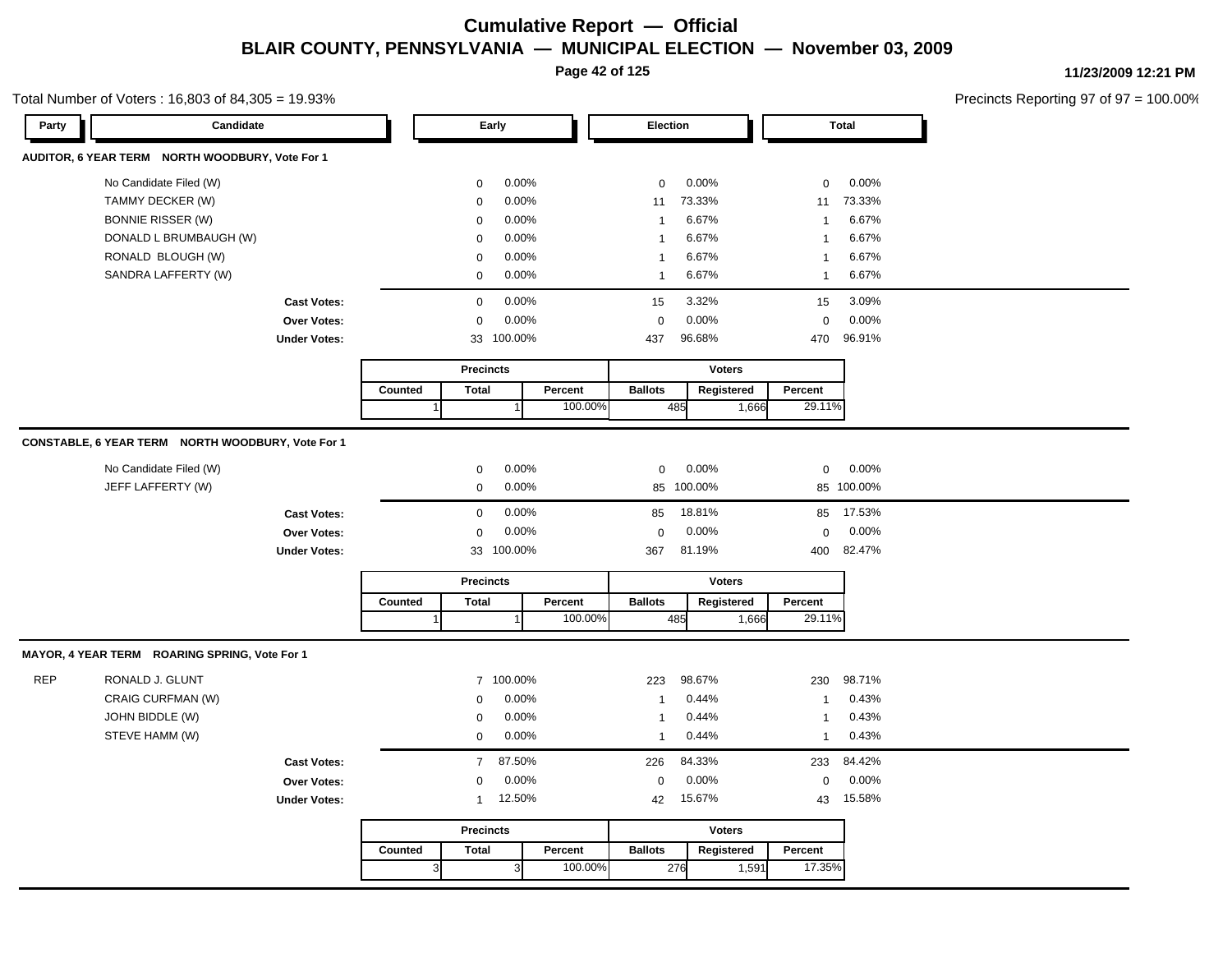**Page 43 of 125**

Total Number of Voters : 16,803 of 84,305 = 19.93%

**11/23/2009 12:21 PM**

| Party      | Candidate                                                       |                     |         |                  | Early            |         | Election       |               |                | <b>Total</b> |  |
|------------|-----------------------------------------------------------------|---------------------|---------|------------------|------------------|---------|----------------|---------------|----------------|--------------|--|
|            | BOROUGH COUNCIL, 4 YEAR TERM ROARING SPRING, Vote For 3         |                     |         |                  |                  |         |                |               |                |              |  |
| <b>REP</b> | SUE ANN BIDDLE-FEATHER                                          |                     |         | $7^{\circ}$      | 33.33%           |         | 197            | 32.19%        | 204            | 32.23%       |  |
| <b>REP</b> | JEFFREY P. STEWARD                                              |                     |         | $\overline{7}$   | 33.33%           |         | 208            | 33.99%        | 215            | 33.97%       |  |
| <b>REP</b> | <b>CHARLES F. YINGLING</b>                                      |                     |         | $\overline{7}$   | 33.33%           |         | 205            | 33.50%        | 212            | 33.49%       |  |
|            | SAM DEAN (W)                                                    |                     |         | $\mathbf 0$      | 0.00%            |         | $\overline{1}$ | 0.16%         | $\overline{1}$ | 0.16%        |  |
|            | STEVE HAMM (W)                                                  |                     |         | 0                | 0.00%            |         | $\mathbf{1}$   | 0.16%         | $\mathbf{1}$   | 0.16%        |  |
|            |                                                                 | <b>Cast Votes:</b>  |         | 21               | 87.50%           |         | 612            | 76.12%        | 633            | 76.45%       |  |
|            |                                                                 | <b>Over Votes:</b>  |         | $\mathbf 0$      | 0.00%            |         | $\mathbf 0$    | 0.00%         | $\mathbf 0$    | 0.00%        |  |
|            |                                                                 | <b>Under Votes:</b> |         | 3                | 12.50%           |         | 192            | 23.88%        | 195            | 23.55%       |  |
|            |                                                                 |                     |         |                  | <b>Precincts</b> |         |                | <b>Voters</b> |                |              |  |
|            |                                                                 |                     | Counted | <b>Total</b>     |                  | Percent | <b>Ballots</b> | Registered    | Percent        |              |  |
|            |                                                                 |                     |         | 3 <sup>l</sup>   | 3 <sup>1</sup>   | 100.00% | 276            | 1,591         | 17.35%         |              |  |
|            | BOROUGH COUNCIL, 2 YR UNEXPIRED TERM ROARING SPRING, Vote For 1 |                     |         |                  |                  |         |                |               |                |              |  |
| <b>REP</b> |                                                                 |                     |         |                  |                  |         |                |               |                |              |  |
|            | ERIN LEE WYANDT                                                 |                     |         |                  | 7 100.00%        |         |                | 220 100.00%   |                | 227 100.00%  |  |
|            |                                                                 | <b>Cast Votes:</b>  |         |                  | 7 87.50%         |         | 220            | 82.09%        | 227            | 82.25%       |  |
|            |                                                                 | Over Votes:         |         | $\mathbf 0$      | 0.00%            |         | $\mathbf 0$    | 0.00%         | $\mathbf 0$    | 0.00%        |  |
|            |                                                                 | <b>Under Votes:</b> |         | 1                | 12.50%           |         | 48             | 17.91%        | 49             | 17.75%       |  |
|            |                                                                 |                     |         |                  | <b>Precincts</b> |         |                | <b>Voters</b> |                |              |  |
|            |                                                                 |                     | Counted | <b>Total</b>     |                  | Percent | <b>Ballots</b> | Registered    | Percent        |              |  |
|            |                                                                 |                     |         | $\vert$ 3        | $\mathbf{3}$     | 100.00% | 276            | 1,591         | 17.35%         |              |  |
|            | TAX COLLECTOR, 4 YEAR TERM ROARING SPRING, Vote For 1           |                     |         |                  |                  |         |                |               |                |              |  |
| <b>REP</b> | JOY E. SMITH                                                    |                     |         |                  | 8 100.00%        |         |                | 243 100.00%   |                | 251 100.00%  |  |
|            |                                                                 |                     |         |                  |                  |         |                |               |                |              |  |
|            |                                                                 | <b>Cast Votes:</b>  |         |                  | 8 100.00%        |         | 243            | 90.67%        | 251            | 90.94%       |  |
|            |                                                                 | <b>Over Votes:</b>  |         | $\mathbf 0$      | 0.00%            |         | $\mathbf 0$    | 0.00%         | $\mathbf 0$    | 0.00%        |  |
|            |                                                                 | <b>Under Votes:</b> |         | $\mathbf 0$      | 0.00%            |         | 25             | 9.33%         | 25             | 9.06%        |  |
|            |                                                                 |                     |         | <b>Precincts</b> |                  |         |                | <b>Voters</b> |                |              |  |
|            |                                                                 |                     | Counted | <b>Total</b>     |                  | Percent | <b>Ballots</b> | Registered    | Percent        |              |  |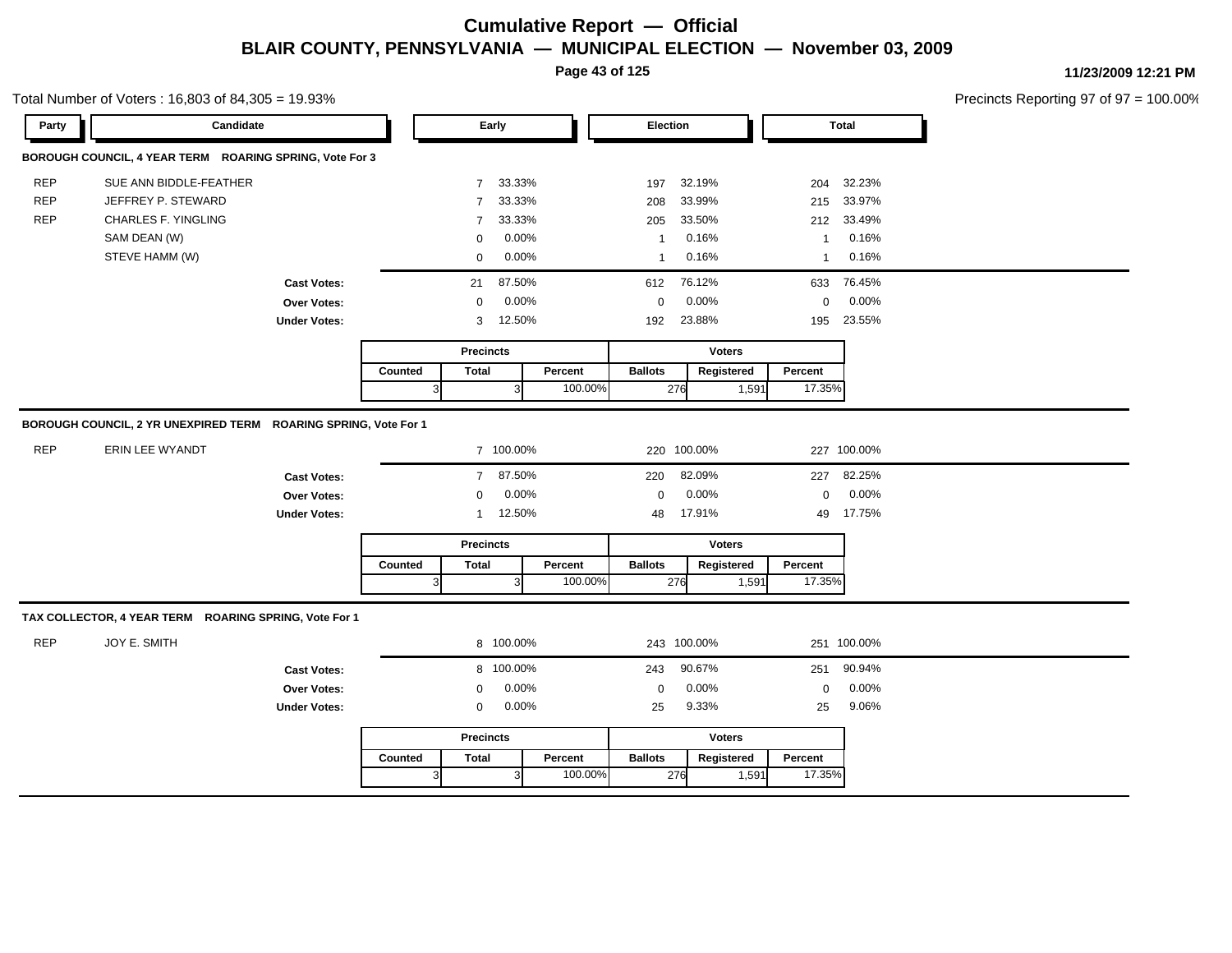**Page 44 of 125**

| Candidate<br>Election<br><b>Total</b><br>Party<br>Early<br>AUDITOR, 6 YEAR TERM ROARING SPRING, Vote For 1<br><b>REP</b><br><b>BRADLEY A. SMITH</b><br>8 100.00%<br>228 100.00%<br>236 100.00%<br>8 100.00%<br>85.07%<br>236 85.51%<br><b>Cast Votes:</b><br>228<br>0.00%<br>0.00%<br>0.00%<br>Over Votes:<br>$\mathbf 0$<br>$\mathbf 0$<br>$\mathbf 0$<br>0.00%<br>14.93%<br>14.49%<br><b>Under Votes:</b><br>0<br>40<br>40<br><b>Voters</b><br><b>Precincts</b><br><b>Total</b><br><b>Ballots</b><br>Registered<br>Percent<br>Counted<br>Percent<br>100.00%<br>17.35%<br>276<br>1,591<br>$\vert$ 3<br>3<br>AUDITOR, 4 YEAR UNEXPIRED TERM ROARING SPRING, Vote For 1<br>No Candidate Filed (W)<br>0.00%<br>0.00%<br>0.00%<br>0<br>$\mathbf 0$<br>$\mathbf 0$<br>CHIP CLARKE (W)<br>0.00%<br>1 100.00%<br>1 100.00%<br>$\mathbf 0$<br>0.00%<br>0.37%<br>0.36%<br>0<br><b>Cast Votes:</b><br>$\overline{1}$<br>$\mathbf{1}$<br>0.00%<br>0.00%<br>0.00%<br><b>Over Votes:</b><br>$\mathbf 0$<br>$\mathbf 0$<br>$\mathbf 0$<br>8 100.00%<br>99.63%<br>275 99.64%<br><b>Under Votes:</b><br>267<br><b>Voters</b><br><b>Precincts</b><br><b>Ballots</b><br><b>Total</b><br>Percent<br>Registered<br>Percent<br>Counted<br>100.00%<br>276<br>17.35%<br>1,591<br>3<br>3<br>CONSTABLE, 6 YEAR TERM ROARING SPRING, Vote For 1<br><b>REP</b><br><b>EDGAR D. FRANKS</b><br>8 100.00%<br>208 100.00%<br>216 100.00%<br>8 100.00%<br>77.61%<br>216 78.26%<br>208<br><b>Cast Votes:</b><br>0.00%<br>0.00%<br>0.00%<br>$\mathbf 0$<br><b>Over Votes:</b><br>$\mathbf 0$<br>$\mathbf 0$<br>22.39%<br>0.00%<br>60 21.74%<br>60<br><b>Under Votes:</b><br>$\mathbf 0$<br><b>Precincts</b><br><b>Voters</b> | Total Number of Voters: 16,803 of 84,305 = 19.93% |  |  |  |  | Precincts Reporting 97 of 97 = 100.00% |
|--------------------------------------------------------------------------------------------------------------------------------------------------------------------------------------------------------------------------------------------------------------------------------------------------------------------------------------------------------------------------------------------------------------------------------------------------------------------------------------------------------------------------------------------------------------------------------------------------------------------------------------------------------------------------------------------------------------------------------------------------------------------------------------------------------------------------------------------------------------------------------------------------------------------------------------------------------------------------------------------------------------------------------------------------------------------------------------------------------------------------------------------------------------------------------------------------------------------------------------------------------------------------------------------------------------------------------------------------------------------------------------------------------------------------------------------------------------------------------------------------------------------------------------------------------------------------------------------------------------------------------------------------------------------------------------------|---------------------------------------------------|--|--|--|--|----------------------------------------|
|                                                                                                                                                                                                                                                                                                                                                                                                                                                                                                                                                                                                                                                                                                                                                                                                                                                                                                                                                                                                                                                                                                                                                                                                                                                                                                                                                                                                                                                                                                                                                                                                                                                                                            |                                                   |  |  |  |  |                                        |
|                                                                                                                                                                                                                                                                                                                                                                                                                                                                                                                                                                                                                                                                                                                                                                                                                                                                                                                                                                                                                                                                                                                                                                                                                                                                                                                                                                                                                                                                                                                                                                                                                                                                                            |                                                   |  |  |  |  |                                        |
|                                                                                                                                                                                                                                                                                                                                                                                                                                                                                                                                                                                                                                                                                                                                                                                                                                                                                                                                                                                                                                                                                                                                                                                                                                                                                                                                                                                                                                                                                                                                                                                                                                                                                            |                                                   |  |  |  |  |                                        |
|                                                                                                                                                                                                                                                                                                                                                                                                                                                                                                                                                                                                                                                                                                                                                                                                                                                                                                                                                                                                                                                                                                                                                                                                                                                                                                                                                                                                                                                                                                                                                                                                                                                                                            |                                                   |  |  |  |  |                                        |
|                                                                                                                                                                                                                                                                                                                                                                                                                                                                                                                                                                                                                                                                                                                                                                                                                                                                                                                                                                                                                                                                                                                                                                                                                                                                                                                                                                                                                                                                                                                                                                                                                                                                                            |                                                   |  |  |  |  |                                        |
|                                                                                                                                                                                                                                                                                                                                                                                                                                                                                                                                                                                                                                                                                                                                                                                                                                                                                                                                                                                                                                                                                                                                                                                                                                                                                                                                                                                                                                                                                                                                                                                                                                                                                            |                                                   |  |  |  |  |                                        |
|                                                                                                                                                                                                                                                                                                                                                                                                                                                                                                                                                                                                                                                                                                                                                                                                                                                                                                                                                                                                                                                                                                                                                                                                                                                                                                                                                                                                                                                                                                                                                                                                                                                                                            |                                                   |  |  |  |  |                                        |
|                                                                                                                                                                                                                                                                                                                                                                                                                                                                                                                                                                                                                                                                                                                                                                                                                                                                                                                                                                                                                                                                                                                                                                                                                                                                                                                                                                                                                                                                                                                                                                                                                                                                                            |                                                   |  |  |  |  |                                        |
|                                                                                                                                                                                                                                                                                                                                                                                                                                                                                                                                                                                                                                                                                                                                                                                                                                                                                                                                                                                                                                                                                                                                                                                                                                                                                                                                                                                                                                                                                                                                                                                                                                                                                            |                                                   |  |  |  |  |                                        |
|                                                                                                                                                                                                                                                                                                                                                                                                                                                                                                                                                                                                                                                                                                                                                                                                                                                                                                                                                                                                                                                                                                                                                                                                                                                                                                                                                                                                                                                                                                                                                                                                                                                                                            |                                                   |  |  |  |  |                                        |
|                                                                                                                                                                                                                                                                                                                                                                                                                                                                                                                                                                                                                                                                                                                                                                                                                                                                                                                                                                                                                                                                                                                                                                                                                                                                                                                                                                                                                                                                                                                                                                                                                                                                                            |                                                   |  |  |  |  |                                        |
|                                                                                                                                                                                                                                                                                                                                                                                                                                                                                                                                                                                                                                                                                                                                                                                                                                                                                                                                                                                                                                                                                                                                                                                                                                                                                                                                                                                                                                                                                                                                                                                                                                                                                            |                                                   |  |  |  |  |                                        |
|                                                                                                                                                                                                                                                                                                                                                                                                                                                                                                                                                                                                                                                                                                                                                                                                                                                                                                                                                                                                                                                                                                                                                                                                                                                                                                                                                                                                                                                                                                                                                                                                                                                                                            |                                                   |  |  |  |  |                                        |
|                                                                                                                                                                                                                                                                                                                                                                                                                                                                                                                                                                                                                                                                                                                                                                                                                                                                                                                                                                                                                                                                                                                                                                                                                                                                                                                                                                                                                                                                                                                                                                                                                                                                                            |                                                   |  |  |  |  |                                        |
|                                                                                                                                                                                                                                                                                                                                                                                                                                                                                                                                                                                                                                                                                                                                                                                                                                                                                                                                                                                                                                                                                                                                                                                                                                                                                                                                                                                                                                                                                                                                                                                                                                                                                            |                                                   |  |  |  |  |                                        |
|                                                                                                                                                                                                                                                                                                                                                                                                                                                                                                                                                                                                                                                                                                                                                                                                                                                                                                                                                                                                                                                                                                                                                                                                                                                                                                                                                                                                                                                                                                                                                                                                                                                                                            |                                                   |  |  |  |  |                                        |
|                                                                                                                                                                                                                                                                                                                                                                                                                                                                                                                                                                                                                                                                                                                                                                                                                                                                                                                                                                                                                                                                                                                                                                                                                                                                                                                                                                                                                                                                                                                                                                                                                                                                                            |                                                   |  |  |  |  |                                        |
|                                                                                                                                                                                                                                                                                                                                                                                                                                                                                                                                                                                                                                                                                                                                                                                                                                                                                                                                                                                                                                                                                                                                                                                                                                                                                                                                                                                                                                                                                                                                                                                                                                                                                            |                                                   |  |  |  |  |                                        |
|                                                                                                                                                                                                                                                                                                                                                                                                                                                                                                                                                                                                                                                                                                                                                                                                                                                                                                                                                                                                                                                                                                                                                                                                                                                                                                                                                                                                                                                                                                                                                                                                                                                                                            |                                                   |  |  |  |  |                                        |
|                                                                                                                                                                                                                                                                                                                                                                                                                                                                                                                                                                                                                                                                                                                                                                                                                                                                                                                                                                                                                                                                                                                                                                                                                                                                                                                                                                                                                                                                                                                                                                                                                                                                                            |                                                   |  |  |  |  |                                        |
|                                                                                                                                                                                                                                                                                                                                                                                                                                                                                                                                                                                                                                                                                                                                                                                                                                                                                                                                                                                                                                                                                                                                                                                                                                                                                                                                                                                                                                                                                                                                                                                                                                                                                            |                                                   |  |  |  |  |                                        |
|                                                                                                                                                                                                                                                                                                                                                                                                                                                                                                                                                                                                                                                                                                                                                                                                                                                                                                                                                                                                                                                                                                                                                                                                                                                                                                                                                                                                                                                                                                                                                                                                                                                                                            |                                                   |  |  |  |  |                                        |
|                                                                                                                                                                                                                                                                                                                                                                                                                                                                                                                                                                                                                                                                                                                                                                                                                                                                                                                                                                                                                                                                                                                                                                                                                                                                                                                                                                                                                                                                                                                                                                                                                                                                                            |                                                   |  |  |  |  |                                        |
| <b>Total</b><br>Percent<br><b>Ballots</b><br>Registered<br>Percent<br>Counted                                                                                                                                                                                                                                                                                                                                                                                                                                                                                                                                                                                                                                                                                                                                                                                                                                                                                                                                                                                                                                                                                                                                                                                                                                                                                                                                                                                                                                                                                                                                                                                                              |                                                   |  |  |  |  |                                        |
| 100.00%<br>276<br>17.35%<br>$\vert 3 \vert$<br>1,591                                                                                                                                                                                                                                                                                                                                                                                                                                                                                                                                                                                                                                                                                                                                                                                                                                                                                                                                                                                                                                                                                                                                                                                                                                                                                                                                                                                                                                                                                                                                                                                                                                       |                                                   |  |  |  |  |                                        |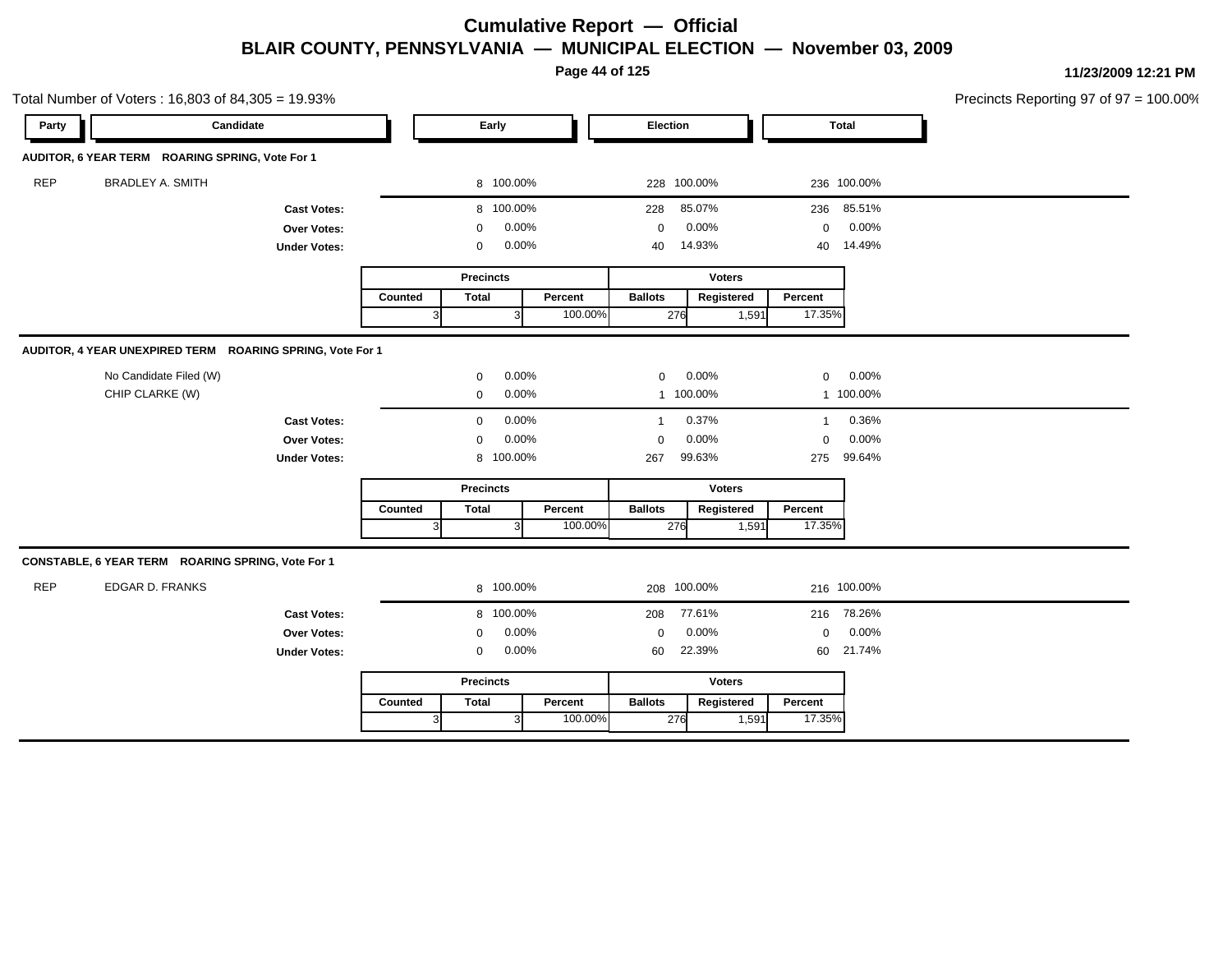**Page 45 of 125**

#### Total Number of Voters : 16,803 of 84,305 = 19.93%

**11/23/2009 12:21 PM**

| Party      | Candidate                                           |                     | Early   |              |                  |                | Election |                |        | <b>Total</b>  |                |        |
|------------|-----------------------------------------------------|---------------------|---------|--------------|------------------|----------------|----------|----------------|--------|---------------|----------------|--------|
|            | TOWNSHIP SUPERVISOR, 6 YEAR TERM SNYDER, Vote For 1 |                     |         |              |                  |                |          |                |        |               |                |        |
| <b>DEM</b> | <b>RAY RODGERS</b>                                  |                     |         |              | $\overline{2}$   | 50.00%         |          | 146            | 36.78% |               | 148            | 36.91% |
| <b>REP</b> | <b>CHARLES A. DIEHL</b>                             |                     |         |              | $\overline{2}$   | 50.00%         |          | 222            | 55.92% |               | 224            | 55.86% |
|            | RON BOYLES (W)                                      |                     |         |              | 0                | 0.00%          |          | 27             | 6.80%  |               | 27             | 6.73%  |
|            | <b>BARB FRIDAY (W)</b>                              |                     |         |              | $\mathbf 0$      | 0.00%          |          | $\mathbf{1}$   | 0.25%  |               | $\mathbf 1$    | 0.25%  |
|            | ANDREW SPRANKLE (W)                                 |                     |         |              | 0                | 0.00%          |          | $\mathbf{1}$   | 0.25%  |               | $\mathbf{1}$   | 0.25%  |
|            |                                                     | <b>Cast Votes:</b>  |         |              | $\overline{4}$   | 80.00%         |          | 397            | 93.41% |               | 401            | 93.26% |
|            |                                                     | <b>Over Votes:</b>  |         |              | 0                | 0.00%          |          | $\mathbf 0$    | 0.00%  |               | $\mathbf 0$    | 0.00%  |
|            |                                                     | <b>Under Votes:</b> |         |              | $\mathbf 1$      | 20.00%         |          | 28             | 6.59%  |               | 29             | 6.74%  |
|            |                                                     |                     |         |              | <b>Precincts</b> |                |          |                |        | <b>Voters</b> |                |        |
|            |                                                     |                     | Counted |              | <b>Total</b>     |                | Percent  | <b>Ballots</b> |        | Registered    | Percent        |        |
|            |                                                     |                     |         | $\mathbf{2}$ |                  | $\overline{2}$ | 100.00%  |                | 430    | 2,174         | 19.78%         |        |
|            | TAX COLLECTOR, 4 YEAR TERM SNYDER, Vote For 1       |                     |         |              |                  |                |          |                |        |               |                |        |
|            | No Candidate Filed (W)                              |                     |         |              | $\mathbf{0}$     | 0.00%          |          | $\mathbf 0$    | 0.00%  |               | $\Omega$       | 0.00%  |
|            | WENDY MILLER (W)                                    |                     |         |              | 0                | 0.00%          |          | 5              | 23.81% |               | 5              | 21.74% |
|            | VIOLA DYSART (W)                                    |                     |         |              | 0                | 0.00%          |          | 6              | 28.57% |               | 6              | 26.09% |
|            | ALVESTA WHELAND (W)                                 |                     |         |              | -1               | 50.00%         |          | $\overline{4}$ | 19.05% |               | 5              | 21.74% |
|            | PAULA WINISKI (W)                                   |                     |         |              | $\mathbf 0$      | 0.00%          |          | $\overline{1}$ | 4.76%  |               | $\mathbf{1}$   | 4.35%  |
|            | PAUL MORRISON (W)                                   |                     |         |              | $\mathbf 0$      | 0.00%          |          | $\mathbf{1}$   | 4.76%  |               | $\mathbf{1}$   | 4.35%  |
|            | MARTIN STARR (W)                                    |                     |         |              | 0                | 0.00%          |          | $\mathbf{1}$   | 4.76%  |               | 1              | 4.35%  |
|            | <b>GAIL BURRET (W)</b>                              |                     |         |              | -1               | 50.00%         |          | 0              | 0.00%  |               | 1              | 4.35%  |
|            | DIXIE CONFER (W)                                    |                     |         |              | 0                | 0.00%          |          | 2              | 9.52%  |               | $\overline{2}$ | 8.70%  |
|            | RAYMOND ZEIGLER (W)                                 |                     |         |              | 0                | 0.00%          |          | $\mathbf{1}$   | 4.76%  |               | $\mathbf{1}$   | 4.35%  |
|            |                                                     | <b>Cast Votes:</b>  |         |              | $\overline{2}$   | 40.00%         |          | 21             | 4.94%  |               | 23             | 5.35%  |
|            |                                                     | <b>Over Votes:</b>  |         |              | 0                | 0.00%          |          | $\mathbf 0$    | 0.00%  |               | $\mathbf 0$    | 0.00%  |
|            |                                                     | <b>Under Votes:</b> |         |              | 3                | 60.00%         |          | 404            | 95.06% |               | 407            | 94.65% |
|            |                                                     |                     |         |              | <b>Precincts</b> |                |          |                |        | <b>Voters</b> |                |        |
|            |                                                     |                     | Counted |              | <b>Total</b>     |                | Percent  | <b>Ballots</b> |        | Registered    | Percent        |        |
|            |                                                     |                     |         | $\vert$ 2    |                  | $\mathbf{2}$   | 100.00%  |                | 430    | 2,174         | 19.78%         |        |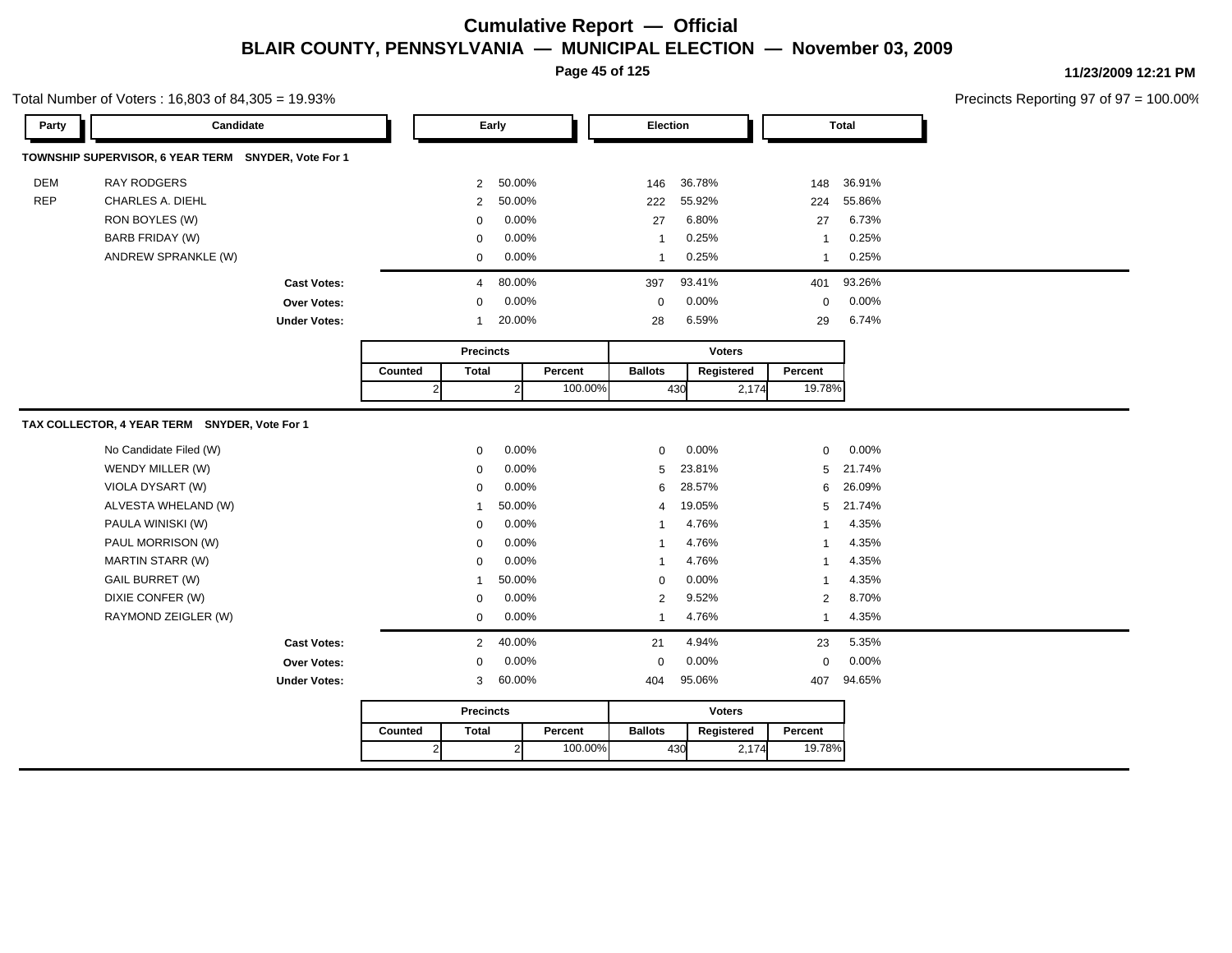**Page 46 of 125**

**11/23/2009 12:21 PM**

|            | Total Number of Voters: 16,803 of 84,305 = 19.93% |                     |         |                  |              |         |                 |               |                |        | Precincts Reporting 97 of 97 = |
|------------|---------------------------------------------------|---------------------|---------|------------------|--------------|---------|-----------------|---------------|----------------|--------|--------------------------------|
| Party      | Candidate                                         |                     |         |                  | Early        |         | Election        |               |                | Total  |                                |
|            | AUDITOR, 6 YEAR TERM SNYDER, Vote For 1           |                     |         |                  |              |         |                 |               |                |        |                                |
| <b>REP</b> | PAMELA K. DAUGHENBAUGH                            |                     |         |                  | 3 100.00%    |         | 360             | 97.83%        | 363            | 97.84% |                                |
|            | VIOLA DYSART (W)                                  |                     |         | 0                | 0.00%        |         | $\overline{7}$  | 1.90%         | $\overline{7}$ | 1.89%  |                                |
|            | ROBERT AYERS (W)                                  |                     |         | 0                | $0.00\%$     |         | $\mathbf{1}$    | 0.27%         | $\mathbf{1}$   | 0.27%  |                                |
|            |                                                   | <b>Cast Votes:</b>  |         | 3                | 60.00%       |         | 368             | 86.59%        | 371            | 86.28% |                                |
|            |                                                   | Over Votes:         |         | 0                | 0.00%        |         | $\mathsf 0$     | 0.00%         | $\mathbf 0$    | 0.00%  |                                |
|            |                                                   | <b>Under Votes:</b> |         | $\overline{2}$   | 40.00%       |         | 57              | 13.41%        | 59             | 13.72% |                                |
|            |                                                   |                     |         | <b>Precincts</b> |              |         |                 | <b>Voters</b> |                |        |                                |
|            |                                                   |                     | Counted | <b>Total</b>     |              | Percent | <b>Ballots</b>  | Registered    | Percent        |        |                                |
|            |                                                   |                     |         | $\overline{2}$   | $2 \vert$    | 100.00% | 430             | 2,174         | 19.78%         |        |                                |
|            | AUDITOR, 2 YEAR UNEXPIRED TERM SNYDER, Vote For 1 |                     |         |                  |              |         |                 |               |                |        |                                |
|            | No Candidate Filed (W)                            |                     |         | 0                | 0.00%        |         | 0               | 0.00%         | $\pmb{0}$      | 0.00%  |                                |
|            | VIOLA DYSART (W)                                  |                     |         | 0                | 0.00%        |         | 10 <sup>1</sup> | 47.62%        | 10             | 47.62% |                                |
|            | DIXIE CONFER (W)                                  |                     |         | 0                | 0.00%        |         | 6               | 28.57%        | 6              | 28.57% |                                |
|            | ROBERT AYERS (W)                                  |                     |         | 0                | 0.00%        |         | 3               | 14.29%        | 3              | 14.29% |                                |
|            | RAYMOND ZEIGLER (W)                               |                     |         | 0                | 0.00%        |         | 1               | 4.76%         | $\mathbf{1}$   | 4.76%  |                                |
|            | BERNIE SHERWIN (W)                                |                     |         | 0                | 0.00%        |         | $\mathbf{1}$    | 4.76%         | $\mathbf{1}$   | 4.76%  |                                |
|            |                                                   | <b>Cast Votes:</b>  |         | 0                | 0.00%        |         | 21              | 4.94%         | 21             | 4.88%  |                                |
|            |                                                   | Over Votes:         |         | 0                | 0.00%        |         | $\mathbf 0$     | 0.00%         | 0              | 0.00%  |                                |
|            |                                                   | <b>Under Votes:</b> |         |                  | 5 100.00%    |         | 404             | 95.06%        | 409            | 95.12% |                                |
|            |                                                   |                     |         | <b>Precincts</b> |              |         |                 | <b>Voters</b> |                |        |                                |
|            |                                                   |                     | Counted | <b>Total</b>     |              | Percent | <b>Ballots</b>  | Registered    | Percent        |        |                                |
|            |                                                   |                     |         | $\sqrt{2}$       | $\mathbf{2}$ | 100.00% | 430             | 2,174         | 19.78%         |        |                                |
|            | CONSTABLE, 6 YEAR TERM SNYDER, Vote For 1         |                     |         |                  |              |         |                 |               |                |        |                                |
|            | No Candidate Filed (W)                            |                     |         | 0                | 0.00%        |         | 0               | 0.00%         | $\mathsf 0$    | 0.00%  |                                |
|            | JEFF MCLELLAN (W)                                 |                     |         | 0                | 0.00%        |         | $\mathbf{1}$    | 50.00%        | $\mathbf{1}$   | 50.00% |                                |
|            | ALSHIPMAN (W)                                     |                     |         | 0                | 0.00%        |         | $\mathbf{1}$    | 50.00%        | $\mathbf{1}$   | 50.00% |                                |
|            |                                                   | <b>Cast Votes:</b>  |         | 0                | 0.00%        |         | $\overline{2}$  | 0.47%         | $\overline{2}$ | 0.47%  |                                |
|            |                                                   | Over Votes:         |         | 0                | 0.00%        |         | $\mathbf 0$     | 0.00%         | $\mathbf 0$    | 0.00%  |                                |
|            |                                                   | <b>Under Votes:</b> |         |                  | 5 100.00%    |         | 423             | 99.53%        | 428            | 99.53% |                                |
|            |                                                   |                     |         | <b>Precincts</b> |              |         |                 | <b>Voters</b> |                |        |                                |
|            |                                                   |                     | Counted | <b>Total</b>     |              | Percent | <b>Ballots</b>  | Registered    | Percent        |        |                                |
|            |                                                   |                     |         |                  |              | 100.00% |                 |               |                |        |                                |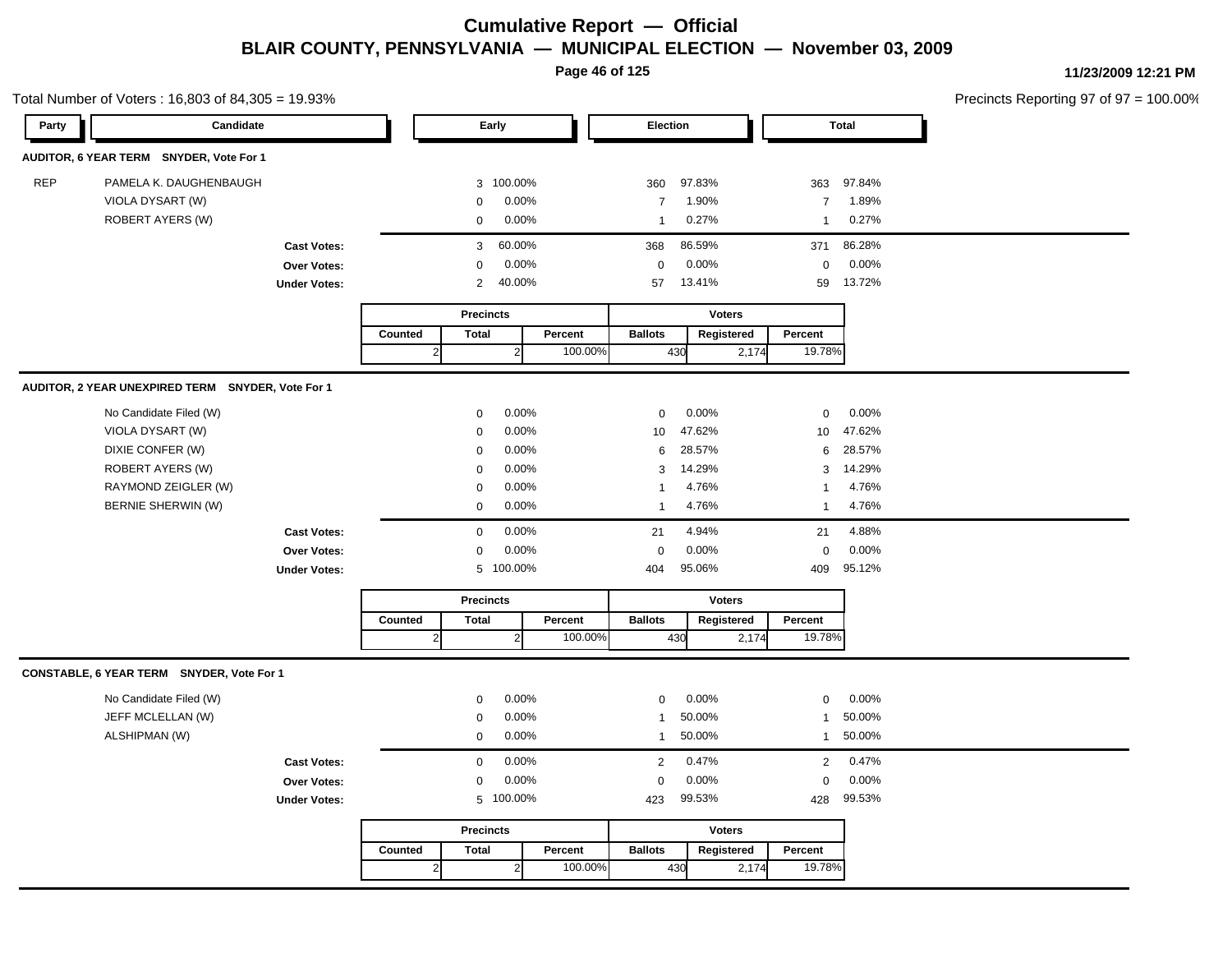**Page 47 of 125**

#### Total Number of Voters : 16,803 of 84,305 = 19.93%

**11/23/2009 12:21 PM**

| Party      | Candidate                                           |                     |         | Early            |        | Election |                          |        | <b>Total</b>  |                          |        |
|------------|-----------------------------------------------------|---------------------|---------|------------------|--------|----------|--------------------------|--------|---------------|--------------------------|--------|
|            | TOWNSHIP SUPERVISOR, 6 YEAR TERM TAYLOR, Vote For 1 |                     |         |                  |        |          |                          |        |               |                          |        |
| <b>REP</b> | HAROLD W. GUYER                                     |                     |         | 3                | 75.00% |          | 223                      | 95.30% |               | 226                      | 94.96% |
|            | TOM KENNEDY (W)                                     |                     |         | $\mathbf 0$      | 0.00%  |          | $\overline{\phantom{a}}$ | 0.43%  |               | $\overline{\phantom{a}}$ | 0.42%  |
|            | MARY SMITH (W)                                      |                     |         | 0                | 0.00%  |          | $\overline{\phantom{a}}$ | 0.43%  |               | $\overline{\phantom{a}}$ | 0.42%  |
|            | JOEY JAMES MOSES (W)                                |                     |         | 1                | 25.00% |          | $\mathbf 0$              | 0.00%  |               | $\overline{\phantom{a}}$ | 0.42%  |
|            | DREW RHODES (W)                                     |                     |         | $\mathbf 0$      | 0.00%  |          | $\overline{\phantom{a}}$ | 0.43%  |               | $\overline{\phantom{a}}$ | 0.42%  |
|            | DOUG RHODES (W)                                     |                     |         | 0                | 0.00%  |          | $\overline{\phantom{a}}$ | 0.43%  |               | -1                       | 0.42%  |
|            | DAVID SMITH (W)                                     |                     |         | $\mathbf 0$      | 0.00%  |          | 6                        | 2.56%  |               | 6                        | 2.52%  |
|            | BILL REPLOGLEE (W)                                  |                     |         | $\mathbf 0$      | 0.00%  |          | $\overline{\phantom{a}}$ | 0.43%  |               | 1                        | 0.42%  |
|            |                                                     | <b>Cast Votes:</b>  |         | 4                | 80.00% |          | 234                      | 87.64% |               | 238                      | 87.50% |
|            |                                                     | Over Votes:         |         | 0                | 0.00%  |          | $\mathbf 0$              | 0.00%  |               | $\mathbf 0$              | 0.00%  |
|            |                                                     | <b>Under Votes:</b> |         | $\mathbf 1$      | 20.00% |          | 33                       | 12.36% |               | 34                       | 12.50% |
|            |                                                     |                     |         | <b>Precincts</b> |        |          |                          |        | <b>Voters</b> |                          |        |
|            |                                                     |                     | Counted | <b>Total</b>     |        | Percent  | <b>Ballots</b>           |        | Registered    | Percent                  |        |
|            |                                                     |                     |         |                  |        | 100.00%  |                          | 272    | 1,675         | 16.24%                   |        |
|            | TAX COLLECTOR, 4 YEAR TERM TAYLOR, Vote For 1       |                     |         |                  |        |          |                          |        |               |                          |        |
| <b>REP</b> | JOY A. HEUSTON                                      |                     |         | 3                | 75.00% |          | 244                      | 99.59% |               | 247                      | 99.20% |
|            | MARY SMITH (W)                                      |                     |         | $\mathbf 0$      | 0.00%  |          | -1                       | 0.41%  |               | 1                        | 0.40%  |
|            | JOEY JAMES MOSES (W)                                |                     |         | 1                | 25.00% |          | $\mathbf 0$              | 0.00%  |               | $\mathbf{1}$             | 0.40%  |
|            |                                                     | <b>Cast Votes:</b>  |         | 4                | 80.00% |          | 245                      | 91.76% |               | 249                      | 91.54% |
|            |                                                     | Over Votes:         |         | $\mathbf 0$      | 0.00%  |          | $\mathbf 0$              | 0.00%  |               | $\mathbf 0$              | 0.00%  |
|            |                                                     | <b>Under Votes:</b> |         | 1                | 20.00% |          | 22                       | 8.24%  |               | 23                       | 8.46%  |
|            |                                                     |                     |         | <b>Precincts</b> |        |          |                          |        | <b>Voters</b> |                          |        |
|            |                                                     |                     | Counted | <b>Total</b>     |        | Percent  | <b>Ballots</b>           |        | Registered    | Percent                  |        |
|            |                                                     |                     |         |                  |        | 100.00%  |                          | 272    | 1,675         | 16.24%                   |        |
|            |                                                     |                     |         |                  |        |          |                          |        |               |                          |        |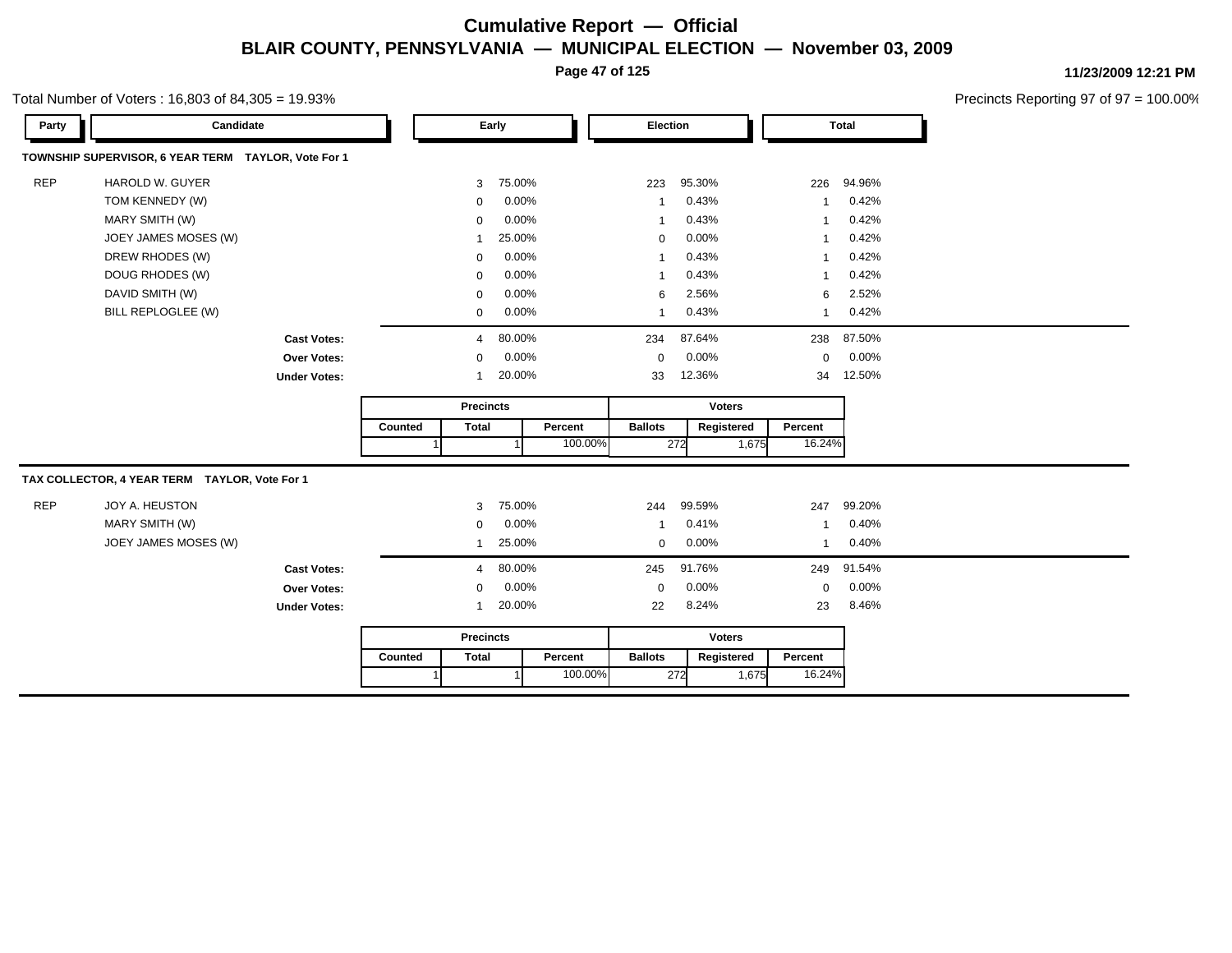**Page 48 of 125**

#### Total Number of Voters : 16,803 of 84,305 = 19.93%

**11/23/2009 12:21 PM**

| Candidate                                 |         |                  | Early          |         | Election       |               |       |                         | Total  |
|-------------------------------------------|---------|------------------|----------------|---------|----------------|---------------|-------|-------------------------|--------|
| AUDITOR, 6 YEAR TERM TAYLOR, Vote For 1   |         |                  |                |         |                |               |       |                         |        |
| No Candidate Filed (W)                    |         | 0                | 0.00%          |         | $\mathbf 0$    | 0.00%         |       | 0                       | 0.00%  |
| VALERIE SMITH (W)                         |         | $\mathbf 0$      | 0.00%          |         | $\overline{2}$ | 18.18%        |       | $\overline{2}$          | 16.67% |
| CHUCK GOJMERAC (W)                        |         | $\mathbf 0$      | 0.00%          |         | 6              | 54.55%        |       | 6                       | 50.00% |
| TOM THOMPSON (W)                          |         | $\Omega$         | $0.00\%$       |         | $\overline{1}$ | 9.09%         |       | $\overline{1}$          | 8.33%  |
| SAM DEANN (W)                             |         | $\mathbf 0$      | 0.00%          |         | $\overline{1}$ | 9.09%         |       | $\overline{\mathbf{1}}$ | 8.33%  |
| JOEY JAMES MOSES (W)                      |         | $\mathbf{1}$     | 100.00%        |         | $\mathbf 0$    | 0.00%         |       | $\overline{1}$          | 8.33%  |
| HAROLD W BAILEY (W)                       |         | 0                | 0.00%          |         | $\overline{1}$ | 9.09%         |       | $\mathbf{1}$            | 8.33%  |
| <b>Cast Votes:</b>                        |         | $\mathbf{1}$     | 20.00%         |         | 11             | 4.12%         |       | 12                      | 4.41%  |
| Over Votes:                               |         | $\mathbf 0$      | 0.00%          |         | $\mathbf 0$    | 0.00%         |       | 0                       | 0.00%  |
| <b>Under Votes:</b>                       |         | 4                | 80.00%         |         | 256            | 95.88%        |       | 260                     | 95.59% |
|                                           |         | <b>Precincts</b> |                |         |                | <b>Voters</b> |       |                         |        |
|                                           | Counted | <b>Total</b>     |                | Percent | <b>Ballots</b> | Registered    |       | Percent                 |        |
|                                           |         |                  | $\overline{ }$ | 100.00% |                | 272           | 1,675 | 16.24%                  |        |
| CONSTABLE, 6 YEAR TERM TAYLOR, Vote For 1 |         |                  |                |         |                |               |       |                         |        |
| No Candidate Filed (W)                    |         | 0                | 0.00%          |         | $\mathbf 0$    | 0.00%         |       | $\mathbf 0$             | 0.00%  |
| TOM THOMPSON (W)                          |         | $\mathbf 0$      | 0.00%          |         | -1             | 20.00%        |       | $\mathbf{1}$            | 16.67% |
| RAY BENTON (W)                            |         | 0                | 0.00%          |         | $\mathbf{1}$   | 20.00%        |       | $\mathbf{1}$            | 16.67% |
| LARRY WILSON (W)                          |         | 0                | 0.00%          |         | 1              | 20.00%        |       | $\mathbf{1}$            | 16.67% |
| JOEY JAMES JOSES (W)                      |         | $\mathbf{1}$     | 100.00%        |         | $\mathbf 0$    | 0.00%         |       | $\mathbf{1}$            | 16.67% |
| FRANK MALHONY (W)                         |         | 0                | 0.00%          |         | $\overline{1}$ | 20.00%        |       | $\mathbf{1}$            | 16.67% |
| DOUG RHODES (W)                           |         |                  | 0.00%          |         | 1              | 20.00%        |       | $\mathbf{1}$            | 16.67% |
|                                           |         | 0                |                |         |                |               |       |                         |        |
| <b>Cast Votes:</b>                        |         | $\mathbf{1}$     | 20.00%         |         | 5              | 1.87%         |       | 6                       | 2.21%  |
| Over Votes:                               |         | $\mathbf 0$      | 0.00%          |         | $\mathbf 0$    | 0.00%         |       | 0                       | 0.00%  |
| <b>Under Votes:</b>                       |         | 4                | 80.00%         |         | 262            | 98.13%        |       | 266                     | 97.79% |
|                                           |         | <b>Precincts</b> |                |         |                | <b>Voters</b> |       |                         |        |
|                                           | Counted | <b>Total</b>     |                | Percent | <b>Ballots</b> | Registered    |       | Percent                 |        |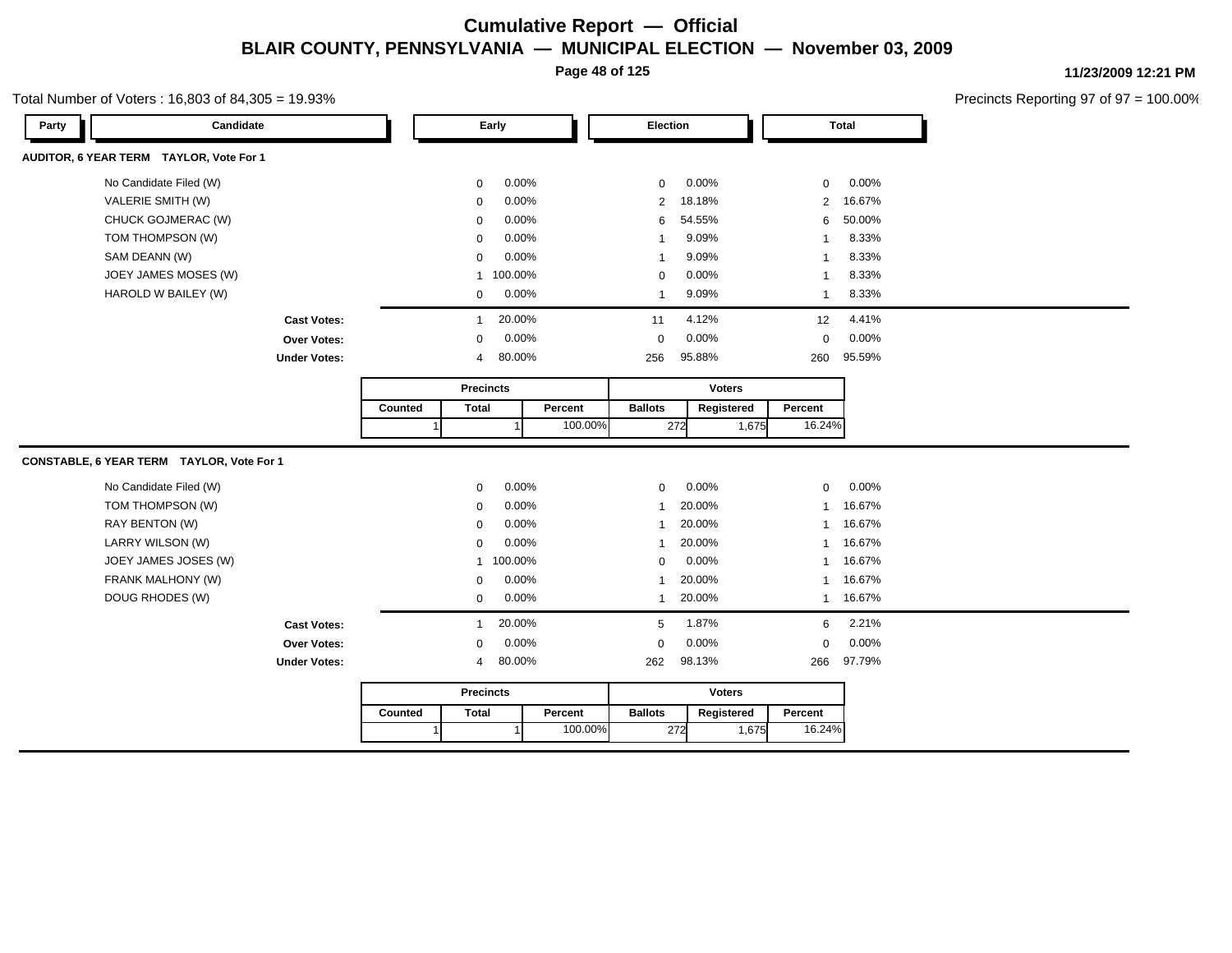**Page 49 of 125**

**11/23/2009 12:21 PM**

Total Number of Voters : 16,803 of 84,305 = 19.93%

| Party      | Candidate                                               |                     |         | Early            |                | Election |                |               |       | <b>Total</b>   |          |
|------------|---------------------------------------------------------|---------------------|---------|------------------|----------------|----------|----------------|---------------|-------|----------------|----------|
|            | TOWNSHIP SUPERVISOR, 6 YEAR TERM TYRONE TWP, Vote For 1 |                     |         |                  |                |          |                |               |       |                |          |
| <b>REP</b> | DONNA M. LANE                                           |                     |         | $\overline{2}$   | 66.67%         |          | 160            | 51.28%        |       | 162            | 51.43%   |
|            | TIM BOTTENFIELD (W)                                     |                     |         | 1                | 33.33%         |          | 150            | 48.08%        |       | 151            | 47.94%   |
|            | JOHN DUNKLE (W)                                         |                     |         | $\mathbf 0$      | 0.00%          |          | 2              | 0.64%         |       | 2              | 0.63%    |
|            |                                                         | <b>Cast Votes:</b>  |         |                  | 3 100.00%      |          | 312            | 90.70%        |       | 315            | 90.78%   |
|            |                                                         | <b>Over Votes:</b>  |         | 0                | 0.00%          |          | $\mathbf 0$    | 0.00%         |       | 0              | 0.00%    |
|            |                                                         | <b>Under Votes:</b> |         | $\mathbf 0$      | 0.00%          |          | 32             | 9.30%         |       | 32             | 9.22%    |
|            |                                                         |                     |         | <b>Precincts</b> |                |          |                | <b>Voters</b> |       |                |          |
|            |                                                         |                     | Counted | <b>Total</b>     |                | Percent  | <b>Ballots</b> | Registered    |       | Percent        |          |
|            |                                                         |                     |         | $\overline{2}$   | $\overline{2}$ | 100.00%  | 347            |               | 1,199 | 28.94%         |          |
|            | TAX COLLECTOR, 4 YEAR TERM TYRONE TWP, Vote For 1       |                     |         |                  |                |          |                |               |       |                |          |
|            |                                                         |                     |         |                  |                |          |                |               |       |                |          |
|            | No Candidate Filed (W)                                  |                     |         | $\Omega$         | 0.00%          |          | $\Omega$       | 0.00%         |       | $\Omega$       | $0.00\%$ |
|            | WANDA OTTO (W)                                          |                     |         | $\mathbf 0$      | 0.00%          |          | 6              | 31.58%        |       | 6              | 31.58%   |
|            | TIM BOTTENFIELD (W)                                     |                     |         | $\mathbf 0$      | 0.00%          |          | $\overline{1}$ | 5.26%         |       | $\overline{1}$ | 5.26%    |
|            | SONDRA HOOVER (W)                                       |                     |         | $\mathbf 0$      | 0.00%          |          | $\mathbf{1}$   | 5.26%         |       | $\overline{1}$ | 5.26%    |
|            | SHIRLEY CROWL (W)                                       |                     |         | $\mathbf 0$      | 0.00%          |          | $\overline{1}$ | 5.26%         |       | -1             | 5.26%    |
|            | LISA ODELLICK (W)                                       |                     |         | $\mathbf 0$      | 0.00%          |          | 3              | 15.79%        |       | 3              | 15.79%   |
|            | ELLEN L MYERS (W)                                       |                     |         | $\mathbf 0$      | 0.00%          |          | 2              | 10.53%        |       | 2              | 10.53%   |
|            | MARIA CUMMING (W)                                       |                     |         | $\Omega$         | 0.00%          |          | $\overline{1}$ | 5.26%         |       | $\mathbf{1}$   | 5.26%    |
|            | LIZ BOTTENFIELD (W)                                     |                     |         | $\Omega$         | 0.00%          |          | $\overline{1}$ | 5.26%         |       | $\overline{1}$ | 5.26%    |
|            | JOHN KELLER (W)                                         |                     |         | $\mathbf 0$      | 0.00%          |          | $\mathbf{1}$   | 5.26%         |       | $\overline{1}$ | 5.26%    |
|            | BETTY CONFER (W)                                        |                     |         | $\mathbf 0$      | 0.00%          |          | $\overline{1}$ | 5.26%         |       | $\overline{1}$ | 5.26%    |
|            | ROBERT ODELICK (W)                                      |                     |         | $\mathbf 0$      | 0.00%          |          | $\overline{1}$ | 5.26%         |       | $\overline{1}$ | 5.26%    |
|            |                                                         | <b>Cast Votes:</b>  |         | $\mathbf 0$      | 0.00%          |          | 19             | 5.52%         |       | 19             | 5.48%    |
|            |                                                         | Over Votes:         |         | $\mathbf 0$      | 0.00%          |          | $\mathbf 0$    | 0.00%         |       | 0              | 0.00%    |
|            |                                                         | <b>Under Votes:</b> |         |                  | 3 100.00%      |          | 325            | 94.48%        |       | 328            | 94.52%   |
|            |                                                         |                     |         | <b>Precincts</b> |                |          |                | <b>Voters</b> |       |                |          |
|            |                                                         |                     | Counted | <b>Total</b>     |                | Percent  | <b>Ballots</b> | Registered    |       | Percent        |          |
|            |                                                         |                     |         | $\overline{2}$   | $\overline{2}$ | 100.00%  | 347            |               | 1,199 | 28.94%         |          |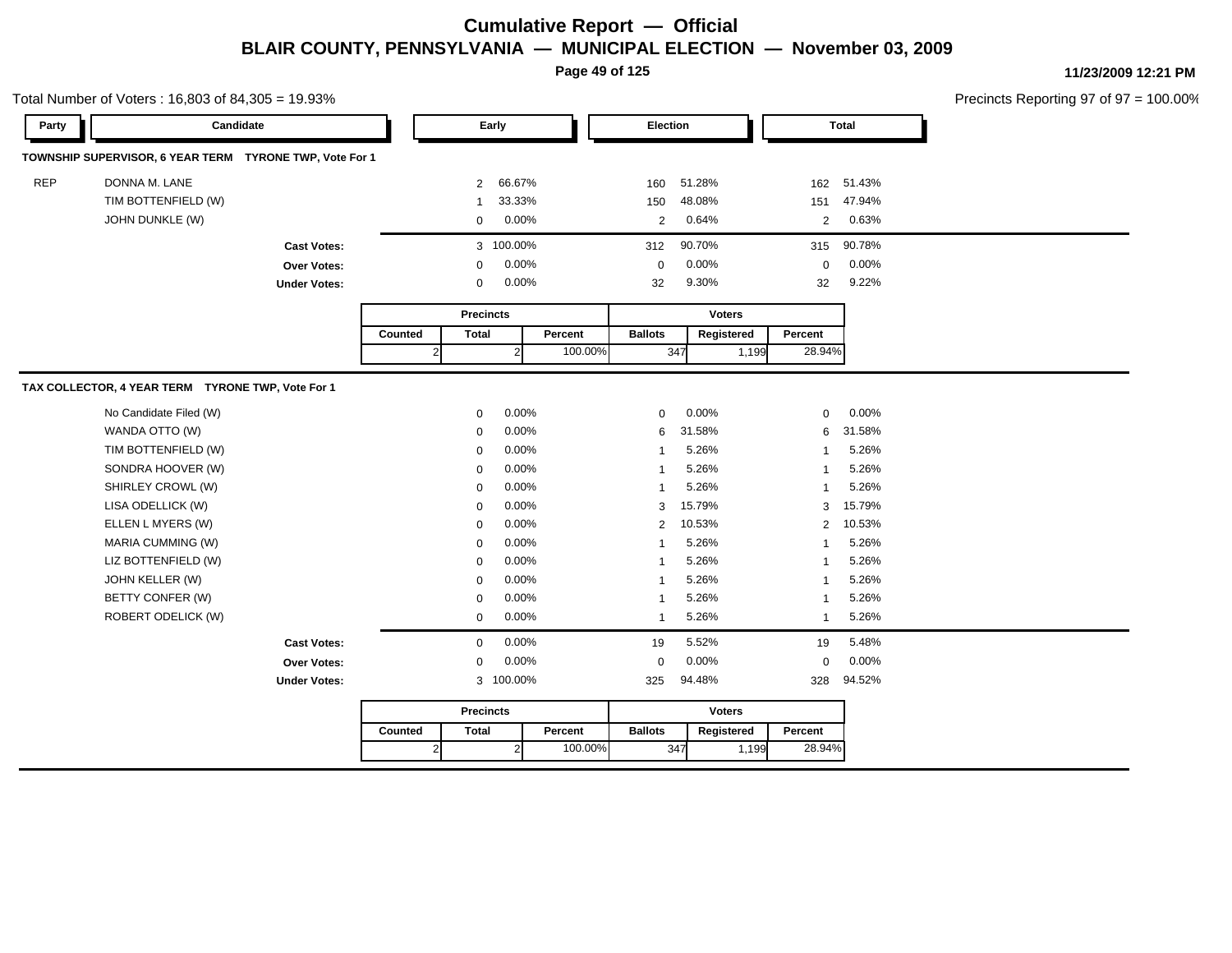**Page 50 of 125**

**11/23/2009 12:21 PM** Precincts Reporting 97 of 97 = 100.00%

|            | Total Number of Voters: 16,803 of 84,305 = 19.93% |                     |         |                  |           |         |                |        |               |                |              | Precincts Reporting 97 of 97 = $\overline{ }$ |
|------------|---------------------------------------------------|---------------------|---------|------------------|-----------|---------|----------------|--------|---------------|----------------|--------------|-----------------------------------------------|
| Party      | Candidate                                         |                     |         |                  | Early     |         | Election       |        |               |                | <b>Total</b> |                                               |
|            | AUDITOR, 6 YEAR TERM TYRONE TWP, Vote For 1       |                     |         |                  |           |         |                |        |               |                |              |                                               |
| <b>REP</b> | SHIRLEY CROWL                                     |                     |         |                  | 3 100.00% |         | 290            | 99.66% |               | 293            | 99.66%       |                                               |
|            | CRAIG HATTLER (W)                                 |                     |         | 0                | 0.00%     |         | -1             | 0.34%  |               | -1             | 0.34%        |                                               |
|            |                                                   | <b>Cast Votes:</b>  |         |                  | 3 100.00% |         | 291            | 84.59% |               | 294            | 84.73%       |                                               |
|            |                                                   | Over Votes:         |         | $\mathbf 0$      | 0.00%     |         | $\mathbf 0$    | 0.00%  |               | $\mathbf 0$    | 0.00%        |                                               |
|            |                                                   | <b>Under Votes:</b> |         | 0                | 0.00%     |         | 53             | 15.41% |               | 53             | 15.27%       |                                               |
|            |                                                   |                     |         | <b>Precincts</b> |           |         |                |        | <b>Voters</b> |                |              |                                               |
|            |                                                   |                     | Counted | <b>Total</b>     |           | Percent | <b>Ballots</b> |        | Registered    | Percent        |              |                                               |
|            |                                                   |                     |         |                  | 2         | 100.00% |                | 347    | 1,199         | 28.94%         |              |                                               |
|            | CONSTABLE, 6 YEAR TERM TYRONE TWP, Vote For 1     |                     |         |                  |           |         |                |        |               |                |              |                                               |
|            | No Candidate Filed (W)                            |                     |         | 0                | 0.00%     |         | 0              | 0.00%  |               | 0              | 0.00%        |                                               |
|            | SHERM SCOTT (W)                                   |                     |         | 0                | 0.00%     |         | 6              | 60.00% |               | 6              | 60.00%       |                                               |
|            | JIM BURKET (W)                                    |                     |         | $\Omega$         | 0.00%     |         |                | 10.00% |               | 1              | 10.00%       |                                               |
|            | <b>GRIAG HATLER (W)</b>                           |                     |         | 0                | 0.00%     |         |                | 10.00% |               | 1              | 10.00%       |                                               |
|            | <b>BOB ODEKICK (W)</b>                            |                     |         | 0                | 0.00%     |         |                | 10.00% |               | $\mathbf{1}$   | 10.00%       |                                               |
|            | BILL WAGNER (W)                                   |                     |         | 0                | 0.00%     |         | 1              | 10.00% |               | $\overline{1}$ | 10.00%       |                                               |
|            |                                                   | <b>Cast Votes:</b>  |         | $\mathbf{0}$     | 0.00%     |         | 10             | 2.91%  |               | 10             | 2.88%        |                                               |
|            |                                                   | Over Votes:         |         | 0                | 0.00%     |         | $\mathbf 0$    | 0.00%  |               | 0              | 0.00%        |                                               |
|            |                                                   | <b>Under Votes:</b> |         |                  | 3 100.00% |         | 334            | 97.09% |               | 337            | 97.12%       |                                               |
|            |                                                   |                     |         | <b>Precincts</b> |           |         |                |        | <b>Voters</b> |                |              |                                               |
|            |                                                   |                     | Counted | <b>Total</b>     |           | Percent | <b>Ballots</b> |        | Registered    | Percent        |              |                                               |

2 100.00%

347 1,199

28.94%

2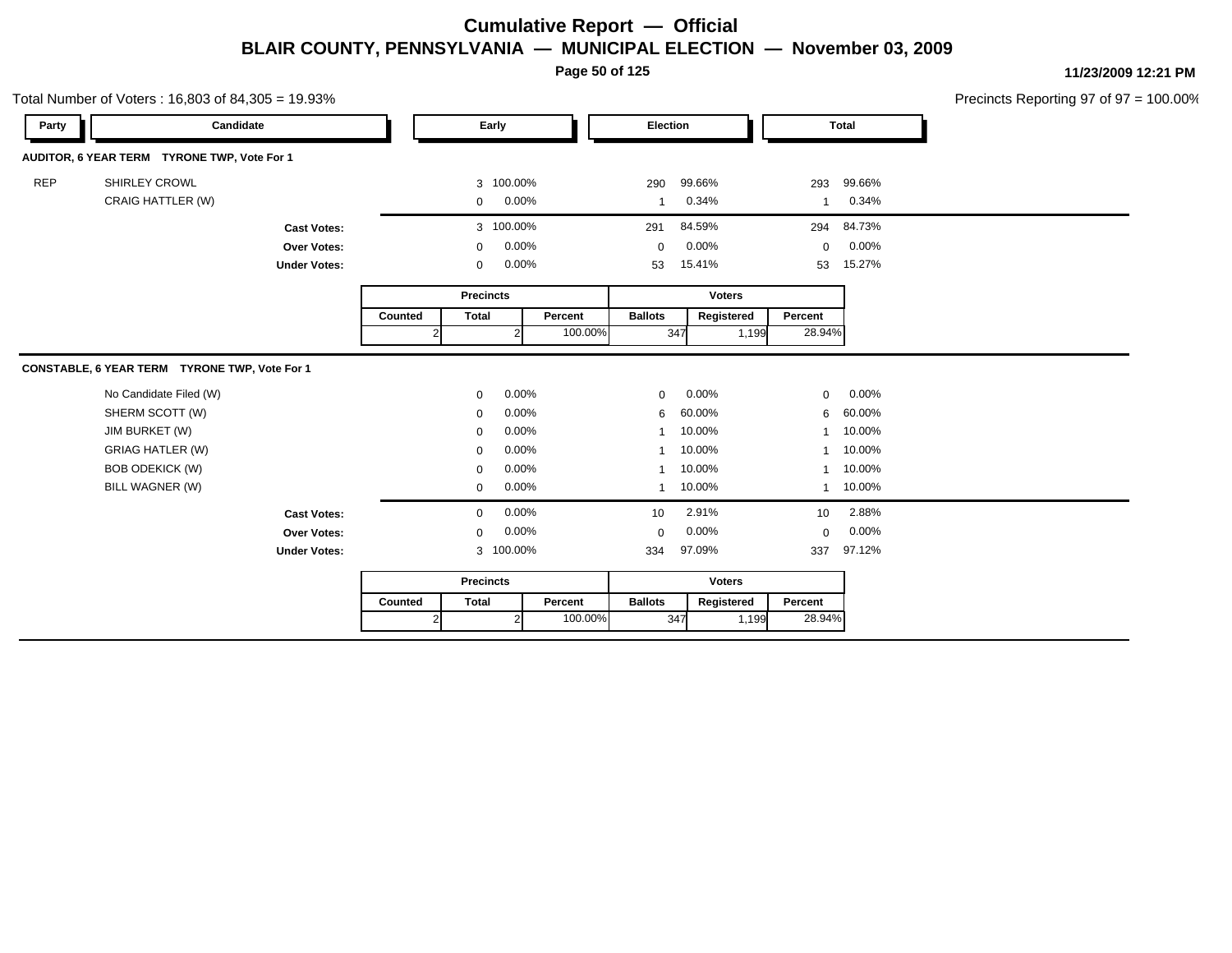**Page 51 of 125**

#### Total Number of Voters : 16,803 of 84,305 = 19.93%

**11/23/2009 12:21 PM**

Precincts Reporting 97 of 97 = 100.00%

| Party      | Candidate                             |         |                  | Early  |         | Election       |               | <b>Total</b>   |        |  |
|------------|---------------------------------------|---------|------------------|--------|---------|----------------|---------------|----------------|--------|--|
|            | MAYOR, 4 YEAR TERM TYRONE, Vote For 1 |         |                  |        |         |                |               |                |        |  |
| <b>REP</b> | <b>WILLIAM (BILL) FINK</b>            |         | 22               | 84.62% |         | 846            | 92.46%        | 868            | 92.24% |  |
|            | <b>JIM KILMARTIN (W)</b>              |         | -1               | 3.85%  |         | 42             | 4.59%         | 43             | 4.57%  |  |
|            | JIM GRAZIER (W)                       |         | 3                | 11.54% |         | $\overline{7}$ | 0.77%         | 10             | 1.06%  |  |
|            | DARON MORAN (W)                       |         | $\mathbf 0$      | 0.00%  |         | 6              | 0.66%         | 6              | 0.64%  |  |
|            | WILLIAM FINK (W)                      |         | $\mathbf 0$      | 0.00%  |         | $\overline{ }$ | 0.11%         | 1              | 0.11%  |  |
|            | PAT STONER (W)                        |         | $\mathbf 0$      | 0.00%  |         | $\overline{1}$ | 0.11%         | 1              | 0.11%  |  |
|            | MICHAEL R THOMAS (W)                  |         | $\mathbf 0$      | 0.00%  |         | $\overline{1}$ | 0.11%         | 1              | 0.11%  |  |
|            | MARK KOSOGLOW (W)                     |         | $\mathbf 0$      | 0.00%  |         | 2              | 0.22%         | 2              | 0.21%  |  |
|            | KIMMIE CRAIG (W)                      |         | $\mathbf 0$      | 0.00%  |         | $\mathbf{1}$   | 0.11%         | 1              | 0.11%  |  |
|            | JIM KILMARTIN (W)                     |         | $\mathbf 0$      | 0.00%  |         | 2              | 0.22%         | 2              | 0.21%  |  |
|            | JAMES GRAZIER (W)                     |         | 0                | 0.00%  |         | $\mathbf{1}$   | 0.11%         | $\overline{1}$ | 0.11%  |  |
|            | DONALD BOYTIM (W)                     |         | 0                | 0.00%  |         | $\mathbf{1}$   | 0.11%         | 1              | 0.11%  |  |
|            | DAVID SHERMAN ANDERS (W)              |         | $\mathbf 0$      | 0.00%  |         | $\mathbf{1}$   | 0.11%         | $\mathbf 1$    | 0.11%  |  |
|            | DAVE EVANS (W)                        |         | $\mathbf 0$      | 0.00%  |         | $\overline{1}$ | 0.11%         | 1              | 0.11%  |  |
|            | DARON MORRAN (W)                      |         | $\mathbf 0$      | 0.00%  |         | $\overline{1}$ | 0.11%         | $\overline{1}$ | 0.11%  |  |
|            | BREE MYERS (W)                        |         | $\mathbf 0$      | 0.00%  |         | $\mathbf 1$    | 0.11%         | $\mathbf 1$    | 0.11%  |  |
|            | <b>Cast Votes:</b>                    |         | 26               | 89.66% |         | 915            | 82.28%        | 941            | 82.47% |  |
|            | <b>Over Votes:</b>                    |         | $\mathbf 0$      | 0.00%  |         | $\Omega$       | 0.00%         | $\mathbf 0$    | 0.00%  |  |
|            | <b>Under Votes:</b>                   |         | 3                | 10.34% |         | 197            | 17.72%        | 200            | 17.53% |  |
|            |                                       |         | <b>Precincts</b> |        |         |                | <b>Voters</b> |                |        |  |
|            |                                       | Counted | <b>Total</b>     |        | Percent | <b>Ballots</b> | Registered    | Percent        |        |  |

7 100.00%

1,141 3,376

33.80%

7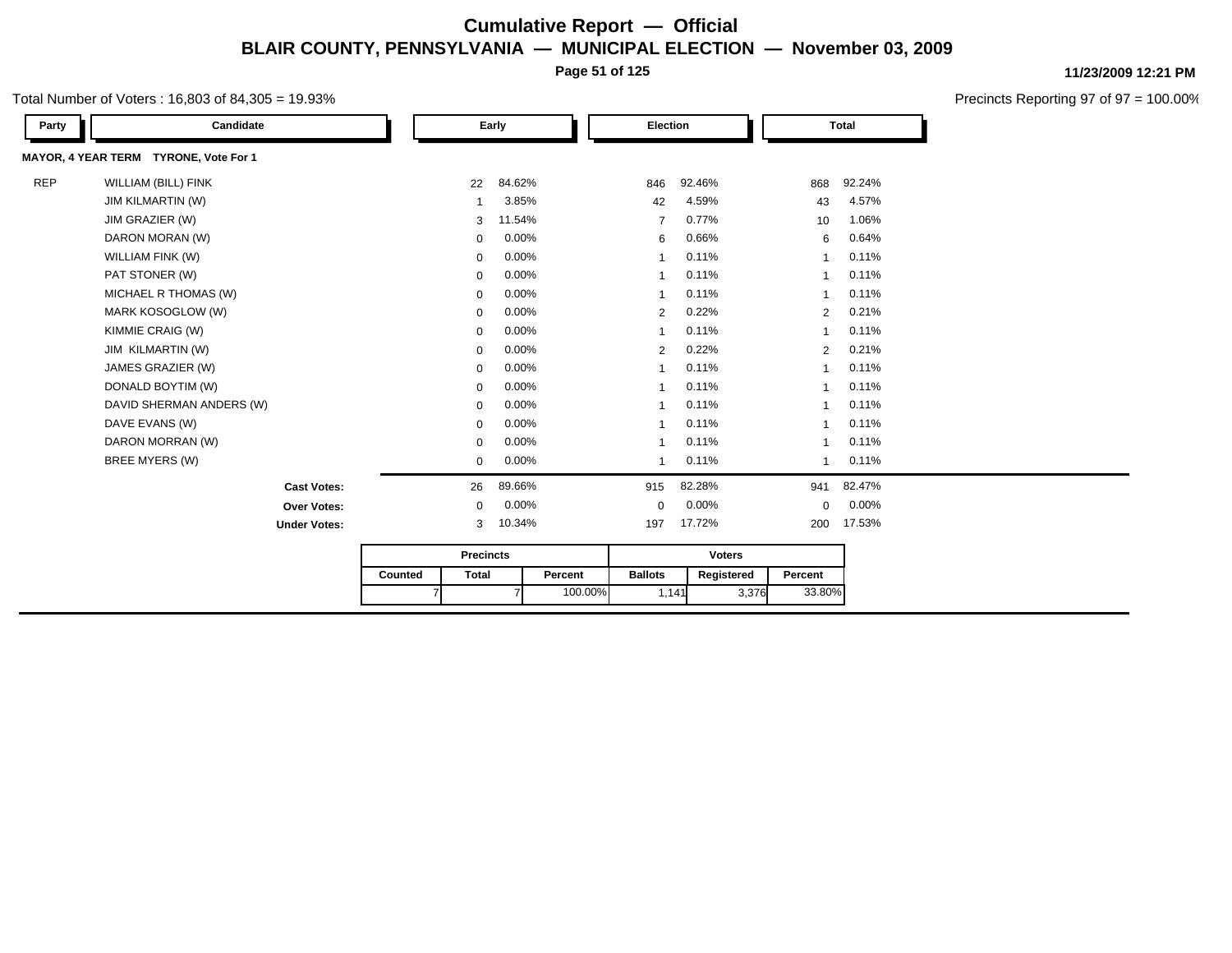**Page 52 of 125**

#### Total Number of Voters : 16,803 of 84,305 = 19.93%

| Party      | Candidate                                                  |                     |         |                  | Early          |         | Election       |               |       | <b>Total</b>   |             |
|------------|------------------------------------------------------------|---------------------|---------|------------------|----------------|---------|----------------|---------------|-------|----------------|-------------|
|            | BOROUGH COUNCIL, 4 YEAR TERM TYRONE BORO, Vote For 3       |                     |         |                  |                |         |                |               |       |                |             |
| <b>DEM</b> | <b>CHRISTY RAY</b>                                         |                     |         | 17               | 21.52%         |         | 592            | 18.66%        |       | 609            | 18.73%      |
| DEM        | CLYDE L. HEWETT                                            |                     |         | 15               | 18.99%         |         | 475            | 14.97%        |       | 490            | 15.07%      |
| DEM        | <b>JIM GRAZIER</b>                                         |                     |         | 10               | 12.66%         |         | 479            | 15.10%        |       | 489            | 15.04%      |
| <b>REP</b> | WILLIAM M. LATCHFORD                                       |                     |         | 8                | 10.13%         |         | 508            | 16.01%        |       | 516            | 15.87%      |
| <b>REP</b> | <b>COURTNEY M. RHOADES</b>                                 |                     |         | 18               | 22.78%         |         | 619            | 19.51%        |       | 637            | 19.59%      |
| <b>REP</b> | <b>VIRGIE WERNER</b>                                       |                     |         | 11               | 13.92%         |         | 497            | 15.66%        |       | 508            | 15.62%      |
|            | MICHAEL R THOMAS (W)                                       |                     |         | 0                | 0.00%          |         | $\overline{1}$ | 0.03%         |       | $\overline{1}$ | 0.03%       |
|            | JENBRYAN (W)                                               |                     |         | 0                | 0.00%          |         | $\overline{1}$ | 0.03%         |       | $\overline{1}$ | 0.03%       |
|            | <b>COURTNEY RHOADES (W)</b>                                |                     |         | $\mathbf 0$      | 0.00%          |         | $\overline{1}$ | 0.03%         |       | $\overline{1}$ | 0.03%       |
|            |                                                            | <b>Cast Votes:</b>  |         | 79               | 90.80%         |         | 3,173          | 95.11%        |       | 3,252          | 95.00%      |
|            |                                                            | Over Votes:         |         | $\overline{2}$   | 6.90%          |         | $\pmb{0}$      | 0.00%         |       | $\overline{c}$ | 0.18%       |
|            |                                                            | <b>Under Votes:</b> |         | 2                | 2.30%          |         | 163            | 4.89%         |       | 165            | 4.82%       |
|            |                                                            |                     |         | <b>Precincts</b> |                |         |                | <b>Voters</b> |       |                |             |
|            |                                                            |                     | Counted | <b>Total</b>     |                | Percent | <b>Ballots</b> | Registered    |       | Percent        |             |
|            |                                                            |                     |         |                  | $\overline{7}$ | 100.00% | 1,141          |               | 3,376 | 33.80%         |             |
|            |                                                            |                     |         |                  |                |         |                |               |       |                |             |
|            | CONSTABLE, 6 YEAR TERM TYRONE BORO, Vote For 1             |                     |         |                  |                |         |                |               |       |                |             |
| <b>REP</b> | SHANNON W. EYE                                             |                     |         |                  | 20 100.00%     |         |                | 897 100.00%   |       |                | 917 100.00% |
|            |                                                            | <b>Cast Votes:</b>  |         | 20               | 68.97%         |         | 897            | 80.67%        |       | 917            | 80.37%      |
|            |                                                            | <b>Over Votes:</b>  |         | 0                | 0.00%          |         | $\mathbf 0$    | 0.00%         |       | 0              | 0.00%       |
|            |                                                            | <b>Under Votes:</b> |         | 9                | 31.03%         |         | 215            | 19.33%        |       | 224            | 19.63%      |
|            |                                                            |                     |         | <b>Precincts</b> |                |         |                | <b>Voters</b> |       |                |             |
|            |                                                            |                     | Counted | <b>Total</b>     |                | Percent | <b>Ballots</b> | Registered    |       | Percent        |             |
|            |                                                            |                     |         | $\overline{7}$   | $\overline{7}$ | 100.00% | 1,141          |               | 3,376 | 33.80%         |             |
|            |                                                            |                     |         |                  |                |         |                |               |       |                |             |
|            | MAYOR, 2 YEAR TERM UNEXPIRED TERM WILLIAMSBURG, Vote For 1 |                     |         |                  |                |         |                |               |       |                |             |
| <b>REP</b> | THEODORE R. HYLE                                           |                     |         | 0                | 0.00%          |         | 139            | 99.29%        |       | 139            | 99.29%      |
|            | DON ZIMMERMAN (W)                                          |                     |         | 0                | 0.00%          |         | $\mathbf{1}$   | 0.71%         |       | $\mathbf{1}$   | 0.71%       |
|            |                                                            | <b>Cast Votes:</b>  |         | 0                | 0.00%          |         | 140            | 83.33%        |       | 140            | 83.33%      |
|            |                                                            | <b>Over Votes:</b>  |         | 0                | 0.00%          |         | $\mathbf 0$    | 0.00%         |       | $\mathbf 0$    | 0.00%       |
|            |                                                            | <b>Under Votes:</b> |         | $\mathbf 0$      | 0.00%          |         | 28             | 16.67%        |       | 28             | 16.67%      |
|            |                                                            |                     |         | <b>Precincts</b> |                |         |                | <b>Voters</b> |       |                |             |
|            |                                                            |                     | Counted | <b>Total</b>     |                | Percent | <b>Ballots</b> | Registered    |       | Percent        |             |
|            |                                                            |                     |         | $\mathbf{1}$     | 1              | 100.00% |                | 168           | 849   | 19.79%         |             |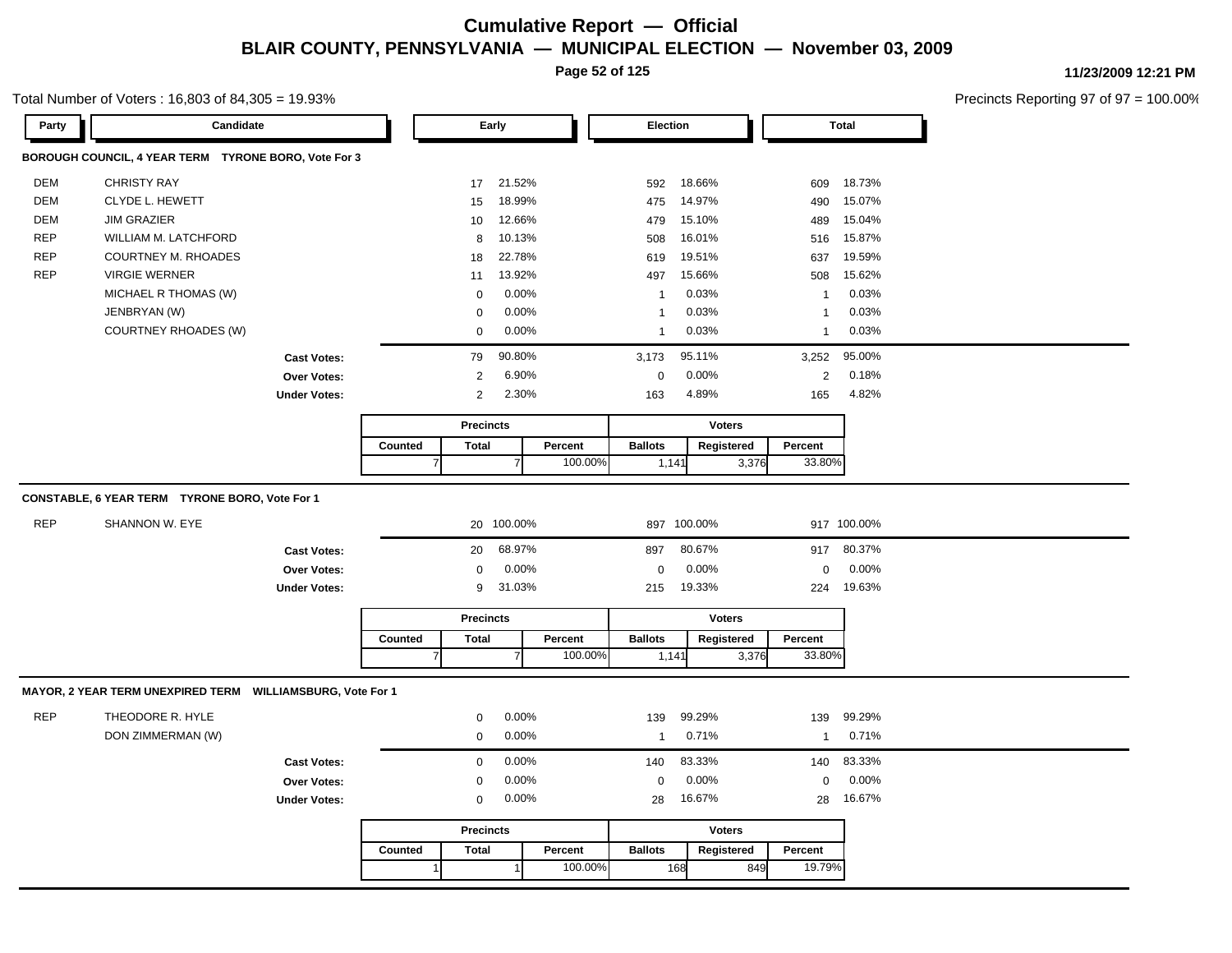**Page 53 of 125**

#### Total Number of Voters : 16,803 of 84,305 = 19.93%

**11/23/2009 12:21 PM**

| BOROUGH COUNCIL, 4 YEAR TERM WILLIAMSBURG, Vote For 4<br><b>REP</b><br>ERIC L. BUMGARDNER<br>0.00%<br>27.03%<br>27.03%<br>$\mathbf 0$<br>123<br>123<br><b>REP</b><br><b>LARRY TROXELL</b><br>0.00%<br>25.93%<br>25.93%<br>$\mathbf 0$<br>118<br>118<br><b>REP</b><br><b>MELISSA HARTMAN</b><br>0.00%<br>23.96%<br>23.96%<br>$\mathbf 0$<br>109<br>109<br><b>REP</b><br><b>ERNEST D. HETRICK</b><br>0.00%<br>21.54%<br>21.54%<br>98<br>$\mathbf 0$<br>98<br>DONALD ZIMMERMAN (W)<br>0.00%<br>1.10%<br>1.10%<br>$\mathbf 0$<br>5<br>5<br>DAVE BOOSE (W)<br>0.00%<br>0.22%<br>0.22%<br>$\mathbf 0$<br>$\mathbf{1}$<br>$\overline{1}$<br>CARLEE RANALLI (W)<br>0.00%<br>0.22%<br>0.22%<br>$\mathbf 0$<br>$\mathbf{1}$<br>$\mathbf{1}$<br>0.00%<br>67.71%<br>67.71%<br><b>Cast Votes:</b><br>$\mathbf 0$<br>455<br>455<br>Over Votes:<br>$\mathsf 0$<br>0.00%<br>$\mathbf 0$<br>0.00%<br>$\mathbf 0$<br>0.00%<br>32.29%<br><b>Under Votes:</b><br>0.00%<br>32.29%<br>$\mathbf 0$<br>217<br>217<br><b>Voters</b><br><b>Precincts</b><br>Counted<br>Percent<br><b>Ballots</b><br>Registered<br>Percent<br><b>Total</b><br>100.00%<br>19.79%<br>168<br>849<br>BOROUGH COUNCIL, 2 YEAR UNEXPIRED TERM WILLIAMSBURG, Vote For 1<br>0.00%<br>No Candidate Filed (W)<br>0.00%<br>0.00%<br>$\mathbf 0$<br>$\mathbf 0$<br>$\mathbf 0$<br>DONALD ZIMMERMAN (W)<br>0.00%<br>78.57%<br>78.57%<br>$\mathbf 0$<br>11<br>11<br>DENNY HAMMEL (W)<br>0.00%<br>7.14%<br>7.14%<br>$\mathbf 0$<br>$\mathbf{1}$<br>$\mathbf{1}$<br>KENNETH RANALLI II (W)<br>0.00%<br>7.14%<br>7.14%<br>$\mathbf 0$<br>$\mathbf{1}$<br>-1<br>CARLEE RANALLI (W)<br>0.00%<br>7.14%<br>7.14%<br>$\mathbf 0$<br>$\mathbf{1}$<br>$\mathbf{1}$<br>0.00%<br>8.33%<br>8.33%<br>14<br>14<br><b>Cast Votes:</b><br>$\mathbf 0$<br>0.00%<br>0.00%<br>0.00%<br>Over Votes:<br>0<br>0<br>0<br>0.00%<br>91.67%<br>91.67%<br><b>Under Votes:</b><br>$\mathbf 0$<br>154<br>154<br><b>Precincts</b><br><b>Voters</b><br><b>Ballots</b><br>Registered<br>Counted<br><b>Total</b><br>Percent<br>Percent<br>100.00%<br>19.79%<br>168<br>849<br>TAX COLLECTOR, 4 YEAR TERM WILLIAMSBURG, Vote For 1<br><b>REP</b><br>DONNA J. SHOWALTER<br>0.00%<br>150 100.00%<br>150 100.00%<br>$\mathbf 0$<br>0.00%<br>89.29%<br>89.29%<br>$\mathbf 0$<br>150<br><b>Cast Votes:</b><br>150<br>0.00%<br>0.00%<br>0.00%<br><b>Over Votes:</b><br>$\mathbf 0$<br>$\mathbf 0$<br>$\mathbf 0$<br>10.71%<br>10.71%<br>0.00%<br><b>Under Votes:</b><br>$\mathbf 0$<br>18<br>18<br><b>Precincts</b><br><b>Voters</b><br><b>Total</b><br>Percent<br><b>Ballots</b><br>Registered<br>Percent<br>Counted<br>100.00%<br>19.79%<br>168<br>849 | Party | Candidate |  | Early |  | Election |  | <b>Total</b> |
|-------------------------------------------------------------------------------------------------------------------------------------------------------------------------------------------------------------------------------------------------------------------------------------------------------------------------------------------------------------------------------------------------------------------------------------------------------------------------------------------------------------------------------------------------------------------------------------------------------------------------------------------------------------------------------------------------------------------------------------------------------------------------------------------------------------------------------------------------------------------------------------------------------------------------------------------------------------------------------------------------------------------------------------------------------------------------------------------------------------------------------------------------------------------------------------------------------------------------------------------------------------------------------------------------------------------------------------------------------------------------------------------------------------------------------------------------------------------------------------------------------------------------------------------------------------------------------------------------------------------------------------------------------------------------------------------------------------------------------------------------------------------------------------------------------------------------------------------------------------------------------------------------------------------------------------------------------------------------------------------------------------------------------------------------------------------------------------------------------------------------------------------------------------------------------------------------------------------------------------------------------------------------------------------------------------------------------------------------------------------------------------------------------------------------------------------------------------------------------------------------------------------------------------------------------------------------------------------------------------------------------------------------------|-------|-----------|--|-------|--|----------|--|--------------|
|                                                                                                                                                                                                                                                                                                                                                                                                                                                                                                                                                                                                                                                                                                                                                                                                                                                                                                                                                                                                                                                                                                                                                                                                                                                                                                                                                                                                                                                                                                                                                                                                                                                                                                                                                                                                                                                                                                                                                                                                                                                                                                                                                                                                                                                                                                                                                                                                                                                                                                                                                                                                                                                       |       |           |  |       |  |          |  |              |
|                                                                                                                                                                                                                                                                                                                                                                                                                                                                                                                                                                                                                                                                                                                                                                                                                                                                                                                                                                                                                                                                                                                                                                                                                                                                                                                                                                                                                                                                                                                                                                                                                                                                                                                                                                                                                                                                                                                                                                                                                                                                                                                                                                                                                                                                                                                                                                                                                                                                                                                                                                                                                                                       |       |           |  |       |  |          |  |              |
|                                                                                                                                                                                                                                                                                                                                                                                                                                                                                                                                                                                                                                                                                                                                                                                                                                                                                                                                                                                                                                                                                                                                                                                                                                                                                                                                                                                                                                                                                                                                                                                                                                                                                                                                                                                                                                                                                                                                                                                                                                                                                                                                                                                                                                                                                                                                                                                                                                                                                                                                                                                                                                                       |       |           |  |       |  |          |  |              |
|                                                                                                                                                                                                                                                                                                                                                                                                                                                                                                                                                                                                                                                                                                                                                                                                                                                                                                                                                                                                                                                                                                                                                                                                                                                                                                                                                                                                                                                                                                                                                                                                                                                                                                                                                                                                                                                                                                                                                                                                                                                                                                                                                                                                                                                                                                                                                                                                                                                                                                                                                                                                                                                       |       |           |  |       |  |          |  |              |
|                                                                                                                                                                                                                                                                                                                                                                                                                                                                                                                                                                                                                                                                                                                                                                                                                                                                                                                                                                                                                                                                                                                                                                                                                                                                                                                                                                                                                                                                                                                                                                                                                                                                                                                                                                                                                                                                                                                                                                                                                                                                                                                                                                                                                                                                                                                                                                                                                                                                                                                                                                                                                                                       |       |           |  |       |  |          |  |              |
|                                                                                                                                                                                                                                                                                                                                                                                                                                                                                                                                                                                                                                                                                                                                                                                                                                                                                                                                                                                                                                                                                                                                                                                                                                                                                                                                                                                                                                                                                                                                                                                                                                                                                                                                                                                                                                                                                                                                                                                                                                                                                                                                                                                                                                                                                                                                                                                                                                                                                                                                                                                                                                                       |       |           |  |       |  |          |  |              |
|                                                                                                                                                                                                                                                                                                                                                                                                                                                                                                                                                                                                                                                                                                                                                                                                                                                                                                                                                                                                                                                                                                                                                                                                                                                                                                                                                                                                                                                                                                                                                                                                                                                                                                                                                                                                                                                                                                                                                                                                                                                                                                                                                                                                                                                                                                                                                                                                                                                                                                                                                                                                                                                       |       |           |  |       |  |          |  |              |
|                                                                                                                                                                                                                                                                                                                                                                                                                                                                                                                                                                                                                                                                                                                                                                                                                                                                                                                                                                                                                                                                                                                                                                                                                                                                                                                                                                                                                                                                                                                                                                                                                                                                                                                                                                                                                                                                                                                                                                                                                                                                                                                                                                                                                                                                                                                                                                                                                                                                                                                                                                                                                                                       |       |           |  |       |  |          |  |              |
|                                                                                                                                                                                                                                                                                                                                                                                                                                                                                                                                                                                                                                                                                                                                                                                                                                                                                                                                                                                                                                                                                                                                                                                                                                                                                                                                                                                                                                                                                                                                                                                                                                                                                                                                                                                                                                                                                                                                                                                                                                                                                                                                                                                                                                                                                                                                                                                                                                                                                                                                                                                                                                                       |       |           |  |       |  |          |  |              |
|                                                                                                                                                                                                                                                                                                                                                                                                                                                                                                                                                                                                                                                                                                                                                                                                                                                                                                                                                                                                                                                                                                                                                                                                                                                                                                                                                                                                                                                                                                                                                                                                                                                                                                                                                                                                                                                                                                                                                                                                                                                                                                                                                                                                                                                                                                                                                                                                                                                                                                                                                                                                                                                       |       |           |  |       |  |          |  |              |
|                                                                                                                                                                                                                                                                                                                                                                                                                                                                                                                                                                                                                                                                                                                                                                                                                                                                                                                                                                                                                                                                                                                                                                                                                                                                                                                                                                                                                                                                                                                                                                                                                                                                                                                                                                                                                                                                                                                                                                                                                                                                                                                                                                                                                                                                                                                                                                                                                                                                                                                                                                                                                                                       |       |           |  |       |  |          |  |              |
|                                                                                                                                                                                                                                                                                                                                                                                                                                                                                                                                                                                                                                                                                                                                                                                                                                                                                                                                                                                                                                                                                                                                                                                                                                                                                                                                                                                                                                                                                                                                                                                                                                                                                                                                                                                                                                                                                                                                                                                                                                                                                                                                                                                                                                                                                                                                                                                                                                                                                                                                                                                                                                                       |       |           |  |       |  |          |  |              |
|                                                                                                                                                                                                                                                                                                                                                                                                                                                                                                                                                                                                                                                                                                                                                                                                                                                                                                                                                                                                                                                                                                                                                                                                                                                                                                                                                                                                                                                                                                                                                                                                                                                                                                                                                                                                                                                                                                                                                                                                                                                                                                                                                                                                                                                                                                                                                                                                                                                                                                                                                                                                                                                       |       |           |  |       |  |          |  |              |
|                                                                                                                                                                                                                                                                                                                                                                                                                                                                                                                                                                                                                                                                                                                                                                                                                                                                                                                                                                                                                                                                                                                                                                                                                                                                                                                                                                                                                                                                                                                                                                                                                                                                                                                                                                                                                                                                                                                                                                                                                                                                                                                                                                                                                                                                                                                                                                                                                                                                                                                                                                                                                                                       |       |           |  |       |  |          |  |              |
|                                                                                                                                                                                                                                                                                                                                                                                                                                                                                                                                                                                                                                                                                                                                                                                                                                                                                                                                                                                                                                                                                                                                                                                                                                                                                                                                                                                                                                                                                                                                                                                                                                                                                                                                                                                                                                                                                                                                                                                                                                                                                                                                                                                                                                                                                                                                                                                                                                                                                                                                                                                                                                                       |       |           |  |       |  |          |  |              |
|                                                                                                                                                                                                                                                                                                                                                                                                                                                                                                                                                                                                                                                                                                                                                                                                                                                                                                                                                                                                                                                                                                                                                                                                                                                                                                                                                                                                                                                                                                                                                                                                                                                                                                                                                                                                                                                                                                                                                                                                                                                                                                                                                                                                                                                                                                                                                                                                                                                                                                                                                                                                                                                       |       |           |  |       |  |          |  |              |
|                                                                                                                                                                                                                                                                                                                                                                                                                                                                                                                                                                                                                                                                                                                                                                                                                                                                                                                                                                                                                                                                                                                                                                                                                                                                                                                                                                                                                                                                                                                                                                                                                                                                                                                                                                                                                                                                                                                                                                                                                                                                                                                                                                                                                                                                                                                                                                                                                                                                                                                                                                                                                                                       |       |           |  |       |  |          |  |              |
|                                                                                                                                                                                                                                                                                                                                                                                                                                                                                                                                                                                                                                                                                                                                                                                                                                                                                                                                                                                                                                                                                                                                                                                                                                                                                                                                                                                                                                                                                                                                                                                                                                                                                                                                                                                                                                                                                                                                                                                                                                                                                                                                                                                                                                                                                                                                                                                                                                                                                                                                                                                                                                                       |       |           |  |       |  |          |  |              |
|                                                                                                                                                                                                                                                                                                                                                                                                                                                                                                                                                                                                                                                                                                                                                                                                                                                                                                                                                                                                                                                                                                                                                                                                                                                                                                                                                                                                                                                                                                                                                                                                                                                                                                                                                                                                                                                                                                                                                                                                                                                                                                                                                                                                                                                                                                                                                                                                                                                                                                                                                                                                                                                       |       |           |  |       |  |          |  |              |
|                                                                                                                                                                                                                                                                                                                                                                                                                                                                                                                                                                                                                                                                                                                                                                                                                                                                                                                                                                                                                                                                                                                                                                                                                                                                                                                                                                                                                                                                                                                                                                                                                                                                                                                                                                                                                                                                                                                                                                                                                                                                                                                                                                                                                                                                                                                                                                                                                                                                                                                                                                                                                                                       |       |           |  |       |  |          |  |              |
|                                                                                                                                                                                                                                                                                                                                                                                                                                                                                                                                                                                                                                                                                                                                                                                                                                                                                                                                                                                                                                                                                                                                                                                                                                                                                                                                                                                                                                                                                                                                                                                                                                                                                                                                                                                                                                                                                                                                                                                                                                                                                                                                                                                                                                                                                                                                                                                                                                                                                                                                                                                                                                                       |       |           |  |       |  |          |  |              |
|                                                                                                                                                                                                                                                                                                                                                                                                                                                                                                                                                                                                                                                                                                                                                                                                                                                                                                                                                                                                                                                                                                                                                                                                                                                                                                                                                                                                                                                                                                                                                                                                                                                                                                                                                                                                                                                                                                                                                                                                                                                                                                                                                                                                                                                                                                                                                                                                                                                                                                                                                                                                                                                       |       |           |  |       |  |          |  |              |
|                                                                                                                                                                                                                                                                                                                                                                                                                                                                                                                                                                                                                                                                                                                                                                                                                                                                                                                                                                                                                                                                                                                                                                                                                                                                                                                                                                                                                                                                                                                                                                                                                                                                                                                                                                                                                                                                                                                                                                                                                                                                                                                                                                                                                                                                                                                                                                                                                                                                                                                                                                                                                                                       |       |           |  |       |  |          |  |              |
|                                                                                                                                                                                                                                                                                                                                                                                                                                                                                                                                                                                                                                                                                                                                                                                                                                                                                                                                                                                                                                                                                                                                                                                                                                                                                                                                                                                                                                                                                                                                                                                                                                                                                                                                                                                                                                                                                                                                                                                                                                                                                                                                                                                                                                                                                                                                                                                                                                                                                                                                                                                                                                                       |       |           |  |       |  |          |  |              |
|                                                                                                                                                                                                                                                                                                                                                                                                                                                                                                                                                                                                                                                                                                                                                                                                                                                                                                                                                                                                                                                                                                                                                                                                                                                                                                                                                                                                                                                                                                                                                                                                                                                                                                                                                                                                                                                                                                                                                                                                                                                                                                                                                                                                                                                                                                                                                                                                                                                                                                                                                                                                                                                       |       |           |  |       |  |          |  |              |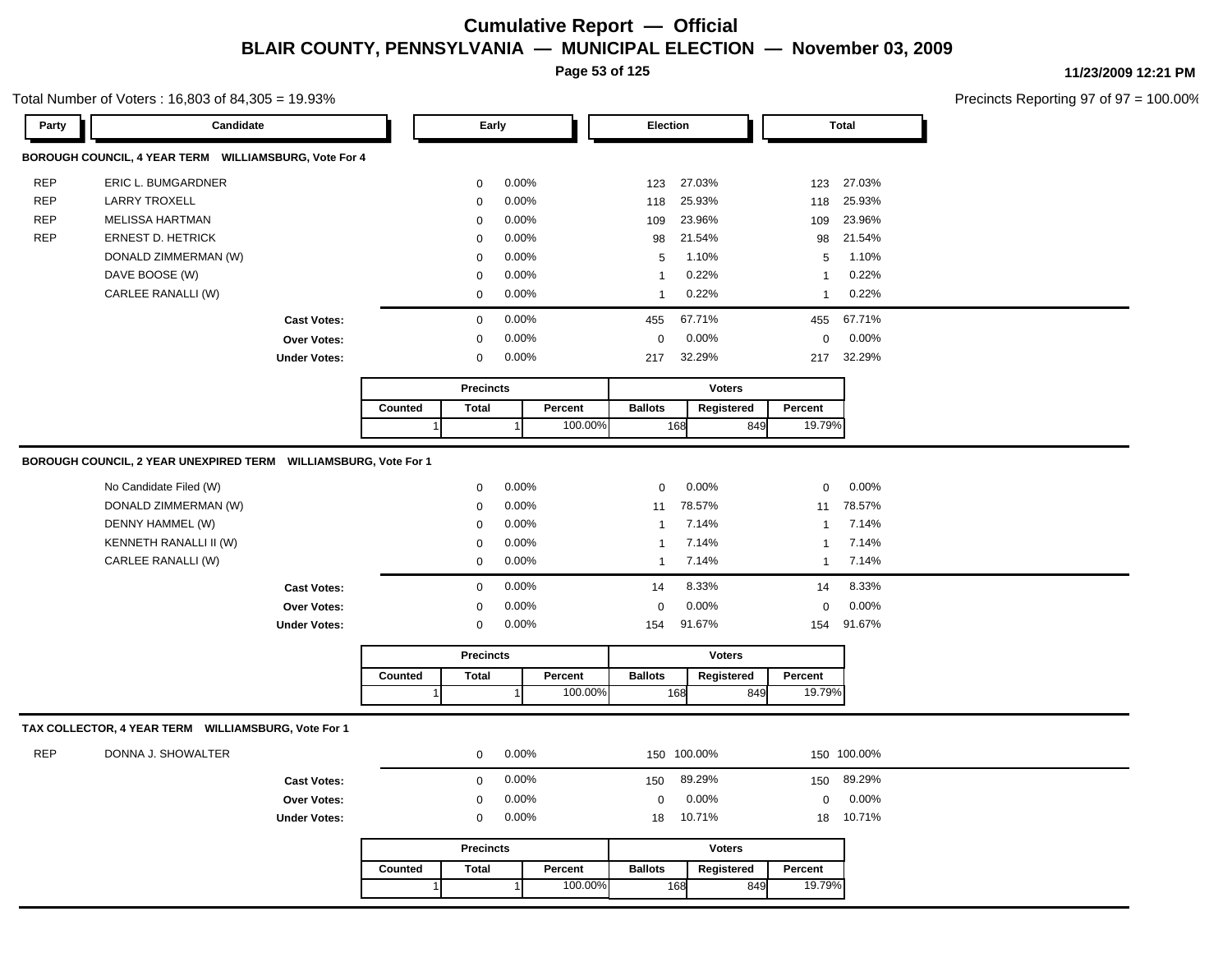**Page 54 of 125**

| Precincts Reporting 97 of 97 |           |                |               |           |                |         |          |                  |         |                     | Total Number of Voters: 16,803 of 84,305 = 19.93%       |       |
|------------------------------|-----------|----------------|---------------|-----------|----------------|---------|----------|------------------|---------|---------------------|---------------------------------------------------------|-------|
|                              | Total     |                |               |           | Election       |         |          | Early            |         |                     | Candidate                                               | Party |
|                              |           |                |               |           |                |         |          |                  |         |                     | AUDITOR, 6 YEAR TERM WILLIAMSBURG, Vote For 1           |       |
|                              | 0.00%     | 0              |               | 0.00%     | $\mathbf 0$    |         | 0.00%    | 0                |         |                     | No Candidate Filed (W)                                  |       |
|                              | 50.00%    | $\mathbf{1}$   |               | 50.00%    | $\mathbf{1}$   |         | 0.00%    | 0                |         |                     | DOUGLAS KAUFFMAN (W)                                    |       |
|                              | 50.00%    | $\mathbf{1}$   |               | 50.00%    | $\mathbf{1}$   |         | 0.00%    | $\mathbf 0$      |         |                     | ED PATTERSON (W)                                        |       |
|                              | 1.19%     | $\overline{2}$ |               | 1.19%     | $\overline{2}$ |         | 0.00%    | $\mathbf 0$      |         | <b>Cast Votes:</b>  |                                                         |       |
|                              | 0.00%     | $\mathsf 0$    |               | 0.00%     | $\pmb{0}$      |         | 0.00%    | 0                |         | Over Votes:         |                                                         |       |
|                              | 98.81%    | 166            |               | 98.81%    | 166            |         | $0.00\%$ | 0                |         | <b>Under Votes:</b> |                                                         |       |
|                              |           |                | <b>Voters</b> |           |                |         |          | <b>Precincts</b> |         |                     |                                                         |       |
|                              |           | Percent        | Registered    |           | <b>Ballots</b> | Percent |          | <b>Total</b>     | Counted |                     |                                                         |       |
|                              |           | 19.79%         | 849           | 168       |                | 100.00% |          |                  |         |                     |                                                         |       |
|                              |           |                |               |           |                |         |          |                  |         |                     | AUDITOR, 4 YEAR UNEXPIRED TERM WILLIAMSBURG, Vote For 1 |       |
|                              | 0.00%     | $\mathbf 0$    |               | 0.00%     | $\mathbf 0$    |         | 0.00%    | $\mathbf 0$      |         |                     | No Candidate Filed (W)                                  |       |
|                              | 1 100.00% |                |               | 1 100.00% |                |         | 0.00%    | $\mathbf 0$      |         |                     | HARRY MULLINS (W)                                       |       |
|                              | 0.60%     | $\mathbf{1}$   |               | 0.60%     | $\mathbf{1}$   |         | 0.00%    | $\mathbf 0$      |         | <b>Cast Votes:</b>  |                                                         |       |
|                              | 0.00%     | $\mathsf 0$    |               | 0.00%     | $\mathbf 0$    |         | 0.00%    | 0                |         | Over Votes:         |                                                         |       |
|                              | 99.40%    | 167            |               | 99.40%    | 167            |         | 0.00%    | $\mathbf 0$      |         | <b>Under Votes:</b> |                                                         |       |
|                              |           |                | <b>Voters</b> |           |                |         |          | <b>Precincts</b> |         |                     |                                                         |       |
|                              |           | Percent        | Registered    |           | <b>Ballots</b> | Percent |          | <b>Total</b>     | Counted |                     |                                                         |       |
|                              |           | 19.79%         | 849           | 168       |                | 100.00% | 1        |                  |         |                     |                                                         |       |
|                              |           |                |               |           |                |         |          |                  |         |                     | AUDITOR, 2 YEAR UNEXPIRED TERM WILLIAMSBURG, Vote For 1 |       |
|                              | 0.00%     | $\mathbf 0$    |               | 0.00%     | $\mathbf 0$    |         | 0.00%    | 0                |         |                     | No Candidate Filed (W)                                  |       |
|                              | 50.00%    | $\mathbf{1}$   |               | 50.00%    | $\mathbf{1}$   |         | 0.00%    | 0                |         |                     | DENNY HAMMEL (W)                                        |       |
|                              | 50.00%    | $\mathbf{1}$   |               | 50.00%    | $\mathbf{1}$   |         | 0.00%    | 0                |         |                     | CAROL LEAMER (W)                                        |       |
|                              | 1.19%     | $\overline{c}$ |               | 1.19%     | $\overline{2}$ |         | 0.00%    | $\mathbf 0$      |         | <b>Cast Votes:</b>  |                                                         |       |
|                              | 0.00%     | $\mathbf 0$    |               | 0.00%     | $\mathbf 0$    |         | 0.00%    | 0                |         | Over Votes:         |                                                         |       |
|                              | 98.81%    | 166            |               | 98.81%    | 166            |         | 0.00%    | 0                |         | <b>Under Votes:</b> |                                                         |       |
|                              |           |                |               |           |                |         |          |                  |         |                     |                                                         |       |
|                              |           |                | <b>Voters</b> |           |                |         |          | <b>Precincts</b> |         |                     |                                                         |       |
|                              |           | Percent        | Registered    |           | <b>Ballots</b> | Percent |          | <b>Total</b>     | Counted |                     |                                                         |       |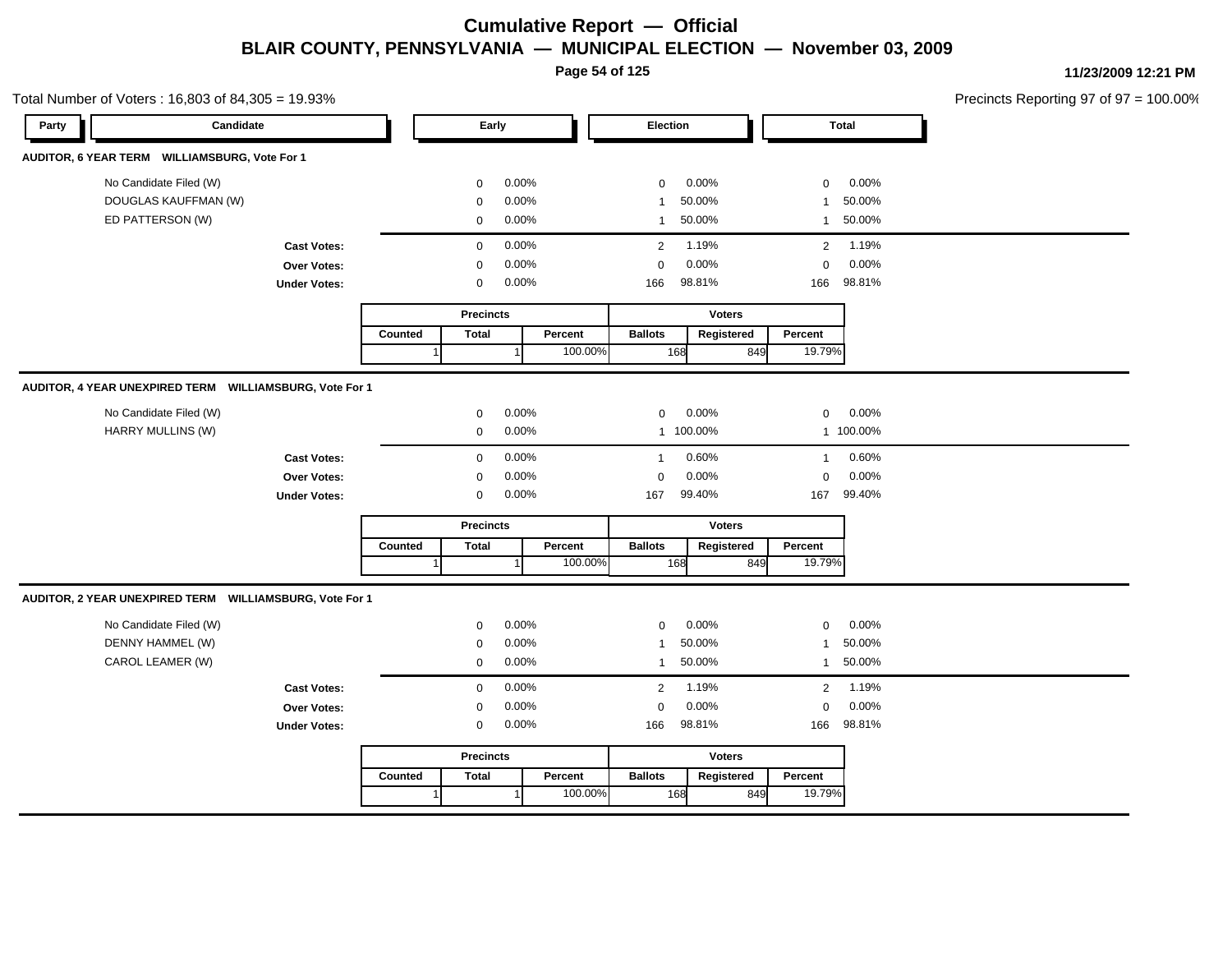**Page 55 of 125**

|       | Total Number of Voters: 16,803 of 84,305 = 19.93%     |                     |         |                          |              |                |               |                |              | Precincts Reporting 97 of 97 = 100.00% |
|-------|-------------------------------------------------------|---------------------|---------|--------------------------|--------------|----------------|---------------|----------------|--------------|----------------------------------------|
| Party | Candidate                                             |                     |         | Early                    |              | Election       |               |                | <b>Total</b> |                                        |
|       | CONSTABLE, 6 YEAR TERM WILLIAMSBURG, Vote For 1       |                     |         |                          |              |                |               |                |              |                                        |
|       | No Candidate Filed (W)                                |                     |         | $\mathbf 0$              | 0.00%        | $\mathbf 0$    | 0.00%         | $\overline{0}$ | $0.00\%$     |                                        |
|       | RICHARD LUKE (W)                                      |                     |         | $\overline{0}$           | 0.00%        |                | 1 100.00%     |                | 1 100.00%    |                                        |
|       |                                                       | <b>Cast Votes:</b>  |         | $\overline{0}$           | 0.00%        | $\mathbf{1}$   | 0.60%         | $\overline{1}$ | 0.60%        |                                        |
|       |                                                       | Over Votes:         |         | $\mathbf 0$              | 0.00%        | $\Omega$       | 0.00%         | $\mathbf 0$    | 0.00%        |                                        |
|       |                                                       | <b>Under Votes:</b> |         | $\mathbf 0$              | 0.00%        | 167            | 99.40%        |                | 167 99.40%   |                                        |
|       |                                                       |                     |         | <b>Precincts</b>         |              |                | <b>Voters</b> |                |              |                                        |
|       |                                                       |                     | Counted | <b>Total</b>             | Percent      | <b>Ballots</b> | Registered    | Percent        |              |                                        |
|       |                                                       |                     |         |                          | 100.00%      |                | 849<br>168    | 19.79%         |              |                                        |
|       |                                                       |                     |         |                          |              |                |               |                |              |                                        |
|       | TOWNSHIP SUPERVISOR, 6 YEAR TERM WOODBURY, Vote For 1 |                     |         |                          |              |                |               |                |              |                                        |
|       | No Candidate Filed (W)                                |                     |         | 0                        | 0.00%        | $\mathbf 0$    | 0.00%         | $\mathbf 0$    | $0.00\%$     |                                        |
|       | DALE RAY (W)                                          |                     |         | $\Omega$                 | 0.00%        | $\overline{7}$ | 36.84%        |                | 7 36.84%     |                                        |
|       | DARRIN MCCHESSNEY (W)                                 |                     |         | 0                        | $0.00\%$     |                | 2 10.53%      |                | 2 10.53%     |                                        |
|       | ALLEN EDWARDS (W)                                     |                     |         | $\mathbf 0$              | 0.00%        |                | 2 10.53%      |                | 2 10.53%     |                                        |
|       | GEORGE CAMAROTA (W)                                   |                     |         | $\mathbf 0$              | 0.00%        | $\overline{4}$ | 21.05%        |                | 4 21.05%     |                                        |
|       | DENNY BRUMBAUGH (W)                                   |                     |         | $\Omega$                 | 0.00%        | 1              | 5.26%         | $\overline{1}$ | 5.26%        |                                        |
|       | GREG HAMILTON (W)                                     |                     |         | $\Omega$                 | 0.00%        | $\mathbf{1}$   | 5.26%         | $\overline{1}$ | 5.26%        |                                        |
|       | DAREL HOSTLER (W)                                     |                     |         | 0                        | 0.00%        | 1              | 5.26%         | $\overline{1}$ | 5.26%        |                                        |
|       | PAULFLAUGH (W)                                        |                     |         | $\mathbf 0$              | 0.00%        | $\mathbf{1}$   | 5.26%         | $\mathbf{1}$   | 5.26%        |                                        |
|       |                                                       | <b>Cast Votes:</b>  |         | $\overline{0}$           | 0.00%        |                | 19 12.18%     |                | 19 11.80%    |                                        |
|       |                                                       | Over Votes:         |         | $\mathbf 0$              | 0.00%        | $\mathbf{0}$   | 0.00%         | $\mathbf 0$    | $0.00\%$     |                                        |
|       |                                                       | <b>Under Votes:</b> |         | 5 100.00%                |              | 137            | 87.82%        |                | 142 88.20%   |                                        |
|       |                                                       |                     |         | <b>Precincts</b>         |              |                | <b>Voters</b> |                |              |                                        |
|       |                                                       |                     | Counted | <b>Total</b>             | Percent      | <b>Ballots</b> | Registered    | Percent        |              |                                        |
|       |                                                       |                     |         |                          | 100.00%      |                | 161<br>890    | 18.09%         |              |                                        |
|       | TAX COLLECTOR, 4 YEAR TERM WOODBURY, Vote For 1       |                     |         |                          |              |                |               |                |              |                                        |
|       |                                                       |                     |         |                          |              |                |               |                |              |                                        |
| REP   | LINDA KAY HOSTLER                                     |                     |         | 4 100.00%                |              |                | 141 100.00%   |                | 145 100.00%  |                                        |
|       |                                                       | <b>Cast Votes:</b>  |         | 80.00%<br>$\overline{4}$ |              | 141            | 90.38%        |                | 145 90.06%   |                                        |
|       |                                                       | Over Votes:         |         | $\Omega$                 | 0.00%        | $\mathbf 0$    | 0.00%         | $\mathbf 0$    | 0.00%        |                                        |
|       |                                                       | <b>Under Votes:</b> |         | 20.00%<br>$\mathbf 1$    |              | 15             | 9.62%         | 16             | 9.94%        |                                        |
|       |                                                       |                     |         | <b>Precincts</b>         |              |                | <b>Voters</b> |                |              |                                        |
|       |                                                       |                     | Counted | <b>Total</b>             | Percent      | <b>Ballots</b> | Registered    | Percent        |              |                                        |
|       |                                                       |                     |         |                          | 100.00%<br>1 |                | 890<br>161    | 18.09%         |              |                                        |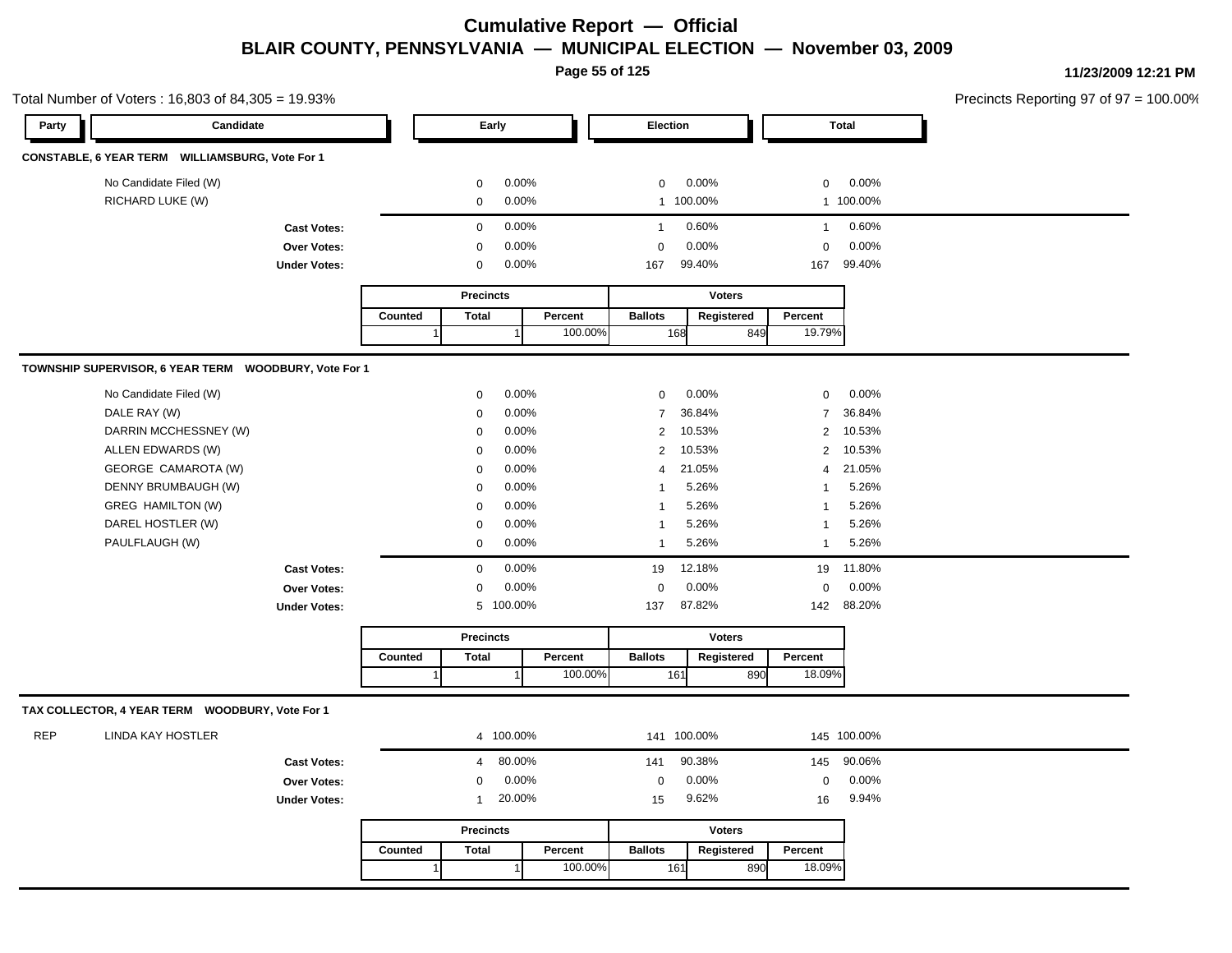**Page 56 of 125**

**11/23/2009 12:21 PM**

| Total Number of Voters: 16,803 of 84,305 = 19.93% |                                                     |                     |         |                          |         |                |               |             |              | Precincts Reporting 97 of 97 = 1 |
|---------------------------------------------------|-----------------------------------------------------|---------------------|---------|--------------------------|---------|----------------|---------------|-------------|--------------|----------------------------------|
| Party                                             | Candidate                                           |                     |         | Early                    |         | Election       |               |             | <b>Total</b> |                                  |
|                                                   | AUDITOR, 6 YEAR TERM WOODBURY, Vote For 1           |                     |         |                          |         |                |               |             |              |                                  |
| <b>REP</b>                                        | KRISTEN L. SHOCK                                    |                     |         | 4 100.00%                |         |                | 138 100.00%   |             | 142 100.00%  |                                  |
|                                                   |                                                     | <b>Cast Votes:</b>  |         | 80.00%<br>4              |         | 138            | 88.46%        | 142         | 88.20%       |                                  |
|                                                   |                                                     | Over Votes:         |         | 0.00%<br>$\Omega$        |         | 0              | 0.00%         | $\mathbf 0$ | 0.00%        |                                  |
|                                                   | <b>Under Votes:</b>                                 |                     |         | 20.00%<br>1              |         | 18             | 11.54%        |             | 19 11.80%    |                                  |
|                                                   |                                                     |                     |         | <b>Precincts</b>         |         |                | <b>Voters</b> |             |              |                                  |
|                                                   |                                                     |                     | Counted | <b>Total</b>             | Percent | <b>Ballots</b> | Registered    | Percent     |              |                                  |
|                                                   |                                                     |                     |         |                          | 100.00% | 161            | 890           | 18.09%      |              |                                  |
|                                                   | AUDITOR, 4 YEAR UNEXPIRED TERM WOODBURY, Vote For 1 |                     |         |                          |         |                |               |             |              |                                  |
| <b>REP</b>                                        | LORI J. HARCLERODE                                  |                     |         | 3 100.00%                |         |                | 139 100.00%   |             | 142 100.00%  |                                  |
|                                                   |                                                     | <b>Cast Votes:</b>  |         | 60.00%<br>3              |         | 139            | 89.10%        | 142         | 88.20%       |                                  |
|                                                   |                                                     | Over Votes:         |         | 0.00%<br>0               |         | $\mathbf 0$    | 0.00%         | $\mathbf 0$ | 0.00%        |                                  |
|                                                   |                                                     | <b>Under Votes:</b> |         | 40.00%<br>$\overline{c}$ |         | 10.90%<br>17   |               |             | 19 11.80%    |                                  |
|                                                   |                                                     |                     |         | <b>Precincts</b>         |         | <b>Voters</b>  |               |             |              |                                  |
|                                                   |                                                     |                     | Counted | <b>Total</b>             | Percent | <b>Ballots</b> | Registered    | Percent     |              |                                  |
|                                                   |                                                     |                     |         |                          | 100.00% | 161            | 890           | 18.09%      |              |                                  |
|                                                   | CONSTABLE, 6 YEAR TERM WOODBURY, Vote For 1         |                     |         |                          |         |                |               |             |              |                                  |
|                                                   | No Candidate Filed (W)                              |                     |         | 0.00%<br>0               |         | 0              | 0.00%         | 0           | 0.00%        |                                  |
|                                                   | ROBERT FITZINGO (W)                                 |                     |         | 0.00%<br>$\mathbf 0$     |         |                | 6 100.00%     |             | 6 100.00%    |                                  |
|                                                   |                                                     | <b>Cast Votes:</b>  |         | 0.00%<br>$\mathbf 0$     |         | 6              | 3.85%         | 6           | 3.73%        |                                  |
|                                                   |                                                     | Over Votes:         |         | 0.00%<br>0               |         | $\mathbf 0$    | 0.00%         | 0           | 0.00%        |                                  |
|                                                   |                                                     | <b>Under Votes:</b> |         | 5 100.00%                |         | 150            | 96.15%        | 155         | 96.27%       |                                  |
|                                                   |                                                     |                     |         | <b>Precincts</b>         |         |                | <b>Voters</b> |             |              |                                  |
|                                                   |                                                     |                     | Counted | <b>Total</b>             | Percent | <b>Ballots</b> | Registered    | Percent     |              |                                  |
|                                                   |                                                     |                     |         |                          | 100.00% | 161            | 890           | 18.09%      |              |                                  |

 $100.00\%$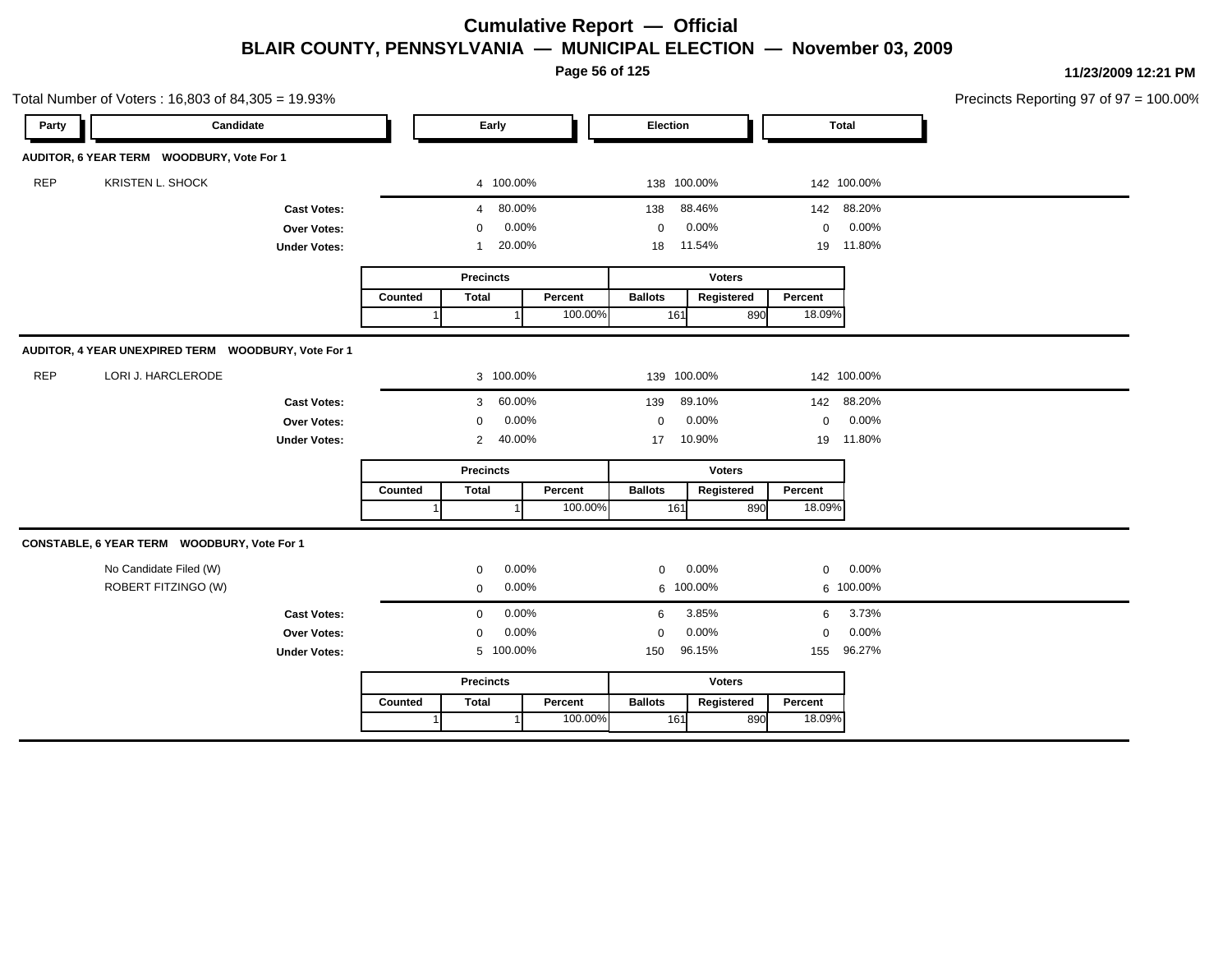**Page 57 of 125**

#### Total Number of Voters : 16,803 of 84,305 = 19.93%

| Candidate<br>Party                                    |                | Early  | <b>Election</b>          |        |                         | <b>Total</b> |  |
|-------------------------------------------------------|----------------|--------|--------------------------|--------|-------------------------|--------------|--|
| SCHOOL DIRECTOR, 4 YEAR TERM ALTOONA AREA, Vote For 4 |                |        |                          |        |                         |              |  |
| RICHARD L. LOCKARD                                    | 123            | 23.84% | 5,409                    | 24.80% | 5,532                   | 24.77%       |  |
| <b>RYAN BEERS</b>                                     | 131            | 25.39% | 5,581                    | 25.58% | 5,712                   | 25.58%       |  |
| ELIZABETH A. ELLIOTT                                  | 136            | 26.36% | 5,607                    | 25.70% | 5,743                   | 25.72%       |  |
| <b>CHARLES DRY</b>                                    | 125            | 24.22% | 5,186                    | 23.77% | 5,311                   | 23.78%       |  |
| WILLIAM LIGHTNER (W)                                  | $\mathbf 0$    | 0.00%  | 2                        | 0.01%  | $\overline{2}$          | 0.01%        |  |
| RICH ADAMS (W)                                        | 0              | 0.00%  | $\overline{1}$           | 0.00%  | $\overline{1}$          | 0.00%        |  |
| JAMES BALDWIN (W)                                     | $\mathbf 0$    | 0.00%  | 1                        | 0.00%  | $\overline{1}$          | 0.00%        |  |
| MICHELE EILENBERGER (W)                               | $\mathbf 0$    | 0.00%  | $\overline{\phantom{a}}$ | 0.00%  | $\overline{1}$          | 0.00%        |  |
| DAVID ELLIS (W)                                       | $\mathbf 0$    | 0.00%  | $\overline{2}$           | 0.01%  | $\overline{2}$          | 0.01%        |  |
| DAVE FRANCIS (W)                                      | $\mathbf 0$    | 0.00%  | 1                        | 0.00%  | $\overline{1}$          | 0.00%        |  |
| DENTON GIBSON (W)                                     | $\mathbf 0$    | 0.00%  | $\overline{\phantom{a}}$ | 0.00%  | $\overline{1}$          | 0.00%        |  |
| JOHN GRESSLER (W)                                     | $\mathbf 0$    | 0.00%  | 1                        | 0.00%  | $\mathbf{1}$            | 0.00%        |  |
| DORIS GRIMM (W)                                       | $\pmb{0}$      | 0.00%  | -1                       | 0.00%  | $\overline{1}$          | 0.00%        |  |
| ERIC IRWIN (W)                                        | $\mathbf 0$    | 0.00%  | $\overline{\phantom{a}}$ | 0.00%  | 1                       | 0.00%        |  |
| MONICA RICHERS KELLY (W)                              | $\mathbf 0$    | 0.00%  | $\overline{1}$           | 0.00%  | $\overline{1}$          | 0.00%        |  |
| DONNA KLING (W)                                       | $\mathbf 0$    | 0.00%  | $\overline{1}$           | 0.00%  | $\overline{1}$          | 0.00%        |  |
| JOHN KOECK (W)                                        | $\mathbf 0$    | 0.00%  | $\overline{\phantom{a}}$ | 0.00%  | $\overline{\mathbf{1}}$ | 0.00%        |  |
| PATRICIA L KRIER (W)                                  | 0              | 0.00%  | $\overline{1}$           | 0.00%  | $\mathbf{1}$            | 0.00%        |  |
| CYNTHIA KRIER (W)                                     | $\mathbf 0$    | 0.00%  | 1                        | 0.00%  | $\overline{1}$          | 0.00%        |  |
| <b>BRIAN KRIER (W)</b>                                | $\pmb{0}$      | 0.00%  | $\overline{\phantom{a}}$ | 0.00%  | 1                       | 0.00%        |  |
| PETE LEWIS (W)                                        | $\mathbf 0$    | 0.00%  | $\overline{1}$           | 0.00%  | $\overline{1}$          | 0.00%        |  |
| TRAVIS MANGIACARNE (W)                                | $\mathbf 0$    | 0.00%  | $\overline{\phantom{a}}$ | 0.00%  | $\overline{1}$          | 0.00%        |  |
| CHARLES MEYERS (W)                                    | $\mathbf 0$    | 0.00%  | -1                       | 0.00%  | $\overline{1}$          | 0.00%        |  |
| PETE MITCHELL (W)                                     | $\mathbf 0$    | 0.00%  | 1                        | 0.00%  | $\mathbf{1}$            | 0.00%        |  |
| BILL NEUGEBAUER (W)                                   | $\pmb{0}$      | 0.00%  | -1                       | 0.00%  | $\overline{1}$          | 0.00%        |  |
| JAMES ROCKOSKY (W)                                    | $\mathbf 0$    | 0.00%  | $\overline{\phantom{a}}$ | 0.00%  | 1                       | 0.00%        |  |
| TAMMY SCHILLING (W)                                   | $\mathbf 0$    | 0.00%  | $\overline{1}$           | 0.00%  | $\overline{1}$          | 0.00%        |  |
| ELSIE SPECK (W)                                       | $\mathbf 0$    | 0.00%  | $\overline{1}$           | 0.00%  | $\overline{1}$          | 0.00%        |  |
| DENNIS STEWART (W)                                    | $\mathbf 0$    | 0.00%  | $\overline{\phantom{a}}$ | 0.00%  | $\overline{1}$          | 0.00%        |  |
| <b>BOB TURCOVSKI (W)</b>                              | 0              | 0.00%  | $\overline{1}$           | 0.00%  | $\overline{1}$          | 0.00%        |  |
| Nancy Rose Vincent (W)                                | $\overline{1}$ | 0.19%  | $\mathbf 0$              | 0.00%  | $\overline{1}$          | 0.00%        |  |
| BRETT WILSON (W)                                      | $\pmb{0}$      | 0.00%  | $\overline{\phantom{a}}$ | 0.00%  | 1                       | 0.00%        |  |
| DOUG WISE (W)                                         | $\mathbf 0$    | 0.00%  | $\overline{\phantom{a}}$ | 0.00%  | 1                       | 0.00%        |  |
| BILL WOODROW (W)                                      | $\mathbf 0$    | 0.00%  | $\mathbf{1}$             | 0.00%  | $\overline{1}$          | 0.00%        |  |
| <b>Cast Votes:</b>                                    | 516            | 79.63% | 21,814                   | 76.98% | 22,330                  | 77.04%       |  |
| <b>Over Votes:</b>                                    | $\mathbf 0$    | 0.00%  | $\mathbf 0$              | 0.00%  | 0                       | 0.00%        |  |
| <b>Under Votes:</b>                                   | 132            | 20.37% | 6,522                    | 23.02% | 6,654                   | 22.96%       |  |

**11/23/2009 12:21 PM**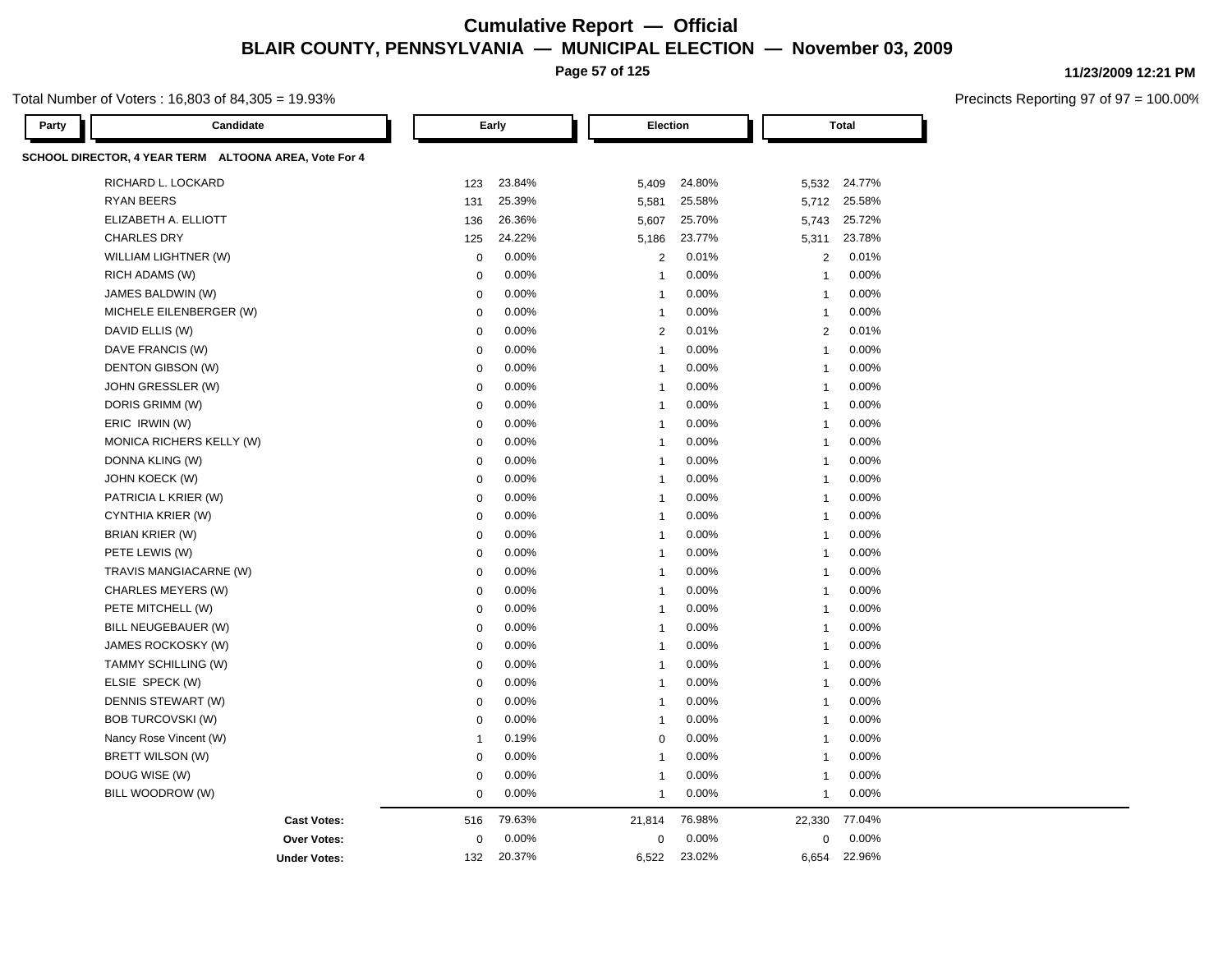**Page 58 of 125**

Total Number of Voters : 16,803 of 84,305 = 19.93% Precincts Reporting 97 of 97 = 100.00% **Party Candidate Early Election Total Precincts Counted** 48 **Percent** Ballots 48 100.00% **Voters** 7,246 39,146 **Ballots Registered Percent** 18.51% **SCHOOL DIRECTOR, 4 YEAR TERM BELLWOOD-ANTIS, Vote For 4** LISA K. KOVAC 9 20.93% 761 23.57% 770 23.54% LINDA A. CHERRY 10 23.26% 766 23.73% 776 23.72% DENNIS M. MINORI 10 23.26% 776 24.04% 786 24.03% DEM JOHN E. SHAFFER, JR. 3 6.98% 292 9.05% 295 9.02% REP JOSEPH GRABOWSKI, JR. 11 25.58% 631 19.55% 631 19.55% 642 19.63% CHRIS FORSHEY (W) 0 0.00% 1 0.03% 1 0.03% JEFF PLUMMER (W) 0 0.00% 1 0.03% 1 0.03% **Cast Votes:** 43 76.79% 3,228 83.89% 3,271 83.79% **Over Votes:** 0 0.00% Under Votes: 13 23.21% 0.00% 0 23.21% 620 633 0.00% 0 0.00% 16.11% 16.21% **Precincts Counted** 4 **Percent** | **Ballots** 4 100.00% **Voters** 976 5,608 **Ballots Registered Percent** 17.40% **SCHOOL DIRECTOR, 4 YEAR TERM CLAYSBURG-KIMMEL GRNFLD 1, Vote For 1** BARBARA W. GARVER 0 0.00% 114 97.44% 114 97.44% RONDA DIVELY DICK (W) 0 0.00% 1 0.85% 1 0.85% RYAN DODSON (W) 0 0.00% 1 0.85% 1 0.85% ROBERT GORDEN (W) 0 0.00% 1 0.85% 1 0.85% **Cast Votes:** 0 0.00% 117 89.31% 117 89.31% **Over Votes:** 0 **Under Votes:** 0 0.00% 0 0.00% 14 10.69% 14 10.69% 0.00% 0 0.00% 10.69% 10.69% **Precincts Counted** 1 **Percent** | **Ballots**  1 100.00% **Voters** 131 933 **Ballots Registered Percent** 14.04%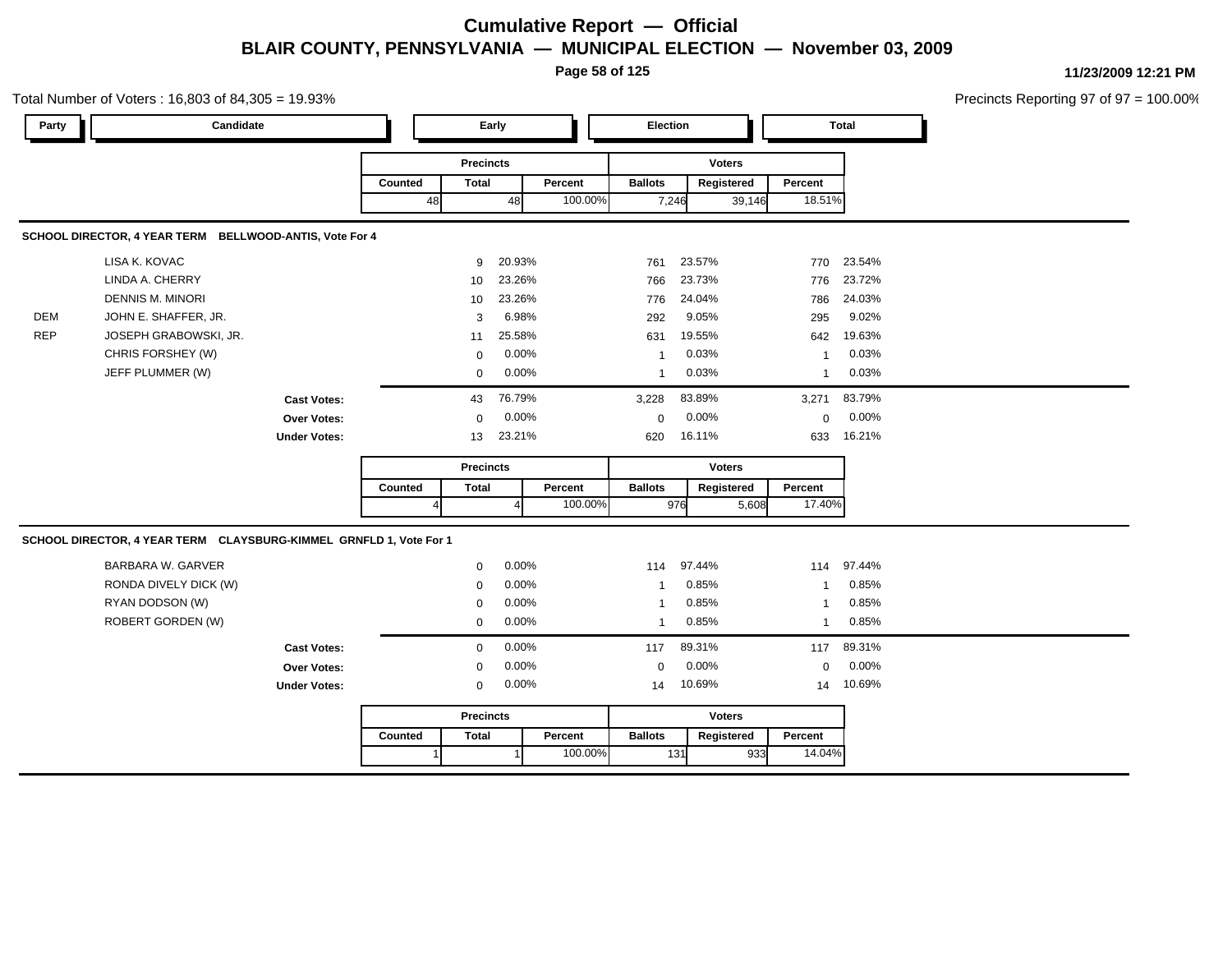**Page 59 of 125**

|       | Total Number of Voters: 16,803 of 84,305 = 19.93%                    |         |                      |         |                |                 |         |                 | Precincts Reporting 97 of 97 = 100.00% |  |
|-------|----------------------------------------------------------------------|---------|----------------------|---------|----------------|-----------------|---------|-----------------|----------------------------------------|--|
| Party | Candidate                                                            |         | Early                |         | Election       |                 |         | Total           |                                        |  |
|       | SCHOOL DIRECTOR, 4 YEAR TERM CLAYSBURG-KIMMEL GRNFLD 2-3, Vote For 2 |         |                      |         |                |                 |         |                 |                                        |  |
|       | CATHY A. BARNES                                                      |         | 75.00%<br>3          |         |                | 165 51.89%      |         | 168 52.17%      |                                        |  |
|       | <b>VERNON WALTER</b>                                                 |         | 25.00%               |         |                | 153 48.11%      |         | 154 47.83%      |                                        |  |
|       | <b>Cast Votes:</b>                                                   |         | 66.67%<br>4          |         |                | 318 81.12%      |         | 322 80.90%      |                                        |  |
|       | <b>Over Votes:</b>                                                   |         | $0.00\%$<br>$\Omega$ |         |                | $0\quad 0.00\%$ |         | $0\quad 0.00\%$ |                                        |  |
|       | <b>Under Votes:</b>                                                  |         | 2 33.33%             |         |                | 74 18.88%       |         | 76 19.10%       |                                        |  |
|       |                                                                      |         | <b>Precincts</b>     |         |                | Voters          |         |                 |                                        |  |
|       |                                                                      | Counted | Total                | Percent | <b>Ballots</b> | Registered      | Percent |                 |                                        |  |
|       |                                                                      |         |                      | 100.00% |                | 1,220<br>199    | 16.31%  |                 |                                        |  |
|       |                                                                      |         |                      |         |                |                 |         |                 |                                        |  |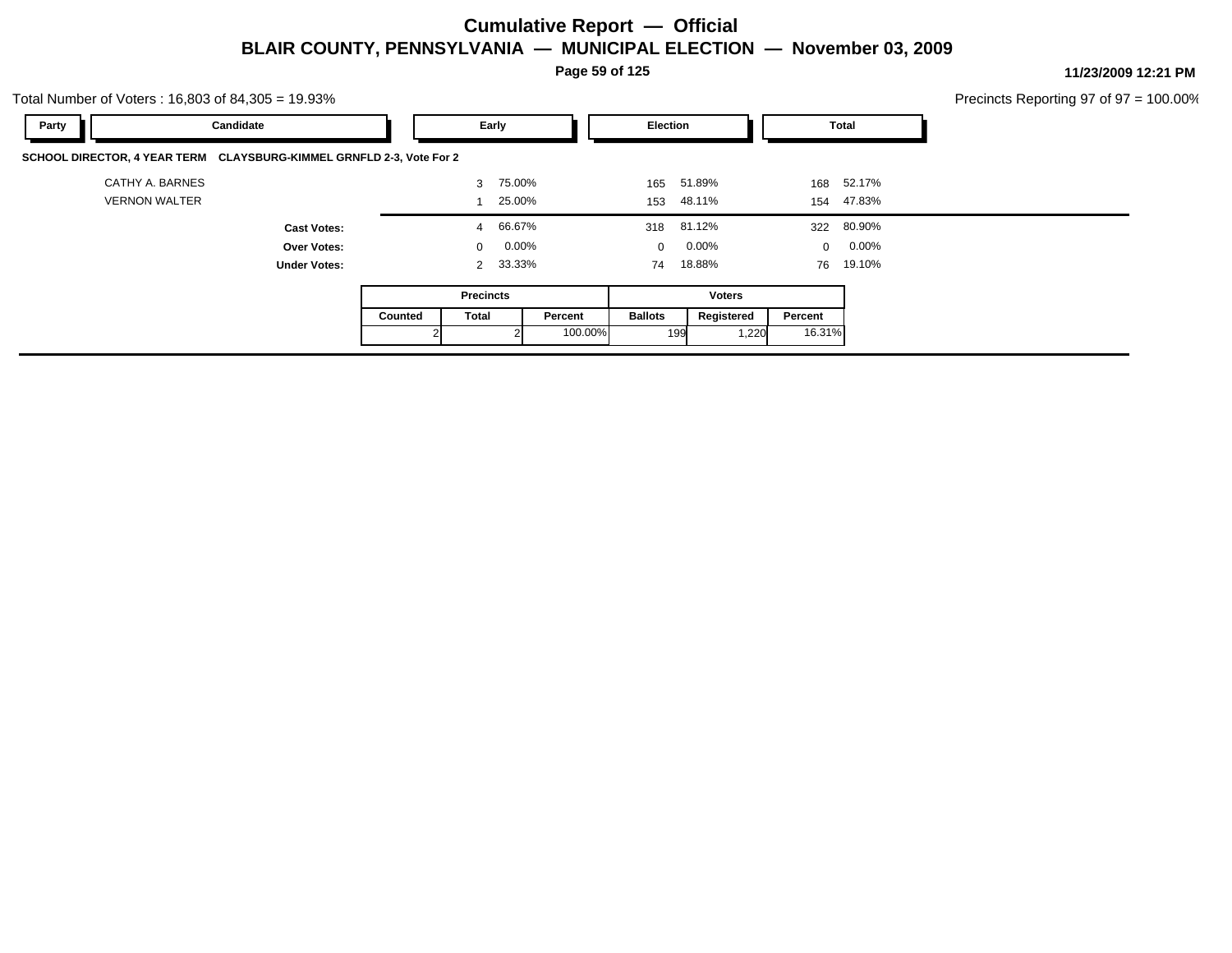**Page 60 of 125**

#### Total Number of Voters : 16,803 of 84,305 = 19.93%

| Party      | Candidate                                                   |         | Early            |        |         | <b>Election</b> |                 |                | Total  |
|------------|-------------------------------------------------------------|---------|------------------|--------|---------|-----------------|-----------------|----------------|--------|
|            | SCHOOL DIRECTOR, 4 YEAR TERM HOLLIDAYSBURG AREA, Vote For 4 |         |                  |        |         |                 |                 |                |        |
|            | WILLIAM J. PADAMONSKY                                       |         | 94               | 23.27% |         | 3,049           | 23.37%          | 3,143          | 23.36% |
|            | STEPHANIE J. WERTZ                                          |         | 99               | 24.50% |         | 2,850           | 21.84%          | 2,949          | 21.92% |
|            | <b>BRADY LEAHEY</b>                                         |         | 99               | 24.50% |         | 2,951           | 22.61%          | 3,050          | 22.67% |
| <b>DEM</b> | PATRICK T. DANDREA                                          |         | 39               | 9.65%  |         | 1,477           | 11.32%          | 1,516          | 11.27% |
| <b>REP</b> | <b>WALLY TOMASSETTI</b>                                     |         | 73               | 18.07% |         | 2,693           | 20.64%          | 2,766          | 20.56% |
|            | JOSEPH MCDONALD (W)                                         |         | $\mathbf 0$      | 0.00%  |         | 10              | 0.08%           | 10             | 0.07%  |
|            | LARRY LOCHNERR (W)                                          |         | $\mathbf 0$      | 0.00%  |         | $\mathbf{1}$    | 0.01%           | $\overline{1}$ | 0.01%  |
|            | JOE MCDONALD (W)                                            |         | $\mathbf 0$      | 0.00%  |         | 3               | 0.02%           | 3              | 0.02%  |
|            | RICHARD CLAYTON BROWN (W)                                   |         | $\mathbf 0$      | 0.00%  |         | $\mathbf{1}$    | 0.01%           | $\overline{1}$ | 0.01%  |
|            | PAT DANDREA (W)                                             |         | $\mathbf 0$      | 0.00%  |         | $\mathbf{1}$    | 0.01%           | $\overline{1}$ | 0.01%  |
|            | DARLENEMCULPP (W)                                           |         | $\mathbf 0$      | 0.00%  |         | $\overline{1}$  | 0.01%           | $\overline{1}$ | 0.01%  |
|            | DAVID DAVIES (W)                                            |         | $\mathbf 0$      | 0.00%  |         | $\overline{1}$  | 0.01%           | $\mathbf{1}$   | 0.01%  |
|            | <b>BRIAN DINGES (W)</b>                                     |         | $\mathbf 0$      | 0.00%  |         | $\mathbf{1}$    | 0.01%           | $\mathbf{1}$   | 0.01%  |
|            | HEATHER HARRINGTON (W)                                      |         | $\mathbf 0$      | 0.00%  |         | $\overline{1}$  | 0.01%           | $\overline{1}$ | 0.01%  |
|            | <b>GERALD HARRINGTON (W)</b>                                |         | $\mathbf 0$      | 0.00%  |         | $\mathbf 1$     | 0.01%           | $\mathbf{1}$   | 0.01%  |
|            | JENNIFER HUFF (W)                                           |         | $\mathbf 0$      | 0.00%  |         | $\mathbf{1}$    | 0.01%           | $\mathbf{1}$   | 0.01%  |
|            | JANET KLINGBEIL (W)                                         |         | $\mathbf 0$      | 0.00%  |         | $\overline{1}$  | 0.01%           | $\overline{1}$ | 0.01%  |
|            | TRICIA MACARTHUR (W)                                        |         | $\mathbf 0$      | 0.00%  |         | $\overline{1}$  | 0.01%           | $\overline{1}$ | 0.01%  |
|            | DAVID MOLLICA (W)                                           |         | $\mathbf 0$      | 0.00%  |         | $\overline{1}$  | 0.01%           | $\mathbf{1}$   | 0.01%  |
|            | BRENT OTTAWAY (W)                                           |         | $\mathbf 0$      | 0.00%  |         | $\mathbf{1}$    | 0.01%           | $\mathbf{1}$   | 0.01%  |
|            | LEE A THOMAS (W)                                            |         | $\mathbf 0$      | 0.00%  |         | $\mathbf{1}$    | 0.01%           | $\mathbf{1}$   | 0.01%  |
|            | ROB VONADA (W)                                              |         | $\mathbf 0$      | 0.00%  |         | $\overline{1}$  | 0.01%           | $\overline{1}$ | 0.01%  |
|            | DENNY WALLS (W)                                             |         | $\mathsf 0$      | 0.00%  |         | $\mathbf{1}$    | 0.01%           | $\mathbf{1}$   | 0.01%  |
|            | <b>Cast Votes:</b>                                          |         | 404              | 80.80% |         | 13,049          | 78.59%          | 13,453         | 78.65% |
|            | Over Votes:                                                 |         | $\mathbf 0$      | 0.00%  |         | $\mathsf 0$     | 0.00%           | $\mathsf 0$    | 0.00%  |
|            | <b>Under Votes:</b>                                         |         | 96               | 19.20% |         | 3,555           | 21.41%          | 3,651          | 21.35% |
|            |                                                             |         | <b>Precincts</b> |        |         |                 | <b>Voters</b>   |                |        |
|            |                                                             | Counted | <b>Total</b>     |        | Percent | <b>Ballots</b>  | Registered      | Percent        |        |
|            |                                                             | 19      |                  | 19     | 100.00% |                 | 4,276<br>19,974 | 21.41%         |        |

**11/23/2009 12:21 PM**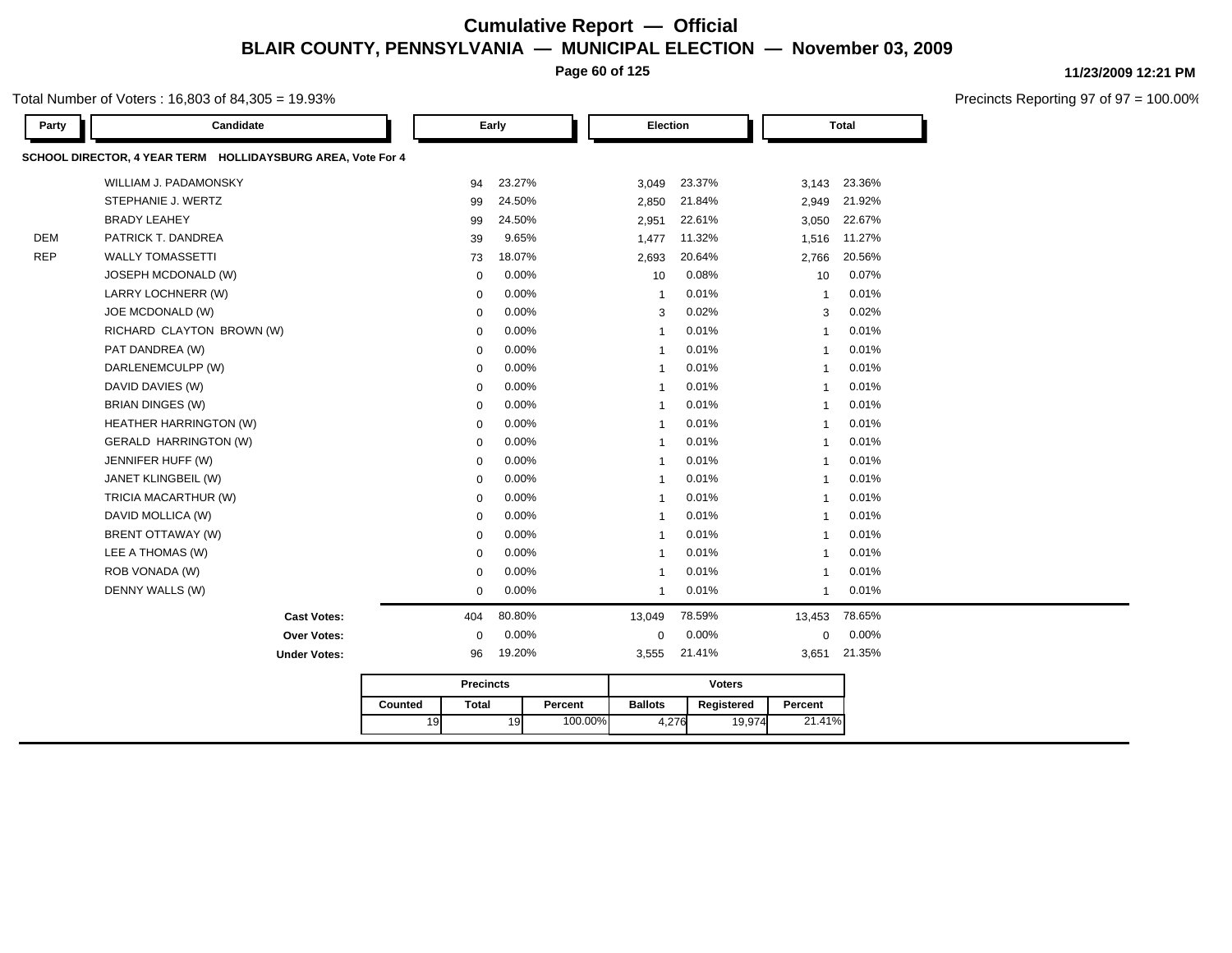**Page 61 of 125**

Total Number of Voters : 16,803 of 84,305 = 19.93%

**11/23/2009 12:21 PM**

| Candidate<br>Party                                                    |         | Early            |        |         | Election       |               |        | <b>Total</b>    |        |
|-----------------------------------------------------------------------|---------|------------------|--------|---------|----------------|---------------|--------|-----------------|--------|
| SCHOOL DIRECTOR, 2 YEAR UNEXPIRED TERM HOLLIDAYSBURG AREA, Vote For 1 |         |                  |        |         |                |               |        |                 |        |
| <b>DEM</b><br>WILLIAM J. PADAMONSKY                                   |         | 42               | 34.71% |         | 1,327          | 34.41%        |        | 1,369           | 34.42% |
| <b>REP</b><br>JOSEPH MCDONALD                                         |         | 79               | 65.29% |         | 2,527          | 65.53%        |        | 2,606           | 65.53% |
| <b>BRIAN DINGES (W)</b>                                               |         | 0                | 0.00%  |         | -1             | 0.03%         |        |                 | 0.03%  |
| SHERRY YINGLING (W)                                                   |         | 0                | 0.00%  |         | $\mathbf 1$    | 0.03%         |        |                 | 0.03%  |
| <b>Cast Votes:</b>                                                    |         | 121              | 96.80% |         | 3,856          | 92.89%        |        | 3,977           | 93.01% |
| Over Votes:                                                           |         | $\mathbf 0$      | 0.00%  |         | 0              | 0.00%         |        | $\mathbf 0$     | 0.00%  |
| <b>Under Votes:</b>                                                   |         | 4                | 3.20%  |         | 295            | 7.11%         |        | 299             | 6.99%  |
|                                                                       |         | <b>Precincts</b> |        |         |                | <b>Voters</b> |        |                 |        |
|                                                                       | Counted | <b>Total</b>     |        | Percent | <b>Ballots</b> | Registered    |        | Percent         |        |
|                                                                       | 19      |                  | 19     | 100.00% | 4,276          |               | 19,974 | 21.41%          |        |
| SCHOOL DIRECTOR, 4 YEAR TERM PENN CAMBRIA, Vote For 4                 |         |                  |        |         |                |               |        |                 |        |
| PATRICIA M. PYO                                                       |         |                  |        |         |                |               |        |                 |        |
|                                                                       |         | $\mathbf 0$      | 0.00%  |         | 13             | 25.49%        |        | 13              | 25.49% |
| HENRY D. NILESKI                                                      |         | $\Omega$         | 0.00%  |         | 12             | 23.53%        |        | 12 <sup>2</sup> | 23.53% |
| <b>TERRY M. KRUG</b>                                                  |         | $\Omega$         | 0.00%  |         | 10             | 19.61%        |        | 10 <sup>°</sup> | 19.61% |
| PATRICK J. ALBRIGHT, SR.                                              |         | 0                | 0.00%  |         | 13             | 25.49%        |        | 13              | 25.49% |
| <b>GUY MONICA (W)</b>                                                 |         | 0                | 0.00%  |         | 3              | 5.88%         |        | 3               | 5.88%  |
| <b>Cast Votes:</b>                                                    |         | 0                | 0.00%  |         | 51             | 85.00%        |        | 51              | 85.00% |
| Over Votes:                                                           |         | 0                | 0.00%  |         | $\mathbf 0$    | 0.00%         |        | $\mathbf 0$     | 0.00%  |
| <b>Under Votes:</b>                                                   |         | $\mathbf 0$      | 0.00%  |         | 9              | 15.00%        |        | 9               | 15.00% |
|                                                                       |         | <b>Precincts</b> |        |         |                | <b>Voters</b> |        |                 |        |
|                                                                       | Counted | <b>Total</b>     |        | Percent | <b>Ballots</b> | Registered    |        | Percent         |        |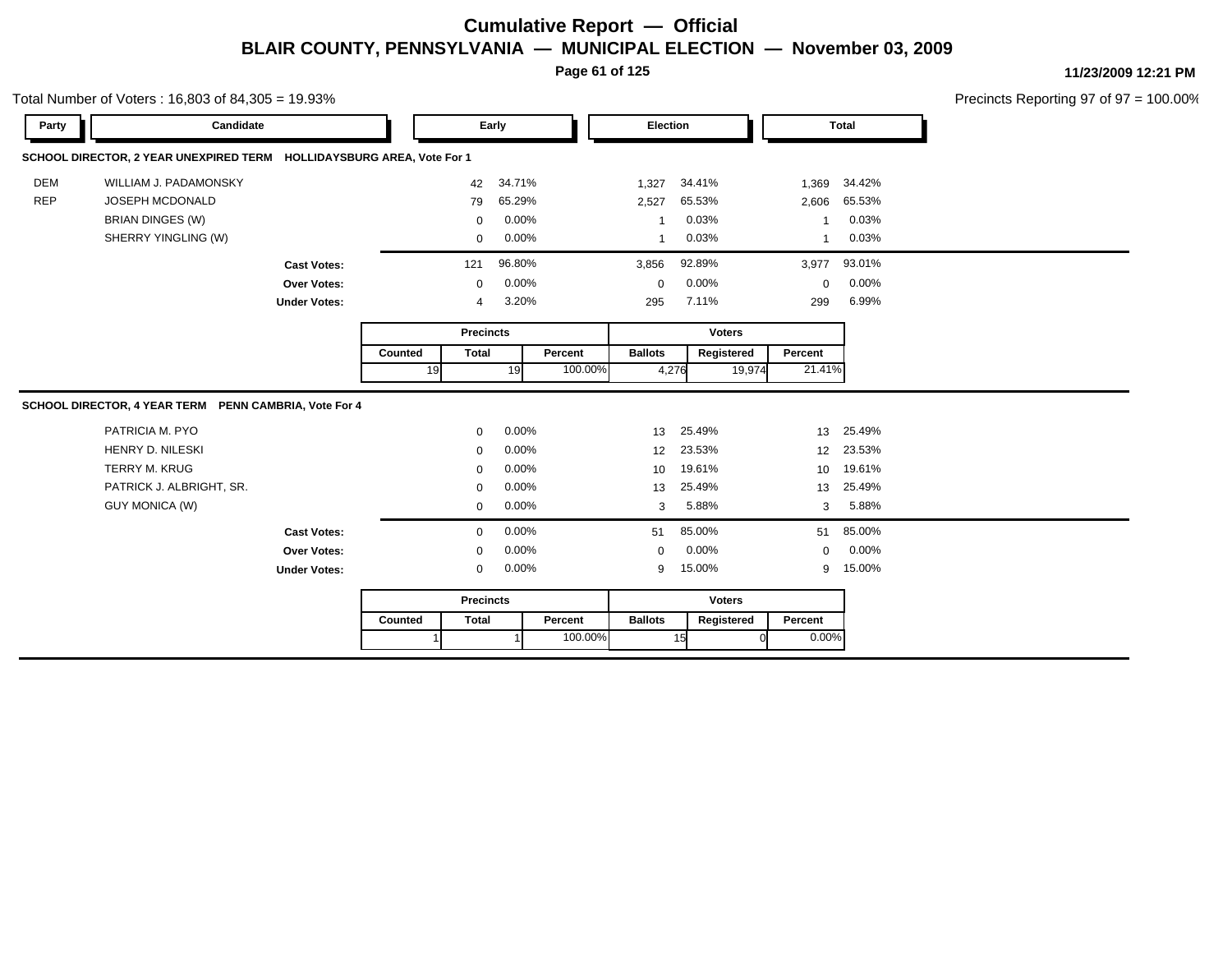**Page 62 of 125**

#### Total Number of Voters : 16,803 of 84,305 = 19.93%

| Party      | Candidate                                            |              | Early    | Election       |        |                | <b>Total</b> |
|------------|------------------------------------------------------|--------------|----------|----------------|--------|----------------|--------------|
|            | SCHOOL DIRECTOR, 4 YEAR TERM SPRING COVE, Vote For 4 |              |          |                |        |                |              |
|            | <b>JULIE MILLS</b>                                   | 50           | 34.25%   | 1,403          | 32.67% | 1,453          | 32.73%       |
|            | CHARLENE M. DODSON                                   | 49           | 33.56%   | 1,324          | 30.83% | 1,373          | 30.92%       |
| <b>REP</b> | <b>TOM KENNEDY</b>                                   | 43           | 29.45%   | 1,307          | 30.44% | 1,350          | 30.41%       |
|            | CHIP CLARKE (W)                                      | $\mathbf 0$  | 0.00%    | 12             | 0.28%  | 12             | 0.27%        |
|            | SAM DEAN (W)                                         | 0            | 0.00%    | 205            | 4.77%  | 205            | 4.62%        |
|            | THOMAS TOMPSON (W)                                   | 0            | 0.00%    | $\overline{2}$ | 0.05%  | $\overline{2}$ | 0.05%        |
|            | HARRY CLARKE JR (W)                                  | 0            | 0.00%    | $\overline{2}$ | 0.05%  | 2              | 0.05%        |
|            | JANET BLATTENBERGER (W)                              | $\mathbf{1}$ | 0.68%    | $\mathbf{1}$   | 0.02%  | $\overline{2}$ | 0.05%        |
|            | BRENDA J FLUKE GARBER (W)                            | 0            | 0.00%    | $\overline{2}$ | 0.05%  | 2              | 0.05%        |
|            | HARRY CLARKE (W)                                     | $\mathbf 0$  | 0.00%    | $\overline{1}$ | 0.02%  | $\overline{1}$ | 0.02%        |
|            | <b>GENE HENREY (W)</b>                               | $\mathbf 0$  | 0.00%    | $\overline{1}$ | 0.02%  | $\overline{1}$ | 0.02%        |
|            | DON METZLER (W)                                      | $\mathbf 0$  | 0.00%    | 3              | 0.07%  | 3              | 0.07%        |
|            | STEVE AYERS (W)                                      | $\mathbf 0$  | 0.00%    | $\overline{1}$ | 0.02%  | $\overline{1}$ | 0.02%        |
|            | BARRY AYERS (W)                                      | $\mathbf 0$  | 0.00%    | $\overline{1}$ | 0.02%  | $\overline{1}$ | 0.02%        |
|            | LINDA BELLOCK (W)                                    | $\mathbf 0$  | 0.00%    | $\overline{1}$ | 0.02%  | $\overline{1}$ | 0.02%        |
|            | MICHAEL BENFER (W)                                   | $\mathbf 0$  | 0.00%    | $\overline{1}$ | 0.02%  | $\mathbf{1}$   | 0.02%        |
|            | LLOY BLATTENBERGER (W)                               | $\mathbf 0$  | 0.00%    | $\overline{1}$ | 0.02%  | $\overline{1}$ | 0.02%        |
|            | DIANE CLAPPER (W)                                    | $\mathbf 0$  | 0.00%    | $\overline{1}$ | 0.02%  | $\overline{1}$ | 0.02%        |
|            | ARLENE CLARK (W)                                     | $\mathbf{1}$ | 0.68%    | 0              | 0.00%  | $\overline{1}$ | 0.02%        |
|            | JEROME CONLON (W)                                    | $\mathbf 0$  | 0.00%    | $\overline{1}$ | 0.02%  | -1             | 0.02%        |
|            | TOM DEAN (W)                                         | 0            | 0.00%    | $\overline{1}$ | 0.02%  | $\mathbf{1}$   | 0.02%        |
|            | SAM EBERSOLE (W)                                     | $\mathbf 0$  | 0.00%    | $\overline{1}$ | 0.02%  | $\overline{1}$ | 0.02%        |
|            | BRIAN GAHAGAN (W)                                    | $\mathbf 0$  | 0.00%    | $\overline{1}$ | 0.02%  | $\mathbf{1}$   | 0.02%        |
|            | CATHY HAZENSTAB (W)                                  | $\mathbf 0$  | 0.00%    | $\overline{1}$ | 0.02%  | $\mathbf{1}$   | 0.02%        |
|            | GAIL HELSEL (W)                                      | $\mathbf 0$  | 0.00%    | $\overline{1}$ | 0.02%  | $\mathbf{1}$   | 0.02%        |
|            | GENE HENRY (W)                                       | $\mathbf 0$  | 0.00%    | 3              | 0.07%  | 3              | 0.07%        |
|            | JERRY HODGE (W)                                      | $\mathbf 0$  | 0.00%    | $\overline{1}$ | 0.02%  | $\overline{1}$ | 0.02%        |
|            | <b>KEN JOHNSON (W)</b>                               | $\mathbf 0$  | 0.00%    | $\overline{1}$ | 0.02%  | $\overline{1}$ | 0.02%        |
|            | FRED KAGARISE (W)                                    | $\mathbf 0$  | 0.00%    | $\overline{1}$ | 0.02%  | $\overline{1}$ | 0.02%        |
|            | GARY LONG (W)                                        | $\mathbf 0$  | 0.00%    | $\overline{1}$ | 0.02%  | $\overline{1}$ | 0.02%        |
|            | STEVEN E MYERS (W)                                   | 0            | 0.00%    | $\overline{1}$ | 0.02%  | $\mathbf{1}$   | 0.02%        |
|            | ANNA H MYERS (W)                                     | 0            | 0.00%    | -1             | 0.02%  | $\mathbf{1}$   | 0.02%        |
|            | BARRY NOEL (W)                                       | -1           | 0.68%    | 0              | 0.00%  | 1              | 0.02%        |
|            | MARGARET NUSS (W)                                    | $\Omega$     | 0.00%    | -1             | 0.02%  | -1             | 0.02%        |
|            | STEVE REPLOGLE (W)                                   | 0            | $0.00\%$ | 1              | 0.02%  | 1              | 0.02%        |
|            | BILL REPLOGLE (W)                                    | $\mathbf 0$  | 0.00%    | $\overline{2}$ | 0.05%  | $\overline{2}$ | 0.05%        |
|            | <b>BONNIE RISSER (W)</b>                             | 0            | 0.00%    | $\overline{1}$ | 0.02%  | $\mathbf{1}$   | 0.02%        |
|            | <b>GREG RITCHEY (W)</b>                              | 0            | 0.00%    | -1             | 0.02%  | 1              | 0.02%        |
|            | TODD SEYMOUR (W)                                     | 0            | 0.00%    | -1             | 0.02%  | -1             | 0.02%        |
|            | EARL SPRINGER (W)                                    | -1           | 0.68%    | $\mathbf 0$    | 0.00%  | 1              | 0.02%        |
|            | ROGER TANEY (W)                                      | $\mathbf 0$  | 0.00%    | $\overline{1}$ | 0.02%  | $\overline{1}$ | 0.02%        |

#### **11/23/2009 12:21 PM**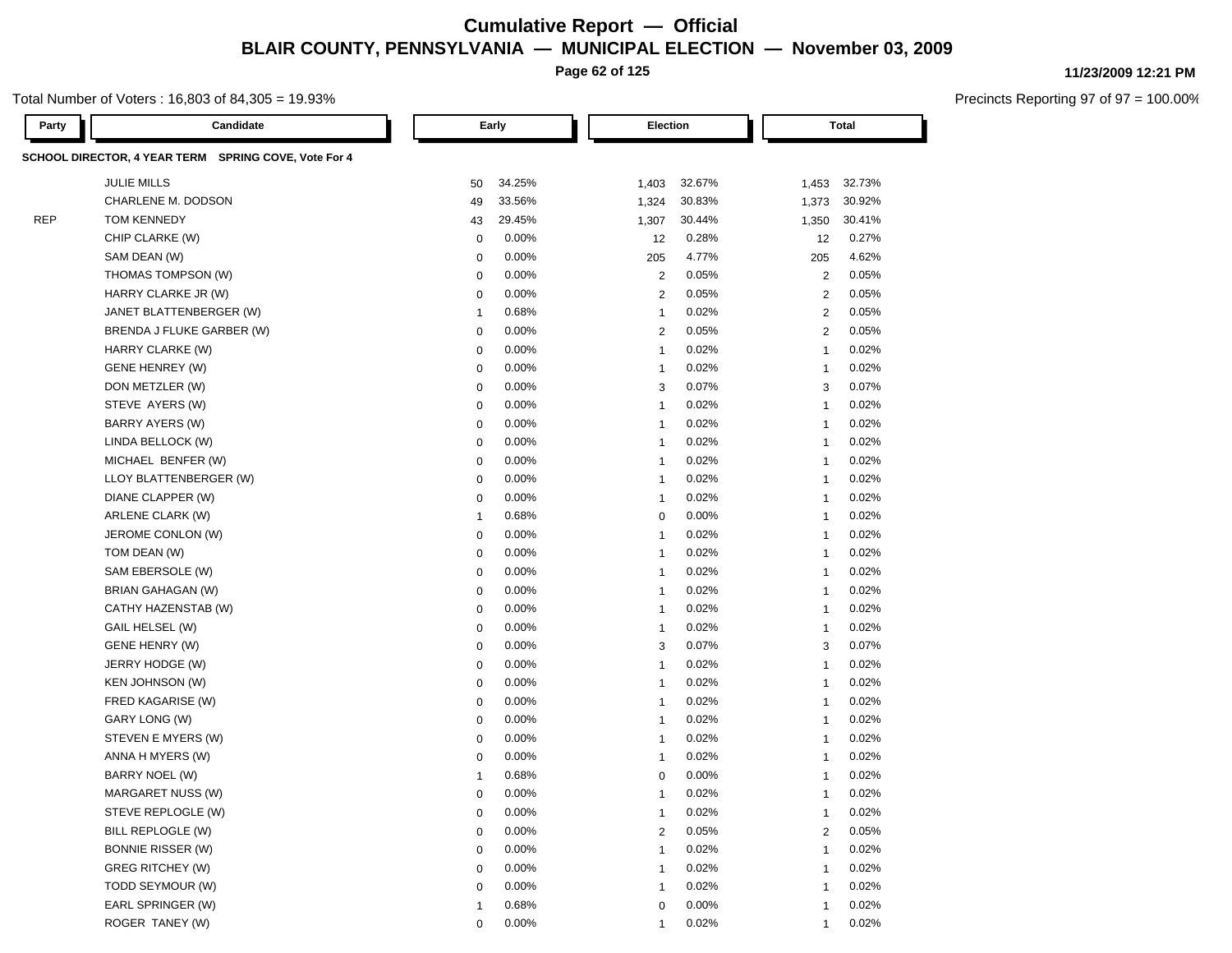**Page 63 of 125**

**11/23/2009 12:21 PM**

#### Total Number of Voters : 16,803 of 84,305 = 19.93%

| Party      | Candidate                                                                |                                    |              |                  | Early     |         | Election       |        |               |                  | Total        |
|------------|--------------------------------------------------------------------------|------------------------------------|--------------|------------------|-----------|---------|----------------|--------|---------------|------------------|--------------|
|            | WILLARD J THOMPSON (W)                                                   |                                    |              | 0                | 0.00%     |         | $\overline{1}$ | 0.02%  |               | $\mathbf{1}$     | 0.02%        |
|            | BILL WORTHING (W)                                                        |                                    |              | $\mathbf 0$      | 0.00%     |         | $\mathbf{1}$   | 0.02%  |               | $\mathbf{1}$     | 0.02%        |
|            |                                                                          |                                    |              | 146              | 62.93%    |         | 4,294          | 62.92% |               | 4,440            | 62.93%       |
|            |                                                                          | <b>Cast Votes:</b>                 |              |                  | 0.00%     |         | $\mathbf 0$    | 0.00%  |               | $\boldsymbol{0}$ | 0.00%        |
|            |                                                                          | Over Votes:<br><b>Under Votes:</b> |              | 0<br>86          | 37.07%    |         | 2,530          | 37.08% |               | 2,616            | 37.07%       |
|            |                                                                          |                                    |              |                  |           |         |                |        |               |                  |              |
|            |                                                                          |                                    |              | <b>Precincts</b> |           |         |                |        | <b>Voters</b> |                  |              |
|            |                                                                          |                                    | Counted      | <b>Total</b>     |           | Percent | <b>Ballots</b> |        | Registered    | Percent          |              |
|            |                                                                          |                                    | 10           |                  | 10        | 100.00% | 1,764          |        | 9,065         | 19.46%           |              |
|            | SCHOOL DIRECTOR, 4 YEAR TERM TYRONE AREA, Vote For 4                     |                                    |              |                  |           |         |                |        |               |                  |              |
|            | AMY L. STEVER                                                            |                                    |              | 32               | 25.20%    |         | 1,383          | 26.11% |               |                  | 1.415 26.09% |
|            | <b>BRIAN LEE BRESSLER</b>                                                |                                    |              | 33               | 25.98%    |         | 1,293          | 24.41% |               | 1,326            | 24.45%       |
|            | <b>JAMES B. CRAWFORD</b>                                                 |                                    |              | 31               | 24.41%    |         | 1,328          | 25.07% |               | 1,359            | 25.06%       |
|            | <b>WILLIAM P. HARTSOCK</b>                                               |                                    |              | 31               | 24.41%    |         | 1,289          | 24.33% |               |                  | 1,320 24.34% |
|            | KEITH BEISEL (W)                                                         |                                    |              | $\pmb{0}$        | 0.00%     |         | $\mathbf{1}$   | 0.02%  |               | $\mathbf{1}$     | 0.02%        |
|            | PETER DUTROW (W)                                                         |                                    |              | $\mathbf 0$      | 0.00%     |         | $\overline{1}$ | 0.02%  |               | $\mathbf{1}$     | 0.02%        |
|            | HOMER KANN (W)                                                           |                                    |              | 0                | 0.00%     |         | $\overline{1}$ | 0.02%  |               | $\mathbf{1}$     | 0.02%        |
|            | CYNTHIA CALVIN VANDERGLAS (W)                                            |                                    |              | $\mathbf 0$      | 0.00%     |         | $\overline{1}$ | 0.02%  |               | $\mathbf{1}$     | 0.02%        |
|            |                                                                          | <b>Cast Votes:</b>                 |              | 127              | 85.81%    |         | 5,297          | 78.78% |               | 5,424            | 78.93%       |
|            |                                                                          | Over Votes:                        |              | $\mathbf 0$      | 0.00%     |         | $\mathbf 0$    | 0.00%  |               | $\mathsf 0$      | 0.00%        |
|            |                                                                          | <b>Under Votes:</b>                |              | 21               | 14.19%    |         | 1,427          | 21.22% |               | 1,448            | 21.07%       |
|            |                                                                          |                                    |              | <b>Precincts</b> |           |         |                |        | <b>Voters</b> |                  |              |
|            |                                                                          |                                    | Counted      | <b>Total</b>     |           | Percent | <b>Ballots</b> |        | Registered    | Percent          |              |
|            |                                                                          |                                    | 10           |                  | 10        | 100.00% |                | 1,718  | 6,121         | 28.07%           |              |
|            | SCHOOL DIRECTOR, 4 YEAR TERM WILLIAMSBURG COMMUNITY CATH TWP, Vote For 2 |                                    |              |                  |           |         |                |        |               |                  |              |
|            | <b>KRISTINA S. BRATTON</b>                                               |                                    |              | $\overline{2}$   | 50.00%    |         | 87             | 38.50% |               | 89               | 38.70%       |
| <b>DEM</b> | <b>BENJAMIN POSTLES</b>                                                  |                                    |              | 0                | 0.00%     |         | 58             | 25.66% |               | 58               | 25.22%       |
| <b>REP</b> | JEFFREY A. HILEMAN                                                       |                                    |              | $\overline{2}$   | 50.00%    |         | 81             | 35.84% |               | 83               | 36.09%       |
|            |                                                                          | <b>Cast Votes:</b>                 |              |                  | 4 100.00% |         | 226            | 79.58% |               | 230              | 79.86%       |
|            |                                                                          | Over Votes:                        |              | $\pmb{0}$        | 0.00%     |         | $\mathbf 0$    | 0.00%  |               | $\mathsf 0$      | 0.00%        |
|            |                                                                          | <b>Under Votes:</b>                |              | 0                | 0.00%     |         | 58             | 20.42% |               | 58               | 20.14%       |
|            |                                                                          |                                    |              | <b>Precincts</b> |           |         |                |        | <b>Voters</b> |                  |              |
|            |                                                                          |                                    | Counted      | <b>Total</b>     |           | Percent | <b>Ballots</b> |        | Registered    | Percent          |              |
|            |                                                                          |                                    | $\mathbf{1}$ |                  | $\vert$   | 100.00% |                | 144    | 499           | 28.86%           |              |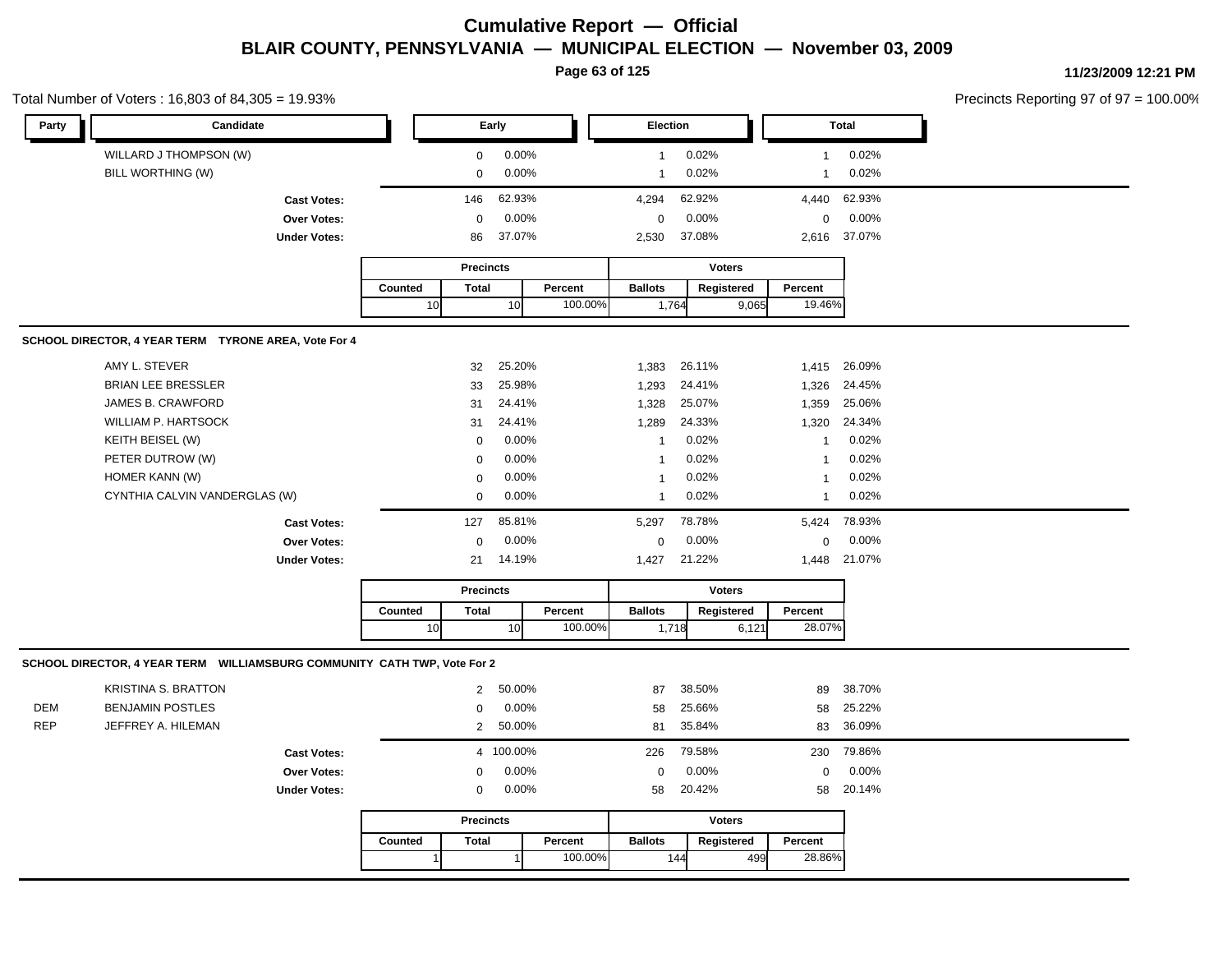**Page 64 of 125**

| Party      | Candidate                                                                       |                                    |         | Early                                                                 |         | Election          |                                 |                   | Total          |  |
|------------|---------------------------------------------------------------------------------|------------------------------------|---------|-----------------------------------------------------------------------|---------|-------------------|---------------------------------|-------------------|----------------|--|
|            | SCHOOL DIRECTOR, 4 YEAR TERM WILLIAMSBURG COMMUNITY WMSBG, Vote For 1           |                                    |         |                                                                       |         |                   |                                 |                   |                |  |
|            | MARION PHEASANT, JR.                                                            |                                    |         | $0.00\%$<br>$\mathbf 0$                                               |         | 147               | 98.66%                          | 147               | 98.66%         |  |
|            | <b>BARRY ENGLAND (W)</b>                                                        |                                    |         | 0.00%<br>$\Omega$                                                     |         | -1                | 0.67%                           | $\mathbf{1}$      | 0.67%          |  |
|            | BEN POSTLE (W)                                                                  |                                    |         | $0.00\%$<br>$\mathbf 0$                                               |         | $\mathbf{1}$      | 0.67%                           | $\overline{1}$    | 0.67%          |  |
|            |                                                                                 |                                    |         | 0.00%                                                                 |         | 149               | 88.69%                          |                   | 149 88.69%     |  |
|            |                                                                                 | <b>Cast Votes:</b><br>Over Votes:  |         | $\mathbf 0$<br>0.00%<br>$\mathbf 0$                                   |         | $\mathbf 0$       | 0.00%                           | $\overline{0}$    | $0.00\%$       |  |
|            |                                                                                 | <b>Under Votes:</b>                |         | 0.00%<br>$\mathbf 0$                                                  |         | 19                | 11.31%                          |                   | 19 11.31%      |  |
|            |                                                                                 |                                    |         |                                                                       |         |                   |                                 |                   |                |  |
|            |                                                                                 |                                    |         | <b>Precincts</b>                                                      |         |                   | <b>Voters</b>                   |                   |                |  |
|            |                                                                                 |                                    | Counted | <b>Total</b>                                                          | Percent | <b>Ballots</b>    | Registered                      | Percent           |                |  |
|            |                                                                                 |                                    |         |                                                                       | 100.00% | 168               | 849                             | 19.79%            |                |  |
|            |                                                                                 | Over Votes:<br><b>Under Votes:</b> |         | 0.00%<br>$\mathbf{0}$<br>20.00%<br>$\overline{1}$<br><b>Precincts</b> |         | $\mathbf 0$<br>14 | 0.00%<br>8.97%<br><b>Voters</b> | $\mathbf 0$<br>15 | 0.00%<br>9.32% |  |
|            |                                                                                 |                                    | Counted | <b>Total</b>                                                          | Percent | <b>Ballots</b>    | Registered                      | Percent           |                |  |
|            |                                                                                 |                                    |         |                                                                       | 100.00% | 161               | 890                             | 18.09%            |                |  |
|            |                                                                                 |                                    |         |                                                                       |         |                   |                                 |                   |                |  |
|            | SCHOOL DIRECTOR, 2 YEAR UNEXPIRED TERM WILLIAMSBURG COMMUNITY WMSBG, Vote For 1 |                                    |         |                                                                       |         |                   |                                 |                   |                |  |
|            | COLLETTE ANNE HARCLERODE                                                        |                                    |         | $0.00\%$<br>$\mathbf 0$                                               |         | 105               | 99.06%                          | 105               | 99.06%         |  |
|            | CARLEE RANALLI (W)                                                              |                                    |         | $0.00\%$<br>$\mathbf 0$                                               |         | $\overline{1}$    | 0.94%                           | $\overline{1}$    | 0.94%          |  |
| <b>DEM</b> |                                                                                 | <b>Cast Votes:</b>                 |         | 0.00%<br>$\mathbf 0$                                                  |         | 106               | 63.10%                          |                   | 106 63.10%     |  |
|            |                                                                                 | Over Votes:                        |         | 0.00%<br>$\mathbf 0$                                                  |         | $\mathbf 0$       | 0.00%                           | $\mathbf{0}$      | 0.00%          |  |
|            |                                                                                 | <b>Under Votes:</b>                |         | 0.00%<br>$\overline{0}$                                               |         | 62                | 36.90%                          |                   | 62 36.90%      |  |
|            |                                                                                 |                                    |         | <b>Precincts</b>                                                      |         |                   | <b>Voters</b>                   |                   |                |  |
|            |                                                                                 |                                    | Counted | <b>Total</b>                                                          | Percent | <b>Ballots</b>    | Registered                      | Percent<br>19.79% |                |  |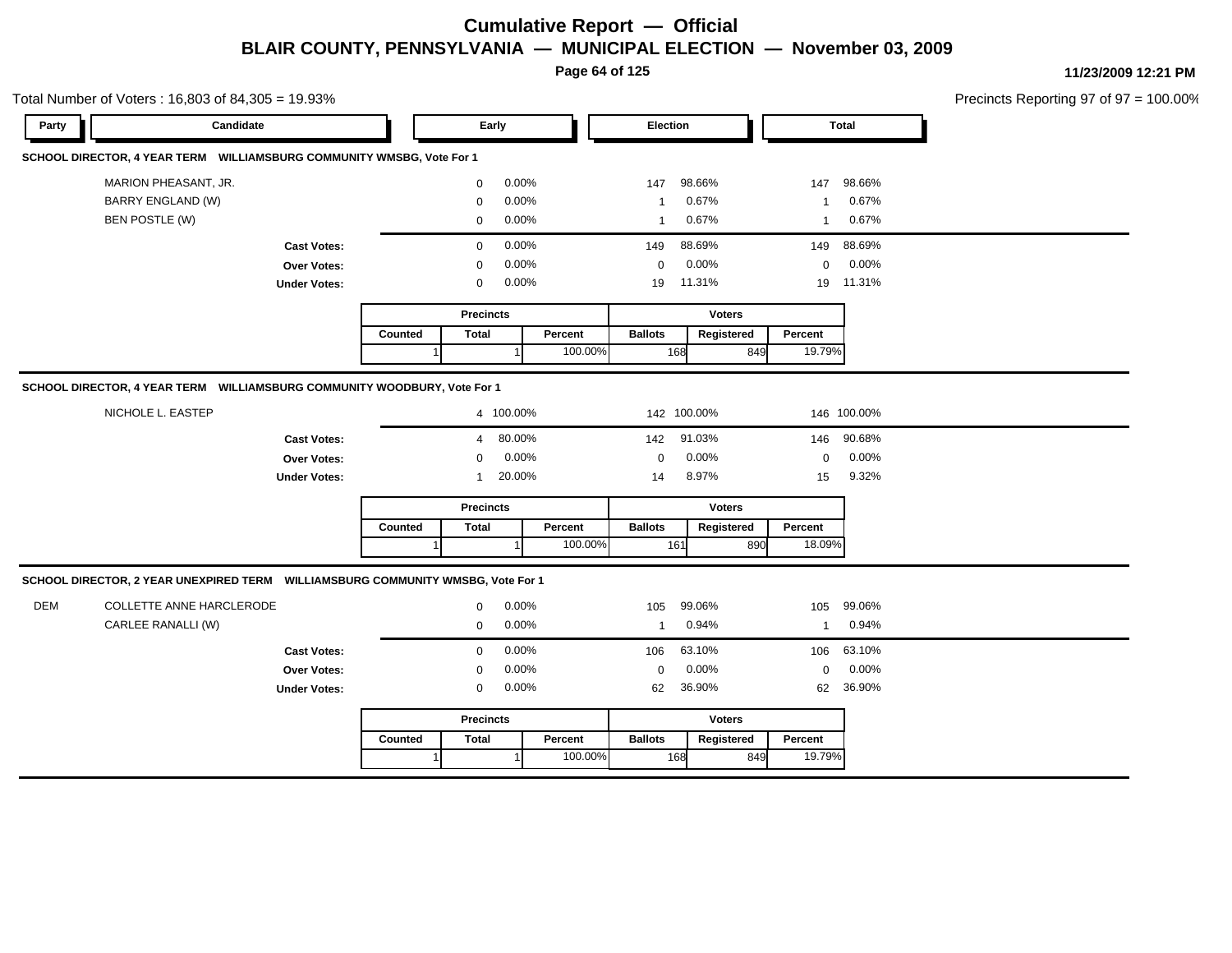**Page 65 of 125**

Total Number of Voters : 16,803 of 84,305 = 19.93%

**11/23/2009 12:21 PM**

| Party | Candidate                                              |                     | Early   |                  |                |         | Election       |               |         | <b>Total</b>           |  |
|-------|--------------------------------------------------------|---------------------|---------|------------------|----------------|---------|----------------|---------------|---------|------------------------|--|
|       | JUDGE OF ELECTION, 4 YEAR TERM ALTOONA 1-1, Vote For 1 |                     |         |                  |                |         |                |               |         |                        |  |
|       | No Candidate Filed (W)                                 |                     |         | $\mathbf 0$      | 0.00%          |         | $\mathbf 0$    | 0.00%         |         | 0.00%<br>$\mathbf 0$   |  |
|       | BERTHA ANTHONY (W)                                     |                     |         | $\mathbf 0$      | 0.00%          |         | $\mathbf{1}$   | 33.33%        |         | 33.33%<br>-1           |  |
|       | DEBORAH ENGLISH (W)                                    |                     |         | $\mathbf 0$      | 0.00%          |         | $\mathbf{1}$   | 33.33%        |         | 33.33%<br>$\mathbf{1}$ |  |
|       | RANDY FEATHER (W)                                      |                     |         | $\mathbf 0$      | 0.00%          |         | $\mathbf{1}$   | 33.33%        |         | 33.33%<br>$\mathbf{1}$ |  |
|       |                                                        | <b>Cast Votes:</b>  |         | $\mathbf 0$      | 0.00%          |         | 3              | 3.53%         |         | 3.33%<br>3             |  |
|       |                                                        | Over Votes:         |         | $\mathsf 0$      | 0.00%          |         | $\mathbf 0$    | 0.00%         |         | 0.00%<br>$\mathbf 0$   |  |
|       |                                                        | <b>Under Votes:</b> |         |                  | 5 100.00%      |         | 82             | 96.47%        |         | 96.67%<br>87           |  |
|       |                                                        |                     |         | <b>Precincts</b> |                |         |                | <b>Voters</b> |         |                        |  |
|       |                                                        |                     | Counted | <b>Total</b>     |                | Percent | <b>Ballots</b> | Registered    | Percent |                        |  |
|       |                                                        |                     |         |                  |                | 100.00% |                | 90            | 744     | 12.10%                 |  |
|       | JUDGE OF ELECTION, 4 YEAR TERM ALTOONA 1-2, Vote For 1 |                     |         |                  |                |         |                |               |         |                        |  |
|       | No Candidate Filed (W)                                 |                     |         | $\mathsf 0$      | 0.00%          |         | $\mathbf 0$    | 0.00%         |         | 0.00%<br>$\mathbf 0$   |  |
|       | MARK R DESTEFANO (W)                                   |                     |         | $\mathbf 0$      | 0.00%          |         | $\mathbf{1}$   | 50.00%        |         | 33.33%<br>$\mathbf{1}$ |  |
|       | BILL HABESTROH (W)                                     |                     |         |                  | 1 100.00%      |         | $\mathbf 0$    | 0.00%         |         | 33.33%<br>$\mathbf{1}$ |  |
|       | MAURICE WRIGHT (W)                                     |                     |         | 0                | 0.00%          |         | $\mathbf{1}$   | 50.00%        |         | 33.33%<br>$\mathbf{1}$ |  |
|       |                                                        | <b>Cast Votes:</b>  |         | $\mathbf{1}$     | 14.29%         |         | 2              | 4.44%         |         | 5.77%<br>3             |  |
|       |                                                        | Over Votes:         |         | $\mathsf 0$      | 0.00%          |         | $\mathbf 0$    | 0.00%         |         | 0.00%<br>$\mathbf 0$   |  |
|       |                                                        | <b>Under Votes:</b> |         | 6                | 85.71%         |         | 43             | 95.56%        |         | 94.23%<br>49           |  |
|       |                                                        |                     |         | <b>Precincts</b> |                |         |                | <b>Voters</b> |         |                        |  |
|       |                                                        |                     | Counted | <b>Total</b>     |                | Percent | <b>Ballots</b> | Registered    | Percent |                        |  |
|       |                                                        |                     |         |                  | $\overline{1}$ | 100.00% |                | 52            | 257     | 20.23%                 |  |
|       | JUDGE OF ELECTION, 4 YEAR TERM ALTOONA 2-1, Vote For 1 |                     |         |                  |                |         |                |               |         |                        |  |
| DEM   | WANDA L. WEAKLAND                                      |                     |         | $\mathbf 0$      | 0.00%          |         |                | 49 100.00%    |         | 49 100.00%             |  |
|       |                                                        | <b>Cast Votes:</b>  |         | $\mathbf 0$      | 0.00%          |         | 49             | 90.74%        |         | 90.74%<br>49           |  |
|       |                                                        | Over Votes:         |         | $\mathbf 0$      | 0.00%          |         | $\mathbf 0$    | 0.00%         |         | 0.00%<br>$\mathbf 0$   |  |
|       |                                                        | <b>Under Votes:</b> |         | $\mathbf 0$      | $0.00\%$       |         | 5              | 9.26%         |         | 9.26%<br>5             |  |
|       |                                                        |                     |         | <b>Precincts</b> |                |         |                | <b>Voters</b> |         |                        |  |
|       |                                                        |                     | Counted | <b>Total</b>     |                | Percent | <b>Ballots</b> | Registered    | Percent |                        |  |
|       |                                                        |                     |         |                  |                | 100.00% |                | 54            | 570     | 9.47%                  |  |
|       |                                                        |                     |         |                  |                |         |                |               |         |                        |  |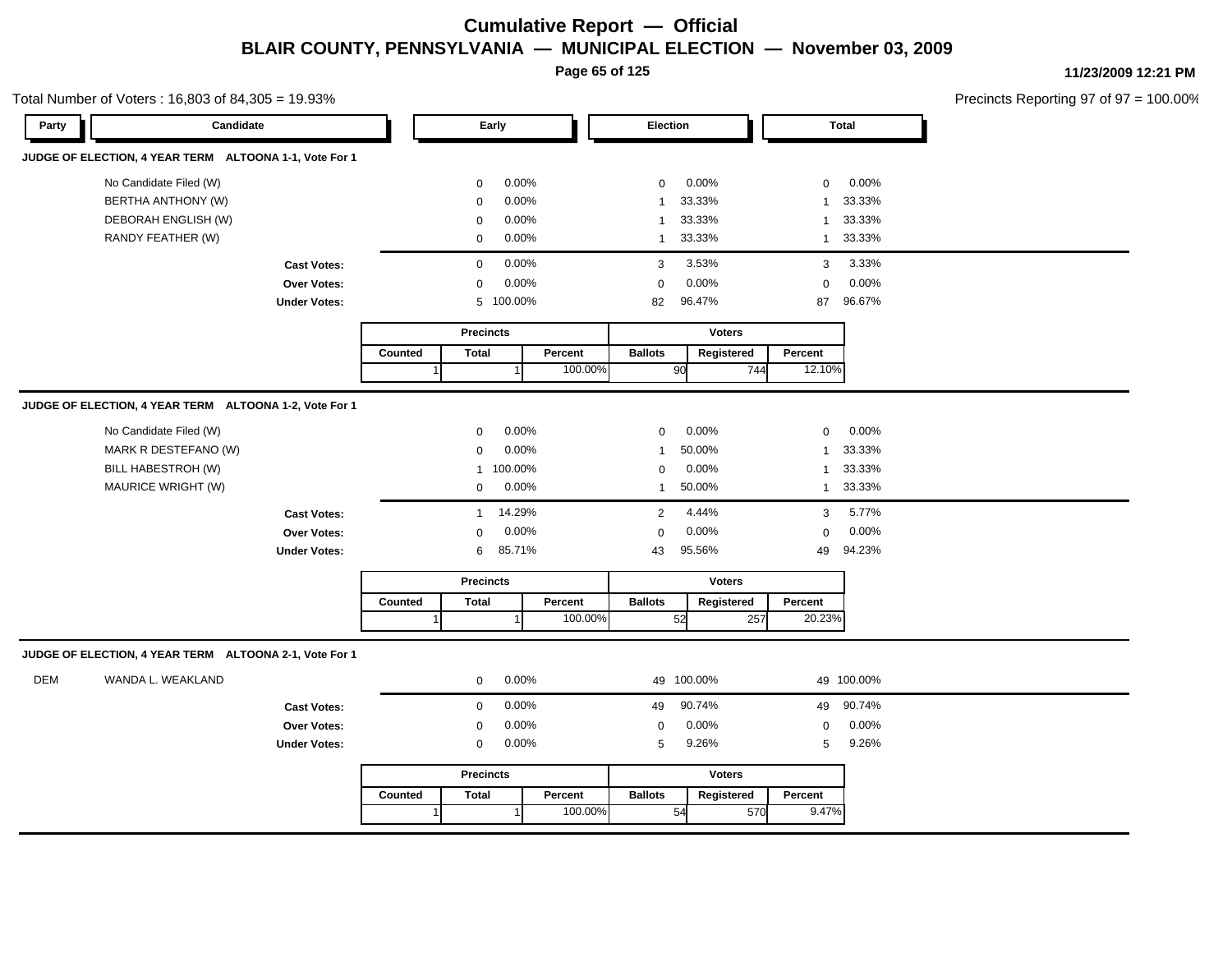**Page 66 of 125**

| Total Number of Voters: 16,803 of 84,305 = 19.93% |                                                        |                     |         |                  |       |         |                |               |              |              | Precincts Reporting 97 of 97 = 100.00% |  |
|---------------------------------------------------|--------------------------------------------------------|---------------------|---------|------------------|-------|---------|----------------|---------------|--------------|--------------|----------------------------------------|--|
| Party                                             | Candidate                                              |                     |         | Early            |       |         | Election       |               |              | <b>Total</b> |                                        |  |
|                                                   | JUDGE OF ELECTION, 4 YEAR TERM ALTOONA 2-2, Vote For 1 |                     |         |                  |       |         |                |               |              |              |                                        |  |
| REP                                               | TERESA M. LANG                                         |                     |         | 1 100.00%        |       |         | 127 100.00%    |               |              | 128 100.00%  |                                        |  |
|                                                   | <b>Cast Votes:</b>                                     |                     |         | 1 100.00%        |       |         | 127            | 86.39%        |              | 128 86.49%   |                                        |  |
|                                                   |                                                        | Over Votes:         |         | 0                | 0.00% |         | $\mathbf 0$    | 0.00%         | $\mathbf 0$  | 0.00%        |                                        |  |
|                                                   | <b>Under Votes:</b>                                    |                     |         | 0                | 0.00% |         | 20             | 13.61%        | 20           | 13.51%       |                                        |  |
|                                                   |                                                        |                     |         | <b>Precincts</b> |       |         |                | <b>Voters</b> |              |              |                                        |  |
|                                                   |                                                        |                     | Counted | <b>Total</b>     |       | Percent | <b>Ballots</b> | Registered    | Percent      |              |                                        |  |
|                                                   |                                                        |                     |         |                  |       | 100.00% | 148            | 883           | 16.76%       |              |                                        |  |
|                                                   | JUDGE OF ELECTION, 4 YEAR TERM ALTOONA 3-1, Vote For 1 |                     |         |                  |       |         |                |               |              |              |                                        |  |
|                                                   | No Candidate Filed (W)                                 |                     |         | $\mathbf 0$      | 0.00% |         | $\mathbf 0$    | 0.00%         | $\mathbf 0$  | 0.00%        |                                        |  |
|                                                   | MAX YANDLE (W)                                         |                     |         | $\mathbf 0$      | 0.00% |         |                | 1 100.00%     |              | 1 100.00%    |                                        |  |
|                                                   |                                                        | <b>Cast Votes:</b>  |         | $\mathbf 0$      | 0.00% |         | $\mathbf{1}$   | 1.08%         | $\mathbf{1}$ | 1.03%        |                                        |  |
|                                                   |                                                        | <b>Over Votes:</b>  |         | $\mathbf 0$      | 0.00% |         | $\mathbf 0$    | 0.00%         | $\mathbf 0$  | 0.00%        |                                        |  |
|                                                   |                                                        | <b>Under Votes:</b> |         | 4 100.00%        |       |         | 92             | 98.92%        | 96           | 98.97%       |                                        |  |
|                                                   |                                                        |                     |         | <b>Precincts</b> |       |         |                | <b>Voters</b> |              |              |                                        |  |
|                                                   |                                                        |                     | Counted | <b>Total</b>     |       | Percent | <b>Ballots</b> | Registered    | Percent      |              |                                        |  |
|                                                   |                                                        |                     |         |                  |       | 100.00% | 97             | 724           | 13.40%       |              |                                        |  |
|                                                   | JUDGE OF ELECTION, 4 YEAR TERM ALTOONA 3-2, Vote For 1 |                     |         |                  |       |         |                |               |              |              |                                        |  |
| <b>REP</b>                                        | VIRGINIA G. SEIDEL                                     |                     |         | 1 100.00%        |       |         | 113 100.00%    |               |              | 114 100.00%  |                                        |  |
|                                                   |                                                        | <b>Cast Votes:</b>  |         | 1 100.00%        |       |         | 113            | 79.02%        |              | 114 79.17%   |                                        |  |
|                                                   |                                                        | <b>Over Votes:</b>  |         | $\mathbf{0}$     | 0.00% |         | $\mathbf 0$    | 0.00%         | $\mathbf 0$  | 0.00%        |                                        |  |
|                                                   |                                                        | <b>Under Votes:</b> |         | $\mathbf 0$      | 0.00% |         | 30             | 20.98%        | 30           | 20.83%       |                                        |  |
|                                                   |                                                        |                     |         | <b>Precincts</b> |       |         |                | <b>Voters</b> |              |              |                                        |  |
|                                                   |                                                        |                     | Counted | <b>Total</b>     |       | Percent | <b>Ballots</b> | Registered    | Percent      |              |                                        |  |
|                                                   |                                                        |                     |         |                  |       | 100.00% | 144            | 708           | 20.34%       |              |                                        |  |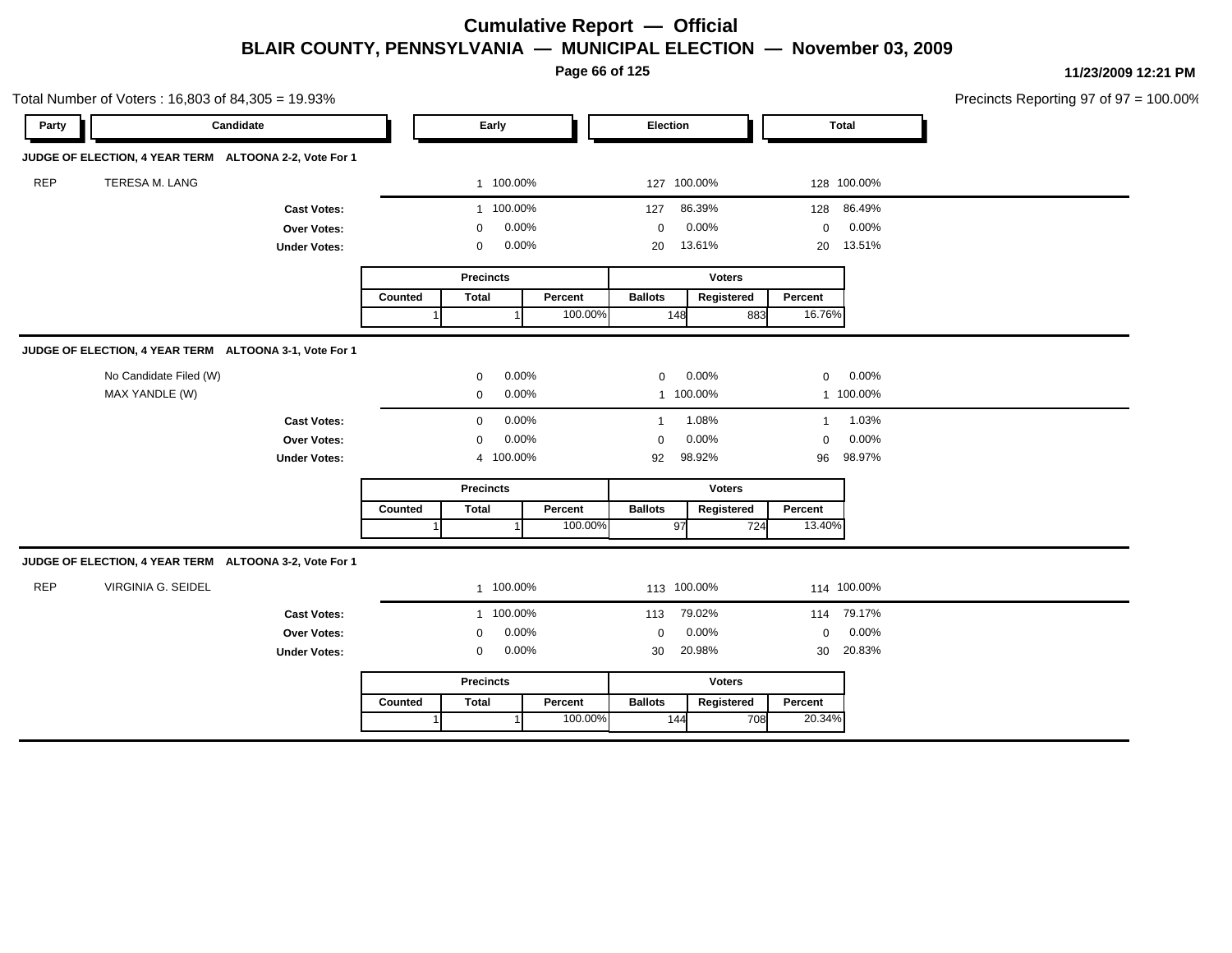**Page 67 of 125**

| Total Number of Voters: 16,803 of 84,305 = 19.93% |                                                        |                     |         |                  |                        |                         |               |              | Precincts Reporting 97 of 97 = 100.00% |  |
|---------------------------------------------------|--------------------------------------------------------|---------------------|---------|------------------|------------------------|-------------------------|---------------|--------------|----------------------------------------|--|
| Party                                             | Candidate                                              |                     |         | Early            |                        | Election                |               |              | <b>Total</b>                           |  |
|                                                   | JUDGE OF ELECTION, 4 YEAR TERM ALTOONA 4-1, Vote For 1 |                     |         |                  |                        |                         |               |              |                                        |  |
|                                                   | No Candidate Filed (W)                                 |                     |         | $\mathbf 0$      | 0.00%                  | $\mathbf 0$             | 0.00%         | $\mathbf 0$  | 0.00%                                  |  |
|                                                   | LORI KELLER (W)                                        |                     |         | 0                | 0.00%                  | 11 100.00%              |               |              | 11 100.00%                             |  |
|                                                   |                                                        | <b>Cast Votes:</b>  |         | $\mathbf 0$      | 0.00%                  | 11                      | 10.58%        |              | 11 10.28%                              |  |
|                                                   |                                                        | Over Votes:         |         | $\mathbf 0$      | 0.00%                  | $\mathbf 0$             | 0.00%         | $\mathbf 0$  | 0.00%                                  |  |
|                                                   |                                                        | <b>Under Votes:</b> |         | 3 100.00%        |                        | 93                      | 89.42%        | 96           | 89.72%                                 |  |
|                                                   |                                                        |                     |         | <b>Precincts</b> |                        |                         | <b>Voters</b> |              |                                        |  |
|                                                   |                                                        |                     | Counted | <b>Total</b>     | Percent                | <b>Ballots</b>          | Registered    | Percent      |                                        |  |
|                                                   |                                                        |                     |         |                  | 100.00%                | 107                     | 794           | 13.48%       |                                        |  |
|                                                   | JUDGE OF ELECTION, 4 YEAR TERM ALTOONA 4-2, Vote For 1 |                     |         |                  |                        |                         |               |              |                                        |  |
| <b>DEM</b>                                        | <b>MARY MARGARET BEIRLAIR</b>                          |                     |         | 3                | 75.00%                 | 97                      | 98.98%        | 100          | 98.04%                                 |  |
|                                                   | RANDY PROBST (W)                                       |                     |         | $\mathbf 0$      | 0.00%                  | $\overline{\mathbf{1}}$ | 1.02%         | $\mathbf{1}$ | 0.98%                                  |  |
|                                                   | Nancy Rose Vincent (W)                                 |                     |         | $\mathbf{1}$     | 25.00%                 | 0                       | 0.00%         | $\mathbf{1}$ | 0.98%                                  |  |
|                                                   |                                                        | <b>Cast Votes:</b>  |         | 4                | 66.67%                 | 98                      | 64.47%        | 102          | 64.56%                                 |  |
|                                                   |                                                        | Over Votes:         |         | 0                | 0.00%                  | $\mathbf 0$             | 0.00%         | $\mathbf 0$  | 0.00%                                  |  |
|                                                   |                                                        | <b>Under Votes:</b> |         | $\overline{2}$   | 33.33%                 | 54                      | 35.53%        | 56           | 35.44%                                 |  |
|                                                   |                                                        |                     |         | <b>Precincts</b> |                        |                         | <b>Voters</b> |              |                                        |  |
|                                                   |                                                        |                     | Counted | <b>Total</b>     | Percent                | <b>Ballots</b>          | Registered    | Percent      |                                        |  |
|                                                   |                                                        |                     |         |                  | 100.00%                | 158                     | 708           | 22.32%       |                                        |  |
|                                                   | JUDGE OF ELECTION, 4 YEAR TERM ALTOONA 5-1, Vote For 1 |                     |         |                  |                        |                         |               |              |                                        |  |
| <b>DEM</b>                                        | <b>ALICE LAWRENCE</b>                                  |                     |         | 1 100.00%        |                        | 19 100.00%              |               |              | 20 100.00%                             |  |
|                                                   |                                                        | <b>Cast Votes:</b>  |         | 1 100.00%        |                        | 19                      | 70.37%        |              | 20 71.43%                              |  |
|                                                   |                                                        | Over Votes:         |         | $\mathbf 0$      | 0.00%                  | $\mathbf 0$             | 0.00%         | $\mathbf 0$  | 0.00%                                  |  |
|                                                   |                                                        | <b>Under Votes:</b> |         | 0                | 0.00%                  | 8                       | 29.63%        | 8            | 28.57%                                 |  |
|                                                   |                                                        |                     |         | <b>Precincts</b> |                        |                         | Voters        |              |                                        |  |
|                                                   |                                                        |                     | Counted | <b>Total</b>     | Percent                | <b>Ballots</b>          | Registered    | Percent      |                                        |  |
|                                                   |                                                        |                     | 1       |                  | 100.00%<br>$\mathbf 1$ | 28                      | 209           | 13.40%       |                                        |  |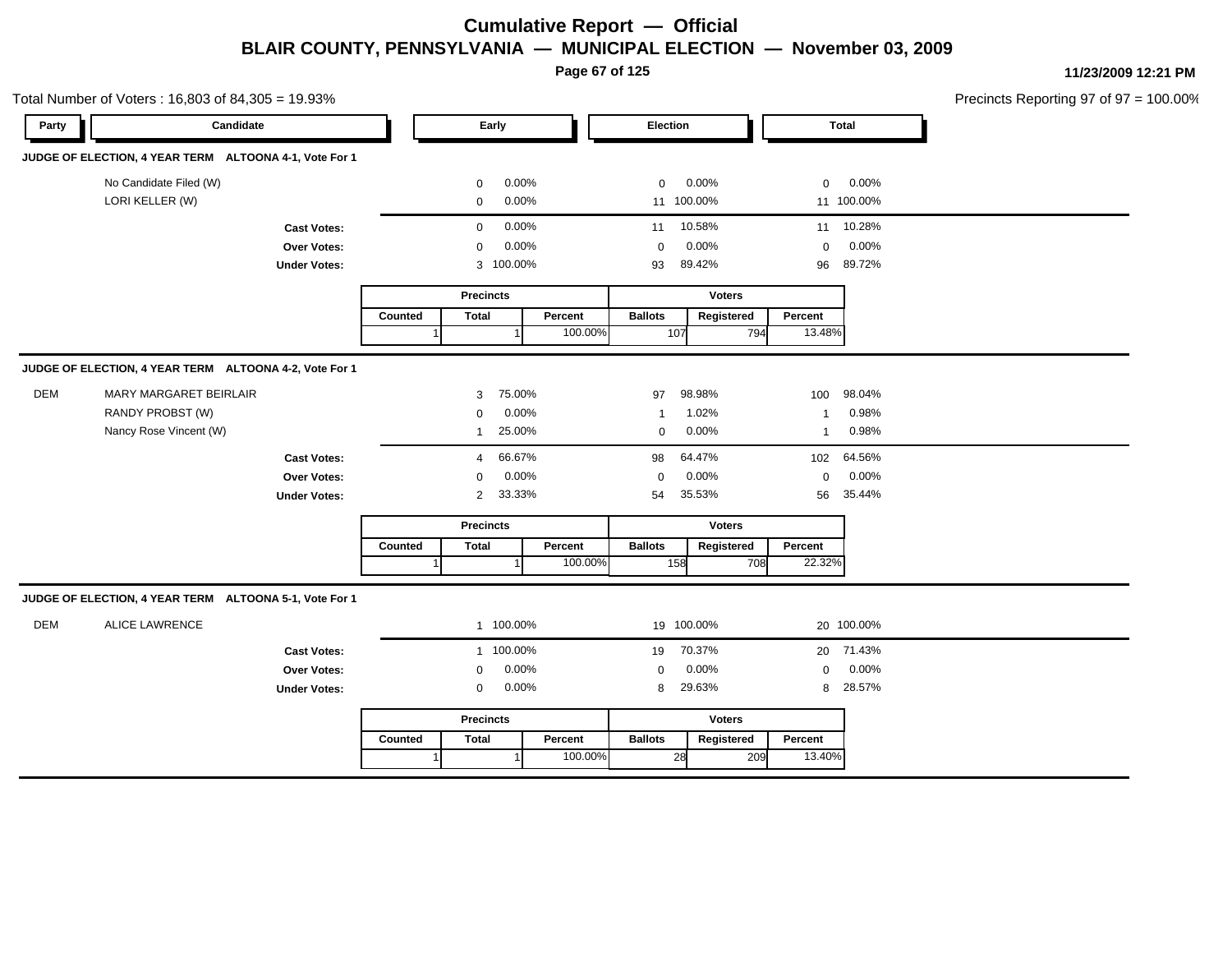**Page 68 of 125**

**11/23/2009 12:21 PM**

|            | Total Number of Voters: 16,803 of 84,305 = 19.93%      |                     |         |                      |         |                |               |                |              | Precincts Reporting 97 of 97 = 1 |
|------------|--------------------------------------------------------|---------------------|---------|----------------------|---------|----------------|---------------|----------------|--------------|----------------------------------|
| Party      | Candidate                                              |                     |         | Early                |         | Election       |               |                | <b>Total</b> |                                  |
|            | JUDGE OF ELECTION, 4 YEAR TERM ALTOONA 5-2, Vote For 1 |                     |         |                      |         |                |               |                |              |                                  |
| <b>DEM</b> | PATRICIA L. FLANAGAN                                   |                     |         | 6 100.00%            |         | 112 100.00%    |               |                | 118 100.00%  |                                  |
|            |                                                        | <b>Cast Votes:</b>  |         | 6 100.00%            |         | 112            | 76.71%        |                | 118 77.63%   |                                  |
|            |                                                        | Over Votes:         |         | 0.00%<br>0           |         | 0              | 0.00%         | 0              | 0.00%        |                                  |
|            |                                                        | <b>Under Votes:</b> |         | 0.00%<br>$\mathbf 0$ |         | 34             | 23.29%        | 34             | 22.37%       |                                  |
|            |                                                        |                     |         | <b>Precincts</b>     |         |                | <b>Voters</b> |                |              |                                  |
|            |                                                        |                     | Counted | <b>Total</b>         | Percent | <b>Ballots</b> | Registered    | Percent        |              |                                  |
|            |                                                        |                     |         |                      | 100.00% | 152            | 735           | 20.68%         |              |                                  |
|            | JUDGE OF ELECTION, 4 YEAR TERM ALTOONA 5-3, Vote For 1 |                     |         |                      |         |                |               |                |              |                                  |
|            | No Candidate Filed (W)                                 |                     |         | 0.00%<br>$\mathbf 0$ |         | $\mathbf{0}$   | 0.00%         | $\mathbf 0$    | 0.00%        |                                  |
|            | TERRY SMITH (W)                                        |                     |         | 0.00%<br>0           |         |                | 2 100.00%     |                | 2 100.00%    |                                  |
|            |                                                        | <b>Cast Votes:</b>  |         | 0.00%<br>0           |         | $\overline{2}$ | 2.04%         | $\overline{2}$ | 2.00%        |                                  |
|            |                                                        | Over Votes:         |         | 0.00%<br>$\mathbf 0$ |         | $\Omega$       | 0.00%         | $\mathbf 0$    | 0.00%        |                                  |
|            |                                                        | <b>Under Votes:</b> |         | 2 100.00%            |         | 96             | 97.96%        | 98             | 98.00%       |                                  |
|            |                                                        |                     |         | <b>Precincts</b>     |         |                | <b>Voters</b> |                |              |                                  |
|            |                                                        |                     | Counted | <b>Total</b>         | Percent | <b>Ballots</b> | Registered    | Percent        |              |                                  |
|            |                                                        |                     |         |                      | 100.00% | 100            | 602           | 16.61%         |              |                                  |
|            | JUDGE OF ELECTION, 4 YEAR TERM ALTOONA 6-1, Vote For 1 |                     |         |                      |         |                |               |                |              |                                  |
|            | No Candidate Filed (W)                                 |                     |         | 0.00%<br>$\mathbf 0$ |         | 0              | 0.00%         | 0              | 0.00%        |                                  |
|            | BETTY BRENNAN (W)                                      |                     |         | 0.00%<br>0           |         |                | 1 100.00%     |                | 1 100.00%    |                                  |
|            |                                                        | <b>Cast Votes:</b>  |         | 0.00%<br>$\mathbf 0$ |         | $\overline{1}$ | 0.76%         | $\mathbf{1}$   | 0.74%        |                                  |
|            |                                                        | Over Votes:         |         | 0.00%<br>$\mathbf 0$ |         | $\mathbf 0$    | 0.00%         | $\mathbf 0$    | 0.00%        |                                  |
|            |                                                        | <b>Under Votes:</b> |         | 5 100.00%            |         | 130            | 99.24%        | 135            | 99.26%       |                                  |
|            |                                                        |                     |         | <b>Precincts</b>     |         |                | <b>Voters</b> |                |              |                                  |
|            |                                                        |                     | Counted | <b>Total</b>         | Percent | <b>Ballots</b> | Registered    | Percent        |              |                                  |
|            |                                                        |                     |         |                      | 100.00% | 136            | 821           | 16.57%         |              |                                  |

 $100.00\%$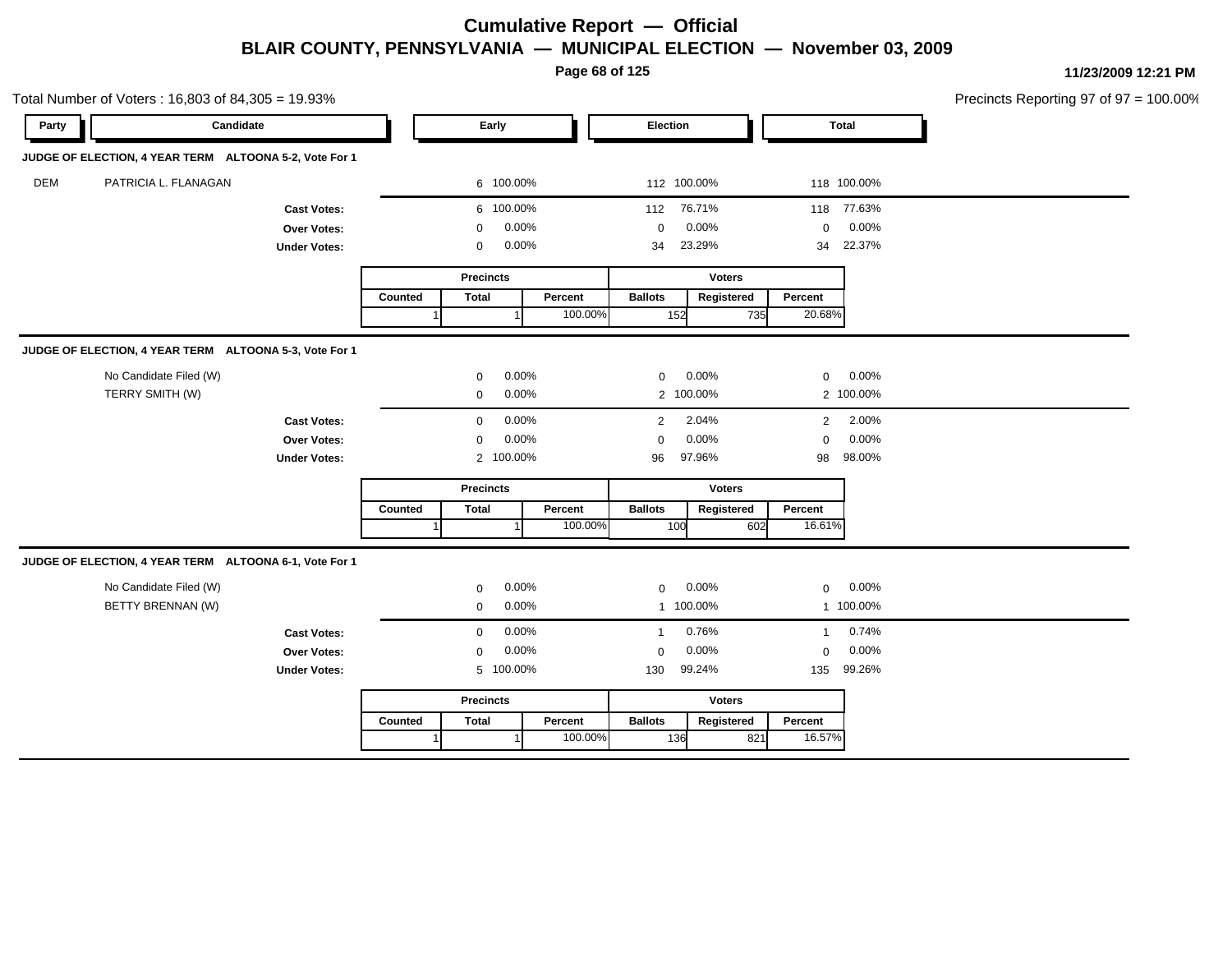**Page 69 of 125**

|            | Total Number of Voters: 16,803 of 84,305 = 19.93%      |                     |         |                        |         |                |               |              |             | Precincts Reporting 97 of 97 = 100.00% |
|------------|--------------------------------------------------------|---------------------|---------|------------------------|---------|----------------|---------------|--------------|-------------|----------------------------------------|
| Party      | Candidate                                              |                     |         | Early                  |         | Election       |               |              | Total       |                                        |
|            | JUDGE OF ELECTION, 4 YEAR TERM ALTOONA 6-2, Vote For 1 |                     |         |                        |         |                |               |              |             |                                        |
| REP        | PAUL HEAD                                              |                     |         | 1 100.00%              |         | 95 100.00%     |               |              | 96 100.00%  |                                        |
|            |                                                        | <b>Cast Votes:</b>  |         | 50.00%<br>$\mathbf{1}$ |         | 95             | 83.33%        |              | 96 82.76%   |                                        |
|            |                                                        | Over Votes:         |         | 0                      | 0.00%   | 0              | 0.00%         | 0            | 0.00%       |                                        |
|            |                                                        | <b>Under Votes:</b> |         | 50.00%<br>1            |         | 19             | 16.67%        | 20           | 17.24%      |                                        |
|            |                                                        |                     |         | <b>Precincts</b>       |         |                | <b>Voters</b> |              |             |                                        |
|            |                                                        |                     | Counted | <b>Total</b>           | Percent | <b>Ballots</b> | Registered    | Percent      |             |                                        |
|            |                                                        |                     |         |                        | 100.00% | 116            | 775           | 14.97%       |             |                                        |
|            | JUDGE OF ELECTION, 4 YEAR TERM ALTOONA 6-3, Vote For 1 |                     |         |                        |         |                |               |              |             |                                        |
| <b>REP</b> | DONNA M. BAILEY                                        |                     |         | 2 100.00%              |         | 126 100.00%    |               |              | 128 100.00% |                                        |
|            |                                                        | <b>Cast Votes:</b>  |         | 2 100.00%              |         | 126            | 82.89%        | 128          | 83.12%      |                                        |
|            |                                                        | Over Votes:         |         | 0                      | 0.00%   | 0              | 0.00%         | $\mathbf 0$  | 0.00%       |                                        |
|            |                                                        | <b>Under Votes:</b> |         | 0                      | 0.00%   | 26             | 17.11%        | 26           | 16.88%      |                                        |
|            |                                                        |                     |         | <b>Precincts</b>       |         |                | <b>Voters</b> |              |             |                                        |
|            |                                                        |                     | Counted | <b>Total</b>           | Percent | <b>Ballots</b> | Registered    | Percent      |             |                                        |
|            |                                                        |                     |         |                        | 100.00% | 154            | 823           | 18.71%       |             |                                        |
|            | JUDGE OF ELECTION, 4 YEAR TERM ALTOONA 6-4, Vote For 1 |                     |         |                        |         |                |               |              |             |                                        |
|            | No Candidate Filed (W)                                 |                     |         | 0                      | 0.00%   | 0              | 0.00%         | 0            | 0.00%       |                                        |
|            | <b>GUY LANDOLFI (W)</b>                                |                     |         | 0                      | 0.00%   | 1 100.00%      |               |              | 1 100.00%   |                                        |
|            |                                                        | <b>Cast Votes:</b>  |         | $\mathbf 0$            | 0.00%   | -1             | 0.53%         | $\mathbf{1}$ | 0.52%       |                                        |
|            |                                                        | Over Votes:         |         | 0                      | 0.00%   | 0              | 0.00%         | $\mathbf 0$  | 0.00%       |                                        |
|            |                                                        | <b>Under Votes:</b> |         | 4 100.00%              |         | 186            | 99.47%        | 190          | 99.48%      |                                        |
|            |                                                        |                     |         | <b>Precincts</b>       |         |                | <b>Voters</b> |              |             |                                        |
|            |                                                        |                     | Counted | <b>Total</b>           | Percent | <b>Ballots</b> | Registered    | Percent      |             |                                        |
|            |                                                        |                     |         |                        | 100.00% | 191            | 698           | 27.36%       |             |                                        |
|            | JUDGE OF ELECTION, 4 YEAR TERM ALTOONA 6-5, Vote For 1 |                     |         |                        |         |                |               |              |             |                                        |
|            | No Candidate Filed (W)                                 |                     |         | 0                      | 0.00%   | $\mathbf{0}$   | 0.00%         | 0            | 0.00%       |                                        |
|            |                                                        | <b>Cast Votes:</b>  |         | 0                      | 0.00%   | 0              | 0.00%         | 0            | 0.00%       |                                        |
|            |                                                        | Over Votes:         |         | $\mathbf 0$            | 0.00%   | $\mathbf 0$    | 0.00%         | $\mathbf 0$  | 0.00%       |                                        |
|            |                                                        | <b>Under Votes:</b> |         | 5 100.00%              |         | 199 100.00%    |               |              | 204 100.00% |                                        |
|            |                                                        |                     |         | <b>Precincts</b>       |         |                | <b>Voters</b> |              |             |                                        |
|            |                                                        |                     | Counted | Total                  | Percent | <b>Ballots</b> | Registered    | Percent      |             |                                        |
|            |                                                        |                     |         |                        | 100.00% | 204            | 1,031         | 19.79%       |             |                                        |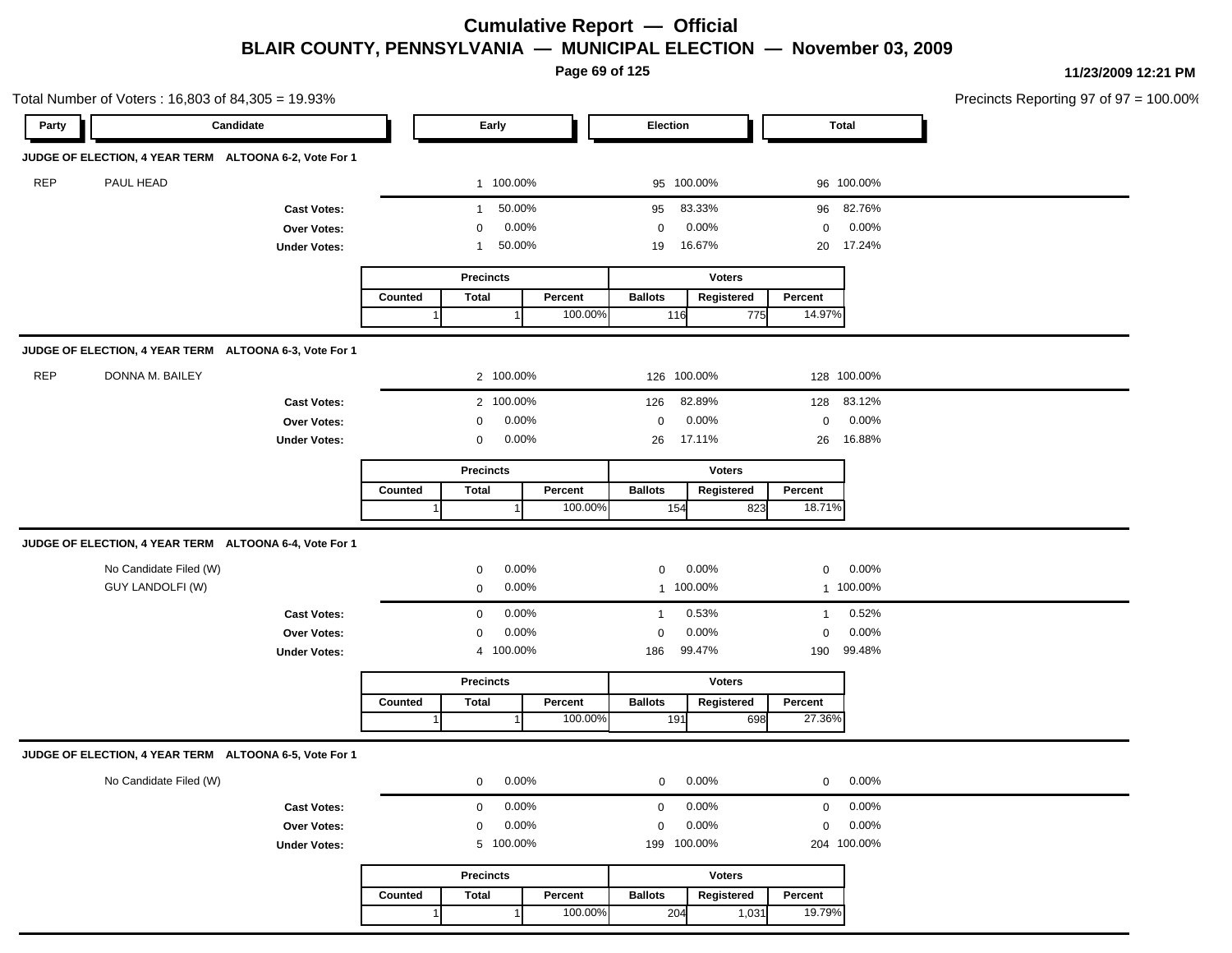**Page 70 of 125**

**11/23/2009 12:21 PM**

Precincts Reporting 97 of 97 = 100.00%

| Party      | Candidate                                                                                                                       |                                                          |         | Early                                                                                                                                                                                        |                    | Election                                                                                    |                                                                           |                                                                                        | <b>Total</b>                                                                |
|------------|---------------------------------------------------------------------------------------------------------------------------------|----------------------------------------------------------|---------|----------------------------------------------------------------------------------------------------------------------------------------------------------------------------------------------|--------------------|---------------------------------------------------------------------------------------------|---------------------------------------------------------------------------|----------------------------------------------------------------------------------------|-----------------------------------------------------------------------------|
|            | JUDGE OF ELECTION, 4 YEAR TERM ALTOONA 7, Vote For 1                                                                            |                                                          |         |                                                                                                                                                                                              |                    |                                                                                             |                                                                           |                                                                                        |                                                                             |
|            | No Candidate Filed (W)<br><b>BONITA BAUMGARDNER (W)</b><br>DENNIS HOLLAND (W)<br>GEORGE L KENSINGER JR (W)<br>VIRGINIA LAWS (W) | <b>Cast Votes:</b><br>Over Votes:<br><b>Under Votes:</b> |         | 0.00%<br>$\mathbf 0$<br>0.00%<br>$\mathbf 0$<br>0.00%<br>$\mathbf 0$<br>0.00%<br>$\mathbf 0$<br>0.00%<br>$\mathbf 0$<br>0.00%<br>$\mathbf 0$<br>0.00%<br>$\mathbf 0$<br>0.00%<br>$\mathbf 0$ |                    | $\mathbf 0$<br>$\mathbf{1}$<br>$\mathbf{1}$<br>$\mathbf{1}$<br>2<br>5<br>$\mathbf 0$<br>108 | 0.00%<br>20.00%<br>20.00%<br>20.00%<br>40.00%<br>4.42%<br>0.00%<br>95.58% | $\mathbf 0$<br>$\mathbf{1}$<br>$\mathbf{1}$<br>$\mathbf{1}$<br>5<br>$\mathbf 0$<br>108 | 0.00%<br>20.00%<br>20.00%<br>20.00%<br>2 40.00%<br>4.42%<br>0.00%<br>95.58% |
|            |                                                                                                                                 |                                                          | Counted | <b>Precincts</b><br><b>Total</b><br>$\mathbf{1}$                                                                                                                                             | Percent<br>100.00% | <b>Ballots</b><br>113                                                                       | <b>Voters</b><br>Registered<br>935                                        | Percent<br>12.09%                                                                      |                                                                             |
|            | JUDGE OF ELECTION, 4 YEAR TERM ALTOONA 8-1, Vote For 1                                                                          |                                                          |         |                                                                                                                                                                                              |                    |                                                                                             |                                                                           |                                                                                        |                                                                             |
| <b>REP</b> | ELIZABETH A. ALBRIGHT                                                                                                           |                                                          |         | 5 100.00%                                                                                                                                                                                    |                    | 72 100.00%                                                                                  |                                                                           |                                                                                        | 77 100.00%                                                                  |
|            |                                                                                                                                 | <b>Cast Votes:</b><br>Over Votes:<br><b>Under Votes:</b> |         | 5 100.00%<br>0.00%<br>$\mathbf 0$<br>0.00%<br>$\mathbf 0$                                                                                                                                    |                    | 72<br>$\mathbf 0$<br>20                                                                     | 78.26%<br>0.00%<br>21.74%                                                 | $\mathbf 0$<br>20                                                                      | 77 79.38%<br>0.00%<br>20.62%                                                |
|            |                                                                                                                                 |                                                          |         | <b>Precincts</b>                                                                                                                                                                             |                    |                                                                                             | <b>Voters</b>                                                             |                                                                                        |                                                                             |
|            |                                                                                                                                 |                                                          | Counted | <b>Total</b>                                                                                                                                                                                 | Percent<br>100.00% | <b>Ballots</b><br>97                                                                        | Registered<br>808                                                         | Percent<br>12.00%                                                                      |                                                                             |
|            | JUDGE OF ELECTION, 4 YEAR TERM ALTOONA 8-2, Vote For 1                                                                          |                                                          |         |                                                                                                                                                                                              |                    |                                                                                             |                                                                           |                                                                                        |                                                                             |
| <b>REP</b> | SUSAN K. BOTTENFIELD                                                                                                            |                                                          |         | 4 100.00%                                                                                                                                                                                    |                    | 97 100.00%                                                                                  |                                                                           |                                                                                        | 101 100.00%                                                                 |
|            |                                                                                                                                 | <b>Cast Votes:</b><br>Over Votes:<br><b>Under Votes:</b> |         | 4 100.00%<br>0.00%<br>0<br>0.00%<br>0                                                                                                                                                        |                    | 97<br>$\mathbf 0$<br>24                                                                     | 80.17%<br>0.00%<br>19.83%                                                 | 101<br>$\mathbf 0$<br>24                                                               | 80.80%<br>0.00%<br>19.20%                                                   |
|            |                                                                                                                                 |                                                          |         | <b>Precincts</b>                                                                                                                                                                             |                    |                                                                                             | <b>Voters</b>                                                             |                                                                                        |                                                                             |
|            |                                                                                                                                 |                                                          | Counted | <b>Total</b>                                                                                                                                                                                 | Percent<br>100.00% | <b>Ballots</b><br>125                                                                       | Registered<br>641                                                         | Percent<br>19.50%                                                                      |                                                                             |

#### Total Number of Voters : 16,803 of 84,305 = 19.93%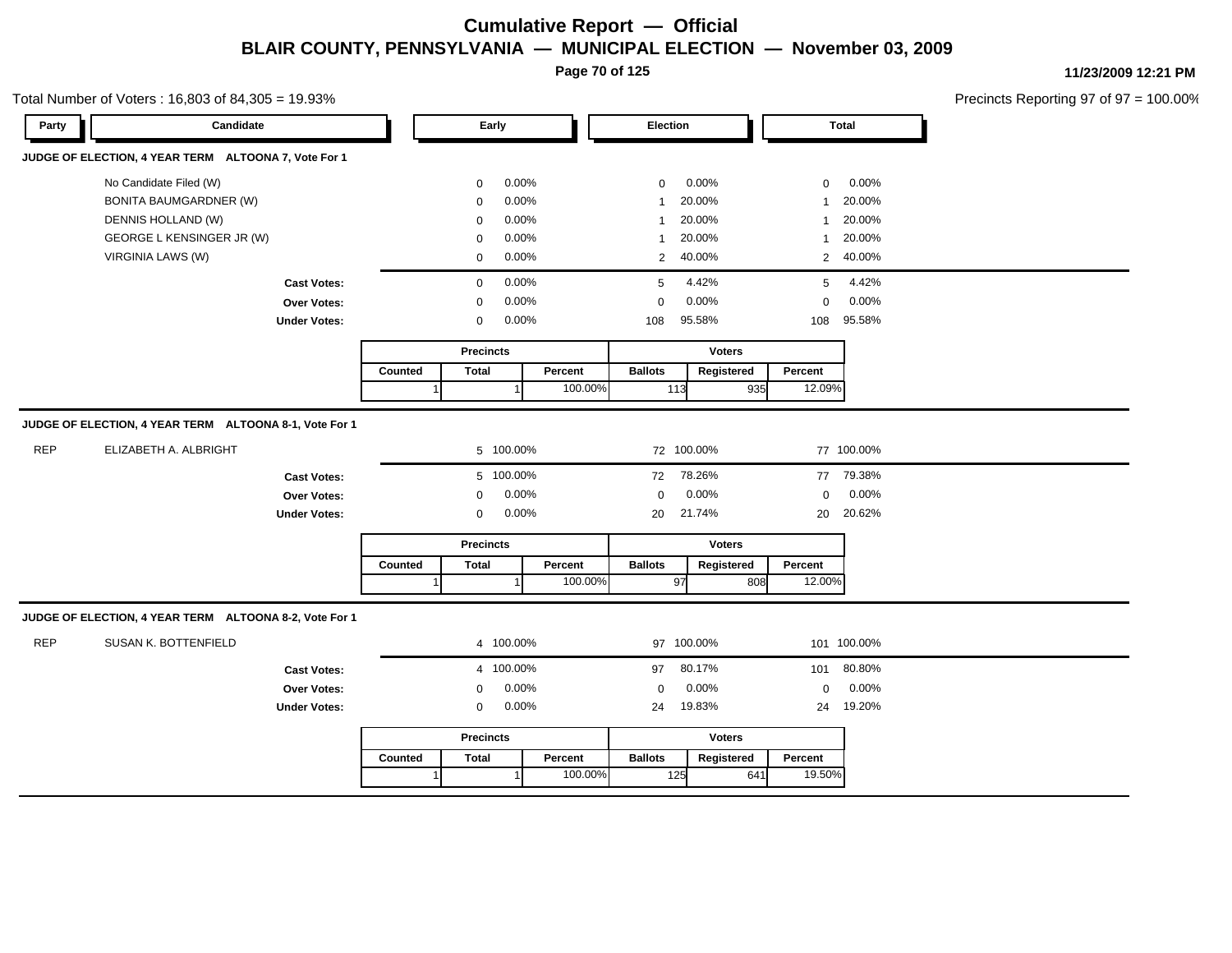**Page 71 of 125**

|       | Total Number of Voters: 16,803 of 84,305 = 19.93%       |                     |         |                  |       |         |                |               |                |              | Precincts Reporting 97 of 97 = 100.00% |
|-------|---------------------------------------------------------|---------------------|---------|------------------|-------|---------|----------------|---------------|----------------|--------------|----------------------------------------|
| Party | Candidate                                               |                     |         | Early            |       |         | Election       |               |                | <b>Total</b> |                                        |
|       | JUDGE OF ELECTION, 4 YEAR TERM ALTOONA 9, Vote For 1    |                     |         |                  |       |         |                |               |                |              |                                        |
| DEM   | NANCY K. CASSIDY                                        |                     |         | 0                | 0.00% |         | 122 100.00%    |               |                | 122 100.00%  |                                        |
|       |                                                         | <b>Cast Votes:</b>  |         | $\mathbf 0$      | 0.00% |         | 122            | 74.85%        |                | 122 74.85%   |                                        |
|       |                                                         | Over Votes:         |         | 0                | 0.00% |         | 0              | 0.00%         | $\mathbf 0$    | 0.00%        |                                        |
|       |                                                         | <b>Under Votes:</b> |         | 0                | 0.00% |         | 41             | 25.15%        | 41             | 25.15%       |                                        |
|       |                                                         |                     |         | <b>Precincts</b> |       |         |                | <b>Voters</b> |                |              |                                        |
|       |                                                         |                     | Counted | <b>Total</b>     |       | Percent | <b>Ballots</b> | Registered    | Percent        |              |                                        |
|       |                                                         |                     |         |                  |       | 100.00% | 163            | 883           | 18.46%         |              |                                        |
|       | JUDGE OF ELECTION, 4 YEAR TERM ALTOONA 10-1, Vote For 1 |                     |         |                  |       |         |                |               |                |              |                                        |
| DEM   | MARY C. WESNER                                          |                     |         | 1 100.00%        |       |         | 42 100.00%     |               |                | 43 100.00%   |                                        |
|       |                                                         | <b>Cast Votes:</b>  |         | 1 100.00%        |       |         | 42             | 67.74%        |                | 43 68.25%    |                                        |
|       |                                                         | Over Votes:         |         | 0                | 0.00% |         | $\mathbf 0$    | 0.00%         | $\mathbf 0$    | 0.00%        |                                        |
|       |                                                         | <b>Under Votes:</b> |         | 0                | 0.00% |         | 20             | 32.26%        | 20             | 31.75%       |                                        |
|       |                                                         |                     |         | <b>Precincts</b> |       |         |                | <b>Voters</b> |                |              |                                        |
|       |                                                         |                     | Counted | Total            |       | Percent | <b>Ballots</b> | Registered    | Percent        |              |                                        |
|       |                                                         |                     |         |                  |       | 100.00% | 63             | 566           | 11.13%         |              |                                        |
|       | JUDGE OF ELECTION, 4 YEAR TERM ALTOONA 10-2, Vote For 1 |                     |         |                  |       |         |                |               |                |              |                                        |
|       | No Candidate Filed (W)                                  |                     |         | 0                | 0.00% |         | 0              | 0.00%         | $\mathbf 0$    | 0.00%        |                                        |
|       | LINDA F HARCHAK (W)                                     |                     |         | 0                | 0.00% |         |                | 2 100.00%     |                | 2 100.00%    |                                        |
|       |                                                         | <b>Cast Votes:</b>  |         | $\mathbf 0$      | 0.00% |         | 2              | 2.90%         | $\overline{2}$ | 2.82%        |                                        |
|       |                                                         | Over Votes:         |         | 0                | 0.00% |         | 0              | 0.00%         | $\mathbf 0$    | 0.00%        |                                        |
|       |                                                         | <b>Under Votes:</b> |         | 2 100.00%        |       |         | 67             | 97.10%        | 69             | 97.18%       |                                        |
|       |                                                         |                     |         | <b>Precincts</b> |       |         |                | <b>Voters</b> |                |              |                                        |
|       |                                                         |                     | Counted | <b>Total</b>     |       | Percent | <b>Ballots</b> | Registered    | Percent        |              |                                        |
|       |                                                         |                     |         |                  |       | 100.00% | 71             | 511           | 13.89%         |              |                                        |
|       | JUDGE OF ELECTION, 4 YEAR TERM ALTOONA 10-3, Vote For 1 |                     |         |                  |       |         |                |               |                |              |                                        |
|       | No Candidate Filed (W)                                  |                     |         | 0                | 0.00% |         | $\mathbf{0}$   | 0.00%         | 0              | 0.00%        |                                        |
|       |                                                         | <b>Cast Votes:</b>  |         | $\mathbf 0$      | 0.00% |         | 0              | 0.00%         | $\mathbf{0}$   | 0.00%        |                                        |
|       |                                                         | Over Votes:         |         | $\mathbf 0$      | 0.00% |         | $\mathbf 0$    | 0.00%         | $\mathbf 0$    | 0.00%        |                                        |
|       |                                                         | <b>Under Votes:</b> |         | 2 100.00%        |       |         | 68 100.00%     |               |                | 70 100.00%   |                                        |
|       |                                                         |                     |         | Precincts        |       |         |                | <b>Voters</b> |                |              |                                        |
|       |                                                         |                     | Counted | <b>Total</b>     |       | Percent | <b>Ballots</b> | Registered    | Percent        |              |                                        |
|       |                                                         |                     |         |                  |       | 100.00% | 70             | 402           | 17.41%         |              |                                        |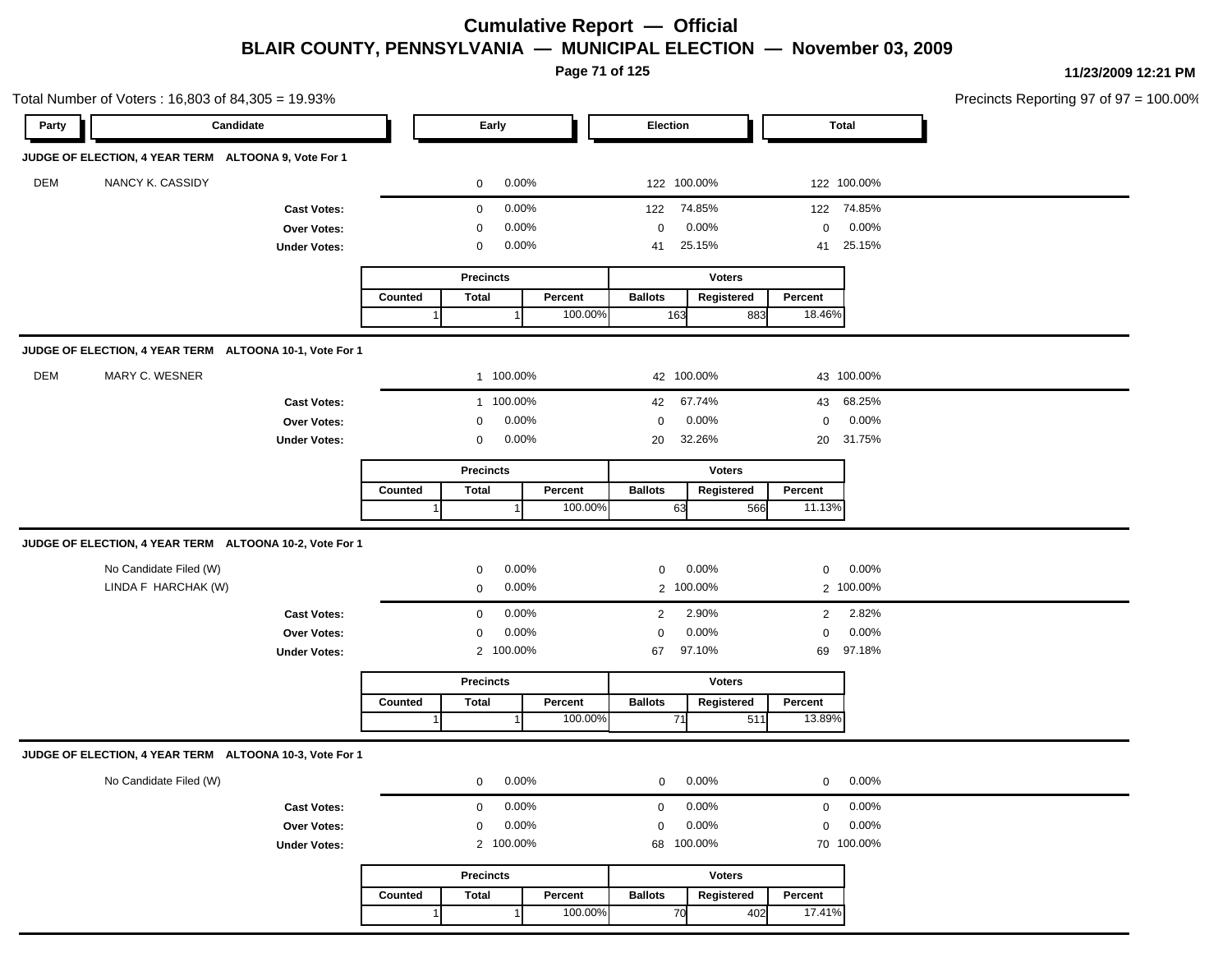**Page 72 of 125**

|       | Total Number of Voters: 16,803 of 84,305 = 19.93%       |                     |                       |                         |         |                      |               |                |            | Precincts Reporting 97 of 97 = 100.00% |
|-------|---------------------------------------------------------|---------------------|-----------------------|-------------------------|---------|----------------------|---------------|----------------|------------|----------------------------------------|
| Party | Candidate                                               |                     |                       | Early                   |         |                      | Election      | <b>Total</b>   |            |                                        |
|       | JUDGE OF ELECTION, 4 YEAR TERM ALTOONA 10-4, Vote For 1 |                     |                       |                         |         |                      |               |                |            |                                        |
| DEM   | <b>LOUISE BERRY</b>                                     |                     |                       | 1 100.00%               |         | 133                  | 99.25%        |                | 134 99.26% |                                        |
|       | <b>BELINDA SMITH (W)</b>                                |                     | 0.00%<br>$\mathbf{0}$ |                         |         | $\mathbf{1}$         | 0.75%         |                | 1 0.74%    |                                        |
|       |                                                         | <b>Cast Votes:</b>  |                       | 50.00%<br>$\mathbf{1}$  |         | 134                  | 66.01%        |                | 135 65.85% |                                        |
|       |                                                         | Over Votes:         |                       | 0.00%<br>$\mathbf 0$    |         |                      | 0.00%         | $\overline{0}$ | 0.00%      |                                        |
|       |                                                         | <b>Under Votes:</b> |                       | 50.00%<br>1             |         | 69                   | 33.99%        |                | 70 34.15%  |                                        |
|       |                                                         |                     |                       | <b>Precincts</b>        |         | <b>Voters</b>        |               |                |            |                                        |
|       |                                                         |                     | Counted               | <b>Total</b>            | Percent | <b>Ballots</b>       | Registered    | Percent        |            |                                        |
|       |                                                         |                     |                       |                         | 100.00% | 205                  | 944           | 21.72%         |            |                                        |
|       | JUDGE OF ELECTION, 4 YEAR TERM ALTOONA 11-1, Vote For 1 |                     |                       |                         |         |                      |               |                |            |                                        |
|       | No Candidate Filed (W)                                  |                     |                       | 0.00%<br>$\mathbf 0$    |         | $\mathbf 0$          | $0.00\%$      |                | $0$ 0.00%  |                                        |
|       | <b>GLENN BECK (W)</b>                                   |                     |                       | $0.00\%$<br>$\mathbf 0$ |         |                      | 1 100.00%     |                | 1 100.00%  |                                        |
|       |                                                         | <b>Cast Votes:</b>  |                       | 0.00%<br>$\overline{0}$ |         | $\overline{1}$       | 0.53%         |                | 1 0.53%    |                                        |
|       |                                                         | Over Votes:         |                       | 0.00%<br>$\mathbf 0$    |         | $\Omega$             | 0.00%         | $\Omega$       | 0.00%      |                                        |
|       |                                                         | <b>Under Votes:</b> |                       | 2 100.00%               |         | 187                  | 99.47%        | 189            | 99.47%     |                                        |
|       |                                                         |                     | <b>Precincts</b>      |                         |         |                      | <b>Voters</b> |                |            |                                        |
|       |                                                         |                     | Counted               | Total                   | Percent | <b>Ballots</b>       | Registered    | Percent        |            |                                        |
|       |                                                         |                     |                       |                         | 100.00% | 190                  | 1,040         | 18.27%         |            |                                        |
|       | JUDGE OF ELECTION, 4 YEAR TERM ALTOONA 11-2, Vote For 1 |                     |                       |                         |         |                      |               |                |            |                                        |
|       | No Candidate Filed (W)                                  |                     |                       | 0.00%<br>$\Omega$       |         | $\mathbf{0}$         | 0.00%         | $\mathbf 0$    | $0.00\%$   |                                        |
|       | DORIS GRIMM (W)                                         |                     |                       | 0.00%<br>$\Omega$       |         |                      | 50.00%        | $\mathbf{1}$   | 50.00%     |                                        |
|       | ADAM KELLY (W)                                          |                     |                       | 0.00%<br>$\mathbf 0$    |         | $\mathbf{1}$         | 50.00%        |                | 1 50.00%   |                                        |
|       |                                                         | <b>Cast Votes:</b>  |                       | 0.00%<br>$\overline{0}$ |         | $\overline{2}$       | 0.95%         |                | 2 0.94%    |                                        |
|       | Over Votes:                                             |                     | 0.00%<br>$\mathbf 0$  |                         |         | 0.00%<br>$\mathbf 0$ |               | $\mathbf 0$    | 0.00%      |                                        |
|       |                                                         | <b>Under Votes:</b> |                       | 2 100.00%               |         | 99.05%<br>209        |               |                | 211 99.06% |                                        |
|       |                                                         |                     |                       | <b>Precincts</b>        |         |                      | <b>Voters</b> |                |            |                                        |
|       |                                                         |                     | Counted               | <b>Total</b>            | Percent | <b>Ballots</b>       | Registered    | Percent        |            |                                        |
|       |                                                         |                     |                       | 1                       | 100.00% | 213                  | 830           | 25.66%         |            |                                        |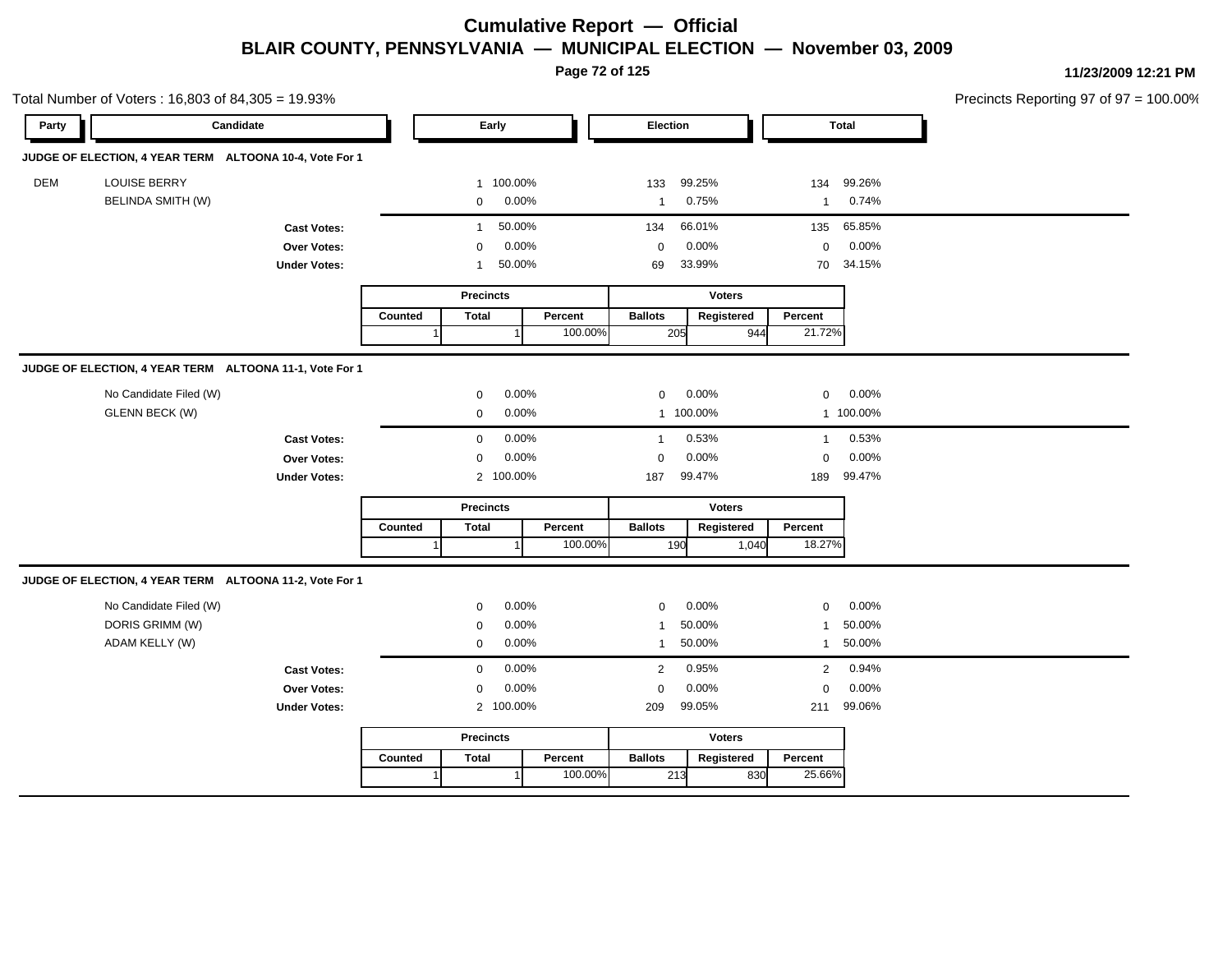**Page 73 of 125**

|            | Total Number of Voters: 16,803 of 84,305 = 19.93%       |                     |         |                  |          |                |               |              |              | Precincts Reporting 97 of 97 = 100.00% |
|------------|---------------------------------------------------------|---------------------|---------|------------------|----------|----------------|---------------|--------------|--------------|----------------------------------------|
| Party      | Candidate                                               |                     |         | Early            |          | Election       |               |              | <b>Total</b> |                                        |
|            | JUDGE OF ELECTION, 4 YEAR TERM ALTOONA 11-3, Vote For 1 |                     |         |                  |          |                |               |              |              |                                        |
| DEM        | PATRICIA A. GOOD                                        |                     |         | 3 100.00%        |          | 131 100.00%    |               |              | 134 100.00%  |                                        |
|            |                                                         | <b>Cast Votes:</b>  |         | 3 100.00%        |          | 131            | 69.68%        | 134          | 70.16%       |                                        |
|            |                                                         | Over Votes:         |         | 0                | 0.00%    | $\mathbf 0$    | 0.00%         | $\mathbf 0$  | 0.00%        |                                        |
|            |                                                         | <b>Under Votes:</b> |         | $\mathbf 0$      | $0.00\%$ | 57             | 30.32%        | 57           | 29.84%       |                                        |
|            |                                                         |                     |         | <b>Precincts</b> |          |                | <b>Voters</b> |              |              |                                        |
|            |                                                         |                     | Counted | <b>Total</b>     | Percent  | <b>Ballots</b> | Registered    | Percent      |              |                                        |
|            |                                                         |                     |         |                  | 100.00%  | 191            | 819           | 23.32%       |              |                                        |
|            | JUDGE OF ELECTION, 4 YEAR TERM ALTOONA 12-1, Vote For 1 |                     |         |                  |          |                |               |              |              |                                        |
| DEM        | MARJORIE M. ANDREWS                                     |                     |         | 1 100.00%        |          | 42 100.00%     |               |              | 43 100.00%   |                                        |
|            |                                                         | <b>Cast Votes:</b>  |         | $\mathbf{1}$     | 50.00%   | 42             | 60.00%        |              | 43 59.72%    |                                        |
|            |                                                         | Over Votes:         |         | $\mathbf 0$      | 0.00%    | $\mathbf 0$    | 0.00%         | $\mathbf 0$  | 0.00%        |                                        |
|            |                                                         | <b>Under Votes:</b> |         | $\mathbf{1}$     | 50.00%   | 28             | 40.00%        | 29           | 40.28%       |                                        |
|            |                                                         |                     |         | <b>Precincts</b> |          |                | <b>Voters</b> |              |              |                                        |
|            |                                                         |                     | Counted | <b>Total</b>     | Percent  | <b>Ballots</b> | Registered    | Percent      |              |                                        |
|            |                                                         |                     |         |                  | 100.00%  | 72             | 392           | 18.37%       |              |                                        |
|            | JUDGE OF ELECTION, 4 YEAR TERM ALTOONA 12-2, Vote For 1 |                     |         |                  |          |                |               |              |              |                                        |
| <b>REP</b> | RUSSEL J. RILEY                                         |                     |         | 1 100.00%        |          | 113 100.00%    |               |              | 114 100.00%  |                                        |
|            |                                                         | <b>Cast Votes:</b>  |         | 1 100.00%        |          | 113            | 81.29%        |              | 114 81.43%   |                                        |
|            |                                                         | Over Votes:         |         | 0                | 0.00%    | 0              | 0.00%         | $\mathbf 0$  | 0.00%        |                                        |
|            |                                                         | <b>Under Votes:</b> |         | 0                | 0.00%    | 26             | 18.71%        | 26           | 18.57%       |                                        |
|            |                                                         |                     |         | <b>Precincts</b> |          |                | <b>Voters</b> |              |              |                                        |
|            |                                                         |                     | Counted | <b>Total</b>     | Percent  | <b>Ballots</b> | Registered    | Percent      |              |                                        |
|            |                                                         |                     |         |                  | 100.00%  | 140            | 571           | 24.52%       |              |                                        |
|            | JUDGE OF ELECTION, 4 YEAR TERM ALTOONA 12-3, Vote For 1 |                     |         |                  |          |                |               |              |              |                                        |
|            | No Candidate Filed (W)                                  |                     |         | $\mathbf 0$      | 0.00%    | $\mathbf{0}$   | 0.00%         | 0            | 0.00%        |                                        |
|            | ALISON HAINSEY (W)                                      |                     |         | $\mathbf 0$      | 0.00%    | 1 100.00%      |               |              | 1 100.00%    |                                        |
|            |                                                         | <b>Cast Votes:</b>  |         | $\mathbf 0$      | $0.00\%$ | $\mathbf{1}$   | 1.12%         | $\mathbf{1}$ | 1.10%        |                                        |
|            |                                                         | Over Votes:         |         | $\mathbf 0$      | 0.00%    | $\mathbf 0$    | 0.00%         | $\mathbf 0$  | 0.00%        |                                        |
|            |                                                         | <b>Under Votes:</b> |         | 2                | 100.00%  | 88             | 98.88%        | 90           | 98.90%       |                                        |
|            |                                                         |                     |         | <b>Precincts</b> |          |                | Voters        |              |              |                                        |
|            |                                                         |                     | Counted | <b>Total</b>     | Percent  | <b>Ballots</b> | Registered    | Percent      |              |                                        |
|            |                                                         |                     |         |                  | 100.00%  | 91             | 471           | 19.32%       |              |                                        |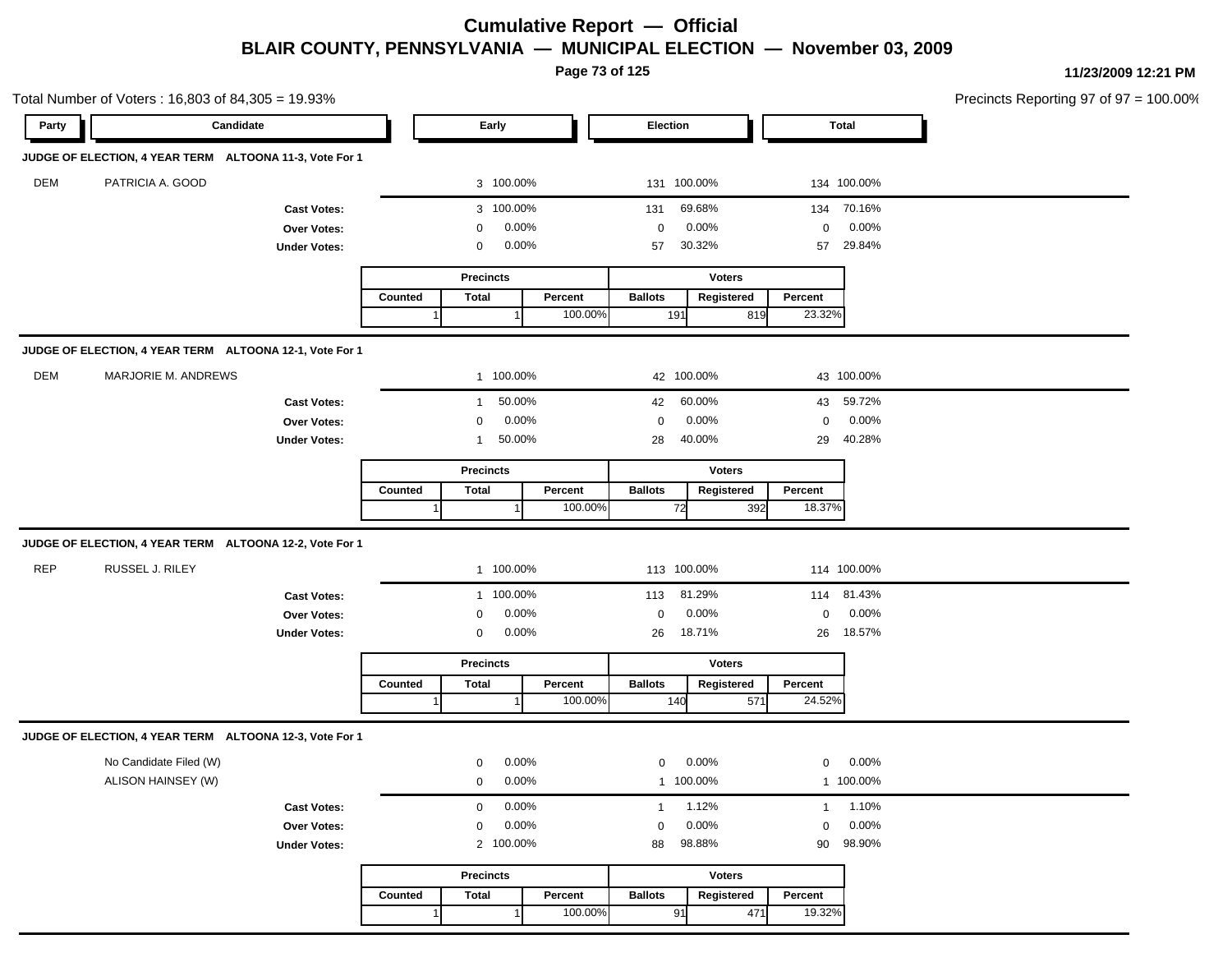**Page 74 of 125**

|            | Total Number of Voters: 16,803 of 84,305 = 19.93%       |                     |         |                  |         |                |               |              |              | Precincts Reporting 97 of 97 = 100.00% |
|------------|---------------------------------------------------------|---------------------|---------|------------------|---------|----------------|---------------|--------------|--------------|----------------------------------------|
| Party      | Candidate                                               |                     |         | Early            |         | Election       |               |              | <b>Total</b> |                                        |
|            | JUDGE OF ELECTION, 4 YEAR TERM ALTOONA 12-4, Vote For 1 |                     |         |                  |         |                |               |              |              |                                        |
| <b>REP</b> | JANET L. GAUNTNER                                       |                     |         | 5 100.00%        |         |                | 124 100.00%   |              | 129 100.00%  |                                        |
|            |                                                         | <b>Cast Votes:</b>  |         | 5 100.00%        |         | 124            | 75.15%        | 129          | 75.88%       |                                        |
|            |                                                         | Over Votes:         |         | 0                | 0.00%   | 0              | 0.00%         | $\mathbf 0$  | 0.00%        |                                        |
|            |                                                         | <b>Under Votes:</b> |         | 0                | 0.00%   | 41             | 24.85%        | 41           | 24.12%       |                                        |
|            |                                                         |                     |         | <b>Precincts</b> |         |                | <b>Voters</b> |              |              |                                        |
|            |                                                         |                     | Counted | <b>Total</b>     | Percent | <b>Ballots</b> | Registered    | Percent      |              |                                        |
|            |                                                         |                     |         |                  | 100.00% | 170            | 681           | 24.96%       |              |                                        |
|            | JUDGE OF ELECTION, 4 YEAR TERM ALTOONA 12-5, Vote For 1 |                     |         |                  |         |                |               |              |              |                                        |
|            | No Candidate Filed (W)                                  |                     |         | $\mathbf 0$      | 0.00%   | 0              | 0.00%         | $\mathbf 0$  | 0.00%        |                                        |
|            |                                                         | <b>Cast Votes:</b>  |         | $\mathbf 0$      | 0.00%   | $\mathbf 0$    | 0.00%         | $\mathbf{0}$ | 0.00%        |                                        |
|            |                                                         | Over Votes:         |         | $\mathbf 0$      | 0.00%   | 0              | 0.00%         | $\mathbf 0$  | 0.00%        |                                        |
|            |                                                         | <b>Under Votes:</b> |         | 2 100.00%        |         | 104 100.00%    |               |              | 106 100.00%  |                                        |
|            |                                                         |                     |         | <b>Precincts</b> |         |                | <b>Voters</b> |              |              |                                        |
|            |                                                         |                     | Counted | <b>Total</b>     | Percent | <b>Ballots</b> | Registered    | Percent      |              |                                        |
|            |                                                         |                     |         |                  | 100.00% | 106            | 385           | 27.53%       |              |                                        |
|            | JUDGE OF ELECTION, 4 YEAR TERM ALTOONA 13-1, Vote For 1 |                     |         |                  |         |                |               |              |              |                                        |
| <b>DEM</b> | VICKY J. PLUMMER                                        |                     |         | 2 100.00%        |         | 141            | 99.30%        | 143          | 99.31%       |                                        |
|            | DONALD BELSEY (W)                                       |                     |         | 0                | 0.00%   | $\mathbf{1}$   | 0.70%         | $\mathbf{1}$ | 0.69%        |                                        |
|            |                                                         | <b>Cast Votes:</b>  |         | $\overline{2}$   | 50.00%  | 142            | 72.45%        | 144          | 72.00%       |                                        |
|            |                                                         | Over Votes:         |         | 0                | 0.00%   | 0              | 0.00%         | $\mathbf 0$  | 0.00%        |                                        |
|            |                                                         | <b>Under Votes:</b> |         | $\overline{2}$   | 50.00%  | 54             | 27.55%        | 56           | 28.00%       |                                        |
|            |                                                         |                     |         | <b>Precincts</b> |         |                | <b>Voters</b> |              |              |                                        |
|            |                                                         |                     | Counted | <b>Total</b>     | Percent | <b>Ballots</b> | Registered    | Percent      |              |                                        |
|            |                                                         |                     |         |                  | 100.00% | 200            | 1,159         | 17.26%       |              |                                        |
|            | JUDGE OF ELECTION, 4 YEAR TERM ALTOONA 13-2, Vote For 1 |                     |         |                  |         |                |               |              |              |                                        |
| <b>REP</b> | <b>RUTH NEUHART</b>                                     |                     |         | 1 100.00%        |         | 130 100.00%    |               |              | 131 100.00%  |                                        |
|            |                                                         | <b>Cast Votes:</b>  |         | 1 100.00%        |         | 130            | 81.76%        |              | 131 81.88%   |                                        |
|            |                                                         | Over Votes:         |         | $\mathbf 0$      | 0.00%   | 0              | 0.00%         | $\mathbf 0$  | 0.00%        |                                        |
|            |                                                         |                     |         | $\mathbf 0$      | 0.00%   | 29             | 18.24%        | 29           | 18.13%       |                                        |
|            |                                                         | <b>Under Votes:</b> |         |                  |         |                |               |              |              |                                        |
|            |                                                         |                     |         | <b>Precincts</b> |         |                | Voters        |              |              |                                        |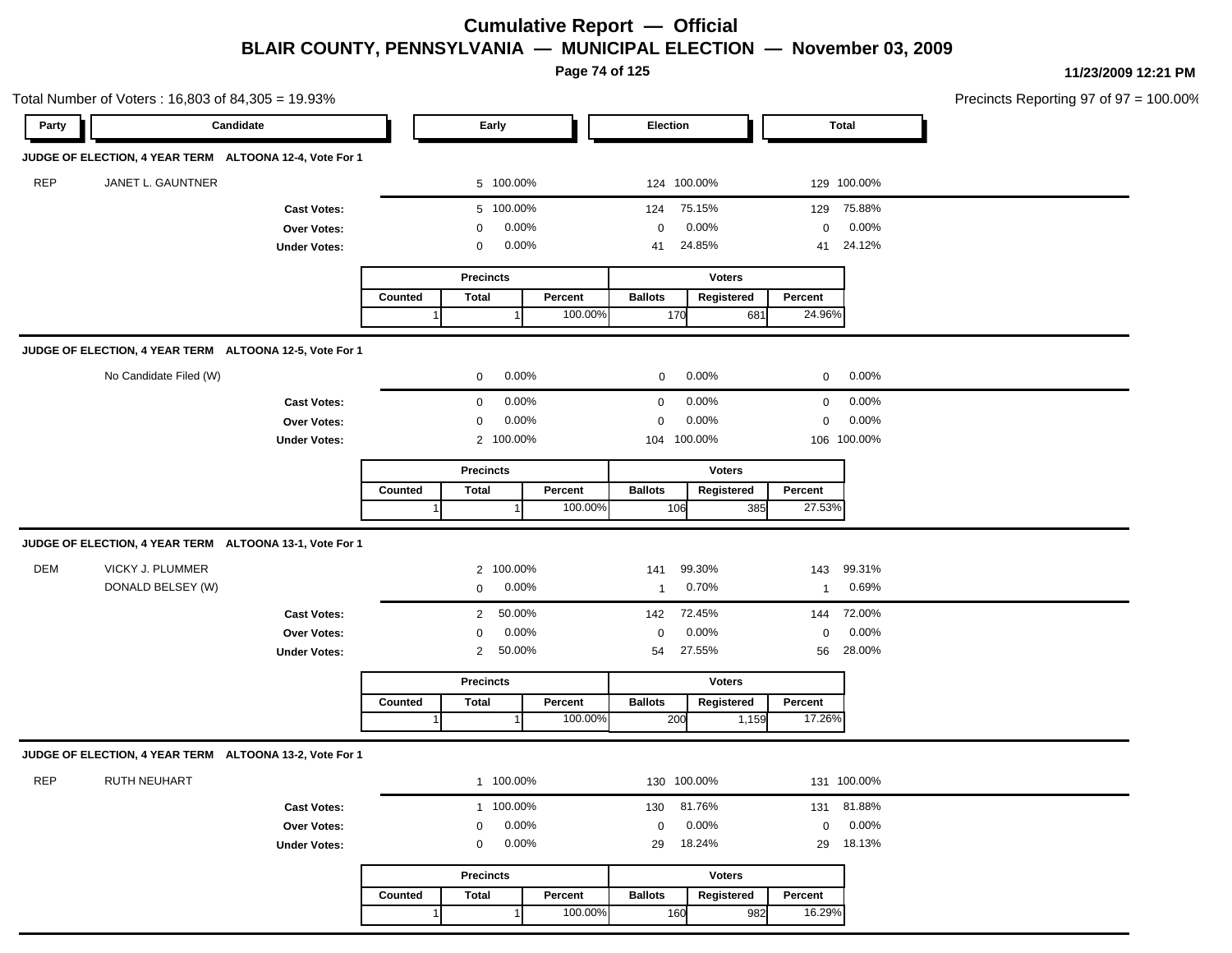**Page 75 of 125**

|       | Total Number of Voters: 16,803 of 84,305 = 19.93%       |                     |         |                  |           |         |                |               |                |              | Precincts Reporting 97 of 97 = 100.00% |
|-------|---------------------------------------------------------|---------------------|---------|------------------|-----------|---------|----------------|---------------|----------------|--------------|----------------------------------------|
| Party | Candidate                                               |                     |         |                  | Early     |         | Election       |               |                | <b>Total</b> |                                        |
|       | JUDGE OF ELECTION, 4 YEAR TERM ALTOONA 13-3, Vote For 1 |                     |         |                  |           |         |                |               |                |              |                                        |
|       | No Candidate Filed (W)                                  |                     |         | 0                | 0.00%     |         | $\mathbf 0$    | 0.00%         | $\mathbf 0$    | 0.00%        |                                        |
|       | RONALD ADELMAN (W)                                      |                     |         | 0                | 0.00%     |         |                | 3 100.00%     |                | 3 100.00%    |                                        |
|       |                                                         | <b>Cast Votes:</b>  |         | $\mathbf 0$      | 0.00%     |         | 3              | 1.48%         | 3              | 1.46%        |                                        |
|       |                                                         | Over Votes:         |         | $\mathbf{0}$     | 0.00%     |         | $\mathbf 0$    | 0.00%         | $\mathbf 0$    | 0.00%        |                                        |
|       |                                                         | <b>Under Votes:</b> |         |                  | 2 100.00% |         | 200            | 98.52%        |                | 202 98.54%   |                                        |
|       |                                                         |                     |         | <b>Precincts</b> |           |         |                | <b>Voters</b> |                |              |                                        |
|       |                                                         |                     | Counted | <b>Total</b>     |           | Percent | <b>Ballots</b> | Registered    | Percent        |              |                                        |
|       |                                                         |                     |         |                  |           | 100.00% | 205            | 783           | 26.18%         |              |                                        |
|       | JUDGE OF ELECTION, 4 YEAR TERM ALTOONA 13-4, Vote For 1 |                     |         |                  |           |         |                |               |                |              |                                        |
|       | No Candidate Filed (W)                                  |                     |         | 0                | 0.00%     |         | 0              | 0.00%         | $\mathbf 0$    | 0.00%        |                                        |
|       | DON BEICHLER (W)                                        |                     |         | 0                | 0.00%     |         | -1             | 50.00%        | $\mathbf{1}$   | 50.00%       |                                        |
|       | <b>BRIAN FARRELL (W)</b>                                |                     |         | $\mathbf{0}$     | 0.00%     |         | $\mathbf{1}$   | 50.00%        | $\mathbf{1}$   | 50.00%       |                                        |
|       |                                                         | <b>Cast Votes:</b>  |         | 0                | 0.00%     |         | $\overline{2}$ | 1.94%         | $\overline{2}$ | 1.89%        |                                        |
|       |                                                         | Over Votes:         |         | 0                | 0.00%     |         | $\mathbf 0$    | 0.00%         | 0              | 0.00%        |                                        |
|       |                                                         | <b>Under Votes:</b> |         |                  | 3 100.00% |         | 101            | 98.06%        | 104            | 98.11%       |                                        |
|       |                                                         |                     |         | <b>Precincts</b> |           |         |                | <b>Voters</b> |                |              |                                        |
|       |                                                         |                     | Counted | <b>Total</b>     |           | Percent | <b>Ballots</b> | Registered    | Percent        |              |                                        |
|       |                                                         |                     |         |                  |           | 100.00% | 106            | 1,095         | 9.68%          |              |                                        |
|       | JUDGE OF ELECTION, 4 YEAR TERM ALTOONA 14-1, Vote For 1 |                     |         |                  |           |         |                |               |                |              |                                        |
|       | No Candidate Filed (W)                                  |                     |         | 0                | 0.00%     |         | 0              | 0.00%         | $\mathbf 0$    | 0.00%        |                                        |
|       | CAROL DIVELY (W)                                        |                     |         | $\mathbf 0$      | 0.00%     |         | $\mathbf{1}$   | 50.00%        | $\mathbf{1}$   | 33.33%       |                                        |
|       | NANCY MCCONNELL (W)                                     |                     |         |                  | 1 100.00% |         | $\mathbf{1}$   | 50.00%        |                | 2 66.67%     |                                        |
|       |                                                         | <b>Cast Votes:</b>  |         | $\mathbf{1}$     | 50.00%    |         | $\overline{2}$ | 1.53%         | 3              | 2.26%        |                                        |
|       |                                                         | Over Votes:         |         | $\mathbf 0$      | 0.00%     |         | $\mathbf 0$    | 0.00%         | $\mathbf 0$    | 0.00%        |                                        |
|       |                                                         | <b>Under Votes:</b> |         | $\mathbf{1}$     | 50.00%    |         | 129            | 98.47%        |                | 130 97.74%   |                                        |
|       |                                                         |                     |         | <b>Precincts</b> |           |         |                | <b>Voters</b> |                |              |                                        |
|       |                                                         |                     | Counted | <b>Total</b>     |           | Percent | <b>Ballots</b> | Registered    | Percent        |              |                                        |
|       |                                                         |                     | 1       |                  |           | 100.00% | 133            | 534           | 24.91%         |              |                                        |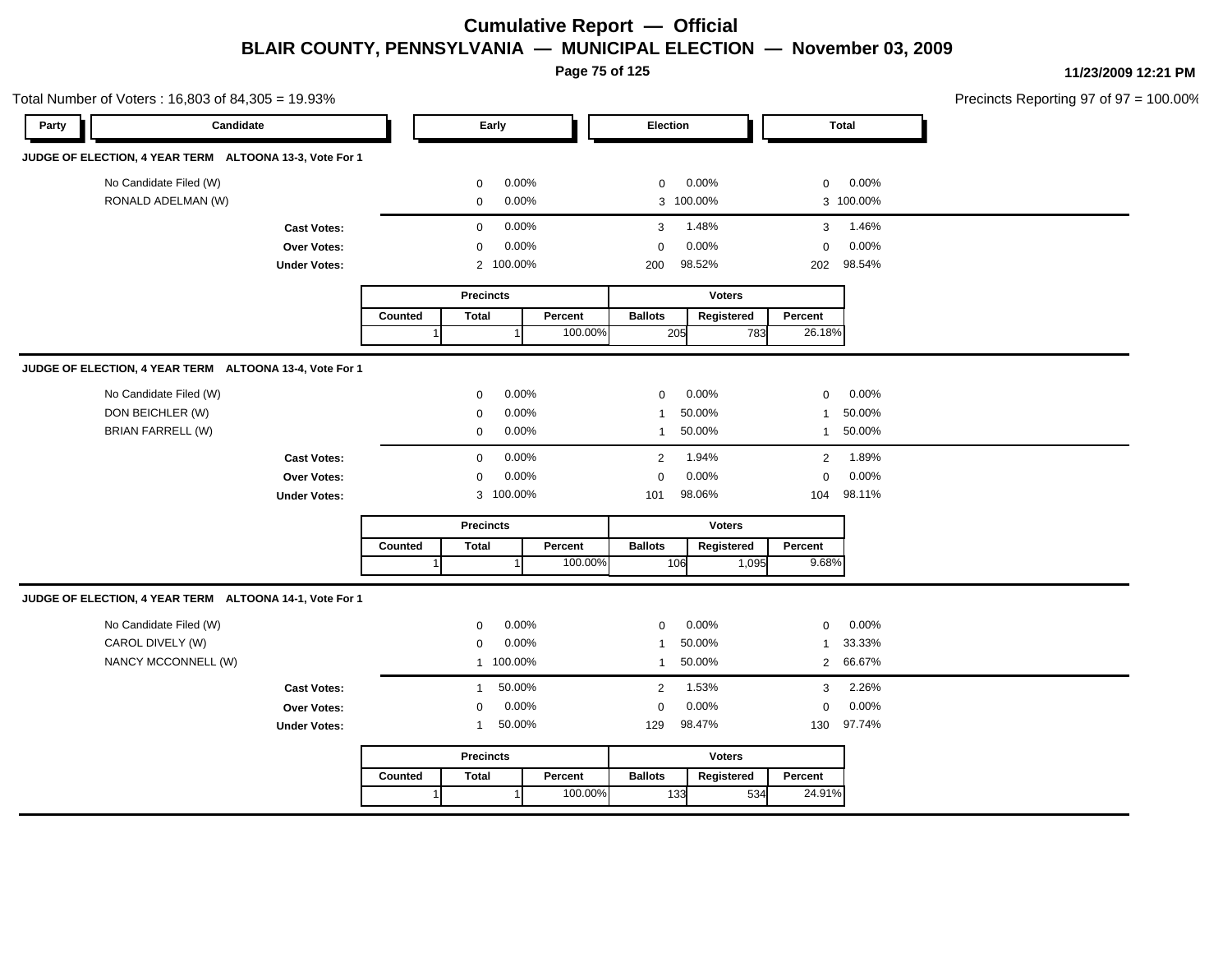**Page 76 of 125**

|            | Total Number of Voters: 16,803 of 84,305 = 19.93%       |                     |                                    |                  |          |                |               |                |              | Precincts Reporting 97 of 97 = 100.00% |
|------------|---------------------------------------------------------|---------------------|------------------------------------|------------------|----------|----------------|---------------|----------------|--------------|----------------------------------------|
| Party      | Candidate                                               |                     |                                    | Early            |          | Election       |               |                | <b>Total</b> |                                        |
|            | JUDGE OF ELECTION, 4 YEAR TERM ALTOONA 14-2, Vote For 1 |                     |                                    |                  |          |                |               |                |              |                                        |
|            | No Candidate Filed (W)                                  |                     |                                    | 0                | 0.00%    | $\mathbf{0}$   | 0.00%         | $\mathbf 0$    | 0.00%        |                                        |
|            | BONNA KIRKPATRICK (W)                                   |                     |                                    | $\mathbf 0$      | 0.00%    |                | 2 100.00%     |                | 2 100.00%    |                                        |
|            |                                                         | <b>Cast Votes:</b>  |                                    | $\mathbf 0$      | 0.00%    | $\overline{2}$ | 0.65%         | $\overline{2}$ | 0.65%        |                                        |
|            |                                                         | Over Votes:         |                                    | $\mathbf 0$      | 0.00%    | 0              | 0.00%         | $\mathbf 0$    | 0.00%        |                                        |
|            |                                                         | <b>Under Votes:</b> |                                    | 4                | 100.00%  | 304            | 99.35%        | 308            | 99.35%       |                                        |
|            |                                                         |                     |                                    | <b>Precincts</b> |          |                | <b>Voters</b> |                |              |                                        |
|            |                                                         |                     | Counted                            | <b>Total</b>     | Percent  | <b>Ballots</b> | Registered    | Percent        |              |                                        |
|            |                                                         |                     |                                    |                  | 100.00%  | 310            | 1,167         | 26.56%         |              |                                        |
|            | JUDGE OF ELECTION, 4 YEAR TERM ALTOONA 14-3, Vote For 1 |                     |                                    |                  |          |                |               |                |              |                                        |
|            | No Candidate Filed (W)                                  |                     |                                    | $\mathbf{0}$     | 0.00%    | $\mathbf{0}$   | 0.00%         | $\mathbf{0}$   | $0.00\%$     |                                        |
|            |                                                         | <b>Cast Votes:</b>  |                                    | $\mathbf 0$      | 0.00%    | 0              | 0.00%         | 0              | 0.00%        |                                        |
|            |                                                         | <b>Over Votes:</b>  |                                    | $\mathbf 0$      | $0.00\%$ | $\mathbf 0$    | 0.00%         | $\mathbf 0$    | 0.00%        |                                        |
|            |                                                         | <b>Under Votes:</b> |                                    | 6 100.00%        |          | 163            | 100.00%       |                | 169 100.00%  |                                        |
|            |                                                         |                     |                                    | <b>Precincts</b> |          |                | <b>Voters</b> |                |              |                                        |
|            |                                                         |                     | Counted<br><b>Total</b><br>Percent |                  |          | <b>Ballots</b> | Registered    | Percent        |              |                                        |
|            |                                                         |                     |                                    |                  | 100.00%  | 169            | 783           | 21.58%         |              |                                        |
|            | JUDGE OF ELECTION, 4 YEAR TERM ALTOONA 14-4, Vote For 1 |                     |                                    |                  |          |                |               |                |              |                                        |
| <b>DEM</b> | ROBERT J. FOX                                           |                     |                                    | 4 100.00%        |          | 191 100.00%    |               |                | 195 100.00%  |                                        |
|            |                                                         | <b>Cast Votes:</b>  |                                    | 4                | 66.67%   | 191            | 67.49%        | 195            | 67.47%       |                                        |
|            |                                                         | Over Votes:         |                                    | 0                | 0.00%    | $\mathbf 0$    | 0.00%         | $\mathbf 0$    | 0.00%        |                                        |
|            |                                                         | <b>Under Votes:</b> |                                    | $\overline{2}$   | 33.33%   | 92             | 32.51%        | 94             | 32.53%       |                                        |
|            |                                                         |                     |                                    | <b>Precincts</b> |          |                | <b>Voters</b> |                |              |                                        |
|            |                                                         |                     | Counted                            | <b>Total</b>     | Percent  | <b>Ballots</b> | Registered    | Percent        |              |                                        |
|            |                                                         |                     |                                    |                  | 100.00%  | 289            | 1,165         | 24.81%         |              |                                        |
|            | JUDGE OF ELECTION, 4 YEAR TERM ALLEGHENY 1, Vote For 1  |                     |                                    |                  |          |                |               |                |              |                                        |
| <b>REP</b> | DEBORAH D. OPPEL                                        |                     |                                    | 5 100.00%        |          | 267 100.00%    |               |                | 272 100.00%  |                                        |
|            |                                                         | <b>Cast Votes:</b>  |                                    | 5 100.00%        |          | 267            | 84.76%        |                | 272 85.00%   |                                        |
|            |                                                         | Over Votes:         |                                    | 0                | 0.00%    | 0              | 0.00%         | $\mathbf 0$    | 0.00%        |                                        |
|            |                                                         | <b>Under Votes:</b> |                                    | 0                | 0.00%    | 48             | 15.24%        | 48             | 15.00%       |                                        |
|            |                                                         |                     |                                    | <b>Precincts</b> |          |                | <b>Voters</b> |                |              |                                        |
|            |                                                         |                     | Counted                            | <b>Total</b>     | Percent  | <b>Ballots</b> | Registered    | Percent        |              |                                        |
|            |                                                         |                     |                                    |                  | 100.00%  | 320            | 1,863         | 17.18%         |              |                                        |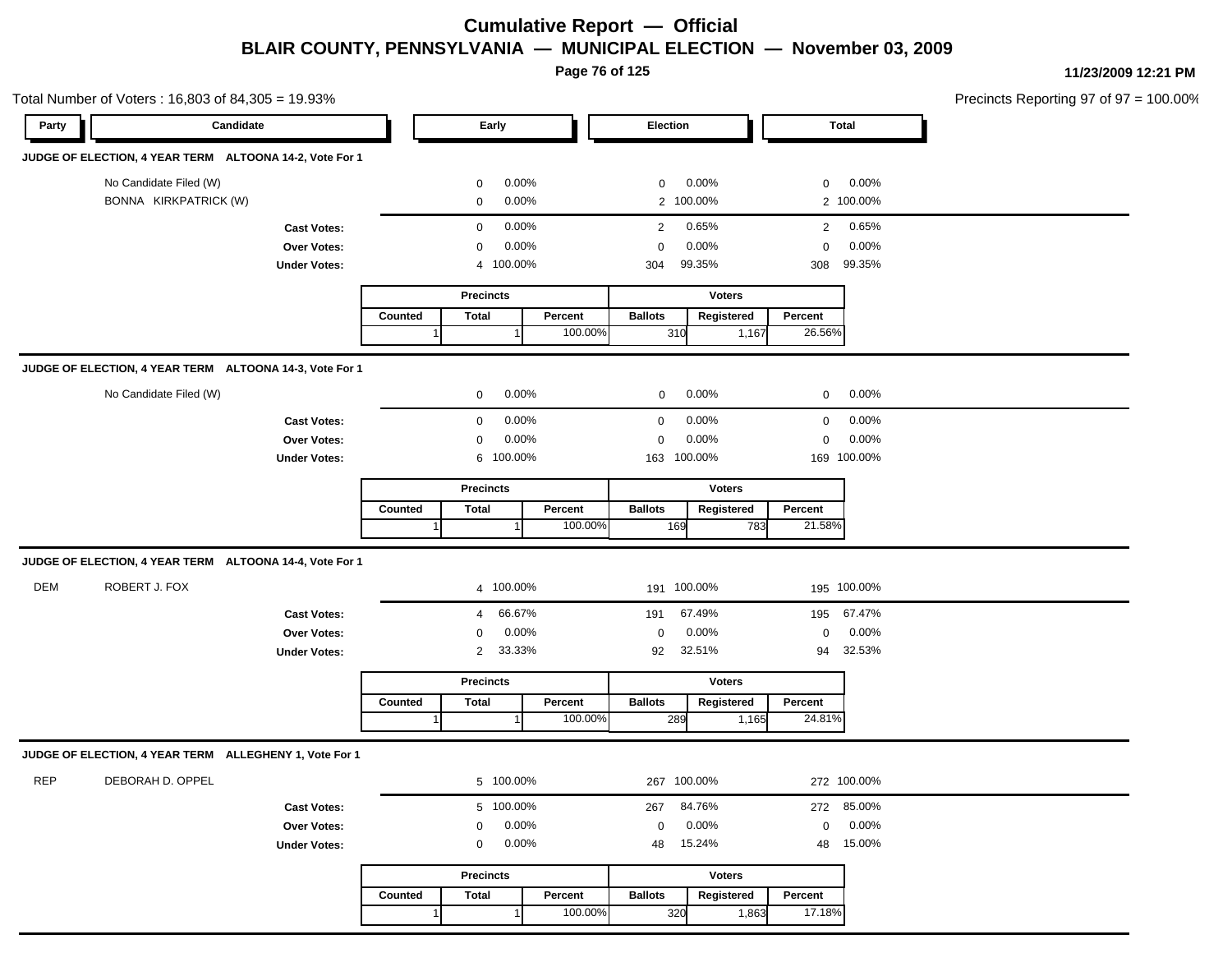**Page 77 of 125**

|            | Total Number of Voters: 16,803 of 84,305 = 19.93%      |                     |         |                      |            |         |                |               |             |              | Precincts Reporting 97 of 97 = 100.00% |
|------------|--------------------------------------------------------|---------------------|---------|----------------------|------------|---------|----------------|---------------|-------------|--------------|----------------------------------------|
| Party      | Candidate                                              |                     |         |                      | Early      |         | Election       |               |             | <b>Total</b> |                                        |
|            | JUDGE OF ELECTION, 4 YEAR TERM ALLEGHENY 2, Vote For 1 |                     |         |                      |            |         |                |               |             |              |                                        |
| <b>REP</b> | THELMA L. JONES                                        |                     |         |                      | 11 100.00% |         |                | 241 100.00%   |             | 252 100.00%  |                                        |
|            |                                                        | <b>Cast Votes:</b>  |         | 11                   | 78.57%     |         | 241            | 86.38%        |             | 252 86.01%   |                                        |
|            |                                                        | Over Votes:         |         | $\mathbf{0}$         | 0.00%      |         | $\mathbf 0$    | 0.00%         | $\mathbf 0$ | 0.00%        |                                        |
|            |                                                        | <b>Under Votes:</b> |         | 3                    | 21.43%     |         | 38             | 13.62%        | 41          | 13.99%       |                                        |
|            |                                                        |                     |         | <b>Precincts</b>     |            |         |                | <b>Voters</b> |             |              |                                        |
|            |                                                        |                     | Counted | <b>Total</b>         |            | Percent | <b>Ballots</b> | Registered    | Percent     |              |                                        |
|            |                                                        |                     |         |                      |            | 100.00% | 293            | 1,657         | 17.68%      |              |                                        |
|            | JUDGE OF ELECTION, 4 YEAR TERM ALLEGHENY 3, Vote For 1 |                     |         |                      |            |         |                |               |             |              |                                        |
|            | No Candidate Filed (W)                                 |                     |         | 0                    | 0.00%      |         | $\mathbf{0}$   | 0.00%         | $\mathbf 0$ | 0.00%        |                                        |
|            | MARY ANN MUCKLOW (W)                                   |                     |         | 0.00%<br>$\mathbf 0$ |            |         |                | 6 100.00%     |             | 6 100.00%    |                                        |
|            |                                                        | <b>Cast Votes:</b>  |         | $\mathbf 0$          | 0.00%      |         | 6              | 8.33%         | 6           | 6.45%        |                                        |
|            |                                                        | Over Votes:         |         | $\Omega$             | 0.00%      |         | $\mathbf 0$    | 0.00%         | $\mathbf 0$ | 0.00%        |                                        |
|            |                                                        | <b>Under Votes:</b> |         |                      | 21 100.00% |         | 66             | 91.67%        | 87          | 93.55%       |                                        |
|            |                                                        |                     |         | <b>Precincts</b>     |            |         |                | <b>Voters</b> |             |              |                                        |
|            |                                                        |                     | Counted | <b>Total</b>         |            | Percent | <b>Ballots</b> | Registered    | Percent     |              |                                        |
|            |                                                        |                     |         |                      |            | 100.00% | 93             | 369           | 25.20%      |              |                                        |
|            | JUDGE OF ELECTION, 4 YEAR TERM ALLEGHENY 4, Vote For 1 |                     |         |                      |            |         |                |               |             |              |                                        |
| <b>DEM</b> | PEARL A. MCKEE                                         |                     |         |                      | 1 100.00%  |         |                | 100 100.00%   |             | 101 100.00%  |                                        |
|            |                                                        | <b>Cast Votes:</b>  |         | $\mathbf{1}$         | 16.67%     |         | 100            | 66.67%        | 101         | 64.74%       |                                        |
|            |                                                        | Over Votes:         |         | $\mathbf 0$          | 0.00%      |         | $\mathbf 0$    | 0.00%         | $\mathbf 0$ | 0.00%        |                                        |
|            |                                                        | <b>Under Votes:</b> |         | 5                    | 83.33%     |         | 50             | 33.33%        | 55          | 35.26%       |                                        |
|            |                                                        |                     |         | <b>Precincts</b>     |            |         |                | <b>Voters</b> |             |              |                                        |
|            |                                                        |                     | Counted | <b>Total</b>         |            | Percent | <b>Ballots</b> | Registered    | Percent     |              |                                        |
|            |                                                        |                     |         |                      |            | 100.00% | 156            | 801           | 19.48%      |              |                                        |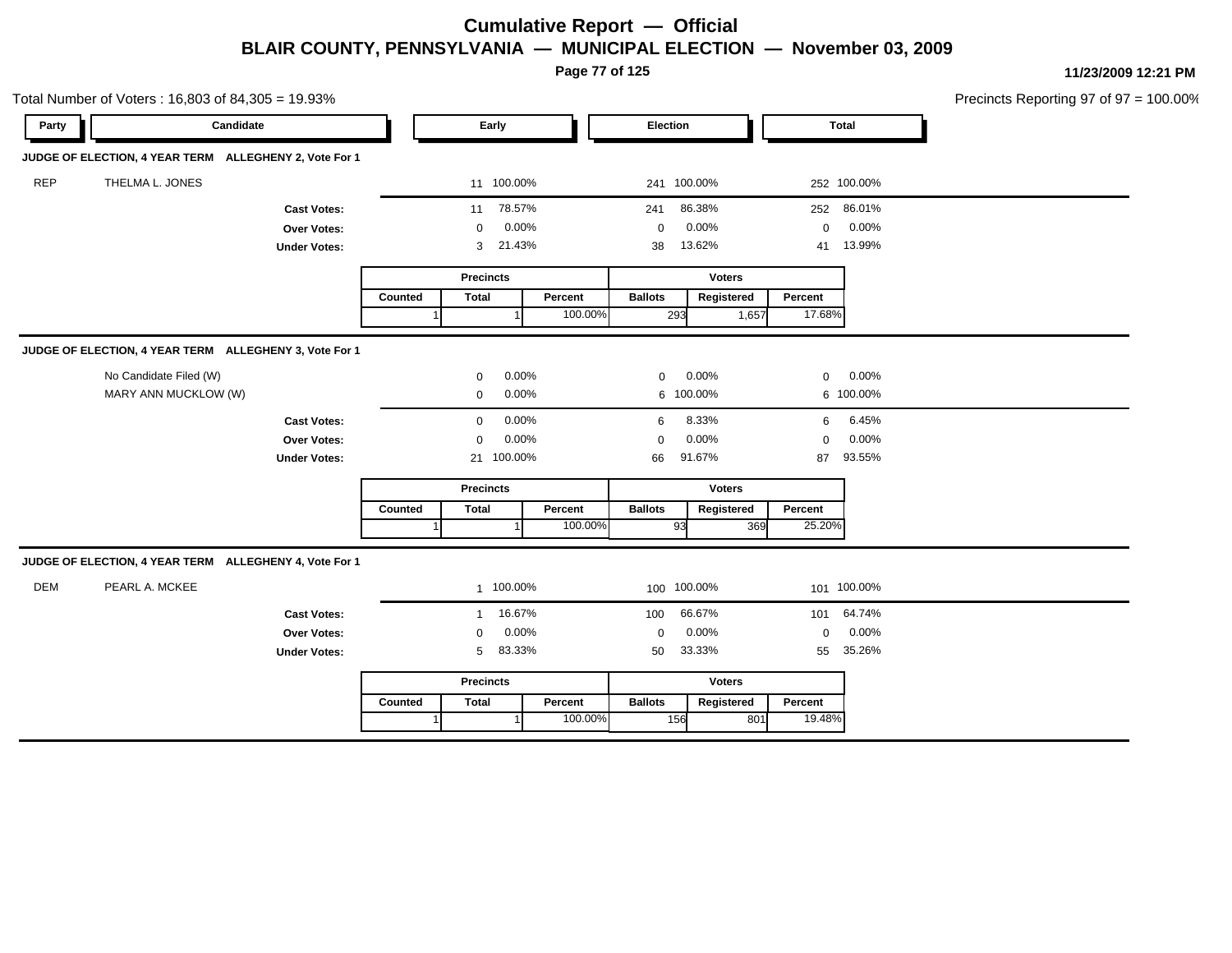**Page 78 of 125**

Total Number of Voters : 16,803 of 84,305 = 19.93% Precincts Reporting 97 of 97 = 100.00% **Party Candidate Early Election Total JUDGE OF ELECTION, 4 YEAR TERM ANTIS 1, Vote For 1** No Candidate Filed (W)  $0.00\%$  0.00% 0 0.00% 0 0.00% 0 0.00% CAROL YEAGER (W) 0 0.00% 3 100.00% 3 100.00% **Cast Votes:** 0 0.00% 3 0.99% 3 0.97% **Over Votes:** 0 0.00% **Under Votes:** 0.00% 0 100.00% 301 307 99.01% 99.03% 0.00% 0 0.00% **Precincts** Counted | Total 1 **Percent** Ballots 1 100.00% **Voters** 310 1,829 **Ballots Registered Percent** 16.95% **JUDGE OF ELECTION, 4 YEAR TERM ANTIS 2, Vote For 1** REP KATHRYN CONNER 1 100.00% 178 100.00% 179 100.00% **Cast Votes:** 1 100.00% 178 87.25% 179 87.32% **Over Votes:** 0 0.00% **Under Votes:** 0 0.00% 0 0.00% 26 26 0.00% 0 0.00% 12.75% 12.68% **Precincts Counted** 1 **Percent** | **Ballots**  1 100.00% **Voters** 205 1,146 **Ballots Registered Percent** 17.89% **JUDGE OF ELECTION, 4 YEAR TERM ANTIS 3, Vote For 1** REP LEO E. GLINSKIE 4 100.00% 201 100.00% 205 100.00% **Cast Votes:** 4 80.00% 201 82.38% 205 82.33% **Over Votes:** 0 0.00% Under Votes: 1 20.00% 0.00% 0 43 17.62% 43 44 17.62% 17.67% 0.00% 0 0.00% **Precincts Counted**  $1$ **Percent Ballots**  1 100.00% **Voters** 249 1,420 **Ballots Registered Percent** 17.54%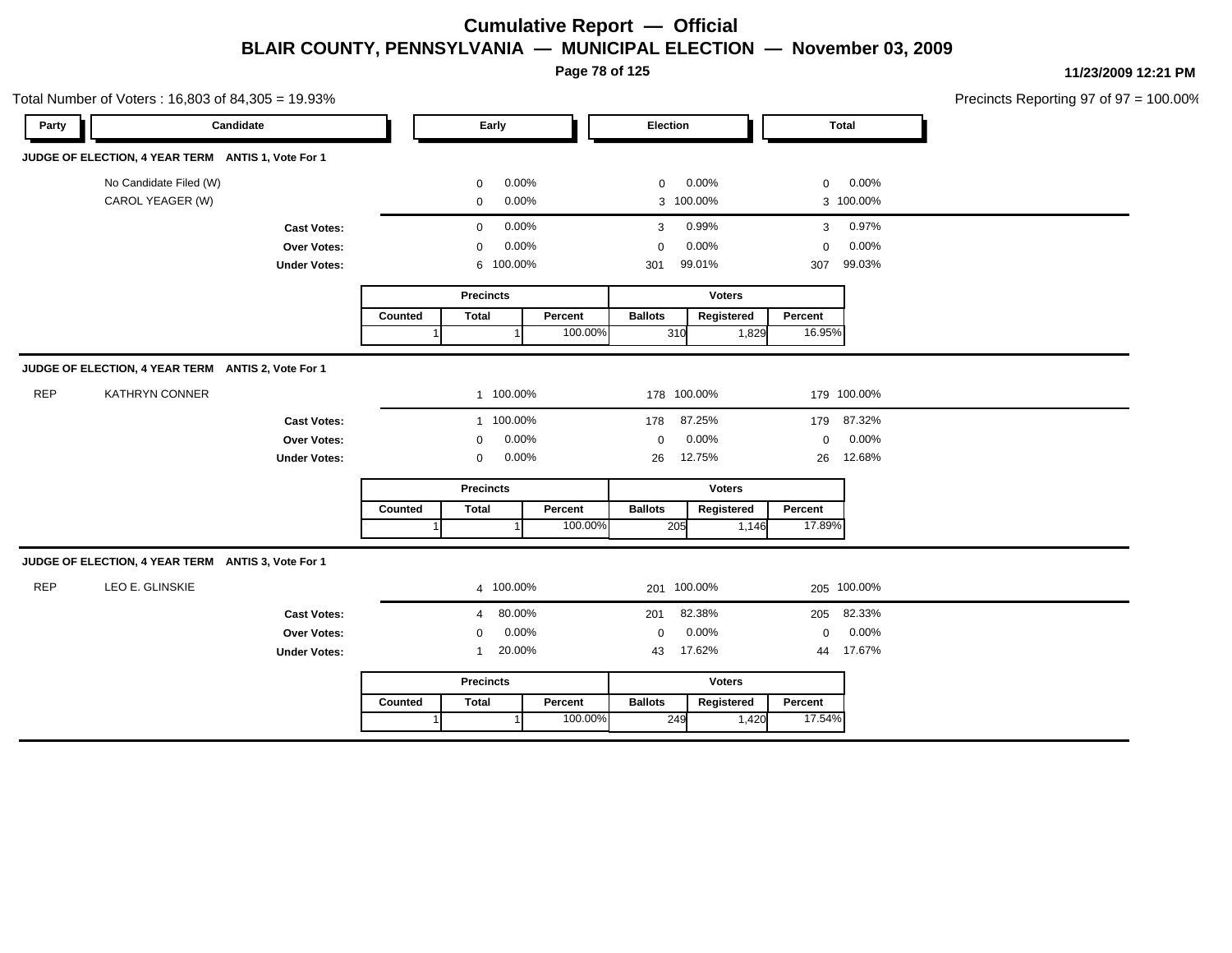**Page 79 of 125**

| Party      | Candidate                                                                      |                     |                      |                  | Early     |         | Election                |               |                | <b>Total</b> |  |
|------------|--------------------------------------------------------------------------------|---------------------|----------------------|------------------|-----------|---------|-------------------------|---------------|----------------|--------------|--|
|            | JUDGE OF ELECTION, 4 YEAR TERM BELLWOOD, Vote For 1                            |                     |                      |                  |           |         |                         |               |                |              |  |
|            | No Candidate Filed (W)                                                         |                     |                      | $\mathbf 0$      | 0.00%     |         | $\mathbf 0$             | 0.00%         | $\mathbf 0$    | 0.00%        |  |
|            | SUZANNE STEHLEY (W)                                                            |                     |                      | $\mathbf 0$      | 0.00%     |         | 6                       | 85.71%        | 6              | 85.71%       |  |
|            | LOUISE NELSON (W)                                                              |                     |                      | $\mathbf 0$      | 0.00%     |         |                         | 1 14.29%      |                | 1 14.29%     |  |
|            |                                                                                | <b>Cast Votes:</b>  |                      | $\mathbf 0$      | 0.00%     |         | 3.33%<br>$\overline{7}$ |               | $\overline{7}$ | 3.30%        |  |
|            |                                                                                | Over Votes:         |                      | 0                | 0.00%     |         | $\mathbf 0$             | 0.00%         | $\mathbf 0$    | 0.00%        |  |
|            |                                                                                | <b>Under Votes:</b> |                      | $\overline{2}$   | 100.00%   |         | 203                     | 96.67%        | 205            | 96.70%       |  |
|            |                                                                                |                     |                      | <b>Precincts</b> |           |         | <b>Voters</b>           |               |                |              |  |
|            |                                                                                |                     |                      | <b>Total</b>     |           | Percent | <b>Ballots</b>          | Registered    | Percent        |              |  |
|            |                                                                                |                     |                      |                  |           | 100.00% | 212                     | 1,213         | 17.48%         |              |  |
|            | JUDGE OF ELECTION, 4 YEAR TERM BLAIR-CATFISH DISTR, Vote For 1<br>DARL R. DICK |                     |                      |                  |           |         |                         |               |                |              |  |
| DEM        |                                                                                |                     | 0.00%<br>$\mathbf 0$ |                  |           |         | 155 100.00%             |               |                | 155 100.00%  |  |
|            |                                                                                | <b>Cast Votes:</b>  | 0.00%<br>$\mathbf 0$ |                  |           |         | 155                     | 63.27%        | 155            | 63.27%       |  |
|            |                                                                                | Over Votes:         | 0.00%<br>$\mathbf 0$ |                  |           |         | $\mathbf 0$             | 0.00%         | $\mathbf 0$    | $0.00\%$     |  |
|            |                                                                                | <b>Under Votes:</b> |                      | $\mathbf 0$      | 0.00%     |         | 90                      | 36.73%        | 90             | 36.73%       |  |
|            |                                                                                |                     |                      | <b>Precincts</b> |           |         |                         | <b>Voters</b> |                |              |  |
|            |                                                                                |                     | Counted              | <b>Total</b>     |           | Percent | <b>Ballots</b>          | Registered    | Percent        |              |  |
|            |                                                                                |                     |                      |                  | f         | 100.00% | 245                     | 1,172         | 20.90%         |              |  |
|            | JUDGE OF ELECTION, 4 YEAR TERM BLAIR-EAST HOLLIDAYSBURG, Vote For 1            |                     |                      |                  |           |         |                         |               |                |              |  |
| <b>DEM</b> | JOSEPH A. MELUSKY                                                              |                     |                      |                  | 6 100.00% |         | 310 100.00%             |               |                | 316 100.00%  |  |
|            |                                                                                | <b>Cast Votes:</b>  |                      | 6                | 66.67%    |         | 310                     | 63.39%        | 316            | 63.45%       |  |
|            |                                                                                | Over Votes:         |                      | $\mathbf 0$      | 0.00%     |         | $\mathbf 0$             | $0.00\%$      | $\mathbf 0$    | 0.00%        |  |
|            |                                                                                | <b>Under Votes:</b> |                      | 3                | 33.33%    |         | 179                     | 36.61%        | 182            | 36.55%       |  |
|            |                                                                                |                     |                      | <b>Precincts</b> |           |         |                         | <b>Voters</b> |                |              |  |
|            |                                                                                |                     | Counted              | <b>Total</b>     |           | Percent | <b>Ballots</b>          | Registered    | Percent        |              |  |
|            |                                                                                |                     |                      |                  |           | 100.00% | 498                     | 2,242         | 22.21%         |              |  |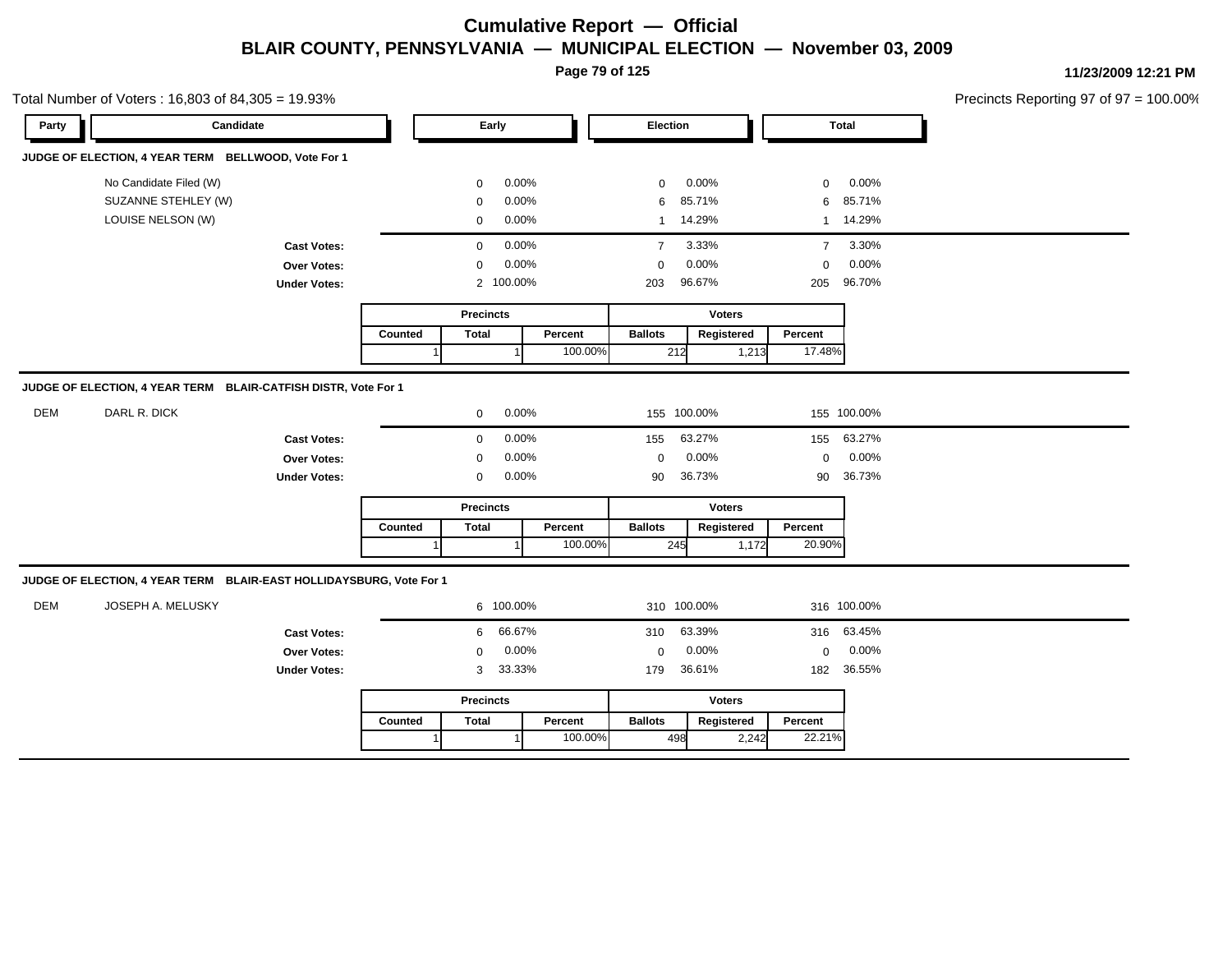**Page 80 of 125**

|            | Total Number of Voters: 16,803 of 84,305 = 19.93%        |                     |                         |                  |              |         |                |               |              |              | Precincts Reporting 97 of 97 = 100.00% |
|------------|----------------------------------------------------------|---------------------|-------------------------|------------------|--------------|---------|----------------|---------------|--------------|--------------|----------------------------------------|
| Party      | Candidate                                                |                     |                         |                  | Early        |         | Election       |               |              | <b>Total</b> |                                        |
|            | JUDGE OF ELECTION, 4 YEAR TERM CATHARINE TWP, Vote For 1 |                     |                         |                  |              |         |                |               |              |              |                                        |
| <b>REP</b> | BEVERLY LIBERMAN                                         |                     |                         |                  | 2 100.00%    |         | 123 100.00%    |               |              | 125 100.00%  |                                        |
|            |                                                          | <b>Cast Votes:</b>  |                         |                  | 2 100.00%    |         | 123            | 86.62%        | 125          | 86.81%       |                                        |
|            |                                                          | Over Votes:         |                         | 0                | 0.00%        |         | 0              | 0.00%         | $\mathbf 0$  | 0.00%        |                                        |
|            |                                                          | <b>Under Votes:</b> |                         | 0                | 0.00%        |         | 19             | 13.38%        | 19           | 13.19%       |                                        |
|            |                                                          |                     |                         | <b>Precincts</b> |              |         |                | <b>Voters</b> |              |              |                                        |
|            |                                                          |                     | Counted                 | <b>Total</b>     |              | Percent | <b>Ballots</b> | Registered    | Percent      |              |                                        |
|            |                                                          |                     |                         |                  |              | 100.00% | 144            | 499           | 28.86%       |              |                                        |
|            | JUDGE OF ELECTION, 4 YEAR TERM DUNCANSVILLE, Vote For 1  |                     |                         |                  |              |         |                |               |              |              |                                        |
| <b>REP</b> | DEBORAH J. BLACKBURN                                     |                     |                         | 0                | 0.00%        |         | 139            | 99.29%        | 139          | 99.29%       |                                        |
|            | SHERRY YINGLINGING (W)                                   |                     |                         | 0                | 0.00%        |         | -1             | 0.71%         | $\mathbf{1}$ | 0.71%        |                                        |
|            |                                                          | <b>Cast Votes:</b>  |                         | 0                | 0.00%        |         | 140            | 84.85%        | 140          | 84.85%       |                                        |
|            |                                                          | Over Votes:         |                         | 0                | 0.00%        |         | 0              | 0.00%         | $\mathbf 0$  | 0.00%        |                                        |
|            |                                                          | <b>Under Votes:</b> |                         | 0                | 0.00%        |         | 25             | 15.15%        | 25           | 15.15%       |                                        |
|            |                                                          |                     | <b>Precincts</b>        |                  |              |         |                | <b>Voters</b> |              |              |                                        |
|            |                                                          |                     | <b>Total</b><br>Counted |                  |              | Percent | <b>Ballots</b> | Registered    | Percent      |              |                                        |
|            |                                                          |                     |                         |                  |              | 100.00% | 165            | 878           | 18.79%       |              |                                        |
|            | JUDGE OF ELECTION, 4 YEAR TERM FRANKSTOWN 1, Vote For 1  |                     |                         |                  |              |         |                |               |              |              |                                        |
| <b>REP</b> | HELEN D. PATTERSON                                       |                     |                         |                  | 2 100.00%    |         | 91 100.00%     |               |              | 93 100.00%   |                                        |
|            |                                                          | <b>Cast Votes:</b>  |                         |                  | 2 100.00%    |         | 91             | 91.92%        | 93           | 92.08%       |                                        |
|            |                                                          | Over Votes:         |                         | 0                | 0.00%        |         | 0              | 0.00%         | $\mathbf 0$  | 0.00%        |                                        |
|            |                                                          | <b>Under Votes:</b> |                         | 0                | 0.00%        |         | 8              | 8.08%         | 8            | 7.92%        |                                        |
|            |                                                          |                     |                         | <b>Precincts</b> |              |         |                | <b>Voters</b> |              |              |                                        |
|            |                                                          |                     | Counted                 | <b>Total</b>     |              | Percent | <b>Ballots</b> | Registered    | Percent      |              |                                        |
|            |                                                          |                     |                         |                  |              | 100.00% | 101            | 435           | 23.22%       |              |                                        |
|            | JUDGE OF ELECTION, 4 YEAR TERM FRANKSTOWN 2, Vote For 1  |                     |                         |                  |              |         |                |               |              |              |                                        |
| <b>REP</b> | ELIZABETH WILLIAMS                                       |                     |                         |                  | 11 100.00%   |         | 498 100.00%    |               |              | 509 100.00%  |                                        |
|            |                                                          | <b>Cast Votes:</b>  |                         |                  | 11 78.57%    |         | 498            | 86.76%        | 509          | 86.56%       |                                        |
|            |                                                          | Over Votes:         |                         | $\mathbf{0}$     | 0.00%        |         | $\mathbf 0$    | 0.00%         | $\mathbf 0$  | 0.00%        |                                        |
|            |                                                          | <b>Under Votes:</b> |                         | 3                | 21.43%       |         | 76             | 13.24%        | 79           | 13.44%       |                                        |
|            |                                                          |                     |                         | <b>Precincts</b> |              |         | <b>Voters</b>  |               |              |              |                                        |
|            |                                                          |                     | Counted                 | <b>Total</b>     |              | Percent | <b>Ballots</b> | Registered    | Percent      |              |                                        |
|            |                                                          |                     | $\overline{1}$          |                  | $\mathbf{1}$ | 100.00% | 588            | 2,795         | 21.04%       |              |                                        |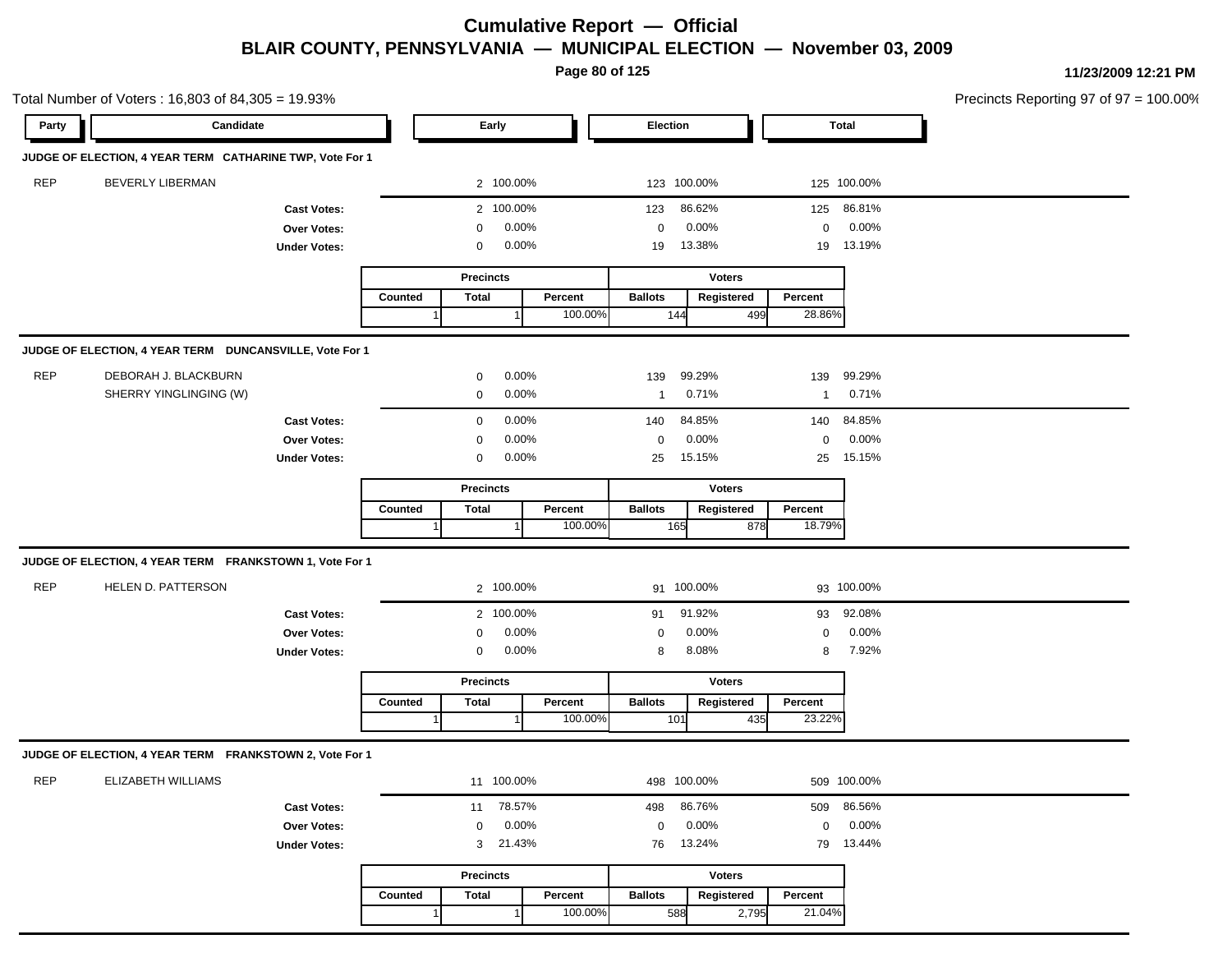**Page 81 of 125**

#### Total Number of Voters : 16,803 of 84,305 = 19.93%

**11/23/2009 12:21 PM**

Precincts Reporting 97 of 97 = 100.00%

| Party      | Candidate                                                |                     |         | Early                   |         | Election       |               |                | <b>Total</b> |
|------------|----------------------------------------------------------|---------------------|---------|-------------------------|---------|----------------|---------------|----------------|--------------|
|            | JUDGE OF ELECTION, 4 YEAR TERM FRANKSTOWN 3, Vote For 1  |                     |         |                         |         |                |               |                |              |
|            | No Candidate Filed (W)                                   |                     |         | 0.00%<br>$\mathbf 0$    |         | 0              | 0.00%         | $\mathbf 0$    | 0.00%        |
|            | JOHN SWOPE (W)                                           |                     |         | 0.00%<br>$\mathbf 0$    |         | $\mathbf{1}$   | 16.67%        | $\overline{1}$ | 14.29%       |
|            | <b>BARRY ICKES (W)</b>                                   |                     |         | 0.00%<br>$\mathbf 0$    |         | $\mathbf{1}$   | 16.67%        | $\overline{1}$ | 14.29%       |
|            | HEATHER HARRINGTON (W)                                   |                     |         | 0.00%<br>$\mathbf 0$    |         | $\mathbf{1}$   | 16.67%        | $\overline{1}$ | 14.29%       |
|            | AMANDA DUTCHCOT (W)                                      |                     |         | 0.00%<br>$\mathbf 0$    |         | $\mathbf{1}$   | 16.67%        | $\overline{1}$ | 14.29%       |
|            | HIRAM CARPENTER (W)                                      |                     |         | 0.00%<br>$\mathbf 0$    |         | -1             | 16.67%        | $\overline{1}$ | 14.29%       |
|            | DONALD BELSEY (W)                                        |                     |         | 100.00%<br>$\mathbf{1}$ |         | $\mathbf 0$    | 0.00%         | $\overline{1}$ | 14.29%       |
|            | BARBARA BACHMN (W)                                       |                     |         | 0.00%<br>$\mathbf 0$    |         | $\mathbf{1}$   | 16.67%        | $\mathbf{1}$   | 14.29%       |
|            |                                                          | <b>Cast Votes:</b>  |         | 6.25%<br>$\overline{1}$ |         | 6              | 0.96%         | $\overline{7}$ | 1.09%        |
|            |                                                          | <b>Over Votes:</b>  |         | 0.00%<br>$\mathbf 0$    |         | $\mathbf 0$    | 0.00%         | $\mathbf 0$    | 0.00%        |
|            |                                                          | <b>Under Votes:</b> |         | 93.75%<br>15            |         | 621            | 99.04%        | 636            | 98.91%       |
|            |                                                          |                     |         | <b>Precincts</b>        |         |                | <b>Voters</b> |                |              |
|            |                                                          |                     | Counted | <b>Total</b>            | Percent | <b>Ballots</b> | Registered    | Percent        |              |
|            |                                                          |                     |         |                         | 100.00% | 643            | 2,854         | 22.53%         |              |
|            | JUDGE OF ELECTION, 4 YEAR TERM FREEDOM TWP 1, Vote For 1 |                     |         |                         |         |                |               |                |              |
|            | No Candidate Filed (W)                                   |                     |         | 0.00%<br>$\mathbf 0$    |         | 0              | 0.00%         | $\mathbf 0$    | 0.00%        |
|            | ALICE MOYER (W)                                          |                     |         | 0.00%<br>$\mathbf 0$    |         | 5              | 83.33%        | 5              | 83.33%       |
|            | JIM HODGE (W)                                            |                     |         | $\mathbf 0$<br>0.00%    |         | $\mathbf{1}$   | 16.67%        | $\mathbf{1}$   | 16.67%       |
|            |                                                          |                     |         | 0.00%                   |         |                | 6.32%         |                | 6.32%        |
|            |                                                          | <b>Cast Votes:</b>  |         | $\mathbf 0$<br>0.00%    |         | 6              | 0.00%         | 6              | 0.00%        |
|            |                                                          | Over Votes:         |         | $\mathbf 0$             |         | $\mathbf 0$    |               | $\mathbf 0$    |              |
|            |                                                          | <b>Under Votes:</b> |         | 0.00%<br>$\mathbf 0$    |         | 89             | 93.68%        | 89             | 93.68%       |
|            |                                                          |                     |         | <b>Precincts</b>        |         |                | <b>Voters</b> |                |              |
|            |                                                          |                     | Counted | <b>Total</b>            | Percent | <b>Ballots</b> | Registered    | Percent        |              |
|            |                                                          |                     |         |                         | 100.00% | 95             | 696           | 13.65%         |              |
|            | JUDGE OF ELECTION, 4 YEAR TERM FREEDOM TWP 2, Vote For 1 |                     |         |                         |         |                |               |                |              |
| <b>REP</b> | FAYE M. EICHELBERGER                                     |                     |         | 1 100.00%               |         |                | 173 100.00%   |                | 174 100.00%  |
|            |                                                          | <b>Cast Votes:</b>  |         | 1 100.00%               |         | 173            | 86.50%        | 174            | 86.57%       |
|            |                                                          | <b>Over Votes:</b>  |         | 0.00%<br>$\mathbf 0$    |         | $\mathbf 0$    | 0.00%         | $\mathbf 0$    | 0.00%        |
|            |                                                          | <b>Under Votes:</b> |         | 0.00%<br>$\mathbf 0$    |         | 27             | 13.50%        | 27             | 13.43%       |
|            |                                                          |                     |         | <b>Precincts</b>        |         |                | <b>Voters</b> |                |              |
|            |                                                          |                     | Counted | <b>Total</b>            | Percent | <b>Ballots</b> | Registered    | Percent        |              |
|            |                                                          |                     |         |                         | 100.00% | 201            | 1,340         | 15.00%         |              |
|            |                                                          |                     |         |                         |         |                |               |                |              |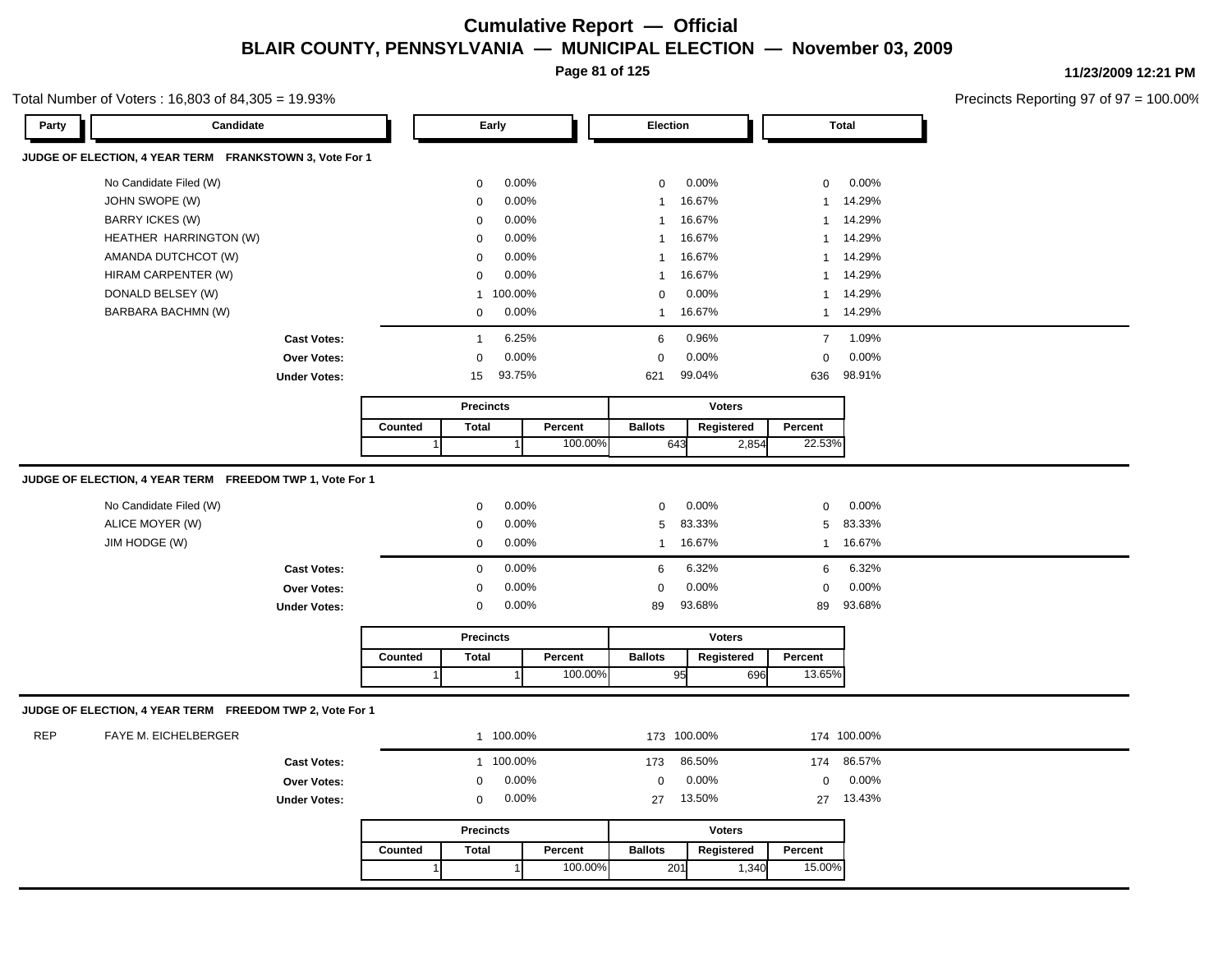**Page 82 of 125**

**11/23/2009 12:21 PM**

Precincts Reporting 97 of 97 = 100.00%

|            | Total Number of Voters: 16,803 of 84,305 = 19.93%           |                     |         |                            |                |         |                                |                |                                |                | Precincts Reporting 97 of 97 = |
|------------|-------------------------------------------------------------|---------------------|---------|----------------------------|----------------|---------|--------------------------------|----------------|--------------------------------|----------------|--------------------------------|
| Party      | Candidate                                                   |                     |         | Early                      |                |         | Election                       |                |                                | <b>Total</b>   |                                |
|            | JUDGE OF ELECTION, 4 YEAR TERM GREENFIELD TWP 1, Vote For 1 |                     |         |                            |                |         |                                |                |                                |                |                                |
| <b>REP</b> | <b>CYNTHIA LINGENFELTER</b>                                 |                     |         | $\Omega$                   | 0.00%          |         | 114                            | 97.44%         | 114                            | 97.44%         |                                |
|            | BARBARA LESLIE (W)<br>ALTON EBERSOLE (W)                    |                     |         | $\mathbf 0$<br>$\mathbf 0$ | 0.00%<br>0.00% |         | $\overline{c}$<br>$\mathbf{1}$ | 1.71%<br>0.85% | $\overline{2}$<br>$\mathbf{1}$ | 1.71%<br>0.85% |                                |
|            |                                                             | <b>Cast Votes:</b>  |         | $\mathbf 0$                | 0.00%          |         | 117                            | 89.31%         | 117                            | 89.31%         |                                |
|            |                                                             | Over Votes:         |         | $\mathbf 0$                | 0.00%          |         | $\mathbf 0$                    | 0.00%          | $\mathbf 0$                    | 0.00%          |                                |
|            |                                                             | <b>Under Votes:</b> |         | $\mathbf 0$                | 0.00%          |         | 14                             | 10.69%         | 14                             | 10.69%         |                                |
|            |                                                             |                     |         | <b>Precincts</b>           |                |         |                                | <b>Voters</b>  |                                |                |                                |
|            |                                                             |                     | Counted | <b>Total</b>               |                | Percent | <b>Ballots</b>                 | Registered     | Percent                        |                |                                |
|            |                                                             |                     |         |                            | $\overline{1}$ | 100.00% | 131                            |                | 14.04%<br>933                  |                |                                |
|            | JUDGE OF ELECTION, 4 YEAR TERM GREENFIELD TWP 2, Vote For 1 |                     |         |                            |                |         |                                |                |                                |                |                                |
| <b>REP</b> | <b>KAREN BECK</b>                                           |                     |         |                            | 2 100.00%      |         |                                | 26 100.00%     |                                | 28 100.00%     |                                |
|            |                                                             | <b>Cast Votes:</b>  |         | $\overline{2}$             | 66.67%         |         | 26                             | 96.30%         | 28                             | 93.33%         |                                |
|            |                                                             | Over Votes:         |         | $\mathbf 0$                | 0.00%          |         | $\mathbf 0$                    | 0.00%          | $\mathbf 0$                    | 0.00%          |                                |
|            |                                                             | <b>Under Votes:</b> |         | $\mathbf{1}$               | 33.33%         |         | $\mathbf{1}$                   | 3.70%          | $\overline{2}$                 | 6.67%          |                                |
|            |                                                             |                     |         | <b>Precincts</b>           |                |         |                                | <b>Voters</b>  |                                |                |                                |
|            |                                                             |                     | Counted | <b>Total</b>               |                | Percent | <b>Ballots</b>                 | Registered     | Percent                        |                |                                |
|            |                                                             |                     |         |                            |                | 100.00% |                                | 30             | 24.19%<br>124                  |                |                                |
|            | JUDGE OF ELECTION, 4 YEAR TERM GREENFIELD TWP 3, Vote For 1 |                     |         |                            |                |         |                                |                |                                |                |                                |
| <b>REP</b> | MARY LEE MUSSELMAN                                          |                     |         | $\mathbf 0$                | $0.00\%$       |         | 134                            | 99.26%         | 134                            | 99.26%         |                                |
|            | DOROTHY M DODSON (W)                                        |                     |         | $\mathbf 0$                | 0.00%          |         | $\mathbf{1}$                   | 0.74%          | $\mathbf{1}$                   | 0.74%          |                                |
|            |                                                             | <b>Cast Votes:</b>  |         | $\mathbf 0$                | 0.00%          |         | 135                            | 79.88%         | 135                            | 79.88%         |                                |
|            |                                                             | Over Votes:         |         | $\mathbf 0$                | 0.00%          |         | $\mathbf 0$                    | 0.00%          | $\mathbf 0$                    | 0.00%          |                                |
|            |                                                             | <b>Under Votes:</b> |         | $\mathbf 0$                | 0.00%          |         | 34                             | 20.12%         | 34                             | 20.12%         |                                |
|            |                                                             |                     |         | Precincts                  |                |         |                                | <b>Voters</b>  |                                |                |                                |
|            |                                                             |                     | Counted | <b>Total</b>               |                | Percent | <b>Ballots</b>                 | Registered     | Percent                        |                |                                |
|            |                                                             |                     |         |                            |                | 100.00% |                                | 169<br>1,096   | 15.42%                         |                |                                |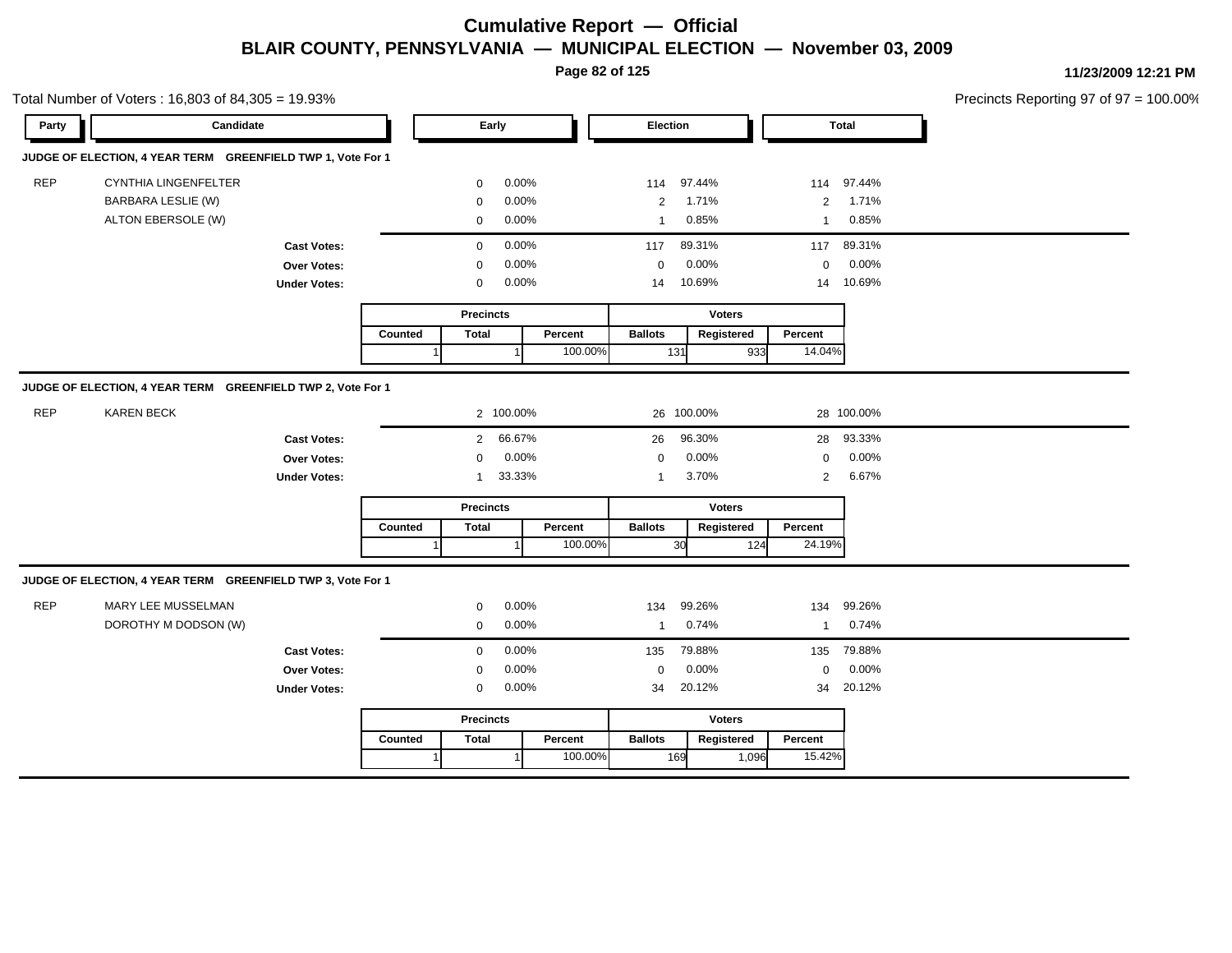**Page 83 of 125**

**11/23/2009 12:21 PM**

|            | Total Number of Voters: 16,803 of 84,305 = 19.93%          |                     |         |                          |         |                |               |                  |             | Precincts Reporting 97 of 97 = 100.00% |
|------------|------------------------------------------------------------|---------------------|---------|--------------------------|---------|----------------|---------------|------------------|-------------|----------------------------------------|
| Party      | Candidate                                                  |                     |         | Early                    |         | Election       |               |                  | Total       |                                        |
|            | JUDGE OF ELECTION, 4 YEAR TERM HOLLIDAYSBURG 1, Vote For 1 |                     |         |                          |         |                |               |                  |             |                                        |
|            | No Candidate Filed (W)                                     |                     |         | $\mathbf 0$              | 0.00%   | $\mathbf 0$    | 0.00%         | $\mathbf 0$      | 0.00%       |                                        |
|            |                                                            | <b>Cast Votes:</b>  |         | $\mathbf 0$              | 0.00%   | $\mathbf 0$    | 0.00%         | $\mathbf 0$      | 0.00%       |                                        |
|            |                                                            | Over Votes:         |         | 0                        | 0.00%   | 0              | 0.00%         | $\mathbf 0$      | 0.00%       |                                        |
|            |                                                            | <b>Under Votes:</b> |         | 1 100.00%                |         | 91 100.00%     |               |                  | 92 100.00%  |                                        |
|            |                                                            |                     |         | <b>Precincts</b>         |         |                | <b>Voters</b> |                  |             |                                        |
|            |                                                            |                     | Counted | <b>Total</b>             | Percent | <b>Ballots</b> | Registered    | Percent          |             |                                        |
|            |                                                            |                     |         |                          | 100.00% | 92             | 467           | 19.70%           |             |                                        |
|            | JUDGE OF ELECTION, 4 YEAR TERM HOLLIDAYSBURG 2, Vote For 1 |                     |         |                          |         |                |               |                  |             |                                        |
| <b>REP</b> | JANET M. KLINGBEIL                                         |                     |         | 2 100.00%                |         | 147 100.00%    |               |                  | 149 100.00% |                                        |
|            |                                                            | <b>Cast Votes:</b>  |         | 2 50.00%                 |         | 147            | 83.52%        |                  | 149 82.78%  |                                        |
|            |                                                            | Over Votes:         |         | $\mathbf 0$              | 0.00%   | $\mathbf 0$    | 0.00%         | $\mathbf 0$      | 0.00%       |                                        |
|            |                                                            | <b>Under Votes:</b> |         | 50.00%<br>$\overline{2}$ |         | 29             | 16.48%        |                  | 31 17.22%   |                                        |
|            |                                                            |                     |         | <b>Precincts</b>         |         |                | <b>Voters</b> |                  |             |                                        |
|            |                                                            |                     | Counted | <b>Total</b>             | Percent | <b>Ballots</b> | Registered    | Percent          |             |                                        |
|            |                                                            |                     |         |                          | 100.00% | 180            | 592           | 30.41%           |             |                                        |
|            | JUDGE OF ELECTION, 4 YEAR TERM HOLLIDAYSBURG 3, Vote For 1 |                     |         |                          |         |                |               |                  |             |                                        |
| <b>REP</b> | NANCY L. HERTEL                                            |                     |         | 2 100.00%                |         | 40 100.00%     |               |                  | 42 100.00%  |                                        |
|            |                                                            | <b>Cast Votes:</b>  |         | 2 100.00%                |         | 40             | 80.00%        |                  | 42 80.77%   |                                        |
|            |                                                            | Over Votes:         |         | $\mathbf 0$              | 0.00%   | $\mathbf 0$    | 0.00%         | $\mathbf 0$      | 0.00%       |                                        |
|            |                                                            | <b>Under Votes:</b> |         | $\mathbf 0$              | 0.00%   | 10             | 20.00%        | 10 <sup>10</sup> | 19.23%      |                                        |
|            |                                                            |                     |         | <b>Precincts</b>         |         |                | <b>Voters</b> |                  |             |                                        |
|            |                                                            |                     | Counted | <b>Total</b>             | Percent | <b>Ballots</b> | Registered    | Percent          |             |                                        |
|            |                                                            |                     |         |                          | 100.00% | 52             | 379           | 13.72%           |             |                                        |
|            | JUDGE OF ELECTION, 4 YEAR TERM HOLLIDAYSBURG 4, Vote For 1 |                     |         |                          |         |                |               |                  |             |                                        |
| <b>REP</b> | JANICE K. ALBRIGHT                                         |                     |         | 2 100.00%                |         | 115 100.00%    |               |                  | 117 100.00% |                                        |
|            |                                                            | <b>Cast Votes:</b>  |         | 2 100.00%                |         | 115            | 76.16%        | 117              | 76.47%      |                                        |
|            |                                                            | Over Votes:         |         | $\mathbf 0$              | 0.00%   | $\mathbf 0$    | 0.00%         | $\mathbf 0$      | 0.00%       |                                        |
|            |                                                            | <b>Under Votes:</b> |         | $\mathbf 0$              | 0.00%   | 36             | 23.84%        | 36               | 23.53%      |                                        |
|            |                                                            |                     |         | <b>Precincts</b>         |         |                | <b>Voters</b> |                  |             |                                        |
|            |                                                            |                     | Counted | <b>Total</b>             | Percent | <b>Ballots</b> | Registered    | Percent          |             |                                        |

1 100.00%

153 611

25.04%

1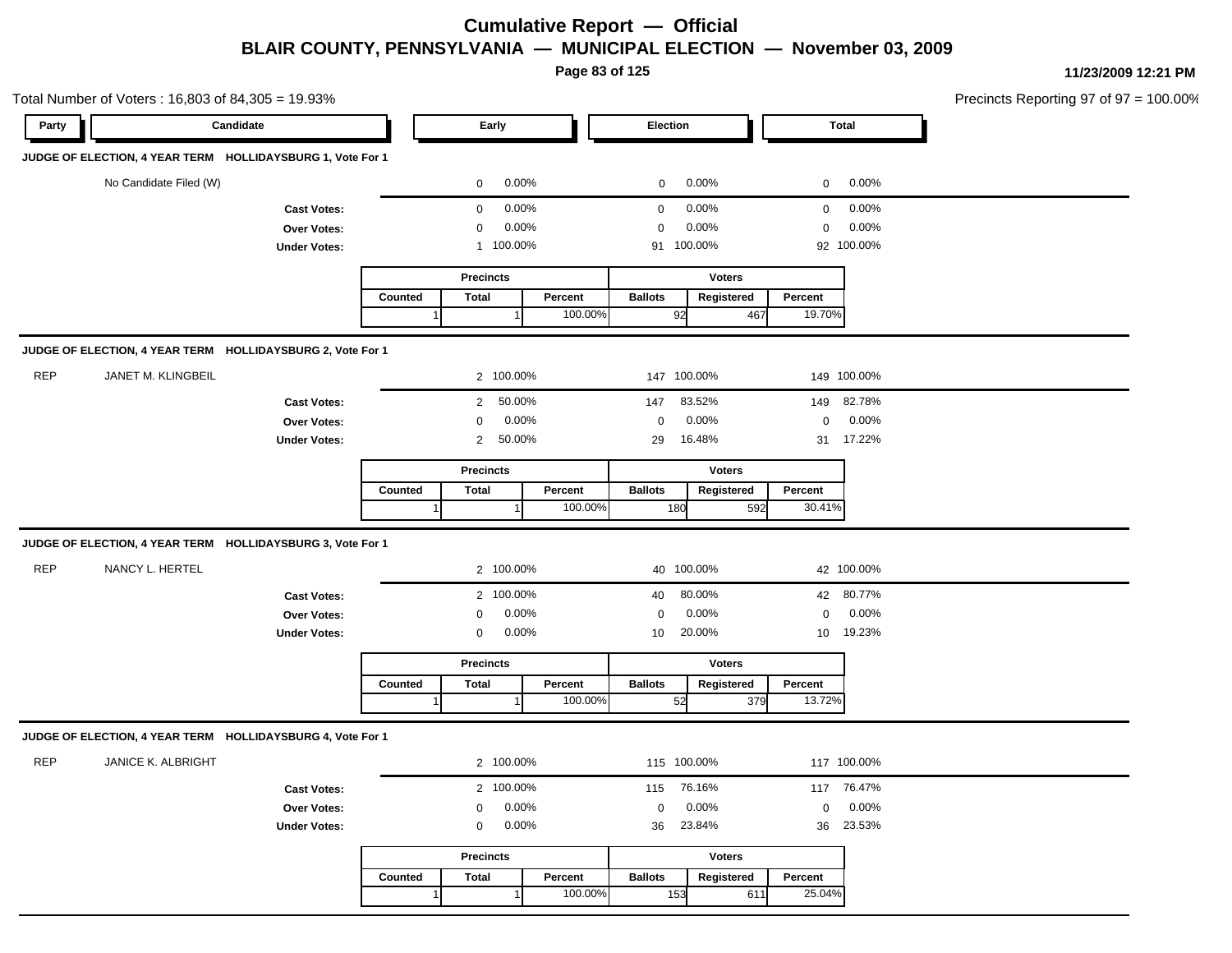**Page 84 of 125**

|            | Total Number of Voters: 16,803 of 84,305 = 19.93%          |                     |         |                  |                |         |                |               |             |              | Precincts Reporting 97 of 97 = 100.00% |
|------------|------------------------------------------------------------|---------------------|---------|------------------|----------------|---------|----------------|---------------|-------------|--------------|----------------------------------------|
| Party      | Candidate                                                  |                     |         | Early            |                |         | Election       |               |             | <b>Total</b> |                                        |
|            | JUDGE OF ELECTION, 4 YEAR TERM HOLLIDAYSBURG 5, Vote For 1 |                     |         |                  |                |         |                |               |             |              |                                        |
| <b>DEM</b> | ROBERT P. BENDER                                           |                     |         |                  | 3 100.00%      |         | 113 100.00%    |               |             | 116 100.00%  |                                        |
|            |                                                            | <b>Cast Votes:</b>  |         | 3                | 60.00%         |         | 113            | 69.75%        |             | 116 69.46%   |                                        |
|            |                                                            | Over Votes:         |         | $\mathbf 0$      | 0.00%          |         | $\mathbf 0$    | 0.00%         | $\mathbf 0$ | 0.00%        |                                        |
|            |                                                            | <b>Under Votes:</b> |         | $\overline{2}$   | 40.00%         |         | 49             | 30.25%        | 51          | 30.54%       |                                        |
|            |                                                            |                     |         | <b>Precincts</b> |                |         |                | <b>Voters</b> |             |              |                                        |
|            |                                                            |                     | Counted | <b>Total</b>     |                | Percent | <b>Ballots</b> | Registered    | Percent     |              |                                        |
|            |                                                            |                     |         |                  |                | 100.00% | 167            | 582           | 28.69%      |              |                                        |
|            | JUDGE OF ELECTION, 4 YEAR TERM HOLLIDAYSBURG 6, Vote For 1 |                     |         |                  |                |         |                |               |             |              |                                        |
| <b>REP</b> | ROBERT E. OLSON                                            |                     |         |                  | 18 100.00%     |         |                | 163 100.00%   |             | 181 100.00%  |                                        |
|            |                                                            | <b>Cast Votes:</b>  |         | 18               | 85.71%         |         | 163            | 83.59%        | 181         | 83.80%       |                                        |
|            |                                                            | Over Votes:         |         | $\mathsf 0$      | 0.00%          |         | $\mathbf 0$    | 0.00%         | $\mathbf 0$ | 0.00%        |                                        |
|            |                                                            | <b>Under Votes:</b> |         | 3                | 14.29%         |         | 32             | 16.41%        |             | 35 16.20%    |                                        |
|            |                                                            |                     |         | <b>Precincts</b> |                |         |                | <b>Voters</b> |             |              |                                        |
|            |                                                            |                     | Counted | <b>Total</b>     |                | Percent | <b>Ballots</b> | Registered    | Percent     |              |                                        |
|            |                                                            |                     |         |                  | $\overline{1}$ | 100.00% | 216            | 813           | 26.57%      |              |                                        |
|            | JUDGE OF ELECTION, 4 YEAR TERM HOLLIDAYSBURG 7, Vote For 1 |                     |         |                  |                |         |                |               |             |              |                                        |
| <b>REP</b> | SHARLE J. KIRKHAM                                          |                     |         |                  | 3 100.00%      |         |                | 122 100.00%   |             | 125 100.00%  |                                        |
|            |                                                            | <b>Cast Votes:</b>  |         |                  | 3 100.00%      |         | 122            | 89.05%        |             | 125 89.29%   |                                        |
|            |                                                            | Over Votes:         |         | $\mathbf 0$      | 0.00%          |         | $\mathbf 0$    | 0.00%         | $\mathbf 0$ | 0.00%        |                                        |
|            |                                                            | <b>Under Votes:</b> |         | $\mathbf 0$      | 0.00%          |         | 15             | 10.95%        |             | 15 10.71%    |                                        |
|            |                                                            |                     |         | <b>Precincts</b> |                |         |                | <b>Voters</b> |             |              |                                        |
|            |                                                            |                     | Counted | <b>Total</b>     |                | Percent | <b>Ballots</b> | Registered    | Percent     |              |                                        |
|            |                                                            |                     |         |                  |                | 100.00% | 140            | 542           | 25.83%      |              |                                        |
|            | JUDGE OF ELECTION, 4 YEAR TERM HUSTON TWP, Vote For 1      |                     |         |                  |                |         |                |               |             |              |                                        |
| <b>REP</b> | LILLIE M. NEGLEY                                           |                     |         | $\mathbf 0$      | 0.00%          |         | 122 100.00%    |               |             | 122 100.00%  |                                        |
|            |                                                            | <b>Cast Votes:</b>  |         | $\mathbf 0$      | 0.00%          |         | 122            | 91.73%        |             | 122 91.73%   |                                        |
|            |                                                            | Over Votes:         |         | $\mathbf 0$      | 0.00%          |         | $\mathbf 0$    | 0.00%         | $\mathbf 0$ | 0.00%        |                                        |
|            |                                                            | <b>Under Votes:</b> |         | $\mathsf 0$      | 0.00%          |         | 11             | 8.27%         | 11          | 8.27%        |                                        |
|            |                                                            |                     |         | <b>Precincts</b> |                |         |                | <b>Voters</b> |             |              |                                        |
|            |                                                            |                     | Counted | <b>Total</b>     |                | Percent | <b>Ballots</b> | Registered    | Percent     |              |                                        |
|            |                                                            |                     | 1       |                  | $\overline{1}$ | 100.00% | 133            | 760           | 17.50%      |              |                                        |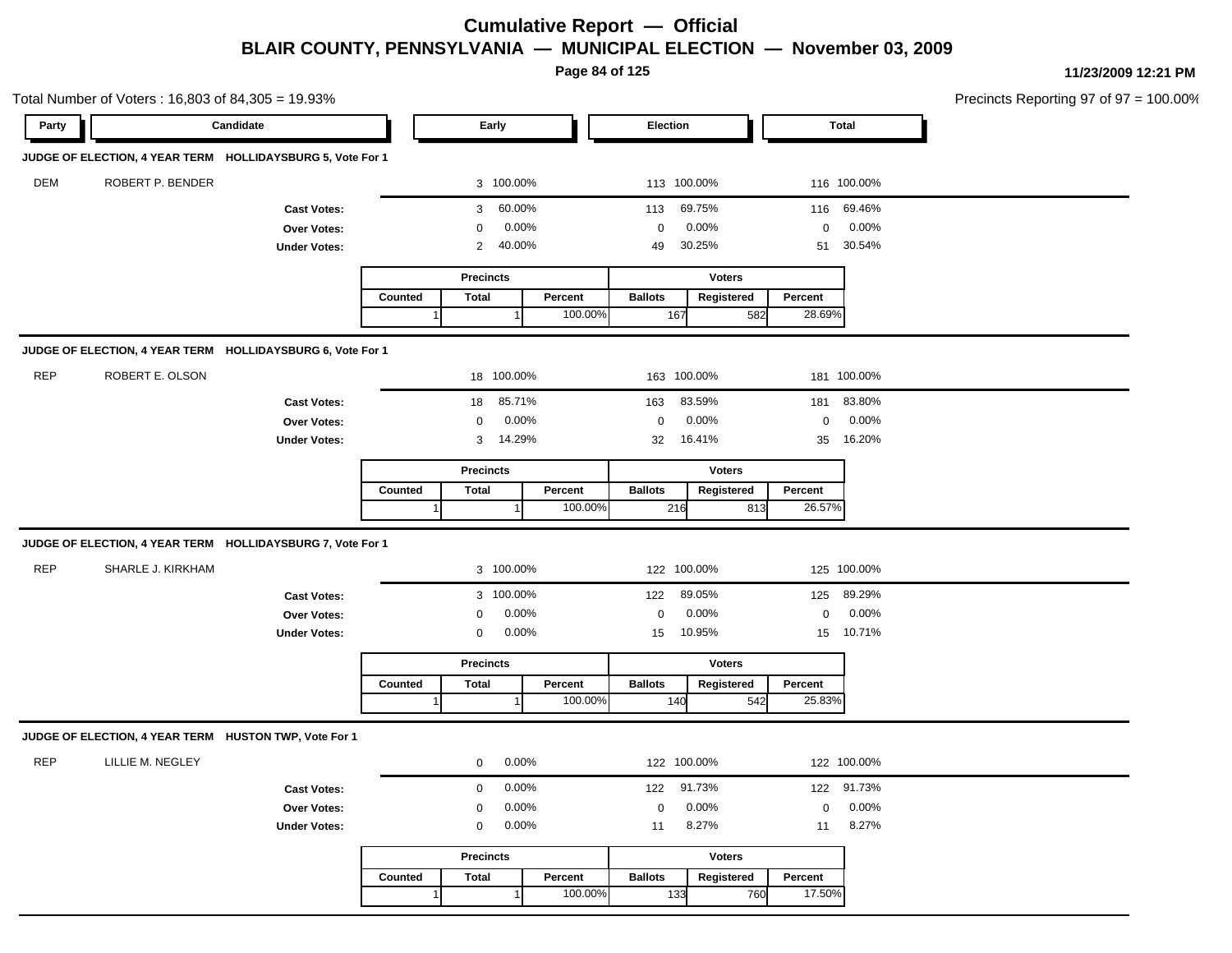**Page 85 of 125**

|            | Total Number of Voters: 16,803 of 84,305 = 19.93%      |                     |         |                  |                |         |                |               |       |              |             | Precincts Reporting 97 of 97 = 100.00% |
|------------|--------------------------------------------------------|---------------------|---------|------------------|----------------|---------|----------------|---------------|-------|--------------|-------------|----------------------------------------|
| Party      | Candidate                                              |                     |         |                  | Early          |         | Election       |               |       | <b>Total</b> |             |                                        |
|            | JUDGE OF ELECTION, 4 YEAR TERM JUNIATA TWP, Vote For 1 |                     |         |                  |                |         |                |               |       |              |             |                                        |
| <b>REP</b> | <b>ELIZABETH FLECK</b>                                 |                     |         | 0                | 0.00%          |         |                | 125 100.00%   |       |              | 125 100.00% |                                        |
|            |                                                        | <b>Cast Votes:</b>  |         | $\mathbf 0$      | 0.00%          |         | 125            | 85.03%        |       | 125          | 85.03%      |                                        |
|            |                                                        | Over Votes:         |         | $\mathbf{0}$     | 0.00%          |         | $\mathbf 0$    | 0.00%         |       | $\mathbf 0$  | 0.00%       |                                        |
|            |                                                        | <b>Under Votes:</b> |         | 0                | 0.00%          |         | 22             | 14.97%        |       | 22           | 14.97%      |                                        |
|            |                                                        |                     |         | <b>Precincts</b> |                |         |                | <b>Voters</b> |       |              |             |                                        |
|            |                                                        |                     | Counted | <b>Total</b>     |                | Percent | <b>Ballots</b> | Registered    |       | Percent      |             |                                        |
|            |                                                        |                     |         |                  |                | 100.00% | 147            |               | 748   | 19.65%       |             |                                        |
|            | JUDGE OF ELECTION, 4 YEAR TERM LOGAN TWP 1, Vote For 1 |                     |         |                  |                |         |                |               |       |              |             |                                        |
| <b>REP</b> | JOANNE D. ROTHROCK                                     |                     |         |                  | 6 100.00%      |         |                | 189 100.00%   |       |              | 195 100.00% |                                        |
|            |                                                        | <b>Cast Votes:</b>  |         | 6                | 85.71%         |         | 189            | 80.77%        |       | 195          | 80.91%      |                                        |
|            |                                                        | Over Votes:         |         | $\Omega$         | 0.00%          |         | $\mathbf 0$    | 0.00%         |       | $\mathbf 0$  | 0.00%       |                                        |
|            |                                                        | <b>Under Votes:</b> |         | $\mathbf{1}$     | 14.29%         |         | 45             | 19.23%        |       | 46           | 19.09%      |                                        |
|            |                                                        |                     |         | <b>Precincts</b> |                |         |                | <b>Voters</b> |       |              |             |                                        |
|            |                                                        |                     | Counted | <b>Total</b>     |                | Percent | <b>Ballots</b> | Registered    |       | Percent      |             |                                        |
|            |                                                        |                     |         |                  |                | 100.00% | 241            |               | 1,452 | 16.60%       |             |                                        |
|            | JUDGE OF ELECTION, 4 YEAR TERM LOGAN TWP 2, Vote For 1 |                     |         |                  |                |         |                |               |       |              |             |                                        |
|            | No Candidate Filed (W)                                 |                     |         | $\mathbf 0$      | 0.00%          |         | $\mathbf 0$    | 0.00%         |       | $\mathbf 0$  | 0.00%       |                                        |
|            | MIKE YON (W)                                           |                     |         | $\mathbf 0$      | 0.00%          |         | $\mathbf 1$    | 12.50%        |       | $\mathbf{1}$ | 12.50%      |                                        |
|            | ERIC SRAL (W)                                          |                     |         | $\Omega$         | 0.00%          |         | 1              | 12.50%        |       | $\mathbf{1}$ | 12.50%      |                                        |
|            | ROSALIND SKY (W)                                       |                     |         | $\Omega$         | 0.00%          |         | 1              | 12.50%        |       | $\mathbf{1}$ | 12.50%      |                                        |
|            | SHARON MERRITTS (W)                                    |                     |         | $\mathbf 0$      | 0.00%          |         | 4              | 50.00%        |       | 4            | 50.00%      |                                        |
|            | DEAN HELSEL (W)                                        |                     |         | $\mathbf 0$      | 0.00%          |         |                | 1 12.50%      |       |              | 1 12.50%    |                                        |
|            |                                                        | <b>Cast Votes:</b>  |         | $\mathbf{0}$     | 0.00%          |         | 8              | 3.19%         |       | 8            | 3.00%       |                                        |
|            |                                                        | Over Votes:         |         | $\mathbf 0$      | 0.00%          |         | $\mathbf 0$    | 0.00%         |       | $\mathbf 0$  | 0.00%       |                                        |
|            |                                                        | <b>Under Votes:</b> |         |                  | 16 100.00%     |         | 243            | 96.81%        |       | 259          | 97.00%      |                                        |
|            |                                                        |                     |         | <b>Precincts</b> |                |         |                | <b>Voters</b> |       |              |             |                                        |
|            |                                                        |                     | Counted | <b>Total</b>     |                | Percent | <b>Ballots</b> | Registered    |       | Percent      |             |                                        |
|            |                                                        |                     | 1       |                  | $\overline{1}$ | 100.00% | 267            |               | 1,628 | 16.40%       |             |                                        |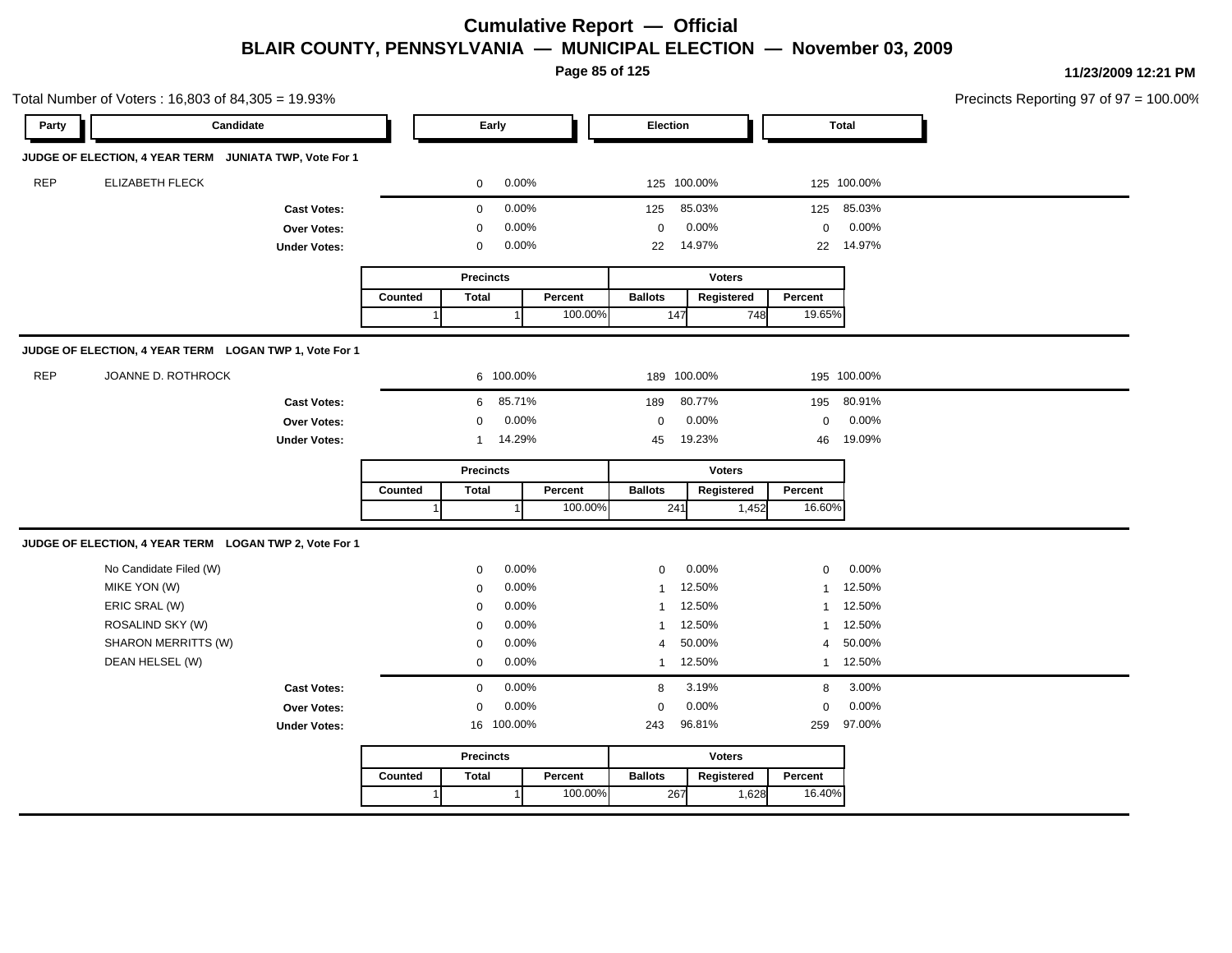**Page 86 of 125**

**11/23/2009 12:21 PM**

|            | Total Number of Voters: 16,803 of 84,305 = 19.93%      |                     |         |                          |         |                |               |             |              | Precincts Reporting 97 of 97 = 100.00% |
|------------|--------------------------------------------------------|---------------------|---------|--------------------------|---------|----------------|---------------|-------------|--------------|----------------------------------------|
| Party      | Candidate                                              |                     |         | Early                    |         | Election       |               |             | <b>Total</b> |                                        |
|            | JUDGE OF ELECTION, 4 YEAR TERM LOGAN TWP 3, Vote For 1 |                     |         |                          |         |                |               |             |              |                                        |
| <b>REP</b> | JOYCE E. PETERMAN                                      |                     |         | 4 100.00%                |         | 155 100.00%    |               |             | 159 100.00%  |                                        |
|            |                                                        | <b>Cast Votes:</b>  |         | 4 100.00%                |         | 155            | 86.59%        | 159         | 86.89%       |                                        |
|            |                                                        | Over Votes:         |         | 0.00%<br>0               |         | $\mathbf 0$    | 0.00%         | $\mathbf 0$ | 0.00%        |                                        |
|            |                                                        | <b>Under Votes:</b> |         | 0.00%<br>$\mathbf 0$     |         | 24             | 13.41%        | 24          | 13.11%       |                                        |
|            |                                                        |                     |         | <b>Precincts</b>         |         |                | <b>Voters</b> |             |              |                                        |
|            |                                                        |                     | Counted | <b>Total</b>             | Percent | <b>Ballots</b> | Registered    | Percent     |              |                                        |
|            |                                                        |                     |         |                          | 100.00% | 183            | 836           | 21.89%      |              |                                        |
|            | JUDGE OF ELECTION, 4 YEAR TERM LOGAN TWP 4, Vote For 1 |                     |         |                          |         |                |               |             |              |                                        |
| <b>REP</b> | YOLANDA J. BUMANN                                      |                     |         | 2 100.00%                |         | 156 100.00%    |               |             | 158 100.00%  |                                        |
|            |                                                        | <b>Cast Votes:</b>  |         | 2 66.67%                 |         | 156            | 83.87%        | 158         | 83.60%       |                                        |
|            |                                                        | Over Votes:         |         | 0.00%<br>$\mathbf 0$     |         | $\mathbf 0$    | 0.00%         | $\mathbf 0$ | 0.00%        |                                        |
|            |                                                        | <b>Under Votes:</b> |         | 33.33%<br>$\mathbf{1}$   |         | 30             | 16.13%        | 31          | 16.40%       |                                        |
|            |                                                        |                     |         | <b>Precincts</b>         |         |                | <b>Voters</b> |             |              |                                        |
|            |                                                        |                     | Counted | <b>Total</b>             | Percent | <b>Ballots</b> | Registered    | Percent     |              |                                        |
|            |                                                        |                     |         |                          | 100.00% | 189            | 1,241         | 15.23%      |              |                                        |
|            | JUDGE OF ELECTION, 4 YEAR TERM LOGAN TWP 5, Vote For 1 |                     |         |                          |         |                |               |             |              |                                        |
| <b>DEM</b> | LINDA K. TANZI                                         |                     |         | 5 100.00%                |         | 134 100.00%    |               |             | 139 100.00%  |                                        |
|            |                                                        | <b>Cast Votes:</b>  |         | 71.43%<br>5              |         | 134            | 63.51%        | 139         | 63.76%       |                                        |
|            |                                                        | Over Votes:         |         | 0.00%<br>$\mathbf 0$     |         | $\mathbf 0$    | 0.00%         | $\mathbf 0$ | 0.00%        |                                        |
|            |                                                        | <b>Under Votes:</b> |         | 28.57%<br>$\overline{2}$ |         | 77             | 36.49%        | 79          | 36.24%       |                                        |
|            |                                                        |                     |         | <b>Precincts</b>         |         |                | <b>Voters</b> |             |              |                                        |
|            |                                                        |                     | Counted | <b>Total</b>             | Percent | <b>Ballots</b> | Registered    | Percent     |              |                                        |
|            |                                                        |                     |         |                          | 100.00% | 218            | 1,241         | 17.57%      |              |                                        |
|            | JUDGE OF ELECTION, 4 YEAR TERM LOGAN TWP 6, Vote For 1 |                     |         |                          |         |                |               |             |              |                                        |
| <b>REP</b> | <b>GEORGE KUNSTBECK</b>                                |                     |         | 7 100.00%                |         | 187 100.00%    |               |             | 194 100.00%  |                                        |
|            |                                                        | <b>Cast Votes:</b>  |         | 7 100.00%                |         | 187            | 86.98%        | 194         | 87.39%       |                                        |
|            |                                                        | Over Votes:         |         | 0.00%<br>$\mathbf 0$     |         | $\mathbf 0$    | 0.00%         | $\mathbf 0$ | 0.00%        |                                        |
|            |                                                        | <b>Under Votes:</b> |         | 0.00%<br>$\mathbf 0$     |         | 28             | 13.02%        | 28          | 12.61%       |                                        |
|            |                                                        |                     |         | <b>Precincts</b>         |         |                | <b>Voters</b> |             |              |                                        |
|            |                                                        |                     | Counted | <b>Total</b>             | Percent | <b>Ballots</b> | Registered    | Percent     |              |                                        |

1

1 100.00%

222 1,856

11.96%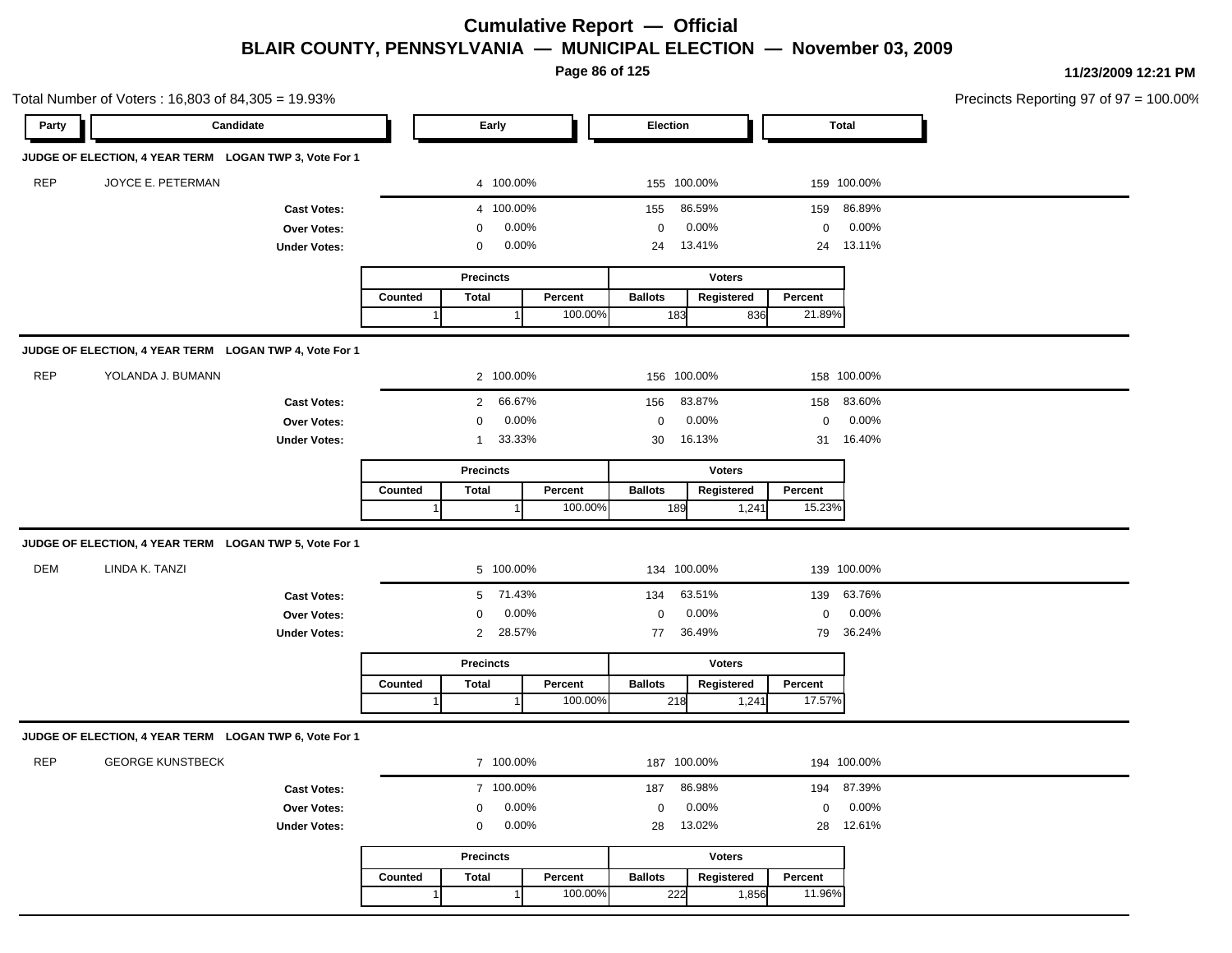**Page 87 of 125**

| Candidate<br>Election<br><b>Total</b><br>Party<br>Early<br>JUDGE OF ELECTION, 4 YEAR TERM LOGAN TWP 7, Vote For 1<br><b>DEM</b><br>MARY ANN CONRAD<br>1 100.00%<br>94 100.00%<br>95 100.00%<br>1 100.00%<br>66.20%<br>66.43%<br><b>Cast Votes:</b><br>94<br>95<br>0.00%<br>0.00%<br>0.00%<br>$\mathbf 0$<br><b>Over Votes:</b><br>0<br>0<br>0.00%<br>33.80%<br>33.57%<br><b>Under Votes:</b><br>0<br>48<br>48<br><b>Voters</b><br><b>Precincts</b><br><b>Total</b><br>Percent<br><b>Ballots</b><br>Percent<br>Counted<br>Registered<br>22.52%<br>100.00%<br>143<br>635<br>1<br>JUDGE OF ELECTION, 4 YEAR TERM MARTINSBURG 1, Vote For 1<br><b>REP</b><br>JANET BLATTENBERGER<br>5 100.00%<br>119 100.00%<br>124 100.00%<br>83.33%<br>83.80%<br>83.78%<br>5<br>119<br>124<br><b>Cast Votes:</b><br>0.00%<br>0.00%<br>0.00%<br>$\mathbf 0$<br>Over Votes:<br>0<br>0<br>16.67%<br>16.20%<br>16.22%<br>23<br>24<br><b>Under Votes:</b><br>$\mathbf{1}$<br><b>Voters</b><br><b>Precincts</b><br><b>Ballots</b><br>Percent<br>Counted<br>Total<br>Percent<br>Registered<br>24.67%<br>100.00%<br>148<br>600<br>JUDGE OF ELECTION, 4 YEAR TERM MARTINSBURG 2, Vote For 1<br>DEM<br>KAREN S. BLATTENBERGER<br>4 100.00%<br>98.99%<br>99.03%<br>102<br>98<br>LOUIS BRANDEIS (W)<br>0.00%<br>1.01%<br>0.97%<br>0<br>$\mathbf{1}$<br>$\mathbf{1}$<br>80.00%<br>66.44%<br>66.88%<br>99<br>103<br><b>Cast Votes:</b><br>4<br>0.00%<br>0.00%<br>0.00%<br>Over Votes:<br>$\mathbf 0$<br>0<br>0<br>20.00%<br>33.56%<br>33.12%<br>50<br><b>Under Votes:</b><br>51<br>1<br><b>Precincts</b><br><b>Voters</b><br><b>Ballots</b><br>Registered<br>Total<br>Percent<br>Percent<br>Counted<br>100.00%<br>154<br>20.90%<br>737<br>JUDGE OF ELECTION, 4 YEAR TERM NEWRY BORO, Vote For 1<br><b>REP</b><br><b>GLADYS T. GLUNT</b><br>0.00%<br>29 100.00%<br>29 100.00%<br>0<br>0.00%<br>69.05%<br>69.05%<br>29<br>29<br><b>Cast Votes:</b><br>0<br>0.00%<br>0.00%<br>0.00%<br>$\mathbf 0$<br>Over Votes:<br>$\mathbf 0$<br>0<br>0.00%<br>30.95%<br>30.95%<br><b>Under Votes:</b><br>13<br>13<br>0 | Total Number of Voters: 16,803 of 84,305 = 19.93% |  |                  |  |               |  | Precincts Reporting 97 of 97 = 100.00% |
|-------------------------------------------------------------------------------------------------------------------------------------------------------------------------------------------------------------------------------------------------------------------------------------------------------------------------------------------------------------------------------------------------------------------------------------------------------------------------------------------------------------------------------------------------------------------------------------------------------------------------------------------------------------------------------------------------------------------------------------------------------------------------------------------------------------------------------------------------------------------------------------------------------------------------------------------------------------------------------------------------------------------------------------------------------------------------------------------------------------------------------------------------------------------------------------------------------------------------------------------------------------------------------------------------------------------------------------------------------------------------------------------------------------------------------------------------------------------------------------------------------------------------------------------------------------------------------------------------------------------------------------------------------------------------------------------------------------------------------------------------------------------------------------------------------------------------------------------------------------------------------------------------------------------------------------------------------------------------------------------------------------------------------------------------------------------------|---------------------------------------------------|--|------------------|--|---------------|--|----------------------------------------|
|                                                                                                                                                                                                                                                                                                                                                                                                                                                                                                                                                                                                                                                                                                                                                                                                                                                                                                                                                                                                                                                                                                                                                                                                                                                                                                                                                                                                                                                                                                                                                                                                                                                                                                                                                                                                                                                                                                                                                                                                                                                                         |                                                   |  |                  |  |               |  |                                        |
|                                                                                                                                                                                                                                                                                                                                                                                                                                                                                                                                                                                                                                                                                                                                                                                                                                                                                                                                                                                                                                                                                                                                                                                                                                                                                                                                                                                                                                                                                                                                                                                                                                                                                                                                                                                                                                                                                                                                                                                                                                                                         |                                                   |  |                  |  |               |  |                                        |
|                                                                                                                                                                                                                                                                                                                                                                                                                                                                                                                                                                                                                                                                                                                                                                                                                                                                                                                                                                                                                                                                                                                                                                                                                                                                                                                                                                                                                                                                                                                                                                                                                                                                                                                                                                                                                                                                                                                                                                                                                                                                         |                                                   |  |                  |  |               |  |                                        |
|                                                                                                                                                                                                                                                                                                                                                                                                                                                                                                                                                                                                                                                                                                                                                                                                                                                                                                                                                                                                                                                                                                                                                                                                                                                                                                                                                                                                                                                                                                                                                                                                                                                                                                                                                                                                                                                                                                                                                                                                                                                                         |                                                   |  |                  |  |               |  |                                        |
|                                                                                                                                                                                                                                                                                                                                                                                                                                                                                                                                                                                                                                                                                                                                                                                                                                                                                                                                                                                                                                                                                                                                                                                                                                                                                                                                                                                                                                                                                                                                                                                                                                                                                                                                                                                                                                                                                                                                                                                                                                                                         |                                                   |  |                  |  |               |  |                                        |
|                                                                                                                                                                                                                                                                                                                                                                                                                                                                                                                                                                                                                                                                                                                                                                                                                                                                                                                                                                                                                                                                                                                                                                                                                                                                                                                                                                                                                                                                                                                                                                                                                                                                                                                                                                                                                                                                                                                                                                                                                                                                         |                                                   |  |                  |  |               |  |                                        |
|                                                                                                                                                                                                                                                                                                                                                                                                                                                                                                                                                                                                                                                                                                                                                                                                                                                                                                                                                                                                                                                                                                                                                                                                                                                                                                                                                                                                                                                                                                                                                                                                                                                                                                                                                                                                                                                                                                                                                                                                                                                                         |                                                   |  |                  |  |               |  |                                        |
|                                                                                                                                                                                                                                                                                                                                                                                                                                                                                                                                                                                                                                                                                                                                                                                                                                                                                                                                                                                                                                                                                                                                                                                                                                                                                                                                                                                                                                                                                                                                                                                                                                                                                                                                                                                                                                                                                                                                                                                                                                                                         |                                                   |  |                  |  |               |  |                                        |
|                                                                                                                                                                                                                                                                                                                                                                                                                                                                                                                                                                                                                                                                                                                                                                                                                                                                                                                                                                                                                                                                                                                                                                                                                                                                                                                                                                                                                                                                                                                                                                                                                                                                                                                                                                                                                                                                                                                                                                                                                                                                         |                                                   |  |                  |  |               |  |                                        |
|                                                                                                                                                                                                                                                                                                                                                                                                                                                                                                                                                                                                                                                                                                                                                                                                                                                                                                                                                                                                                                                                                                                                                                                                                                                                                                                                                                                                                                                                                                                                                                                                                                                                                                                                                                                                                                                                                                                                                                                                                                                                         |                                                   |  |                  |  |               |  |                                        |
|                                                                                                                                                                                                                                                                                                                                                                                                                                                                                                                                                                                                                                                                                                                                                                                                                                                                                                                                                                                                                                                                                                                                                                                                                                                                                                                                                                                                                                                                                                                                                                                                                                                                                                                                                                                                                                                                                                                                                                                                                                                                         |                                                   |  |                  |  |               |  |                                        |
|                                                                                                                                                                                                                                                                                                                                                                                                                                                                                                                                                                                                                                                                                                                                                                                                                                                                                                                                                                                                                                                                                                                                                                                                                                                                                                                                                                                                                                                                                                                                                                                                                                                                                                                                                                                                                                                                                                                                                                                                                                                                         |                                                   |  |                  |  |               |  |                                        |
|                                                                                                                                                                                                                                                                                                                                                                                                                                                                                                                                                                                                                                                                                                                                                                                                                                                                                                                                                                                                                                                                                                                                                                                                                                                                                                                                                                                                                                                                                                                                                                                                                                                                                                                                                                                                                                                                                                                                                                                                                                                                         |                                                   |  |                  |  |               |  |                                        |
|                                                                                                                                                                                                                                                                                                                                                                                                                                                                                                                                                                                                                                                                                                                                                                                                                                                                                                                                                                                                                                                                                                                                                                                                                                                                                                                                                                                                                                                                                                                                                                                                                                                                                                                                                                                                                                                                                                                                                                                                                                                                         |                                                   |  |                  |  |               |  |                                        |
|                                                                                                                                                                                                                                                                                                                                                                                                                                                                                                                                                                                                                                                                                                                                                                                                                                                                                                                                                                                                                                                                                                                                                                                                                                                                                                                                                                                                                                                                                                                                                                                                                                                                                                                                                                                                                                                                                                                                                                                                                                                                         |                                                   |  |                  |  |               |  |                                        |
|                                                                                                                                                                                                                                                                                                                                                                                                                                                                                                                                                                                                                                                                                                                                                                                                                                                                                                                                                                                                                                                                                                                                                                                                                                                                                                                                                                                                                                                                                                                                                                                                                                                                                                                                                                                                                                                                                                                                                                                                                                                                         |                                                   |  |                  |  |               |  |                                        |
|                                                                                                                                                                                                                                                                                                                                                                                                                                                                                                                                                                                                                                                                                                                                                                                                                                                                                                                                                                                                                                                                                                                                                                                                                                                                                                                                                                                                                                                                                                                                                                                                                                                                                                                                                                                                                                                                                                                                                                                                                                                                         |                                                   |  |                  |  |               |  |                                        |
|                                                                                                                                                                                                                                                                                                                                                                                                                                                                                                                                                                                                                                                                                                                                                                                                                                                                                                                                                                                                                                                                                                                                                                                                                                                                                                                                                                                                                                                                                                                                                                                                                                                                                                                                                                                                                                                                                                                                                                                                                                                                         |                                                   |  |                  |  |               |  |                                        |
|                                                                                                                                                                                                                                                                                                                                                                                                                                                                                                                                                                                                                                                                                                                                                                                                                                                                                                                                                                                                                                                                                                                                                                                                                                                                                                                                                                                                                                                                                                                                                                                                                                                                                                                                                                                                                                                                                                                                                                                                                                                                         |                                                   |  |                  |  |               |  |                                        |
|                                                                                                                                                                                                                                                                                                                                                                                                                                                                                                                                                                                                                                                                                                                                                                                                                                                                                                                                                                                                                                                                                                                                                                                                                                                                                                                                                                                                                                                                                                                                                                                                                                                                                                                                                                                                                                                                                                                                                                                                                                                                         |                                                   |  |                  |  |               |  |                                        |
|                                                                                                                                                                                                                                                                                                                                                                                                                                                                                                                                                                                                                                                                                                                                                                                                                                                                                                                                                                                                                                                                                                                                                                                                                                                                                                                                                                                                                                                                                                                                                                                                                                                                                                                                                                                                                                                                                                                                                                                                                                                                         |                                                   |  |                  |  |               |  |                                        |
|                                                                                                                                                                                                                                                                                                                                                                                                                                                                                                                                                                                                                                                                                                                                                                                                                                                                                                                                                                                                                                                                                                                                                                                                                                                                                                                                                                                                                                                                                                                                                                                                                                                                                                                                                                                                                                                                                                                                                                                                                                                                         |                                                   |  |                  |  |               |  |                                        |
|                                                                                                                                                                                                                                                                                                                                                                                                                                                                                                                                                                                                                                                                                                                                                                                                                                                                                                                                                                                                                                                                                                                                                                                                                                                                                                                                                                                                                                                                                                                                                                                                                                                                                                                                                                                                                                                                                                                                                                                                                                                                         |                                                   |  |                  |  |               |  |                                        |
|                                                                                                                                                                                                                                                                                                                                                                                                                                                                                                                                                                                                                                                                                                                                                                                                                                                                                                                                                                                                                                                                                                                                                                                                                                                                                                                                                                                                                                                                                                                                                                                                                                                                                                                                                                                                                                                                                                                                                                                                                                                                         |                                                   |  |                  |  |               |  |                                        |
|                                                                                                                                                                                                                                                                                                                                                                                                                                                                                                                                                                                                                                                                                                                                                                                                                                                                                                                                                                                                                                                                                                                                                                                                                                                                                                                                                                                                                                                                                                                                                                                                                                                                                                                                                                                                                                                                                                                                                                                                                                                                         |                                                   |  |                  |  |               |  |                                        |
|                                                                                                                                                                                                                                                                                                                                                                                                                                                                                                                                                                                                                                                                                                                                                                                                                                                                                                                                                                                                                                                                                                                                                                                                                                                                                                                                                                                                                                                                                                                                                                                                                                                                                                                                                                                                                                                                                                                                                                                                                                                                         |                                                   |  |                  |  |               |  |                                        |
|                                                                                                                                                                                                                                                                                                                                                                                                                                                                                                                                                                                                                                                                                                                                                                                                                                                                                                                                                                                                                                                                                                                                                                                                                                                                                                                                                                                                                                                                                                                                                                                                                                                                                                                                                                                                                                                                                                                                                                                                                                                                         |                                                   |  |                  |  |               |  |                                        |
|                                                                                                                                                                                                                                                                                                                                                                                                                                                                                                                                                                                                                                                                                                                                                                                                                                                                                                                                                                                                                                                                                                                                                                                                                                                                                                                                                                                                                                                                                                                                                                                                                                                                                                                                                                                                                                                                                                                                                                                                                                                                         |                                                   |  |                  |  |               |  |                                        |
|                                                                                                                                                                                                                                                                                                                                                                                                                                                                                                                                                                                                                                                                                                                                                                                                                                                                                                                                                                                                                                                                                                                                                                                                                                                                                                                                                                                                                                                                                                                                                                                                                                                                                                                                                                                                                                                                                                                                                                                                                                                                         |                                                   |  |                  |  |               |  |                                        |
|                                                                                                                                                                                                                                                                                                                                                                                                                                                                                                                                                                                                                                                                                                                                                                                                                                                                                                                                                                                                                                                                                                                                                                                                                                                                                                                                                                                                                                                                                                                                                                                                                                                                                                                                                                                                                                                                                                                                                                                                                                                                         |                                                   |  |                  |  |               |  |                                        |
|                                                                                                                                                                                                                                                                                                                                                                                                                                                                                                                                                                                                                                                                                                                                                                                                                                                                                                                                                                                                                                                                                                                                                                                                                                                                                                                                                                                                                                                                                                                                                                                                                                                                                                                                                                                                                                                                                                                                                                                                                                                                         |                                                   |  |                  |  |               |  |                                        |
|                                                                                                                                                                                                                                                                                                                                                                                                                                                                                                                                                                                                                                                                                                                                                                                                                                                                                                                                                                                                                                                                                                                                                                                                                                                                                                                                                                                                                                                                                                                                                                                                                                                                                                                                                                                                                                                                                                                                                                                                                                                                         |                                                   |  | <b>Precincts</b> |  | <b>Voters</b> |  |                                        |
| <b>Total</b><br>Percent<br><b>Ballots</b><br>Registered<br>Percent<br>Counted                                                                                                                                                                                                                                                                                                                                                                                                                                                                                                                                                                                                                                                                                                                                                                                                                                                                                                                                                                                                                                                                                                                                                                                                                                                                                                                                                                                                                                                                                                                                                                                                                                                                                                                                                                                                                                                                                                                                                                                           |                                                   |  |                  |  |               |  |                                        |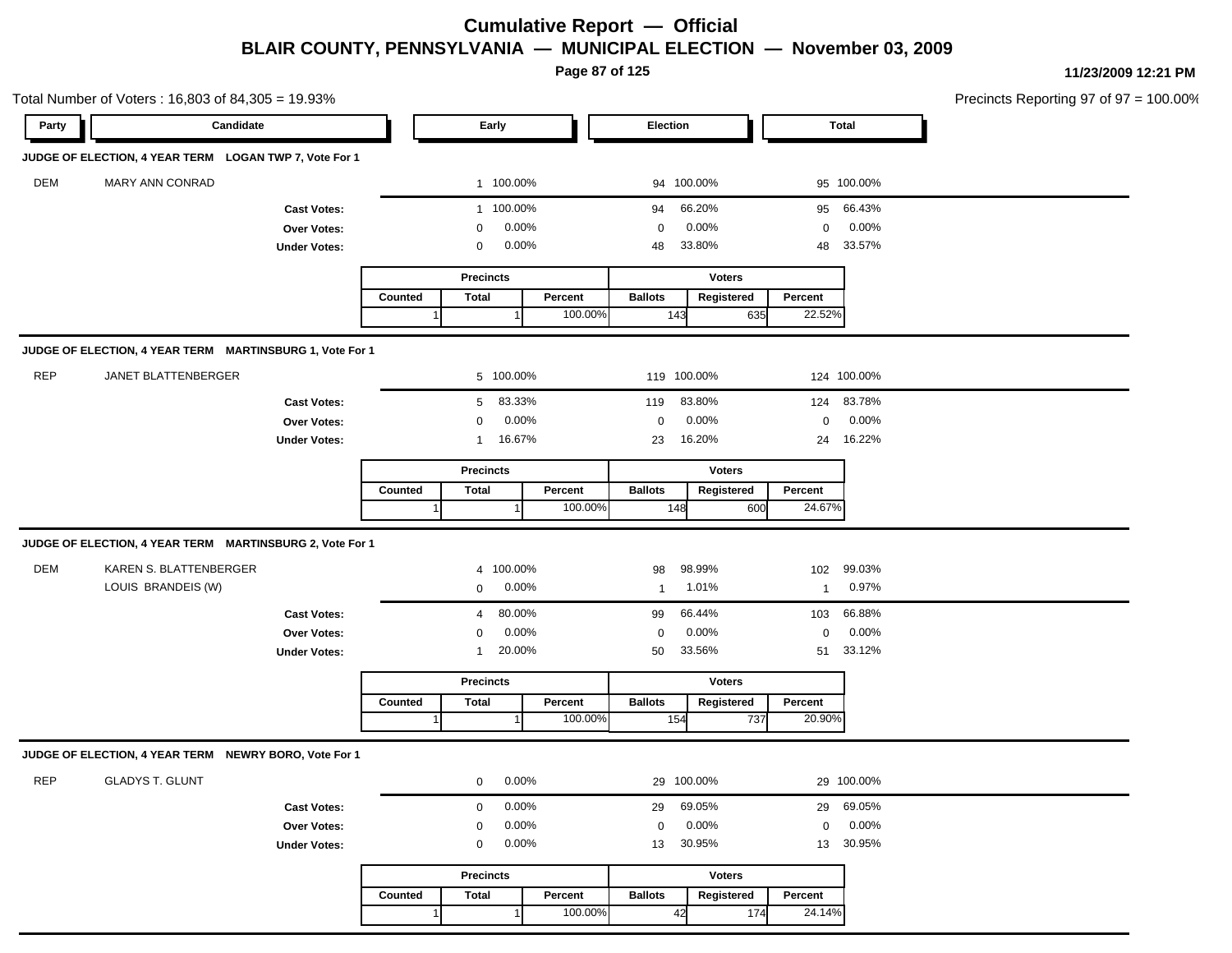**Page 88 of 125**

| Total Number of Voters: 16,803 of 84,305 = 19.93%           |                     |         |                  |          |                 |               |              |              | Precincts Reporting 97 of 97 = 100.00% |
|-------------------------------------------------------------|---------------------|---------|------------------|----------|-----------------|---------------|--------------|--------------|----------------------------------------|
| Candidate<br>Party                                          |                     |         | Early            |          | <b>Election</b> |               |              | <b>Total</b> |                                        |
| JUDGE OF ELECTION, 4 YEAR TERM NORTH WOODBURY, Vote For 1   |                     |         |                  |          |                 |               |              |              |                                        |
| <b>REP</b><br>MARY E. HINISH                                |                     |         | 26 100.00%       |          | 376 100.00%     |               |              | 402 100.00%  |                                        |
|                                                             | <b>Cast Votes:</b>  |         | 26               | 78.79%   | 376             | 83.19%        |              | 402 82.89%   |                                        |
|                                                             | Over Votes:         |         | $\mathbf 0$      | 0.00%    | $\mathbf 0$     | 0.00%         | 0            | 0.00%        |                                        |
|                                                             | <b>Under Votes:</b> |         | $\overline{7}$   | 21.21%   | 76              | 16.81%        | 83           | 17.11%       |                                        |
|                                                             |                     |         | <b>Precincts</b> |          |                 | <b>Voters</b> |              |              |                                        |
|                                                             |                     | Counted | <b>Total</b>     | Percent  | <b>Ballots</b>  | Registered    | Percent      |              |                                        |
|                                                             |                     |         |                  | 100.00%  | 485             | 1,666         | 29.11%       |              |                                        |
| JUDGE OF ELECTION, 4 YEAR TERM ROARING SPRING 1, Vote For 1 |                     |         |                  |          |                 |               |              |              |                                        |
| No Candidate Filed (W)                                      |                     |         | $\mathbf 0$      | $0.00\%$ | $\mathbf{0}$    | 0.00%         | $\mathbf 0$  | 0.00%        |                                        |
|                                                             | <b>Cast Votes:</b>  |         | $\mathbf 0$      | 0.00%    | $\mathbf 0$     | 0.00%         | $\mathbf 0$  | 0.00%        |                                        |
|                                                             | Over Votes:         |         | $\mathbf 0$      | 0.00%    | $\mathbf 0$     | 0.00%         | $\mathbf 0$  | 0.00%        |                                        |
|                                                             | <b>Under Votes:</b> |         | 1 100.00%        |          | 50 100.00%      |               |              | 51 100.00%   |                                        |
|                                                             |                     |         | <b>Precincts</b> |          |                 | <b>Voters</b> |              |              |                                        |
|                                                             |                     | Counted | <b>Total</b>     | Percent  | <b>Ballots</b>  | Registered    | Percent      |              |                                        |
|                                                             |                     |         |                  | 100.00%  | 51              | 417           | 12.23%       |              |                                        |
| JUDGE OF ELECTION, 4 YEAR TERM ROARING SPRING 2, Vote For 1 |                     |         |                  |          |                 |               |              |              |                                        |
| <b>REP</b><br>ANNE L. CALHOUN                               |                     |         | $\overline{2}$   | 66.67%   | 97 100.00%      |               | 99           | 99.00%       |                                        |
| MARY WRIGHT (W)                                             |                     |         | $\mathbf{1}$     | 33.33%   | 0               | 0.00%         | $\mathbf{1}$ | 1.00%        |                                        |
|                                                             | <b>Cast Votes:</b>  |         | 3 100.00%        |          | 97              | 84.35%        | 100          | 84.75%       |                                        |
|                                                             | Over Votes:         |         | 0                | 0.00%    | 0               | 0.00%         | $\mathbf 0$  | 0.00%        |                                        |
|                                                             | <b>Under Votes:</b> |         | 0                | 0.00%    | 18              | 15.65%        | 18           | 15.25%       |                                        |
|                                                             |                     |         | <b>Precincts</b> |          |                 | <b>Voters</b> |              |              |                                        |
|                                                             |                     | Counted | <b>Total</b>     | Percent  | <b>Ballots</b>  | Registered    | Percent      |              |                                        |
|                                                             |                     |         |                  | 100.00%  | 118             | 643           | 18.35%       |              |                                        |
| JUDGE OF ELECTION, 4 YEAR TERM ROARING SPRING 3, Vote For 1 |                     |         |                  |          |                 |               |              |              |                                        |
| <b>DEM</b><br>SANDRA K. KNISELY                             |                     |         | 3 100.00%        |          | 67 100.00%      |               |              | 70 100.00%   |                                        |
|                                                             | <b>Cast Votes:</b>  |         | 3 75.00%         |          | 67              | 65.05%        |              | 70 65.42%    |                                        |
|                                                             | Over Votes:         |         | $\mathbf 0$      | 0.00%    | $\mathbf 0$     | 0.00%         | $\mathbf 0$  | 0.00%        |                                        |
|                                                             | <b>Under Votes:</b> |         |                  | 25.00%   | 36              | 34.95%        | 37           | 34.58%       |                                        |
|                                                             |                     |         | <b>Precincts</b> |          |                 | Voters        |              |              |                                        |
|                                                             |                     | Counted | <b>Total</b>     | Percent  | <b>Ballots</b>  | Registered    | Percent      |              |                                        |
|                                                             |                     |         |                  | 100.00%  | 107             | 531           | 20.15%       |              |                                        |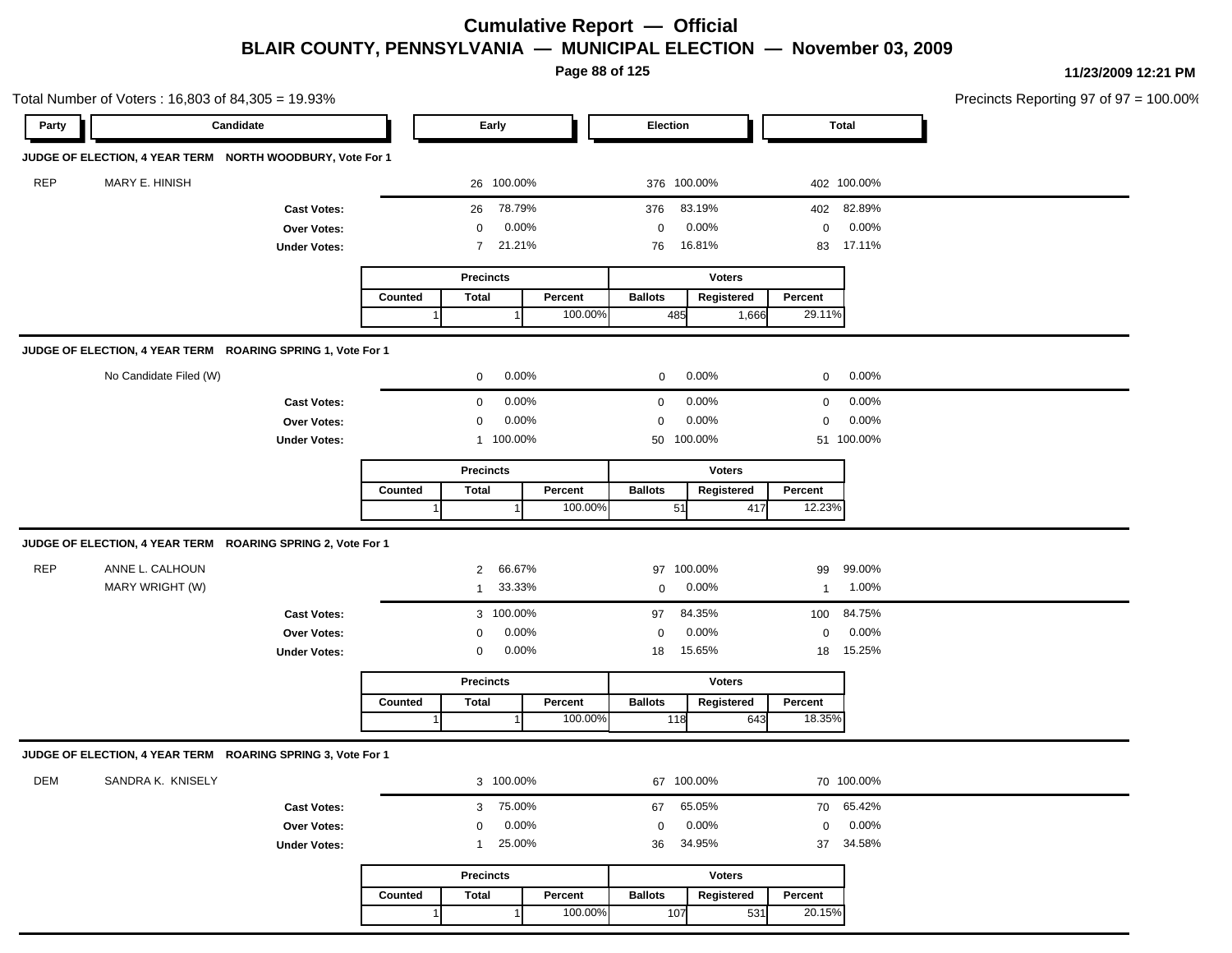**Page 89 of 125**

|       | Total Number of Voters: 16,803 of 84,305 = 19.93%                         |                     |         |                        |          |                |               |                |                  | Precincts Reporting 97 of 97 = 100.00% |
|-------|---------------------------------------------------------------------------|---------------------|---------|------------------------|----------|----------------|---------------|----------------|------------------|----------------------------------------|
| Party | Candidate                                                                 |                     |         | Early                  |          | Election       |               | <b>Total</b>   |                  |                                        |
|       | JUDGE OF ELECTION, 4 YEAR TERM SNYDER TWP 1, Vote For 1                   |                     |         |                        |          |                |               |                |                  |                                        |
|       | No Candidate Filed (W)                                                    |                     |         | $\mathbf 0$            | 0.00%    | $\mathbf 0$    | 0.00%         | $\mathbf 0$    | 0.00%            |                                        |
|       | DORIS WILSON (W)                                                          |                     |         | $\mathbf 0$            | 0.00%    |                | 5 100.00%     |                | 5 83.33%         |                                        |
|       | JUDY RAY (W)                                                              |                     |         | 1 100.00%              |          | $\overline{0}$ | $0.00\%$      |                | 1 16.67%         |                                        |
|       |                                                                           | <b>Cast Votes:</b>  |         | 25.00%<br>$\mathbf{1}$ |          | 5              | 2.86%         | 6              | 3.35%            |                                        |
|       |                                                                           | Over Votes:         |         | $\mathbf{0}$           | 0.00%    | $\mathbf{0}$   | 0.00%         | $\overline{0}$ | 0.00%            |                                        |
|       |                                                                           | <b>Under Votes:</b> |         | 75.00%<br>3            |          | 170            | 97.14%        |                | 173 96.65%       |                                        |
|       |                                                                           |                     |         | <b>Precincts</b>       |          |                | <b>Voters</b> |                |                  |                                        |
|       |                                                                           |                     | Counted | Total                  | Percent  | <b>Ballots</b> | Registered    | Percent        |                  |                                        |
|       |                                                                           |                     |         |                        | 100.00%  | 179            | 943           | 18.98%         |                  |                                        |
| REP   | JUDGE OF ELECTION, 4 YEAR TERM SNYDER TWP 2, Vote For 1<br>MARY E. FRIDAY |                     |         | $\mathbf{0}$           | 0.00%    | 205            | 99.51%        | 205            | 99.51%           |                                        |
|       | <b>BARBARA FRIDAY (W)</b>                                                 |                     |         | $\mathbf 0$            | 0.00%    | $\overline{1}$ | 0.49%         | $\overline{1}$ | 0.49%            |                                        |
|       |                                                                           | <b>Cast Votes:</b>  |         | $\mathbf 0$            | 0.00%    | 206            | 82.40%        |                | 206 82.07%       |                                        |
|       |                                                                           | Over Votes:         |         | $\mathbf 0$            | 0.00%    | $\mathbf 0$    | 0.00%         | $\mathbf{0}$   | 0.00%            |                                        |
|       |                                                                           | <b>Under Votes:</b> |         | 1 100.00%              |          | 44             | 17.60%        | 45             | 17.93%           |                                        |
|       |                                                                           |                     |         | <b>Precincts</b>       |          |                | <b>Voters</b> |                |                  |                                        |
|       |                                                                           |                     | Counted | <b>Total</b>           | Percent  | <b>Ballots</b> | Registered    | Percent        |                  |                                        |
|       |                                                                           |                     |         |                        | 100.00%  | 251            | 1,231         | 20.39%         |                  |                                        |
|       | JUDGE OF ELECTION, 4 YEAR TERM TAYLOR TWP, Vote For 1                     |                     |         |                        |          |                |               |                |                  |                                        |
|       | No Candidate Filed (W)                                                    |                     |         | $\mathbf 0$            | $0.00\%$ | $\overline{0}$ | $0.00\%$      |                | $0 0.00\%$       |                                        |
|       |                                                                           | <b>Cast Votes:</b>  |         | $\mathbf{0}$           | 0.00%    | $\mathbf{0}$   | 0.00%         |                | $0\qquad 0.00\%$ |                                        |
|       |                                                                           | Over Votes:         |         | $\mathbf 0$            | 0.00%    | $\mathbf 0$    | 0.00%         | $\mathbf 0$    | 0.00%            |                                        |
|       |                                                                           | <b>Under Votes:</b> |         | 5 100.00%              |          |                | 267 100.00%   |                | 272 100.00%      |                                        |
|       |                                                                           |                     |         | <b>Precincts</b>       |          |                | <b>Voters</b> |                |                  |                                        |
|       |                                                                           |                     | Counted | <b>Total</b>           | Percent  | <b>Ballots</b> | Registered    | Percent        |                  |                                        |
|       |                                                                           |                     |         |                        | 100.00%  | 272            | 1,675         | 16.24%         |                  |                                        |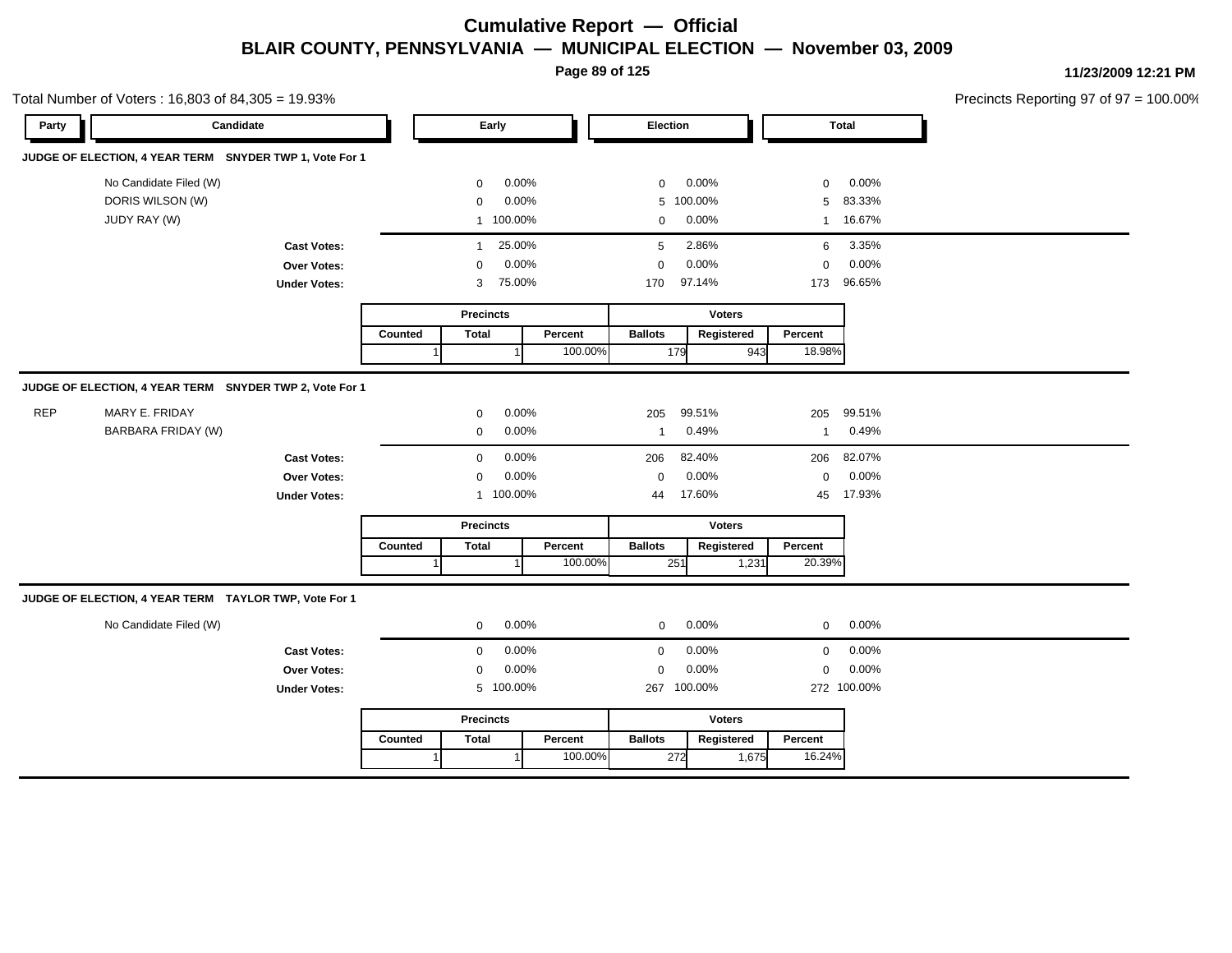**Page 90 of 125**

|            | Total Number of Voters: 16,803 of 84,305 = 19.93%        |                     |                      |                  |           |         |                |               |               |              | Precincts Reporting 97 of 97 = 100.00% |
|------------|----------------------------------------------------------|---------------------|----------------------|------------------|-----------|---------|----------------|---------------|---------------|--------------|----------------------------------------|
| Party      | Candidate                                                |                     |                      |                  | Early     |         | Election       |               |               | <b>Total</b> |                                        |
|            | JUDGE OF ELECTION, 4 YEAR TERM TYRONE TWP 1, Vote For 1  |                     |                      |                  |           |         |                |               |               |              |                                        |
| <b>REP</b> | SARAH J. LONG                                            |                     |                      |                  | 3 100.00% |         |                | 132 100.00%   |               | 135 100.00%  |                                        |
|            |                                                          | <b>Cast Votes:</b>  |                      |                  | 3 100.00% |         | 132            | 91.67%        |               | 135 91.84%   |                                        |
|            |                                                          | Over Votes:         |                      | 0                | 0.00%     |         | $\mathbf 0$    | 0.00%         | $\mathbf 0$   | 0.00%        |                                        |
|            |                                                          | <b>Under Votes:</b> |                      | 0                | 0.00%     |         | 12             | 8.33%         | 12            | 8.16%        |                                        |
|            |                                                          |                     |                      | <b>Precincts</b> |           |         |                | <b>Voters</b> |               |              |                                        |
|            |                                                          |                     | Counted              | <b>Total</b>     |           | Percent | <b>Ballots</b> | Registered    | Percent       |              |                                        |
|            |                                                          |                     | $\blacktriangleleft$ |                  |           | 100.00% | 147            |               | 25.74%<br>571 |              |                                        |
|            | JUDGE OF ELECTION, 4 YEAR TERM TYRONE TWP 2, Vote For 1  |                     |                      |                  |           |         |                |               |               |              |                                        |
| <b>REP</b> | DONNA M. LANE                                            |                     |                      | 0                | 0.00%     |         | 133            | 96.38%        | 133           | 96.38%       |                                        |
|            | ROSEANNE LANE (W)                                        |                     |                      | $\mathbf 0$      | 0.00%     |         | -1             | 0.72%         | $\mathbf{1}$  | 0.72%        |                                        |
|            | SONIA BURKET (W)                                         |                     |                      | $\mathbf 0$      | 0.00%     |         | $\overline{1}$ | 0.72%         | $\mathbf{1}$  | 0.72%        |                                        |
|            | TIM BOTTENFIELD (W)                                      |                     |                      | 0                | 0.00%     |         | 3              | 2.17%         | 3             | 2.17%        |                                        |
|            |                                                          | <b>Cast Votes:</b>  |                      | $\mathbf 0$      | 0.00%     |         | 138            | 69.00%        | 138           | 69.00%       |                                        |
|            |                                                          | Over Votes:         |                      | 0                | 0.00%     |         | $\mathbf 0$    | 0.00%         | $\mathbf 0$   | 0.00%        |                                        |
|            |                                                          | <b>Under Votes:</b> |                      | 0                | 0.00%     |         | 62             | 31.00%        |               | 62 31.00%    |                                        |
|            |                                                          |                     |                      | <b>Precincts</b> |           |         |                | <b>Voters</b> |               |              |                                        |
|            |                                                          |                     | Counted              | <b>Total</b>     |           | Percent | <b>Ballots</b> | Registered    | Percent       |              |                                        |
|            |                                                          |                     | $\mathbf 1$          |                  |           | 100.00% | 200            |               | 31.85%<br>628 |              |                                        |
|            | JUDGE OF ELECTION, 4 YEAR TERM TYRONE BORO 1, Vote For 1 |                     |                      |                  |           |         |                |               |               |              |                                        |
|            | No Candidate Filed (W)                                   |                     |                      | $\mathbf{0}$     | 0.00%     |         | $\mathbf 0$    | 0.00%         | $\mathbf 0$   | 0.00%        |                                        |
|            | ALVESTA WHELAND (W)                                      |                     |                      | 0                | 0.00%     |         |                | 2 100.00%     | $2^{\circ}$   | 66.67%       |                                        |
|            | DAN GRAZIER (W)                                          |                     |                      |                  | 1 100.00% |         | $\mathbf{0}$   | 0.00%         |               | 1 33.33%     |                                        |
|            |                                                          | <b>Cast Votes:</b>  |                      | $\mathbf 1$      | 16.67%    |         | $\overline{2}$ | 0.94%         | 3             | 1.37%        |                                        |
|            |                                                          | Over Votes:         |                      | $\mathbf{0}$     | 0.00%     |         | $\mathbf 0$    | 0.00%         | $\mathbf 0$   | 0.00%        |                                        |
|            |                                                          | <b>Under Votes:</b> |                      | 5                | 83.33%    |         | 211            | 99.06%        |               | 216 98.63%   |                                        |
|            |                                                          |                     |                      | <b>Precincts</b> |           |         |                | <b>Voters</b> |               |              |                                        |
|            |                                                          |                     | Counted              | <b>Total</b>     |           | Percent | <b>Ballots</b> | Registered    | Percent       |              |                                        |
|            |                                                          |                     |                      |                  |           | 100.00% | 219            |               | 36.74%<br>596 |              |                                        |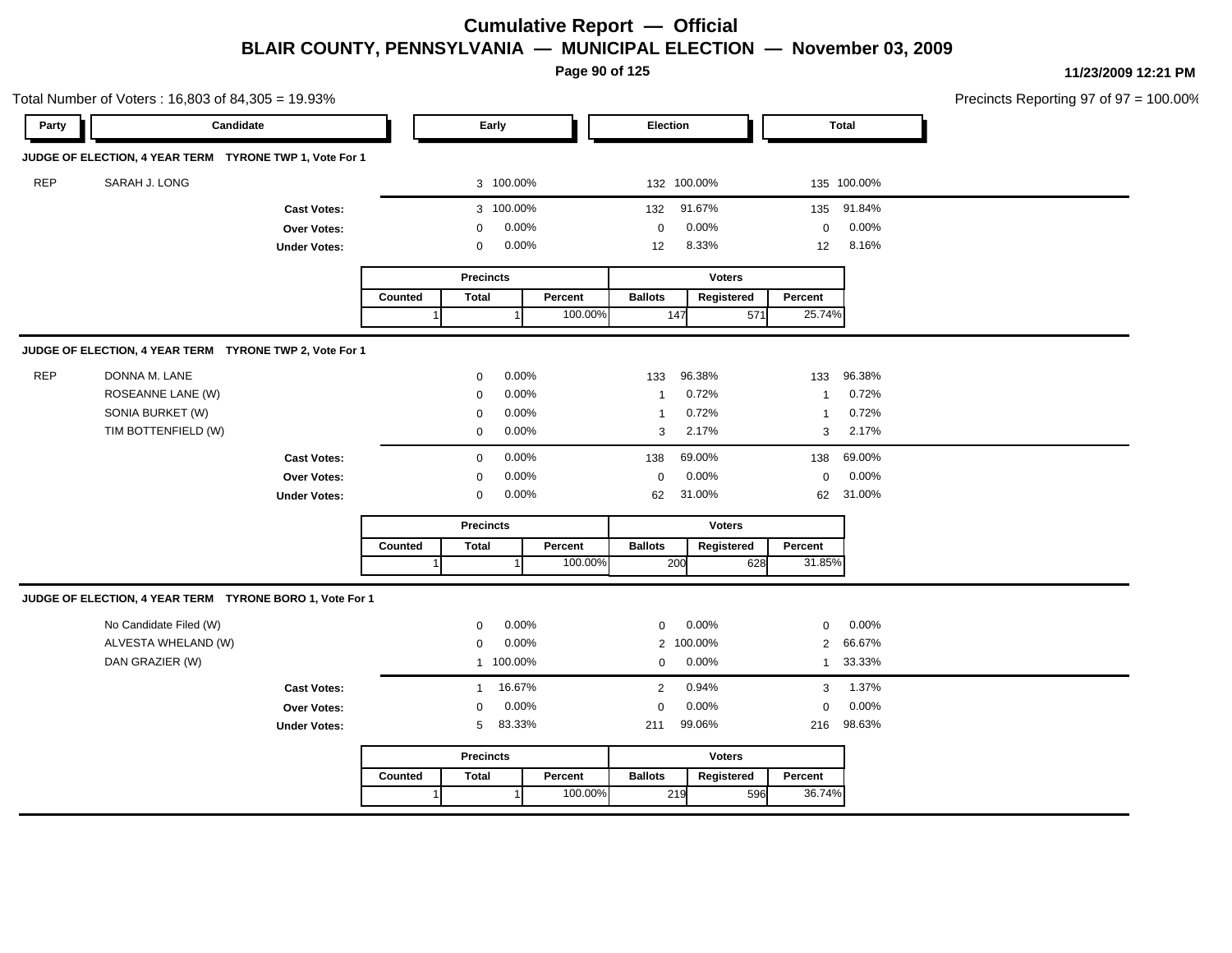**Page 91 of 125**

Total Number of Voters : 16,803 of 84,305 = 19.93% Precincts Reporting 97 of 97 = 100.00% **Party Candidate Early Election Total JUDGE OF ELECTION, 4 YEAR TERM TYRONE BORO 2, Vote For 1** No Candidate Filed (W)  $0.00\%$  0.00% 0 0.00% 0 0.00% 0 0.00% ROSE CASTAGNOLA (W) 0 0.00% 1 100.00% 1 100.00% **Cast Votes:** 0 0.00% 1 0.72% 1 0.71% **Over Votes:** 0 0.00% **Under Votes:** 0.00% 0 100.00% 99.28% 139 0.00% 0 0.00% 99.28% 99.29% **Precincts** Counted | Total 1 **Percent** Ballots 1 100.00% **Voters** 140 495 **Ballots Registered Percent** 28.28% **JUDGE OF ELECTION, 4 YEAR TERM TYRONE BORO 3, Vote For 1** No Candidate Filed (W) 0 0.00% 0 0.00% 0 0.00% GEORGE W GARNER (W)  $0.00\%$   $0.00\%$   $4.100.00\%$   $4.100.00\%$   $4.100.00\%$ **Cast Votes:** 0 0.00% 4 3.67% 4 3.51% **Over Votes:** 0 0.00% **Under Votes:** 0.00% 0 100.00% 105 110 96.33% 96.49% 0.00% 0 0.00% **Precincts Counted** 1 **Percent Ballots**  1 100.00% **Voters** 114 **Ballots Registered Percent** 25.91% **JUDGE OF ELECTION, 4 YEAR TERM TYRONE BORO 4, Vote For 1** No Candidate Filed (W)  $0.00\%$  0.00% 0 0.00% 0 0.00% 0 0.00% **Cast Votes:** 0 0.00% 0 0.00% 0 0.00% **Over Votes:** 0 0.00% Under Votes: 3 100.00% 0.00% 0 100.00% 95 98 0.00% 0 0.00% 100.00% 100.00% **Precincts Counted** 1 **Percent Ballots**  1 100.00% **Voters** 98 **Ballots Registered Percent** 30.15%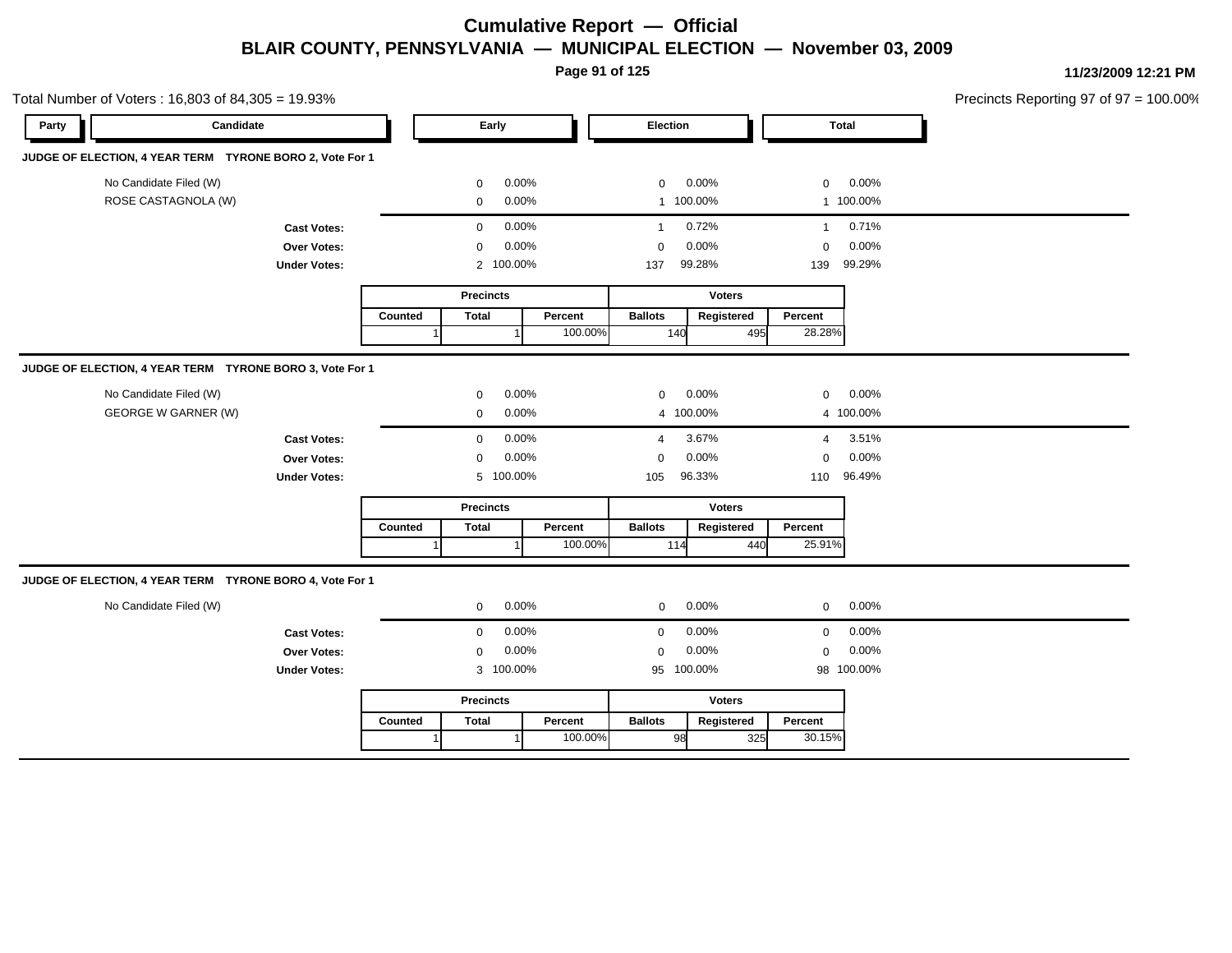**Page 92 of 125**

|            | Total Number of Voters: 16,803 of 84,305 = 19.93%        |                     |         |                  |          |         |                |               |                |             | Precincts Reporting 97 of 97 = 100.00% |
|------------|----------------------------------------------------------|---------------------|---------|------------------|----------|---------|----------------|---------------|----------------|-------------|----------------------------------------|
| Party      | Candidate                                                |                     |         | Early            |          |         | Election       |               |                | Total       |                                        |
|            | JUDGE OF ELECTION, 4 YEAR TERM TYRONE BORO 5, Vote For 1 |                     |         |                  |          |         |                |               |                |             |                                        |
| <b>REP</b> | JUDY W. HOUSER                                           |                     |         | 1 100.00%        |          |         | 94 100.00%     |               |                | 95 100.00%  |                                        |
|            |                                                          | <b>Cast Votes:</b>  |         | 1 100.00%        |          |         | 94             | 88.68%        | 95             | 88.79%      |                                        |
|            |                                                          | <b>Over Votes:</b>  |         | 0                | 0.00%    |         | 0              | 0.00%         | $\mathbf 0$    | 0.00%       |                                        |
|            |                                                          | <b>Under Votes:</b> |         | 0                | 0.00%    |         | 12             | 11.32%        |                | 12 11.21%   |                                        |
|            |                                                          |                     |         | <b>Precincts</b> |          |         |                | <b>Voters</b> |                |             |                                        |
|            |                                                          |                     | Counted | <b>Total</b>     |          | Percent | <b>Ballots</b> | Registered    | Percent        |             |                                        |
|            |                                                          |                     |         |                  |          | 100.00% | 107            | 331           | 32.33%         |             |                                        |
|            | JUDGE OF ELECTION, 4 YEAR TERM TYRONE BORO 6, Vote For 1 |                     |         |                  |          |         |                |               |                |             |                                        |
|            | No Candidate Filed (W)                                   |                     |         | 0                | 0.00%    |         | $\mathbf 0$    | 0.00%         | $\mathbf 0$    | 0.00%       |                                        |
|            | MARY JANE MORRISSEY (W)                                  |                     |         | 2 100.00%        |          |         |                | 2 100.00%     |                | 4 100.00%   |                                        |
|            |                                                          | <b>Cast Votes:</b>  |         | $\overline{2}$   | 18.18%   |         | $\overline{2}$ | 0.79%         | $\overline{4}$ | 1.52%       |                                        |
|            |                                                          | <b>Over Votes:</b>  |         | 0                | $0.00\%$ |         | $\mathbf 0$    | 0.00%         | $\mathbf 0$    | 0.00%       |                                        |
|            |                                                          | <b>Under Votes:</b> |         | 9                | 81.82%   |         | 250            | 99.21%        | 259            | 98.48%      |                                        |
|            |                                                          |                     |         | <b>Precincts</b> |          |         |                | <b>Voters</b> |                |             |                                        |
|            |                                                          |                     | Counted | <b>Total</b>     |          | Percent | <b>Ballots</b> | Registered    | Percent        |             |                                        |
|            |                                                          |                     |         |                  |          | 100.00% | 263            | 657           | 40.03%         |             |                                        |
|            | JUDGE OF ELECTION, 4 YEAR TERM TYRONE BORO 7, Vote For 1 |                     |         |                  |          |         |                |               |                |             |                                        |
| <b>DEM</b> | CONSTANCE E. MUIR                                        |                     |         | 1 100.00%        |          |         | 145 100.00%    |               |                | 146 100.00% |                                        |
|            |                                                          | <b>Cast Votes:</b>  |         | 1 100.00%        |          |         | 145            | 72.86%        | 146            | 73.00%      |                                        |
|            |                                                          | <b>Over Votes:</b>  |         | 0                | 0.00%    |         | $\mathbf 0$    | 0.00%         | $\mathbf 0$    | 0.00%       |                                        |
|            |                                                          | <b>Under Votes:</b> |         | 0                | 0.00%    |         | 54             | 27.14%        | 54             | 27.00%      |                                        |
|            |                                                          |                     |         | <b>Precincts</b> |          |         |                | <b>Voters</b> |                |             |                                        |
|            |                                                          |                     | Counted | <b>Total</b>     |          | Percent | <b>Ballots</b> | Registered    | Percent        |             |                                        |
|            |                                                          |                     |         |                  |          | 100.00% | 200            | 532           | 37.59%         |             |                                        |
|            | JUDGE OF ELECTION, 4 YEAR TERM WILLIAMSBURG, Vote For 1  |                     |         |                  |          |         |                |               |                |             |                                        |
| <b>REP</b> | REBECCA A. PHEASANT                                      |                     |         | 0                | 0.00%    |         | 141 100.00%    |               |                | 141 100.00% |                                        |
|            |                                                          | <b>Cast Votes:</b>  |         | 0                | 0.00%    |         | 141            | 83.93%        |                | 141 83.93%  |                                        |
|            |                                                          | Over Votes:         |         | 0                | 0.00%    |         | 0              | 0.00%         | $\mathbf 0$    | 0.00%       |                                        |
|            |                                                          | <b>Under Votes:</b> |         | 0                | 0.00%    |         | 27             | 16.07%        | 27             | 16.07%      |                                        |
|            |                                                          |                     |         | <b>Precincts</b> |          |         |                | <b>Voters</b> |                |             |                                        |
|            |                                                          |                     | Counted | <b>Total</b>     |          | Percent | <b>Ballots</b> | Registered    | Percent        |             |                                        |
|            |                                                          |                     |         |                  | -1       | 100.00% | 168            | 849           | 19.79%         |             |                                        |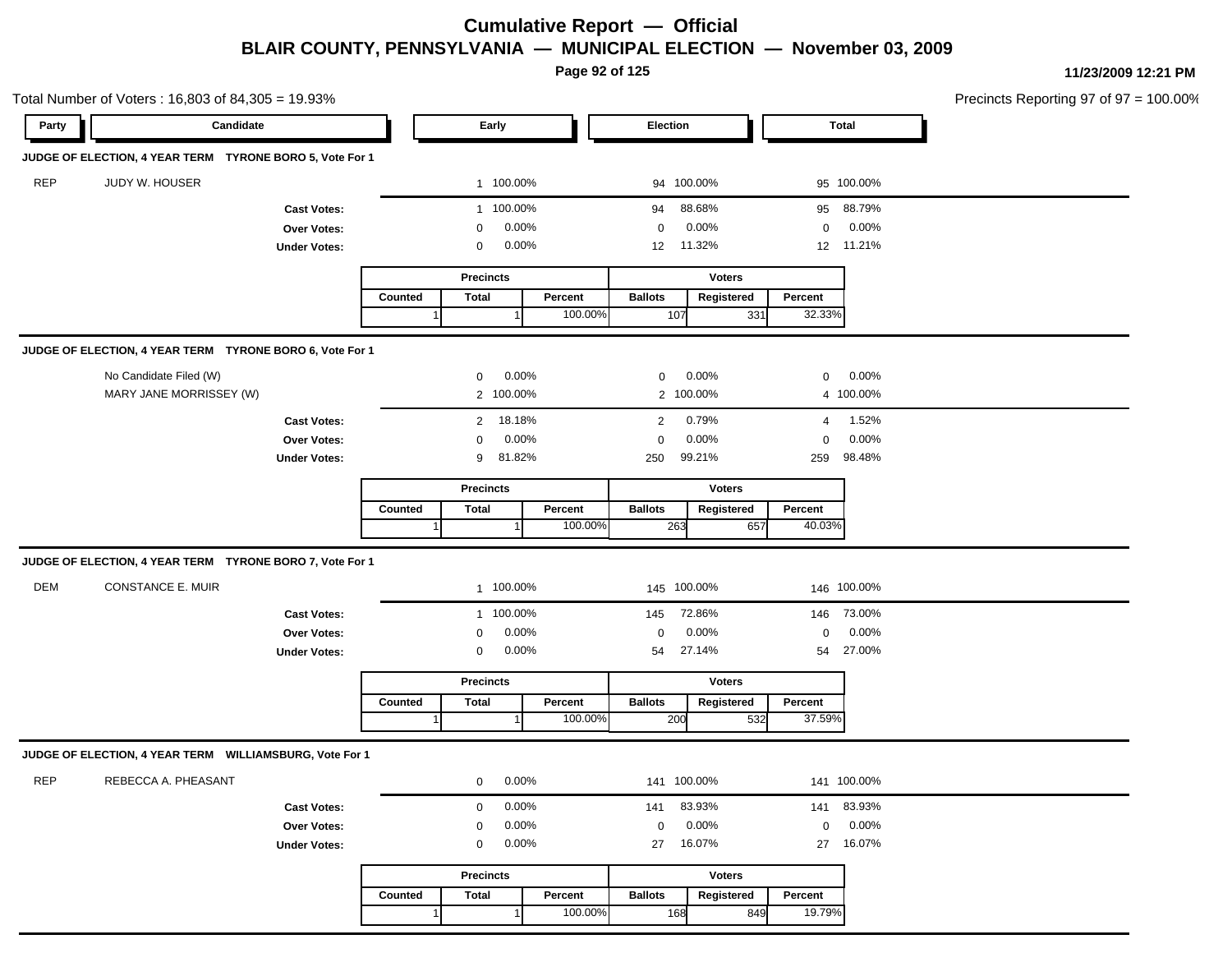**Page 93 of 125**

|            | Total Number of Voters: 16,803 of 84,305 = 19.93%          |                      |                |                  |           |           |                |               |              |              | Precincts Reporting 97 of 97 = 100.00% |
|------------|------------------------------------------------------------|----------------------|----------------|------------------|-----------|-----------|----------------|---------------|--------------|--------------|----------------------------------------|
| Party      | Candidate                                                  |                      |                | Early            |           |           | Election       |               |              | <b>Total</b> |                                        |
|            | JUDGE OF ELECTION, 4 YEAR TERM WOODBURY TWP, Vote For 1    |                      |                |                  |           |           |                |               |              |              |                                        |
| <b>REP</b> | ROSANNE SPAGNOLA                                           |                      |                | 3 100.00%        |           |           | 134 100.00%    |               |              | 137 100.00%  |                                        |
|            |                                                            | <b>Cast Votes:</b>   |                | 3                | 60.00%    |           | 134            | 85.90%        | 137          | 85.09%       |                                        |
|            |                                                            | Over Votes:          |                | $\mathbf 0$      | 0.00%     |           | $\mathbf 0$    | 0.00%         | $\mathbf 0$  | 0.00%        |                                        |
|            |                                                            | <b>Under Votes:</b>  |                | 2                | 40.00%    |           | 22             | 14.10%        |              | 24 14.91%    |                                        |
|            |                                                            |                      |                | <b>Precincts</b> |           |           |                | <b>Voters</b> |              |              |                                        |
|            |                                                            |                      | Counted        | <b>Total</b>     |           | Percent   | <b>Ballots</b> | Registered    | Percent      |              |                                        |
|            |                                                            |                      |                |                  |           | 100.00%   | 161            | 890           | 18.09%       |              |                                        |
|            | INSPECTOR OF ELECTION, 4 YEAR TERM ALTOONA 1-1, Vote For 1 |                      |                |                  |           |           |                |               |              |              |                                        |
|            | No Candidate Filed (W)                                     |                      |                | 0                | 0.00%     |           | 0              | 0.00%         | $\mathbf 0$  | 0.00%        |                                        |
|            | RANDY FEATHER (W)                                          | 0.00%<br>$\mathbf 0$ |                |                  |           | 1 100.00% | 1 100.00%      |               |              |              |                                        |
|            |                                                            | <b>Cast Votes:</b>   |                | 0                | 0.00%     |           | $\overline{1}$ | 1.18%         | $\mathbf{1}$ | 1.11%        |                                        |
|            |                                                            | Over Votes:          |                | $\mathbf 0$      | 0.00%     |           | $\mathbf 0$    | 0.00%         | $\mathbf 0$  | 0.00%        |                                        |
|            |                                                            | <b>Under Votes:</b>  |                | 5 100.00%        |           |           | 84             | 98.82%        | 89           | 98.89%       |                                        |
|            |                                                            |                      |                | <b>Precincts</b> |           |           |                | <b>Voters</b> |              |              |                                        |
|            |                                                            |                      | Counted        | <b>Total</b>     |           | Percent   | <b>Ballots</b> | Registered    | Percent      |              |                                        |
|            |                                                            |                      | $\overline{1}$ |                  |           | 100.00%   | 90             | 744           | 12.10%       |              |                                        |
|            | INSPECTOR OF ELECTION, 4 YEAR TERM ALTOONA 1-2, Vote For 1 |                      |                |                  |           |           |                |               |              |              |                                        |
|            | No Candidate Filed (W)                                     |                      |                | $\mathbf 0$      | 0.00%     |           | $\mathbf 0$    | 0.00%         | $\mathbf 0$  | 0.00%        |                                        |
|            | MARK R DESTEFANO (W)                                       |                      |                | $\mathbf 0$      | 0.00%     |           | $\mathbf{1}$   | 100.00%       | 1            | 50.00%       |                                        |
|            | SUE HABESTROH (W)                                          |                      |                | 1 100.00%        |           |           | $\mathbf 0$    | 0.00%         | $\mathbf{1}$ | 50.00%       |                                        |
|            |                                                            | <b>Cast Votes:</b>   |                | $\mathbf{1}$     | 14.29%    |           | $\overline{1}$ | 2.22%         | 2            | 3.85%        |                                        |
|            |                                                            | Over Votes:          |                | $\mathbf 0$      | 0.00%     |           | 0              | 0.00%         | $\mathbf 0$  | 0.00%        |                                        |
|            |                                                            | <b>Under Votes:</b>  |                | 6                | 85.71%    |           | 44             | 97.78%        | 50           | 96.15%       |                                        |
|            |                                                            |                      |                | <b>Precincts</b> |           |           |                | <b>Voters</b> |              |              |                                        |
|            |                                                            |                      | Counted        | <b>Total</b>     |           | Percent   | <b>Ballots</b> | Registered    | Percent      |              |                                        |
|            |                                                            |                      | 1              |                  | $\vert$ 1 | 100.00%   | 52             | 257           | 20.23%       |              |                                        |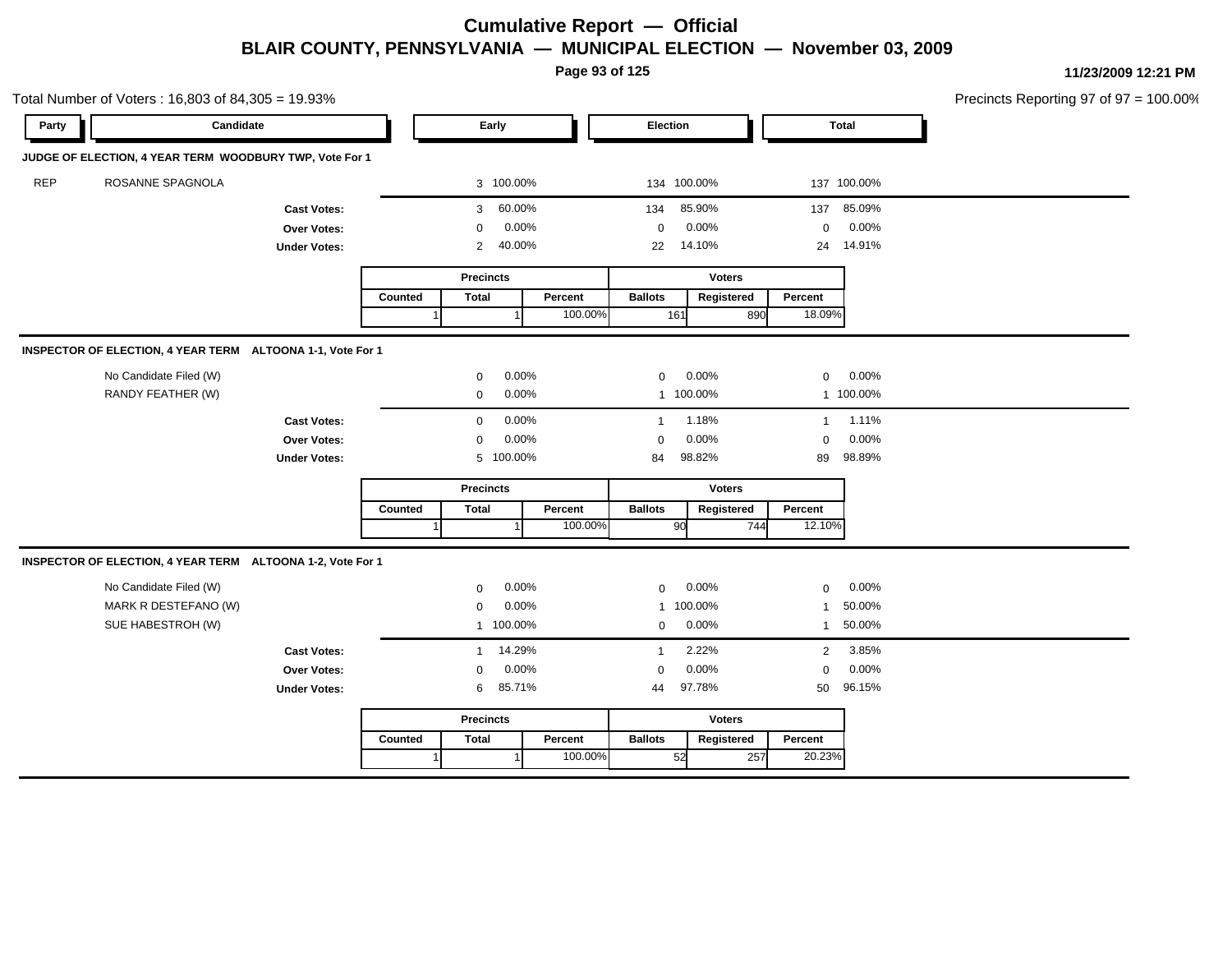**Page 94 of 125**

| Candidate<br>Election<br>Early<br><b>Total</b><br>Party<br>INSPECTOR OF ELECTION, 4 YEAR TERM ALTOONA 2-1, Vote For 1<br>DEM<br>THERESA IMBRENDA<br>0.00%<br>48 100.00%<br>48 100.00%<br>0<br>0.00%<br>88.89%<br>48 88.89%<br>$\mathbf 0$<br>48<br><b>Cast Votes:</b><br>0.00%<br>0.00%<br>0.00%<br>0<br>$\mathbf 0$<br>$\mathbf 0$<br><b>Over Votes:</b><br>0.00%<br>11.11%<br>6 11.11%<br>6<br><b>Under Votes:</b><br>0<br><b>Precincts</b><br><b>Voters</b><br><b>Total</b><br><b>Ballots</b><br>Registered<br>Counted<br>Percent<br>Percent<br>9.47%<br>100.00%<br>54<br>570<br>INSPECTOR OF ELECTION, 4 YEAR TERM ALTOONA 2-2, Vote For 1<br><b>REP</b><br>JANE F. STEINBUGL<br>1 100.00%<br>128 100.00%<br>129 100.00%<br>1 100.00%<br>87.07%<br>129 87.16%<br><b>Cast Votes:</b><br>128<br>0.00%<br>0.00%<br>0.00%<br>Over Votes:<br>$\mathbf 0$<br>$\mathbf 0$<br>0<br>12.84%<br>0.00%<br>12.93%<br><b>Under Votes:</b><br>0<br>19<br>19<br><b>Precincts</b><br><b>Voters</b><br><b>Ballots</b><br><b>Total</b><br>Percent<br>Registered<br>Percent<br>Counted<br>100.00%<br>16.76%<br>148<br>883<br>INSPECTOR OF ELECTION, 4 YEAR TERM ALTOONA 3-1, Vote For 1<br>No Candidate Filed (W)<br>0.00%<br>0.00%<br>0.00%<br>$\mathbf{0}$<br>$\mathbf{0}$<br>$\mathbf 0$<br>R MICHAEL MCLELLAN (W)<br>0.00%<br>1 100.00%<br>1 100.00%<br>$\mathbf 0$<br>1.08%<br>0.00%<br>1.03%<br>$\mathbf 0$<br><b>Cast Votes:</b><br>1<br>$\mathbf{1}$<br>0.00%<br>0.00%<br>0.00%<br>Over Votes:<br>$\mathbf 0$<br>$\mathbf 0$<br>0<br>98.92%<br>98.97%<br>4 100.00%<br><b>Under Votes:</b><br>92<br>96<br><b>Precincts</b><br><b>Voters</b><br>Counted<br>Percent<br><b>Ballots</b><br>Percent<br>Total<br>Registered<br>97<br>13.40%<br>100.00%<br>724 | Total Number of Voters: 16,803 of 84,305 = 19.93% |  |  |  |  | Precincts Reporting 97 of 97 = 100.00% |  |
|------------------------------------------------------------------------------------------------------------------------------------------------------------------------------------------------------------------------------------------------------------------------------------------------------------------------------------------------------------------------------------------------------------------------------------------------------------------------------------------------------------------------------------------------------------------------------------------------------------------------------------------------------------------------------------------------------------------------------------------------------------------------------------------------------------------------------------------------------------------------------------------------------------------------------------------------------------------------------------------------------------------------------------------------------------------------------------------------------------------------------------------------------------------------------------------------------------------------------------------------------------------------------------------------------------------------------------------------------------------------------------------------------------------------------------------------------------------------------------------------------------------------------------------------------------------------------------------------------------------------------------------------------------------------------------------------------------------------------------------------|---------------------------------------------------|--|--|--|--|----------------------------------------|--|
|                                                                                                                                                                                                                                                                                                                                                                                                                                                                                                                                                                                                                                                                                                                                                                                                                                                                                                                                                                                                                                                                                                                                                                                                                                                                                                                                                                                                                                                                                                                                                                                                                                                                                                                                                |                                                   |  |  |  |  |                                        |  |
|                                                                                                                                                                                                                                                                                                                                                                                                                                                                                                                                                                                                                                                                                                                                                                                                                                                                                                                                                                                                                                                                                                                                                                                                                                                                                                                                                                                                                                                                                                                                                                                                                                                                                                                                                |                                                   |  |  |  |  |                                        |  |
|                                                                                                                                                                                                                                                                                                                                                                                                                                                                                                                                                                                                                                                                                                                                                                                                                                                                                                                                                                                                                                                                                                                                                                                                                                                                                                                                                                                                                                                                                                                                                                                                                                                                                                                                                |                                                   |  |  |  |  |                                        |  |
|                                                                                                                                                                                                                                                                                                                                                                                                                                                                                                                                                                                                                                                                                                                                                                                                                                                                                                                                                                                                                                                                                                                                                                                                                                                                                                                                                                                                                                                                                                                                                                                                                                                                                                                                                |                                                   |  |  |  |  |                                        |  |
|                                                                                                                                                                                                                                                                                                                                                                                                                                                                                                                                                                                                                                                                                                                                                                                                                                                                                                                                                                                                                                                                                                                                                                                                                                                                                                                                                                                                                                                                                                                                                                                                                                                                                                                                                |                                                   |  |  |  |  |                                        |  |
|                                                                                                                                                                                                                                                                                                                                                                                                                                                                                                                                                                                                                                                                                                                                                                                                                                                                                                                                                                                                                                                                                                                                                                                                                                                                                                                                                                                                                                                                                                                                                                                                                                                                                                                                                |                                                   |  |  |  |  |                                        |  |
|                                                                                                                                                                                                                                                                                                                                                                                                                                                                                                                                                                                                                                                                                                                                                                                                                                                                                                                                                                                                                                                                                                                                                                                                                                                                                                                                                                                                                                                                                                                                                                                                                                                                                                                                                |                                                   |  |  |  |  |                                        |  |
|                                                                                                                                                                                                                                                                                                                                                                                                                                                                                                                                                                                                                                                                                                                                                                                                                                                                                                                                                                                                                                                                                                                                                                                                                                                                                                                                                                                                                                                                                                                                                                                                                                                                                                                                                |                                                   |  |  |  |  |                                        |  |
|                                                                                                                                                                                                                                                                                                                                                                                                                                                                                                                                                                                                                                                                                                                                                                                                                                                                                                                                                                                                                                                                                                                                                                                                                                                                                                                                                                                                                                                                                                                                                                                                                                                                                                                                                |                                                   |  |  |  |  |                                        |  |
|                                                                                                                                                                                                                                                                                                                                                                                                                                                                                                                                                                                                                                                                                                                                                                                                                                                                                                                                                                                                                                                                                                                                                                                                                                                                                                                                                                                                                                                                                                                                                                                                                                                                                                                                                |                                                   |  |  |  |  |                                        |  |
|                                                                                                                                                                                                                                                                                                                                                                                                                                                                                                                                                                                                                                                                                                                                                                                                                                                                                                                                                                                                                                                                                                                                                                                                                                                                                                                                                                                                                                                                                                                                                                                                                                                                                                                                                |                                                   |  |  |  |  |                                        |  |
|                                                                                                                                                                                                                                                                                                                                                                                                                                                                                                                                                                                                                                                                                                                                                                                                                                                                                                                                                                                                                                                                                                                                                                                                                                                                                                                                                                                                                                                                                                                                                                                                                                                                                                                                                |                                                   |  |  |  |  |                                        |  |
|                                                                                                                                                                                                                                                                                                                                                                                                                                                                                                                                                                                                                                                                                                                                                                                                                                                                                                                                                                                                                                                                                                                                                                                                                                                                                                                                                                                                                                                                                                                                                                                                                                                                                                                                                |                                                   |  |  |  |  |                                        |  |
|                                                                                                                                                                                                                                                                                                                                                                                                                                                                                                                                                                                                                                                                                                                                                                                                                                                                                                                                                                                                                                                                                                                                                                                                                                                                                                                                                                                                                                                                                                                                                                                                                                                                                                                                                |                                                   |  |  |  |  |                                        |  |
|                                                                                                                                                                                                                                                                                                                                                                                                                                                                                                                                                                                                                                                                                                                                                                                                                                                                                                                                                                                                                                                                                                                                                                                                                                                                                                                                                                                                                                                                                                                                                                                                                                                                                                                                                |                                                   |  |  |  |  |                                        |  |
|                                                                                                                                                                                                                                                                                                                                                                                                                                                                                                                                                                                                                                                                                                                                                                                                                                                                                                                                                                                                                                                                                                                                                                                                                                                                                                                                                                                                                                                                                                                                                                                                                                                                                                                                                |                                                   |  |  |  |  |                                        |  |
|                                                                                                                                                                                                                                                                                                                                                                                                                                                                                                                                                                                                                                                                                                                                                                                                                                                                                                                                                                                                                                                                                                                                                                                                                                                                                                                                                                                                                                                                                                                                                                                                                                                                                                                                                |                                                   |  |  |  |  |                                        |  |
|                                                                                                                                                                                                                                                                                                                                                                                                                                                                                                                                                                                                                                                                                                                                                                                                                                                                                                                                                                                                                                                                                                                                                                                                                                                                                                                                                                                                                                                                                                                                                                                                                                                                                                                                                |                                                   |  |  |  |  |                                        |  |
|                                                                                                                                                                                                                                                                                                                                                                                                                                                                                                                                                                                                                                                                                                                                                                                                                                                                                                                                                                                                                                                                                                                                                                                                                                                                                                                                                                                                                                                                                                                                                                                                                                                                                                                                                |                                                   |  |  |  |  |                                        |  |
|                                                                                                                                                                                                                                                                                                                                                                                                                                                                                                                                                                                                                                                                                                                                                                                                                                                                                                                                                                                                                                                                                                                                                                                                                                                                                                                                                                                                                                                                                                                                                                                                                                                                                                                                                |                                                   |  |  |  |  |                                        |  |
|                                                                                                                                                                                                                                                                                                                                                                                                                                                                                                                                                                                                                                                                                                                                                                                                                                                                                                                                                                                                                                                                                                                                                                                                                                                                                                                                                                                                                                                                                                                                                                                                                                                                                                                                                |                                                   |  |  |  |  |                                        |  |
|                                                                                                                                                                                                                                                                                                                                                                                                                                                                                                                                                                                                                                                                                                                                                                                                                                                                                                                                                                                                                                                                                                                                                                                                                                                                                                                                                                                                                                                                                                                                                                                                                                                                                                                                                |                                                   |  |  |  |  |                                        |  |
|                                                                                                                                                                                                                                                                                                                                                                                                                                                                                                                                                                                                                                                                                                                                                                                                                                                                                                                                                                                                                                                                                                                                                                                                                                                                                                                                                                                                                                                                                                                                                                                                                                                                                                                                                |                                                   |  |  |  |  |                                        |  |
|                                                                                                                                                                                                                                                                                                                                                                                                                                                                                                                                                                                                                                                                                                                                                                                                                                                                                                                                                                                                                                                                                                                                                                                                                                                                                                                                                                                                                                                                                                                                                                                                                                                                                                                                                |                                                   |  |  |  |  |                                        |  |
|                                                                                                                                                                                                                                                                                                                                                                                                                                                                                                                                                                                                                                                                                                                                                                                                                                                                                                                                                                                                                                                                                                                                                                                                                                                                                                                                                                                                                                                                                                                                                                                                                                                                                                                                                |                                                   |  |  |  |  |                                        |  |
|                                                                                                                                                                                                                                                                                                                                                                                                                                                                                                                                                                                                                                                                                                                                                                                                                                                                                                                                                                                                                                                                                                                                                                                                                                                                                                                                                                                                                                                                                                                                                                                                                                                                                                                                                |                                                   |  |  |  |  |                                        |  |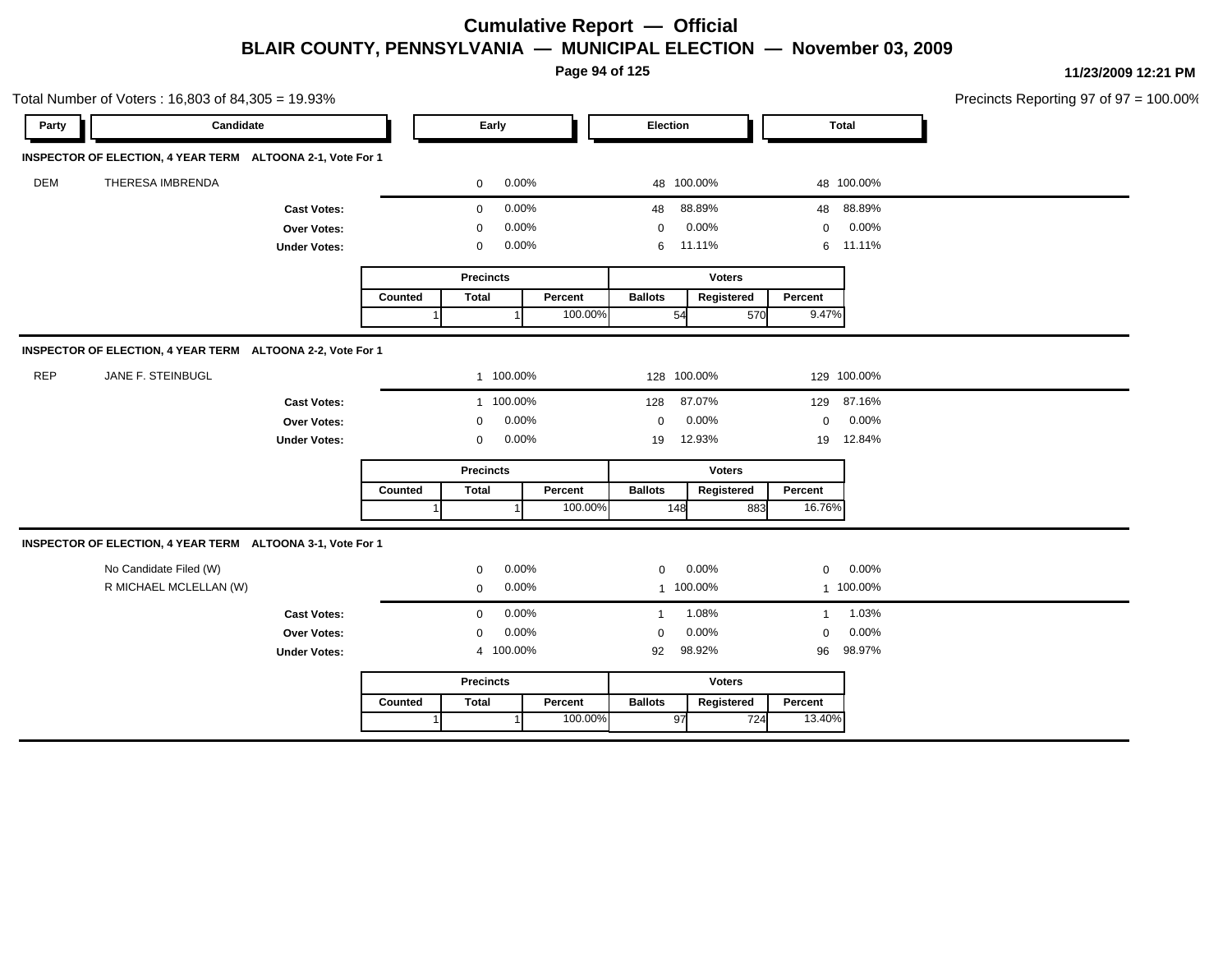**Page 95 of 125**

Total Number of Voters : 16,803 of 84,305 = 19.93%

**11/23/2009 12:21 PM** Precincts Reporting 97 of 97 = 100.00%

| Party      | Candidate                                                  |                                   |         | Early                              |         | Election       |               |                | <b>Total</b> |  |
|------------|------------------------------------------------------------|-----------------------------------|---------|------------------------------------|---------|----------------|---------------|----------------|--------------|--|
|            | INSPECTOR OF ELECTION, 4 YEAR TERM ALTOONA 3-2, Vote For 1 |                                   |         |                                    |         |                |               |                |              |  |
| <b>REP</b> | DOROTHY M. VINGLAS                                         |                                   |         | 1 100.00%                          |         | 112            | 99.12%        | 113            | 99.12%       |  |
|            | DAVID SEIDEL (W)                                           |                                   |         | 0.00%<br>$\mathbf 0$               |         | $\mathbf{1}$   | 0.88%         | $\mathbf{1}$   | 0.88%        |  |
|            |                                                            | <b>Cast Votes:</b>                |         | 1 100.00%                          |         | 113            | 79.02%        | 114            | 79.17%       |  |
|            |                                                            | Over Votes:                       |         | 0.00%<br>$\Omega$                  |         | $\mathbf 0$    | 0.00%         | $\mathbf 0$    | 0.00%        |  |
|            |                                                            | <b>Under Votes:</b>               |         | 0.00%<br>$\mathbf 0$               |         | 30             | 20.98%        | 30             | 20.83%       |  |
|            |                                                            |                                   |         | <b>Precincts</b>                   |         |                | <b>Voters</b> |                |              |  |
|            |                                                            |                                   | Counted | <b>Total</b>                       | Percent | <b>Ballots</b> | Registered    | Percent        |              |  |
|            |                                                            |                                   |         |                                    | 100.00% | 144            | 708           | 20.34%         |              |  |
|            |                                                            |                                   |         |                                    |         |                |               |                |              |  |
|            | INSPECTOR OF ELECTION, 4 YEAR TERM ALTOONA 4-1, Vote For 1 |                                   |         |                                    |         |                |               |                |              |  |
|            | No Candidate Filed (W)                                     |                                   |         | 0.00%<br>$\mathbf{0}$              |         | $\mathbf 0$    | 0.00%         | $\mathbf 0$    | 0.00%        |  |
|            | MARILYN SOLDNER (W)                                        |                                   |         | 0.00%<br>$\mathbf 0$               |         |                | 10 100.00%    |                | 10 100.00%   |  |
|            |                                                            | <b>Cast Votes:</b>                |         | 0.00%<br>$\mathbf 0$               |         | 10             | 9.62%         | 10             | 9.35%        |  |
|            |                                                            | Over Votes:                       |         | 0.00%<br>$\Omega$                  |         | $\mathbf 0$    | 0.00%         | $\mathbf 0$    | 0.00%        |  |
|            |                                                            | <b>Under Votes:</b>               |         | 3 100.00%                          |         | 94             | 90.38%        | 97             | 90.65%       |  |
|            |                                                            |                                   |         | <b>Precincts</b>                   |         |                | <b>Voters</b> |                |              |  |
|            |                                                            |                                   | Counted | <b>Total</b>                       | Percent | <b>Ballots</b> | Registered    | Percent        |              |  |
|            |                                                            |                                   |         |                                    | 100.00% | 107            | 794           | 13.48%         |              |  |
|            | INSPECTOR OF ELECTION, 4 YEAR TERM ALTOONA 4-2, Vote For 1 |                                   |         |                                    |         |                |               |                |              |  |
| <b>DEM</b> | <b>ROBERT BEIRLAIR</b>                                     |                                   |         | 16.67%                             |         | 45             | 32.14%        | 46             | 31.51%       |  |
| <b>REP</b> | ELEANOR A. FRANK                                           |                                   |         | 66.67%<br>$\boldsymbol{\varDelta}$ |         | 95             | 67.86%        | 99             | 67.81%       |  |
|            | Nancy Rose Vincent (W)                                     |                                   |         | 16.67%<br>$\mathbf{1}$             |         | $\mathbf 0$    | 0.00%         | $\overline{1}$ | 0.68%        |  |
|            |                                                            |                                   |         | 6 100.00%                          |         | 140            | 92.11%        | 146            | 92.41%       |  |
|            |                                                            | <b>Cast Votes:</b><br>Over Votes: |         | 0.00%<br>$\mathbf 0$               |         | $\mathbf 0$    | 0.00%         | $\mathbf 0$    | 0.00%        |  |
|            |                                                            | <b>Under Votes:</b>               |         | 0.00%<br>$\mathbf 0$               |         | 12             | 7.89%         | 12             | 7.59%        |  |
|            |                                                            |                                   |         |                                    |         |                |               |                |              |  |
|            |                                                            |                                   |         | <b>Precincts</b>                   |         |                | <b>Voters</b> |                |              |  |
|            |                                                            |                                   |         |                                    |         | <b>Ballots</b> | Registered    |                |              |  |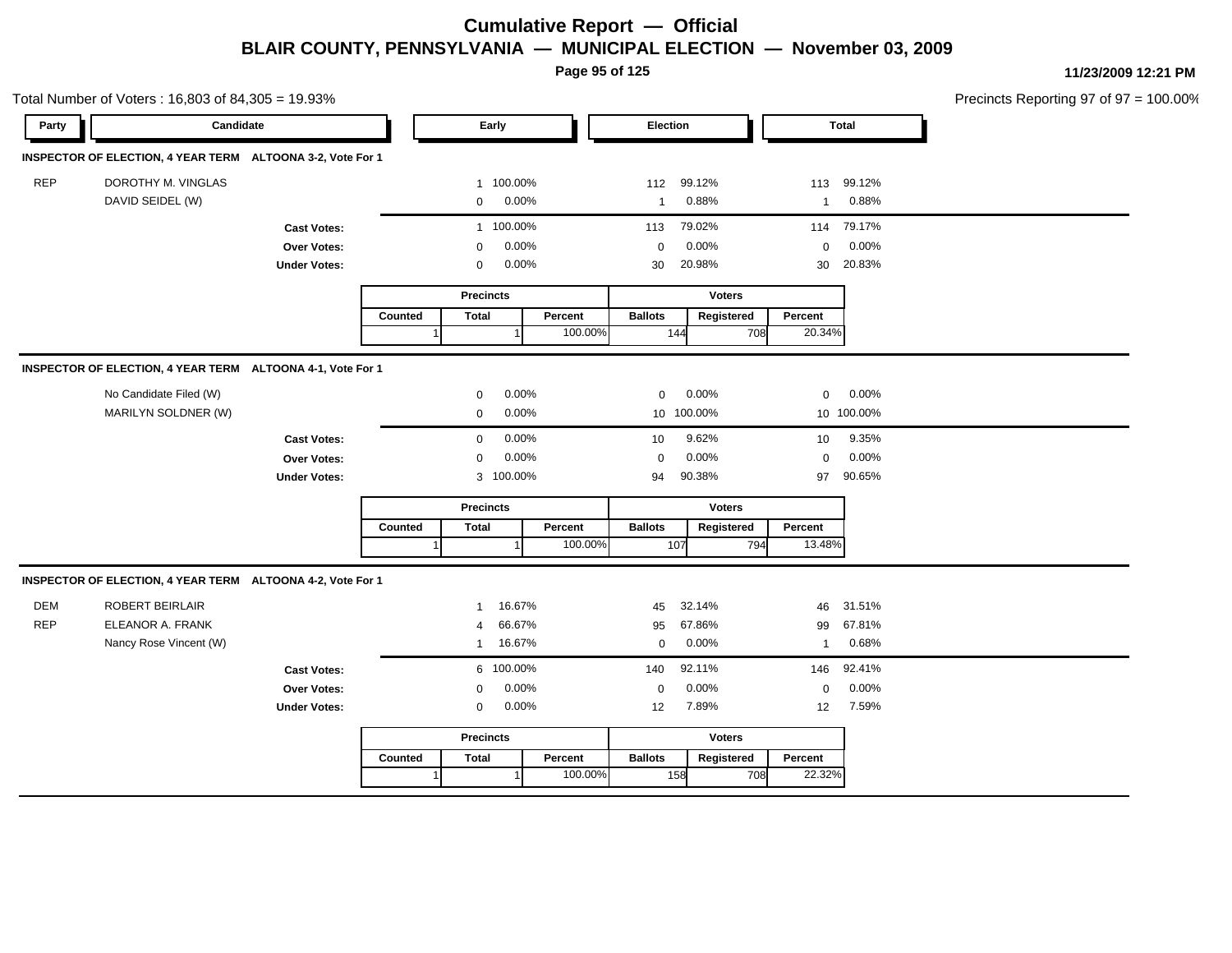**Page 96 of 125**

Total Number of Voters : 16,803 of 84,305 = 19.93% Precincts Reporting 97 of 97 = 100.00% **Party Candidate Early Election Total INSPECTOR OF ELECTION, 4 YEAR TERM ALTOONA 5-1, Vote For 1** No Candidate Filed (W)  $0.00\%$  0.00% 0 0.00% 0 0.00% 0 0.00% **Cast Votes:** 0 0.00% 0 0.00% 0 0.00% **Over Votes:** 0 0.00% Under Votes: 1 100.00% 0.00% 0 100.00% 27 28 0.00% 0 0.00% 100.00% 100.00% **Precincts Counted** 1 **Percent** | **Ballots**  1 100.00% **Voters** 28 **Ballots Registered Percent** 13.40% **INSPECTOR OF ELECTION, 4 YEAR TERM ALTOONA 5-2, Vote For 1** DEM M. DELELLIS MILLIRON 5 83.33% 84 61.76% 89 62.68% REP ROSINA FILIPIAK 1 16.67% 52 38.24% 53 37.32% **Cast Votes:** 6 100.00% 136 93.15% 142 93.42% **Over Votes:** 0 0.00% **Under Votes:** 0 0.00% 0 10 6.85% 10 6.85% 10 6.58% 0.00% 0 0.00% 6.85% 6.58% **Precincts** Counted | Total 1 **Percent** | **Ballots**  1 100.00% **Voters** 152 735 **Ballots Registered Percent** 20.68% **INSPECTOR OF ELECTION, 4 YEAR TERM ALTOONA 5-3, Vote For 1** No Candidate Filed (W) **0 0.00%** 0 0.00% 0 0.00% 0 0.00% 0 0.00% 0 0.00% 0 0.00% 0 0.00% 0 0.00% 0 0.00% 0 0.00% 0 0.00% 0 0.00% 0 0.00% 0 0.00% 0 0.00% 0 0.00% 0 0.00% 0 0.00% 0 0.00% 0 0.00% 0 0.00% 0 0.00% 0 0.00% 0 0.0 TERRY SMITH (W) 0 0.00% 1 100.00% 1 100.00% **Cast Votes:** 0 0.00% 1 1.02% 1 1.00% **Over Votes:** 0 0.00% **Under Votes:** 0.00% 0 100.00% 97 99 98.98% 99.00% 0.00% 0 0.00% **Precincts Counted** 1 **Percent Ballots**  1 100.00% **Voters** 100 **Ballots Registered Percent** 16.61%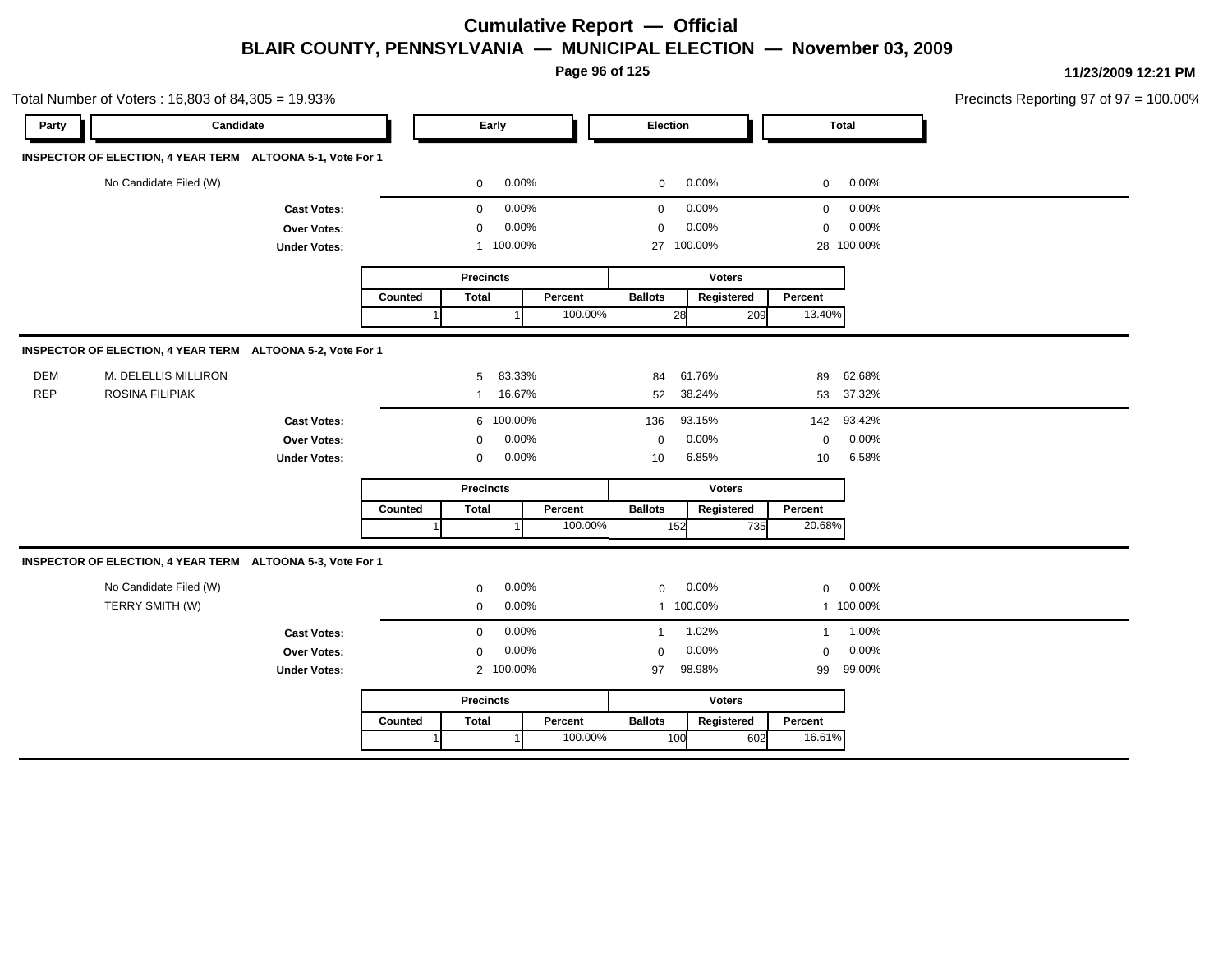**Page 97 of 125**

Total Number of Voters : 16,803 of 84,305 = 19.93% Precincts Reporting 97 of 97 = 100.00% **Party Candidate Early Election Total INSPECTOR OF ELECTION, 4 YEAR TERM ALTOONA 6-1, Vote For 1** No Candidate Filed (W)  $0.00\%$  0.00% 0 0.00% 0 0.00% 0 0.00% **Cast Votes:** 0 0.00% 0 0.00% 0 0.00% **Over Votes:** 0 0.00% Under Votes: 5 100.00% 0.00% 0 100.00% 131 136 0.00% 0 0.00% 100.00% 100.00% **Precincts Counted** 1 **Percent** Ballots 1 100.00% **Voters** 136 **Ballots Registered Percent** 16.57% **INSPECTOR OF ELECTION, 4 YEAR TERM ALTOONA 6-2, Vote For 1** REP JUDITH A. RHINE 1 100.00% 97 100.00% 98 100.00% **Cast Votes:** 1 50.00% 97 85.09% 98 84.48% **Over Votes:** 0 0.00% Under Votes: 1 50.00% 0.00% 0 50.00% 17 14.91% 18 15.52% 0.00% 0 0.00% 14.91% 15.52% **Precincts Counted** 1 **Percent** | **Ballots**  1 100.00% **Voters** 116 **Ballots Registered Percent** 14.97% **INSPECTOR OF ELECTION, 4 YEAR TERM ALTOONA 6-3, Vote For 1** REP RALPH B. GROVE 2 100.00% 129 100.00% 131 100.00% **Cast Votes:** 2 100.00% 129 84.87% 131 85.06% **Over Votes:** 0 0.00% **Under Votes:** 0 0.00% 0 0.00% 23 23 0.00% 0 0.00% 15.13% 14.94% **Precincts Counted** 1 **Percent Ballots**  1 100.00% **Voters** 154 823 **Ballots Registered Percent** 18.71% **INSPECTOR OF ELECTION, 4 YEAR TERM ALTOONA 6-4, Vote For 1** No Candidate Filed (W) **0 0.00%** 0 0.00% 0 0.00% 0 0.00% 0 0.00% 0 0.00% 0 0.00% 0 0.00% 0 0.00% 0 0.00% 0 0.00% 0 0.00% 0 0.00% 0 0.00% 0 0.00% 0 0.00% 0 0.00% 0 0.00% 0 0.00% 0 0.00% 0 0.00% 0 0.00% 0 0.00% 0 0.00% 0 0.0 RICH ADAMS (W) 0 0.00% 1 100.00% 1 100.00% **Cast Votes:** 0 0.00% 1 0.53% 1 0.52% **Over Votes:** 0 0.00% **Under Votes:** 0.00% 0 100.00% 99.47% 190 0.00% 0 0.00% 99.47% 99.48%

|         | <b>Precincts</b> |         |                | <b>Voters</b> |         |
|---------|------------------|---------|----------------|---------------|---------|
| Counted | Total            | Percent | <b>Ballots</b> | Registered    | Percent |
|         |                  | 100.00% | 191            | 698l          | 27.36%  |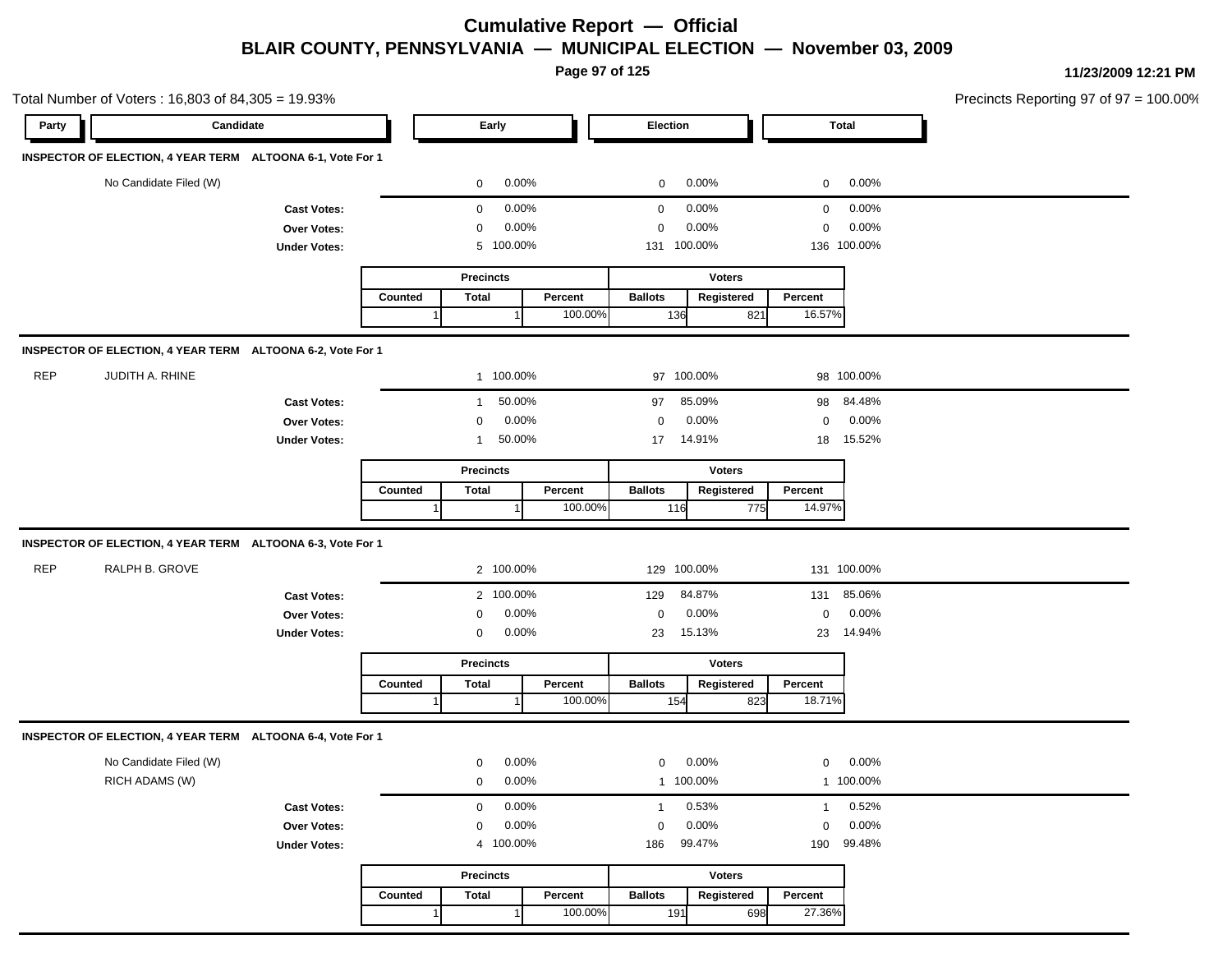**Page 98 of 125**

Total Number of Voters : 16,803 of 84,305 = 19.93% Precincts Reporting 97 of 97 = 100.00% **Party Candidate Early Election Total INSPECTOR OF ELECTION, 4 YEAR TERM ALTOONA 6-5, Vote For 1** No Candidate Filed (W)  $0.00\%$  0.00% 0 0.00% 0 0.00% 0 0.00% **Cast Votes:** 0 0.00% 0 0.00% 0 0.00% **Over Votes:** 0 0.00% **Under Votes:** 0.00% 0 100.00% 199 204 100.00% 100.00% 0.00% 0 0.00% **Precincts Counted** 1 **Percent** | **Ballots**  1 100.00% **Voters** 204 1,031 **Ballots Registered Percent** 19.79% **INSPECTOR OF ELECTION, 4 YEAR TERM ALTOONA 7, Vote For 1** No Candidate Filed (W) 0 0.00% 0 0.00% 0 0.00% BONNETTI BAUMGARDNER (W) 0 0.00% 1 50.00% 1 50.00% GEORGE L KENSINGER JR (W)  $0.00\%$  1 50.00% 1 50.00% 1 50.00% **Cast Votes:** 0 0.00% 2 1.77% 2 1.77% **Over Votes:** 0 0.00% **Under Votes:** 0 0.00% 0  $0.00\%$  111  $98.23\%$  111  $98.23\%$ 0.00% 0 0.00% 98.23% 98.23% **Precincts Counted** 1 **Percent Ballots**  1 100.00% **Voters** 113 935 **Ballots Registered Percent** 12.09% **INSPECTOR OF ELECTION, 4 YEAR TERM ALTOONA 8-1, Vote For 1** REP PAULA A. FREDERICK 5 100.00% 73 100.00% 78 100.00% **Cast Votes:** 5 100.00% 73 79.35% 78 80.41% **Over Votes:** 0 0.00% **Under Votes:** 0 0.00% 0 19 20.65% 19 19 20.65% 19.59% 0.00% 0 0.00% **Precincts Counted** 1 **Percent Ballots**  1 100.00% **Voters** 97 808 **Ballots Registered Percent** 12.00%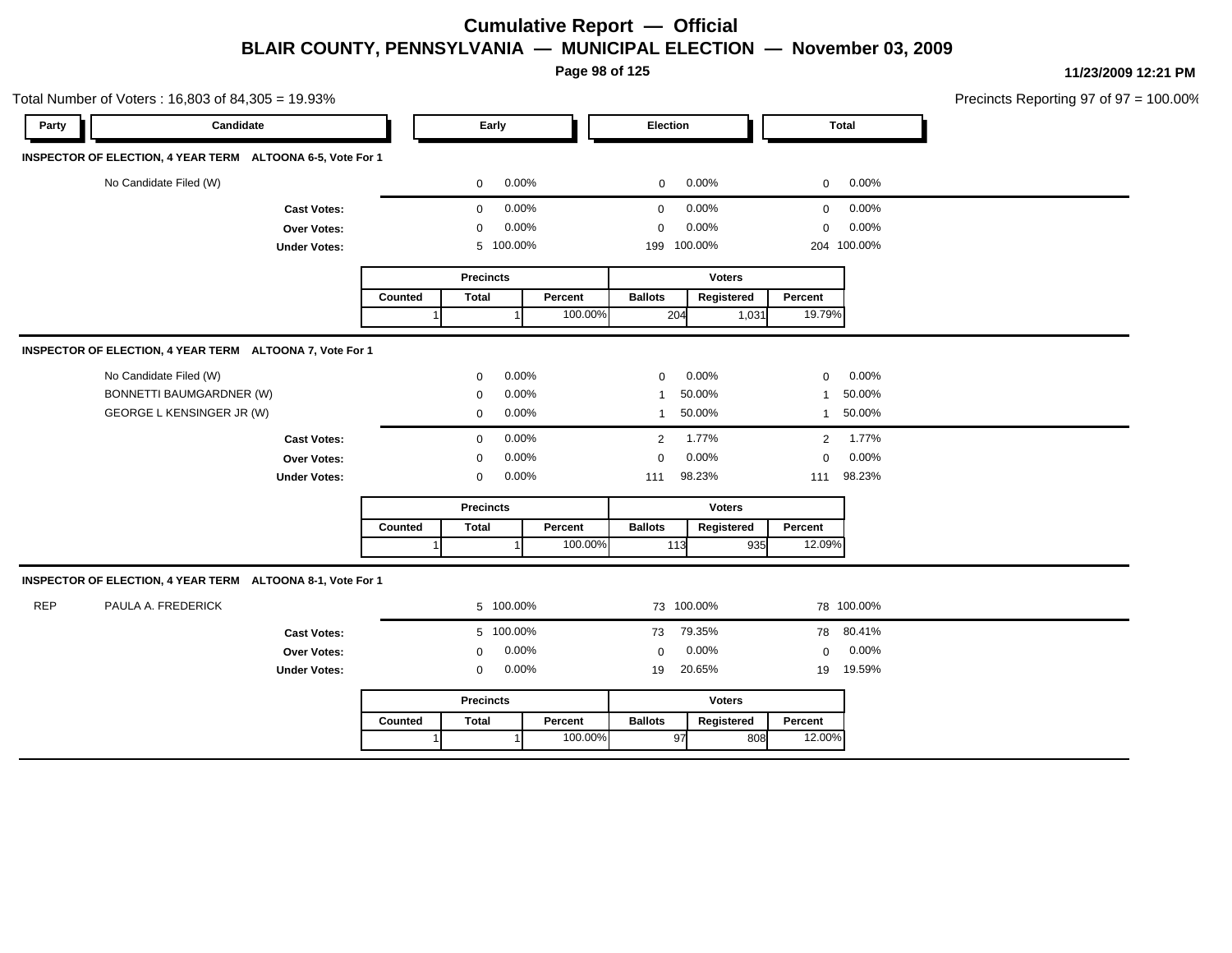**Page 99 of 125**

**11/23/2009 12:21 PM**

|            | Total Number of Voters: 16,803 of 84,305 = 19.93%           |                     |         |                  |         |                |               |                |              | Precincts Reporting 97 of 97 = $1$ |
|------------|-------------------------------------------------------------|---------------------|---------|------------------|---------|----------------|---------------|----------------|--------------|------------------------------------|
| Party      | Candidate                                                   |                     |         | Early            |         | Election       |               |                | <b>Total</b> |                                    |
|            | INSPECTOR OF ELECTION, 4 YEAR TERM ALTOONA 8-2, Vote For 1  |                     |         |                  |         |                |               |                |              |                                    |
| <b>REP</b> | E. KAREN CULP                                               |                     |         | 4 100.00%        |         |                | 98 100.00%    |                | 102 100.00%  |                                    |
|            |                                                             | <b>Cast Votes:</b>  |         | 4 100.00%        |         | 98             | 80.99%        |                | 102 81.60%   |                                    |
|            |                                                             | Over Votes:         |         | 0                | 0.00%   | $\mathbf 0$    | 0.00%         | $\mathbf 0$    | 0.00%        |                                    |
|            |                                                             | <b>Under Votes:</b> |         | 0                | 0.00%   | 23             | 19.01%        | 23             | 18.40%       |                                    |
|            |                                                             |                     |         | <b>Precincts</b> |         |                | <b>Voters</b> |                |              |                                    |
|            |                                                             |                     | Counted | <b>Total</b>     | Percent | <b>Ballots</b> | Registered    | Percent        |              |                                    |
|            |                                                             |                     |         |                  | 100.00% |                | 641<br>125    | 19.50%         |              |                                    |
|            | INSPECTOR OF ELECTION, 4 YEAR TERM ALTOONA 9, Vote For 1    |                     |         |                  |         |                |               |                |              |                                    |
| <b>DEM</b> | <b>BARBARA FRAUNDORFER</b>                                  |                     |         | 0                | 0.00%   | 119            | 99.17%        |                | 119 99.17%   |                                    |
|            | BOB MITCHELL (W)                                            |                     |         | 0                | 0.00%   | $\mathbf{1}$   | 0.83%         | $\mathbf{1}$   | 0.83%        |                                    |
|            |                                                             | <b>Cast Votes:</b>  |         | $\mathbf 0$      | 0.00%   | 120            | 73.62%        | 120            | 73.62%       |                                    |
|            |                                                             | Over Votes:         |         | 0                | 0.00%   | $\mathbf 0$    | 0.00%         | $\mathbf 0$    | 0.00%        |                                    |
|            |                                                             | <b>Under Votes:</b> |         | 0                | 0.00%   | 43             | 26.38%        | 43             | 26.38%       |                                    |
|            |                                                             |                     |         | <b>Precincts</b> |         |                | <b>Voters</b> |                |              |                                    |
|            |                                                             |                     | Counted | <b>Total</b>     | Percent | <b>Ballots</b> | Registered    | Percent        |              |                                    |
|            |                                                             |                     |         |                  | 100.00% |                | 163<br>883    | 18.46%         |              |                                    |
|            | INSPECTOR OF ELECTION, 4 YEAR TERM ALTOONA 10-1, Vote For 1 |                     |         |                  |         |                |               |                |              |                                    |
| <b>DEM</b> | MARGARET MOSCHELLA                                          |                     |         | 1                | 100.00% | 29             | 50.00%        | 30             | 50.85%       |                                    |
| <b>REP</b> | ALICE M. WINKLER                                            |                     |         | $\mathbf{0}$     | 0.00%   | 29             | 50.00%        | 29             | 49.15%       |                                    |
|            |                                                             | <b>Cast Votes:</b>  |         | 1 100.00%        |         | 58             | 93.55%        | 59             | 93.65%       |                                    |
|            |                                                             | <b>Over Votes:</b>  |         | 0                | 0.00%   | $\mathbf 0$    | 0.00%         | $\mathbf 0$    | 0.00%        |                                    |
|            |                                                             | <b>Under Votes:</b> |         | 0                | 0.00%   | 4              | 6.45%         | $\overline{4}$ | 6.35%        |                                    |
|            |                                                             |                     |         | <b>Precincts</b> |         |                | <b>Voters</b> |                |              |                                    |
|            |                                                             |                     | Counted | <b>Total</b>     | Percent | <b>Ballots</b> | Registered    | Percent        |              |                                    |
|            |                                                             |                     |         |                  | 100.00% |                | 63<br>566     | 11.13%         |              |                                    |

 $100.00\%$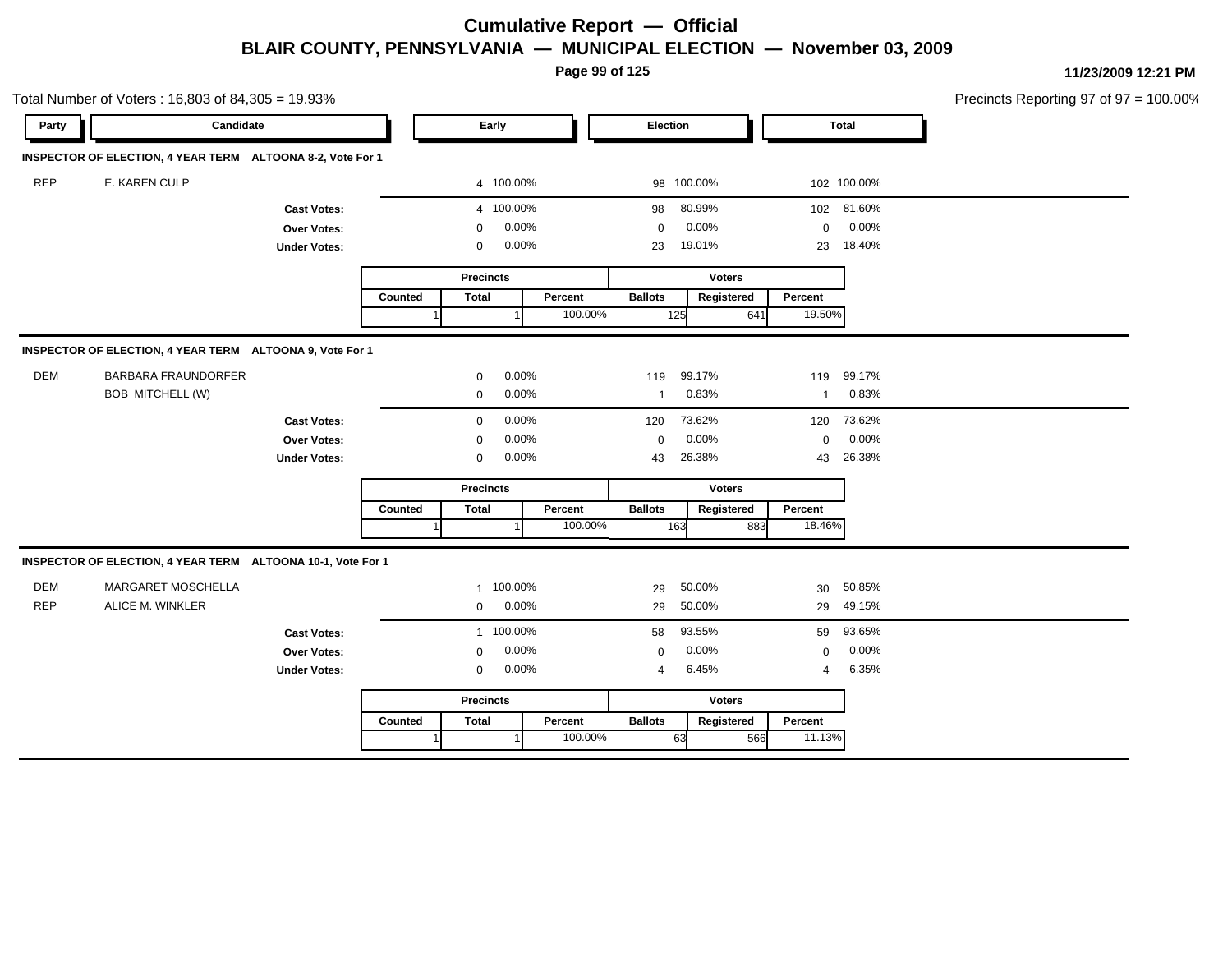**Page 100 of 125**

|            | Total Number of Voters: 16,803 of 84,305 = 19.93%           |                     |         |                  |           |         |                |               |     |              |            | Precincts Reporting 97 of 97 = 100.00% |
|------------|-------------------------------------------------------------|---------------------|---------|------------------|-----------|---------|----------------|---------------|-----|--------------|------------|----------------------------------------|
| Party      | Candidate                                                   |                     |         |                  | Early     |         | Election       |               |     | <b>Total</b> |            |                                        |
|            | INSPECTOR OF ELECTION, 4 YEAR TERM ALTOONA 10-2, Vote For 1 |                     |         |                  |           |         |                |               |     |              |            |                                        |
|            | No Candidate Filed (W)                                      |                     |         | $\mathbf 0$      | 0.00%     |         | $\mathbf 0$    | 0.00%         |     | $\mathbf 0$  | 0.00%      |                                        |
|            | LINDA HARCHAK (W)                                           |                     |         | $\mathbf 0$      | 0.00%     |         |                | 1 100.00%     |     |              | 1 100.00%  |                                        |
|            |                                                             | <b>Cast Votes:</b>  |         | $\mathbf 0$      | 0.00%     |         | $\overline{1}$ | 1.45%         |     | $\mathbf{1}$ | 1.41%      |                                        |
|            |                                                             | Over Votes:         |         | 0                | 0.00%     |         | $\overline{0}$ | 0.00%         |     | $\mathbf 0$  | 0.00%      |                                        |
|            |                                                             | <b>Under Votes:</b> |         |                  | 2 100.00% |         | 68             | 98.55%        |     | 70           | 98.59%     |                                        |
|            |                                                             |                     |         | <b>Precincts</b> |           |         |                | <b>Voters</b> |     |              |            |                                        |
|            |                                                             |                     | Counted | <b>Total</b>     |           | Percent | <b>Ballots</b> | Registered    |     | Percent      |            |                                        |
|            |                                                             |                     |         |                  |           | 100.00% |                | 71            | 511 | 13.89%       |            |                                        |
|            | INSPECTOR OF ELECTION, 4 YEAR TERM ALTOONA 10-3, Vote For 1 |                     |         |                  |           |         |                |               |     |              |            |                                        |
|            | No Candidate Filed (W)                                      |                     |         | $\mathbf 0$      | 0.00%     |         | $\mathbf 0$    | 0.00%         |     | $\mathbf{0}$ | 0.00%      |                                        |
|            |                                                             | <b>Cast Votes:</b>  |         | 0                | 0.00%     |         | $\mathbf 0$    | 0.00%         |     | $\mathbf 0$  | 0.00%      |                                        |
|            |                                                             | Over Votes:         |         | 0                | 0.00%     |         | $\mathbf 0$    | 0.00%         |     | $\mathbf 0$  | 0.00%      |                                        |
|            |                                                             | <b>Under Votes:</b> |         |                  | 2 100.00% |         |                | 68 100.00%    |     |              | 70 100.00% |                                        |
|            |                                                             |                     |         | <b>Precincts</b> |           |         |                | <b>Voters</b> |     |              |            |                                        |
|            |                                                             |                     | Counted | <b>Total</b>     |           | Percent | <b>Ballots</b> | Registered    |     | Percent      |            |                                        |
|            |                                                             |                     |         |                  |           | 100.00% |                | 70            | 402 | 17.41%       |            |                                        |
|            | INSPECTOR OF ELECTION, 4 YEAR TERM ALTOONA 10-4, Vote For 1 |                     |         |                  |           |         |                |               |     |              |            |                                        |
| <b>DEM</b> | JUDITH HARDING                                              |                     |         | $\mathbf 0$      | 0.00%     |         | 60             | 31.41%        |     | 60           | 31.09%     |                                        |
| <b>REP</b> | <b>ELAINE HAUPT</b>                                         |                     |         |                  | 2 100.00% |         | 131            | 68.59%        |     |              | 133 68.91% |                                        |
|            |                                                             | <b>Cast Votes:</b>  |         |                  | 2 100.00% |         | 191            | 94.09%        |     | 193          | 94.15%     |                                        |
|            |                                                             | Over Votes:         |         | 0                | 0.00%     |         | 0              | 0.00%         |     | $\mathbf 0$  | 0.00%      |                                        |
|            |                                                             | <b>Under Votes:</b> |         | $\mathbf 0$      | 0.00%     |         | 12             | 5.91%         |     | 12           | 5.85%      |                                        |
|            |                                                             |                     |         | <b>Precincts</b> |           |         |                | <b>Voters</b> |     |              |            |                                        |
|            |                                                             |                     | Counted | <b>Total</b>     |           | Percent | <b>Ballots</b> | Registered    |     | Percent      |            |                                        |
|            |                                                             |                     |         |                  |           | 100.00% |                |               |     |              |            |                                        |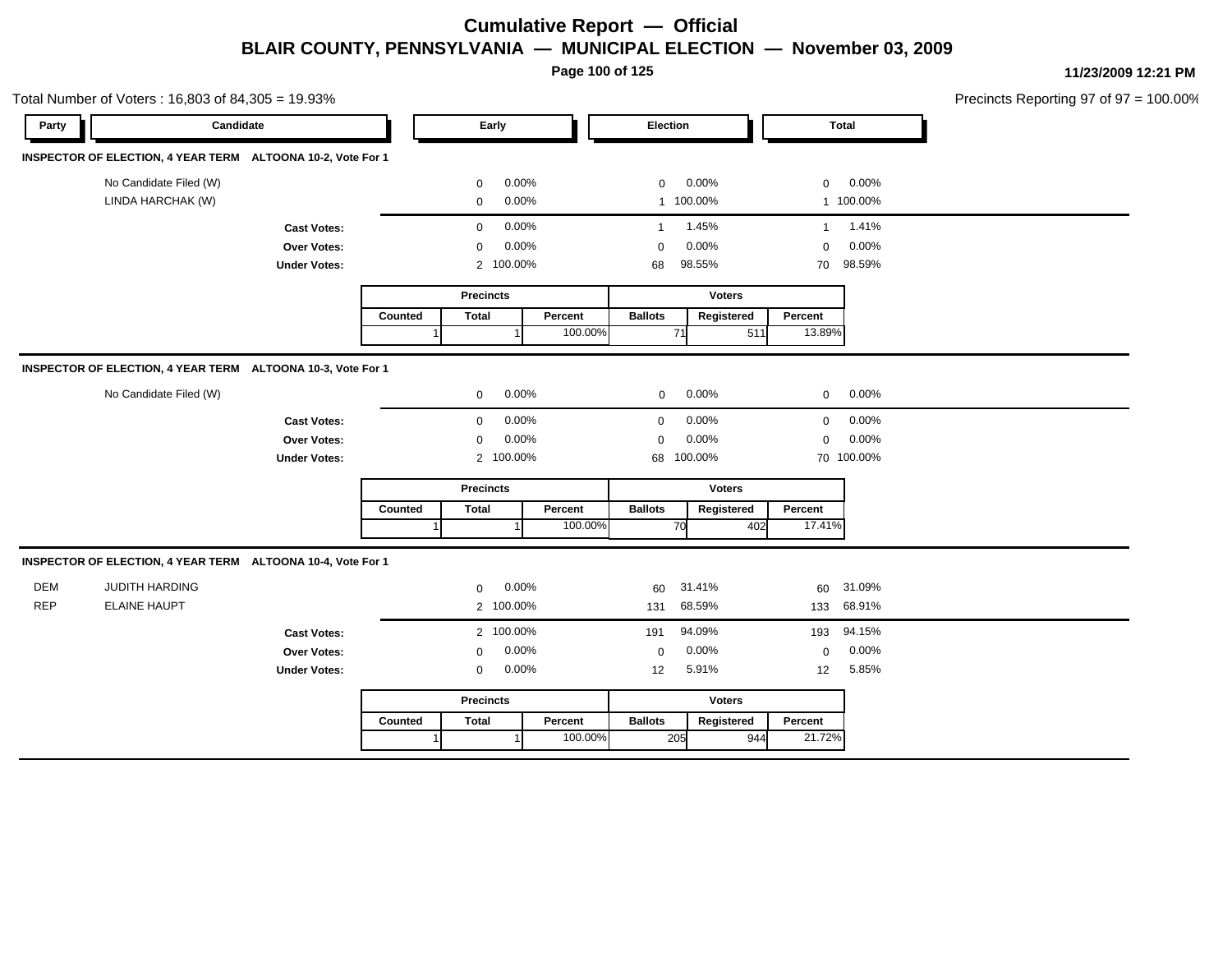**Page 101 of 125**

Total Number of Voters : 16,803 of 84,305 = 19.93% Precincts Reporting 97 of 97 = 100.00% **Party Candidate Early Election Total INSPECTOR OF ELECTION, 4 YEAR TERM ALTOONA 11-1, Vote For 1** DEM MARY LOUISE HOOPER 1 100.00% 130 98.48% 131 98.50% HELEN HOOVER (W) 0 0.00% 2 1.52% 2 1.50% **Cast Votes:** 1 50.00% 132 70.21% 133 70.00% **Over Votes:** 0 0.00% Under Votes: 1 50.00% 0.00% 0 50.00% 56 57 0.00% 0 0.00% 29.79% 30.00% **Precincts Counted** 1 **Percent** Ballots 1 100.00% **Voters** 190 1,040 **Ballots Registered Percent** 18.27% **INSPECTOR OF ELECTION, 4 YEAR TERM ALTOONA 11-2, Vote For 1** No Candidate Filed (W) 0 0.00% 0 0.00% 0 0.00% ADAM KELLY (W) 0 0.00% 1 33.33% 1 33.33% DORIS GRIMM (W) 0 0.00% 2 66.67% 2 66.67% **Cast Votes:** 0 0.00% 3 1.42% 3 1.41% **Over Votes:** 0 0.00% **Under Votes:** 0.00% 0 100.00% 98.58% 210 0.00% 0 0.00% 98.58% 98.59% **Precincts Counted** 1 **Percent Ballots**  1 100.00% **Voters** 213 **Ballots Registered Percent** 25.66% **INSPECTOR OF ELECTION, 4 YEAR TERM ALTOONA 11-3, Vote For 1** DEM BETTY TITTLER 3 100.00% 134 100.00% 137 100.00% **Cast Votes:** 3 100.00% 134 71.28% 137 71.73% **Over Votes:** 0 0.00% **Under Votes:** 0 0.00% 0 54 28.72% 54 54 28.72% 28.27% 0.00% 0 0.00% **Precincts Counted** 1 **Percent Ballots**  1 100.00% **Voters** 191 819 **Ballots Registered Percent** 23.32%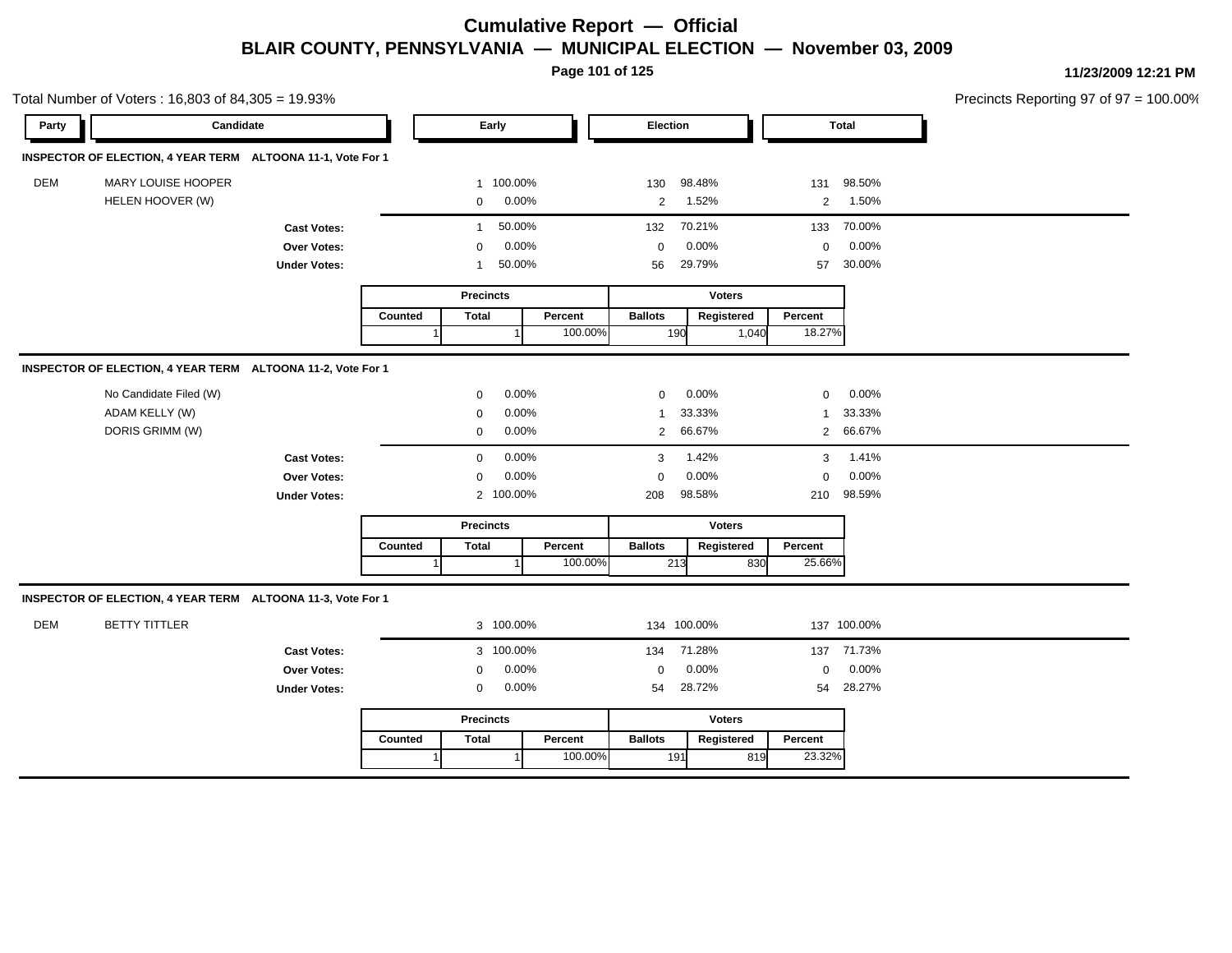**Page 102 of 125**

|            | Total Number of Voters: 16,803 of 84,305 = 19.93%           |                     |         |                  |           |         |                |             |               |              |              | Precincts Reporting 97 of 97 = 100.00% |
|------------|-------------------------------------------------------------|---------------------|---------|------------------|-----------|---------|----------------|-------------|---------------|--------------|--------------|----------------------------------------|
| Party      | Candidate                                                   |                     |         | Early            |           |         | Election       |             |               |              | <b>Total</b> |                                        |
|            | INSPECTOR OF ELECTION, 4 YEAR TERM ALTOONA 12-1, Vote For 1 |                     |         |                  |           |         |                |             |               |              |              |                                        |
| <b>DEM</b> | REGINA M. MCDONALD                                          |                     |         | 0                | 0.00%     |         | 22             | 34.38%      |               | 22           | 33.33%       |                                        |
| <b>REP</b> | MARY MARGARET KLESIUS                                       |                     |         |                  | 2 100.00% |         |                | 42 65.63%   |               | 44           | 66.67%       |                                        |
|            |                                                             | <b>Cast Votes:</b>  |         |                  | 2 100.00% |         | 64             | 91.43%      |               |              | 66 91.67%    |                                        |
|            |                                                             | Over Votes:         |         | $\mathbf 0$      | 0.00%     |         | $\mathbf 0$    | 0.00%       |               | $\mathbf 0$  | 0.00%        |                                        |
|            |                                                             | <b>Under Votes:</b> |         | 0                | 0.00%     |         | 6              | 8.57%       |               | 6            | 8.33%        |                                        |
|            |                                                             |                     |         | <b>Precincts</b> |           |         |                |             | <b>Voters</b> |              |              |                                        |
|            |                                                             |                     | Counted | <b>Total</b>     |           | Percent | <b>Ballots</b> |             | Registered    | Percent      |              |                                        |
|            |                                                             |                     |         |                  |           | 100.00% |                | 72          | 392           | 18.37%       |              |                                        |
|            | INSPECTOR OF ELECTION, 4 YEAR TERM ALTOONA 12-2, Vote For 1 |                     |         |                  |           |         |                |             |               |              |              |                                        |
| <b>DEM</b> | <b>EMMA OSMOLINSKI</b>                                      |                     |         |                  | 1 100.00% |         |                | 100 100.00% |               |              | 101 100.00%  |                                        |
|            |                                                             | <b>Cast Votes:</b>  |         |                  | 1 100.00% |         | 100            | 71.94%      |               | 101          | 72.14%       |                                        |
|            |                                                             | Over Votes:         |         | $\mathbf 0$      | 0.00%     |         | $\mathbf 0$    | 0.00%       |               | $\mathbf 0$  | 0.00%        |                                        |
|            |                                                             | <b>Under Votes:</b> |         | 0                | 0.00%     |         | 39             | 28.06%      |               | 39           | 27.86%       |                                        |
|            |                                                             |                     |         | <b>Precincts</b> |           |         |                |             | <b>Voters</b> |              |              |                                        |
|            |                                                             |                     |         | <b>Total</b>     |           | Percent | <b>Ballots</b> |             | Registered    | Percent      |              |                                        |
|            |                                                             |                     |         |                  |           | 100.00% | 140            |             | 571           | 24.52%       |              |                                        |
|            | INSPECTOR OF ELECTION, 4 YEAR TERM ALTOONA 12-3, Vote For 1 |                     |         |                  |           |         |                |             |               |              |              |                                        |
|            | No Candidate Filed (W)                                      |                     |         | $\mathbf 0$      | 0.00%     |         | $\mathbf 0$    | 0.00%       |               | 0            | 0.00%        |                                        |
|            | ALISON HAINSEY (W)                                          |                     |         | $\mathbf 0$      | 0.00%     |         | -1             | 50.00%      |               | $\mathbf{1}$ | 50.00%       |                                        |
|            | AMANDA R LEIGHTY (W)                                        |                     |         | 0                | 0.00%     |         | $\overline{1}$ | 50.00%      |               | $\mathbf{1}$ | 50.00%       |                                        |
|            |                                                             | <b>Cast Votes:</b>  |         | $\mathbf 0$      | 0.00%     |         | 2              | 2.25%       |               | 2            | 2.20%        |                                        |
|            |                                                             | Over Votes:         |         | 0                | 0.00%     |         | $\mathbf 0$    | 0.00%       |               | 0            | 0.00%        |                                        |
|            |                                                             | <b>Under Votes:</b> |         |                  | 2 100.00% |         | 87             | 97.75%      |               | 89           | 97.80%       |                                        |
|            |                                                             |                     |         | <b>Precincts</b> |           |         | <b>Voters</b>  |             |               |              |              |                                        |
|            |                                                             |                     | Counted | <b>Total</b>     |           | Percent | <b>Ballots</b> |             | Registered    | Percent      |              |                                        |
|            |                                                             |                     | 1       |                  | $\vert$ 1 | 100.00% |                | 91          | 471           | 19.32%       |              |                                        |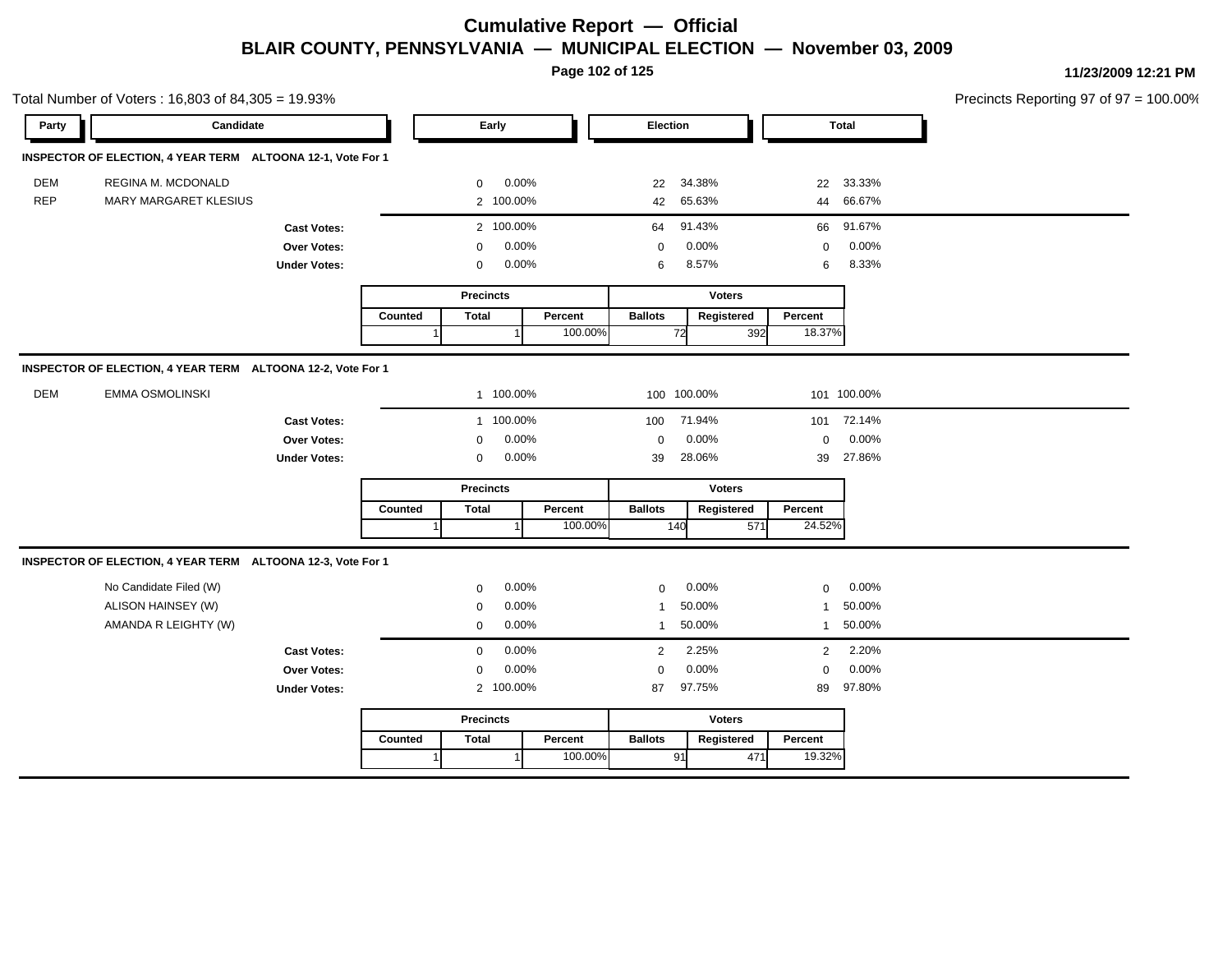**Page 103 of 125**

|            | Total Number of Voters: 16,803 of 84,305 = 19.93%           |                     |         |                  |           |         |                |             |               |             |              | Precincts Reporting 97 of 97 = 100.00% |
|------------|-------------------------------------------------------------|---------------------|---------|------------------|-----------|---------|----------------|-------------|---------------|-------------|--------------|----------------------------------------|
| Party      | Candidate                                                   |                     |         | Early            |           |         | Election       |             |               |             | <b>Total</b> |                                        |
|            | INSPECTOR OF ELECTION, 4 YEAR TERM ALTOONA 12-4, Vote For 1 |                     |         |                  |           |         |                |             |               |             |              |                                        |
| DEM        | BARBARA A. MCCREERY                                         |                     |         |                  | 3 100.00% |         | 104            | 99.05%      |               | 107         | 99.07%       |                                        |
|            | JOSEPH RONAN (W)                                            |                     |         | 0                | 0.00%     |         | $\overline{1}$ | 0.95%       |               | 1           | 0.93%        |                                        |
|            |                                                             | <b>Cast Votes:</b>  |         | 3                | 60.00%    |         | 105            | 63.64%      |               | 108         | 63.53%       |                                        |
|            |                                                             | Over Votes:         |         | $\mathbf 0$      | 0.00%     |         | $\mathbf 0$    | 0.00%       |               | $\mathbf 0$ | 0.00%        |                                        |
|            |                                                             | <b>Under Votes:</b> |         | 2                | 40.00%    |         | 60             | 36.36%      |               | 62          | 36.47%       |                                        |
|            |                                                             |                     |         | <b>Precincts</b> |           |         |                |             | <b>Voters</b> |             |              |                                        |
|            |                                                             |                     | Counted | <b>Total</b>     |           | Percent | <b>Ballots</b> |             | Registered    | Percent     |              |                                        |
|            |                                                             |                     |         |                  |           | 100.00% |                | 170         | 681           | 24.96%      |              |                                        |
|            | INSPECTOR OF ELECTION, 4 YEAR TERM ALTOONA 12-5, Vote For 1 |                     |         |                  |           |         |                |             |               |             |              |                                        |
|            | No Candidate Filed (W)                                      |                     |         | 0                | 0.00%     |         | $\mathbf 0$    | $0.00\%$    |               | 0           | 0.00%        |                                        |
|            |                                                             | <b>Cast Votes:</b>  |         | 0                | 0.00%     |         | $\mathbf 0$    | 0.00%       |               | $\mathbf 0$ | 0.00%        |                                        |
|            |                                                             | Over Votes:         |         | $\mathbf 0$      | 0.00%     |         | $\mathbf 0$    | 0.00%       |               | $\mathbf 0$ | 0.00%        |                                        |
|            |                                                             | <b>Under Votes:</b> |         |                  | 2 100.00% |         |                | 104 100.00% |               |             | 106 100.00%  |                                        |
|            |                                                             |                     |         | <b>Precincts</b> |           |         |                |             | Voters        |             |              |                                        |
|            |                                                             |                     | Counted | <b>Total</b>     |           | Percent | <b>Ballots</b> |             | Registered    | Percent     |              |                                        |
|            |                                                             |                     |         |                  |           | 100.00% |                | 106         | 385           | 27.53%      |              |                                        |
|            | INSPECTOR OF ELECTION, 4 YEAR TERM ALTOONA 13-1, Vote For 1 |                     |         |                  |           |         |                |             |               |             |              |                                        |
| <b>DEM</b> | APRIL D. BURKET                                             |                     |         | -1               | 25.00%    |         | 70             | 38.46%      |               | 71          | 38.17%       |                                        |
| <b>REP</b> | MARY A. MITCHELL                                            |                     |         | 3                | 75.00%    |         |                | 112 61.54%  |               |             | 115 61.83%   |                                        |
|            |                                                             | <b>Cast Votes:</b>  |         |                  | 4 100.00% |         | 182            | 92.86%      |               | 186         | 93.00%       |                                        |
|            |                                                             | Over Votes:         |         | $\Omega$         | 0.00%     |         | $\mathbf 0$    | 0.00%       |               | $\mathbf 0$ | 0.00%        |                                        |
|            |                                                             | <b>Under Votes:</b> |         | 0                | 0.00%     |         | 14             | 7.14%       |               | 14          | 7.00%        |                                        |
|            |                                                             |                     |         | <b>Precincts</b> |           |         |                |             | <b>Voters</b> |             |              |                                        |
|            |                                                             |                     | Counted | <b>Total</b>     |           | Percent | <b>Ballots</b> |             | Registered    | Percent     |              |                                        |
|            |                                                             |                     |         |                  |           | 100.00% |                | 200         | 1,159         | 17.26%      |              |                                        |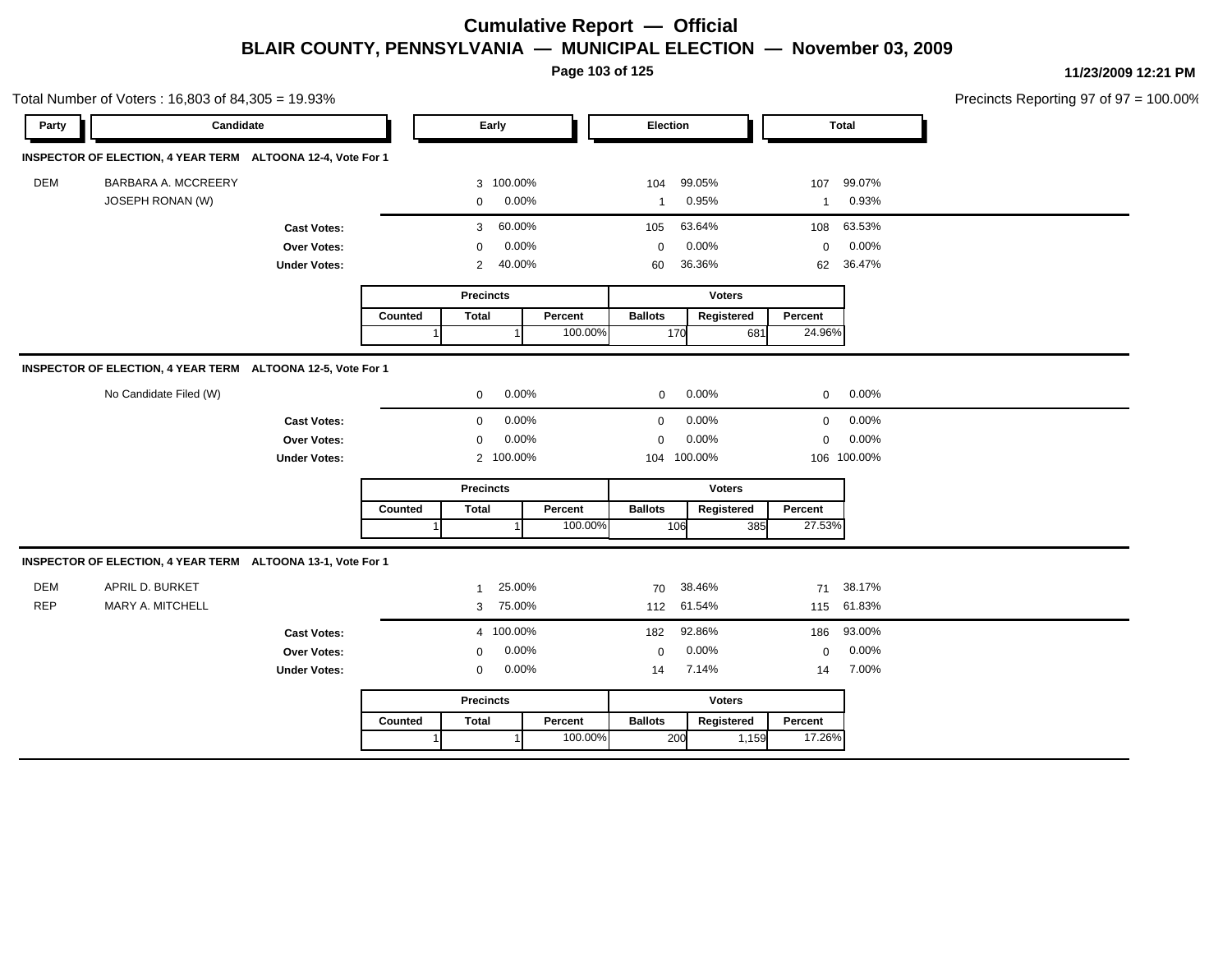**Page 104 of 125**

|            | Total Number of Voters: 16,803 of 84,305 = 19.93%           |                     |         |                  |           |         |                |               |              |              | Precincts Reporting 97 of 97 = 100.00% |
|------------|-------------------------------------------------------------|---------------------|---------|------------------|-----------|---------|----------------|---------------|--------------|--------------|----------------------------------------|
| Party      | Candidate                                                   |                     |         |                  | Early     |         | Election       |               |              | <b>Total</b> |                                        |
|            | INSPECTOR OF ELECTION, 4 YEAR TERM ALTOONA 13-2, Vote For 1 |                     |         |                  |           |         |                |               |              |              |                                        |
| <b>DEM</b> | CONNIE M. DOUGAL                                            |                     |         | $\mathbf 0$      | 0.00%     |         | 68             | 44.44%        | 68           | 44.16%       |                                        |
| <b>REP</b> | HARRY E. NEUHART                                            |                     |         |                  | 1 100.00% |         | 85             | 55.56%        |              | 86 55.84%    |                                        |
|            |                                                             | <b>Cast Votes:</b>  |         |                  | 1 100.00% |         | 153            | 96.23%        | 154          | 96.25%       |                                        |
|            |                                                             | Over Votes:         |         | 0                | 0.00%     |         | $\mathbf 0$    | 0.00%         | $\mathsf 0$  | 0.00%        |                                        |
|            |                                                             | <b>Under Votes:</b> |         | 0                | 0.00%     |         | 6              | 3.77%         | 6            | 3.75%        |                                        |
|            |                                                             |                     |         | <b>Precincts</b> |           |         |                | <b>Voters</b> |              |              |                                        |
|            |                                                             |                     | Counted | <b>Total</b>     |           | Percent | <b>Ballots</b> | Registered    | Percent      |              |                                        |
|            |                                                             |                     |         |                  |           | 100.00% | 160            | 982           | 16.29%       |              |                                        |
|            | INSPECTOR OF ELECTION, 4 YEAR TERM ALTOONA 13-3, Vote For 1 |                     |         |                  |           |         |                |               |              |              |                                        |
|            | No Candidate Filed (W)                                      |                     |         | 0                | 0.00%     |         | 0              | 0.00%         | 0            | 0.00%        |                                        |
|            | SHERRI MCGREGOR (W)                                         |                     |         | 0                | 0.00%     |         |                | 2 100.00%     |              | 2 100.00%    |                                        |
|            |                                                             | <b>Cast Votes:</b>  |         | $\mathbf 0$      | 0.00%     |         | $\overline{2}$ | 0.99%         | 2            | 0.98%        |                                        |
|            |                                                             | Over Votes:         |         | $\mathbf 0$      | 0.00%     |         | $\mathbf 0$    | 0.00%         | $\mathsf 0$  | 0.00%        |                                        |
|            |                                                             | <b>Under Votes:</b> |         |                  | 2 100.00% |         | 201            | 99.01%        | 203          | 99.02%       |                                        |
|            |                                                             |                     |         | <b>Precincts</b> |           |         |                | Voters        |              |              |                                        |
|            |                                                             |                     | Counted | <b>Total</b>     |           | Percent | <b>Ballots</b> | Registered    | Percent      |              |                                        |
|            |                                                             |                     |         |                  |           | 100.00% | 205            | 783           | 26.18%       |              |                                        |
|            | INSPECTOR OF ELECTION, 4 YEAR TERM ALTOONA 13-4, Vote For 1 |                     |         |                  |           |         |                |               |              |              |                                        |
|            | No Candidate Filed (W)                                      |                     |         | $\mathbf 0$      | 0.00%     |         | $\mathbf 0$    | 0.00%         | 0            | 0.00%        |                                        |
|            | MARIO LEMIEUX (W)                                           |                     |         | 0                | 0.00%     |         |                | 1 100.00%     |              | 1 100.00%    |                                        |
|            |                                                             | <b>Cast Votes:</b>  |         | $\mathbf 0$      | 0.00%     |         | $\overline{1}$ | 0.97%         | $\mathbf{1}$ | 0.94%        |                                        |
|            |                                                             | Over Votes:         |         | 0                | 0.00%     |         | 0              | 0.00%         | 0            | 0.00%        |                                        |
|            |                                                             | <b>Under Votes:</b> |         |                  | 3 100.00% |         | 102            | 99.03%        | 105          | 99.06%       |                                        |
|            |                                                             |                     |         | <b>Precincts</b> |           |         |                | <b>Voters</b> |              |              |                                        |
|            |                                                             |                     | Counted | <b>Total</b>     |           | Percent | <b>Ballots</b> | Registered    | Percent      |              |                                        |
|            |                                                             |                     | 1       |                  | $\vert$ 1 | 100.00% | 106            | 1,095         | 9.68%        |              |                                        |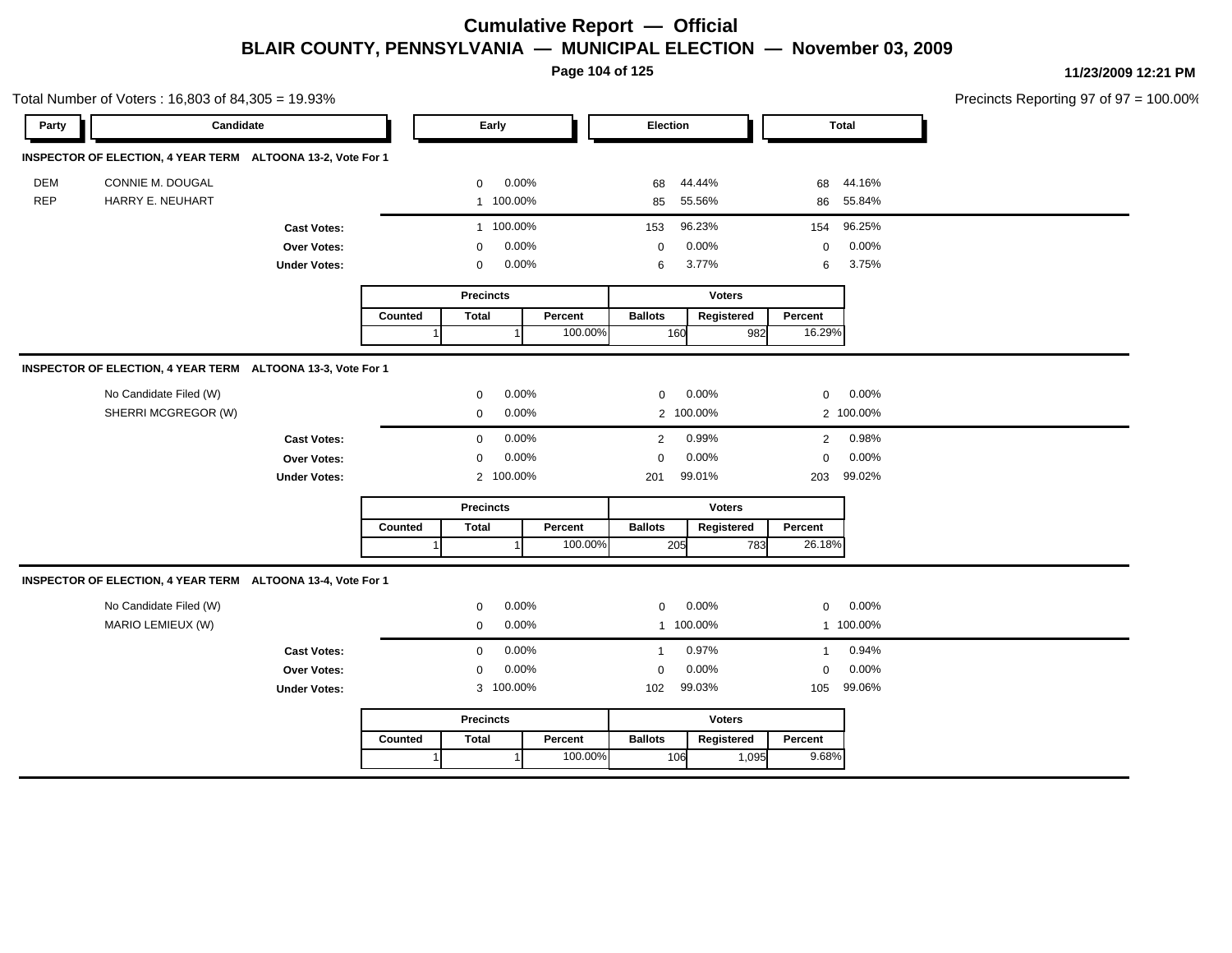**Page 105 of 125**

**11/23/2009 12:21 PM**

Precincts Reporting 97 of 97 = 100.00%

|            | Total Number of Voters: 16,803 of 84,305 = 19.93%           |                     |         |                  |           |         |                  |               |                |              | Precincts Reporting 97 of 97 |
|------------|-------------------------------------------------------------|---------------------|---------|------------------|-----------|---------|------------------|---------------|----------------|--------------|------------------------------|
| Party      | Candidate                                                   |                     |         |                  | Early     |         | Election         |               |                | <b>Total</b> |                              |
|            | INSPECTOR OF ELECTION, 4 YEAR TERM ALTOONA 14-1, Vote For 1 |                     |         |                  |           |         |                  |               |                |              |                              |
|            | No Candidate Filed (W)                                      |                     |         | 0                | 0.00%     |         | 0                | 0.00%         | $\mathbf 0$    | 0.00%        |                              |
|            | BETH SALYARDS (W)                                           |                     |         | $\mathbf 0$      | 0.00%     |         | $\mathbf{1}$     | 50.00%        | 1              | 33.33%       |                              |
|            | CAROL DIVELY (W)                                            |                     |         | $\mathbf{1}$     | 100.00%   |         | $\mathbf 0$      | 0.00%         | $\overline{1}$ | 33.33%       |                              |
|            | JOAN REED (W)                                               |                     |         | $\mathbf 0$      | 0.00%     |         | $\mathbf{1}$     | 50.00%        | $\mathbf{1}$   | 33.33%       |                              |
|            |                                                             | <b>Cast Votes:</b>  |         | $\mathbf{1}$     | 50.00%    |         | $\overline{2}$   | 1.53%         | 3              | 2.26%        |                              |
|            |                                                             | Over Votes:         |         | 0                | 0.00%     |         | $\mathbf 0$      | 0.00%         | 0              | 0.00%        |                              |
|            |                                                             | <b>Under Votes:</b> |         | -1               | 50.00%    |         | 129              | 98.47%        | 130            | 97.74%       |                              |
|            |                                                             |                     |         | <b>Precincts</b> |           |         |                  | <b>Voters</b> |                |              |                              |
|            |                                                             |                     | Counted | <b>Total</b>     |           | Percent | <b>Ballots</b>   | Registered    | Percent        |              |                              |
|            |                                                             |                     |         |                  |           | 100.00% |                  | 133<br>534    | 24.91%         |              |                              |
|            | INSPECTOR OF ELECTION, 4 YEAR TERM ALTOONA 14-2, Vote For 1 |                     |         |                  |           |         |                  |               |                |              |                              |
| DEM        | ROSE ANN MACALARNEY                                         |                     |         | $\overline{2}$   | 50.00%    |         | 59               | 20.77%        | 61             | 21.18%       |                              |
| <b>REP</b> | <b>SUSAN CAROTHERS</b>                                      |                     |         | $\overline{2}$   | 50.00%    |         | 225              | 79.23%        | 227            | 78.82%       |                              |
|            |                                                             | <b>Cast Votes:</b>  |         |                  | 4 100.00% |         | 284              | 92.81%        | 288            | 92.90%       |                              |
|            |                                                             | Over Votes:         |         | 0                | 0.00%     |         | $\boldsymbol{0}$ | 0.00%         | $\pmb{0}$      | 0.00%        |                              |
|            |                                                             | <b>Under Votes:</b> |         | 0                | 0.00%     |         | 22               | 7.19%         | 22             | 7.10%        |                              |
|            |                                                             |                     |         | <b>Precincts</b> |           |         |                  | <b>Voters</b> |                |              |                              |
|            |                                                             |                     | Counted | <b>Total</b>     |           | Percent | <b>Ballots</b>   | Registered    | Percent        |              |                              |
|            |                                                             |                     |         |                  |           | 100.00% |                  | 310<br>1,167  | 26.56%         |              |                              |
|            | INSPECTOR OF ELECTION, 4 YEAR TERM ALTOONA 14-3, Vote For 1 |                     |         |                  |           |         |                  |               |                |              |                              |
|            | No Candidate Filed (W)                                      |                     |         | $\mathbf 0$      | 0.00%     |         | $\mathbf 0$      | 0.00%         | $\mathbf 0$    | 0.00%        |                              |
|            |                                                             | <b>Cast Votes:</b>  |         | $\mathbf{0}$     | 0.00%     |         | $\mathbf 0$      | 0.00%         | $\mathbf 0$    | 0.00%        |                              |
|            |                                                             | Over Votes:         |         | $\mathbf 0$      | 0.00%     |         | $\mathbf 0$      | 0.00%         | $\mathbf 0$    | 0.00%        |                              |
|            |                                                             | <b>Under Votes:</b> |         |                  | 6 100.00% |         |                  | 163 100.00%   |                | 169 100.00%  |                              |
|            |                                                             |                     |         | <b>Precincts</b> |           |         |                  | <b>Voters</b> |                |              |                              |
|            |                                                             |                     | Counted | <b>Total</b>     |           | Percent | <b>Ballots</b>   | Registered    | Percent        |              |                              |
|            |                                                             |                     |         |                  |           | 100.00% |                  | 169<br>783    | 21.58%         |              |                              |
|            |                                                             |                     |         |                  |           |         |                  |               |                |              |                              |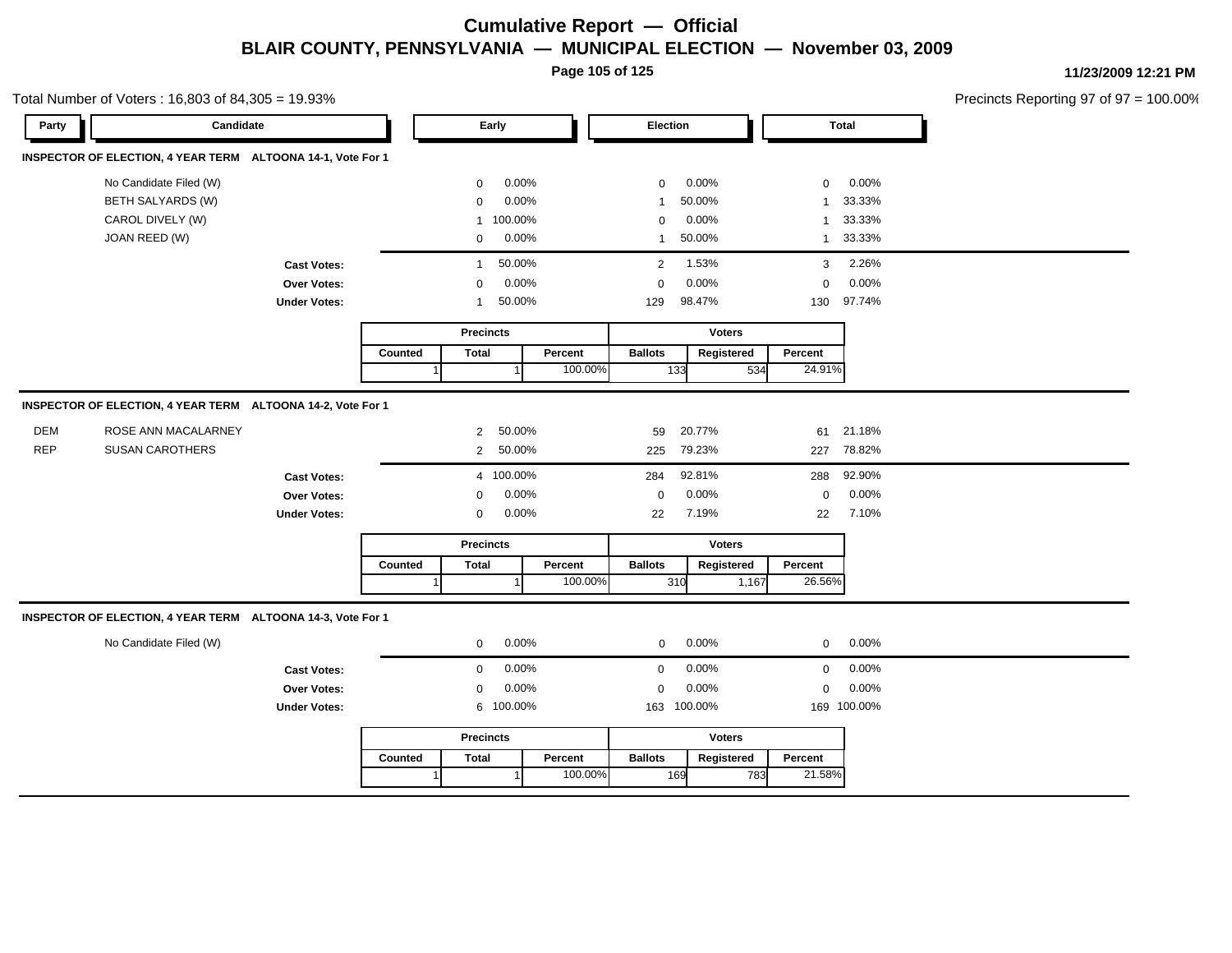**Page 106 of 125**

|            | Total Number of Voters: 16,803 of 84,305 = 19.93%           |                     |                  |                  |        |               |                |               |            |             |              | Precincts Reporting 97 of 97 = 100.00% |
|------------|-------------------------------------------------------------|---------------------|------------------|------------------|--------|---------------|----------------|---------------|------------|-------------|--------------|----------------------------------------|
| Party      | Candidate                                                   |                     |                  | Early            |        |               | Election       |               |            |             | <b>Total</b> |                                        |
|            | INSPECTOR OF ELECTION, 4 YEAR TERM ALTOONA 14-4, Vote For 1 |                     |                  |                  |        |               |                |               |            |             |              |                                        |
| DEM        | MARY ANN FOX                                                |                     |                  | 4 100.00%        |        |               |                | 195 100.00%   |            |             | 199 100.00%  |                                        |
|            |                                                             | <b>Cast Votes:</b>  |                  | $\overline{4}$   | 66.67% |               | 195            | 68.90%        |            | 199         | 68.86%       |                                        |
|            |                                                             | Over Votes:         |                  | $\mathbf 0$      | 0.00%  |               | $\mathbf 0$    | 0.00%         |            | $\mathbf 0$ | 0.00%        |                                        |
|            |                                                             | <b>Under Votes:</b> |                  | $\overline{2}$   | 33.33% |               | 88             | 31.10%        |            | 90          | 31.14%       |                                        |
|            |                                                             |                     |                  | <b>Precincts</b> |        |               |                | <b>Voters</b> |            |             |              |                                        |
|            |                                                             |                     | Counted          | <b>Total</b>     |        | Percent       | <b>Ballots</b> |               | Registered | Percent     |              |                                        |
|            |                                                             |                     |                  |                  |        | 100.00%       | 289            |               | 1,165      | 24.81%      |              |                                        |
|            | INSPECTOR OF ELECTION, 4 YEAR TERM ALLEGHENY 1, Vote For 1  |                     |                  |                  |        |               |                |               |            |             |              |                                        |
| DEM        | LORETTA WILT                                                |                     |                  | 0                | 0.00%  |               | 107            | 35.67%        |            | 107         | 35.08%       |                                        |
| <b>REP</b> | CAROLE S. JOHNSON                                           |                     |                  | 5 100.00%        |        |               | 193            | 64.33%        |            |             | 198 64.92%   |                                        |
|            |                                                             | <b>Cast Votes:</b>  |                  | 5 100.00%        |        |               | 300            | 95.24%        |            | 305         | 95.31%       |                                        |
|            |                                                             | Over Votes:         |                  | 0                | 0.00%  |               | 0              | 0.00%         |            | $\mathbf 0$ | 0.00%        |                                        |
|            |                                                             | <b>Under Votes:</b> |                  | $\mathbf 0$      | 0.00%  |               | 15             | 4.76%         |            | 15          | 4.69%        |                                        |
|            |                                                             |                     | <b>Precincts</b> |                  |        | <b>Voters</b> |                |               |            |             |              |                                        |
|            |                                                             |                     | Counted          | <b>Total</b>     |        | Percent       | <b>Ballots</b> |               | Registered | Percent     |              |                                        |
|            |                                                             |                     |                  |                  |        | 100.00%       | 320            |               | 1,863      | 17.18%      |              |                                        |
|            | INSPECTOR OF ELECTION, 4 YEAR TERM ALLEGHENY 2, Vote For 1  |                     |                  |                  |        |               |                |               |            |             |              |                                        |
| <b>DEM</b> | JEAN L. FLICK                                               |                     |                  | 6                | 42.86% |               | 60             | 22.56%        |            | 66          | 23.57%       |                                        |
| <b>REP</b> | APRYL D. SMITH                                              |                     |                  | 8                | 57.14% |               | 206            | 77.44%        |            |             | 214 76.43%   |                                        |
|            |                                                             | <b>Cast Votes:</b>  |                  | 14 100.00%       |        |               | 266            | 95.34%        |            | 280         | 95.56%       |                                        |
|            |                                                             | Over Votes:         |                  | $\mathbf 0$      | 0.00%  |               | $\mathbf 0$    | 0.00%         |            | $\mathbf 0$ | 0.00%        |                                        |
|            |                                                             | <b>Under Votes:</b> |                  | 0                | 0.00%  |               | 13             | 4.66%         |            | 13          | 4.44%        |                                        |
|            |                                                             |                     |                  |                  |        | Voters        |                |               |            |             |              |                                        |
|            |                                                             |                     | Counted          | <b>Total</b>     |        | Percent       | <b>Ballots</b> |               | Registered | Percent     |              |                                        |
|            |                                                             |                     |                  |                  |        | 100.00%       | 293            |               | 1,657      | 17.68%      |              |                                        |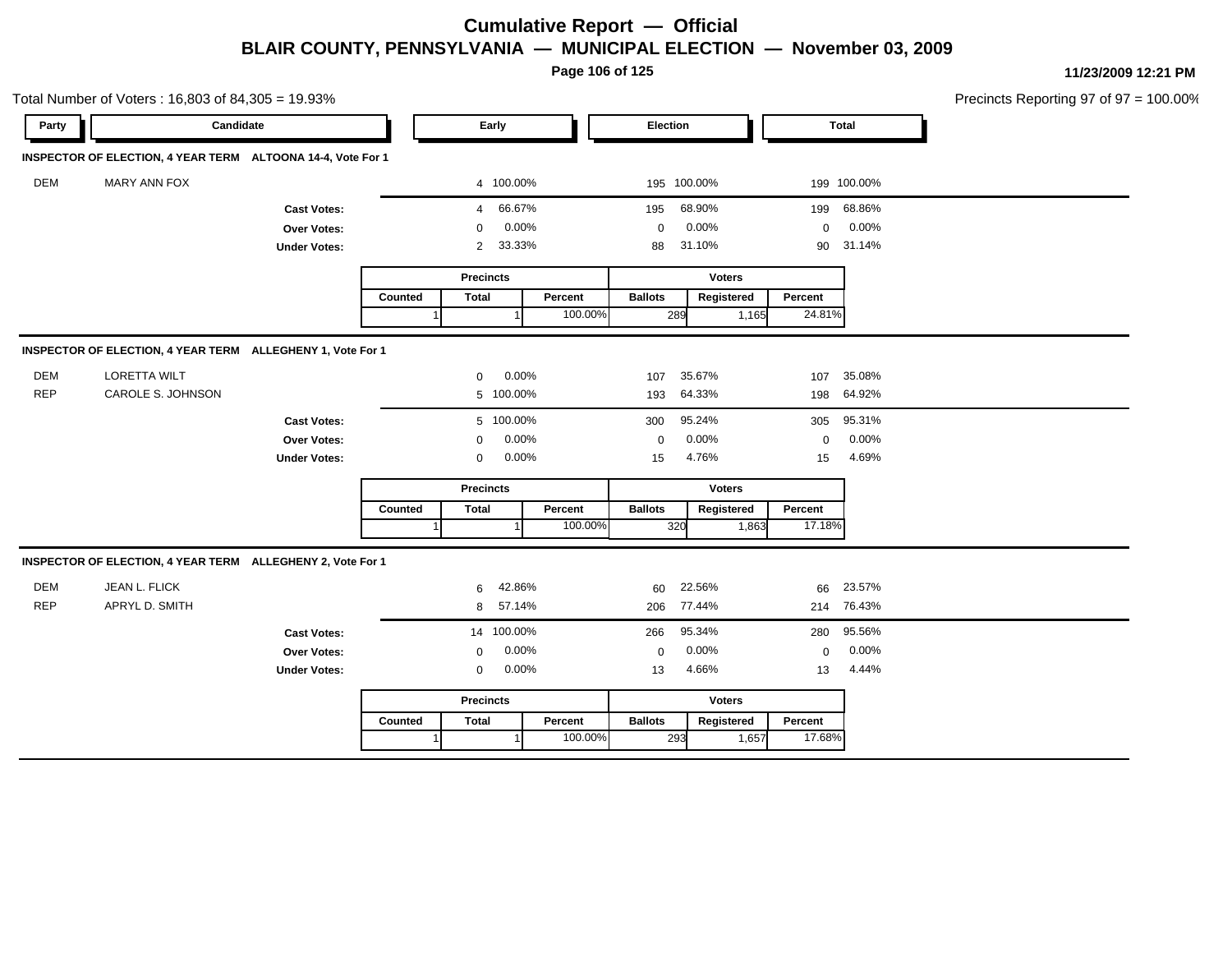**Page 107 of 125**

|            | Total Number of Voters: 16,803 of 84,305 = 19.93%          |                     |         |                  |            |         |                |               |                 |              | Precincts Reporting 97 of 97 = 100.00% |
|------------|------------------------------------------------------------|---------------------|---------|------------------|------------|---------|----------------|---------------|-----------------|--------------|----------------------------------------|
| Party      | Candidate                                                  |                     |         |                  | Early      |         | Election       |               |                 | <b>Total</b> |                                        |
|            | INSPECTOR OF ELECTION, 4 YEAR TERM ALLEGHENY 3, Vote For 1 |                     |         |                  |            |         |                |               |                 |              |                                        |
| <b>DEM</b> | DONALD P. PACIFICO                                         |                     |         |                  | 15 100.00% |         | 47             | 94.00%        | 62              | 95.38%       |                                        |
|            | <b>BECKY HALL (W)</b>                                      |                     |         | $\mathbf 0$      | 0.00%      |         | 3              | 6.00%         | 3               | 4.62%        |                                        |
|            |                                                            | <b>Cast Votes:</b>  |         | 15               | 71.43%     |         | 50             | 69.44%        | 65              | 69.89%       |                                        |
|            |                                                            | Over Votes:         |         | $\mathbf{0}$     | 0.00%      |         | $\mathbf 0$    | 0.00%         | $\mathbf 0$     | 0.00%        |                                        |
|            |                                                            | <b>Under Votes:</b> |         | 6                | 28.57%     |         | 22             | 30.56%        | 28              | 30.11%       |                                        |
|            |                                                            |                     |         | <b>Precincts</b> |            |         |                | <b>Voters</b> |                 |              |                                        |
|            |                                                            |                     | Counted | <b>Total</b>     |            | Percent | <b>Ballots</b> | Registered    | Percent         |              |                                        |
|            |                                                            |                     |         |                  |            | 100.00% |                | 93            | 25.20%<br>369   |              |                                        |
|            | INSPECTOR OF ELECTION, 4 YEAR TERM ALLEGHENY 4, Vote For 1 |                     |         |                  |            |         |                |               |                 |              |                                        |
|            | No Candidate Filed (W)                                     |                     |         | $\mathbf{0}$     | 0.00%      |         | $\mathbf 0$    | 0.00%         | $\mathbf 0$     | 0.00%        |                                        |
|            | LESLIE RUPP (W)                                            |                     |         | $\mathbf 0$      | 0.00%      |         | 2              | 66.67%        | 2               | 66.67%       |                                        |
|            | RJ ERCULIANI II (W)                                        |                     |         | $\mathbf{0}$     | 0.00%      |         | $\mathbf{1}$   | 33.33%        | $\mathbf{1}$    | 33.33%       |                                        |
|            |                                                            | <b>Cast Votes:</b>  |         | $\mathbf{0}$     | 0.00%      |         | 3              | 2.00%         | 3               | 1.92%        |                                        |
|            |                                                            | Over Votes:         |         | $\mathbf{0}$     | 0.00%      |         | $\Omega$       | 0.00%         | $\mathbf 0$     | 0.00%        |                                        |
|            |                                                            | <b>Under Votes:</b> |         |                  | 6 100.00%  |         | 147            | 98.00%        | 153             | 98.08%       |                                        |
|            |                                                            |                     |         | <b>Precincts</b> |            |         |                | Voters        |                 |              |                                        |
|            |                                                            |                     | Counted | <b>Total</b>     |            | Percent | <b>Ballots</b> | Registered    | Percent         |              |                                        |
|            |                                                            |                     |         |                  |            | 100.00% |                | 156           | 19.48%<br>801   |              |                                        |
|            | INSPECTOR OF ELECTION, 4 YEAR TERM ANTIS TWP 1, Vote For 1 |                     |         |                  |            |         |                |               |                 |              |                                        |
|            | No Candidate Filed (W)                                     |                     |         | $\mathbf 0$      | 0.00%      |         | $\mathbf 0$    | 0.00%         | $\mathbf 0$     | 0.00%        |                                        |
|            | MARIE WALTER (W)                                           |                     |         | $\mathbf 0$      | 0.00%      |         |                | 4 100.00%     |                 | 4 100.00%    |                                        |
|            |                                                            | <b>Cast Votes:</b>  |         | $\mathbf 0$      | 0.00%      |         | $\overline{4}$ | 1.32%         | 4               | 1.29%        |                                        |
|            |                                                            | Over Votes:         |         | $\mathbf{0}$     | 0.00%      |         | 0              | 0.00%         | $\mathbf 0$     | 0.00%        |                                        |
|            |                                                            | <b>Under Votes:</b> |         |                  | 6 100.00%  |         | 300            | 98.68%        | 306             | 98.71%       |                                        |
|            |                                                            |                     |         | <b>Precincts</b> |            |         |                | Voters        |                 |              |                                        |
|            |                                                            |                     | Counted | <b>Total</b>     |            | Percent | <b>Ballots</b> | Registered    | Percent         |              |                                        |
|            |                                                            |                     | 1       |                  |            | 100.00% |                | 310           | 16.95%<br>1,829 |              |                                        |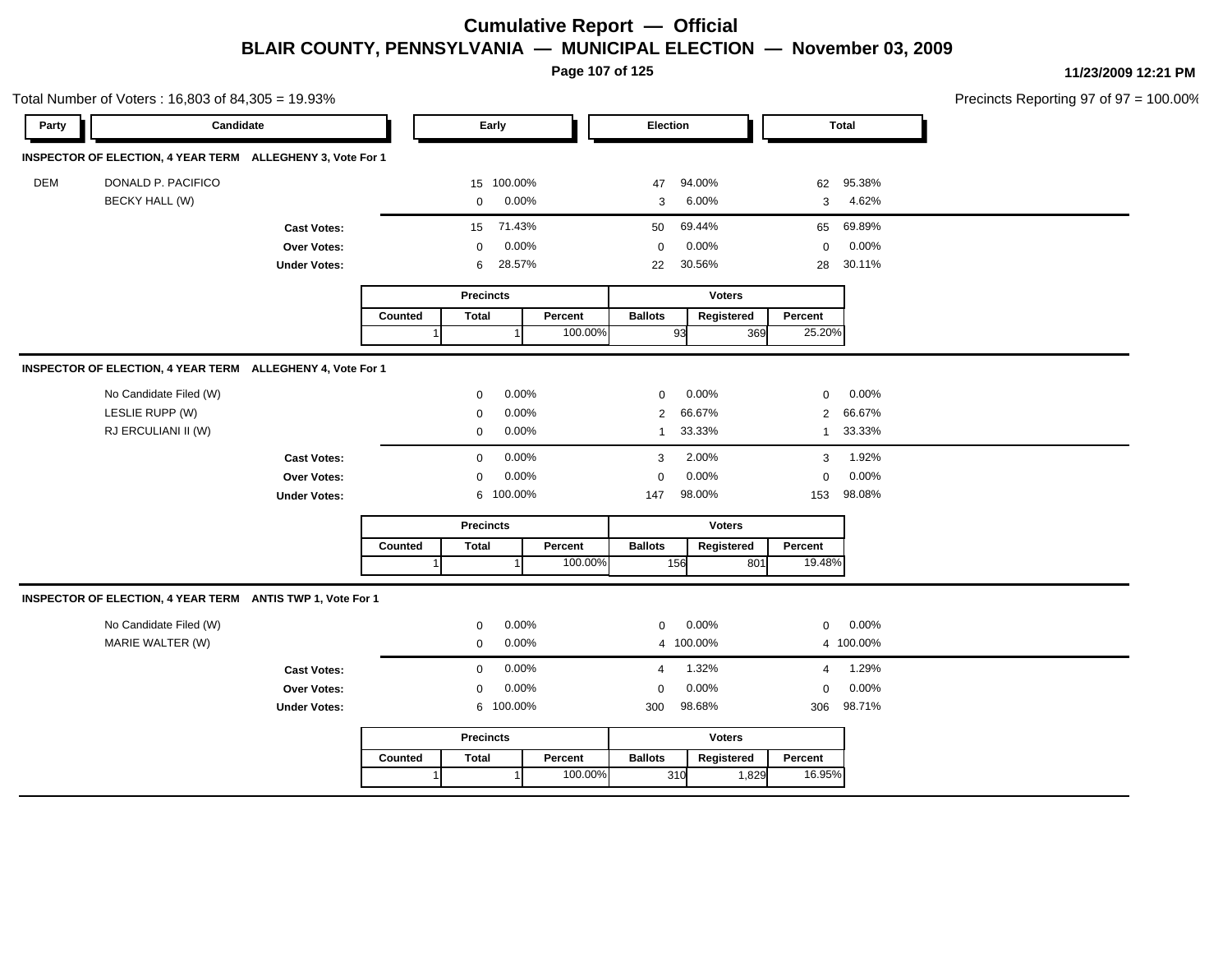**Page 108 of 125**

| Candidate<br><b>Total</b><br>Early<br>Election<br>Party<br>INSPECTOR OF ELECTION, 4 YEAR TERM ANTIS TWP 2, Vote For 1<br><b>DEM</b><br>NORMA DUTTRY<br>1 100.00%<br>121 100.00%<br>122 100.00%<br>1 100.00%<br>59.31%<br>59.51%<br>122<br>121<br><b>Cast Votes:</b><br>0.00%<br>0.00%<br>0.00%<br>$\mathbf 0$<br>Over Votes:<br>$\mathbf 0$<br>$\mathbf{0}$<br>0.00%<br>40.69%<br>40.49%<br><b>Under Votes:</b><br>$\mathbf 0$<br>83<br>83<br><b>Precincts</b><br><b>Voters</b><br><b>Total</b><br><b>Ballots</b><br>Registered<br>Percent<br>Counted<br>Percent<br>100.00%<br>17.89%<br>205<br>1,146<br>INSPECTOR OF ELECTION, 4 YEAR TERM ANTIS TWP 3, Vote For 1<br>DEM<br>PAULA J. HALL<br>23.87%<br>0.00%<br>53<br>23.45%<br>$\mathbf 0$<br>53<br><b>REP</b><br>ALICE L. SAMPSEL<br>76.13%<br>76.55%<br>4 100.00%<br>169<br>173<br>80.00%<br>90.98%<br>90.76%<br><b>Cast Votes:</b><br>222<br>226<br>$\overline{4}$<br>0.00%<br>0.00%<br>0.00%<br>Over Votes:<br>$\mathbf 0$<br>$\Omega$<br>$\mathbf 0$<br>9.02%<br>20.00%<br>9.24%<br>22<br>23<br><b>Under Votes:</b><br>$\mathbf{1}$<br><b>Precincts</b><br><b>Voters</b><br><b>Ballots</b><br>Percent<br>Counted<br><b>Total</b><br>Percent<br>Registered<br>100.00%<br>17.54%<br>249<br>1,420<br>INSPECTOR OF ELECTION, 4 YEAR TERM BELLWOOD BORO, Vote For 1<br>0.00%<br>No Candidate Filed (W)<br>0.00%<br>0.00%<br>$\mathbf{0}$<br>$\mathbf 0$<br>$\mathbf 0$<br>BARBARA BOYER (W)<br>0.00%<br>6 100.00%<br>6 100.00%<br>$\mathbf{0}$<br>0.00%<br>2.86%<br>2.83%<br><b>Cast Votes:</b><br>6<br>6<br>$\mathbf 0$<br>0.00%<br>0.00%<br>0.00%<br>Over Votes:<br>$\mathbf 0$<br>$\Omega$<br>$\Omega$<br>97.17%<br>2 100.00%<br>97.14%<br><b>Under Votes:</b><br>204<br>206<br><b>Precincts</b><br><b>Voters</b><br><b>Ballots</b><br>Counted<br><b>Total</b><br>Percent<br>Registered | Total Number of Voters: 16,803 of 84,305 = 19.93% |  |  |  |  |  |         | Precincts Reporting 97 of 97 = 100.00% |
|-----------------------------------------------------------------------------------------------------------------------------------------------------------------------------------------------------------------------------------------------------------------------------------------------------------------------------------------------------------------------------------------------------------------------------------------------------------------------------------------------------------------------------------------------------------------------------------------------------------------------------------------------------------------------------------------------------------------------------------------------------------------------------------------------------------------------------------------------------------------------------------------------------------------------------------------------------------------------------------------------------------------------------------------------------------------------------------------------------------------------------------------------------------------------------------------------------------------------------------------------------------------------------------------------------------------------------------------------------------------------------------------------------------------------------------------------------------------------------------------------------------------------------------------------------------------------------------------------------------------------------------------------------------------------------------------------------------------------------------------------------------------------------------------------------------------------------------------------|---------------------------------------------------|--|--|--|--|--|---------|----------------------------------------|
|                                                                                                                                                                                                                                                                                                                                                                                                                                                                                                                                                                                                                                                                                                                                                                                                                                                                                                                                                                                                                                                                                                                                                                                                                                                                                                                                                                                                                                                                                                                                                                                                                                                                                                                                                                                                                                               |                                                   |  |  |  |  |  |         |                                        |
|                                                                                                                                                                                                                                                                                                                                                                                                                                                                                                                                                                                                                                                                                                                                                                                                                                                                                                                                                                                                                                                                                                                                                                                                                                                                                                                                                                                                                                                                                                                                                                                                                                                                                                                                                                                                                                               |                                                   |  |  |  |  |  |         |                                        |
|                                                                                                                                                                                                                                                                                                                                                                                                                                                                                                                                                                                                                                                                                                                                                                                                                                                                                                                                                                                                                                                                                                                                                                                                                                                                                                                                                                                                                                                                                                                                                                                                                                                                                                                                                                                                                                               |                                                   |  |  |  |  |  |         |                                        |
|                                                                                                                                                                                                                                                                                                                                                                                                                                                                                                                                                                                                                                                                                                                                                                                                                                                                                                                                                                                                                                                                                                                                                                                                                                                                                                                                                                                                                                                                                                                                                                                                                                                                                                                                                                                                                                               |                                                   |  |  |  |  |  |         |                                        |
|                                                                                                                                                                                                                                                                                                                                                                                                                                                                                                                                                                                                                                                                                                                                                                                                                                                                                                                                                                                                                                                                                                                                                                                                                                                                                                                                                                                                                                                                                                                                                                                                                                                                                                                                                                                                                                               |                                                   |  |  |  |  |  |         |                                        |
|                                                                                                                                                                                                                                                                                                                                                                                                                                                                                                                                                                                                                                                                                                                                                                                                                                                                                                                                                                                                                                                                                                                                                                                                                                                                                                                                                                                                                                                                                                                                                                                                                                                                                                                                                                                                                                               |                                                   |  |  |  |  |  |         |                                        |
|                                                                                                                                                                                                                                                                                                                                                                                                                                                                                                                                                                                                                                                                                                                                                                                                                                                                                                                                                                                                                                                                                                                                                                                                                                                                                                                                                                                                                                                                                                                                                                                                                                                                                                                                                                                                                                               |                                                   |  |  |  |  |  |         |                                        |
|                                                                                                                                                                                                                                                                                                                                                                                                                                                                                                                                                                                                                                                                                                                                                                                                                                                                                                                                                                                                                                                                                                                                                                                                                                                                                                                                                                                                                                                                                                                                                                                                                                                                                                                                                                                                                                               |                                                   |  |  |  |  |  |         |                                        |
|                                                                                                                                                                                                                                                                                                                                                                                                                                                                                                                                                                                                                                                                                                                                                                                                                                                                                                                                                                                                                                                                                                                                                                                                                                                                                                                                                                                                                                                                                                                                                                                                                                                                                                                                                                                                                                               |                                                   |  |  |  |  |  |         |                                        |
|                                                                                                                                                                                                                                                                                                                                                                                                                                                                                                                                                                                                                                                                                                                                                                                                                                                                                                                                                                                                                                                                                                                                                                                                                                                                                                                                                                                                                                                                                                                                                                                                                                                                                                                                                                                                                                               |                                                   |  |  |  |  |  |         |                                        |
|                                                                                                                                                                                                                                                                                                                                                                                                                                                                                                                                                                                                                                                                                                                                                                                                                                                                                                                                                                                                                                                                                                                                                                                                                                                                                                                                                                                                                                                                                                                                                                                                                                                                                                                                                                                                                                               |                                                   |  |  |  |  |  |         |                                        |
|                                                                                                                                                                                                                                                                                                                                                                                                                                                                                                                                                                                                                                                                                                                                                                                                                                                                                                                                                                                                                                                                                                                                                                                                                                                                                                                                                                                                                                                                                                                                                                                                                                                                                                                                                                                                                                               |                                                   |  |  |  |  |  |         |                                        |
|                                                                                                                                                                                                                                                                                                                                                                                                                                                                                                                                                                                                                                                                                                                                                                                                                                                                                                                                                                                                                                                                                                                                                                                                                                                                                                                                                                                                                                                                                                                                                                                                                                                                                                                                                                                                                                               |                                                   |  |  |  |  |  |         |                                        |
|                                                                                                                                                                                                                                                                                                                                                                                                                                                                                                                                                                                                                                                                                                                                                                                                                                                                                                                                                                                                                                                                                                                                                                                                                                                                                                                                                                                                                                                                                                                                                                                                                                                                                                                                                                                                                                               |                                                   |  |  |  |  |  |         |                                        |
|                                                                                                                                                                                                                                                                                                                                                                                                                                                                                                                                                                                                                                                                                                                                                                                                                                                                                                                                                                                                                                                                                                                                                                                                                                                                                                                                                                                                                                                                                                                                                                                                                                                                                                                                                                                                                                               |                                                   |  |  |  |  |  |         |                                        |
|                                                                                                                                                                                                                                                                                                                                                                                                                                                                                                                                                                                                                                                                                                                                                                                                                                                                                                                                                                                                                                                                                                                                                                                                                                                                                                                                                                                                                                                                                                                                                                                                                                                                                                                                                                                                                                               |                                                   |  |  |  |  |  |         |                                        |
|                                                                                                                                                                                                                                                                                                                                                                                                                                                                                                                                                                                                                                                                                                                                                                                                                                                                                                                                                                                                                                                                                                                                                                                                                                                                                                                                                                                                                                                                                                                                                                                                                                                                                                                                                                                                                                               |                                                   |  |  |  |  |  |         |                                        |
|                                                                                                                                                                                                                                                                                                                                                                                                                                                                                                                                                                                                                                                                                                                                                                                                                                                                                                                                                                                                                                                                                                                                                                                                                                                                                                                                                                                                                                                                                                                                                                                                                                                                                                                                                                                                                                               |                                                   |  |  |  |  |  |         |                                        |
|                                                                                                                                                                                                                                                                                                                                                                                                                                                                                                                                                                                                                                                                                                                                                                                                                                                                                                                                                                                                                                                                                                                                                                                                                                                                                                                                                                                                                                                                                                                                                                                                                                                                                                                                                                                                                                               |                                                   |  |  |  |  |  |         |                                        |
|                                                                                                                                                                                                                                                                                                                                                                                                                                                                                                                                                                                                                                                                                                                                                                                                                                                                                                                                                                                                                                                                                                                                                                                                                                                                                                                                                                                                                                                                                                                                                                                                                                                                                                                                                                                                                                               |                                                   |  |  |  |  |  |         |                                        |
|                                                                                                                                                                                                                                                                                                                                                                                                                                                                                                                                                                                                                                                                                                                                                                                                                                                                                                                                                                                                                                                                                                                                                                                                                                                                                                                                                                                                                                                                                                                                                                                                                                                                                                                                                                                                                                               |                                                   |  |  |  |  |  |         |                                        |
|                                                                                                                                                                                                                                                                                                                                                                                                                                                                                                                                                                                                                                                                                                                                                                                                                                                                                                                                                                                                                                                                                                                                                                                                                                                                                                                                                                                                                                                                                                                                                                                                                                                                                                                                                                                                                                               |                                                   |  |  |  |  |  |         |                                        |
|                                                                                                                                                                                                                                                                                                                                                                                                                                                                                                                                                                                                                                                                                                                                                                                                                                                                                                                                                                                                                                                                                                                                                                                                                                                                                                                                                                                                                                                                                                                                                                                                                                                                                                                                                                                                                                               |                                                   |  |  |  |  |  |         |                                        |
|                                                                                                                                                                                                                                                                                                                                                                                                                                                                                                                                                                                                                                                                                                                                                                                                                                                                                                                                                                                                                                                                                                                                                                                                                                                                                                                                                                                                                                                                                                                                                                                                                                                                                                                                                                                                                                               |                                                   |  |  |  |  |  |         |                                        |
|                                                                                                                                                                                                                                                                                                                                                                                                                                                                                                                                                                                                                                                                                                                                                                                                                                                                                                                                                                                                                                                                                                                                                                                                                                                                                                                                                                                                                                                                                                                                                                                                                                                                                                                                                                                                                                               |                                                   |  |  |  |  |  |         |                                        |
|                                                                                                                                                                                                                                                                                                                                                                                                                                                                                                                                                                                                                                                                                                                                                                                                                                                                                                                                                                                                                                                                                                                                                                                                                                                                                                                                                                                                                                                                                                                                                                                                                                                                                                                                                                                                                                               |                                                   |  |  |  |  |  | Percent |                                        |
|                                                                                                                                                                                                                                                                                                                                                                                                                                                                                                                                                                                                                                                                                                                                                                                                                                                                                                                                                                                                                                                                                                                                                                                                                                                                                                                                                                                                                                                                                                                                                                                                                                                                                                                                                                                                                                               |                                                   |  |  |  |  |  |         |                                        |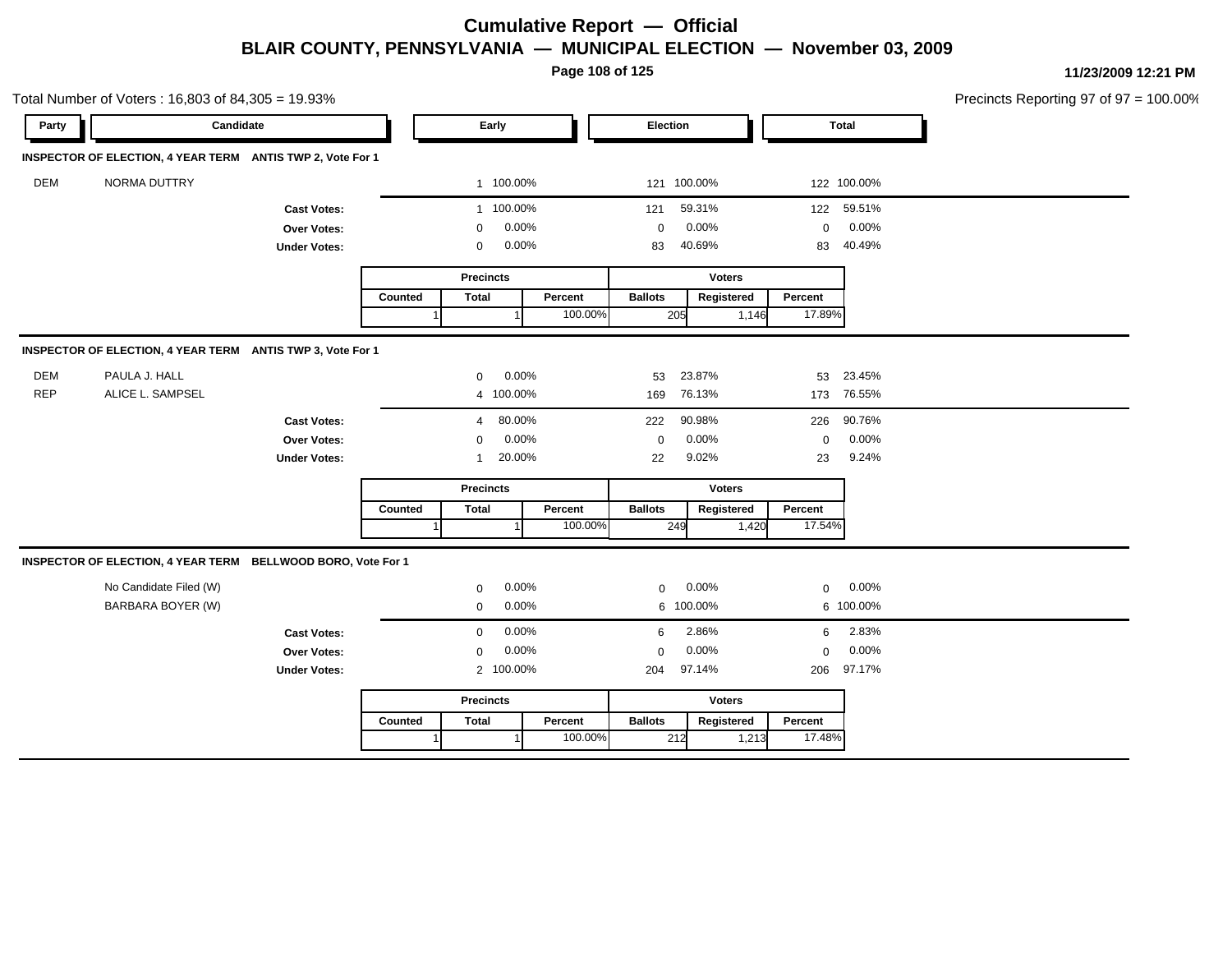**Page 109 of 125**

|            | Total Number of Voters: 16,803 of 84,305 = 19.93%                       |                     |         |              |                  |         |                |               |       |                |              | Precincts Reporting 97 of 97 = 100.00% |
|------------|-------------------------------------------------------------------------|---------------------|---------|--------------|------------------|---------|----------------|---------------|-------|----------------|--------------|----------------------------------------|
| Party      | Candidate                                                               |                     |         |              | Early            |         | Election       |               |       |                | <b>Total</b> |                                        |
|            | INSPECTOR OF ELECTION, 4 YEAR TERM BLAIR-CATFISH, Vote For 1            |                     |         |              |                  |         |                |               |       |                |              |                                        |
| DEM        | MARY JEAN DECKER                                                        |                     |         | 0            | 0.00%            |         | 65             | 29.95%        |       | 65             | 29.95%       |                                        |
| <b>REP</b> | FREDA G. HELSEL                                                         |                     |         | 0            | 0.00%            |         |                | 152 70.05%    |       |                | 152 70.05%   |                                        |
|            |                                                                         | <b>Cast Votes:</b>  |         | $\mathbf 0$  | 0.00%            |         | 217            | 88.57%        |       |                | 217 88.57%   |                                        |
|            |                                                                         | Over Votes:         |         | $\mathbf 0$  | 0.00%            |         | $\mathbf 0$    | 0.00%         |       | $\mathbf 0$    | 0.00%        |                                        |
|            |                                                                         | <b>Under Votes:</b> |         | 0            | 0.00%            |         | 28             | 11.43%        |       |                | 28 11.43%    |                                        |
|            |                                                                         |                     |         |              | <b>Precincts</b> |         |                | <b>Voters</b> |       |                |              |                                        |
|            |                                                                         |                     | Counted | <b>Total</b> |                  | Percent | <b>Ballots</b> | Registered    |       | Percent        |              |                                        |
|            |                                                                         |                     |         |              |                  | 100.00% |                | 245           | 1,172 | 20.90%         |              |                                        |
|            | INSPECTOR OF ELECTION, 4 YEAR TERM BLAIR-EAST HOLLIDAYSBURG, Vote For 1 |                     |         |              |                  |         |                |               |       |                |              |                                        |
| DEM        | MARIE B. MELUSKY                                                        |                     |         |              | 6 100.00%        |         | 307            | 99.35%        |       | 313            | 99.37%       |                                        |
|            | LAWRENCE BARONNER (W)                                                   |                     |         | $\mathbf 0$  | 0.00%            |         | $\overline{2}$ | 0.65%         |       | 2              | 0.63%        |                                        |
|            |                                                                         | <b>Cast Votes:</b>  |         | 6            | 66.67%           |         | 309            | 63.19%        |       | 315            | 63.25%       |                                        |
|            |                                                                         | Over Votes:         |         | $\Omega$     | 0.00%            |         | $\mathbf 0$    | 0.00%         |       | $\mathbf 0$    | 0.00%        |                                        |
|            |                                                                         | <b>Under Votes:</b> |         | 3            | 33.33%           |         | 180            | 36.81%        |       | 183            | 36.75%       |                                        |
|            |                                                                         |                     |         |              | <b>Precincts</b> |         |                | <b>Voters</b> |       |                |              |                                        |
|            |                                                                         |                     | Counted | <b>Total</b> |                  | Percent | <b>Ballots</b> | Registered    |       | Percent        |              |                                        |
|            |                                                                         |                     |         |              |                  | 100.00% |                | 498           | 2,242 | 22.21%         |              |                                        |
|            | INSPECTOR OF ELECTION, 4 YEAR TERM CATHARINE TWP, Vote For 1            |                     |         |              |                  |         |                |               |       |                |              |                                        |
| <b>DEM</b> | DARLENE WYLAND                                                          |                     |         | 0            | 0.00%            |         | 42             | 31.11%        |       | 42             | 30.66%       |                                        |
| <b>REP</b> | BETTY C. FOCHT                                                          |                     |         |              | 2 100.00%        |         | 93             | 68.89%        |       |                | 95 69.34%    |                                        |
|            |                                                                         | <b>Cast Votes:</b>  |         |              | 2 100.00%        |         | 135            | 95.07%        |       | 137            | 95.14%       |                                        |
|            |                                                                         | Over Votes:         |         | 0            | 0.00%            |         | $\mathbf 0$    | 0.00%         |       | $\mathbf 0$    | 0.00%        |                                        |
|            |                                                                         | <b>Under Votes:</b> |         | 0            | 0.00%            |         | $\overline{7}$ | 4.93%         |       | $\overline{7}$ | 4.86%        |                                        |
|            |                                                                         |                     |         |              | <b>Precincts</b> |         |                | <b>Voters</b> |       |                |              |                                        |
|            |                                                                         |                     | Counted | <b>Total</b> |                  | Percent | <b>Ballots</b> | Registered    |       | Percent        |              |                                        |
|            |                                                                         |                     |         | 1            | $\mathbf{1}$     | 100.00% |                | 144           | 499   | 28.86%         |              |                                        |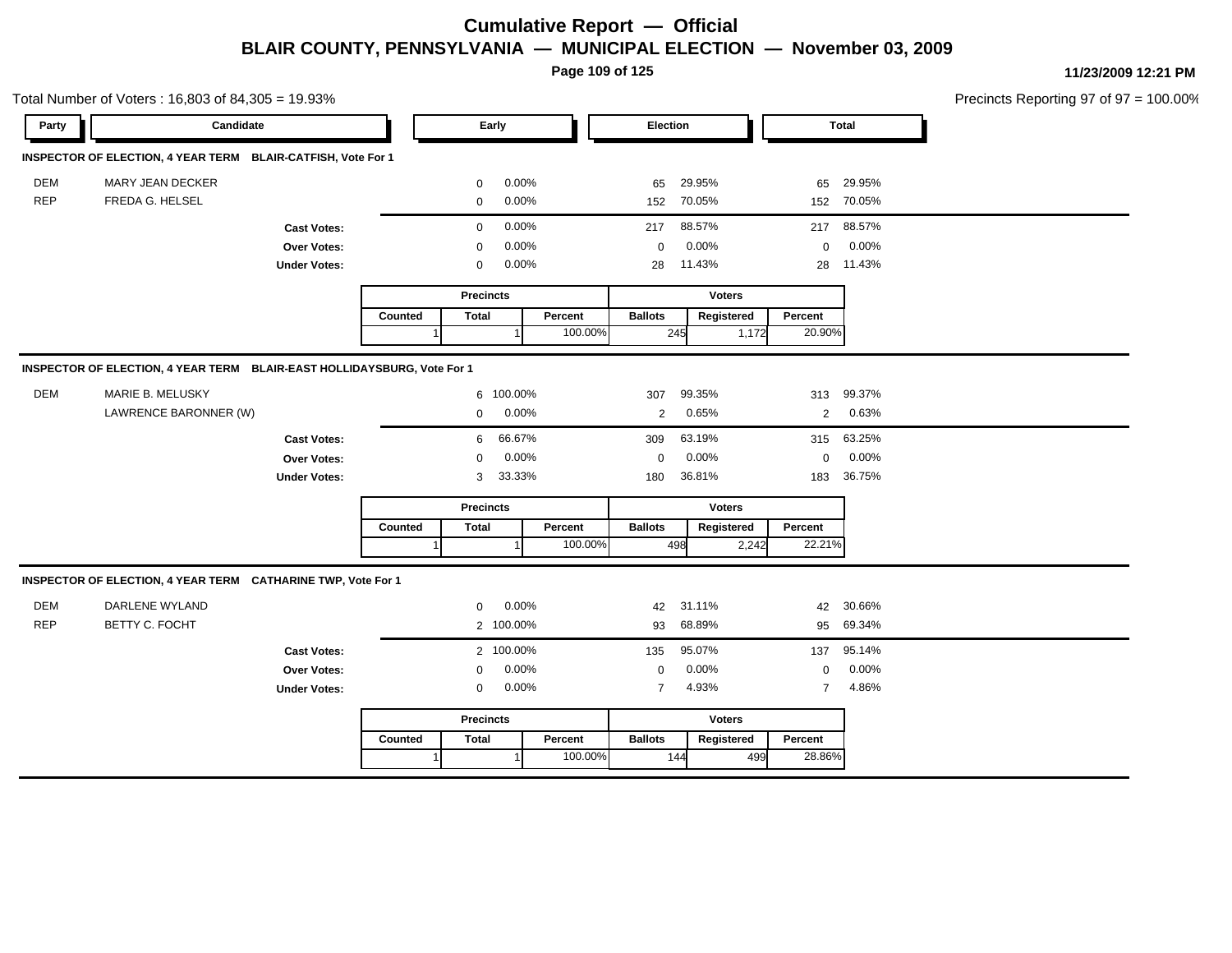**Page 110 of 125**

|            | Total Number of Voters: 16,803 of 84,305 = 19.93%           |                     |         |                  |        |         |                |               |             |             | Precincts Reporting 97 of 97 = 100.00% |
|------------|-------------------------------------------------------------|---------------------|---------|------------------|--------|---------|----------------|---------------|-------------|-------------|----------------------------------------|
| Party      | Candidate                                                   |                     |         | Early            |        |         | Election       |               |             | Total       |                                        |
|            | INSPECTOR OF ELECTION, 4 YEAR TERM DUNCANSVILLE, Vote For 1 |                     |         |                  |        |         |                |               |             |             |                                        |
| REP        | THELMA K. HAZENSTAB                                         |                     |         | $\mathbf 0$      | 0.00%  |         | 147 100.00%    |               |             | 147 100.00% |                                        |
|            |                                                             | <b>Cast Votes:</b>  |         | $\mathbf 0$      | 0.00%  |         | 147            | 89.09%        |             | 147 89.09%  |                                        |
|            |                                                             | Over Votes:         |         | 0                | 0.00%  |         | $\mathbf 0$    | 0.00%         | $\mathbf 0$ | 0.00%       |                                        |
|            |                                                             | <b>Under Votes:</b> |         | 0                | 0.00%  |         | 18             | 10.91%        |             | 18 10.91%   |                                        |
|            |                                                             |                     |         | <b>Precincts</b> |        |         |                | <b>Voters</b> |             |             |                                        |
|            |                                                             |                     | Counted | <b>Total</b>     |        | Percent | <b>Ballots</b> | Registered    | Percent     |             |                                        |
|            |                                                             |                     |         |                  |        | 100.00% | 165            | 878           | 18.79%      |             |                                        |
|            | INSPECTOR OF ELECTION, 4 YEAR TERM FRANKSTOWN 1, Vote For 1 |                     |         |                  |        |         |                |               |             |             |                                        |
| <b>DEM</b> | <b>BETH A. SMITH</b>                                        |                     |         | 0                | 0.00%  |         | 18             | 19.35%        |             | 18 18.95%   |                                        |
| <b>REP</b> | <b>GARRY E. PATTERSON</b>                                   |                     |         | 2 100.00%        |        |         | 75             | 80.65%        |             | 77 81.05%   |                                        |
|            |                                                             | <b>Cast Votes:</b>  |         | 2 100.00%        |        |         | 93             | 93.94%        | 95          | 94.06%      |                                        |
|            |                                                             | Over Votes:         |         | 0                | 0.00%  |         | $\mathbf 0$    | 0.00%         | $\mathbf 0$ | 0.00%       |                                        |
|            |                                                             | <b>Under Votes:</b> |         | 0                | 0.00%  |         | 6              | 6.06%         | 6           | 5.94%       |                                        |
|            |                                                             |                     |         | <b>Precincts</b> |        |         |                | <b>Voters</b> |             |             |                                        |
|            |                                                             |                     | Counted | <b>Total</b>     |        | Percent | <b>Ballots</b> | Registered    | Percent     |             |                                        |
|            |                                                             |                     |         |                  |        | 100.00% | 101            | 435           | 23.22%      |             |                                        |
|            | INSPECTOR OF ELECTION, 4 YEAR TERM FRANKSTOWN 2, Vote For 1 |                     |         |                  |        |         |                |               |             |             |                                        |
| DEM        | MARLENE J. LUTHER                                           |                     |         | 2 18.18%         |        |         | 133            | 25.19%        |             | 135 25.05%  |                                        |
| <b>REP</b> | <b>BEVERLY CURFMAN</b>                                      |                     |         | 9                | 81.82% |         | 395            | 74.81%        |             | 404 74.95%  |                                        |
|            |                                                             | <b>Cast Votes:</b>  |         | 11               | 78.57% |         | 528            | 91.99%        | 539         | 91.67%      |                                        |
|            |                                                             | Over Votes:         |         | $\mathbf 0$      | 0.00%  |         | $\mathbf 0$    | 0.00%         | $\mathbf 0$ | 0.00%       |                                        |
|            |                                                             | <b>Under Votes:</b> |         | 3                | 21.43% |         | 46             | 8.01%         | 49          | 8.33%       |                                        |
|            |                                                             |                     |         | <b>Precincts</b> |        |         |                | <b>Voters</b> |             |             |                                        |
|            |                                                             |                     | Counted | <b>Total</b>     |        | Percent | <b>Ballots</b> | Registered    | Percent     |             |                                        |
|            |                                                             |                     | 1       |                  |        | 100.00% | 588            | 2,795         | 21.04%      |             |                                        |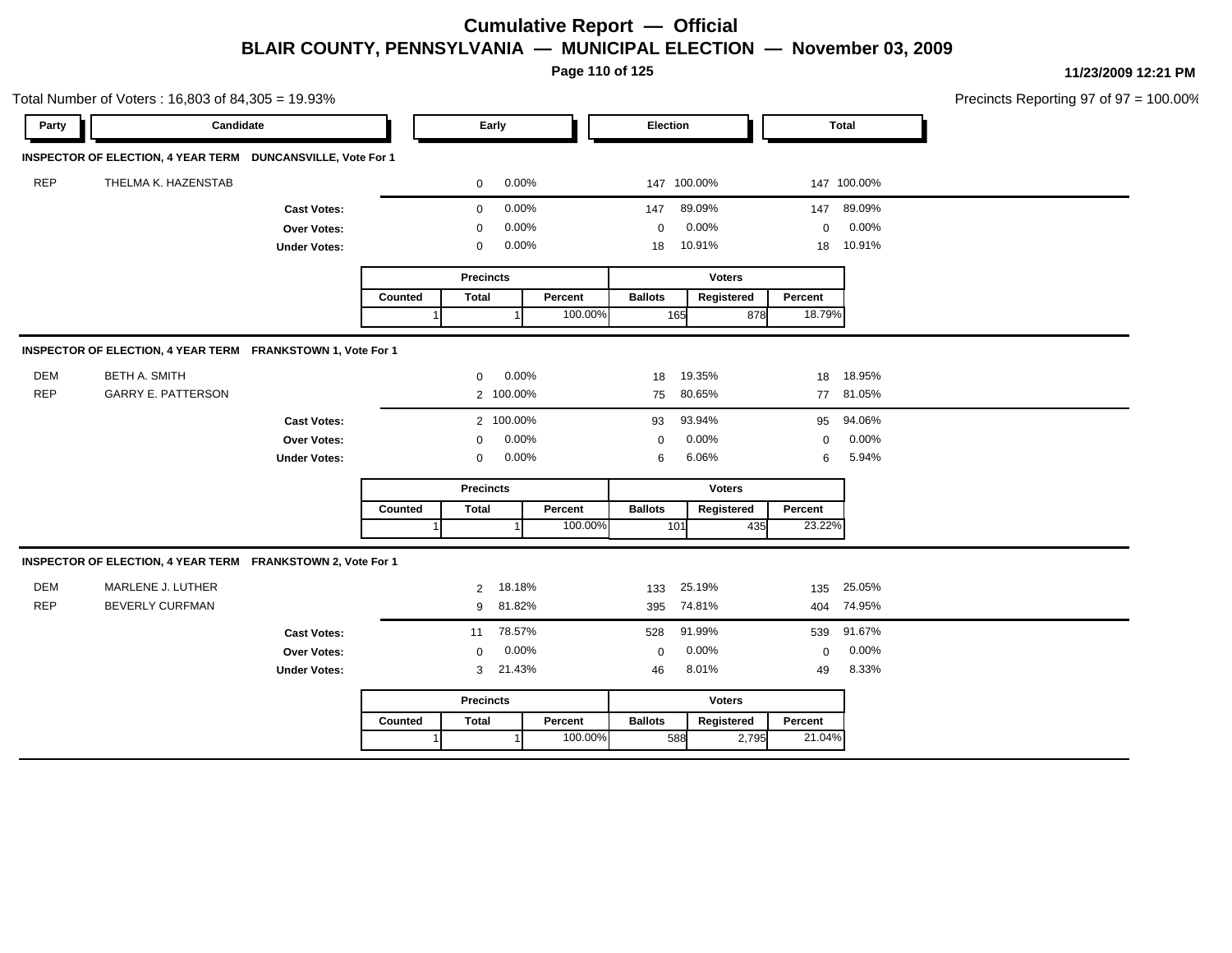**Page 111 of 125**

|            | Total Number of Voters: 16,803 of 84,305 = 19.93%            |                     |         |                  |           |         |                |               |                |              | Precincts Reporting 97 of 97 = 100.00% |
|------------|--------------------------------------------------------------|---------------------|---------|------------------|-----------|---------|----------------|---------------|----------------|--------------|----------------------------------------|
| Party      | Candidate                                                    |                     |         |                  | Early     |         | Election       |               |                | <b>Total</b> |                                        |
|            | INSPECTOR OF ELECTION, 4 YEAR TERM FRANKSTOWN 3, Vote For 1  |                     |         |                  |           |         |                |               |                |              |                                        |
| <b>DEM</b> | PATRICIA M. EMERY                                            |                     |         | 3                | 20.00%    |         | 141            | 24.27%        |                | 144 24.16%   |                                        |
| <b>REP</b> | BARBARA O. BAUGHMAN                                          |                     |         | 12               | 80.00%    |         | 440            | 75.73%        |                | 452 75.84%   |                                        |
|            |                                                              | <b>Cast Votes:</b>  |         | 15               | 93.75%    |         | 581            | 92.66%        | 596            | 92.69%       |                                        |
|            |                                                              | Over Votes:         |         | 0                | 0.00%     |         | $\mathbf 0$    | 0.00%         | $\mathbf 0$    | 0.00%        |                                        |
|            |                                                              | <b>Under Votes:</b> |         | $\overline{1}$   | 6.25%     |         | 46             | 7.34%         | 47             | 7.31%        |                                        |
|            |                                                              |                     |         | <b>Precincts</b> |           |         |                | <b>Voters</b> |                |              |                                        |
|            |                                                              |                     | Counted | <b>Total</b>     |           | Percent | <b>Ballots</b> | Registered    | Percent        |              |                                        |
|            |                                                              |                     | 1       |                  |           | 100.00% | 643            | 2,854         | 22.53%         |              |                                        |
|            | INSPECTOR OF ELECTION, 4 YEAR TERM FREEDOM TWP 1, Vote For 1 |                     |         |                  |           |         |                |               |                |              |                                        |
|            | No Candidate Filed (W)                                       |                     |         | $\mathbf 0$      | 0.00%     |         | $\mathbf 0$    | 0.00%         | $\mathbf 0$    | 0.00%        |                                        |
|            | VIRGINIA BOWMAN (W)                                          |                     |         | $\mathbf 0$      | 0.00%     |         | $\overline{4}$ | 66.67%        | $\overline{4}$ | 66.67%       |                                        |
|            | <b>GEORGE MARLIN (W)</b>                                     |                     |         | $\mathbf 0$      | 0.00%     |         | $\mathbf{1}$   | 16.67%        | $\mathbf{1}$   | 16.67%       |                                        |
|            | SANDRA A HODGE (W)                                           |                     |         | $\mathbf 0$      | 0.00%     |         | $\mathbf{1}$   | 16.67%        |                | 1 16.67%     |                                        |
|            |                                                              | <b>Cast Votes:</b>  |         | 0                | 0.00%     |         | 6              | 6.32%         | 6              | 6.32%        |                                        |
|            |                                                              | Over Votes:         |         | 0                | 0.00%     |         | $\mathbf 0$    | 0.00%         | $\mathbf 0$    | 0.00%        |                                        |
|            |                                                              | <b>Under Votes:</b> |         | 0                | 0.00%     |         | 89             | 93.68%        | 89             | 93.68%       |                                        |
|            |                                                              |                     |         | <b>Precincts</b> |           |         |                | <b>Voters</b> |                |              |                                        |
|            |                                                              |                     | Counted | <b>Total</b>     |           | Percent | <b>Ballots</b> | Registered    | Percent        |              |                                        |
|            |                                                              |                     |         |                  |           | 100.00% |                | 95            | 13.65%<br>696  |              |                                        |
|            | INSPECTOR OF ELECTION, 4 YEAR TERM FREEDOM TWP 2, Vote For 1 |                     |         |                  |           |         |                |               |                |              |                                        |
| DEM        | HELEN C. BEM                                                 |                     |         |                  | 1 100.00% |         | 55             | 29.89%        | 56             | 30.27%       |                                        |
| <b>REP</b> | NANCY J. WALLS                                               |                     |         | 0                | 0.00%     |         | 129            | 70.11%        |                | 129 69.73%   |                                        |
|            |                                                              | <b>Cast Votes:</b>  |         |                  | 1 100.00% |         | 184            | 92.00%        | 185            | 92.04%       |                                        |
|            |                                                              | Over Votes:         |         | $\mathbf 0$      | 0.00%     |         | $\mathbf 0$    | 0.00%         | $\mathbf 0$    | 0.00%        |                                        |
|            |                                                              | <b>Under Votes:</b> |         | 0                | 0.00%     |         | 16             | 8.00%         | 16             | 7.96%        |                                        |
|            |                                                              |                     |         | <b>Precincts</b> |           |         |                | <b>Voters</b> |                |              |                                        |
|            |                                                              |                     | Counted | <b>Total</b>     |           | Percent | <b>Ballots</b> | Registered    | Percent        |              |                                        |
|            |                                                              |                     |         |                  |           | 100.00% | 201            | 1,340         | 15.00%         |              |                                        |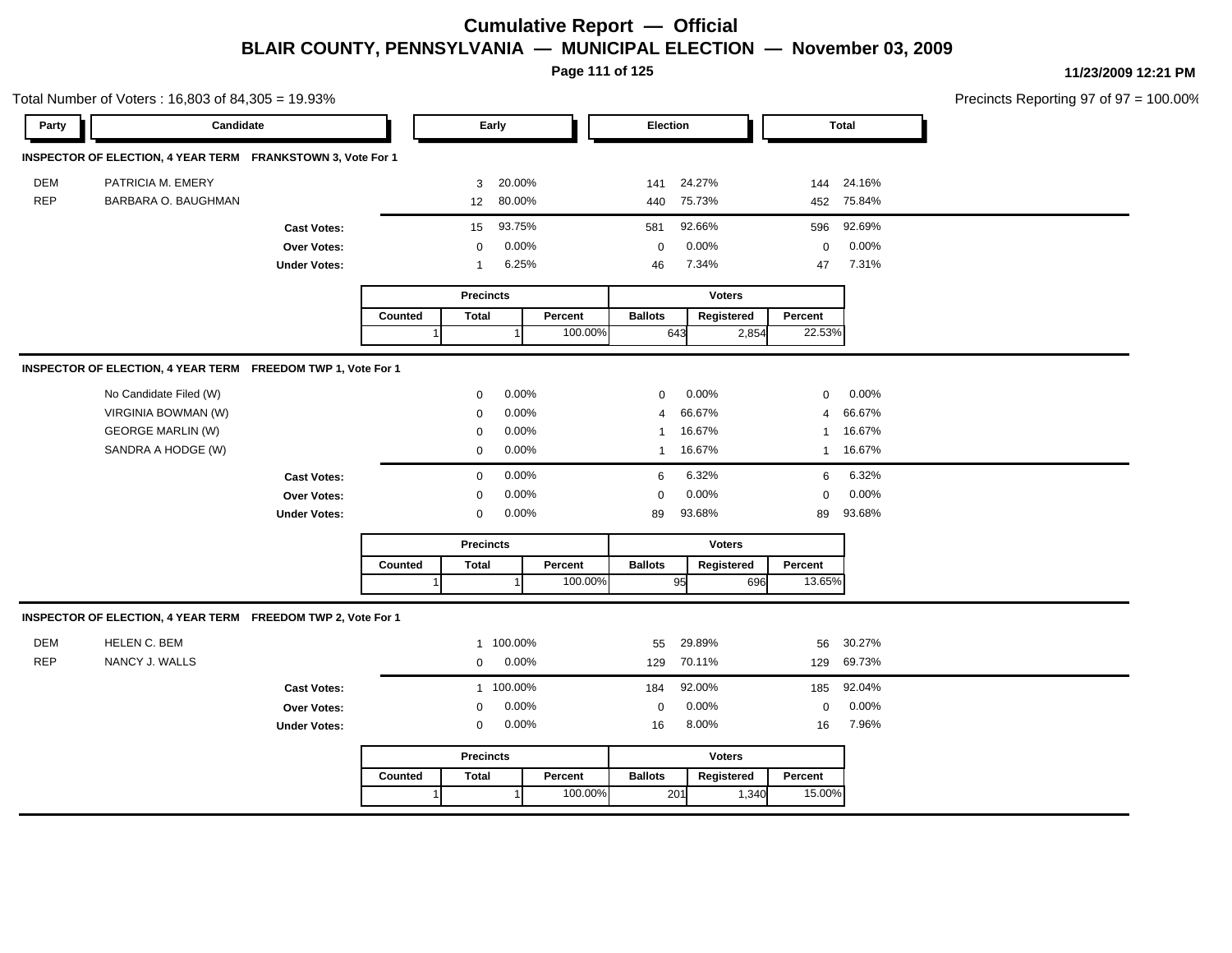**Page 112 of 125**

**11/23/2009 12:21 PM**

Total Number of Voters : 16,803 of 84,305 = 19.93%

Precincts Reporting 97 of 97 = 100.00%

| Party             | Candidate                                                       |                     |         | Early               |                               |         | Election       |                            |                             | <b>Total</b>               |  |
|-------------------|-----------------------------------------------------------------|---------------------|---------|---------------------|-------------------------------|---------|----------------|----------------------------|-----------------------------|----------------------------|--|
|                   | INSPECTOR OF ELECTION, 4 YEAR TERM GREENFIELD TWP 1, Vote For 1 |                     |         |                     |                               |         |                |                            |                             |                            |  |
|                   | No Candidate Filed (W)                                          |                     |         | 0                   | 0.00%                         |         | $\mathbf 0$    | 0.00%                      | 0                           | 0.00%                      |  |
|                   | FLORENCE VAHEY (W)                                              |                     |         | 0                   | 0.00%                         |         | $\mathbf{1}$   | 20.00%                     | $\mathbf{1}$                | 20.00%                     |  |
|                   | <b>GEORGE T WILT II (W)</b>                                     |                     |         | $\mathbf 0$         | 0.00%                         |         | $\mathbf{1}$   | 20.00%                     | $\overline{1}$              | 20.00%                     |  |
|                   | <b>GRACE HELSEL (W)</b>                                         |                     |         | $\mathbf 0$         | 0.00%                         |         | $\mathbf{1}$   | 20.00%                     | $\mathbf 1$                 | 20.00%                     |  |
|                   | MARK SEILER (W)                                                 |                     |         | 0                   | 0.00%                         |         | $\mathbf{1}$   | 20.00%                     | $\mathbf{1}$                | 20.00%                     |  |
|                   | THELMA CLAYCOMB (W)                                             |                     |         | $\mathbf 0$         | 0.00%                         |         | $\mathbf{1}$   | 20.00%                     | $\mathbf{1}$                | 20.00%                     |  |
|                   |                                                                 | <b>Cast Votes:</b>  |         | $\mathbf 0$         | 0.00%                         |         | 5              | 3.82%                      | 5                           | 3.82%                      |  |
|                   |                                                                 | Over Votes:         |         | 0                   | 0.00%                         |         | $\mathbf 0$    | 0.00%                      | $\mathbf 0$                 | 0.00%                      |  |
|                   |                                                                 | <b>Under Votes:</b> |         | $\mathbf 0$         | 0.00%                         |         | 126            | 96.18%                     | 126                         | 96.18%                     |  |
|                   |                                                                 |                     |         | <b>Precincts</b>    |                               |         |                | <b>Voters</b>              |                             |                            |  |
|                   |                                                                 |                     | Counted | <b>Total</b>        |                               | Percent | <b>Ballots</b> | Registered                 | Percent                     |                            |  |
|                   |                                                                 |                     |         |                     |                               | 100.00% |                | 131                        | 14.04%<br>933               |                            |  |
| DEM<br><b>REP</b> | MARGARET M. ROUDABUSH<br>JUANITA L. KNISELY                     | <b>Cast Votes:</b>  |         | 1<br>$\overline{2}$ | 33.33%<br>66.67%<br>3 100.00% |         | 9<br>17<br>26  | 34.62%<br>65.38%<br>96.30% | 10 <sup>°</sup><br>19<br>29 | 34.48%<br>65.52%<br>96.67% |  |
|                   |                                                                 | <b>Over Votes:</b>  |         | 0                   | 0.00%                         |         | $\mathbf 0$    | 0.00%                      | $\mathbf 0$                 | 0.00%                      |  |
|                   |                                                                 | <b>Under Votes:</b> |         | $\mathbf 0$         | 0.00%                         |         | $\mathbf{1}$   | 3.70%                      | $\overline{1}$              | 3.33%                      |  |
|                   |                                                                 |                     |         | <b>Precincts</b>    |                               |         |                | <b>Voters</b>              |                             |                            |  |
|                   |                                                                 |                     | Counted | <b>Total</b>        |                               | Percent | <b>Ballots</b> | Registered                 | Percent                     |                            |  |
|                   |                                                                 |                     |         |                     | $\mathbf 1$                   | 100.00% |                | 30                         | 24.19%<br>124               |                            |  |
|                   | INSPECTOR OF ELECTION, 4 YEAR TERM GREENFIELD TWP 3, Vote For 1 |                     |         |                     |                               |         |                |                            |                             |                            |  |
| REP               | JEAN L. GORDON                                                  |                     |         | $\mathbf 0$         | 0.00%                         |         | 138            | 99.28%                     | 138                         | 99.28%                     |  |
|                   | DOROTHY M DODSON (W)                                            |                     |         | $\mathbf 0$         | 0.00%                         |         | $\mathbf{1}$   | 0.72%                      | $\overline{1}$              | 0.72%                      |  |
|                   |                                                                 | <b>Cast Votes:</b>  |         | $\pmb{0}$           | 0.00%                         |         | 139            | 82.25%                     | 139                         | 82.25%                     |  |
|                   |                                                                 | <b>Over Votes:</b>  |         | $\mathbf 0$         | 0.00%                         |         | $\pmb{0}$      | 0.00%                      | $\mathbf 0$                 | 0.00%                      |  |
|                   |                                                                 | <b>Under Votes:</b> |         | $\mathbf 0$         | 0.00%                         |         | 30             | 17.75%                     |                             | 30 17.75%                  |  |
|                   |                                                                 |                     |         | <b>Precincts</b>    |                               |         |                | <b>Voters</b>              |                             |                            |  |
|                   |                                                                 |                     | Counted | <b>Total</b>        |                               | Percent | <b>Ballots</b> | Registered                 | Percent                     |                            |  |
|                   |                                                                 |                     |         |                     |                               | 100.00% |                | 169                        | 15.42%<br>1,096             |                            |  |
|                   |                                                                 |                     |         |                     |                               |         |                |                            |                             |                            |  |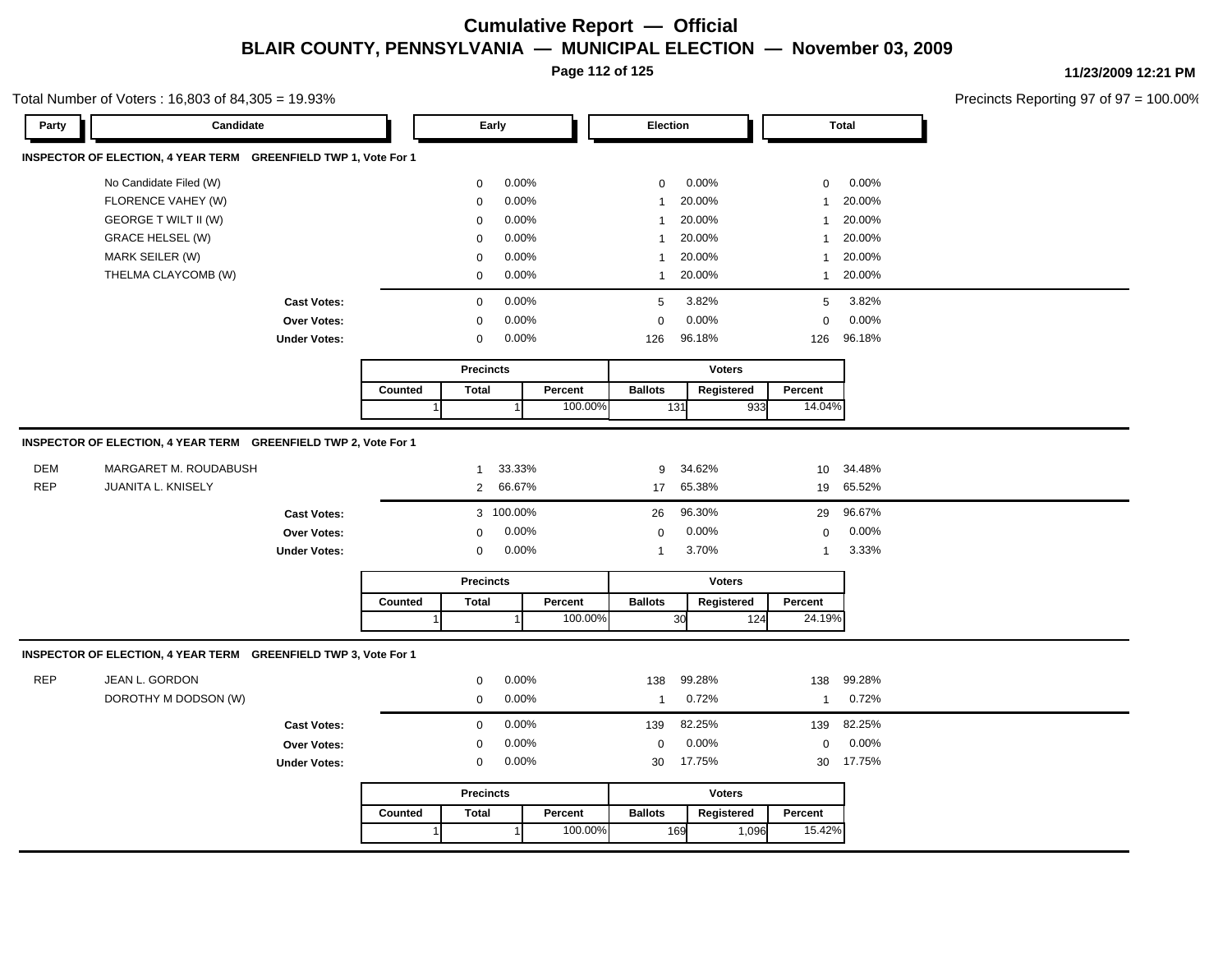**Page 113 of 125**

|            | Total Number of Voters: 16,803 of 84,305 = 19.93%              |                     |         |                  |              |         |                |               |                |              | Precincts Reporting 97 of 97 = 100.00% |
|------------|----------------------------------------------------------------|---------------------|---------|------------------|--------------|---------|----------------|---------------|----------------|--------------|----------------------------------------|
| Party      | Candidate                                                      |                     |         |                  | Early        |         | Election       |               |                | <b>Total</b> |                                        |
|            | INSPECTOR OF ELECTION, 4 YEAR TERM HOLLIDAYSBURG 1, Vote For 1 |                     |         |                  |              |         |                |               |                |              |                                        |
| <b>DEM</b> | DONNA M. WATT                                                  |                     |         |                  | 1 100.00%    |         |                | 54 100.00%    |                | 55 100.00%   |                                        |
|            |                                                                | <b>Cast Votes:</b>  |         |                  | 1 100.00%    |         | 54             | 59.34%        |                | 55 59.78%    |                                        |
|            |                                                                | Over Votes:         |         | $\mathbf 0$      | 0.00%        |         | $\mathbf 0$    | 0.00%         | $\mathbf 0$    | 0.00%        |                                        |
|            |                                                                | <b>Under Votes:</b> |         | $\mathbf 0$      | $0.00\%$     |         | 37             | 40.66%        | 37             | 40.22%       |                                        |
|            |                                                                |                     |         | <b>Precincts</b> |              |         |                | <b>Voters</b> |                |              |                                        |
|            |                                                                |                     | Counted | <b>Total</b>     |              | Percent | <b>Ballots</b> | Registered    | Percent        |              |                                        |
|            |                                                                |                     |         |                  | $\mathbf{1}$ | 100.00% | 92             | 467           | 19.70%         |              |                                        |
|            | INSPECTOR OF ELECTION, 4 YEAR TERM HOLLIDAYSBURG 2, Vote For 1 |                     |         |                  |              |         |                |               |                |              |                                        |
|            | No Candidate Filed (W)                                         |                     |         | $\mathbf 0$      | 0.00%        |         | $\mathbf 0$    | 0.00%         | $\mathbf 0$    | 0.00%        |                                        |
|            | ALAN CURTIS (W)                                                |                     |         | $\mathbf 0$      | 0.00%        |         | $\mathbf{1}$   | 16.67%        | $\mathbf{1}$   | 16.67%       |                                        |
|            | <b>GREG MIELNIK (W)</b>                                        |                     |         | $\mathbf 0$      | 0.00%        |         | $\mathbf{1}$   | 16.67%        | $\mathbf{1}$   | 16.67%       |                                        |
|            | LISA AUTY (W)                                                  |                     |         | $\mathbf 0$      | 0.00%        |         | 2              | 33.33%        | $\overline{2}$ | 33.33%       |                                        |
|            | NORMA RITZ (W)                                                 |                     |         | $\mathbf 0$      | 0.00%        |         | $\overline{2}$ | 33.33%        |                | 2 33.33%     |                                        |
|            |                                                                | <b>Cast Votes:</b>  |         | $\mathbf 0$      | 0.00%        |         | 6              | 3.41%         | 6              | 3.33%        |                                        |
|            |                                                                | Over Votes:         |         | $\mathbf 0$      | 0.00%        |         | $\mathbf 0$    | 0.00%         | $\mathbf 0$    | 0.00%        |                                        |
|            |                                                                | <b>Under Votes:</b> |         |                  | 4 100.00%    |         | 170            | 96.59%        | 174            | 96.67%       |                                        |
|            |                                                                |                     |         | <b>Precincts</b> |              |         |                | <b>Voters</b> |                |              |                                        |
|            |                                                                |                     | Counted | <b>Total</b>     |              | Percent | <b>Ballots</b> | Registered    | Percent        |              |                                        |
|            |                                                                |                     |         |                  |              | 100.00% | 180            | 592           | 30.41%         |              |                                        |
|            | INSPECTOR OF ELECTION, 4 YEAR TERM HOLLIDAYSBURG 3, Vote For 1 |                     |         |                  |              |         |                |               |                |              |                                        |
| DEM        | DOROTHEANN SIMENDINGER                                         |                     |         | $\mathbf{1}$     | 50.00%       |         | 14             | 31.82%        |                | 15 32.61%    |                                        |
| <b>REP</b> | WILMA L. SHOCK                                                 |                     |         | $\mathbf{1}$     | 50.00%       |         |                | 30 68.18%     |                | 31 67.39%    |                                        |
|            |                                                                | <b>Cast Votes:</b>  |         |                  | 2 100.00%    |         | 44             | 88.00%        | 46             | 88.46%       |                                        |
|            |                                                                | Over Votes:         |         | $\mathbf 0$      | 0.00%        |         | $\mathbf 0$    | 0.00%         | $\mathbf 0$    | 0.00%        |                                        |
|            |                                                                | <b>Under Votes:</b> |         | $\mathbf 0$      | $0.00\%$     |         | 6              | 12.00%        |                | 6 11.54%     |                                        |
|            |                                                                |                     |         | <b>Precincts</b> |              |         |                | <b>Voters</b> |                |              |                                        |
|            |                                                                |                     | Counted | <b>Total</b>     |              | Percent | <b>Ballots</b> | Registered    | Percent        |              |                                        |
|            |                                                                |                     |         |                  |              | 100.00% | 52             | 379           | 13.72%         |              |                                        |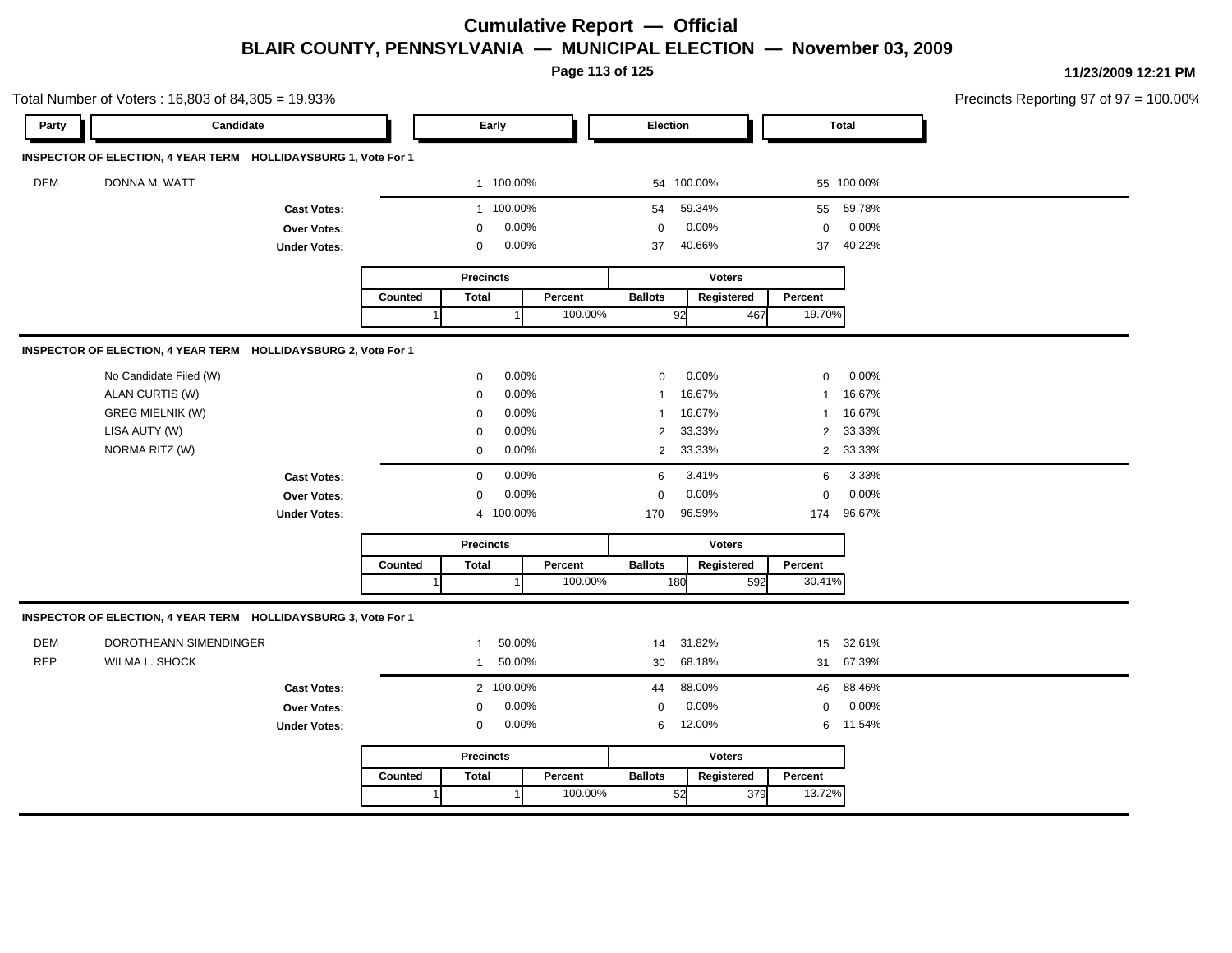**Page 114 of 125**

|            | Total Number of Voters: 16,803 of 84,305 = 19.93%              |                     |         |                  |         |                |               |               |             | Precincts Reporting 97 of 97 = 100.00% |
|------------|----------------------------------------------------------------|---------------------|---------|------------------|---------|----------------|---------------|---------------|-------------|----------------------------------------|
| Party      | Candidate                                                      |                     |         | Early            |         | Election       |               |               | Total       |                                        |
|            | INSPECTOR OF ELECTION, 4 YEAR TERM HOLLIDAYSBURG 4, Vote For 1 |                     |         |                  |         |                |               |               |             |                                        |
| <b>REP</b> | MARGARET JEFFREYS                                              |                     |         | 2 100.00%        |         |                | 120 100.00%   |               | 122 100.00% |                                        |
|            |                                                                | <b>Cast Votes:</b>  |         | 2 100.00%        |         | 120            | 79.47%        |               | 122 79.74%  |                                        |
|            |                                                                | Over Votes:         |         | 0                | 0.00%   | $\mathbf 0$    | 0.00%         | $\mathbf 0$   | 0.00%       |                                        |
|            |                                                                | <b>Under Votes:</b> |         | 0                | 0.00%   | 31             | 20.53%        | 31            | 20.26%      |                                        |
|            |                                                                |                     |         | <b>Precincts</b> |         |                | <b>Voters</b> |               |             |                                        |
|            |                                                                |                     | Counted | <b>Total</b>     | Percent | <b>Ballots</b> | Registered    | Percent       |             |                                        |
|            |                                                                |                     |         |                  | 100.00% |                | 153           | 25.04%<br>611 |             |                                        |
|            | INSPECTOR OF ELECTION, 4 YEAR TERM HOLLIDAYSBURG 5, Vote For 1 |                     |         |                  |         |                |               |               |             |                                        |
| <b>DEM</b> | RUTH A. KELLY                                                  |                     |         | $\mathbf{0}$     | 0.00%   | 59             | 40.14%        | 59            | 39.07%      |                                        |
| <b>REP</b> | BETTY L. KLOBETANZ                                             |                     |         | 4 100.00%        |         | 87             | 59.18%        | 91            | 60.26%      |                                        |
|            | <b>GREG MIELNIK (W)</b>                                        |                     |         | 0                | 0.00%   | $\mathbf{1}$   | 0.68%         | $\mathbf{1}$  | 0.66%       |                                        |
|            |                                                                | <b>Cast Votes:</b>  |         | $\overline{4}$   | 80.00%  | 147            | 90.74%        | 151           | 90.42%      |                                        |
|            |                                                                | Over Votes:         |         | 0                | 0.00%   | $\mathbf 0$    | 0.00%         | $\mathbf 0$   | 0.00%       |                                        |
|            |                                                                | <b>Under Votes:</b> |         | $\mathbf{1}$     | 20.00%  | 15             | 9.26%         | 16            | 9.58%       |                                        |
|            |                                                                |                     |         | <b>Precincts</b> |         |                | <b>Voters</b> |               |             |                                        |
|            |                                                                |                     | Counted | <b>Total</b>     | Percent | <b>Ballots</b> | Registered    | Percent       |             |                                        |
|            |                                                                |                     |         |                  | 100.00% |                | 167           | 28.69%<br>582 |             |                                        |
|            | INSPECTOR OF ELECTION, 4 YEAR TERM HOLLIDAYSBURG 6, Vote For 1 |                     |         |                  |         |                |               |               |             |                                        |
| <b>REP</b> | <b>ZENAS BREHM</b>                                             |                     |         | 18 100.00%       |         |                | 156 100.00%   |               | 174 100.00% |                                        |
|            |                                                                | <b>Cast Votes:</b>  |         | 18               | 85.71%  | 156            | 80.00%        | 174           | 80.56%      |                                        |
|            |                                                                | Over Votes:         |         | $\mathbf{0}$     | 0.00%   | $\mathbf 0$    | 0.00%         | $\mathbf 0$   | 0.00%       |                                        |
|            |                                                                | <b>Under Votes:</b> |         | 3 <sup>1</sup>   | 14.29%  | 39             | 20.00%        | 42            | 19.44%      |                                        |
|            |                                                                |                     |         | <b>Precincts</b> |         |                | <b>Voters</b> |               |             |                                        |
|            |                                                                |                     | Counted | <b>Total</b>     | Percent | <b>Ballots</b> | Registered    | Percent       |             |                                        |
|            |                                                                |                     |         |                  | 100.00% |                | 216           | 26.57%<br>813 |             |                                        |
|            |                                                                |                     |         |                  |         |                |               |               |             |                                        |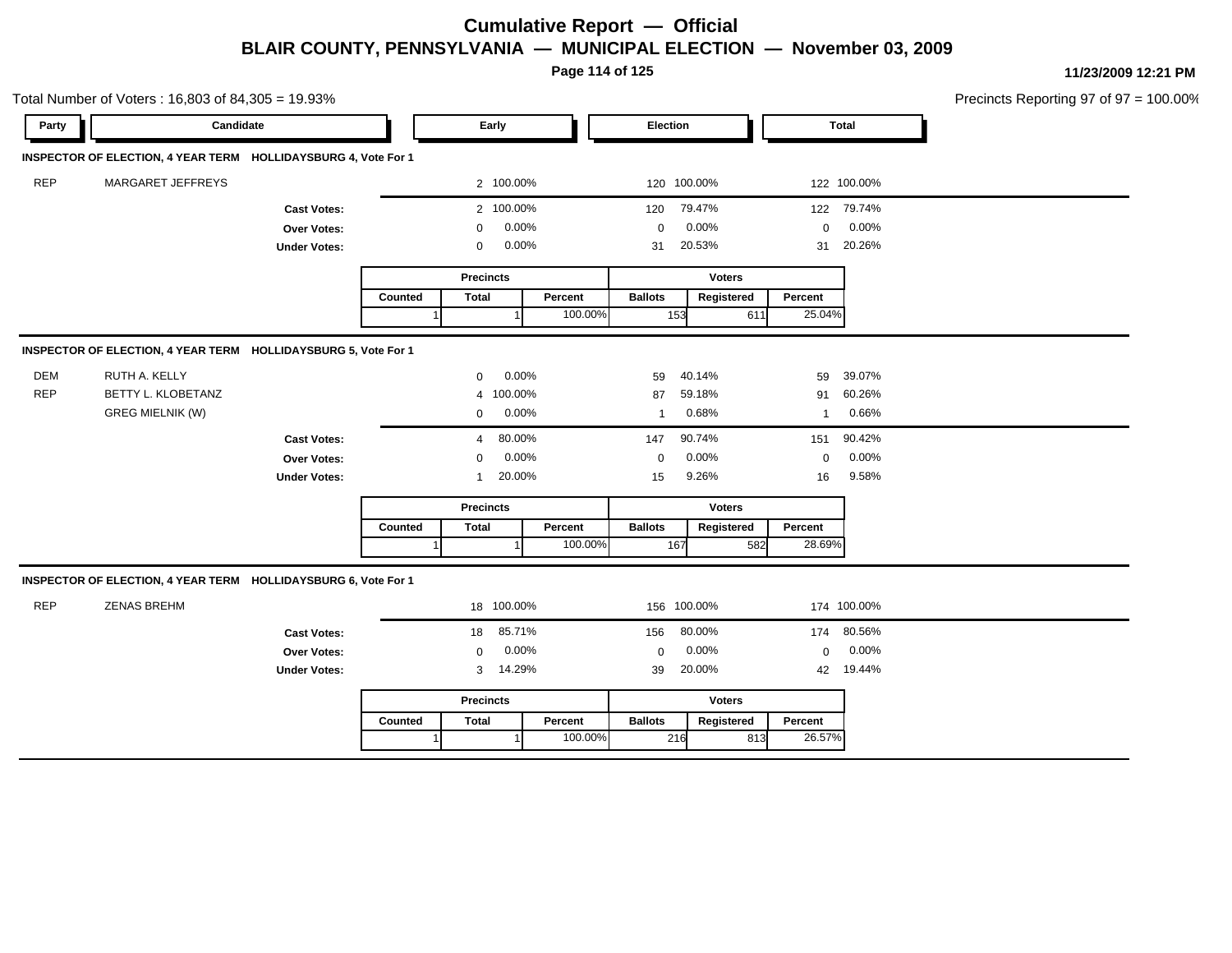**Page 115 of 125**

|            | Total Number of Voters: 16,803 of 84,305 = 19.93%              |                     |         |                  |           |         |                |               |     |              |            | Precincts Reporting 97 of 97 = 100.00% |
|------------|----------------------------------------------------------------|---------------------|---------|------------------|-----------|---------|----------------|---------------|-----|--------------|------------|----------------------------------------|
| Party      | Candidate                                                      |                     |         |                  | Early     |         | Election       |               |     |              | Total      |                                        |
|            | INSPECTOR OF ELECTION, 4 YEAR TERM HOLLIDAYSBURG 7, Vote For 1 |                     |         |                  |           |         |                |               |     |              |            |                                        |
| DEM        | MARY ANN KEAGY                                                 |                     |         | 0                | 0.00%     |         | 98             | 97.03%        |     | 98           | 97.03%     |                                        |
|            | INA ZINN (W)                                                   |                     |         | 0                | 0.00%     |         | 3              | 2.97%         |     | 3            | 2.97%      |                                        |
|            |                                                                | <b>Cast Votes:</b>  |         | $\mathbf 0$      | 0.00%     |         | 101            | 73.72%        |     | 101          | 72.14%     |                                        |
|            |                                                                | Over Votes:         |         | $\mathbf 0$      | 0.00%     |         | $\mathbf 0$    | 0.00%         |     | $\mathbf 0$  | 0.00%      |                                        |
|            |                                                                | <b>Under Votes:</b> |         |                  | 3 100.00% |         | 36             | 26.28%        |     | 39           | 27.86%     |                                        |
|            |                                                                |                     |         | <b>Precincts</b> |           |         |                | Voters        |     |              |            |                                        |
|            |                                                                |                     | Counted | <b>Total</b>     |           | Percent | <b>Ballots</b> | Registered    |     | Percent      |            |                                        |
|            |                                                                |                     |         |                  |           | 100.00% |                | 140           | 542 | 25.83%       |            |                                        |
|            | INSPECTOR OF ELECTION, 4 YEAR TERM HUSTON TWP, Vote For 1      |                     |         |                  |           |         |                |               |     |              |            |                                        |
| DEM        | PATRICIA G. SMITH                                              |                     |         | 0                | 0.00%     |         | 23             | 18.11%        |     |              | 23 18.11%  |                                        |
| <b>REP</b> | DOROTHY B. STAHL                                               |                     |         | $\mathbf 0$      | 0.00%     |         | 104            | 81.89%        |     |              | 104 81.89% |                                        |
|            |                                                                | <b>Cast Votes:</b>  |         | $\mathbf 0$      | 0.00%     |         | 127            | 95.49%        |     | 127          | 95.49%     |                                        |
|            |                                                                | Over Votes:         |         | $\mathbf 0$      | 0.00%     |         | $\mathbf 0$    | 0.00%         |     | $\mathbf 0$  | 0.00%      |                                        |
|            |                                                                | <b>Under Votes:</b> |         | 0                | 0.00%     |         | 6              | 4.51%         |     | 6            | 4.51%      |                                        |
|            |                                                                |                     |         | <b>Precincts</b> |           |         |                | <b>Voters</b> |     |              |            |                                        |
|            |                                                                |                     | Counted | <b>Total</b>     |           | Percent | <b>Ballots</b> | Registered    |     | Percent      |            |                                        |
|            |                                                                |                     |         |                  |           | 100.00% |                | 133           | 760 | 17.50%       |            |                                        |
|            | INSPECTOR OF ELECTION, 4 YEAR TERM JUNIATA TWP, Vote For 1     |                     |         |                  |           |         |                |               |     |              |            |                                        |
| <b>REP</b> | JOAN L. CHAPPELL                                               |                     |         | $\mathbf 0$      | 0.00%     |         | 128            | 99.22%        |     | 128          | 99.22%     |                                        |
|            | PATRICIA GONSMAN (W)                                           |                     |         | $\mathbf 0$      | 0.00%     |         | $\overline{1}$ | 0.78%         |     | $\mathbf{1}$ | 0.78%      |                                        |
|            |                                                                | <b>Cast Votes:</b>  |         | $\mathbf 0$      | 0.00%     |         | 129            | 87.76%        |     | 129          | 87.76%     |                                        |
|            |                                                                | Over Votes:         |         | $\mathbf 0$      | 0.00%     |         | $\mathbf 0$    | 0.00%         |     | $\mathbf 0$  | 0.00%      |                                        |
|            |                                                                | <b>Under Votes:</b> |         | 0                | 0.00%     |         | 18             | 12.24%        |     | 18           | 12.24%     |                                        |
|            |                                                                |                     |         | <b>Precincts</b> |           |         |                | <b>Voters</b> |     |              |            |                                        |
|            |                                                                |                     | Counted | <b>Total</b>     |           | Percent | <b>Ballots</b> | Registered    |     | Percent      |            |                                        |
|            |                                                                |                     | 1       |                  | $\vert$ 1 | 100.00% |                | 147           | 748 | 19.65%       |            |                                        |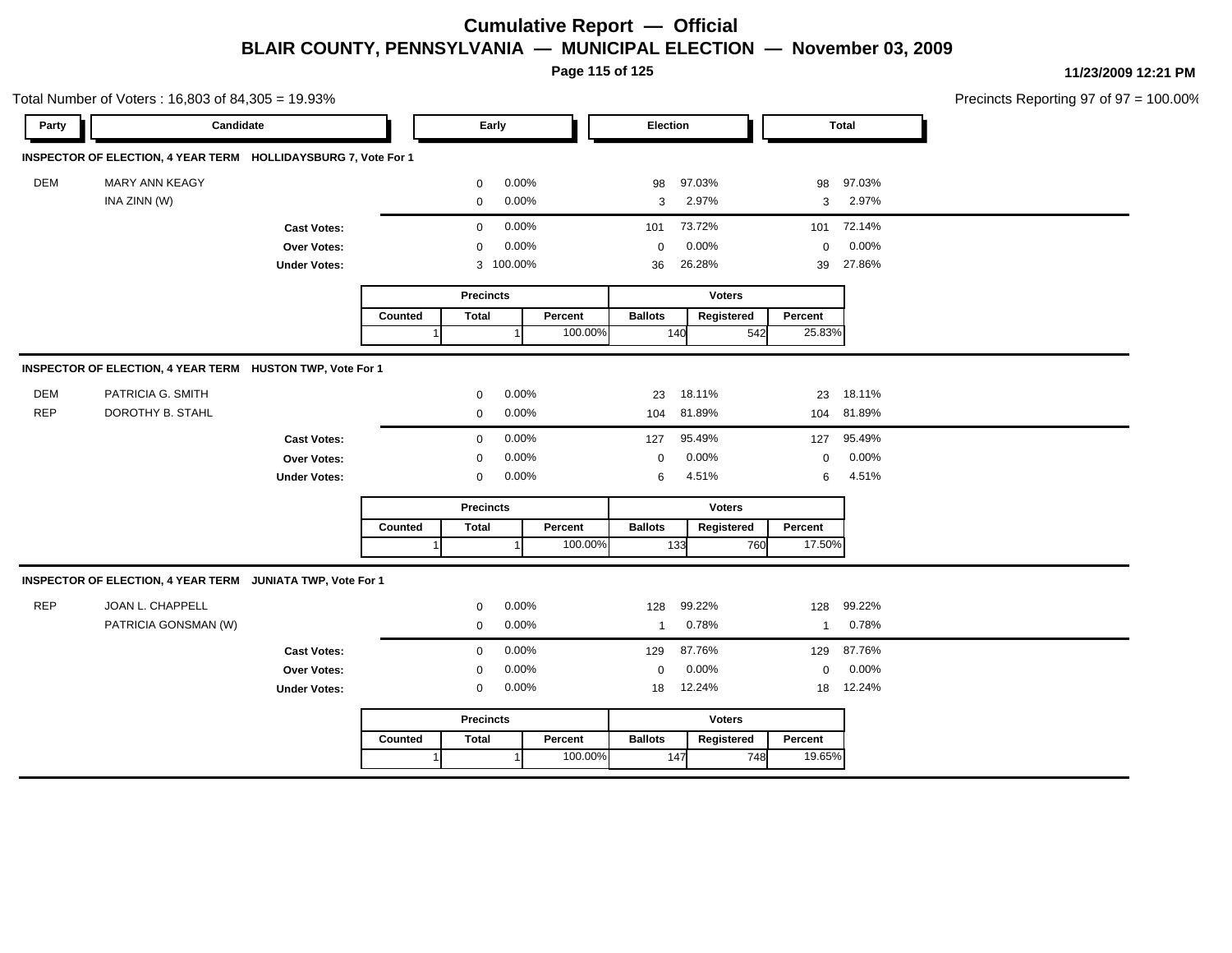**Page 116 of 125**

|            | Total Number of Voters: 16,803 of 84,305 = 19.93%          |                     |         |                  |           |         |                |               |       |             |              | Precincts Reporting 97 of 97 = 100.00% |
|------------|------------------------------------------------------------|---------------------|---------|------------------|-----------|---------|----------------|---------------|-------|-------------|--------------|----------------------------------------|
| Party      | Candidate                                                  |                     |         |                  | Early     |         | Election       |               |       |             | <b>Total</b> |                                        |
|            | INSPECTOR OF ELECTION, 4 YEAR TERM LOGAN TWP 1, Vote For 1 |                     |         |                  |           |         |                |               |       |             |              |                                        |
| <b>DEM</b> | PATRICIA M. HUBER                                          |                     |         | 1                | 14.29%    |         | 61             | 27.60%        |       |             | 62 27.19%    |                                        |
| <b>REP</b> | MIRIAM C. GIBSON                                           |                     |         | 6                | 85.71%    |         |                | 160 72.40%    |       |             | 166 72.81%   |                                        |
|            |                                                            | <b>Cast Votes:</b>  |         |                  | 7 100.00% |         | 221            | 94.44%        |       | 228         | 94.61%       |                                        |
|            |                                                            | Over Votes:         |         | $\Omega$         | 0.00%     |         | $\mathbf 0$    | 0.00%         |       | $\mathbf 0$ | 0.00%        |                                        |
|            |                                                            | <b>Under Votes:</b> |         | $\mathbf 0$      | 0.00%     |         | 13             | 5.56%         |       | 13          | 5.39%        |                                        |
|            |                                                            |                     |         | <b>Precincts</b> |           |         |                | <b>Voters</b> |       |             |              |                                        |
|            |                                                            |                     | Counted | <b>Total</b>     |           | Percent | <b>Ballots</b> | Registered    |       | Percent     |              |                                        |
|            |                                                            |                     |         |                  |           | 100.00% |                | 241           | 1,452 | 16.60%      |              |                                        |
|            | INSPECTOR OF ELECTION, 4 YEAR TERM LOGAN TWP 2, Vote For 1 |                     |         |                  |           |         |                |               |       |             |              |                                        |
| <b>DEM</b> | EUGENIA (JEAN) CORLE                                       |                     |         | 8                | 53.33%    |         | 73             | 30.93%        |       | 81          | 32.27%       |                                        |
| <b>REP</b> | <b>ALICE FOOR</b>                                          |                     |         | $\overline{7}$   | 46.67%    |         | 163            | 69.07%        |       | 170         | 67.73%       |                                        |
|            |                                                            | <b>Cast Votes:</b>  |         | 15               | 93.75%    |         | 236            | 94.02%        |       | 251         | 94.01%       |                                        |
|            |                                                            | Over Votes:         |         | $\mathbf 0$      | 0.00%     |         | $\mathbf 0$    | 0.00%         |       | $\mathbf 0$ | 0.00%        |                                        |
|            |                                                            | <b>Under Votes:</b> |         | $\mathbf{1}$     | 6.25%     |         | 15             | 5.98%         |       | 16          | 5.99%        |                                        |
|            |                                                            |                     |         | <b>Precincts</b> |           |         |                | <b>Voters</b> |       |             |              |                                        |
|            |                                                            |                     | Counted | <b>Total</b>     |           | Percent | <b>Ballots</b> | Registered    |       | Percent     |              |                                        |
|            |                                                            |                     |         |                  |           | 100.00% |                | 267           | 1,628 | 16.40%      |              |                                        |
|            | INSPECTOR OF ELECTION, 4 YEAR TERM LOGAN TWP 3, Vote For 1 |                     |         |                  |           |         |                |               |       |             |              |                                        |
| <b>DEM</b> | JACQUELYN FORSHT                                           |                     |         | $\mathbf{1}$     | 25.00%    |         | 76             | 45.24%        |       |             | 77 44.77%    |                                        |
| <b>REP</b> | JOAN D. KAYLOR                                             |                     |         |                  | 3 75.00%  |         |                | 92 54.76%     |       |             | 95 55.23%    |                                        |
|            |                                                            | <b>Cast Votes:</b>  |         |                  | 4 100.00% |         | 168            | 93.85%        |       | 172         | 93.99%       |                                        |
|            |                                                            | Over Votes:         |         | $\Omega$         | 0.00%     |         | $\mathbf 0$    | 0.00%         |       | $\mathsf 0$ | 0.00%        |                                        |
|            |                                                            | <b>Under Votes:</b> |         | $\mathbf 0$      | 0.00%     |         | 11             | 6.15%         |       | 11          | 6.01%        |                                        |
|            |                                                            |                     |         | <b>Precincts</b> |           |         |                | <b>Voters</b> |       |             |              |                                        |
|            |                                                            |                     | Counted | <b>Total</b>     |           | Percent | <b>Ballots</b> | Registered    |       | Percent     |              |                                        |
|            |                                                            |                     |         |                  |           | 100.00% |                | 183           | 836   | 21.89%      |              |                                        |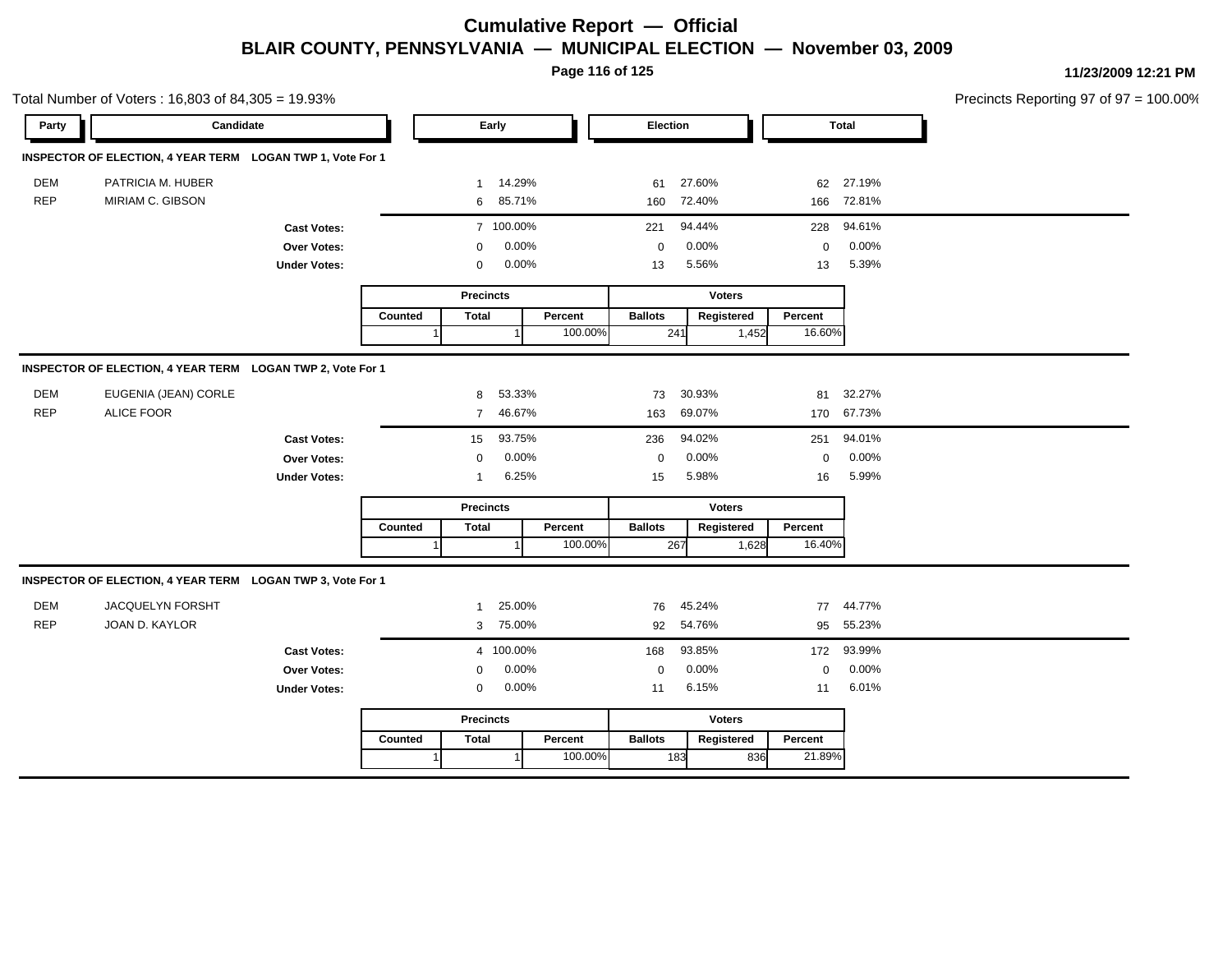**Page 117 of 125**

Total Number of Voters : 16,803 of 84,305 = 19.93% Precincts Reporting 97 of 97 = 100.00% **Party Candidate Early Election Total INSPECTOR OF ELECTION, 4 YEAR TERM LOGAN TWP 4, Vote For 1** DEM KATHERINE IACHINI 0 0.00% 55 31.07% 55 30.73% REP VINCE A. BUMANN 2 100.00% 122 68.93% 124 69.27% **Cast Votes:** 2 66.67% 177 95.16% 179 94.71% **Over Votes:** 0 0.00% **Under Votes:** 1 0.00% 0 33.33% 9 10 4.84% 5.29% 0.00% 0 0.00% **Precincts** Counted | Total 1 **Percent** Ballots 1 100.00% **Voters** 189 1,24 **Ballots Registered Percent** 15.23% **INSPECTOR OF ELECTION, 4 YEAR TERM LOGAN TWP 5, Vote For 1** DEM ZERELDA GEIS 4 66.67% 70 35.35% 74 36.27% REP ANNETTE AJAY 2 33.33% 128 64.65% 130 63.73% **Cast Votes:** 6 85.71% 198 93.84% 204 93.58% **Over Votes:** 0 0.00% **Under Votes:** 1 0.00% 0 14.29% 13 6.16% 14 6.42% 0.00% 0 0.00% 6.16% 6.42% **Precincts Counted** 1 **Percent Ballots**  1 100.00% **Voters** 218  $1,24$ **Ballots Registered Percent** 17.57% **INSPECTOR OF ELECTION, 4 YEAR TERM LOGAN TWP 6, Vote For 1** No Candidate Filed (W)  $0.00\%$  0.00% 0 0.00% 0 0.00% 0 0.00% **Cast Votes:** 0 0.00% 0 0.00% 0 0.00% **Over Votes:** 0 0.00% Under Votes: 7 100.00% 0.00% 0 100.00% 215 222 0.00% 0 0.00% 100.00% 100.00% **Precincts Counted** 1 **Percent Ballots**  1 100.00% **Voters** 222 1,856 **Ballots Registered Percent** 11.96%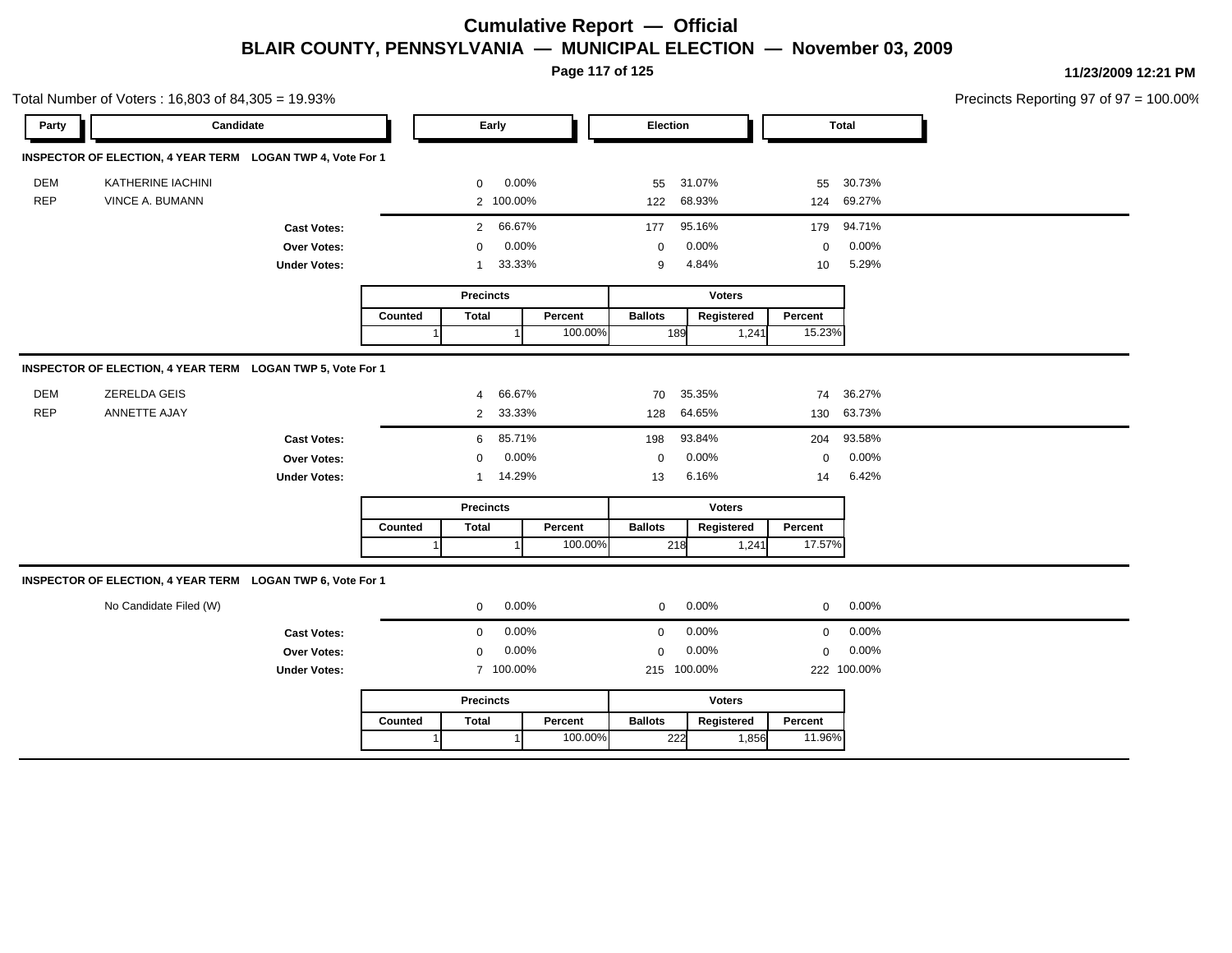**Page 118 of 125**

|            | Total Number of Voters: 16,803 of 84,305 = 19.93%            |                     |                |                  |           |         |                |               |                |              | Precincts Reporting 97 of 97 = 100.00% |
|------------|--------------------------------------------------------------|---------------------|----------------|------------------|-----------|---------|----------------|---------------|----------------|--------------|----------------------------------------|
| Party      | Candidate                                                    |                     |                |                  | Early     |         | Election       |               |                | <b>Total</b> |                                        |
|            | INSPECTOR OF ELECTION, 4 YEAR TERM LOGAN TWP 7, Vote For 1   |                     |                |                  |           |         |                |               |                |              |                                        |
| DEM        | <b>LORRAINE SHUMA</b>                                        |                     |                |                  | 1 100.00% |         | 57             | 44.53%        | 58             | 44.96%       |                                        |
| <b>REP</b> | ANNA R. STAHL                                                |                     |                | $\mathbf 0$      | 0.00%     |         | 71             | 55.47%        | 71             | 55.04%       |                                        |
|            |                                                              | <b>Cast Votes:</b>  |                |                  | 1 100.00% |         | 128            | 90.14%        | 129            | 90.21%       |                                        |
|            |                                                              | Over Votes:         |                | 0                | 0.00%     |         | $\mathbf 0$    | 0.00%         | $\mathbf 0$    | 0.00%        |                                        |
|            |                                                              | <b>Under Votes:</b> |                | $\mathbf 0$      | 0.00%     |         | 14             | 9.86%         | 14             | 9.79%        |                                        |
|            |                                                              |                     |                | <b>Precincts</b> |           |         |                | <b>Voters</b> |                |              |                                        |
|            |                                                              |                     | Counted        | <b>Total</b>     |           | Percent | <b>Ballots</b> | Registered    | Percent        |              |                                        |
|            |                                                              |                     | $\overline{1}$ |                  |           | 100.00% |                | 143           | 22.52%<br>635  |              |                                        |
|            | INSPECTOR OF ELECTION, 4 YEAR TERM MARTINSBURG 1, Vote For 1 |                     |                |                  |           |         |                |               |                |              |                                        |
| DEM        | CAROL A. BRADLEY                                             |                     |                | 2                | 33.33%    |         | 20             | 14.49%        |                | 22 15.28%    |                                        |
| <b>REP</b> | RICHARD M. BICE                                              |                     |                | $\overline{4}$   | 66.67%    |         |                | 118 85.51%    |                | 122 84.72%   |                                        |
|            |                                                              | <b>Cast Votes:</b>  |                |                  | 6 100.00% |         | 138            | 97.18%        | 144            | 97.30%       |                                        |
|            |                                                              | Over Votes:         |                | $\mathbf 0$      | 0.00%     |         | $\mathbf 0$    | 0.00%         | $\mathbf 0$    | 0.00%        |                                        |
|            |                                                              | <b>Under Votes:</b> |                | 0                | 0.00%     |         | $\overline{4}$ | 2.82%         | $\overline{4}$ | 2.70%        |                                        |
|            |                                                              |                     |                | <b>Precincts</b> |           |         |                | <b>Voters</b> |                |              |                                        |
|            |                                                              |                     | Counted        | <b>Total</b>     |           | Percent | <b>Ballots</b> | Registered    | Percent        |              |                                        |
|            |                                                              |                     |                |                  |           | 100.00% |                | 148           | 24.67%<br>600  |              |                                        |
|            | INSPECTOR OF ELECTION, 4 YEAR TERM MARTINSBURG 2, Vote For 1 |                     |                |                  |           |         |                |               |                |              |                                        |
| <b>REP</b> | MARY K. SMITH                                                |                     |                |                  | 5 100.00% |         |                | 139 100.00%   |                | 144 100.00%  |                                        |
|            |                                                              | <b>Cast Votes:</b>  |                |                  | 5 100.00% |         | 139            | 93.29%        | 144            | 93.51%       |                                        |
|            |                                                              | Over Votes:         |                | 0                | 0.00%     |         | $\mathbf 0$    | 0.00%         | $\mathbf 0$    | 0.00%        |                                        |
|            |                                                              | <b>Under Votes:</b> |                | $\mathbf 0$      | 0.00%     |         | 10             | 6.71%         | 10             | 6.49%        |                                        |
|            |                                                              |                     |                | <b>Precincts</b> |           |         |                | <b>Voters</b> |                |              |                                        |
|            |                                                              |                     | Counted        | <b>Total</b>     |           | Percent | <b>Ballots</b> | Registered    | Percent        |              |                                        |
|            |                                                              |                     |                |                  |           | 100.00% |                | 154           | 20.90%<br>737  |              |                                        |
|            |                                                              |                     |                |                  |           |         |                |               |                |              |                                        |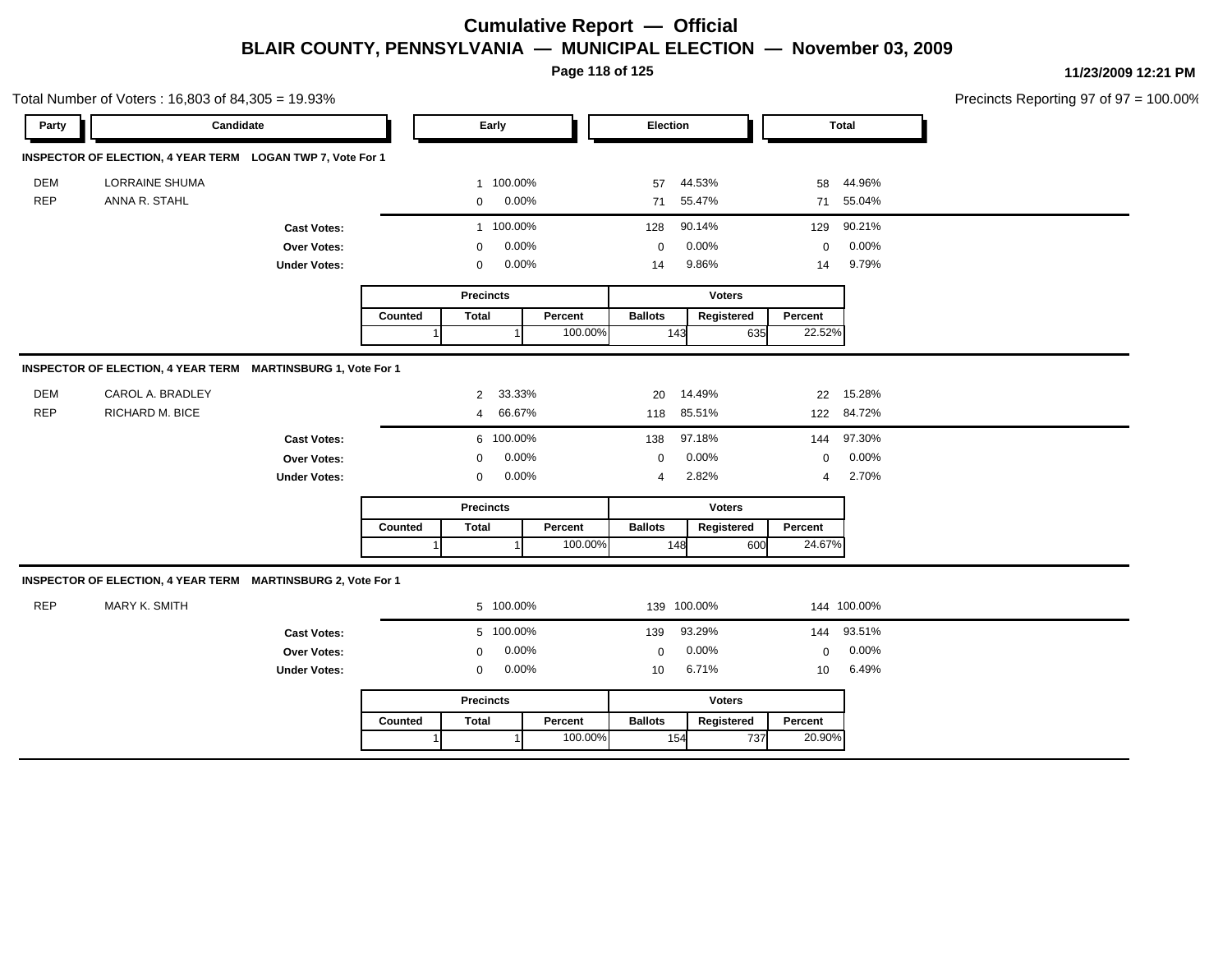**Page 119 of 125**

|            | Total Number of Voters: 16,803 of 84,305 = 19.93%                 |                     |         |                  |           |         |                 |               |             |             | Precincts Reporting 97 of 97 = 100.00% |
|------------|-------------------------------------------------------------------|---------------------|---------|------------------|-----------|---------|-----------------|---------------|-------------|-------------|----------------------------------------|
| Party      | Candidate                                                         |                     |         | Early            |           |         | <b>Election</b> |               |             | Total       |                                        |
|            | INSPECTOR OF ELECTION, 4 YEAR TERM NEWRY BORO, Vote For 1         |                     |         |                  |           |         |                 |               |             |             |                                        |
| DEM        | AUDREY J. GLASS                                                   |                     |         | $\mathbf 0$      | 0.00%     |         |                 | 35 100.00%    |             | 35 100.00%  |                                        |
|            |                                                                   | <b>Cast Votes:</b>  |         | 0                | 0.00%     |         | 35              | 83.33%        |             | 35 83.33%   |                                        |
|            |                                                                   | Over Votes:         |         | 0                | 0.00%     |         | 0               | 0.00%         | 0           | 0.00%       |                                        |
|            |                                                                   | <b>Under Votes:</b> |         | 0                | 0.00%     |         | $\overline{7}$  | 16.67%        | $7^{\circ}$ | 16.67%      |                                        |
|            |                                                                   |                     |         | <b>Precincts</b> |           |         |                 | <b>Voters</b> |             |             |                                        |
|            |                                                                   |                     | Counted | <b>Total</b>     |           | Percent | <b>Ballots</b>  | Registered    | Percent     |             |                                        |
|            |                                                                   |                     |         |                  |           | 100.00% | 42              | 174           | 24.14%      |             |                                        |
|            | INSPECTOR OF ELECTION, 4 YEAR TERM NORTH WOODBURY TWP, Vote For 1 |                     |         |                  |           |         |                 |               |             |             |                                        |
| DEM        | PAMELA J. WALTER                                                  |                     |         | 11               | 34.38%    |         | 94              | 23.33%        | 105         | 24.14%      |                                        |
| <b>REP</b> | LILLIAN L. DILLING                                                |                     |         | 21               | 65.63%    |         | 309             | 76.67%        |             | 330 75.86%  |                                        |
|            |                                                                   | <b>Cast Votes:</b>  |         | 32               | 96.97%    |         | 403             | 89.16%        | 435         | 89.69%      |                                        |
|            |                                                                   | <b>Over Votes:</b>  |         | $\mathbf 0$      | $0.00\%$  |         | 0               | 0.00%         | $\mathbf 0$ | 0.00%       |                                        |
|            |                                                                   | <b>Under Votes:</b> |         | $\mathbf 1$      | 3.03%     |         | 49              | 10.84%        | 50          | 10.31%      |                                        |
|            |                                                                   |                     |         | <b>Precincts</b> |           |         |                 | <b>Voters</b> |             |             |                                        |
|            |                                                                   |                     | Counted | <b>Total</b>     |           | Percent | <b>Ballots</b>  | Registered    | Percent     |             |                                        |
|            |                                                                   |                     |         |                  |           | 100.00% | 485             | 1,666         | 29.11%      |             |                                        |
|            | INSPECTOR OF ELECTION, 4 YEAR TERM ROARING SPRING 1, Vote For 1   |                     |         |                  |           |         |                 |               |             |             |                                        |
|            | No Candidate Filed (W)                                            |                     |         | 0                | 0.00%     |         |                 | 0.00%         | 0           | 0.00%       |                                        |
|            |                                                                   |                     |         |                  |           |         | 0               |               |             |             |                                        |
|            |                                                                   | <b>Cast Votes:</b>  |         | $\mathbf 0$      | 0.00%     |         | 0               | 0.00%         | $\mathbf 0$ | 0.00%       |                                        |
|            |                                                                   | Over Votes:         |         | $\mathbf 0$      | 0.00%     |         | 0               | 0.00%         | $\mathbf 0$ | 0.00%       |                                        |
|            |                                                                   | <b>Under Votes:</b> |         |                  | 1 100.00% |         |                 | 50 100.00%    |             | 51 100.00%  |                                        |
|            |                                                                   |                     |         | <b>Precincts</b> |           |         |                 | <b>Voters</b> |             |             |                                        |
|            |                                                                   |                     | Counted | <b>Total</b>     |           | Percent | <b>Ballots</b>  | Registered    | Percent     |             |                                        |
|            |                                                                   |                     |         |                  |           | 100.00% | 51              | 417           | 12.23%      |             |                                        |
|            | INSPECTOR OF ELECTION, 4 YEAR TERM ROARING SPRING 2, Vote For 1   |                     |         |                  |           |         |                 |               |             |             |                                        |
|            | PATRICIA A. STUMP                                                 |                     |         |                  | 3 100.00% |         | 101 100.00%     |               |             | 104 100.00% |                                        |
|            |                                                                   | <b>Cast Votes:</b>  |         |                  | 3 100.00% |         | 101             | 87.83%        |             | 104 88.14%  |                                        |
|            |                                                                   | Over Votes:         |         | 0                | 0.00%     |         | 0               | 0.00%         | $\mathbf 0$ | 0.00%       |                                        |
|            |                                                                   | <b>Under Votes:</b> |         | 0                | 0.00%     |         | 14              | 12.17%        |             | 14 11.86%   |                                        |
| <b>REP</b> |                                                                   |                     |         | <b>Precincts</b> |           |         |                 | <b>Voters</b> |             |             |                                        |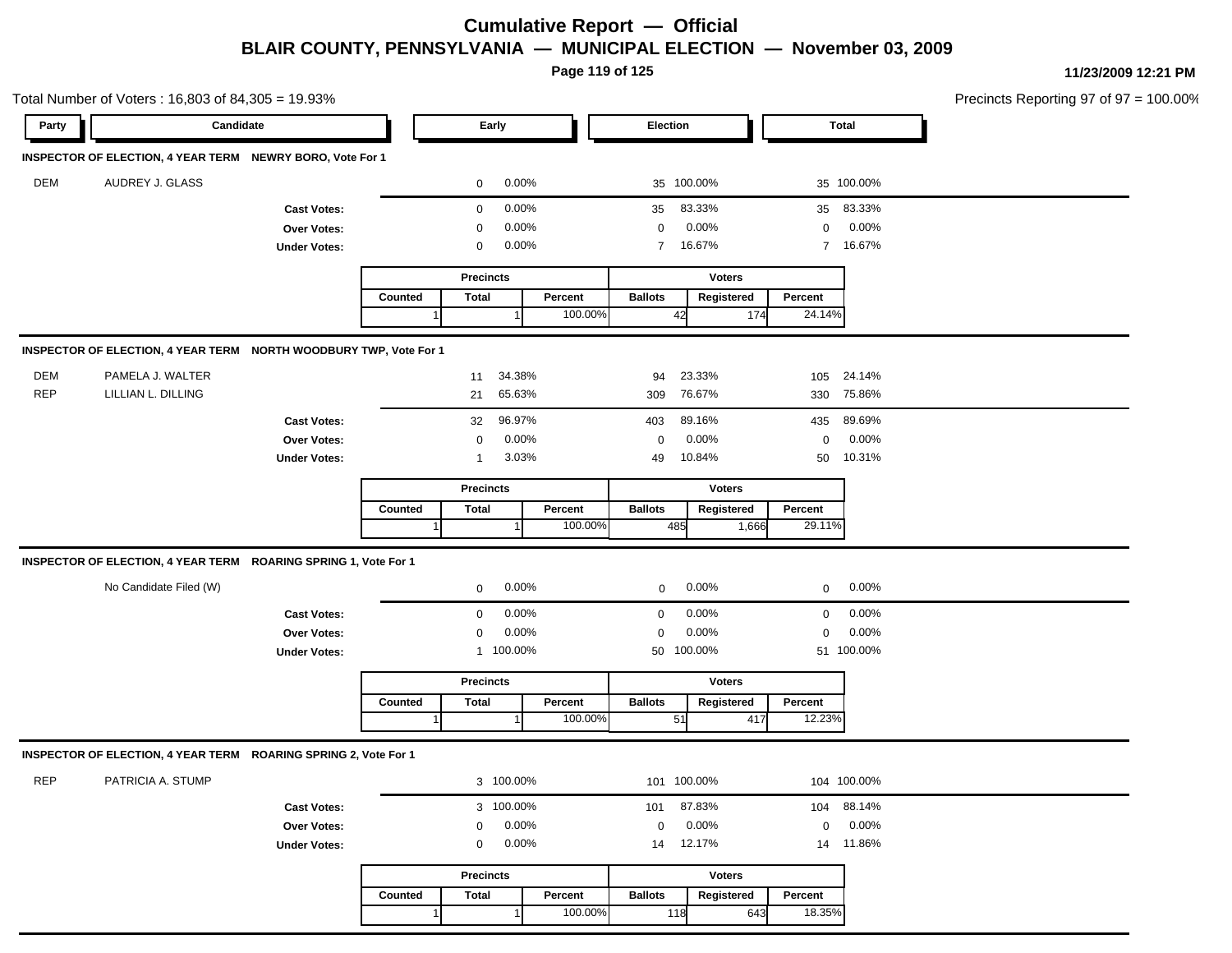**Page 120 of 125**

|            | Total Number of Voters: 16,803 of 84,305 = 19.93%               |                     |         |                         |         |                |               |              |                  | Precincts Reporting 97 of 97 = 100.00% |
|------------|-----------------------------------------------------------------|---------------------|---------|-------------------------|---------|----------------|---------------|--------------|------------------|----------------------------------------|
| Party      | Candidate                                                       |                     |         | Early                   |         | Election       |               |              | Total            |                                        |
|            | INSPECTOR OF ELECTION, 4 YEAR TERM ROARING SPRING 3, Vote For 1 |                     |         |                         |         |                |               |              |                  |                                        |
| <b>DEM</b> | <b>BETH ANN THOMAS</b>                                          |                     |         | 2 50.00%                |         | 38             | 40.00%        |              | 40 40.40%        |                                        |
| REP        | HELEN L. CLEMENS                                                |                     |         | 2 50.00%                |         | 57             | 60.00%        |              | 59 59.60%        |                                        |
|            |                                                                 | <b>Cast Votes:</b>  |         | 4 100.00%               |         | 95             | 92.23%        |              | 99 92.52%        |                                        |
|            |                                                                 | Over Votes:         |         | 0.00%<br>$\Omega$       |         | $\Omega$       | 0.00%         | $\mathbf 0$  | 0.00%            |                                        |
|            |                                                                 | <b>Under Votes:</b> |         | $0.00\%$<br>$\mathbf 0$ |         | 8              | 7.77%         | 8            | 7.48%            |                                        |
|            |                                                                 |                     |         | <b>Precincts</b>        |         |                | <b>Voters</b> |              |                  |                                        |
|            |                                                                 |                     | Counted | <b>Total</b>            | Percent | <b>Ballots</b> | Registered    | Percent      |                  |                                        |
|            |                                                                 |                     |         |                         | 100.00% | 107            | 531           | 20.15%       |                  |                                        |
|            | INSPECTOR OF ELECTION, 4 YEAR TERM SNYDER TWP 1, Vote For 1     |                     |         |                         |         |                |               |              |                  |                                        |
|            | No Candidate Filed (W)                                          |                     |         | 0.00%<br>$\mathbf{0}$   |         | $\overline{0}$ | 0.00%         |              | $0\qquad 0.00\%$ |                                        |
|            | KIRSTIN EAKEN (W)                                               |                     |         | 0.00%<br>$\mathbf 0$    |         |                | 1 100.00%     |              | 1 100.00%        |                                        |
|            |                                                                 | <b>Cast Votes:</b>  |         | 0.00%<br>$\mathbf 0$    |         | $\mathbf{1}$   | 0.57%         |              | 1 0.56%          |                                        |
|            |                                                                 | Over Votes:         |         | 0.00%<br>$\Omega$       |         | $\mathbf 0$    | 0.00%         | $\Omega$     | 0.00%            |                                        |
|            |                                                                 | <b>Under Votes:</b> |         | 4 100.00%               |         | 174            | 99.43%        |              | 178 99.44%       |                                        |
|            |                                                                 |                     |         | <b>Precincts</b>        |         |                | <b>Voters</b> |              |                  |                                        |
|            |                                                                 |                     | Counted | Total                   | Percent | <b>Ballots</b> | Registered    | Percent      |                  |                                        |
|            |                                                                 |                     |         |                         | 100.00% | 179            | 943           | 18.98%       |                  |                                        |
|            | INSPECTOR OF ELECTION, 4 YEAR TERM SNYDER TWP 2, Vote For 1     |                     |         |                         |         |                |               |              |                  |                                        |
| DEM        | KAY M. BELL                                                     |                     |         | 0.00%<br>$\Omega$       |         | 47             | 20.70%        | 47           | 20.70%           |                                        |
| REP        | SHIRLEY E. STARR                                                |                     |         | $\Omega$                | 0.00%   | 179            | 78.85%        | 179          | 78.85%           |                                        |
|            | DIXIE CONFER (W)                                                |                     |         | 0.00%<br>$\mathbf 0$    |         | 1              | 0.44%         | $\mathbf{1}$ | 0.44%            |                                        |
|            |                                                                 | <b>Cast Votes:</b>  |         | 0.00%<br>$\overline{0}$ |         | 227            | 90.80%        |              | 227 90.44%       |                                        |
|            |                                                                 | Over Votes:         |         | 0.00%<br>$\Omega$       |         | $\Omega$       | 0.00%         | $\mathbf 0$  | 0.00%            |                                        |
|            |                                                                 | <b>Under Votes:</b> |         | 1 100.00%               |         | 23             | 9.20%         | 24           | 9.56%            |                                        |
|            |                                                                 |                     |         | <b>Precincts</b>        |         |                | <b>Voters</b> |              |                  |                                        |
|            |                                                                 |                     | Counted | <b>Total</b>            | Percent | <b>Ballots</b> | Registered    | Percent      |                  |                                        |
|            |                                                                 |                     |         | 1                       | 100.00% | 251            | 1,231         | 20.39%       |                  |                                        |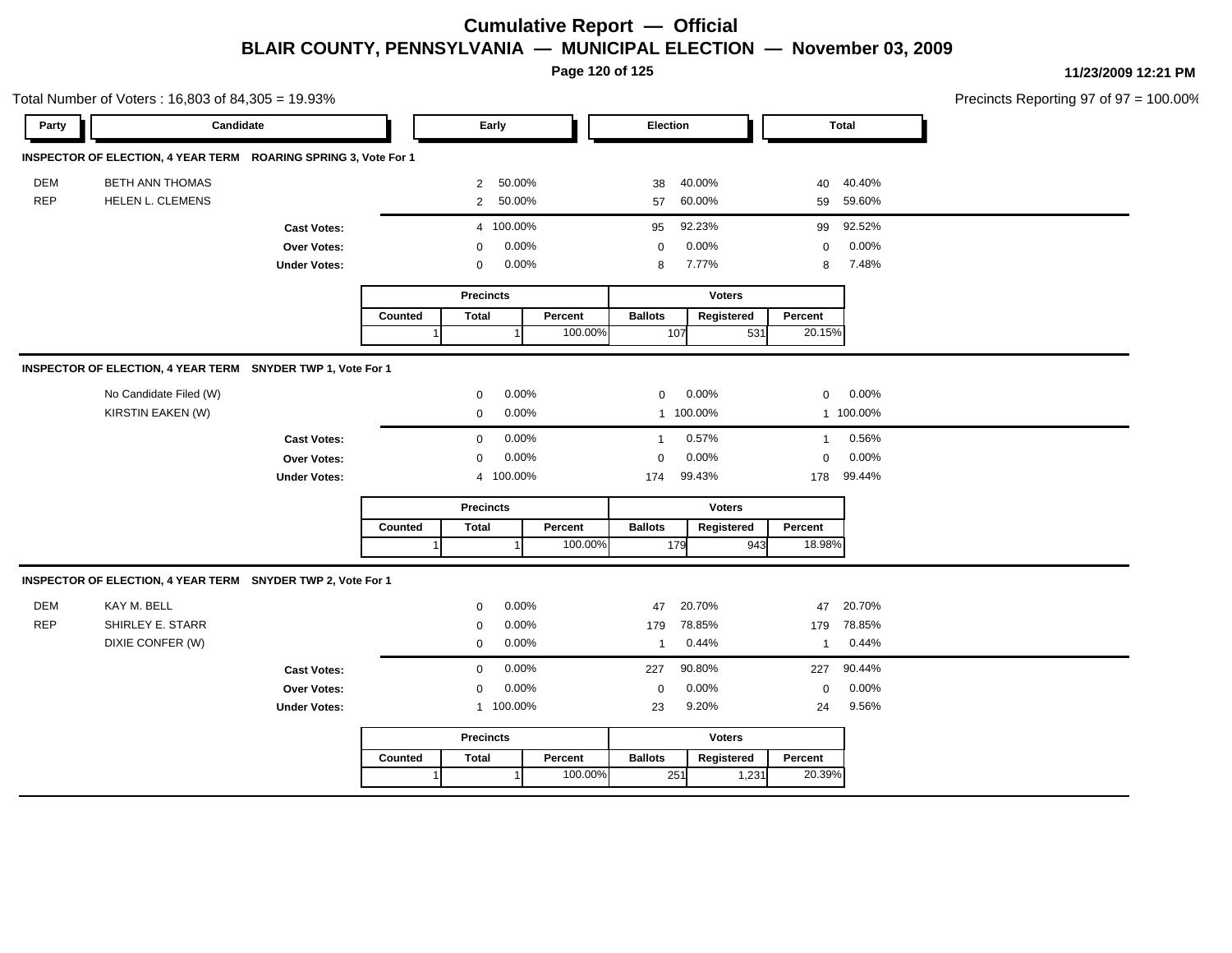**Page 121 of 125**

| Precincts Reporting 97 of $97 = 100.00\%$ |
|-------------------------------------------|
|-------------------------------------------|

|            | Total Number of Voters: 16,803 of 84,305 = 19.93%           |                     |         |                  |           |          |                |               |                 |             | Precincts Reporting 97 of 97 |
|------------|-------------------------------------------------------------|---------------------|---------|------------------|-----------|----------|----------------|---------------|-----------------|-------------|------------------------------|
| Party      | Candidate                                                   |                     | Early   |                  |           | Election |                |               | Total           |             |                              |
|            | INSPECTOR OF ELECTION, 4 YEAR TERM TAYLOR TWP, Vote For 1   |                     |         |                  |           |          |                |               |                 |             |                              |
|            | No Candidate Filed (W)                                      |                     |         | $\mathbf 0$      | 0.00%     |          | $\mathbf 0$    | 0.00%         | $\mathbf 0$     | 0.00%       |                              |
|            | JANET IMES (W)                                              |                     |         | $\mathbf 0$      | 0.00%     |          |                | 1 100.00%     | $\mathbf{1}$    | 50.00%      |                              |
|            | JOEY JAMES MOSES (W)                                        |                     |         |                  | 1 100.00% |          | $\mathbf 0$    | 0.00%         | $\mathbf{1}$    | 50.00%      |                              |
|            |                                                             | <b>Cast Votes:</b>  |         | $\mathbf{1}$     | 20.00%    |          | $\mathbf{1}$   | 0.37%         | 2               | 0.74%       |                              |
|            |                                                             | Over Votes:         |         | $\mathbf 0$      | 0.00%     |          | $\mathbf 0$    | 0.00%         | $\mathbf 0$     | 0.00%       |                              |
|            |                                                             | <b>Under Votes:</b> |         | 4                | 80.00%    |          | 266            | 99.63%        | 270             | 99.26%      |                              |
|            |                                                             |                     |         | <b>Precincts</b> |           |          |                | <b>Voters</b> |                 |             |                              |
|            |                                                             |                     | Counted | <b>Total</b>     |           | Percent  | <b>Ballots</b> | Registered    | Percent         |             |                              |
|            |                                                             |                     |         |                  |           | 100.00%  | 272            |               | 1,675<br>16.24% |             |                              |
|            | INSPECTOR OF ELECTION, 4 YEAR TERM TYRONE TWP 1, Vote For 1 |                     |         |                  |           |          |                |               |                 |             |                              |
| <b>REP</b> | RACHEL K. DETWILER                                          |                     |         |                  | 3 100.00% |          |                | 132 100.00%   |                 | 135 100.00% |                              |
|            |                                                             | <b>Cast Votes:</b>  |         |                  | 3 100.00% |          | 132            | 91.67%        | 135             | 91.84%      |                              |
|            |                                                             | Over Votes:         |         | $\mathbf 0$      | 0.00%     |          | $\mathbf 0$    | 0.00%         | $\mathbf 0$     | 0.00%       |                              |
|            |                                                             | <b>Under Votes:</b> |         | $\mathbf 0$      | 0.00%     |          | 12             | 8.33%         | 12              | 8.16%       |                              |
|            |                                                             |                     |         | <b>Precincts</b> |           |          |                | <b>Voters</b> |                 |             |                              |
|            |                                                             |                     | Counted | <b>Total</b>     |           | Percent  | <b>Ballots</b> | Registered    | Percent         |             |                              |
|            |                                                             |                     |         |                  |           | 100.00%  | 147            |               | 25.74%<br>571   |             |                              |
|            | INSPECTOR OF ELECTION, 4 YEAR TERM TYRONE TWP 2, Vote For 1 |                     |         |                  |           |          |                |               |                 |             |                              |
| <b>REP</b> | SHIRLEY M. WILLIAMS                                         |                     |         | $\mathbf 0$      | 0.00%     |          |                | 162 100.00%   |                 | 162 100.00% |                              |
|            |                                                             | <b>Cast Votes:</b>  |         | $\mathbf 0$      | 0.00%     |          | 162            | 81.00%        |                 | 162 81.00%  |                              |
|            |                                                             | <b>Over Votes:</b>  |         | $\mathbf 0$      | 0.00%     |          | $\mathbf 0$    | 0.00%         | $\mathbf 0$     | 0.00%       |                              |
|            |                                                             | <b>Under Votes:</b> |         | 0                | 0.00%     |          | 38             | 19.00%        | 38              | 19.00%      |                              |
|            |                                                             |                     |         | <b>Precincts</b> |           |          |                | <b>Voters</b> |                 |             |                              |
|            |                                                             |                     | Counted | <b>Total</b>     |           | Percent  | <b>Ballots</b> | Registered    | Percent         |             |                              |
|            |                                                             |                     | -1      |                  |           | 100.00%  | 200            |               | 31.85%<br>628   |             |                              |
|            |                                                             |                     |         |                  |           |          |                |               |                 |             |                              |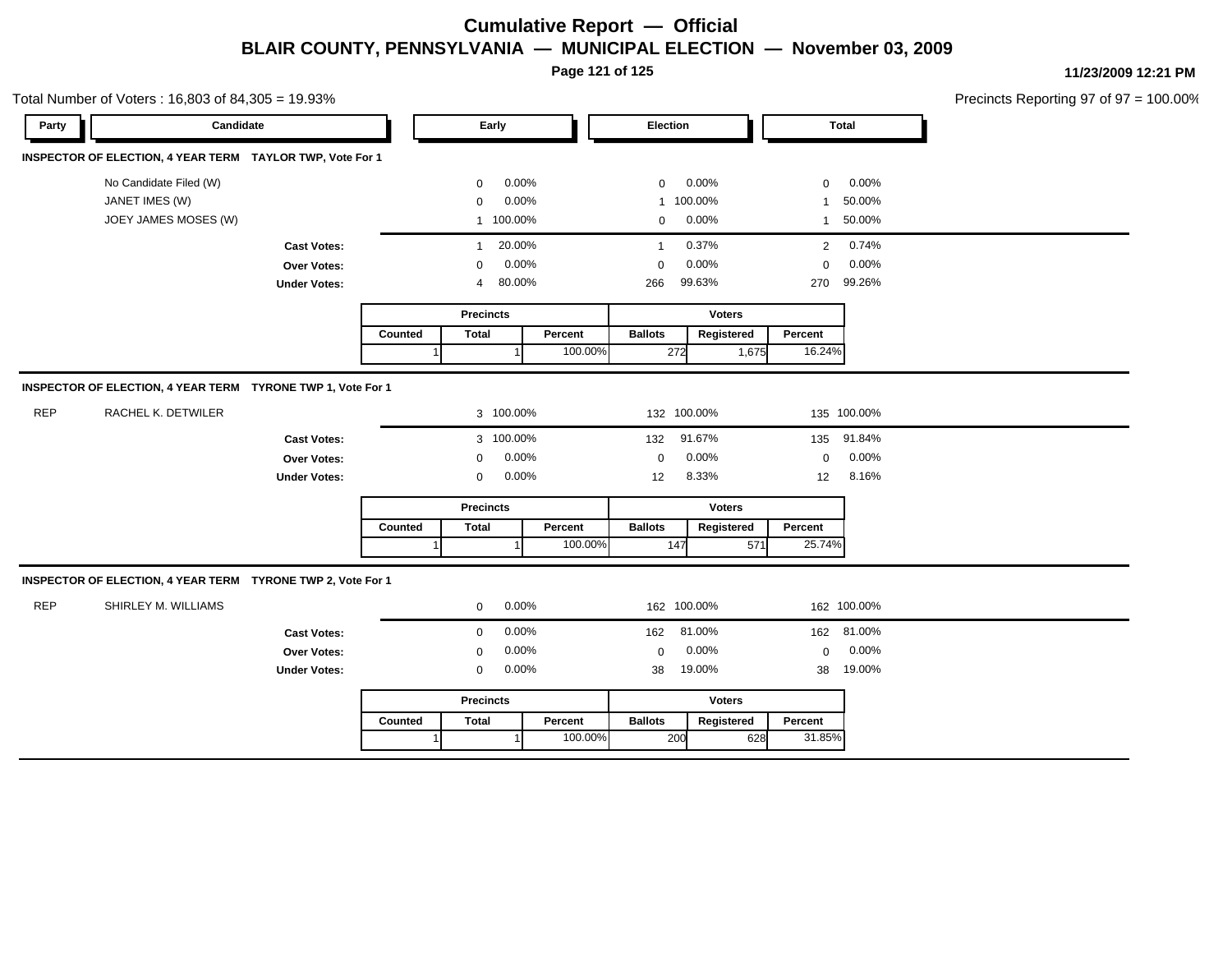**Page 122 of 125**

Total Number of Voters : 16,803 of 84,305 = 19.93% Precincts Reporting 97 of 97 = 100.00% **Party Candidate Early Election Total INSPECTOR OF ELECTION, 4 YEAR TERM TYRONE BORO 1, Vote For 1** No Candidate Filed (W)  $0.00\%$  0.00% 0 0.00% 0 0.00% 0 0.00% CHAD PERRY (W) 0 0.00% 4 100.00% 4 100.00% **Cast Votes:** 0 0.00% 4 1.88% 4 1.83% **Over Votes:** 0 0.00% **Under Votes:** 0.00% 0 100.00% 209 215 98.12% 98.17% 0.00% 0 0.00% **Precincts Counted** 1 **Percent** Ballots 1 100.00% **Voters** 219 **Ballots Registered Percent** 596 36.74% **INSPECTOR OF ELECTION, 4 YEAR TERM TYRONE BORO 2, Vote For 1** DEM ROSE CASTAGNOLA 2 100.00% 92 89.32% 94 89.52% SARA CASTAGNOLA (W) 0 0.00% 11 10.68% 11 10.48% **Cast Votes:** 2 100.00% 103 74.64% 105 75.00% **Over Votes:** 0 0.00% **Under Votes:** 0 0.00% 0 35 25.36% 35 35 25.36% 25.00% 0.00% 0 0.00% **Precincts Counted** 1 **Percent Ballots**  1 100.00% **Voters** 140 495 **Ballots Registered Percent** 28.28% **INSPECTOR OF ELECTION, 4 YEAR TERM TYRONE BORO 3, Vote For 1** No Candidate Filed (W)  $0.00\%$  0.00% 0 0.00% 0 0.00% 0 0.00% JUDY DEARMITT (W) 0 0.00% 3 100.00% 3 100.00% **Cast Votes:** 0 0.00% 3 2.75% 3 2.63% **Over Votes:** 0 0.00% **Under Votes:** 0.00% 0 100.00% 106 111 97.25% 97.37% 0.00% 0 0.00% **Precincts Counted** 1 **Percent Ballots**  1 100.00% **Voters** 114 440 **Ballots Registered Percent** 25.91%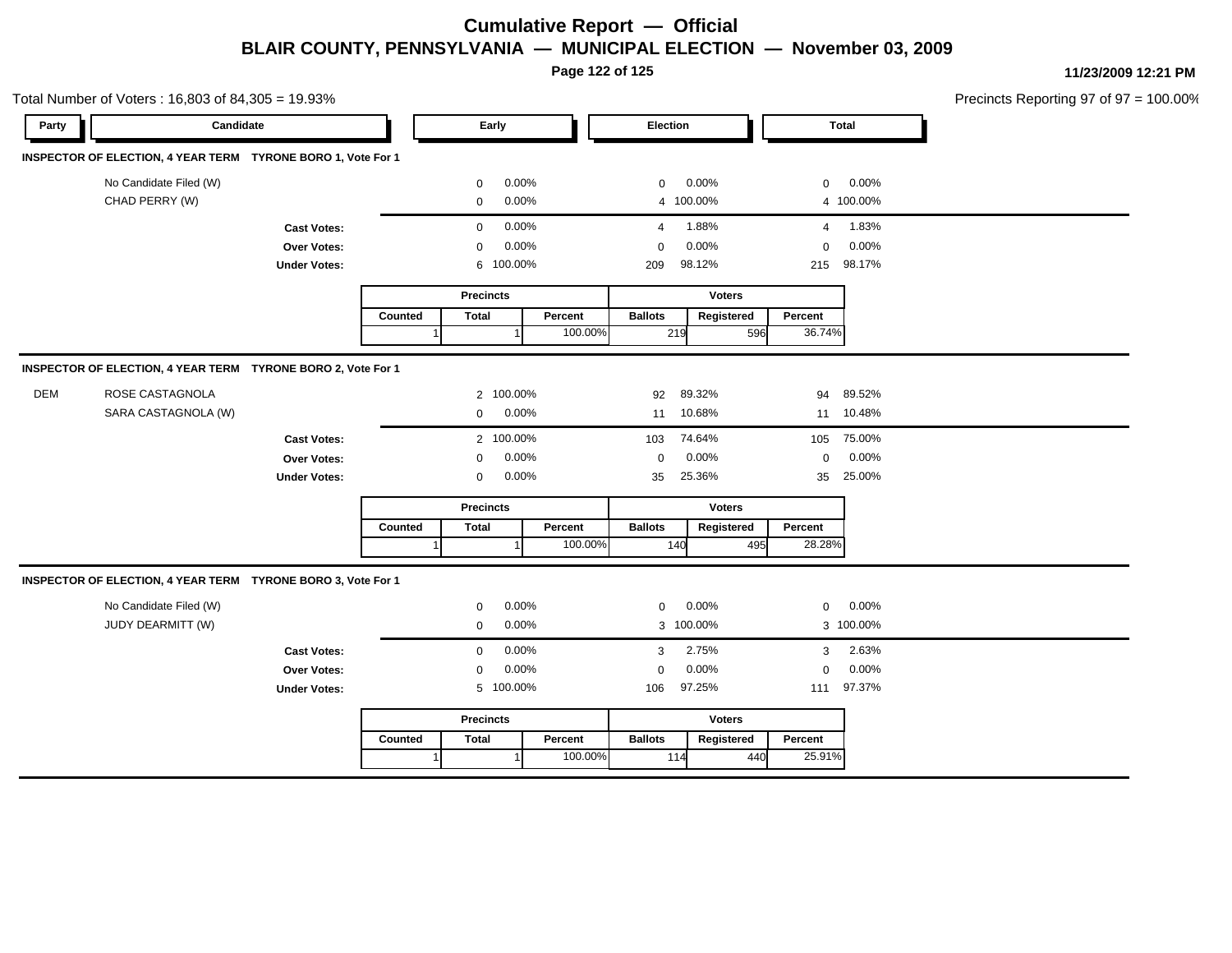**Page 123 of 125**

|            | Total Number of Voters: 16,803 of 84,305 = 19.93%            |                     |                  |                  |           |         |                         |               |              |              | Precincts Reporting 97 of 97 = 100.00% |
|------------|--------------------------------------------------------------|---------------------|------------------|------------------|-----------|---------|-------------------------|---------------|--------------|--------------|----------------------------------------|
| Party      | Candidate                                                    |                     |                  | Early            |           |         | Election                |               |              | <b>Total</b> |                                        |
|            | INSPECTOR OF ELECTION, 4 YEAR TERM TYRONE BORO 4, Vote For 1 |                     |                  |                  |           |         |                         |               |              |              |                                        |
|            | No Candidate Filed (W)                                       |                     |                  | 0                | $0.00\%$  |         | $\mathbf 0$             | 0.00%         | $\mathbf 0$  | 0.00%        |                                        |
|            |                                                              | <b>Cast Votes:</b>  |                  | $\mathbf 0$      | 0.00%     |         | $\mathbf 0$             | 0.00%         | $\mathbf 0$  | 0.00%        |                                        |
|            |                                                              | Over Votes:         |                  | $\mathbf 0$      | 0.00%     |         | $\mathbf 0$             | 0.00%         | $\mathbf 0$  | 0.00%        |                                        |
|            |                                                              | <b>Under Votes:</b> |                  |                  | 3 100.00% |         |                         | 95 100.00%    |              | 98 100.00%   |                                        |
|            |                                                              |                     | <b>Precincts</b> |                  |           |         |                         | <b>Voters</b> |              |              |                                        |
|            |                                                              |                     | Counted          | <b>Total</b>     |           | Percent | <b>Ballots</b>          | Registered    | Percent      |              |                                        |
|            |                                                              |                     |                  |                  |           | 100.00% | 98                      | 325           | 30.15%       |              |                                        |
|            | INSPECTOR OF ELECTION, 4 YEAR TERM TYRONE BORO 5, Vote For 1 |                     |                  |                  |           |         |                         |               |              |              |                                        |
| <b>DEM</b> | JOHN T. COOPER                                               |                     |                  | $\mathbf 0$      | 0.00%     |         | 31                      | 30.69%        | 31           | 30.39%       |                                        |
| <b>REP</b> | FAYE L. STEELE                                               |                     |                  |                  | 1 100.00% |         | 70                      | 69.31%        | 71           | 69.61%       |                                        |
|            |                                                              | <b>Cast Votes:</b>  |                  |                  | 1 100.00% |         | 101                     | 95.28%        | 102          | 95.33%       |                                        |
|            |                                                              | Over Votes:         |                  | $\mathbf 0$      | 0.00%     |         | $\pmb{0}$               | 0.00%         | $\mathbf 0$  | 0.00%        |                                        |
|            |                                                              | <b>Under Votes:</b> |                  | 0                | 0.00%     |         | $\sqrt{5}$              | 4.72%         | 5            | 4.67%        |                                        |
|            |                                                              |                     |                  | <b>Precincts</b> |           |         |                         | <b>Voters</b> |              |              |                                        |
|            |                                                              |                     | Counted          | <b>Total</b>     |           | Percent | <b>Ballots</b>          | Registered    | Percent      |              |                                        |
|            |                                                              |                     |                  |                  |           | 100.00% | 107                     | 331           | 32.33%       |              |                                        |
|            | INSPECTOR OF ELECTION, 4 YEAR TERM TYRONE BORO 6, Vote For 1 |                     |                  |                  |           |         |                         |               |              |              |                                        |
|            | No Candidate Filed (W)                                       |                     |                  | $\mathbf 0$      | 0.00%     |         | $\mathbf{0}$            | 0.00%         | $\mathbf 0$  | 0.00%        |                                        |
|            | MARY JANE MORRISSEY (W)                                      |                     |                  | 2                | 100.00%   |         | 2                       | 66.67%        | 4            | 80.00%       |                                        |
|            | CYNTHIA CALVIN VANDERGLAS (W)                                |                     |                  | 0                | 0.00%     |         | $\overline{\mathbf{1}}$ | 33.33%        | $\mathbf{1}$ | 20.00%       |                                        |
|            |                                                              | <b>Cast Votes:</b>  |                  | $\overline{2}$   | 18.18%    |         | 3                       | 1.19%         | 5            | 1.90%        |                                        |
|            | Over Votes:                                                  |                     |                  | $\mathbf 0$      | 0.00%     |         | 0                       | 0.00%         | $\mathbf 0$  | 0.00%        |                                        |
|            | <b>Under Votes:</b>                                          |                     |                  | 9                | 81.82%    |         | 98.81%<br>249           |               |              | 98.10%       |                                        |
|            |                                                              |                     |                  | <b>Precincts</b> |           |         | <b>Voters</b>           |               |              |              |                                        |
|            |                                                              |                     | Counted          | <b>Total</b>     |           | Percent | <b>Ballots</b>          | Registered    | Percent      |              |                                        |
|            |                                                              |                     |                  |                  |           | 100.00% | 263                     | 657           | 40.03%       |              |                                        |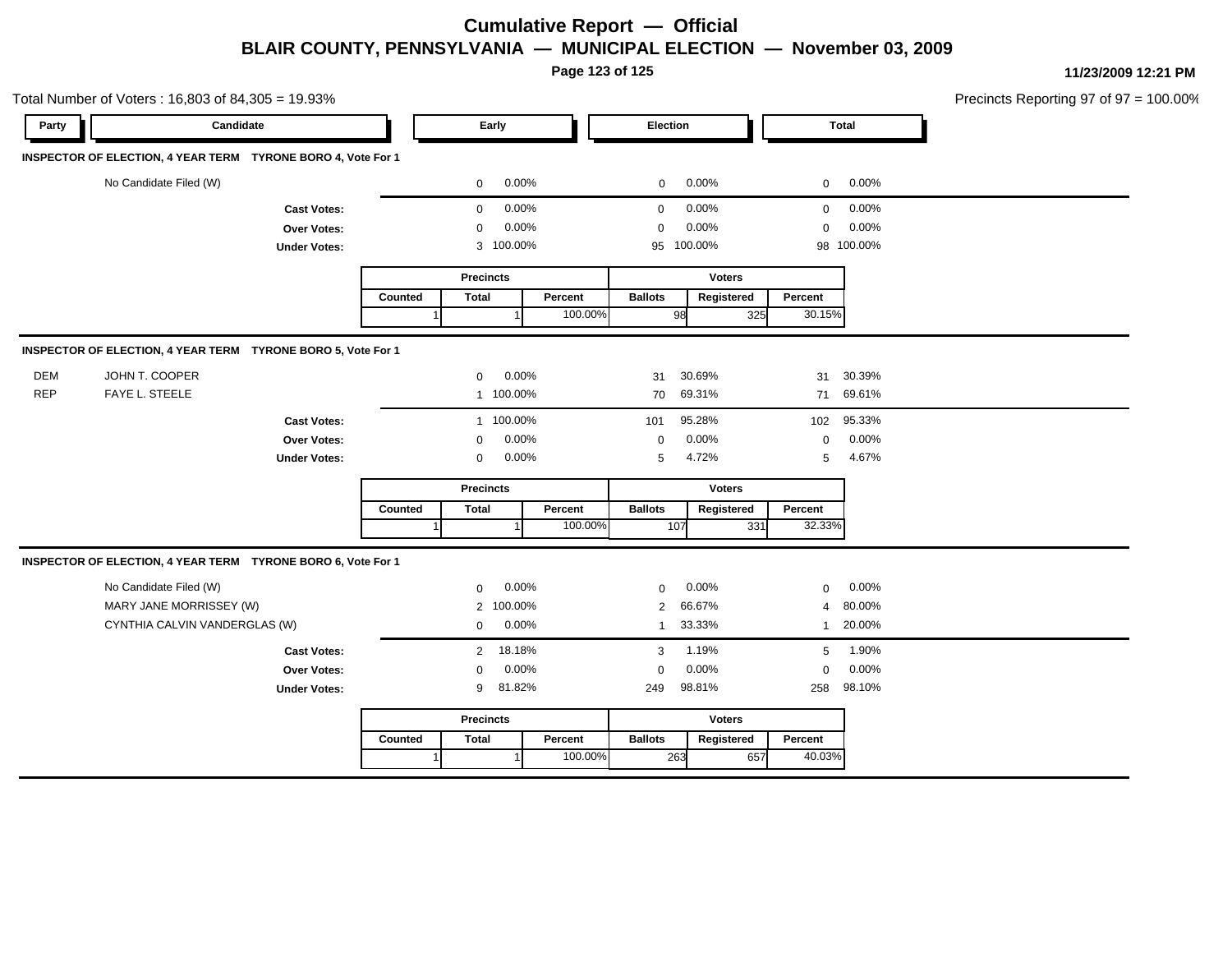**Page 124 of 125**

|            | Total Number of Voters: 16,803 of 84,305 = 19.93%                            |                     |                          |                  |                  |               |                |               |             |               |              | Precincts Reporting 97 of 97 = 100.00% |
|------------|------------------------------------------------------------------------------|---------------------|--------------------------|------------------|------------------|---------------|----------------|---------------|-------------|---------------|--------------|----------------------------------------|
| Party      | Candidate                                                                    |                     | Early                    |                  |                  |               | Election       |               |             |               | <b>Total</b> |                                        |
|            | INSPECTOR OF ELECTION, 4 YEAR TERM TYRONE BORO 7, Vote For 1                 |                     |                          |                  |                  |               |                |               |             |               |              |                                        |
| DEM        | SUSAN S. SCORDO                                                              |                     |                          |                  | 1 100.00%        |               | 98             | 54.75%        |             | 99            | 55.00%       |                                        |
| <b>REP</b> | SUSAN L. KEYS                                                                |                     |                          | 0                | 0.00%            |               | 81             | 45.25%        |             | 81            | 45.00%       |                                        |
|            |                                                                              | <b>Cast Votes:</b>  |                          |                  | 1 100.00%        |               | 179            | 89.95%        |             | 180           | 90.00%       |                                        |
|            |                                                                              | Over Votes:         |                          | $\Omega$         | 0.00%            |               | 0              | 0.00%         |             | $\mathbf 0$   | 0.00%        |                                        |
|            |                                                                              | <b>Under Votes:</b> |                          | 0                | 0.00%            |               | 20             | 10.05%        |             | 20            | 10.00%       |                                        |
|            |                                                                              |                     |                          |                  | <b>Precincts</b> |               |                | <b>Voters</b> |             |               |              |                                        |
|            |                                                                              |                     | Counted                  | <b>Total</b>     |                  | Percent       | <b>Ballots</b> | Registered    |             | Percent       |              |                                        |
|            |                                                                              |                     |                          |                  |                  | 100.00%       | 200            |               | 532         | 37.59%        |              |                                        |
|            | INSPECTOR OF ELECTION, 4 YEAR TERM WILLIAMSBURG, Vote For 1                  |                     |                          |                  |                  |               |                |               |             |               |              |                                        |
| DEM        | MARY E. HARSTROM                                                             |                     |                          | 0                | 0.00%            |               | 60             | 37.97%        |             | 60            | 37.97%       |                                        |
| <b>REP</b> | ELAINE A. ANDERSON                                                           |                     |                          | $\mathbf 0$      | 0.00%            |               | 98             | 62.03%        |             | 98            | 62.03%       |                                        |
|            |                                                                              | <b>Cast Votes:</b>  |                          | $\mathbf 0$      | 0.00%            |               | 158            | 94.05%        |             | 158           | 94.05%       |                                        |
|            |                                                                              | Over Votes:         |                          | 0.00%<br>0       |                  |               |                | 0.00%         | $\mathbf 0$ | 0.00%         |              |                                        |
|            |                                                                              | <b>Under Votes:</b> | 0.00%<br>$\mathbf 0$     |                  |                  |               | 5.95%<br>10    |               |             | 10            | 5.95%        |                                        |
|            |                                                                              |                     |                          | <b>Precincts</b> |                  |               | <b>Voters</b>  |               |             |               |              |                                        |
|            |                                                                              |                     | Counted                  | Total            |                  | Percent       | <b>Ballots</b> | Registered    |             | Percent       |              |                                        |
|            |                                                                              |                     |                          |                  |                  | 100.00%       | 168            |               | 849         | 19.79%        |              |                                        |
|            | INSPECTOR OF ELECTION, 4 YEAR TERM WOODBURY TWP, Vote For 1                  |                     |                          |                  |                  |               |                |               |             |               |              |                                        |
| <b>REP</b> | SHIRLEY J. BRUMBAUGH                                                         |                     |                          |                  | 3 100.00%        |               | 137            | 95.14%        |             | 140           | 95.24%       |                                        |
|            | CAROL HIMES (W)                                                              |                     |                          | 0                | 0.00%            |               | 6              | 4.17%         |             | 6             | 4.08%        |                                        |
|            | <b>GEORGE CAMAROTO (W)</b>                                                   |                     |                          | 0                | 0.00%            |               | $\mathbf 1$    | 0.69%         |             | $\mathbf{1}$  | 0.68%        |                                        |
|            |                                                                              | <b>Cast Votes:</b>  |                          | 3                | 60.00%           |               | 144            | 92.31%        |             | 147           | 91.30%       |                                        |
|            |                                                                              | Over Votes:         |                          | 0                | 0.00%            |               | 0              | 0.00%         |             | $\mathbf 0$   | 0.00%        |                                        |
|            |                                                                              | <b>Under Votes:</b> | 40.00%<br>$\overline{2}$ |                  | 7.69%<br>12      |               |                | 14            | 8.70%       |               |              |                                        |
|            |                                                                              |                     |                          | <b>Precincts</b> |                  | <b>Voters</b> |                |               |             |               |              |                                        |
|            |                                                                              |                     | Counted                  | <b>Total</b>     |                  | Percent       | <b>Ballots</b> | Registered    |             | Percent       |              |                                        |
|            |                                                                              |                     | 1                        |                  |                  | 100.00%       | 161            |               | 890         | 18.09%        |              |                                        |
|            | JUDGE OF THE SUPERIOR COURT RETENTION ELECTION KATE FORD ELLIOTT, Vote For 1 |                     |                          |                  |                  |               |                |               |             |               |              |                                        |
|            | YES                                                                          |                     |                          |                  | 234 71.12%       |               | 8,681          | 69.36%        |             |               | 8,915 69.40% |                                        |
|            | <b>NO</b>                                                                    |                     |                          | 95               | 28.88%           |               | 3,835          | 30.64%        |             |               | 3,930 30.60% |                                        |
|            |                                                                              | <b>Cast Votes:</b>  |                          | 329              | 81.03%           |               | 12,516         | 76.35%        |             | 12,845 76.47% |              |                                        |
|            |                                                                              | Over Votes:         |                          | 0                | 0.00%            |               | 0              | 0.00%         |             | $\mathbf 0$   | 0.00%        |                                        |
|            |                                                                              | <b>Under Votes:</b> |                          |                  | 77 18.97%        |               | 3,876 23.65%   |               |             |               | 3,953 23.53% |                                        |